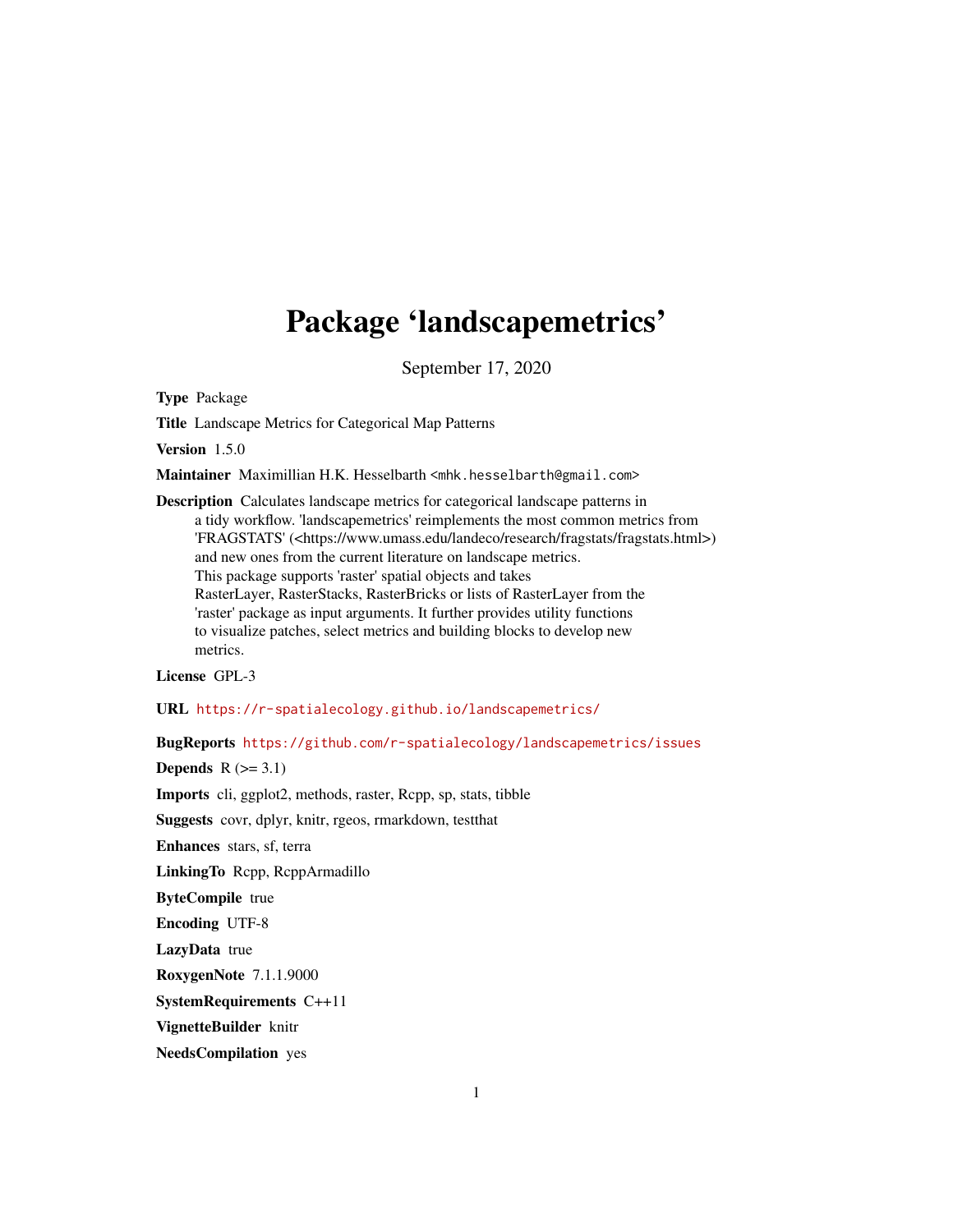Author Maximillian H.K. Hesselbarth [aut, cre]

(<https://orcid.org/0000-0003-1125-9918>), Marco Sciaini [aut] (<https://orcid.org/0000-0002-3042-5435>), Jakub Nowosad [aut] (<https://orcid.org/0000-0002-1057-3721>), Sebastian Hanss [aut] (<https://orcid.org/0000-0002-3990-4897>), Laura J. Graham [ctb] (Input on package structure), Jeffrey Hollister [ctb] (Input on package structure), Kimberly A. With [ctb] (Input on package structure), Florian Privé [ctb] (Original author of underlying C++ code for get\_nearestneighbour() function), Project Nayuki [ctb] (Original author of underlying C++ code for get\_circumscribingcircle and lsm\_p\_circle), Matt Strimas-Mackey [ctb] (Bugfix in sample\_metrics())

# Repository CRAN

Date/Publication 2020-09-17 15:00:03 UTC

# R topics documented:

| 6                                                                                                                      |
|------------------------------------------------------------------------------------------------------------------------|
| 6                                                                                                                      |
| $\overline{7}$                                                                                                         |
| 11                                                                                                                     |
| 12                                                                                                                     |
| 16                                                                                                                     |
| 16                                                                                                                     |
| 17                                                                                                                     |
| 17                                                                                                                     |
| 18                                                                                                                     |
| 18                                                                                                                     |
| -19                                                                                                                    |
| fragstats_patch_landscape $\ldots \ldots \ldots \ldots \ldots \ldots \ldots \ldots \ldots \ldots \ldots \ldots$<br>19  |
| 20                                                                                                                     |
| 20                                                                                                                     |
| 22                                                                                                                     |
| 24                                                                                                                     |
| 25                                                                                                                     |
| 27<br>$get\_nearestneighbor \dots \dots \dots \dots \dots \dots \dots \dots \dots \dots \dots \dots \dots \dots \dots$ |
| 28                                                                                                                     |
| -30                                                                                                                    |
| -31                                                                                                                    |
| 32                                                                                                                     |
| 33                                                                                                                     |
| 34                                                                                                                     |
| 35                                                                                                                     |
| -36                                                                                                                    |
| 37                                                                                                                     |
| -38                                                                                                                    |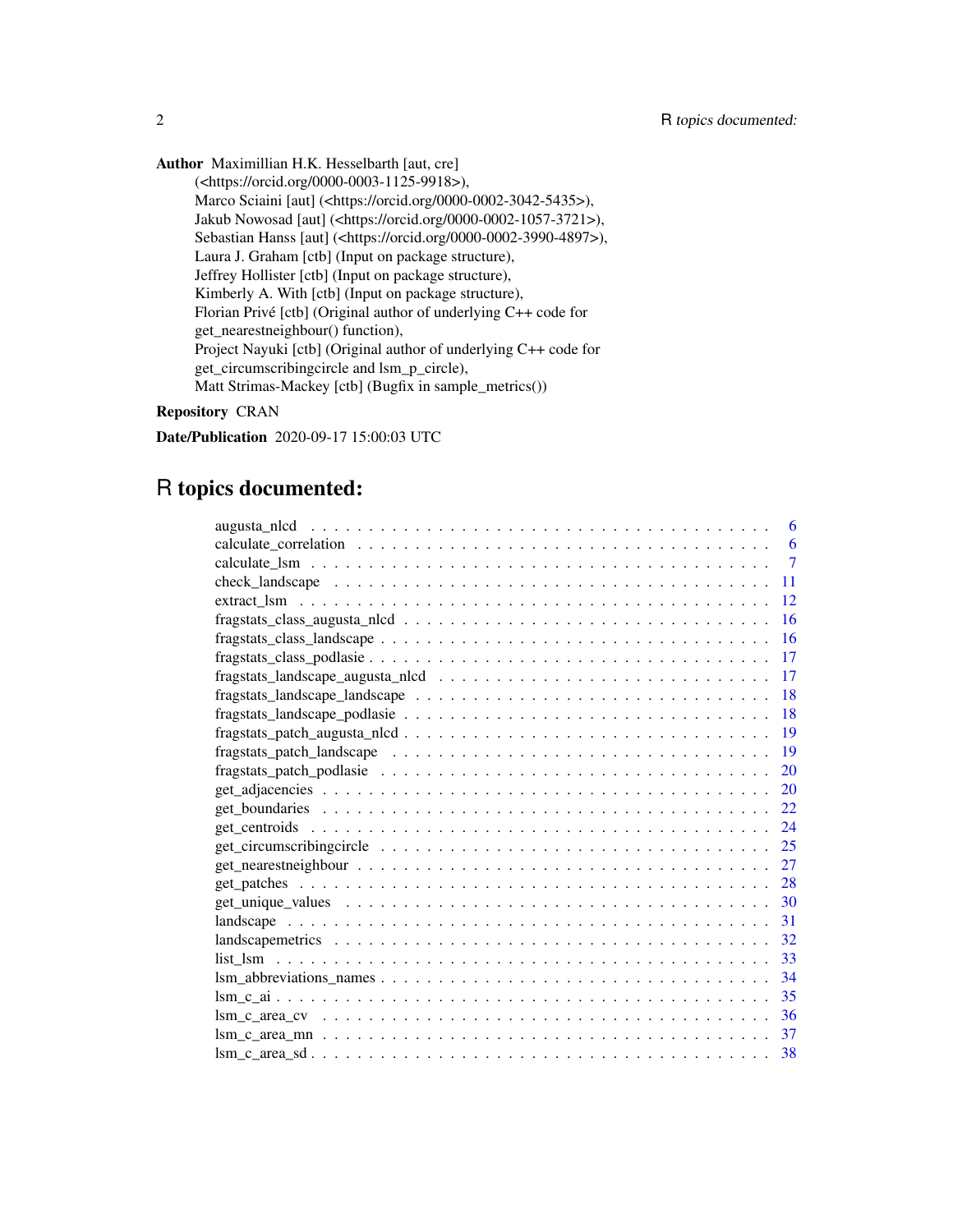|                                                                                                                               |  |  |  |  |  |  |  |  |  |  | 39  |
|-------------------------------------------------------------------------------------------------------------------------------|--|--|--|--|--|--|--|--|--|--|-----|
|                                                                                                                               |  |  |  |  |  |  |  |  |  |  | 40  |
|                                                                                                                               |  |  |  |  |  |  |  |  |  |  | 42  |
|                                                                                                                               |  |  |  |  |  |  |  |  |  |  | 43  |
|                                                                                                                               |  |  |  |  |  |  |  |  |  |  | 44  |
|                                                                                                                               |  |  |  |  |  |  |  |  |  |  | 46  |
|                                                                                                                               |  |  |  |  |  |  |  |  |  |  | 47  |
|                                                                                                                               |  |  |  |  |  |  |  |  |  |  | 48  |
|                                                                                                                               |  |  |  |  |  |  |  |  |  |  | 49  |
|                                                                                                                               |  |  |  |  |  |  |  |  |  |  | 51  |
|                                                                                                                               |  |  |  |  |  |  |  |  |  |  | 52  |
|                                                                                                                               |  |  |  |  |  |  |  |  |  |  | 53  |
| $lsm_c_{core\_cv} \ldots \ldots \ldots \ldots \ldots \ldots \ldots \ldots \ldots \ldots \ldots \ldots \ldots$                 |  |  |  |  |  |  |  |  |  |  | 55  |
|                                                                                                                               |  |  |  |  |  |  |  |  |  |  | 56  |
|                                                                                                                               |  |  |  |  |  |  |  |  |  |  |     |
|                                                                                                                               |  |  |  |  |  |  |  |  |  |  | 59  |
|                                                                                                                               |  |  |  |  |  |  |  |  |  |  | 60  |
|                                                                                                                               |  |  |  |  |  |  |  |  |  |  | 62  |
|                                                                                                                               |  |  |  |  |  |  |  |  |  |  | 63  |
|                                                                                                                               |  |  |  |  |  |  |  |  |  |  | 64  |
|                                                                                                                               |  |  |  |  |  |  |  |  |  |  | 66  |
|                                                                                                                               |  |  |  |  |  |  |  |  |  |  | 67  |
|                                                                                                                               |  |  |  |  |  |  |  |  |  |  | 68  |
|                                                                                                                               |  |  |  |  |  |  |  |  |  |  | -70 |
|                                                                                                                               |  |  |  |  |  |  |  |  |  |  | 71  |
|                                                                                                                               |  |  |  |  |  |  |  |  |  |  | 72  |
|                                                                                                                               |  |  |  |  |  |  |  |  |  |  | 73  |
|                                                                                                                               |  |  |  |  |  |  |  |  |  |  | 74  |
|                                                                                                                               |  |  |  |  |  |  |  |  |  |  | 76  |
|                                                                                                                               |  |  |  |  |  |  |  |  |  |  | 77  |
|                                                                                                                               |  |  |  |  |  |  |  |  |  |  | 78  |
|                                                                                                                               |  |  |  |  |  |  |  |  |  |  | 80  |
|                                                                                                                               |  |  |  |  |  |  |  |  |  |  | 81  |
|                                                                                                                               |  |  |  |  |  |  |  |  |  |  |     |
|                                                                                                                               |  |  |  |  |  |  |  |  |  |  | 82  |
| $\text{lsm } c \text{ mesh } \ldots \ldots \ldots \ldots \ldots \ldots \ldots \ldots \ldots \ldots \ldots \ldots \ldots$      |  |  |  |  |  |  |  |  |  |  | 83  |
|                                                                                                                               |  |  |  |  |  |  |  |  |  |  | 84  |
|                                                                                                                               |  |  |  |  |  |  |  |  |  |  | 86  |
| $\text{lsm}$ c $\text{np}$                                                                                                    |  |  |  |  |  |  |  |  |  |  | 87  |
|                                                                                                                               |  |  |  |  |  |  |  |  |  |  | 88  |
|                                                                                                                               |  |  |  |  |  |  |  |  |  |  | 89  |
|                                                                                                                               |  |  |  |  |  |  |  |  |  |  | 90  |
|                                                                                                                               |  |  |  |  |  |  |  |  |  |  | 92  |
| lsm c pd                                                                                                                      |  |  |  |  |  |  |  |  |  |  | 93  |
|                                                                                                                               |  |  |  |  |  |  |  |  |  |  | 94  |
|                                                                                                                               |  |  |  |  |  |  |  |  |  |  | 95  |
|                                                                                                                               |  |  |  |  |  |  |  |  |  |  | 96  |
| $\text{lsm } c \text{ shape } \text{mn } \dots \dots \dots \dots \dots \dots \dots \dots \dots \dots \dots \dots \dots \dots$ |  |  |  |  |  |  |  |  |  |  | 97  |
|                                                                                                                               |  |  |  |  |  |  |  |  |  |  | 99  |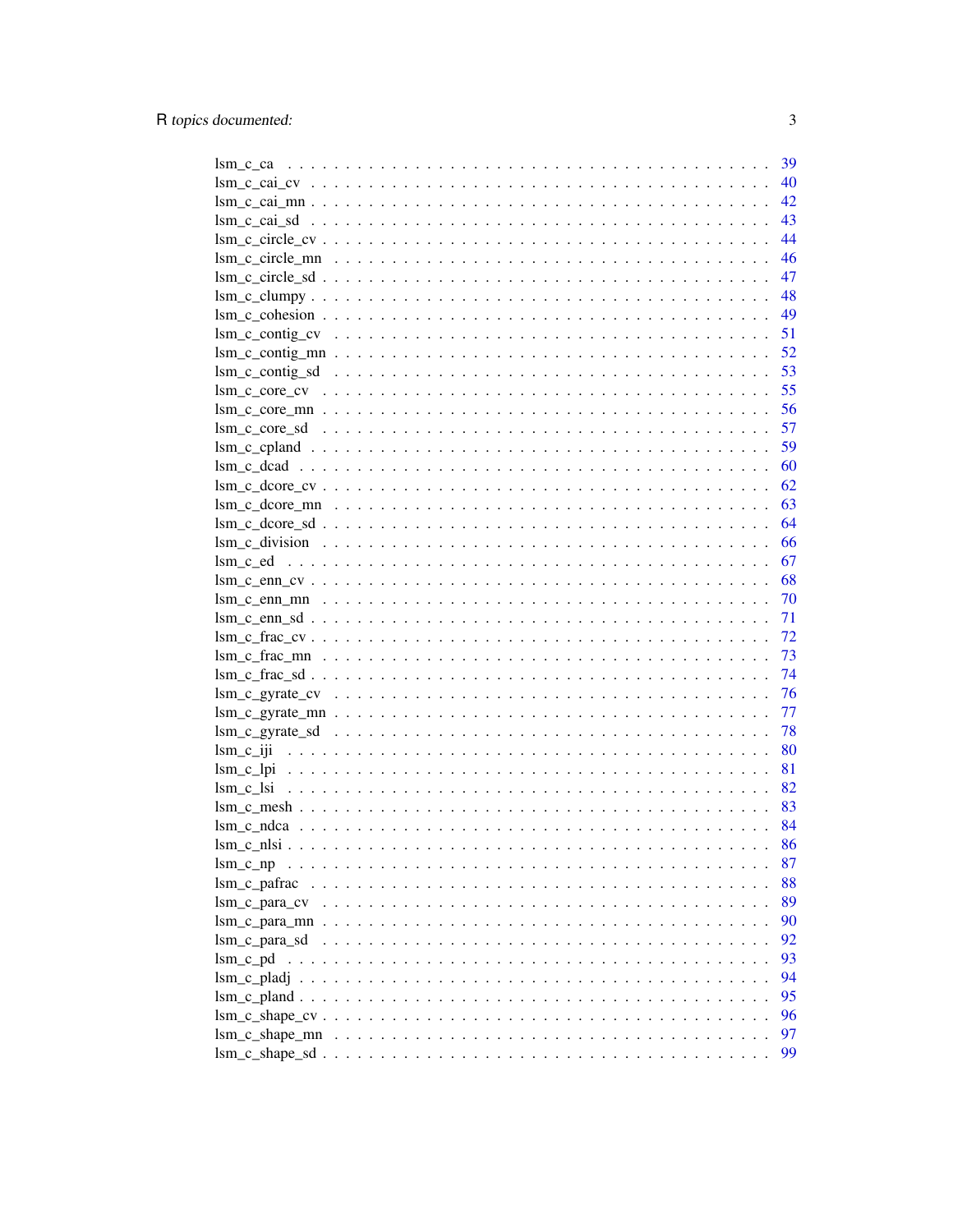| $\text{lsm_cte102}$                           |  |  |  |  |  |  |  |  |
|-----------------------------------------------|--|--|--|--|--|--|--|--|
|                                               |  |  |  |  |  |  |  |  |
|                                               |  |  |  |  |  |  |  |  |
|                                               |  |  |  |  |  |  |  |  |
|                                               |  |  |  |  |  |  |  |  |
|                                               |  |  |  |  |  |  |  |  |
|                                               |  |  |  |  |  |  |  |  |
|                                               |  |  |  |  |  |  |  |  |
|                                               |  |  |  |  |  |  |  |  |
|                                               |  |  |  |  |  |  |  |  |
|                                               |  |  |  |  |  |  |  |  |
|                                               |  |  |  |  |  |  |  |  |
|                                               |  |  |  |  |  |  |  |  |
|                                               |  |  |  |  |  |  |  |  |
|                                               |  |  |  |  |  |  |  |  |
|                                               |  |  |  |  |  |  |  |  |
|                                               |  |  |  |  |  |  |  |  |
|                                               |  |  |  |  |  |  |  |  |
|                                               |  |  |  |  |  |  |  |  |
|                                               |  |  |  |  |  |  |  |  |
| $\text{Im } 1 \text{ dead }              128$ |  |  |  |  |  |  |  |  |
|                                               |  |  |  |  |  |  |  |  |
|                                               |  |  |  |  |  |  |  |  |
|                                               |  |  |  |  |  |  |  |  |
|                                               |  |  |  |  |  |  |  |  |
|                                               |  |  |  |  |  |  |  |  |
| $\text{lsm\_led}$                             |  |  |  |  |  |  |  |  |
|                                               |  |  |  |  |  |  |  |  |
|                                               |  |  |  |  |  |  |  |  |
|                                               |  |  |  |  |  |  |  |  |
|                                               |  |  |  |  |  |  |  |  |
|                                               |  |  |  |  |  |  |  |  |
|                                               |  |  |  |  |  |  |  |  |
|                                               |  |  |  |  |  |  |  |  |
|                                               |  |  |  |  |  |  |  |  |
|                                               |  |  |  |  |  |  |  |  |
|                                               |  |  |  |  |  |  |  |  |
|                                               |  |  |  |  |  |  |  |  |
|                                               |  |  |  |  |  |  |  |  |
| $\text{lsm\_l\_lpi}$                          |  |  |  |  |  |  |  |  |
|                                               |  |  |  |  |  |  |  |  |
|                                               |  |  |  |  |  |  |  |  |
|                                               |  |  |  |  |  |  |  |  |
|                                               |  |  |  |  |  |  |  |  |
|                                               |  |  |  |  |  |  |  |  |
|                                               |  |  |  |  |  |  |  |  |
|                                               |  |  |  |  |  |  |  |  |
|                                               |  |  |  |  |  |  |  |  |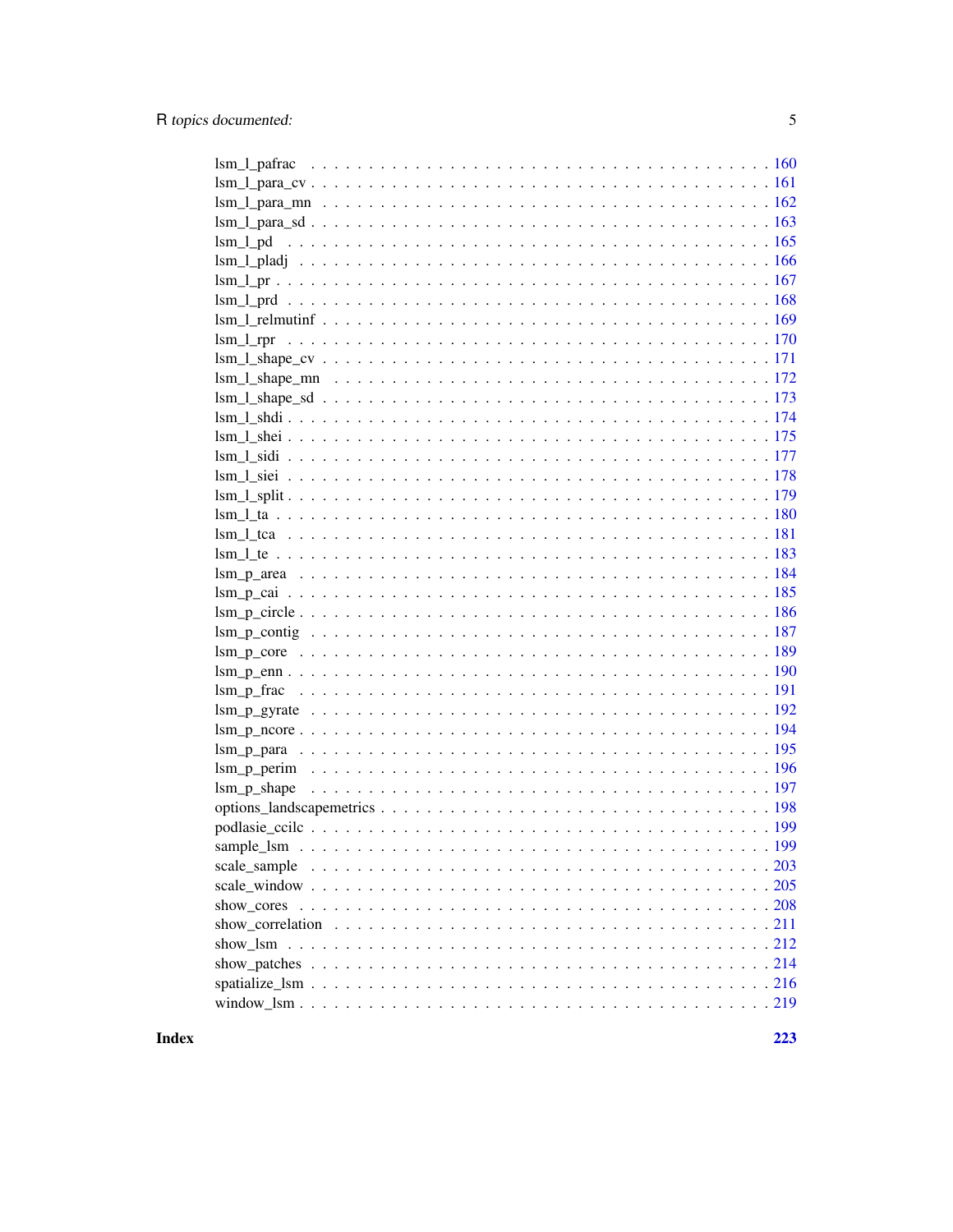<span id="page-5-0"></span>

### Description

A real landscape of area near Augusta, Georgia obtained from the National Land Cover Database (NLCD)

#### Usage

augusta\_nlcd

### Format

A raster layer object.

### Source

https://www.mrlc.gov/nlcd2011.php

# References

Homer, C.G., Dewitz, J.A., Yang, L., Jin, S., Danielson, P., Xian, G., Coulston, J., Herold, N.D., Wickham, J.D., and Megown, K., 2015, Completion of the 2011 National Land Cover Database for the conterminous United States-Representing a decade of land cover change information. Photogrammetric Engineering and Remote Sensing, v. 81, no. 5, p. 345-354

calculate\_correlation *Calculate correlation*

#### Description

Calculate correlation

```
calculate_correlation(
 metrics,
 method = "pearson",
 diag = TRUE,simplify = FALSE
)
```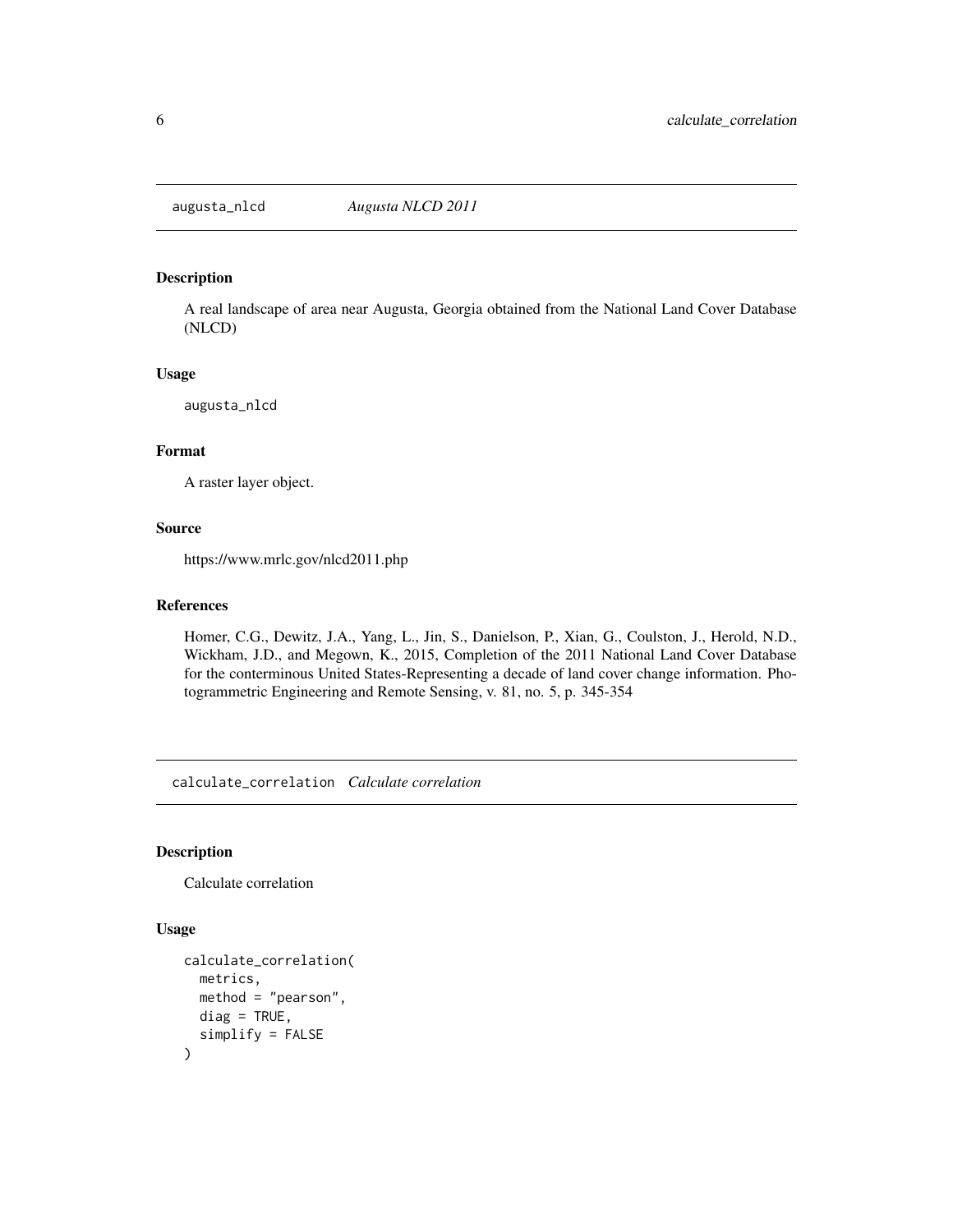# <span id="page-6-0"></span>calculate\_lsm  $\frac{7}{2}$

# Arguments

| metrics  | Tibble with results of as returned by the landscapemetrics package. |
|----------|---------------------------------------------------------------------|
| method   | Type of correlation. See link{cor} for details.                     |
| diag     | If FALSE, values on the diagonal will be NA.                        |
| simplify | If TRUE and only one level is present, only a tibble is returned.   |

# Details

The functions calculates the correlation between all metrics. In order to calculate correlations, for the landscape level more than one landscape needs to be present. All input must be structured as returned by the landscapemetrics package.

## Value

list

# Examples

```
metrics <- calculate_lsm(landscape, what = c("patch", "class"))
calculate_correlation(metrics, method = "pearson")
```
<span id="page-6-1"></span>calculate\_lsm *calculate\_lsm*

# Description

Calculate a selected group of metrics

```
calculate_lsm(
  landscape,
  level,
 metric,
 name,
  type,
  what,
  directions,
  count_boundary,
  consider_boundary,
  edge_depth,
  cell_center,
  classes_max,
  neighbourhood,
  ordered,
```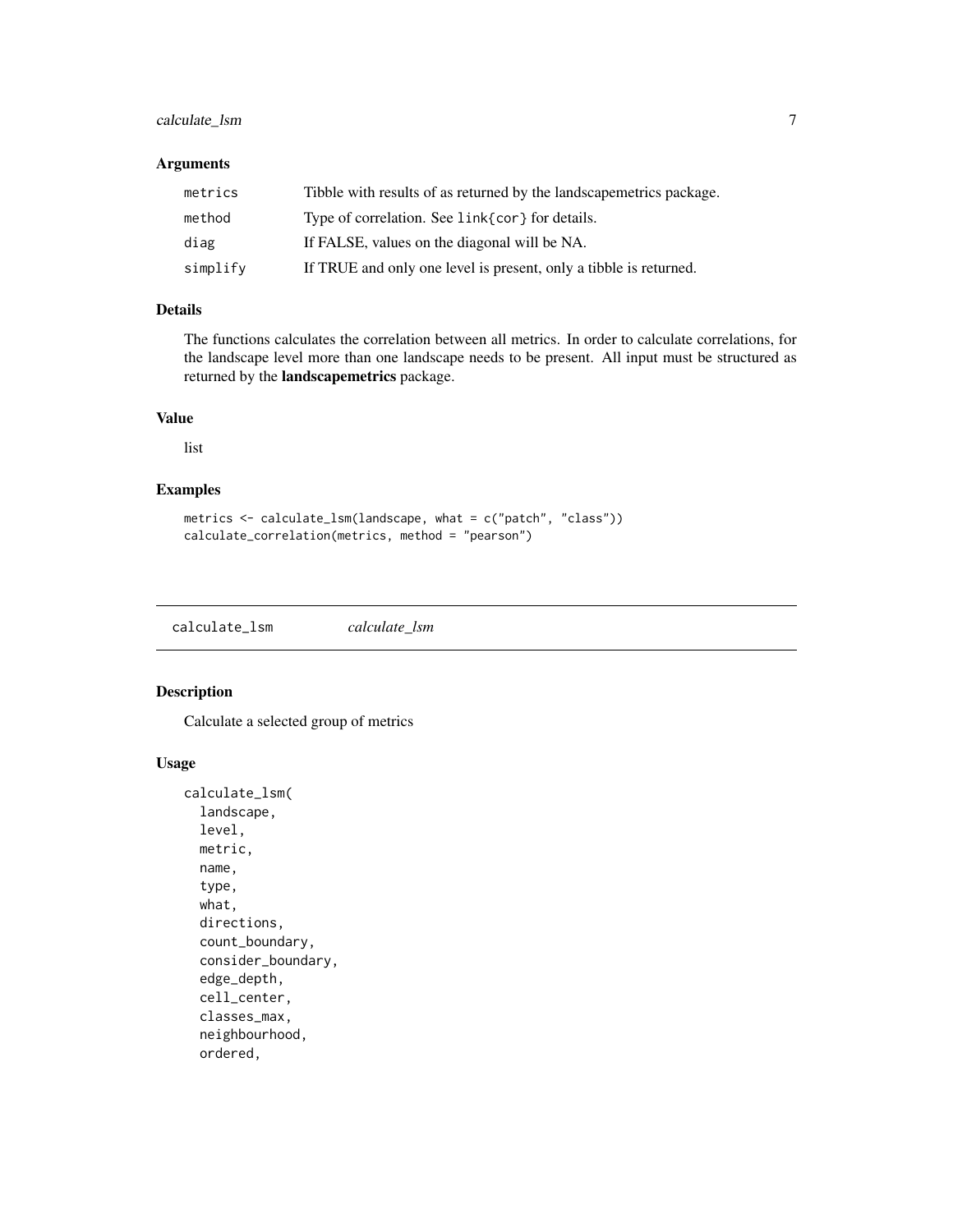8 calculate\_lsm

```
base,
  full_name,
  verbose,
 progress
\lambda## S3 method for class 'RasterLayer'
calculate_lsm(
  landscape,
  level = NULL,metric = NULL,
 name = NULL,type = NULL,
  what = NULL,directions = 8,
  count_boundary = FALSE,
  consider_boundary = FALSE,
  edge\_depth = 1,
  cell_center = FALSE,
  classes_max = NULL,
  neighbourhood = 4,
  ordered = TRUE,
  base = "log2",
  full_name = FALSE,
  verbose = TRUE,
 progress = FALSE
\mathcal{L}## S3 method for class 'RasterStack'
calculate_lsm(
  landscape,
  level = NULL,
  metric = NULL,
  name = NULL,
  type = NULL,
  what = NULL,directions = 8,
  count_boundary = FALSE,
  consider_boundary = FALSE,
  edge_depth = 1,
  cell_center = FALSE,
  classes_max = NULL,
  neighbourhood = 4,
  ordered = TRUE,
  base = "log2",
  full_name = FALSE,
  verbose = TRUE,
  progress = FALSE
```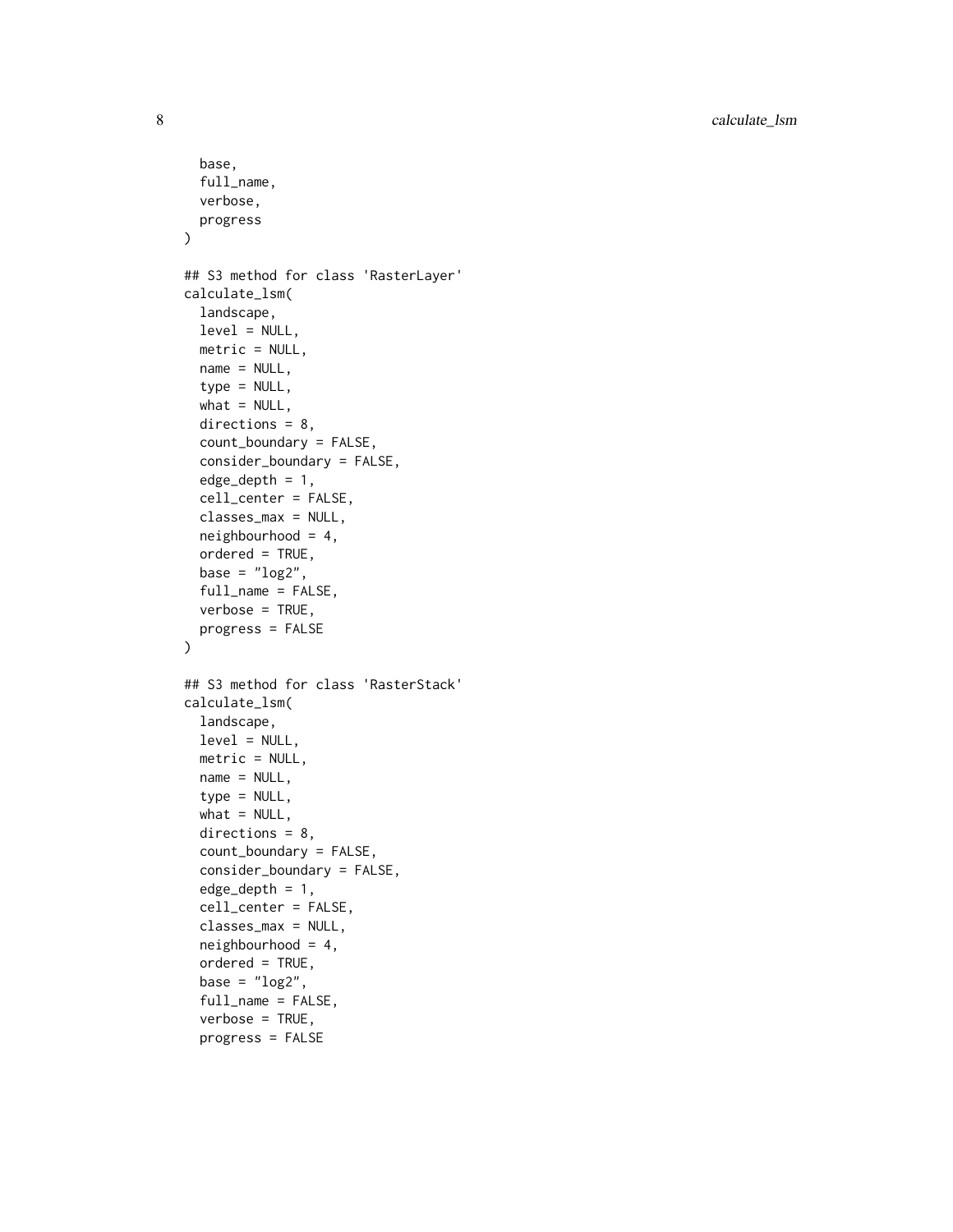# $\mathcal{L}$

```
## S3 method for class 'RasterBrick'
calculate_lsm(
  landscape,
  level = NULL,
  metric = NULL,
 name = NULL,type = NULL,
  what = NULL,directions = 8,
  count_boundary = FALSE,
  consider_boundary = FALSE,
  edge\_depth = 1,
  cell_center = FALSE,
  classes_max = NULL,
  neighbourhood = 4,
  ordered = TRUE,
 base = "log2",
  full_name = FALSE,
  verbose = TRUE,
 progress = FALSE
\mathcal{L}## S3 method for class 'stars'
calculate_lsm(
  landscape,
  level = NULL,
 metric = NULL,
 name = NULL,type = NULL,what = NULL,directions = 8,count_boundary = FALSE,
  consider_boundary = FALSE,
  edge_depth = 1,
  cell_center = FALSE,
  classes_max = NULL,
  neighbourhood = 4,
  ordered = TRUE,
  base = "log2",
  full_name = FALSE,
  verbose = TRUE,
 progress = FALSE
\lambda## S3 method for class 'list'
calculate_lsm(
```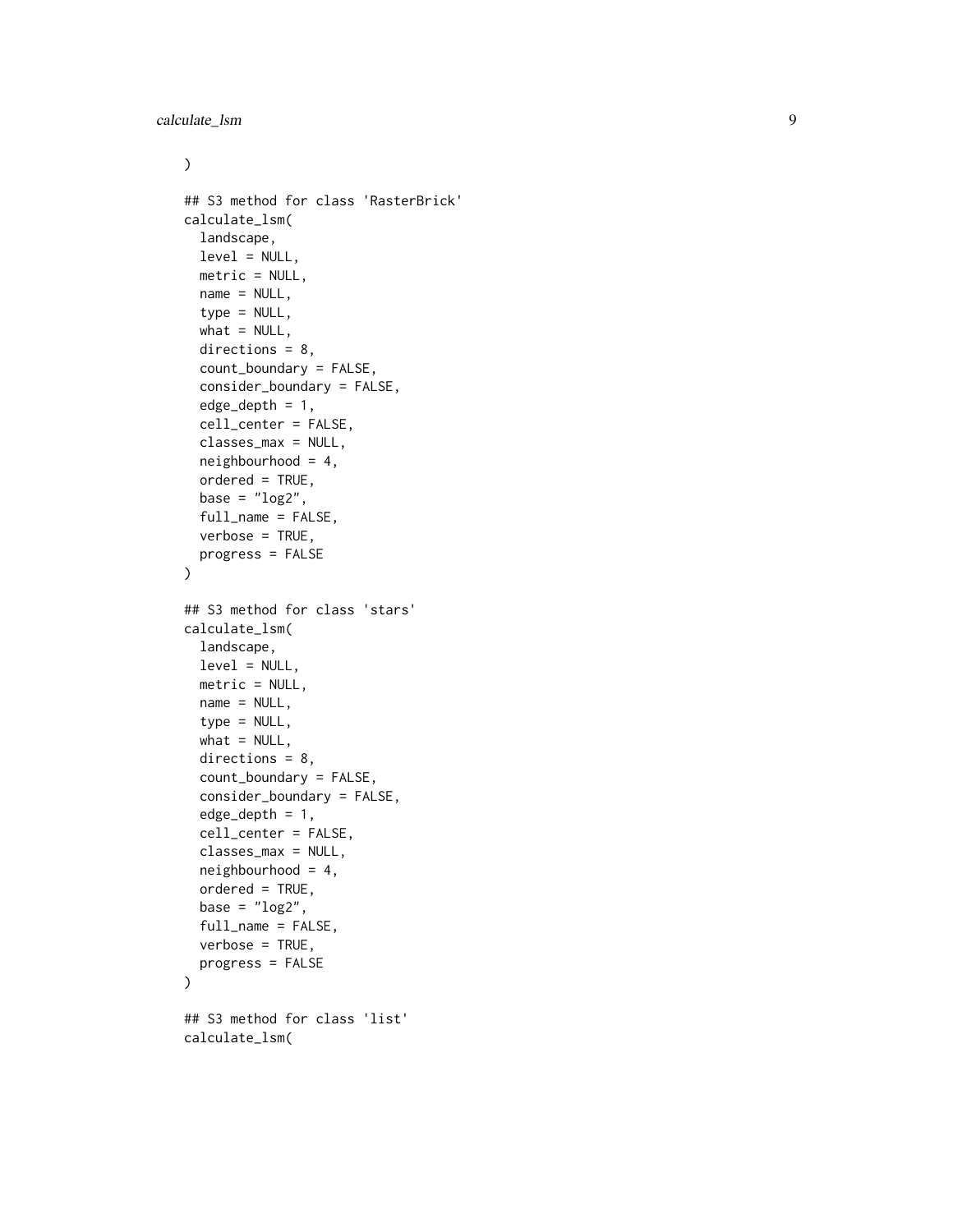```
landscape,
  level = NULL,
 metric = NULL,
 name = NULL,type = NULL,
 what = NULL,directions = 8,
  count_boundary = FALSE,
  consider_boundary = FALSE,
  edge_depth = 1,
  cell_center = FALSE,
  classes_max = NULL,
 neighbourhood = 4,
 ordered = TRUE,
 base = "log2",
  full_name = FALSE,
 verbose = TRUE,
 progress = FALSE
\mathcal{L}
```
# Arguments

| landscape         | Raster* Layer, Stack, Brick, SpatRaster (terra), stars, or a list of rasterLayers.                                                                                                |
|-------------------|-----------------------------------------------------------------------------------------------------------------------------------------------------------------------------------|
| level             | Level of metrics. Either 'patch', 'class' or 'landscape' (or vector with combina-<br>tion).                                                                                       |
| metric            | Abbreviation of metrics (e.g. 'area').                                                                                                                                            |
| name              | Full name of metrics (e.g. 'core area').                                                                                                                                          |
| type              | Type according to FRAGSTATS grouping (e.g. 'aggregation metrics').                                                                                                                |
| what              | Selected level of metrics: either "patch", "class" or "landscape". It is also possi-<br>ble to specify functions as a vector of strings, e.g. what = $c("lsm_cca", "lsm_l_t'a").$ |
| directions        | The number of directions in which patches should be connected: 4 (rook's case)<br>or 8 (queen's case).                                                                            |
|                   | count_boundary Include landscape boundary in edge length.                                                                                                                         |
| consider_boundary |                                                                                                                                                                                   |
|                   | Logical if cells that only neighbour the landscape boundary should be consid-<br>ered as core.                                                                                    |
| edge_depth        | Distance (in cells) a cell has the be away from the patch edge to be considered<br>as core cell.                                                                                  |
| cell_center       | If true, the coordinates of the centroid are forced to be a cell center within the<br>patch.                                                                                      |
| classes_max       | Potential maximum number of present classes.                                                                                                                                      |
| neighbourhood     | The number of directions in which cell adjacencies are considered as neigh-<br>bours: 4 (rook's case) or 8 (queen's case). The default is 4.                                      |
| ordered           | The type of pairs considered. Either ordered (TRUE) or unordered (FALSE).<br>The default is TRUE.                                                                                 |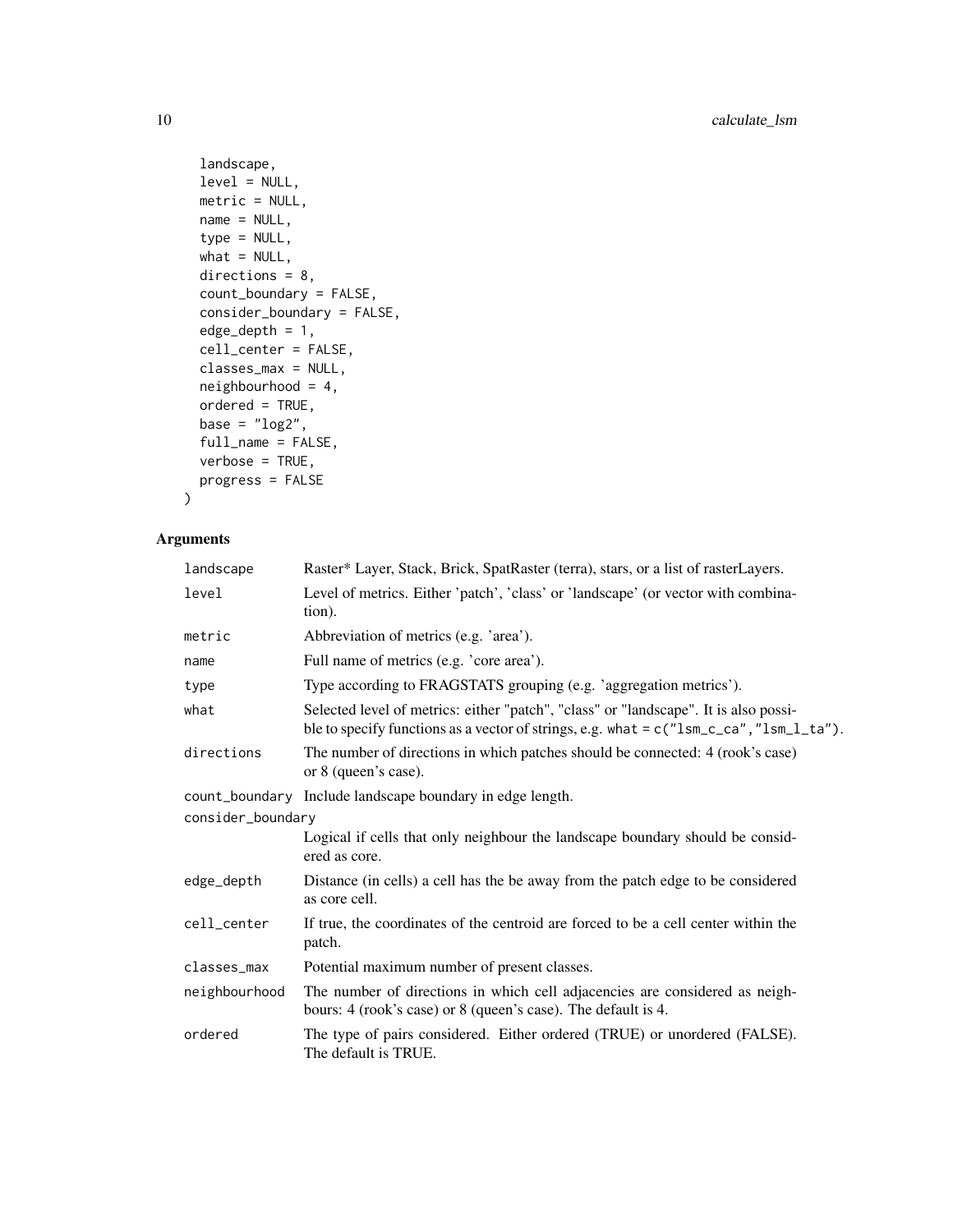# <span id="page-10-0"></span>check\_landscape 11

| base      | The unit in which entropy is measured. The default is "log2", which compute<br>entropy in "bits". "log" and "log10" can be also used. |
|-----------|---------------------------------------------------------------------------------------------------------------------------------------|
| full name | Should the full names of all functions be included in the tibble.                                                                     |
| verbose   | Print warning messages.                                                                                                               |
| progress  | Print progress report.                                                                                                                |

# Details

Wrapper to calculate several landscape metrics. The metrics can be specified by the arguments what, level, metric, name and/or type (combinations of different arguments are possible (e.g. level = "class", type = "aggregation metric"). If an argument is not provided, automatically all possibilities are selected. Therefore, to get all available metrics, don't specify any of the above arguments.

# Value

tibble

### References

McGarigal, K., SA Cushman, and E Ene. 2012. FRAGSTATS v4: Spatial Pattern Analysis Program for Categorical and Continuous Maps. Computer software program produced by the authors at the University of Massachusetts, Amherst. Available at the following web site: http://www.umass.edu/landeco/research/fragstats/

# See Also

[list\\_lsm](#page-32-1)

# Examples

```
## Not run:
calculate_lsm(landscape, progress = TRUE)
calculate_lsm(landscape, what = c("patch", "lsm_c_te", "lsm_l_pr"))
calculate_lsm(landscape, level = c("class", "landscape"), type = "aggregation metric")
## End(Not run)
```
check\_landscape *Check input landscape*

### Description

Check input landscape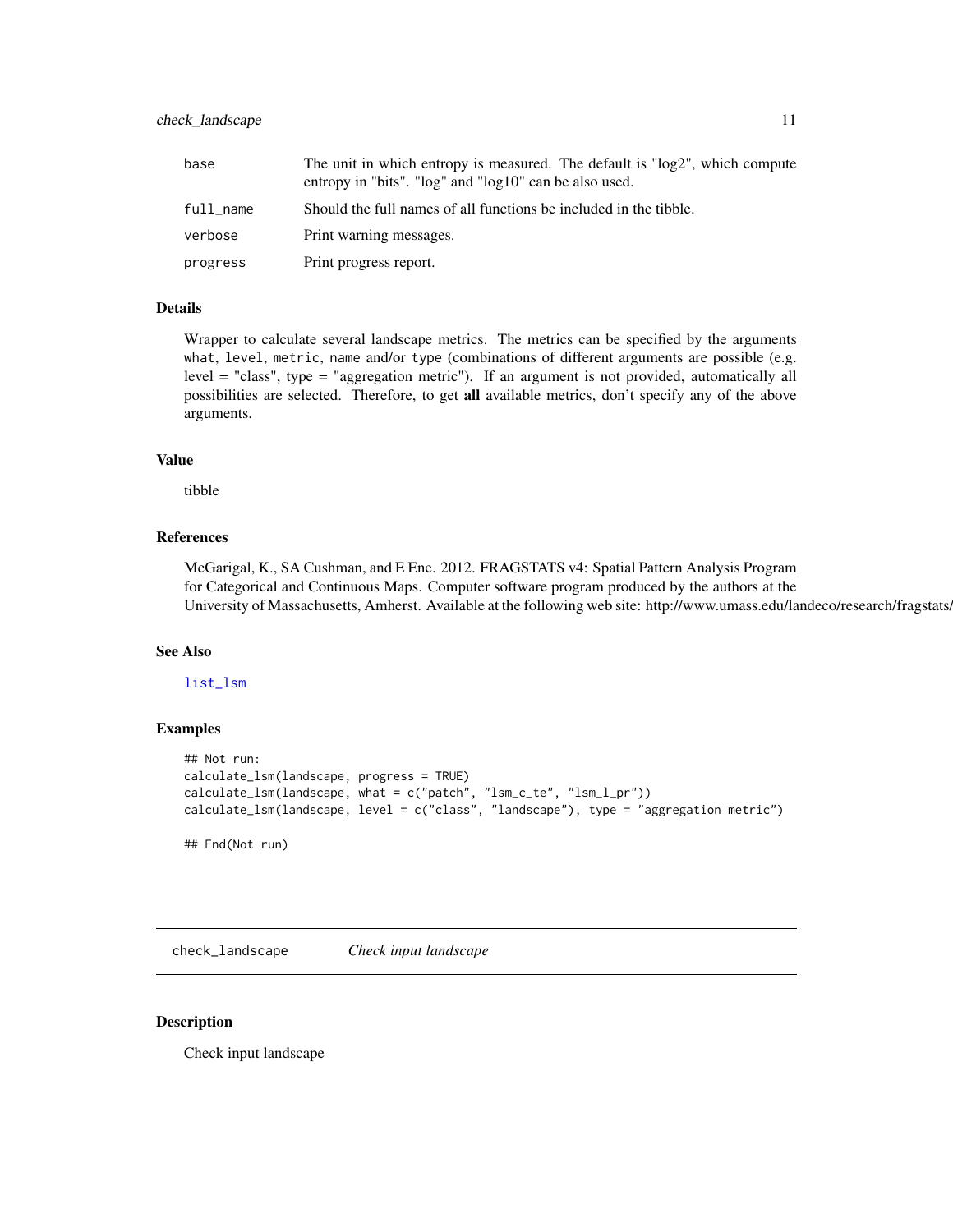# Usage

```
check_landscape(landscape, verbose)
```

```
## S3 method for class 'RasterLayer'
check_landscape(landscape, verbose = TRUE)
## S3 method for class 'RasterStack'
check_landscape(landscape, verbose = TRUE)
## S3 method for class 'RasterBrick'
check_landscape(landscape, verbose = TRUE)
## S3 method for class 'stars'
check_landscape(landscape, verbose = TRUE)
## S3 method for class 'list'
check_landscape(landscape, verbose = TRUE)
```
### Arguments

| landscape | Raster* Layer, Stack, Brick, Stars or a list of raster Layers |
|-----------|---------------------------------------------------------------|
| verbose   | Print warning messages.                                       |

### Details

This function extracts basic information about the input landscape. It includes a type of coordinate reference system (crs) - either "geographic", "projected", or NA, units of the coordinate reference system, a class of the input landscape's values and the number of classes found in the landscape.

# Value

tibble

# Examples

```
check_landscape(augusta_nlcd)
check_landscape(podlasie_ccilc)
check_landscape(raster::stack(landscape, landscape))
```
extract\_lsm *extract\_lsm*

# Description

Extract metrics

<span id="page-11-0"></span>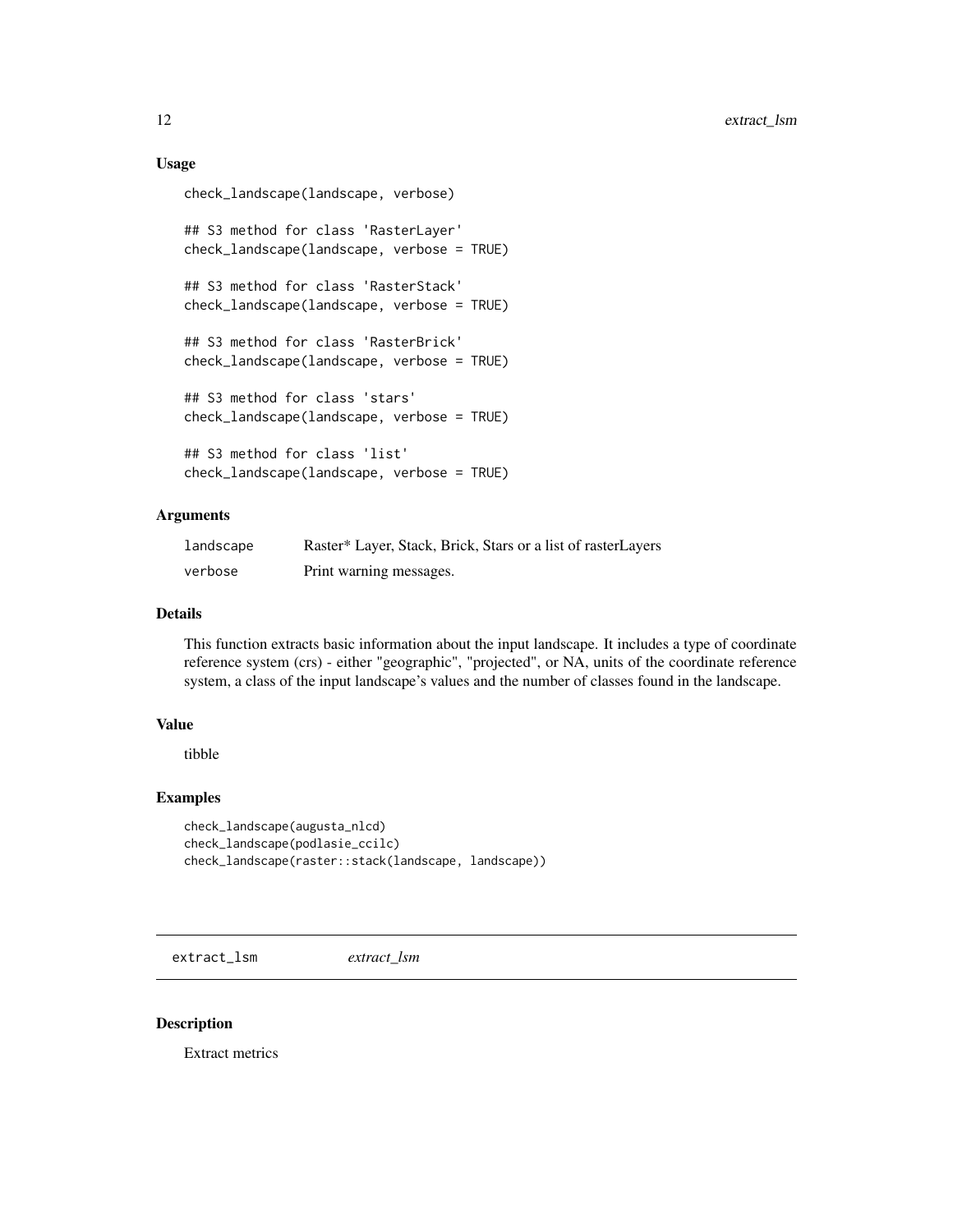extract\_lsm 13

```
extract_lsm(
  landscape,
  y,
  extract_id,
  metric,
  name,
  type,
  what,
  directions,
  progress,
  verbose,
  ...
\mathcal{L}## S3 method for class 'RasterLayer'
extract_lsm(
  landscape,
  y,
  extract_id = NULL,metric = NULL,
  name = NULL,type = NULL,
  what = NULL,directions = 8,
  progress = FALSE,
  verbose = TRUE,
  ...
\mathcal{L}## S3 method for class 'RasterStack'
extract_lsm(
  landscape,
  y,
  extract_id = NULL,
  metric = NULL,
  name = NULL,type = NULL,
  what = NULL,directions = 8,
  progress = FALSE,
  verbose = TRUE,
  ...
\mathcal{L}## S3 method for class 'RasterBrick'
extract_lsm(
  landscape,
```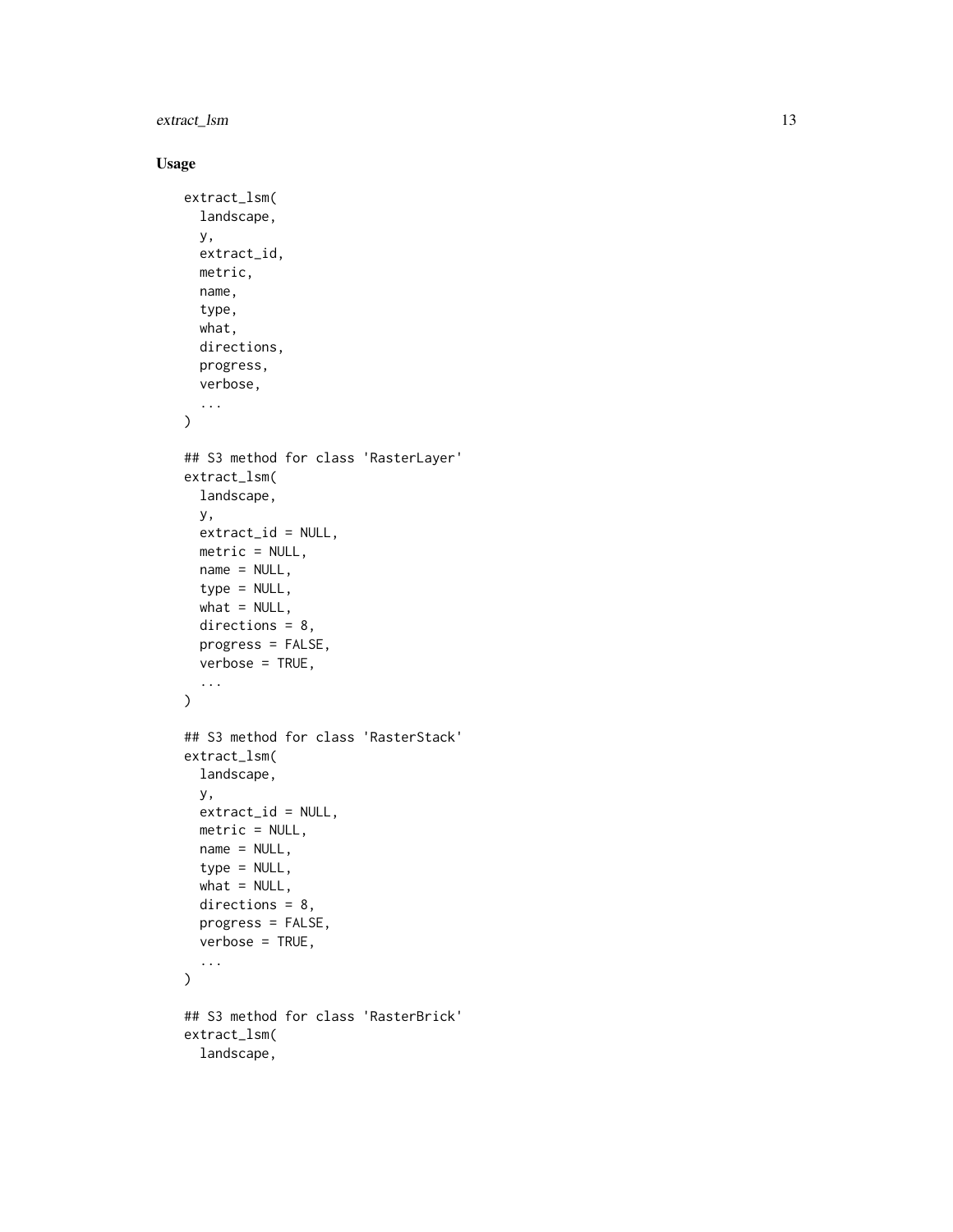```
y,
 extract_id = NULL,
 metric = NULL,
 name = NULL,type = NULL,
 what = NULL,directions = 8,
 progress = FALSE,
 verbose = TRUE,
  ...
\mathcal{L}## S3 method for class 'stars'
extract_lsm(
 landscape,
 y,
 extract_id = NULL,
 metric = NULL,
 name = NULL,type = NULL,
 what = NULL,directions = 8,progress = FALSE,
 verbose = TRUE,
  ...
\mathcal{L}## S3 method for class 'list'
extract_lsm(
 landscape,
 y,
 extract_id = NULL,
 metric = NULL,name = NULL,type = NULL,
 what = NULL,directions = 8,
 progress = FALSE,
 verbose = TRUE,
  ...
\mathcal{L}
```
# Arguments

| landscape  | Raster* Layer, Stack, Brick, SpatRaster (terra), stars, or a list of rasterLayers.         |
|------------|--------------------------------------------------------------------------------------------|
| y.         | 2-column matrix with coordinates, SpatialPoints, SpatialLines or sf point ge-<br>ometries. |
| extract_id | Vector with id of sample points. If not provided, sample points will be labelled           |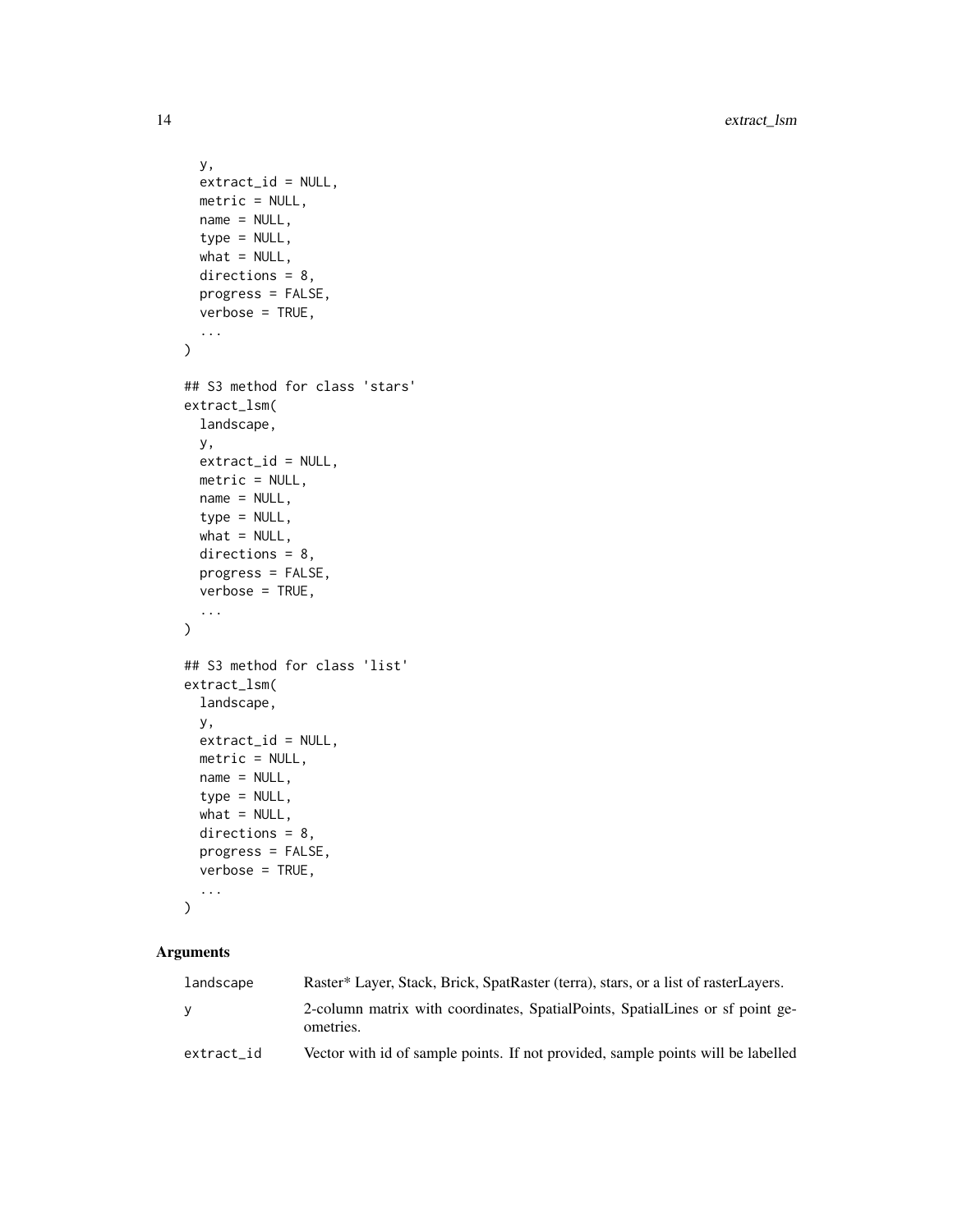|            | 1n.                                                                                                                                                                               |
|------------|-----------------------------------------------------------------------------------------------------------------------------------------------------------------------------------|
| metric     | Abbreviation of metrics (e.g. 'area').                                                                                                                                            |
| name       | Full name of metrics (e.g. 'core area')                                                                                                                                           |
| type       | Type according to FRAGSTATS grouping (e.g. 'aggregation metrics').                                                                                                                |
| what       | Selected level of metrics: either "patch", "class" or "landscape". It is also possi-<br>ble to specify functions as a vector of strings, e.g. what = $c("lsm_cca", "lsm_l_ta")$ . |
| directions | The number of directions in which patches should be connected: 4 (rook's case)<br>or 8 (queen's case).                                                                            |
| progress   | Print progress report.                                                                                                                                                            |
| verbose    | Print warning messages.                                                                                                                                                           |
| $\cdots$   | Arguments passed to calculate_lsm().                                                                                                                                              |

#### Details

This functions extracts the metrics of all patches the spatial object(s)  $y$  (e.g. spatial points) are located within. Only patch level metrics are possible to extract. Please be aware that the output is sligthly different to all other lsm-function of landscapemetrics. Returns a tibble with chosen metrics and the ID of the spatial objects.

# Value

tibble

### See Also

[calculate\\_lsm](#page-6-1)

### Examples

```
points \le matrix(c(10, 5, 25, 15, 5, 25), ncol = 2, byrow = TRUE)
extract_lsm(landscape, y = points)
extract_lsm(landscape, y = points, type = "aggregation metric")
points_sp <- sp::SpatialPoints(points)
extract_lsm(landscape, y = points_sp, what = "lsm_p_area")
## Not run:
# use lines (works only if rgeos is installed)
x1 \leftarrow c(1, 5, 15, 10)y1 <- c(1, 5, 15, 25)
x2 \leq -c(10, 25)y2 \leq -c(5, 5)sample_lines <- sp::SpatialLines(list(sp::Lines(list(sp::Line(cbind(x1, y1)),
sp::Line(cbind(x2, y2))), ID = "a")))
extract_lsm(landscape, y = sample_lines, what = "lsm_p_area")
```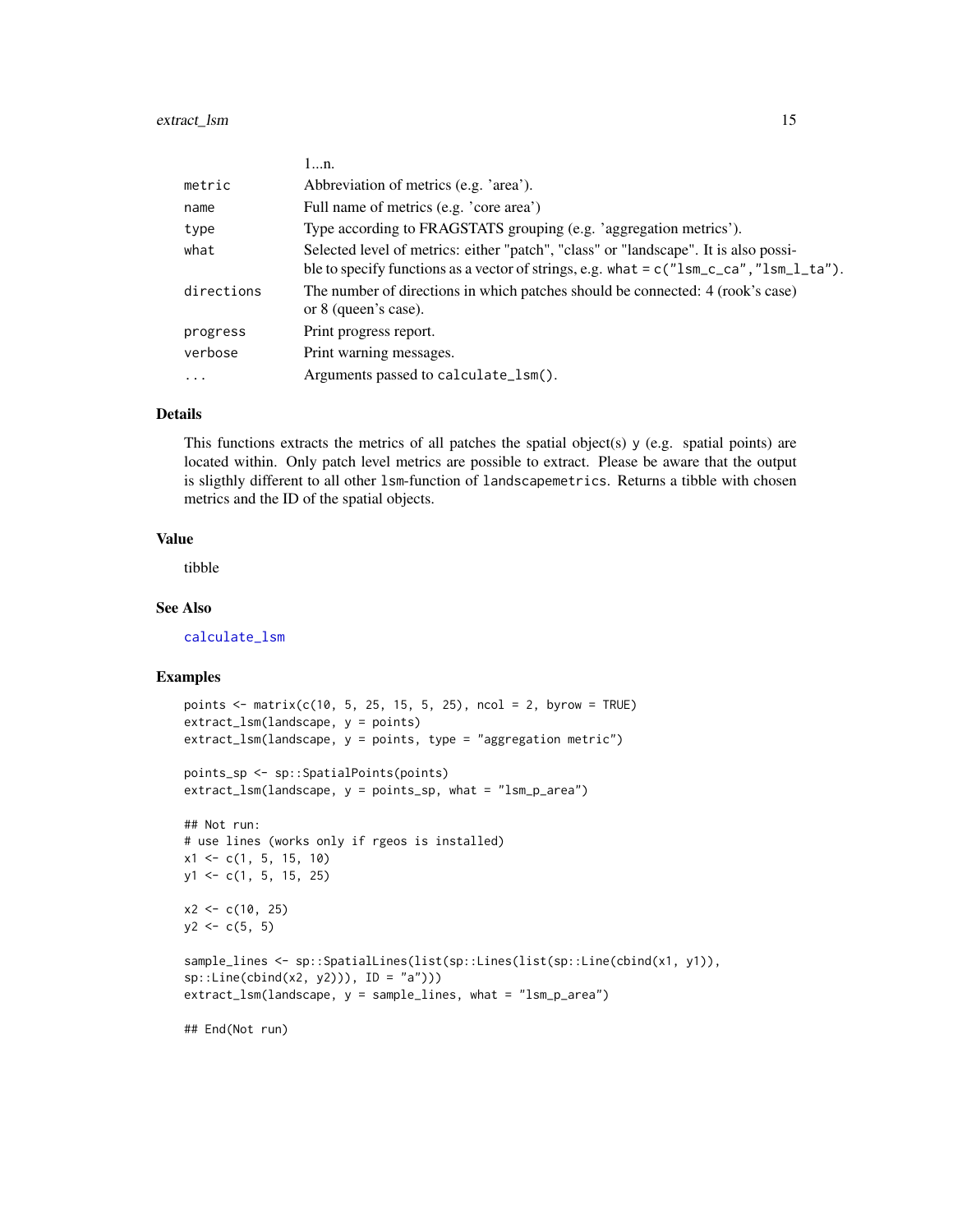#### <span id="page-15-0"></span>fragstats\_class\_augusta\_nlcd

*Fragstats results for landscapemetrics::augusta\_nlcd (class level)*

# Description

A single tibble for every spatial dataset included in landscapemetrics that contains the FRAGSTAT results for every implemented metric on class level.

### Usage

fragstats\_class\_augusta\_nlcd

### Format

A tibble object.

fragstats\_class\_landscape

*Fragstats results for landscapemetrics::landscape (class level)*

# Description

A single tibble for every spatial dataset included in landscapemetrics that contains the FRAGSTAT results for every implemented metric on class level.

# Usage

```
fragstats_class_landscape
```
# Format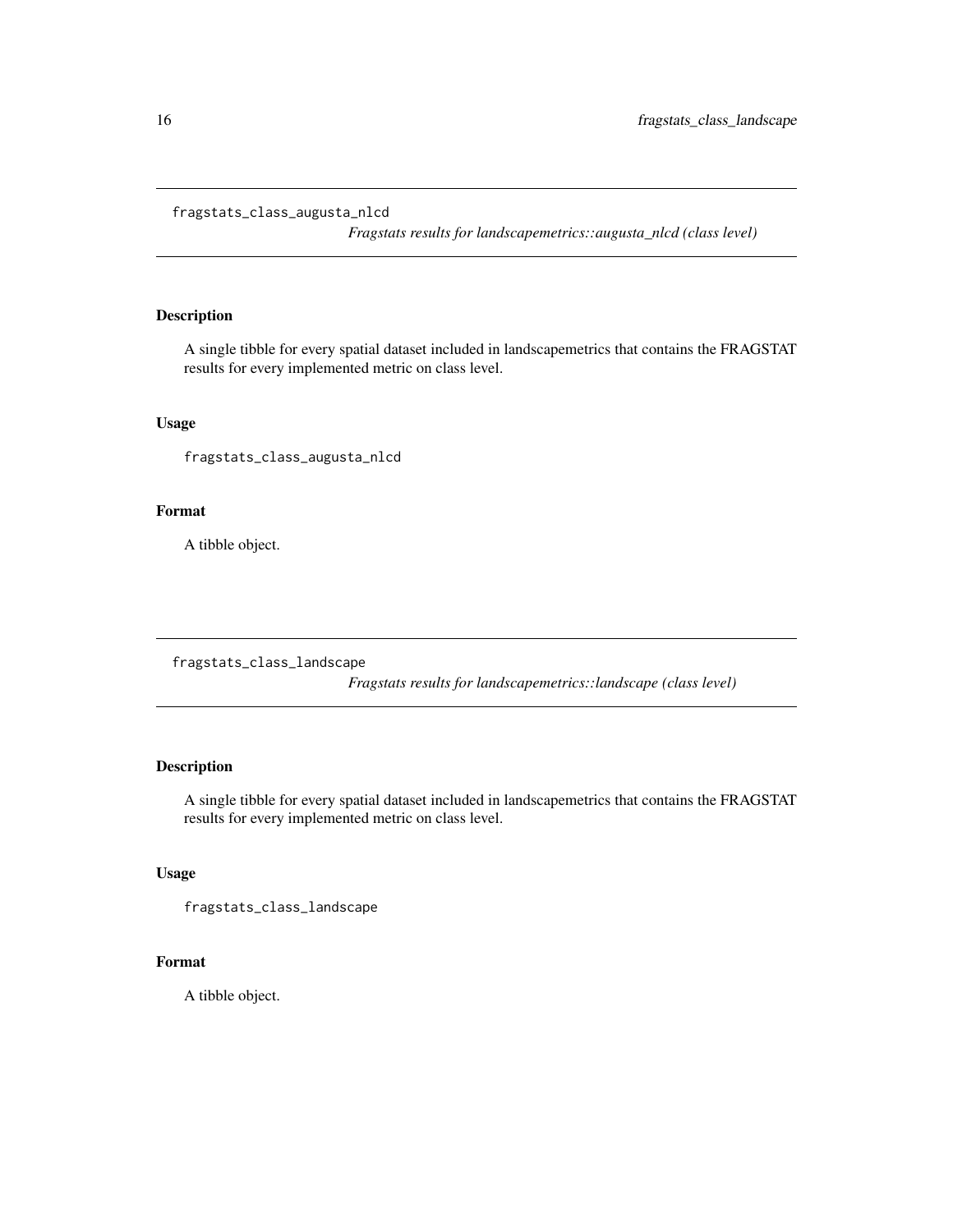<span id="page-16-0"></span>fragstats\_class\_podlasie

*Fragstats results for landscapemetrics::podlasie (class level)*

# Description

A single tibble for every spatial dataset included in landscapemetrics that contains the FRAGSTAT results for every implemented metric on class level.

# Usage

fragstats\_class\_podlasie

# Format

A tibble object.

fragstats\_landscape\_augusta\_nlcd

*Fragstats results for landscapemetrics::augusta\_nlcd (landscape level)*

### Description

A single tibble for every spatial dataset included in landscapemetrics that contains the FRAGSTAT results for every implemented metric on landscape level.

# Usage

```
fragstats_landscape_augusta_nlcd
```
#### Format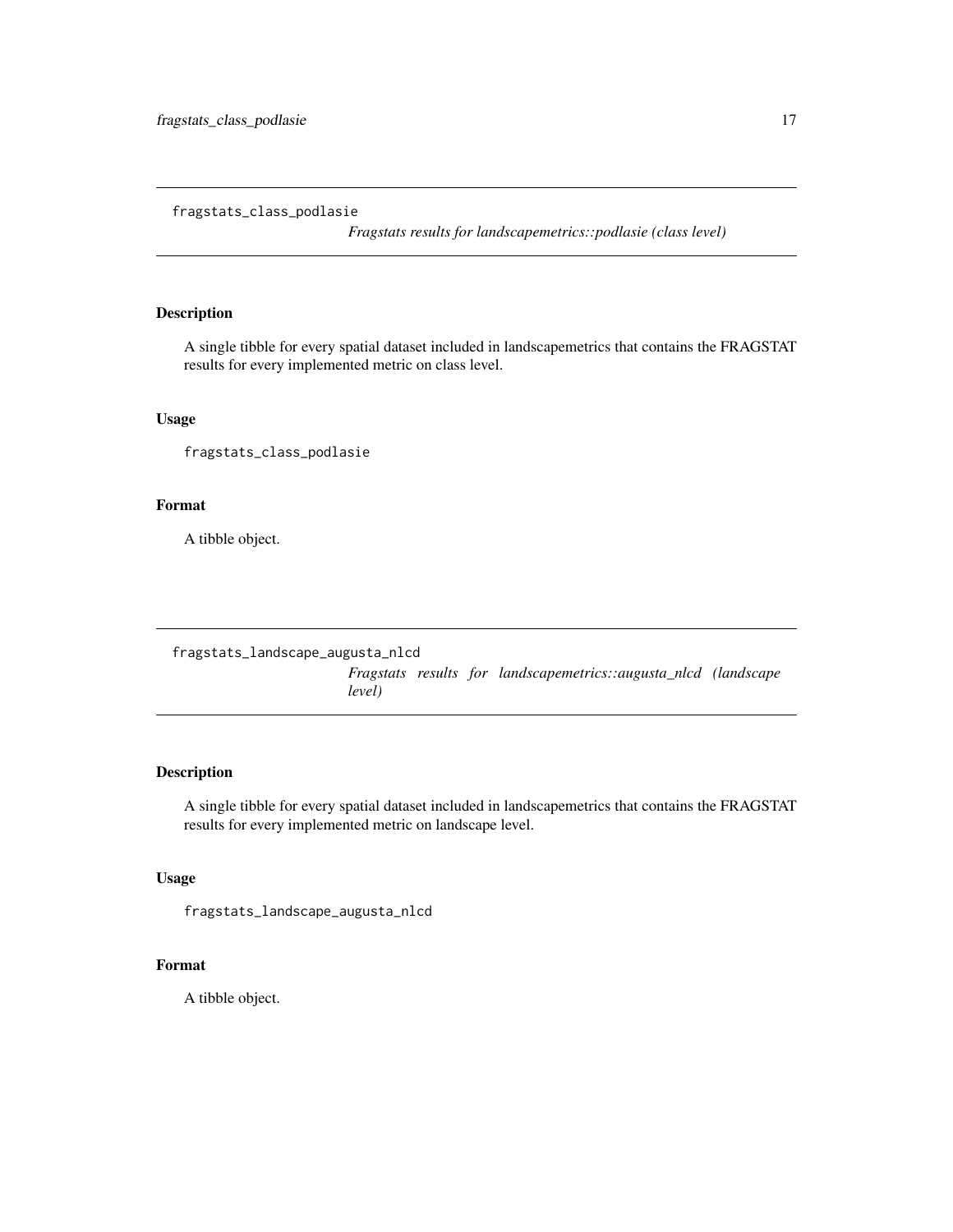#### <span id="page-17-0"></span>fragstats\_landscape\_landscape

*Fragstats results for landscapemetrics::landscape (landscape level)*

# Description

A single tibble for every spatial dataset included in landscapemetrics that contains the FRAGSTAT results for every implemented metric on landscape level.

# Usage

fragstats\_landscape\_landscape

# Format

A tibble object.

fragstats\_landscape\_podlasie

*Fragstats results for landscapemetrics::podlasie\_ccilc (landscape level)*

### Description

A single tibble for every spatial dataset included in landscapemetrics that contains the FRAGSTAT results for every implemented metric on landscape level.

# Usage

```
fragstats_landscape_podlasie
```
### Format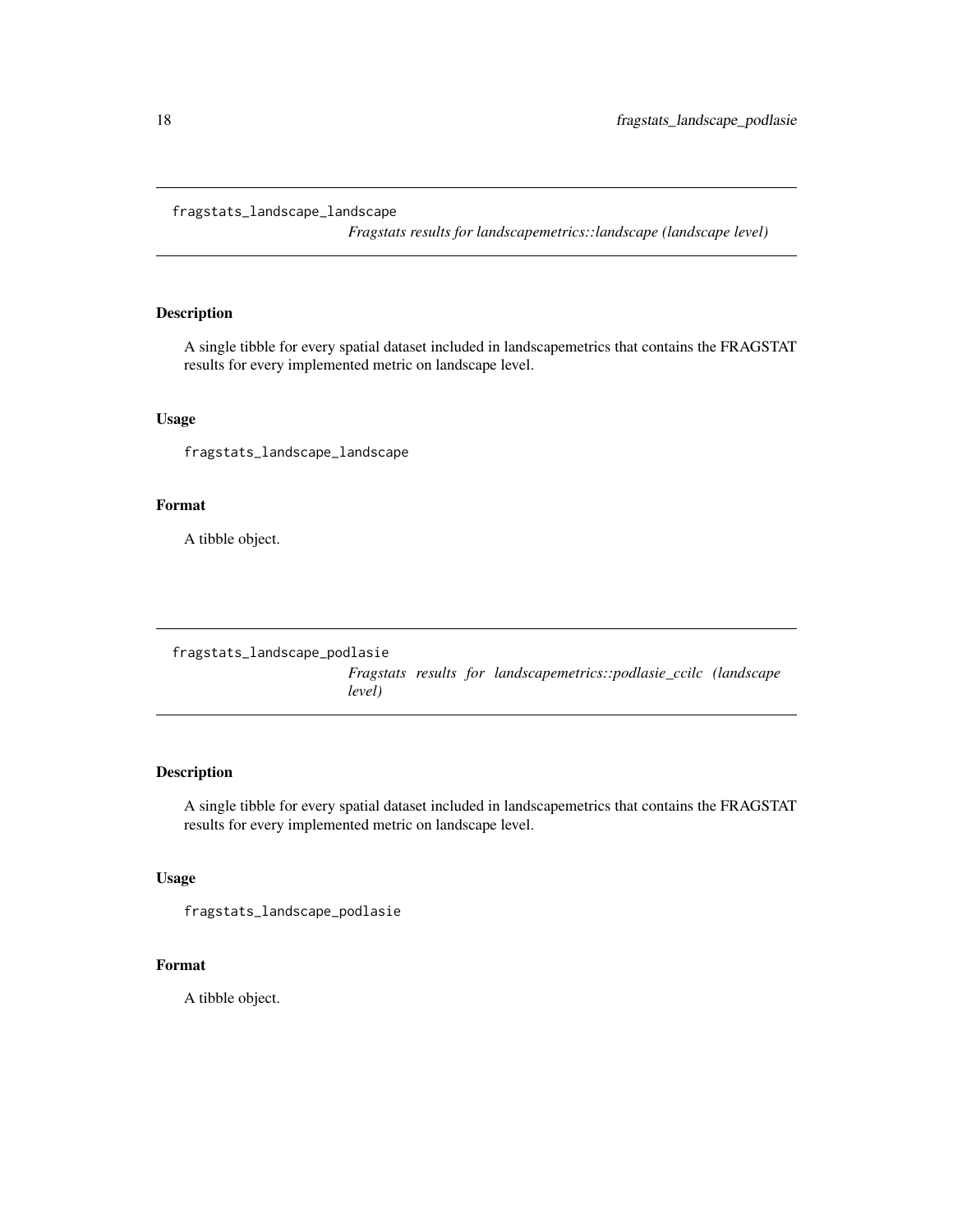<span id="page-18-0"></span>fragstats\_patch\_augusta\_nlcd

*Fragstats results for landscapemetrics::augusta\_nlcd (patch level)*

# Description

A single tibble for every spatial dataset included in landscapemetrics that contains the FRAGSTAT results for every implemented metric on patch level.

### Usage

fragstats\_patch\_augusta\_nlcd

# Format

A tibble object.

fragstats\_patch\_landscape

*Fragstats results for landscapemetrics::landscape (patch level)*

# Description

A single tibble for every spatial dataset included in landscapemetrics that contains the FRAGSTAT results for every implemented metric on patch level.

# Usage

```
fragstats_patch_landscape
```
# Format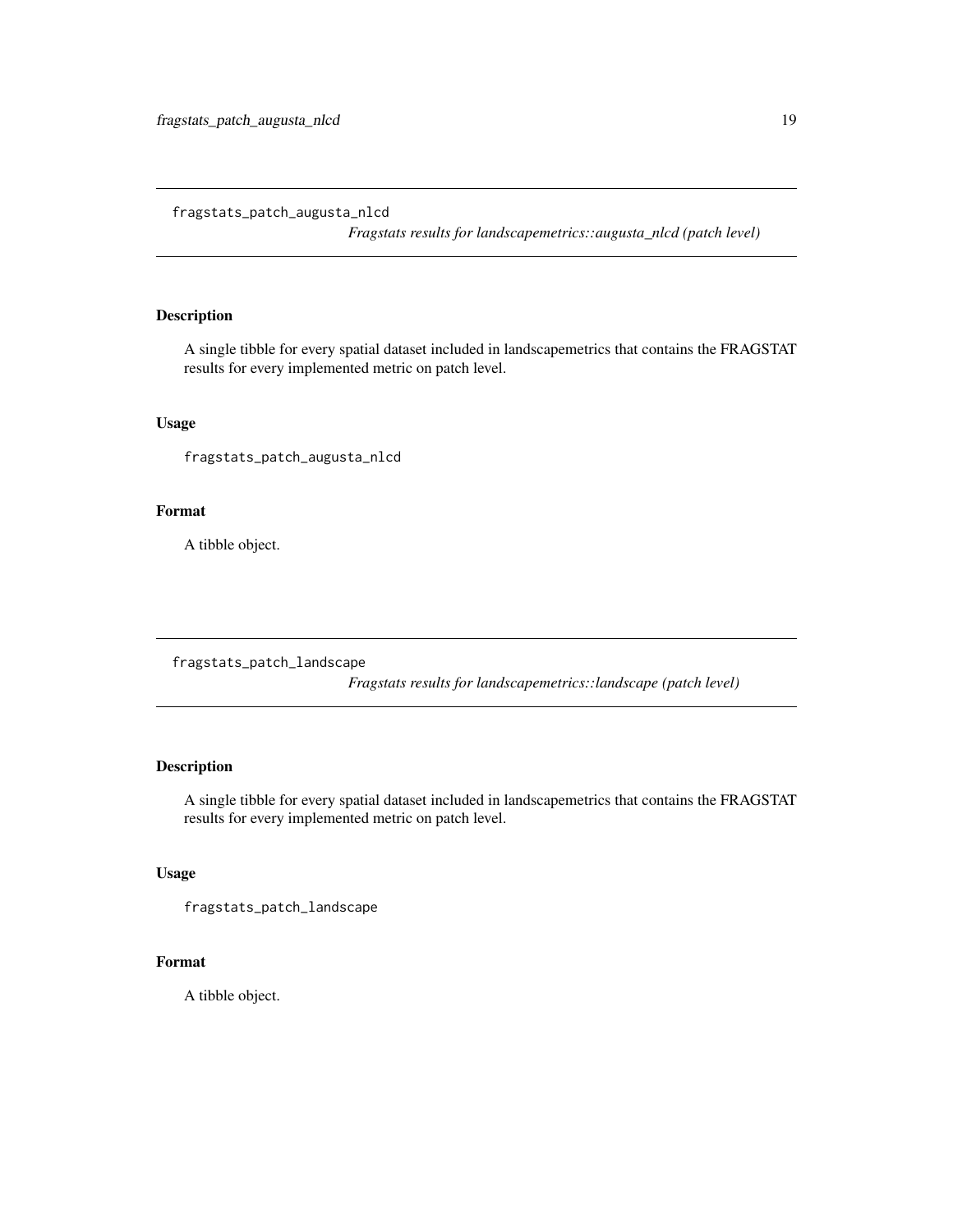<span id="page-19-0"></span>fragstats\_patch\_podlasie

*Fragstats results for landscapemetrics::podlasie (patch level)*

#### Description

A single tibble for every spatial dataset included in landscapemetrics that contains the FRAGSTAT results for every implemented metric on patch level.

### Usage

fragstats\_patch\_podlasie

#### Format

A tibble object.

get\_adjacencies *get\_adjacencies*

#### **Description**

Fast calculation of adjacencies between classes in a raster

```
get_adjacencies(landscape, neighbourhood, what, upper)
## S3 method for class 'RasterLayer'
get\_adjacencies(landscope, neighbourhood = 4, what = "full", upper = FALSE)## S3 method for class 'RasterStack'
get_adjacencies(landscape, neighbourhood = 4, what = "full", upper = FALSE)
## S3 method for class 'RasterBrick'
get\_adjacencies(landscope, neighbourhood = 4, what = "full", upper = FALSE)## S3 method for class 'stars'
get_adjacencies(landscape, neighbourhood = 4, what = "full", upper = FALSE)
## S3 method for class 'list'
get\_adjacencies(landscope, neighbourhood = 4, what = "full", upper = FALSE)## S3 method for class 'matrix'
get_adjacencies(landscape, neighbourhood = 4, what = "full", upper = FALSE)
```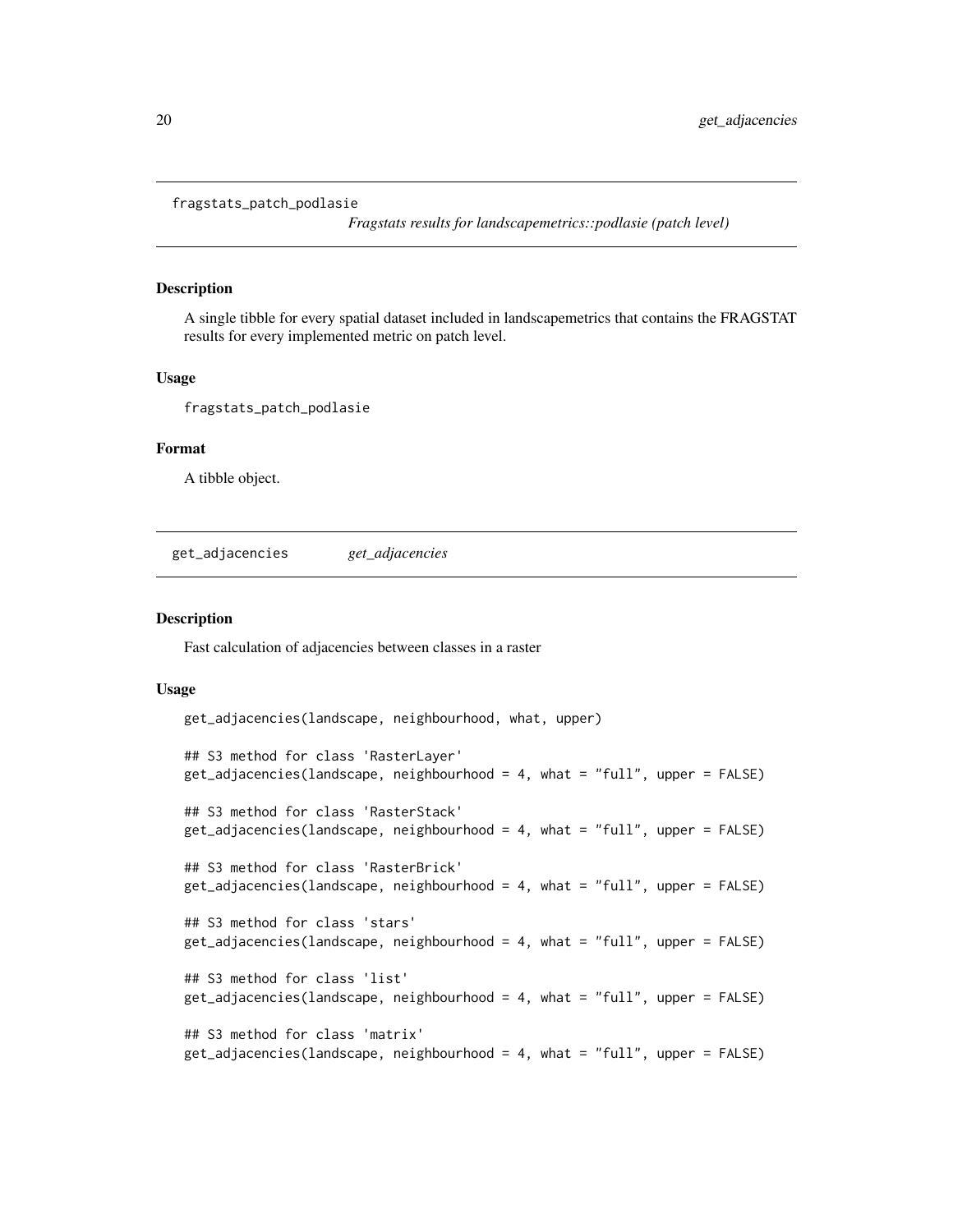# get\_adjacencies 21

## Arguments

| landscape     | Raster* Layer, Stack, Brick, SpatRaster (terra), stars, or a list of rasterLayers.                                                                                                                                         |
|---------------|----------------------------------------------------------------------------------------------------------------------------------------------------------------------------------------------------------------------------|
| neighbourhood | The number of directions in which cell adjacencies are considered as neigh-<br>bours: 4 (rook's case), 8 (queen's case) or a binary matrix where the ones define<br>the neighbourhood. The default is 4.                   |
| what          | Which adjacencies to calculate: "full" for a full adjacency matrix, "like" for the<br>diagonal, "unlike" for the off diagonal part of the matrix and "triangle" for a<br>triangular matrix counting adjacencies only once. |
| upper         | Logical value indicating whether the upper triangle of the adjacency matrix<br>should be returned (default FALSE).                                                                                                         |

### Details

A fast implementation with Rcpp to calculate the adjacency matrix for raster. The adjacency matrix is most often used in landscape metrics to describe the configuration of landscapes, is it is a cellwise count of edges between classes.

The "full" adjacency matrix is double-count method, as it contains the pairwise counts of cells between all classes. The diagonal of this matrix contains the like adjacencies, a count for how many edges a shared in each class with the same class.

The "unlike" adjacencies are counting the cellwise edges between different classes.

#### Value

matrix with adjacencies between classes in a raster and between cells from the same class.

#### Examples

```
# calculate full adjacency matrix
get_adjacencies(landscape, 4)
# count diagonal neighbour adjacencies
diagonal_matrix <- matrix(c(1, NA, 1,
                           NA, 0, NA,
                           1, NA, 1), 3, 3, byrow = TRUE)
get_adjacencies(landscape, diagonal_matrix)
# equivalent with the raster package:
```
adjacencies <- raster::adjacent(landscape, 1:raster::ncell(landscape), 4, pairs=TRUE) table(landscape[adjacencies[,1]], landscape[adjacencies[,2]])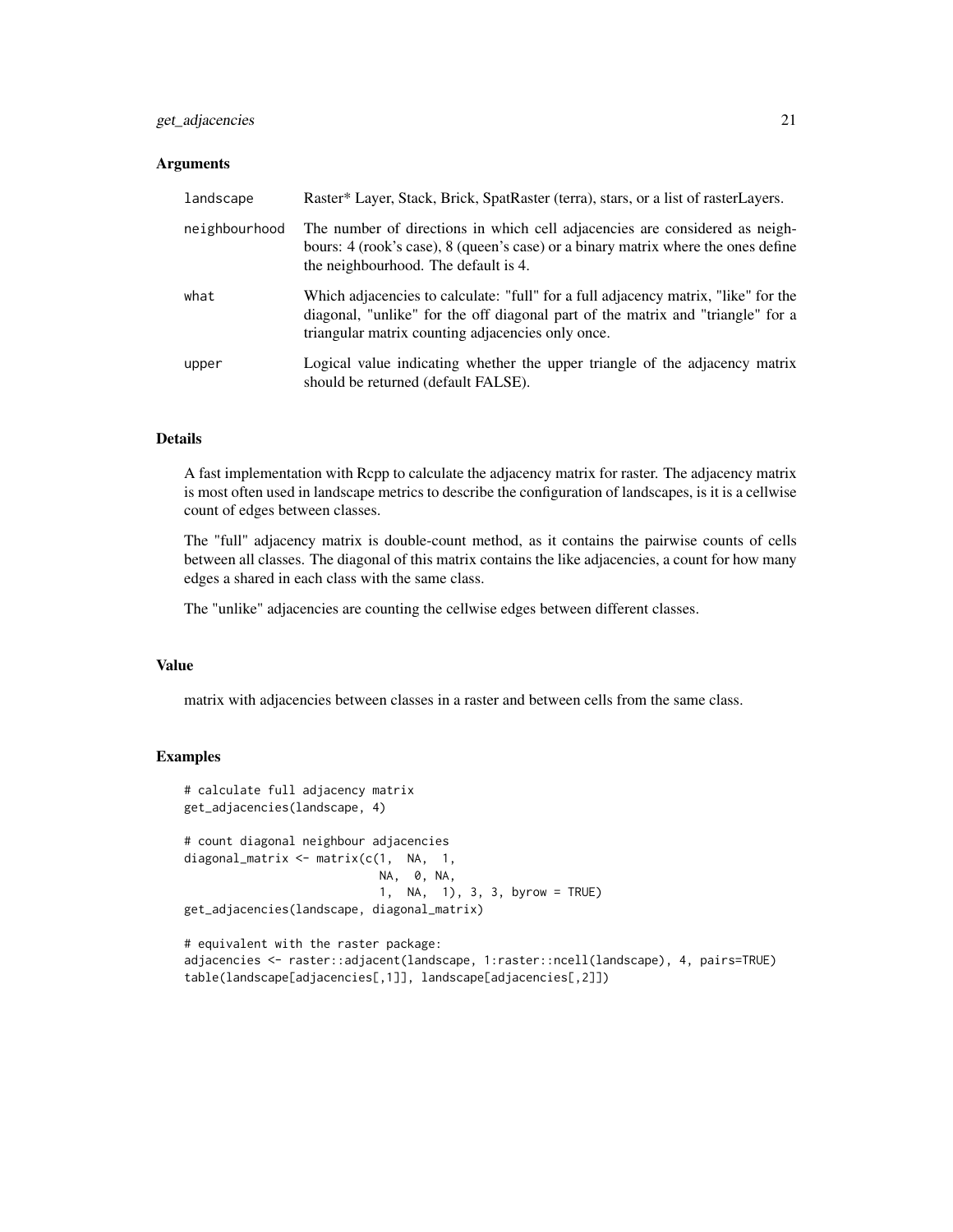<span id="page-21-0"></span>get\_boundaries *get\_boundaries*

# Description

Get boundary cells of patches

```
get_boundaries(
  landscape,
  consider_boundary,
  edge_depth,
  as_NA,
  patch_id,
  return_raster
)
## S3 method for class 'RasterLayer'
get_boundaries(
  landscape,
  consider_boundary = FALSE,
  edge\_depth = 1,
  as_NA = FALSE,
 patch_id = FALSE,return_raster = TRUE
)
## S3 method for class 'RasterStack'
get_boundaries(
  landscape,
  consider_boundary = FALSE,
  edge\_depth = 1,
  as_N = FALSE,patch_id = FALSE,
  return_raster = TRUE
)
## S3 method for class 'RasterBrick'
get_boundaries(
  landscape,
  consider_boundary = FALSE,
  edge_depth = 1,
  as_N = FALSE,
 patch_id = FALSE,
  return_raster = TRUE
\mathcal{E}
```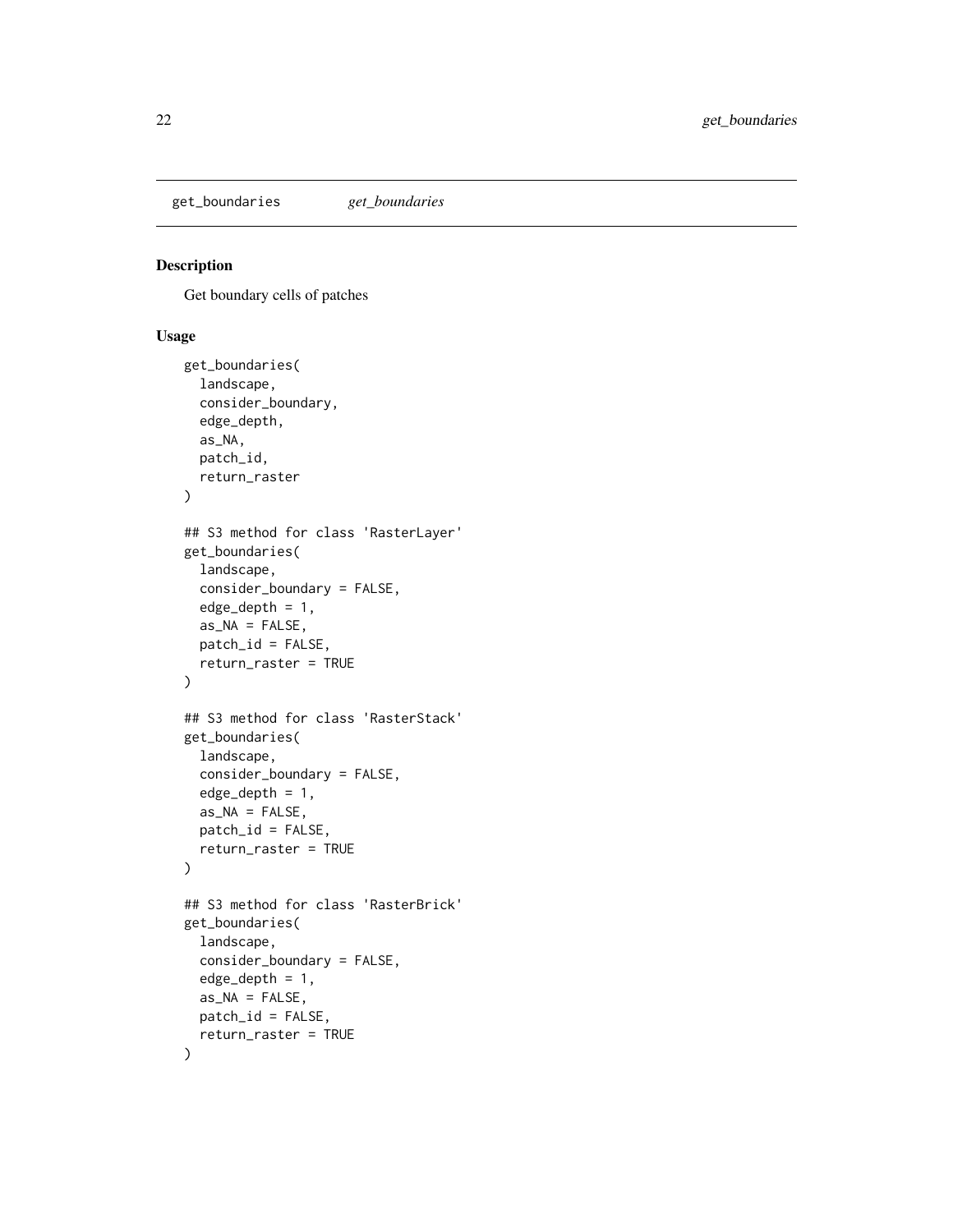```
## S3 method for class 'stars'
get_boundaries(
  landscape,
  consider_boundary = FALSE,
  edge\_depth = 1,
  as_N = FALSE,patch_id = FALSE,
  return_raster = TRUE
)
## S3 method for class 'list'
get_boundaries(
 landscape,
 consider_boundary = FALSE,
  edge\_depth = 1,
  as_NA = FALSE,
 patch_id = FALSE,return_raster = TRUE
)
```
get\_boundaries\_calc(landscape, consider\_boundary, edge\_depth, as\_NA, patch\_id)

### Arguments

| landscape         | RasterLayer or matrix.                                                                            |
|-------------------|---------------------------------------------------------------------------------------------------|
| consider_boundary |                                                                                                   |
|                   | Logical if cells that only neighbour the landscape boundary should be considered<br>ered as edge. |
| edge_depth        | Distance (in cells) a cell has the be away from the patch edge to be considered<br>as core cell.  |
| as_NA             | If true, non-boundary cells area labeld NA.                                                       |
| patch_id          | If true, boundary/edge cells are labeled with the original patch id.                              |
| return_raster     | If false, matrix is returned.                                                                     |

# Details

All boundary/edge cells are labeled 1, all non-boundary cells 0. NA values are not changed. Boundary cells are defined as cells that neighbour either a NA cell or a cell with a different value than itself. Non-boundary cells only neighbour cells with the same value than themself.

# Value

List with RasterLayer or matrix

# Examples

class\_1 <- get\_patches(landscape, class = 1)[[1]]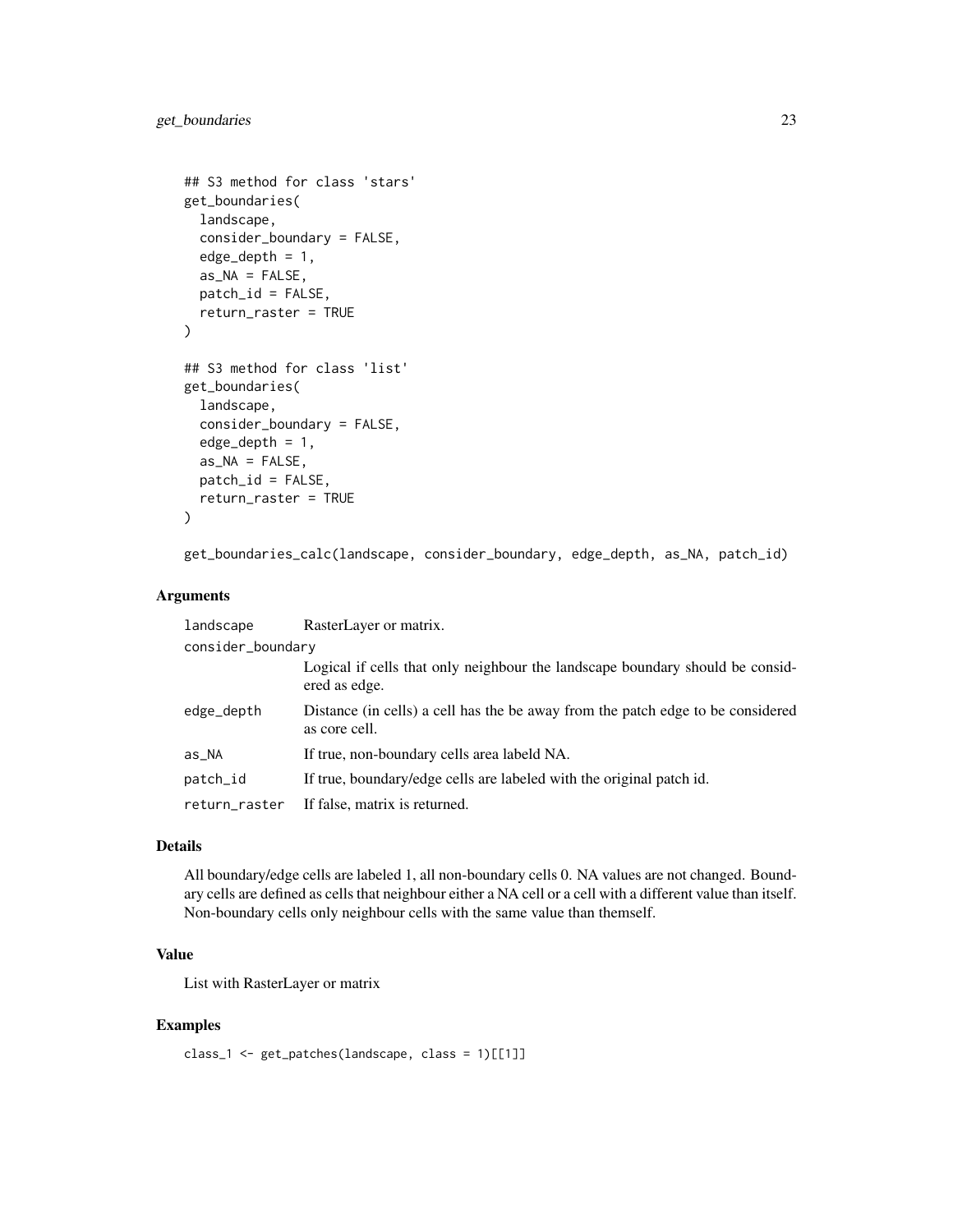```
get_boundaries(class_1)
get_boundaries(class_1, return_raster = FALSE)
```
get\_centroids *get\_centroids*

#### Description

Centroid of patches

```
get_centroids(landscape, directions, cell_center, return_sp, verbose)
```

```
## S3 method for class 'RasterLayer'
get_centroids(
  landscape,
 directions = 8,
 cell_center = FALSE,
 return_sp = FALSE,
  verbose = TRUE
\mathcal{L}## S3 method for class 'RasterStack'
get_centroids(
 landscape,
 directions = 8,cell_center = FALSE,
 return_sp = FALSE,
  verbose = TRUE
\lambda## S3 method for class 'RasterBrick'
get_centroids(
 landscape,
 directions = 8,
 cell_center = FALSE,
  return_sp = FALSE,
  verbose = TRUE
\mathcal{L}## S3 method for class 'stars'
get_centroids(
  landscape,
 directions = 8,
```
<span id="page-23-0"></span>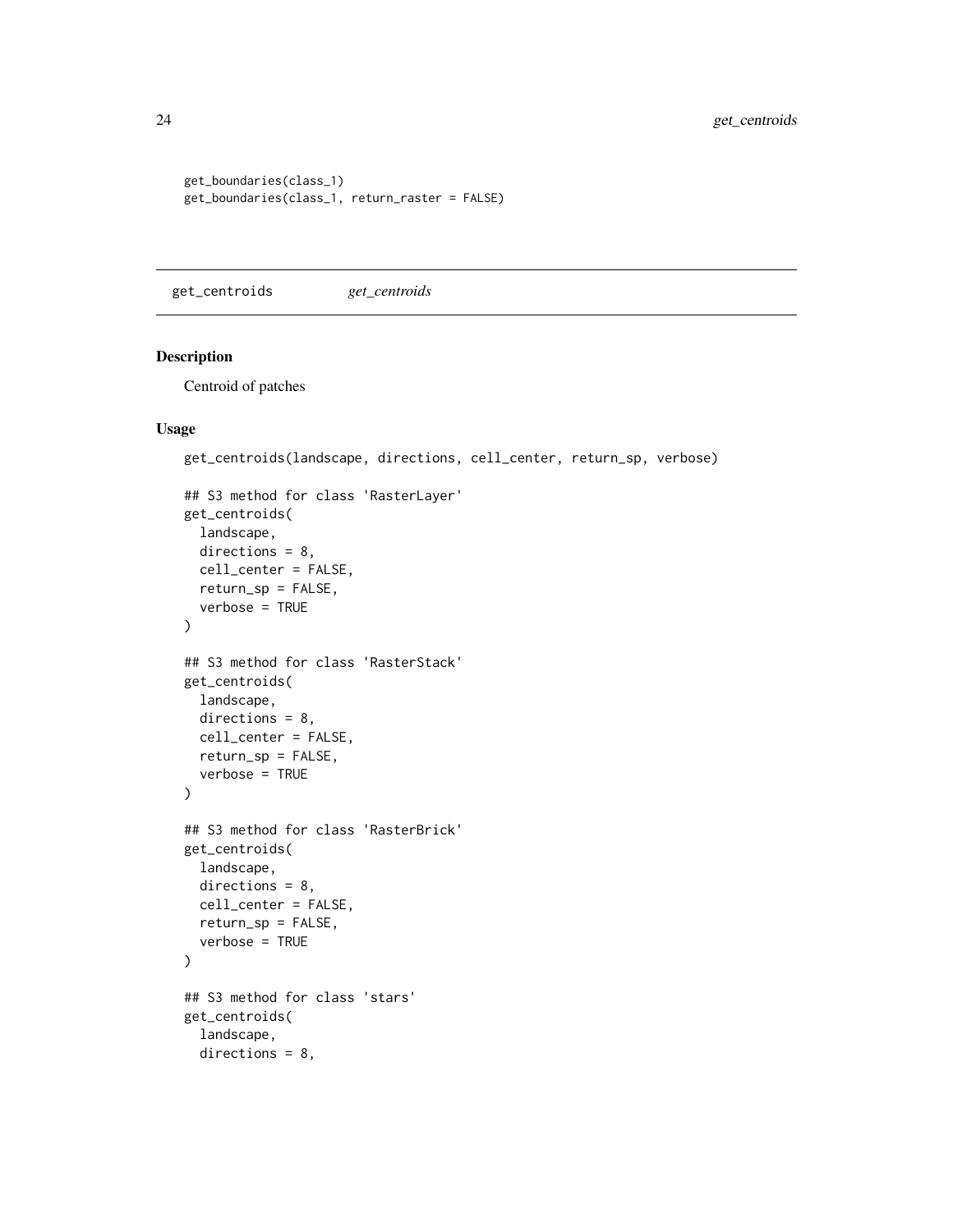```
cell_center = FALSE,
  return_sp = FALSE,
  verbose = TRUE
\mathcal{L}## S3 method for class 'list'
get_centroids(
  landscape,
 directions = 8,
  cell_center = FALSE,
  return_sp = FALSE,
  verbose = TRUE
)
```
# Arguments

| landscape   | Raster* Layer, Stack, Brick, SpatRaster (terra), stars, or a list of rasterLayers.                     |
|-------------|--------------------------------------------------------------------------------------------------------|
| directions  | The number of directions in which patches should be connected: 4 (rook's case)<br>or 8 (queen's case). |
| cell_center | If true, the coordinates of the centroid are forced to be a cell center within the<br>patch.           |
| return_sp   | If true, a SpatialPointsDataFrame is returned.                                                         |
| verbose     | Print warning messages                                                                                 |

# Details

Get the coordinates of the centroid of each patch. The centroid is by default defined as the mean location of all cell centers. To force the centroid to be located within each patch, use the cell\_center argument. In this case, the centroid is defined as the cell center that is the closest to the mean location.

# Examples

```
# get centroid location
get_centroids(landscape)
```
get\_circumscribingcircle

*get\_circumscribingcircle*

### Description

Diameter of the circumscribing circle around patches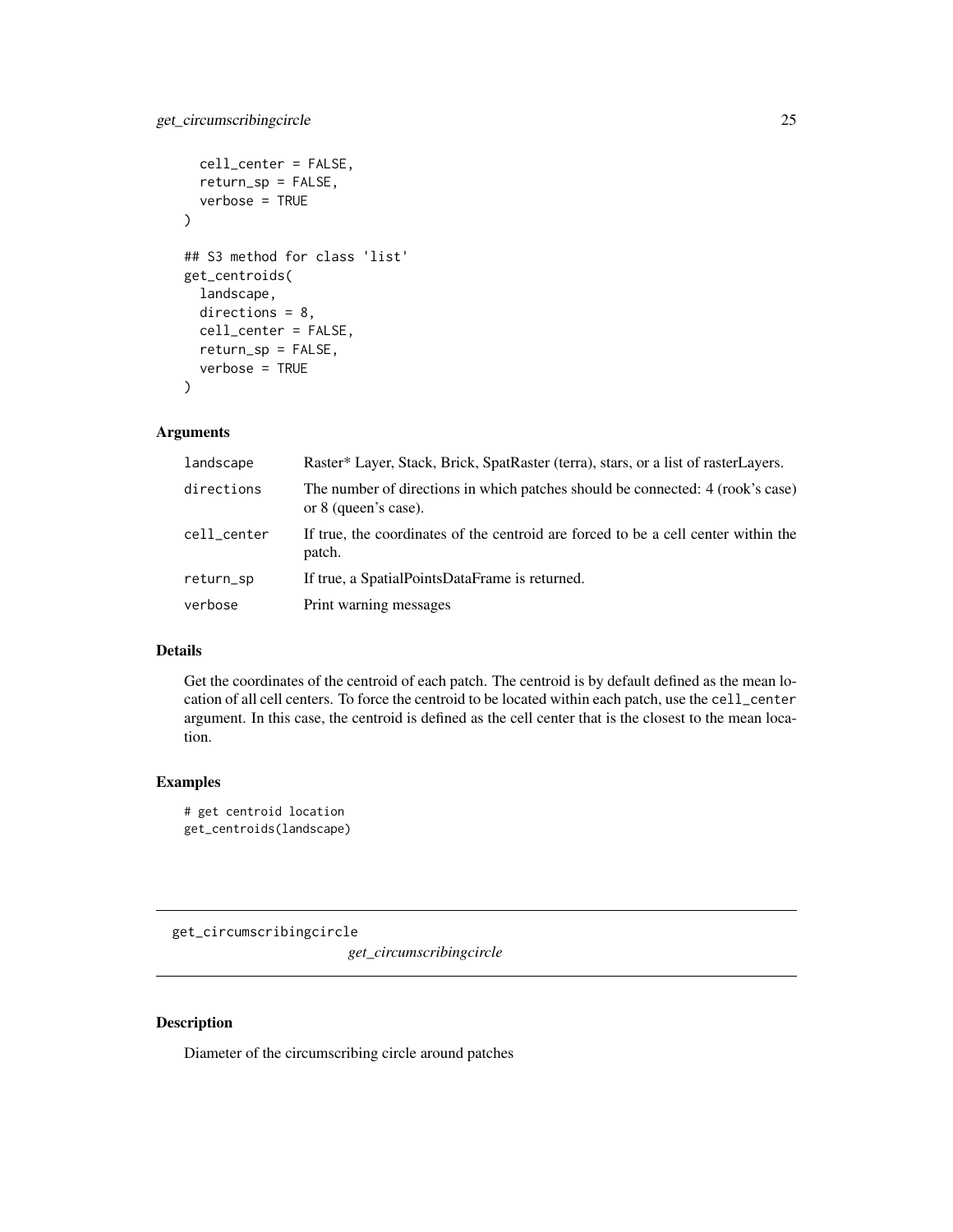### Usage

```
get_circumscribingcircle(landscape, directions, level)
## S3 method for class 'RasterLayer'
get_circumscribingcircle(landscape, directions = 8, level = "patch")
## S3 method for class 'RasterStack'
get_circumscribingcircle(landscape, directions = 8, level = "patch")
## S3 method for class 'RasterBrick'
get_circumscribingcircle(landscape, directions = 8, level = "patch")
## S3 method for class 'stars'
get_circumscribingcircle(landscape, directions = 8, level = "patch")
## S3 method for class 'list'
get_circumscribingcircle(landscape, directions = 8, level = "patch")
```
# Arguments

| landscape  | RasterLayer or matrix (with x, y, id columns)                                                          |
|------------|--------------------------------------------------------------------------------------------------------|
| directions | The number of directions in which patches should be connected: 4 (rook's case)<br>or 8 (queen's case). |
| level      | Either 'patch' or 'class' for the corresponding level.                                                 |

# Details

The diameter of the smallest circumscribing circle around a patch in the landscape is based on the maximum distance between the corners of each cell. This ensures that all cells of the patch are included in the patch.

# References

Based on C++ code from Project Nayuki (https://www.nayuki.io/page/smallest-enclosing-circle).

### Examples

```
# get circle around each patch
get_circumscribingcircle(landscape)
# get circle around whole class
get_circumscribingcircle(landscape, level = "class")
```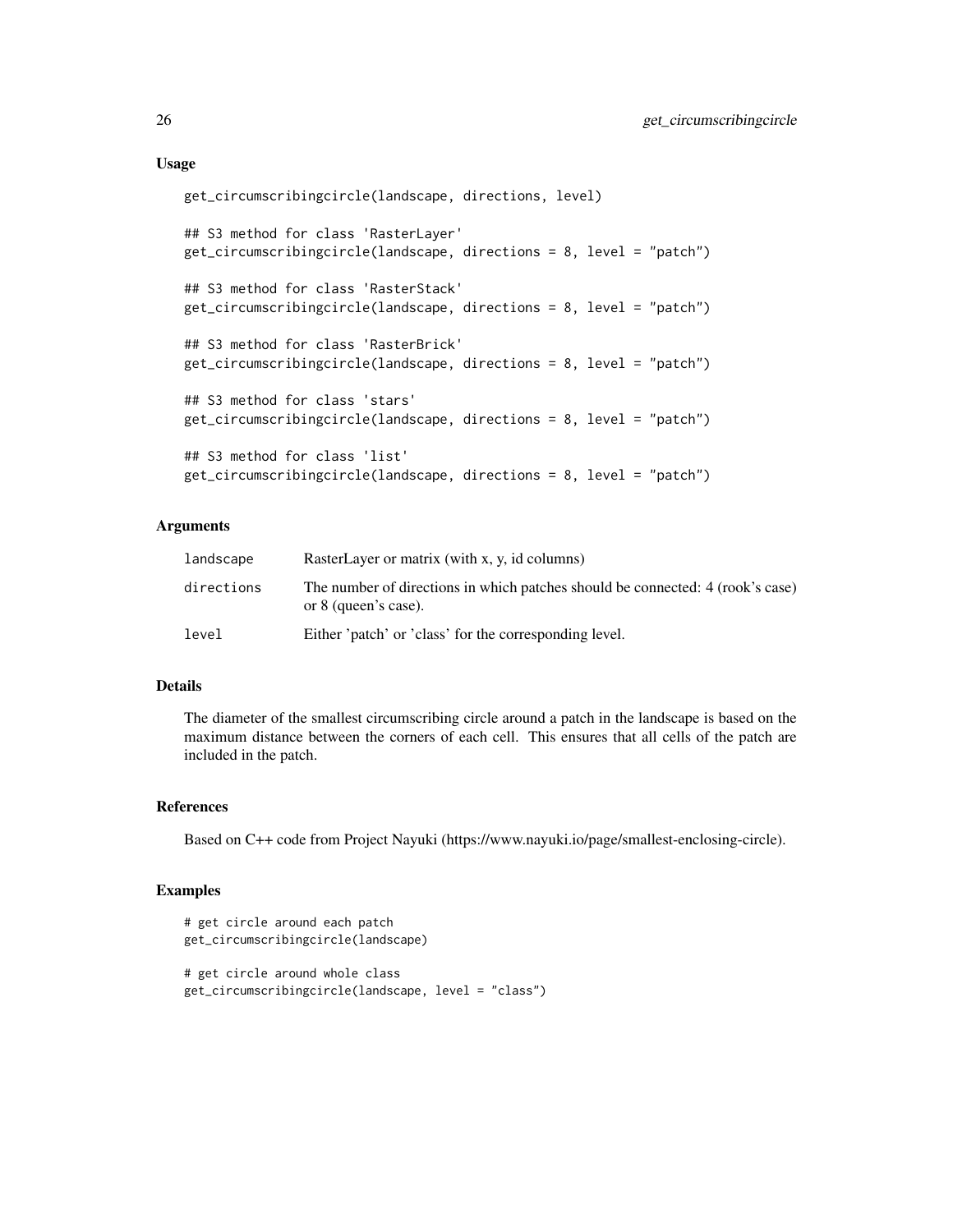### <span id="page-26-0"></span>Description

Euclidean distance to nearest neighbour

### Usage

```
get_nearestneighbour(landscape, return_id)
```
## S3 method for class 'RasterLayer' get\_nearestneighbour(landscape, return\_id = FALSE)

```
## S3 method for class 'RasterStack'
get_nearestneighbour(landscape, return_id = FALSE)
```

```
## S3 method for class 'RasterBrick'
get_nearestneighbour(landscape, return_id = FALSE)
```

```
## S3 method for class 'stars'
get_nearestneighbour(landscape, return_id = FALSE)
```

```
## S3 method for class 'list'
get_nearestneighbour(landscape, return_id = FALSE)
```
# Arguments

| landscape | RasterLayer or matrix (with x,y, id columns).                    |
|-----------|------------------------------------------------------------------|
| return_id | If TRUE, also the patch ID of the nearest neighbour is returned. |

# **Details**

Fast and memory safe Rcpp implementation for calculating the minimum Euclidean distances to the nearest patch of the same class in a raster or matrix. All patches need an unique ID (see [get\\_patches](#page-27-1)). Please be aware that the patch ID is not identical to the patch ID of all metric functions (lsm\_). If return\_ID = TRUE, for some focal patches several nearest neighbour patches might be returned.

# References

Based on RCpp code of Florian Privé <florian.prive.21@gmail.com>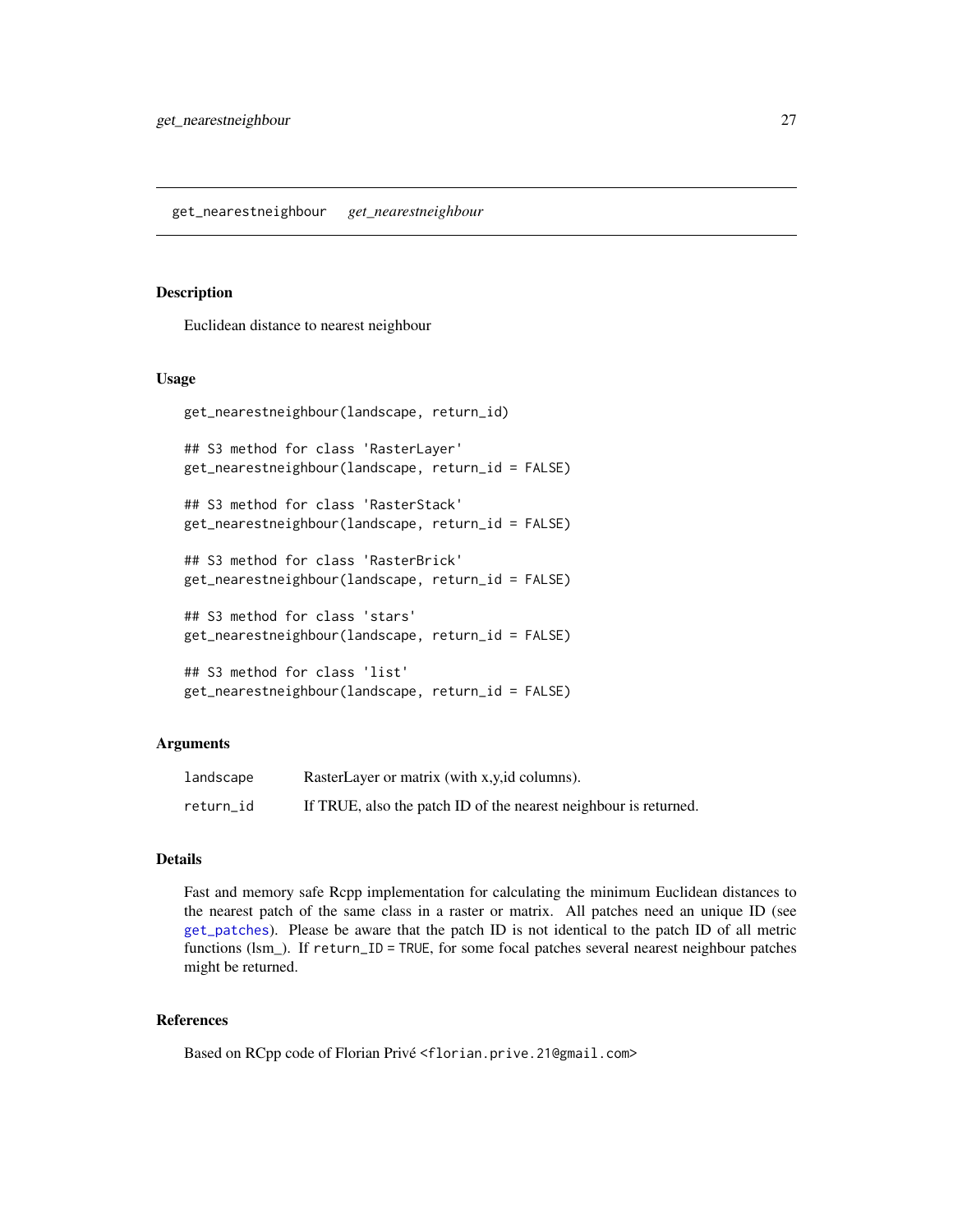### Examples

```
# get patches for class 1
class_1 <- get_patches(landscape, class = 2)[[1]]
# calculate the distance between patches
get_nearestneighbour(class_1)
get_nearestneighbour(class_1, return_id = TRUE)
```
<span id="page-27-1"></span>get\_patches *get\_patches*

### Description

Connected components labeling to derive patches in a landscape.

```
get_patches(landscape, class, directions, to_disk, return_raster)
## S3 method for class 'RasterLayer'
get_patches(
  landscape,
 class = "all",directions = 8,
  to_disk = getOption("to_disk", default = FALSE),
  return_raster = TRUE
)
## S3 method for class 'RasterStack'
get_patches(
 landscape,
 class = "all",
  directions = 8,
  to_disk = getOption("to_disk", default = FALSE),
  return_raster = TRUE
)
## S3 method for class 'RasterBrick'
get_patches(
  landscape,
 class = "all".
 directions = 8,
  to_disk = getOption("to_disk", default = FALSE),
  return_raster = TRUE
\lambda
```
<span id="page-27-0"></span>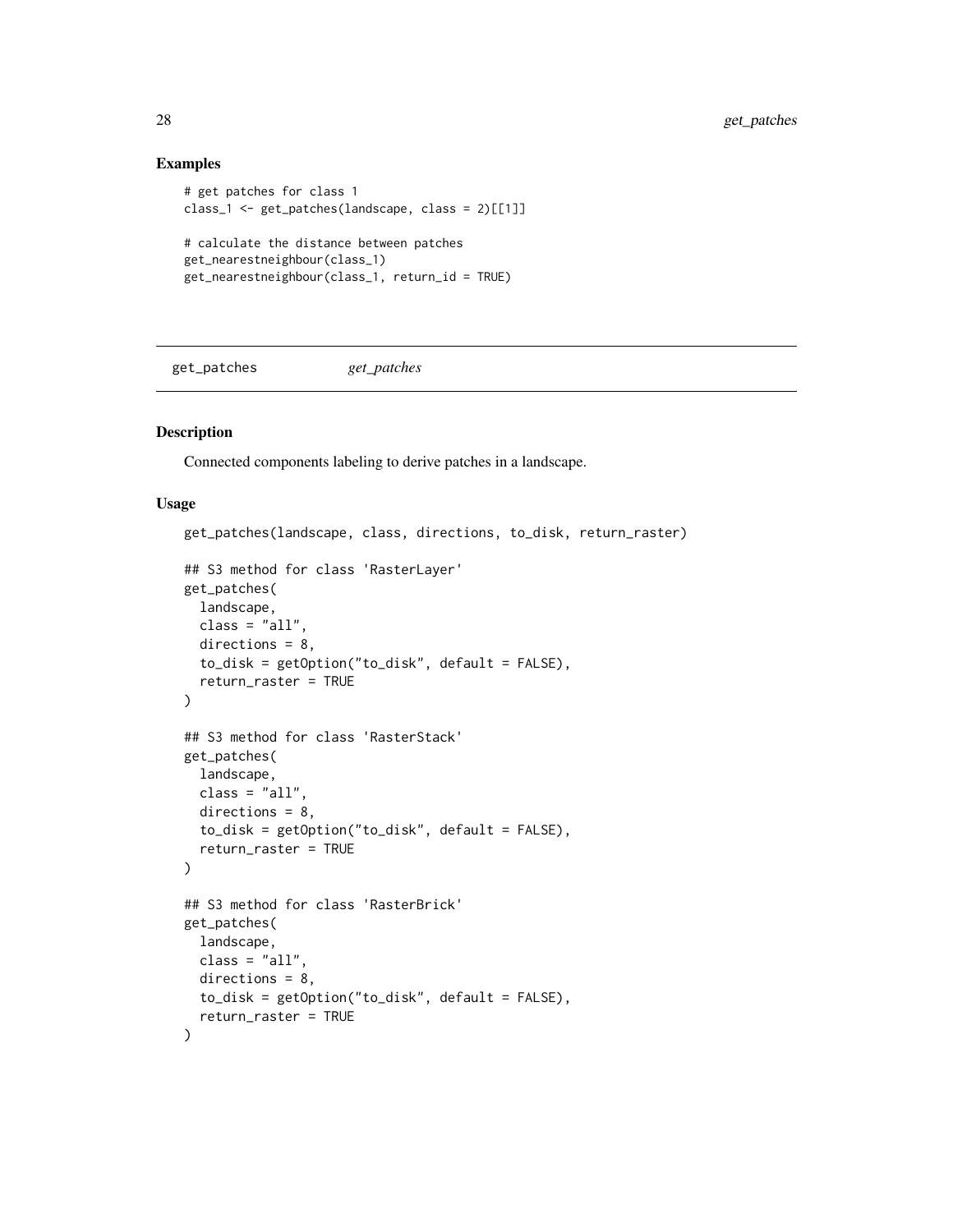```
## S3 method for class 'stars'
get_patches(
 landscape,
 class = "all",
 directions = 8,
  to_disk = getOption("to_disk", default = FALSE),
  return_raster = TRUE
\lambda## S3 method for class 'list'
get_patches(
  landscape,
 class = "all",directions = 8,
  to_disk = getOption("to_disk", default = FALSE),
  return_raster = TRUE
)
## S3 method for class 'matrix'
get_patches(
 landscape,
 class = "all",
 directions = 8,
  to_disk = getOption("to_disk", default = FALSE),
  return_raster = FALSE
\lambda
```
### Arguments

| landscape     | Raster* Layer, Stack, Brick, SpatRaster (terra), stars, or a list of rasterLayers.                                                                                                                                                                   |  |
|---------------|------------------------------------------------------------------------------------------------------------------------------------------------------------------------------------------------------------------------------------------------------|--|
| class         | Either "all" (default) for every class in the raster, or specify class value. See<br>Details.                                                                                                                                                        |  |
| directions    | The number of directions in which patches should be connected: 4 (rook's case)<br>or 8 (queen's case).                                                                                                                                               |  |
| to_disk       | Logical argument, if FALSE results of get_patches are hold in memory. If true,<br>get_patches writes temporary files and hence, does not hold everything in mem-<br>ory. Can be set with a global option, e.g. option (to_disk = TRUE). See Details. |  |
| return_raster | If false, matrix is returned                                                                                                                                                                                                                         |  |

#### Details

Searches for connected patches (neighbouring cells of the same class i). The 8-neighbours rule ('queen's case) or 4-neighbours rule (rook's case) is used. Returns a list with raster. For each class the connected patches have the value 1 - n. All cells not belonging to the class are NA.

Landscape metrics rely on the delineation of patches. Hence, get\_patches is heavily used in landscapemetrics. As raster can be quite big, the fact that get\_patches creates a copy of the raster for each class in a landscape becomes a burden for computer memory. Hence, the argument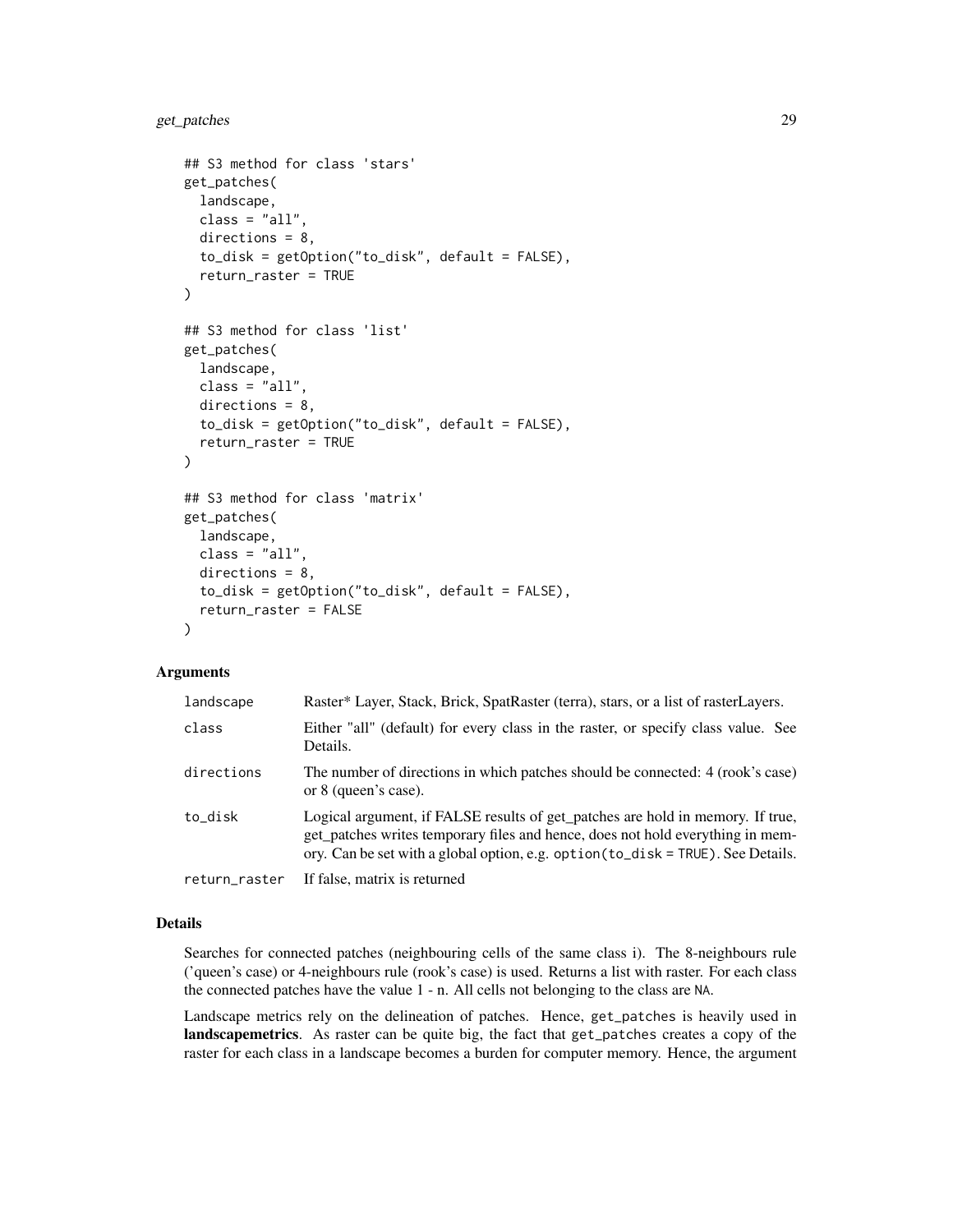*to\_disk* allows to store the results of the connected labeling algorithm on disk. Furthermore, this option can be set globally, so that every function that internally uses get\_patches can make use of that.

### Value

List

### References

Vincent, L., Soille, P. 1991. Watersheds in digital spaces: an efficient algorithm based on immersion simulations. IEEE Transactions on Pattern Analysis and Machine Intelligence. 13 (6), 583-598

# Examples

```
# check for patches of class 1
patched_raster <- get_patches(landscape, class = 1)
```

```
# count patches
length(raster::unique(patched_raster[[1]]))
```

```
# check for patches of every class
patched_raster <- get_patches(landscape)
```
get\_unique\_values *get\_unique\_values*

### Description

This function returns the unique values of an object.

```
get_unique_values(x, simplify, verbose)
## S3 method for class 'numeric'
get_unique_values(x, simplify = FALSE, verbose = TRUE)
## S3 method for class 'matrix'
get_unique_values(x, simplify = FALSE, verbose = TRUE)
## S3 method for class 'RasterLayer'
get\_unique\_values(x, simplify = FALSE, verbose = TRUE)## S3 method for class 'list'
get_unique_values(x, simplify = FALSE, verbose = TRUE)
```
<span id="page-29-0"></span>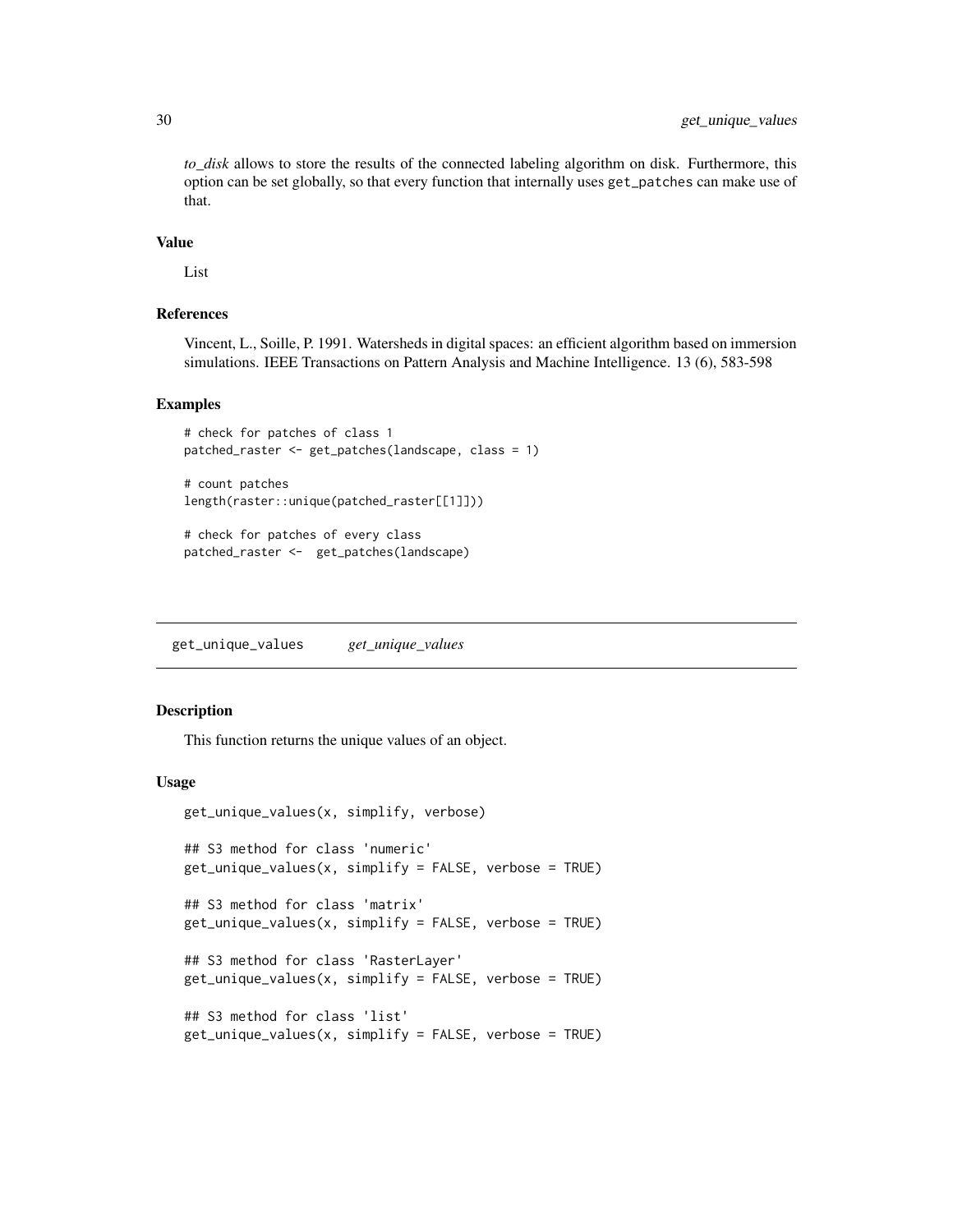#### <span id="page-30-0"></span>landscape 31 and 32 and 32 and 32 and 32 and 32 and 32 and 32 and 32 and 32 and 32 and 32 and 32 and 32 and 32

```
## S3 method for class 'RasterStack'
get\_unique\_values(x, simply = FALSE, verbose = TRUE)## S3 method for class 'RasterBrick'
get\_unique\_values(x, simplify = FALSE, verbose = TRUE)## S3 method for class 'stars'
get_unique_values(x, simplify = FALSE, verbose = TRUE)
```
### Arguments

|          | vector, matrix or Raster* object                                             |
|----------|------------------------------------------------------------------------------|
| simplify | If true, a vector will be returned instead of a list for 1-dimensional input |
| verbose  | If true, warning messages are printend                                       |

### Details

Fast and memory friendly Rcpp implementation to find the unique values of an object.

#### Examples

get\_unique\_values(landscape)

```
landscape_stack <- raster::stack(landscape, landscape, landscape)
get_unique_values(landscape_stack)
```
landscape\_matrix <- raster::as.matrix(landscape) get\_unique\_values(landscape\_matrix)

```
x_vec <- c(1, 2, 1, 1, 2, 2)
get_unique_values(x_vec)
```
landscape\_list <- list(landscape, landscape\_matrix, x\_vec) get\_unique\_values(landscape\_list)

|  |  | landscape |
|--|--|-----------|
|  |  |           |

Example map (random cluster neutral landscape model).

### Description

An example map to show landscapetools functionality generated with the nlm\_randomcluster() algorithm.

#### Usage

landscape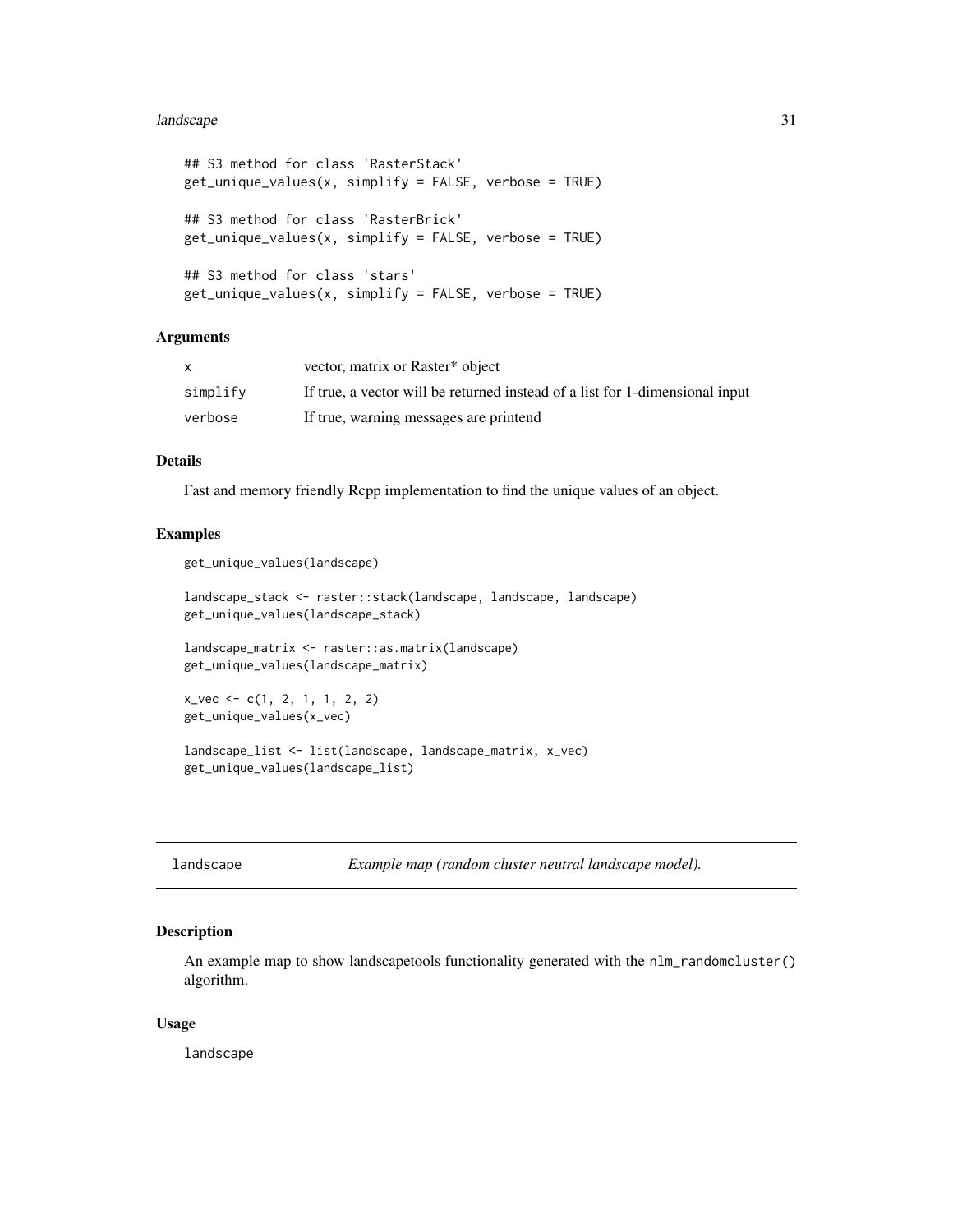### <span id="page-31-0"></span>Format

A raster layer object.

#### Source

Simulated neutral landscape model with R. https://github.com/ropensci/NLMR/

landscapemetrics *landscapemetrics*

### Description

Calculates landscape metrics for categorical landscape patterns in a tidy workflow. 'landscapemetrics' reimplements the most common metrics from FRAGSTATS and new ones from the current literature on landscape metrics. This package supports raster spatial objects and takes RasterLayer, RasterStacks, RasterBricks or lists of RasterLayer from the 'raster' package as input arguments. It further provides utility functions to visualize patches, select metrics and building blocks to develop new metrics.

### Author(s)

Maintainer: Maximillian H.K. Hesselbarth <mhk.hesselbarth@gmail.com> [\(ORCID\)](https://orcid.org/0000-0003-1125-9918)

Authors:

- Marco Sciaini <sciaini.marco@gmail.com> [\(ORCID\)](https://orcid.org/0000-0002-3042-5435)
- Jakub Nowosad <nowosad.jakub@gmail.com> [\(ORCID\)](https://orcid.org/0000-0002-1057-3721)
- Sebastian Hanss [\(ORCID\)](https://orcid.org/0000-0002-3990-4897)

# Other contributors:

- Laura J. Graham (Input on package structure) [contributor]
- Jeffrey Hollister (Input on package structure) [contributor]
- Kimberly A. With (Input on package structure) [contributor]
- Florian Privé (Original author of underlying C++ code for get\_nearestneighbour() function) [contributor]
- Project Nayuki (Original author of underlying C++ code for get\_circumscribingcircle and lsm\_p\_circle) [contributor]
- Matt Strimas-Mackey (Bugfix in sample\_metrics()) [contributor]

# See Also

Useful links:

- <https://r-spatialecology.github.io/landscapemetrics/>
- Report bugs at <https://github.com/r-spatialecology/landscapemetrics/issues>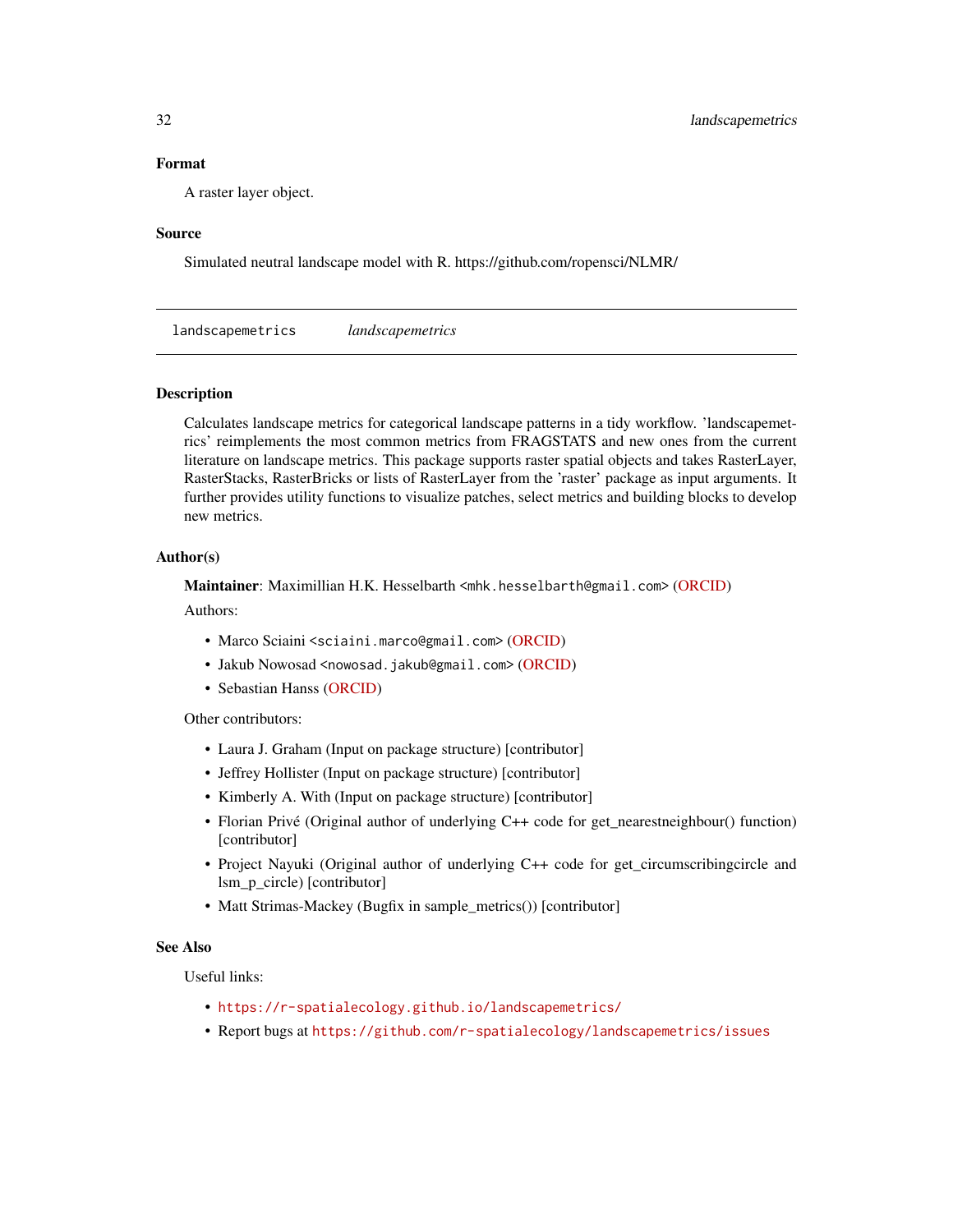<span id="page-32-1"></span><span id="page-32-0"></span>

### Description

List landscape metrics

### Usage

```
list_lsm(
  level = NULL,
  metric = NULL,
 name = NULL,type = NULL,
  what = NULL,simplify = FALSE,
  verbose = TRUE
)
```
### Arguments

| level    | Level of metrics. Either 'patch', 'class' or 'landscape' (or vector with combina-<br>tion).                                                                                       |
|----------|-----------------------------------------------------------------------------------------------------------------------------------------------------------------------------------|
| metric   | Abbreviation of metrics (e.g. 'area').                                                                                                                                            |
| name     | Full name of metrics (e.g. 'core area')                                                                                                                                           |
| type     | Type according to FRAGSTATS grouping (e.g. 'aggregation metrics').                                                                                                                |
| what     | Selected level of metrics: either "patch", "class" or "landscape". It is also possi-<br>ble to specify functions as a vector of strings, e.g. what = $c("lsm_cca", "lsm_l_t'a").$ |
| simplify | If true, function names are returned as vector.                                                                                                                                   |
| verbose  | Print warning messages                                                                                                                                                            |

# Details

List all available landscape metrics depending on the provided filter arguments. If an argument is not provided, automatically all possibilities are selected. Therefore, to get all available metrics, use simply list\_lsm(). For all arguments with exception of the what argument, it is also possible to use a negative subset, i.e. all metrics **but** the selected ones. Therefore, simply use e.g. level = "-patch". Furthermore, it is possible to only get a vector with all function names instead of the full tibble.

### Value

tibble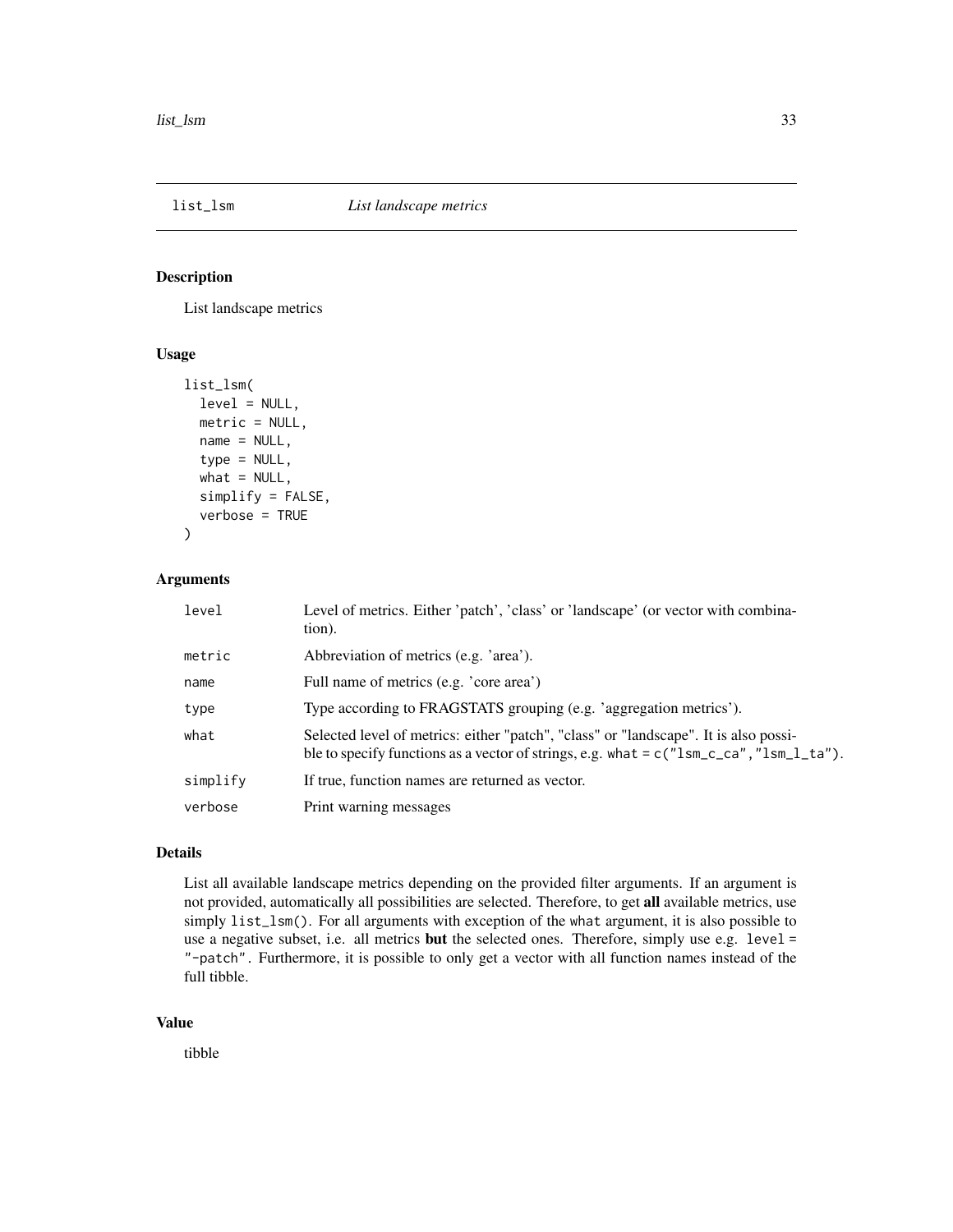### <span id="page-33-0"></span>References

McGarigal, K., SA Cushman, and E Ene. 2012. FRAGSTATS v4: Spatial Pattern Analysis Program for Categorical and Continuous Maps. Computer software program produced by the authors at the University of Massachusetts, Amherst. Available at the following web site: http://www.umass.edu/landeco/research/fragstats.

#### Examples

```
list_lsm(level = c("patch", "landscape"), type = "aggregation metric")
list_lsm(level = "-patch", type = "area and edge metric")
list_lsm(metric = "area", simplify = TRUE)
list_lsm(metric = "area", what = "lsm_p_shape")
list_lsm(metric = "area", what = c("patch", "lsm_l_ta"))
list_lsm(what = c("lsm_c_tca", "lsm_l_ta"))
```
lsm\_abbreviations\_names

*Tibble of abbreviations coming from FRAGSTATS*

# Description

A single tibble for every abbreviation of every metric that is reimplemented in landscapemetrics and its corresponding full name in the literature.

#### Usage

```
lsm_abbreviations_names
```
#### Format

A tibble object.

# **Details**

Can be used after calculating the metric(s) with a join to have a more readable results tibble or for visualizing your results.

#### Examples

```
patch_area <- lsm_p_area(landscape)
patch_area <- merge(x = patch_area, y = lsm_abbreviations_names, by = c("level", "metric"))
```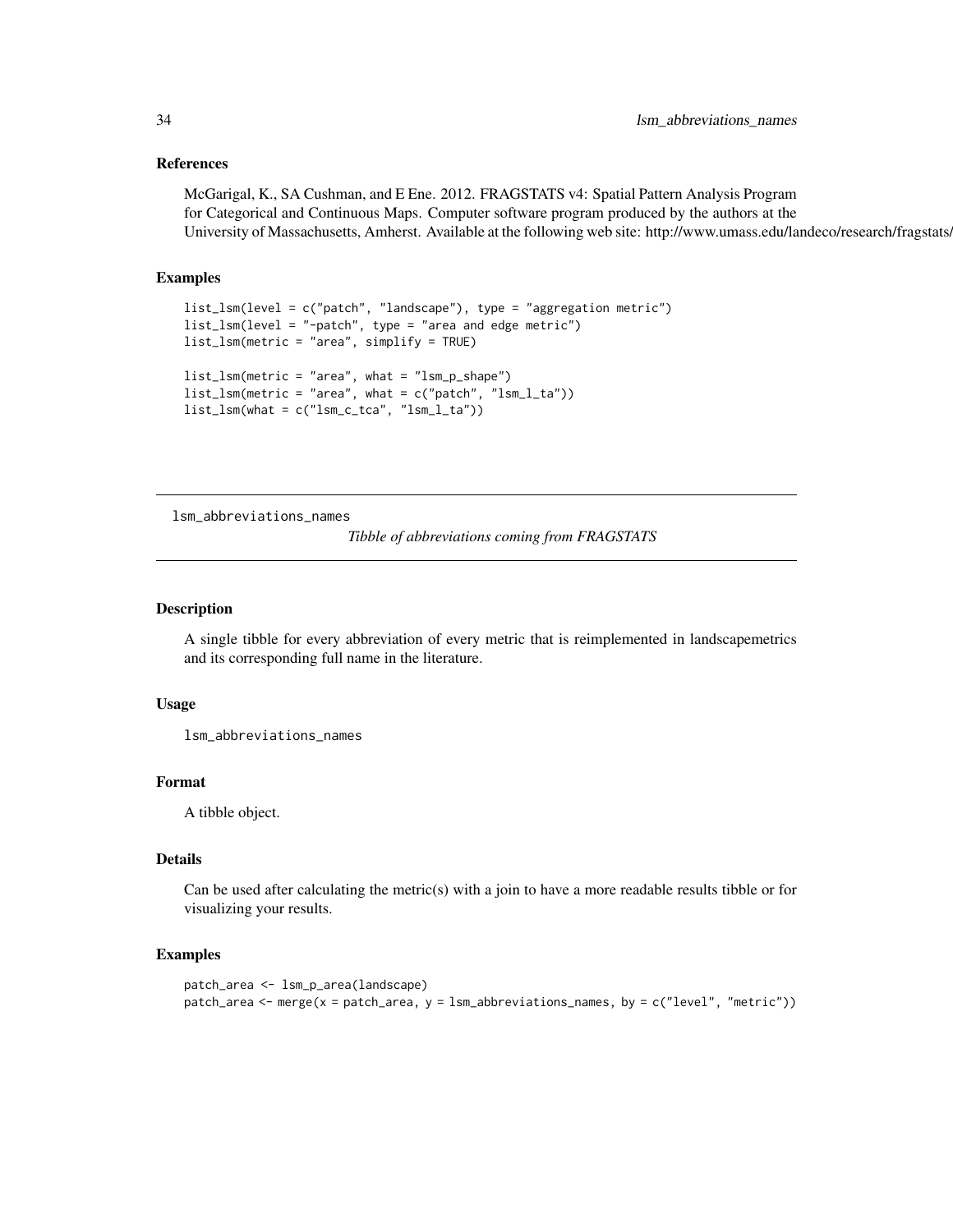<span id="page-34-0"></span>

### Description

Aggregation index (Aggregation metric)

#### Usage

```
lsm_c_ai(landscape)
```
### Arguments

landscape Raster\* Layer, Stack, Brick, SpatRaster (terra), stars, or a list of rasterLayers

#### Details

$$
AI = \left[\frac{g_{ii}}{max - g_{ii}}\right] (100)
$$

where  $g_{ii}$  is the number of like adjacencies based on the single-count method and  $max - g_{ii}$  is the classwise maximum number of like adjacencies of class i.

AI is an 'Aggregation metric'. It equals the number of like adjacencies divided by the theoretical maximum possible number of like adjacencies for that class. The metric is based on he adjacency matrix and the the single-count method.

Units: Percent

**Range:**  $0 \leq A I \leq 100$ 

Behaviour: Equals 0 for maximally disaggregated and 100 for maximally aggregated classes.

#### Value

tibble

#### References

McGarigal, K., SA Cushman, and E Ene. 2012. FRAGSTATS v4: Spatial Pattern Analysis Program for Categorical and Continuous Maps. Computer software program produced by the authors at the University of Massachusetts, Amherst. Available at the following web site: http://www.umass.edu/landeco/research/fragstats.

He, H. S., DeZonia, B. E., & Mladenoff, D. J. 2000. An aggregation index (AI) to quantify spatial patterns of landscapes. Landscape ecology, 15(7), 591-601.

### See Also

[lsm\\_l\\_ai](#page-102-1)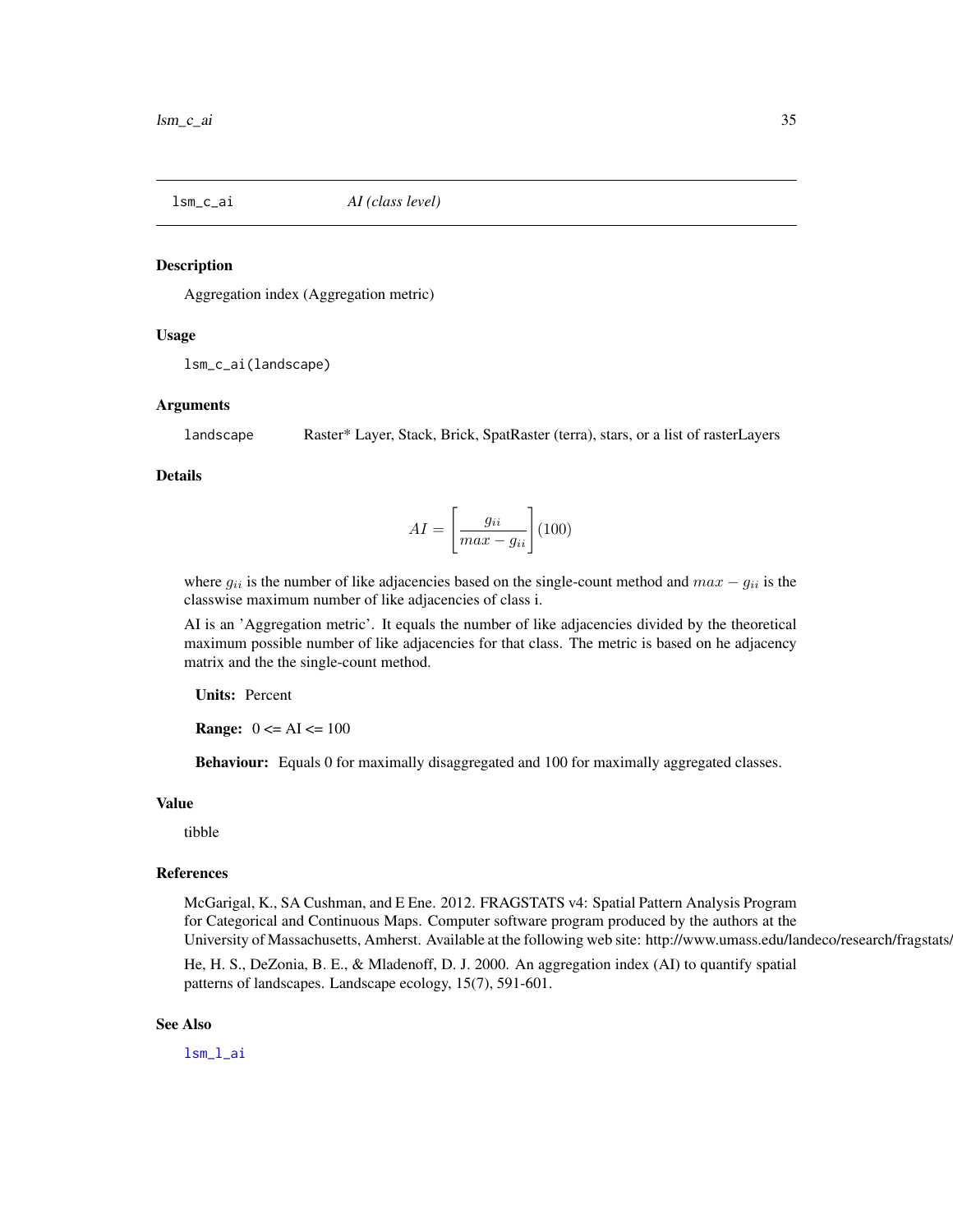#### Examples

lsm\_c\_ai(landscape)

lsm\_c\_area\_cv *AREA\_CV (class level)*

### Description

Coefficient of variation of patch area (Area and edge metric)

### Usage

```
lsm_c_area_cv(landscape, directions = 8)
```
### Arguments

| landscape  | Raster* Layer, Stack, Brick, SpatRaster (terra), stars, or a list of rasterLayers |
|------------|-----------------------------------------------------------------------------------|
| directions | The number of directions in which patches should be connected: 4 (rook's case)    |
|            | or 8 (queen's case).                                                              |

### Details

 $AREA_{CV} = cv(AREA[patch_{ij}])$ 

where  $AREA[patch_{ij}]$  is the area of each patch in hectares.

AREA\_CV is an 'Area and Edge metric'. The metric summarises each class as the Coefficient of variation of all patch areas belonging to class i. The metric describes the differences among patches of the same class i in the landscape and is easily comparable because it is scaled to the mean.

Units: Hectares

**Range:**  $AREA_CV \ge 0$ 

**Behaviour:** Equals  $AREA_CV = 0$  if all patches are identical in size. Increases, without limit, as the variation of patch areas increases.

### Value

tibble

## References

McGarigal, K., SA Cushman, and E Ene. 2012. FRAGSTATS v4: Spatial Pattern Analysis Program for Categorical and Continuous Maps. Computer software program produced by the authors at the University of Massachusetts, Amherst. Available at the following web site: http://www.umass.edu/landeco/research/fragstats.

<span id="page-35-0"></span>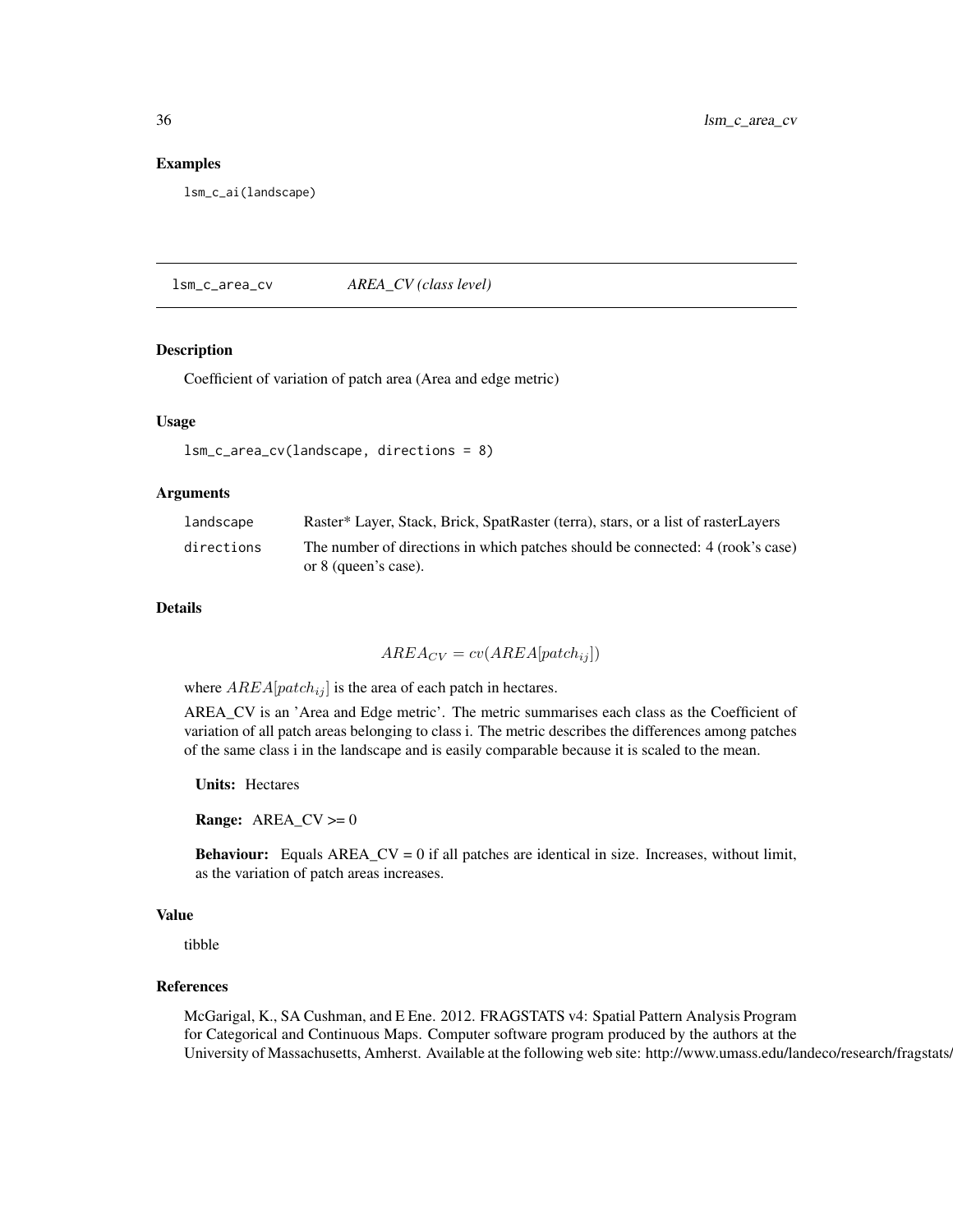lsm\_c\_area\_mn 37

# See Also

```
lsm_p_area, cv,
lsm_c_area_mn, lsm_c_area_sd,
lsm_l_area_mn, lsm_l_area_sd, lsm_l_area_cv
```
## Examples

lsm\_c\_area\_cv(landscape)

<span id="page-36-0"></span>lsm\_c\_area\_mn *AREA\_MN (class level)*

#### Description

Mean of patch area (Area and edge metric)

# Usage

```
lsm_c_area_mn(landscape, directions = 8)
```
#### Arguments

| landscape  | Raster* Layer, Stack, Brick, SpatRaster (terra), stars, or a list of rasterLayers |
|------------|-----------------------------------------------------------------------------------|
| directions | The number of directions in which patches should be connected: 4 (rook's case)    |
|            | or 8 (queen's case).                                                              |

## Details

$$
AREA_{MN} = mean(AREA[patch_{ij}])
$$

where  $AREA[patch_{ij}]$  is the area of each patch in hectares

AREA\_MN is an 'Area and Edge metric'. The metric summarises each class as the mean of all patch areas belonging to class i. The metric is a simple way to describe the composition of the landscape. Especially together with the total class area (1sm\_c\_ca), it can also give an an idea of patch structure (e.g. many small patches vs. few larges patches).

Units: Hectares

**Range:**  $AREA_MN > 0$ 

**Behaviour:** Approaches  $AREA_MN = 0$  if all patches are small. Increases, without limit, as the patch areas increase.

## Value

tibble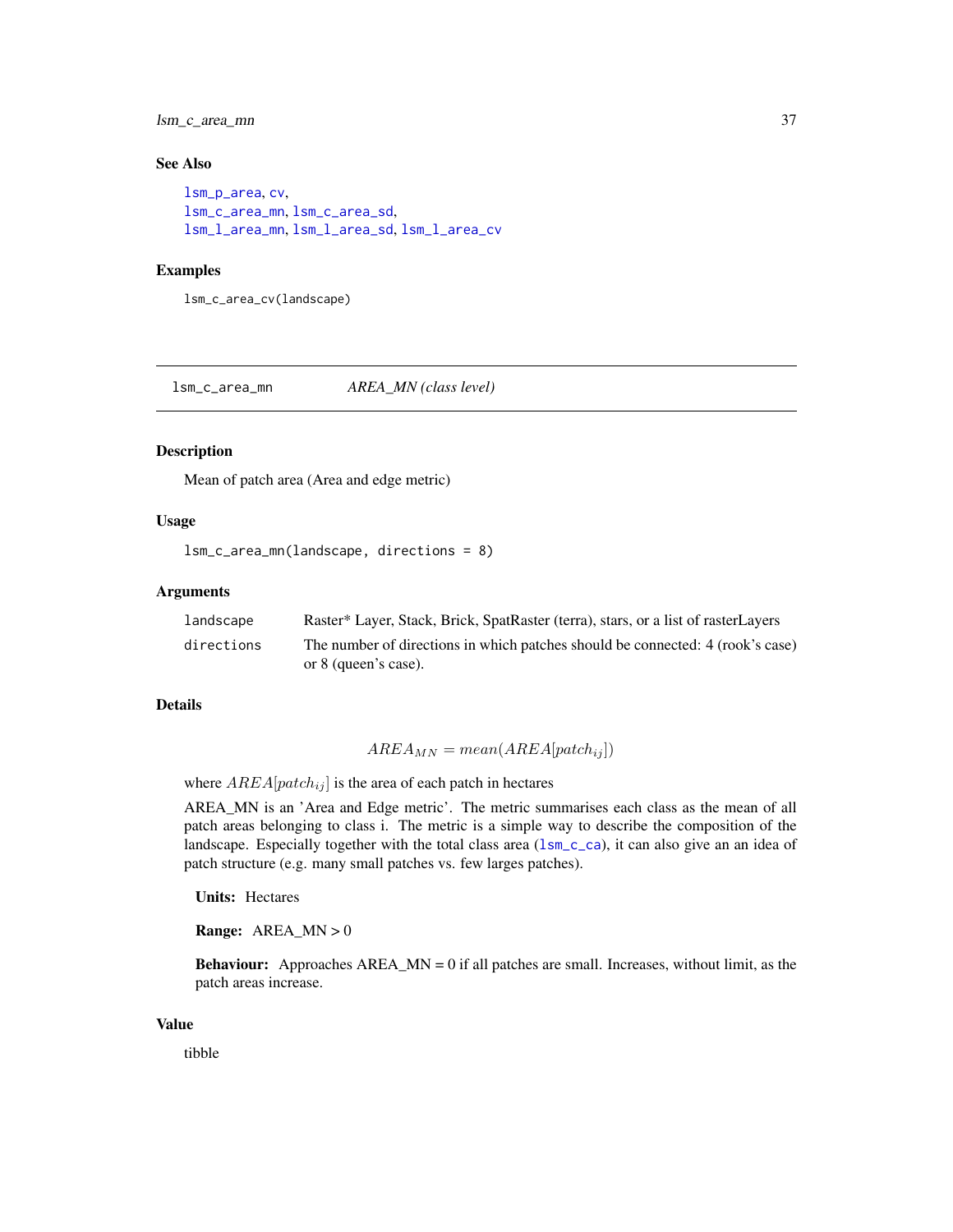# References

McGarigal, K., SA Cushman, and E Ene. 2012. FRAGSTATS v4: Spatial Pattern Analysis Program for Categorical and Continuous Maps. Computer software program produced by the authors at the University of Massachusetts, Amherst. Available at the following web site: http://www.umass.edu/landeco/research/fragstats.

#### See Also

[lsm\\_p\\_area](#page-183-0), [mean](#page-0-0), [lsm\\_c\\_area\\_cv](#page-35-0), [lsm\\_c\\_area\\_sd](#page-37-0), [lsm\\_l\\_area\\_mn](#page-105-0), [lsm\\_l\\_area\\_sd](#page-106-0), [lsm\\_l\\_area\\_cv](#page-104-0)

## Examples

lsm\_c\_area\_mn(landscape)

<span id="page-37-0"></span>lsm\_c\_area\_sd *AREA\_SD (class level)*

#### **Description**

Standard deviation of patch area (Area and edge metric)

#### Usage

```
lsm_c_area_sd(landscape, directions = 8)
```
#### Arguments

| landscape  | Raster* Layer, Stack, Brick, SpatRaster (terra), stars, or a list of rasterLayers |
|------------|-----------------------------------------------------------------------------------|
| directions | The number of directions in which patches should be connected: 4 (rook's case)    |
|            | or 8 (queen's case).                                                              |

#### Details

 $AREA_{SD} = sd(AREA[patch_{ij}])$ 

where  $AREA[patch_{ij}]$  is the area of each patch in hectares.

AREA\_SD is an 'Area and Edge metric'. The metric summarises each class as the standard deviation of all patch areas belonging to class i. The metric describes the differences among patches of the same class i in the landscape.

Units: Hectares

**Range:**  $AREA_SD \ge 0$ 

**Behaviour:** Equals  $AREA\_SD = 0$  if all patches are identical in size. Increases, without limit, as the variation of patch areas increases.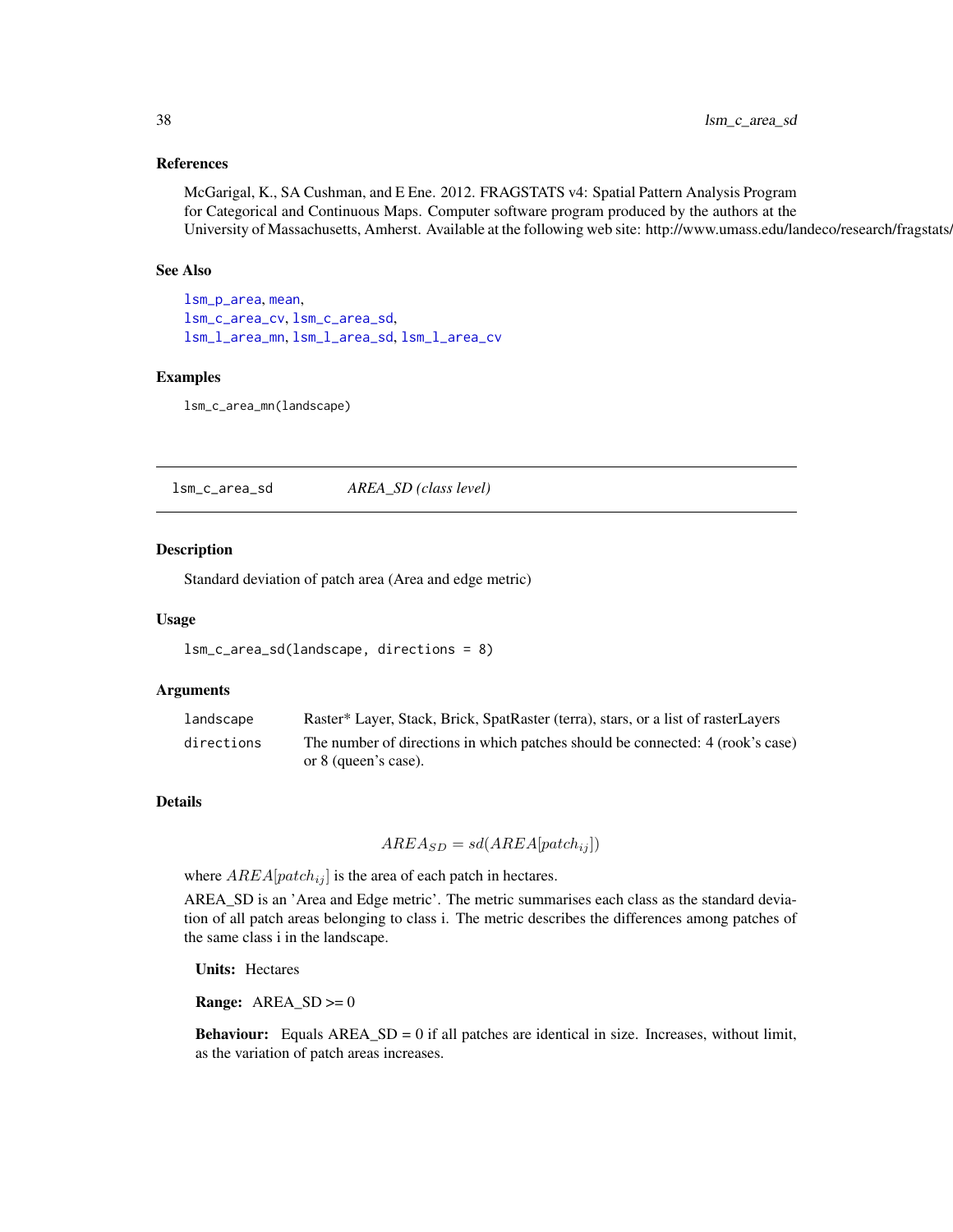$lsm_cca$  39

#### Value

tibble

## References

McGarigal, K., SA Cushman, and E Ene. 2012. FRAGSTATS v4: Spatial Pattern Analysis Program for Categorical and Continuous Maps. Computer software program produced by the authors at the University of Massachusetts, Amherst. Available at the following web site: http://www.umass.edu/landeco/research/fragstats.

# See Also

```
lsm_p_area, sd,
lsm_c_area_mn, lsm_c_area_cv,
lsm_l_area_mn, lsm_l_area_sd, lsm_l_area_cv
```
## Examples

```
lsm_c_area_sd(landscape)
```
<span id="page-38-0"></span>lsm\_c\_ca *CA (class level)*

#### Description

Total (class) area (Area and edge metric)

## Usage

```
lsm_c_ca(landscape, directions = 8)
```
## Arguments

| landscape  | Raster* Layer, Stack, Brick, SpatRaster (terra), stars, or a list of rasterLayers. |
|------------|------------------------------------------------------------------------------------|
| directions | The number of directions in which patches should be connected: 4 (rook's case)     |
|            | or 8 (queen's case).                                                               |

## Details

$$
CA = sum(AREA[patch_{ij}])
$$

where  $AREA[patch_{ij}]$  is the area of each patch in hectares.

CA is an 'Area and edge metric' and a measure of composition. The total (class) area sums the area of all patches belonging to class i. It shows if the landscape is e.g. dominated by one class or if all classes are equally present. CA is an absolute measure, making comparisons among landscapes with different total areas difficult.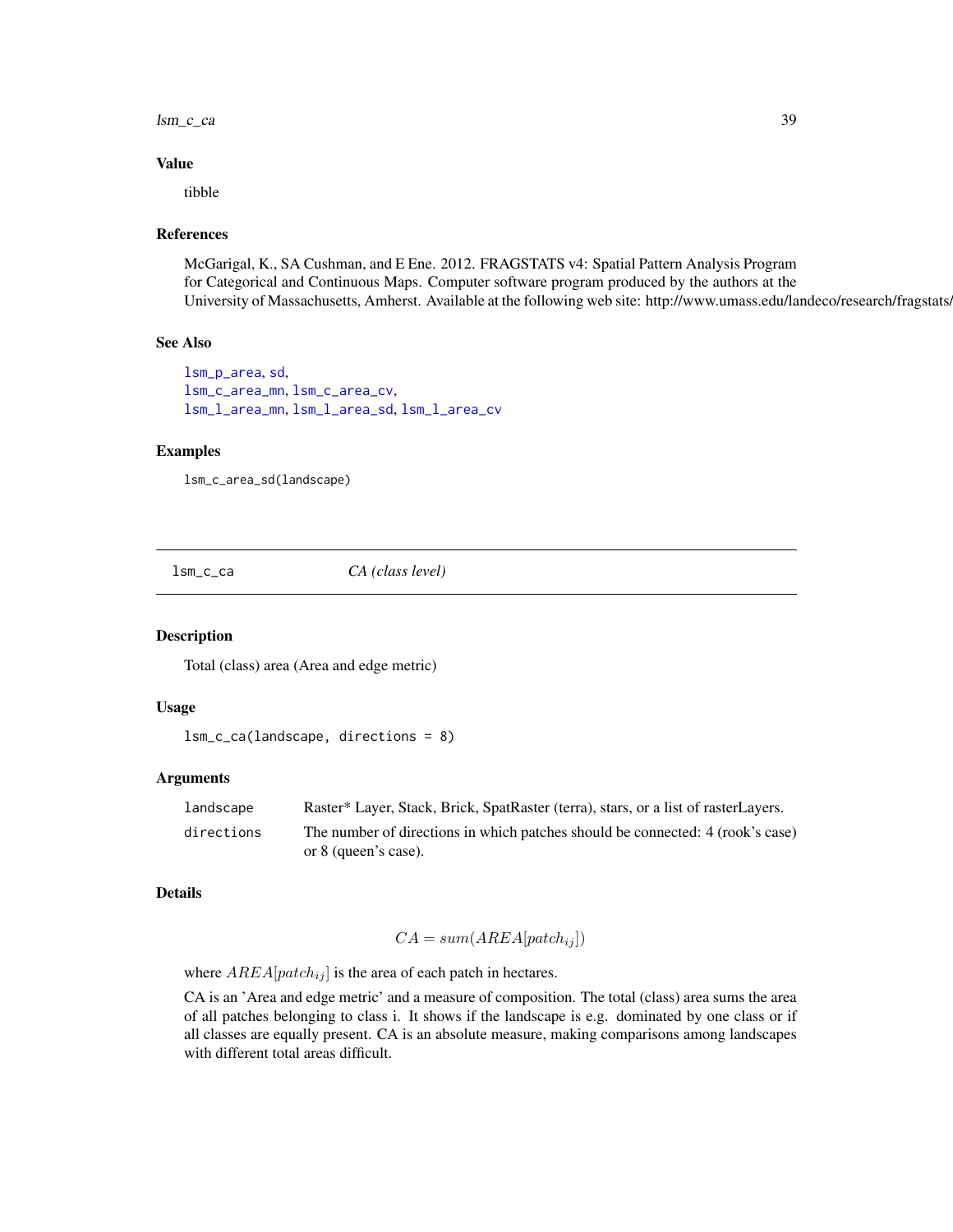Units: Hectares

Range:  $CA > 0$ 

**Behaviour:** Approaches  $CA > 0$  as the patch areas of class i become small. Increases, without limit, as the patch areas of class i become large. CA = TA if only one class is present.

# Value

tibble

## References

McGarigal, K., SA Cushman, and E Ene. 2012. FRAGSTATS v4: Spatial Pattern Analysis Program for Categorical and Continuous Maps. Computer software program produced by the authors at the University of Massachusetts, Amherst. Available at the following web site: http://www.umass.edu/landeco/research/fragstats.

# See Also

[lsm\\_p\\_area](#page-183-0), [sum](#page-0-0), [lsm\\_l\\_ta](#page-179-0)

#### Examples

lsm\_c\_ca(landscape)

<span id="page-39-0"></span>lsm\_c\_cai\_cv *CAI\_CV (class level)*

# Description

Coefficient of variation of core area index (Core area metric)

#### Usage

```
lsm_c_cai_cv(
 landscape,
  directions = 8,
 consider_boundary = FALSE,
  edge_depth = 1
)
```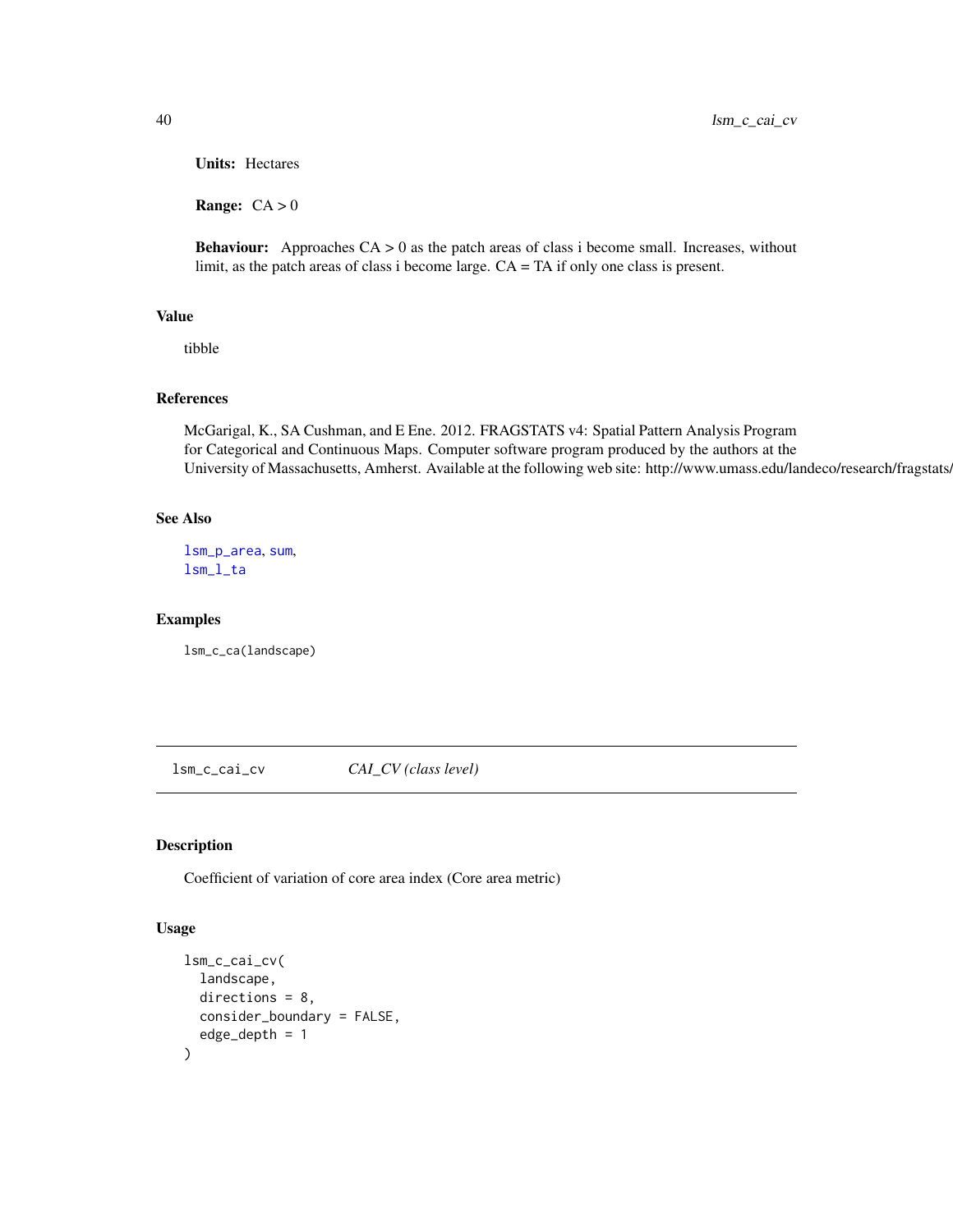#### Arguments

| landscape         | Raster* Layer, Stack, Brick, SpatRaster (terra), stars, or a list of rasterLayers.                     |  |
|-------------------|--------------------------------------------------------------------------------------------------------|--|
| directions        | The number of directions in which patches should be connected: 4 (rook's case)<br>or 8 (queen's case). |  |
| consider_boundary |                                                                                                        |  |
|                   | Logical if cells that only neighbour the landscape boundary should be consid-<br>ered as core          |  |
| edge_depth        | Distance (in cells) a cell has the be away from the patch edge to be considered<br>as core cell        |  |

#### Details

 $CAI_{CV} = cv(CAI[patch_{ij}]$ 

where  $CAI[patch_{ij}]$  is the core area index of each patch.

CAI\_CV is a 'Core area metric'. The metric summarises each class as the Coefficient of variation of the core area index of all patches belonging to class i. The core area index is the percentage of core area in relation to patch area. A cell is defined as core area if the cell has no neighbour with a different value than itself (rook's case). The metric describes the differences among patches of the same class i in the landscape. Because it is scaled to the mean, it is easily comparable.

Units: Percent

**Range:**  $CAI_CV \ge 0$ 

**Behaviour:** Equals CAI\_CV = 0 if the core area index is identical for all patches. Increases, without limit, as the variation of the core area indices increases.

#### Value

tibble

# References

McGarigal, K., SA Cushman, and E Ene. 2012. FRAGSTATS v4: Spatial Pattern Analysis Program for Categorical and Continuous Maps. Computer software program produced by the authors at the University of Massachusetts, Amherst. Available at the following web site: http://www.umass.edu/landeco/research/fragstats/

#### See Also

[lsm\\_p\\_cai](#page-184-0), [cv](#page-0-0), [lsm\\_c\\_cai\\_mn](#page-41-0), [lsm\\_c\\_cai\\_sd](#page-42-0), [lsm\\_l\\_cai\\_mn](#page-108-0), [lsm\\_l\\_cai\\_sd](#page-110-0), [lsm\\_l\\_cai\\_cv](#page-107-0)

## Examples

lsm\_c\_cai\_cv(landscape)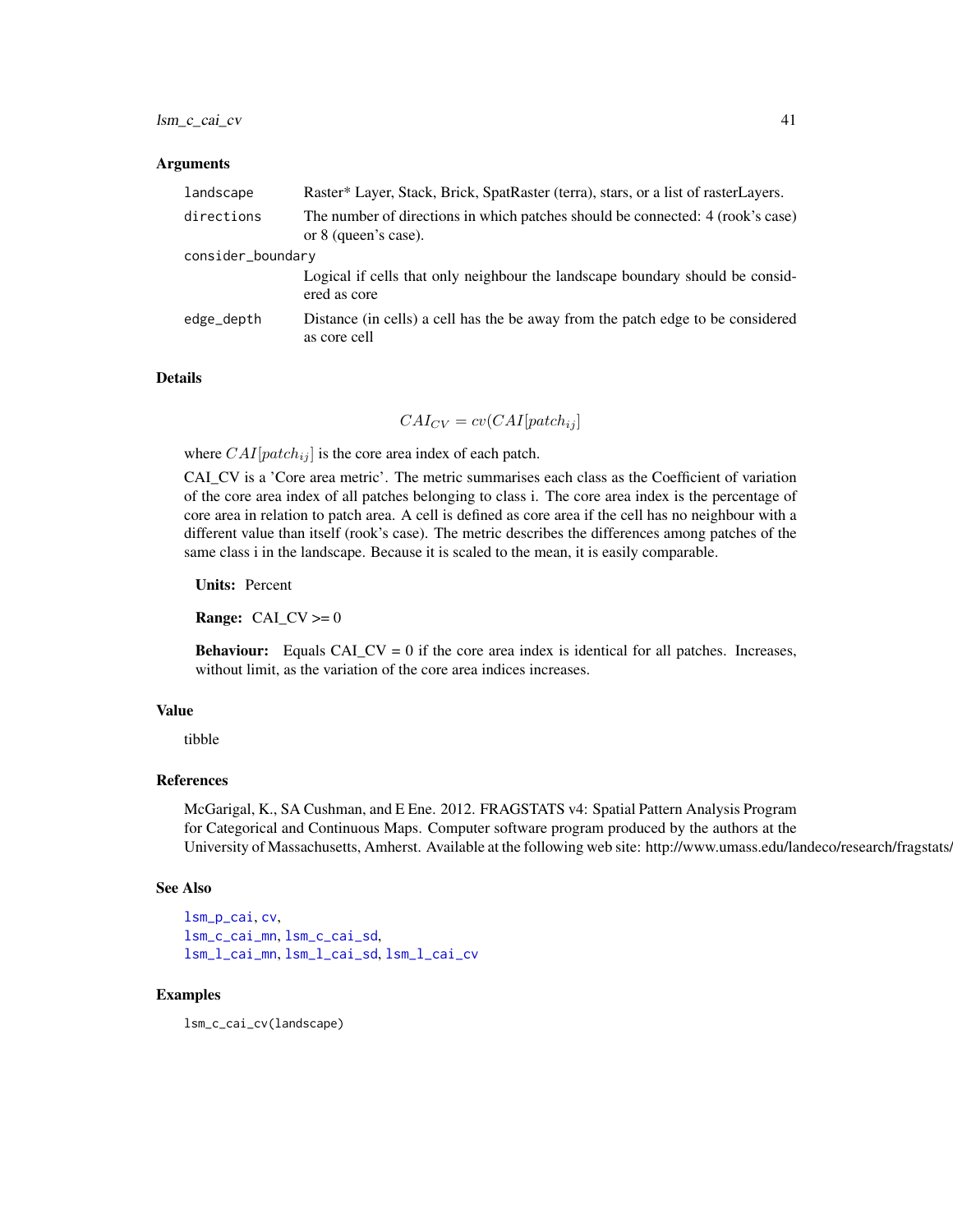<span id="page-41-0"></span>lsm\_c\_cai\_mn *CAI\_MN (class level)*

#### Description

Mean of core area index (Core area metric)

# Usage

```
lsm_c_cai_mn(
  landscape,
  directions = 8,
  consider_boundary = FALSE,
  edge_depth = 1
)
```
#### Arguments

| landscape         | Raster* Layer, Stack, Brick, SpatRaster (terra), stars, or a list of rasterLayers.                     |
|-------------------|--------------------------------------------------------------------------------------------------------|
| directions        | The number of directions in which patches should be connected: 4 (rook's case)<br>or 8 (queen's case). |
| consider_boundary |                                                                                                        |
|                   | Logical if cells that only neighbour the landscape boundary should be consid-<br>ered as core          |
| edge_depth        | Distance (in cells) a cell has the be away from the patch edge to be considered<br>as core cell        |

# Details

$$
CAI_{MN} = mean(CAI[patch_{ij}]
$$

where  $CAI[patch_{ij}]$  is the core area index of each patch.

CAI\_MN is a 'Core area metric'. The metric summarises each class as the mean of the core area index of all patches belonging to class i. The core area index is the percentage of core area in relation to patch area. A cell is defined as core area if the cell has no neighbour with a different value than itself (rook's case).

Units: Percent

**Range:**  $0 \leq CAI$  MN  $\leq 100$ 

**Behaviour:** CAI\_MN = 0 when all patches have no core area and approaches CAI\_MN =  $100$ with increasing percentage of core area within patches.

## Value

tibble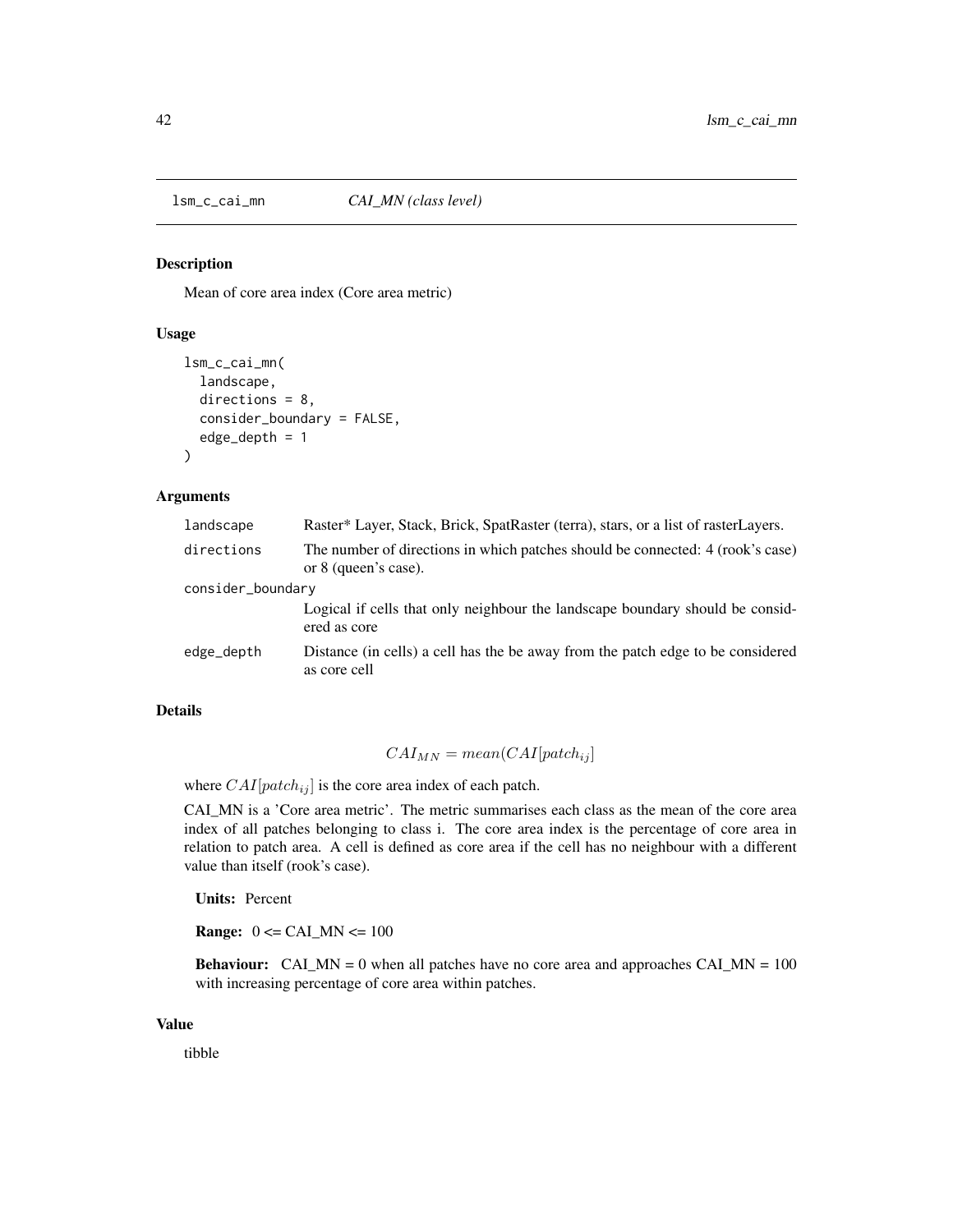# lsm\_c\_cai\_sd 43

# References

McGarigal, K., SA Cushman, and E Ene. 2012. FRAGSTATS v4: Spatial Pattern Analysis Program for Categorical and Continuous Maps. Computer software program produced by the authors at the University of Massachusetts, Amherst. Available at the following web site: http://www.umass.edu/landeco/research/fragstats.

# See Also

[lsm\\_p\\_cai](#page-184-0), [mean](#page-0-0), [lsm\\_c\\_cai\\_sd](#page-42-0), [lsm\\_c\\_cai\\_cv](#page-39-0), [lsm\\_l\\_cai\\_mn](#page-108-0), [lsm\\_l\\_cai\\_sd](#page-110-0), [lsm\\_l\\_cai\\_cv](#page-107-0)

## Examples

lsm\_c\_cai\_mn(landscape)

# <span id="page-42-0"></span>lsm\_c\_cai\_sd *CAI\_SD (class level)*

# Description

Standard deviation of core area index (Core area metric)

# Usage

```
lsm_c_cai_sd(
  landscape,
  directions = 8,
  consider_boundary = FALSE,
  edge_depth = 1
)
```
## Arguments

| landscape         | Raster* Layer, Stack, Brick, SpatRaster (terra), stars, or a list of rasterLayers.                     |  |
|-------------------|--------------------------------------------------------------------------------------------------------|--|
| directions        | The number of directions in which patches should be connected: 4 (rook's case)<br>or 8 (queen's case). |  |
| consider_boundary |                                                                                                        |  |
|                   | Logical if cells that only neighbour the landscape boundary should be considered<br>ered as core       |  |
| edge_depth        | Distance (in cells) a cell has the be away from the patch edge to be considered<br>as core cell        |  |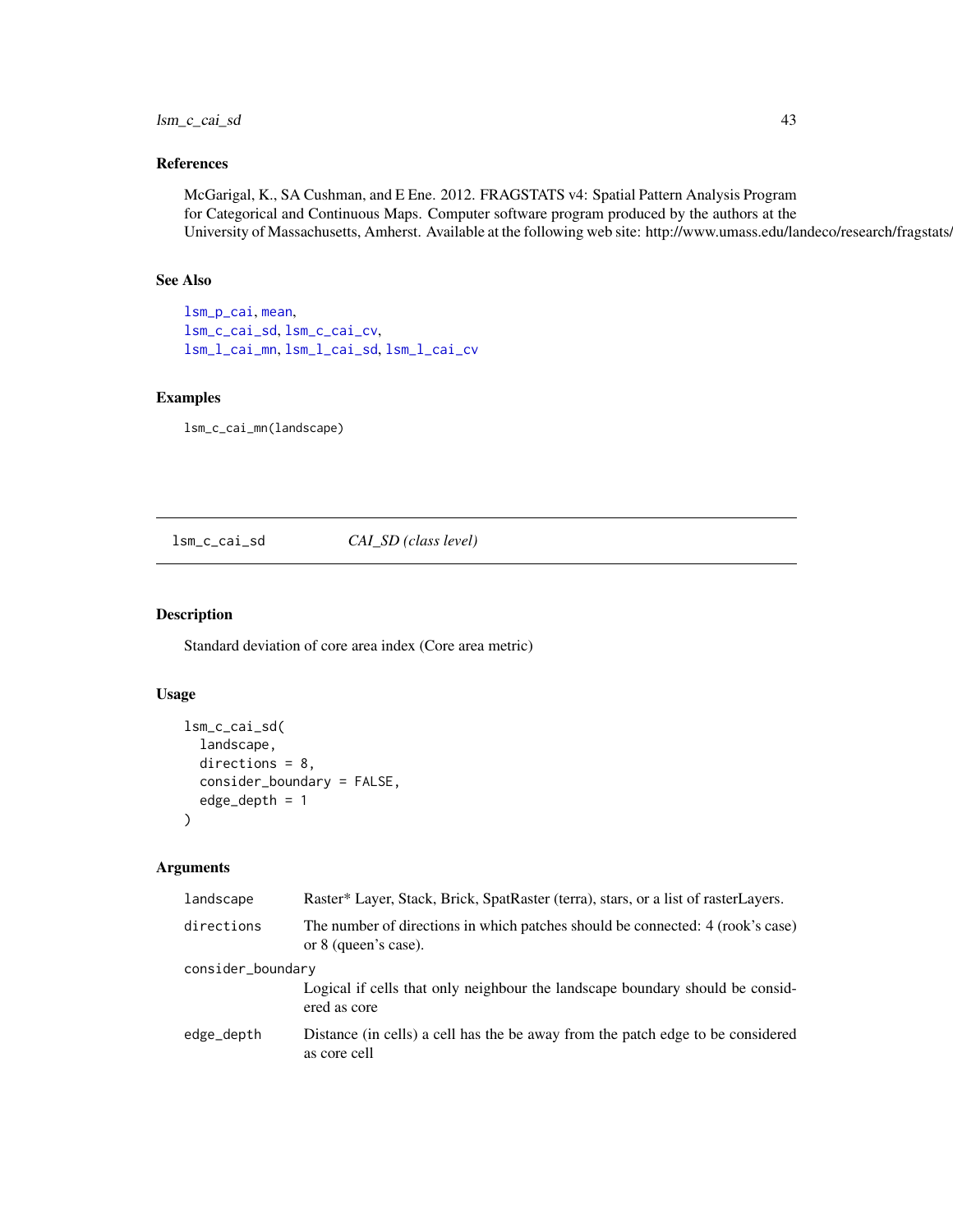Details

$$
CAI_{SD} = sd(CAI[patch_{ij}]
$$

where  $CAI[patch_{ij}]$  is the core area index of each patch.

CAI\_SD is a 'Core area metric'. The metric summarises each class as the standard deviation of the core area index of all patches belonging to class i. The core area index is the percentage of core area in relation to patch area. A cell is defined as core area if the cell has no neighbour with a different value than itself (rook's case). The metric describes the differences among patches of the same class i in the landscape.

Units: Percent

**Range:**  $CAI$ <sub>\_SD</sub> $> = 0$ 

**Behaviour:** Equals  $CAI\_SD = 0$  if the core area index is identical for all patches. Increases, without limit, as the variation of core area indices increases.

## Value

tibble

## References

McGarigal, K., SA Cushman, and E Ene. 2012. FRAGSTATS v4: Spatial Pattern Analysis Program for Categorical and Continuous Maps. Computer software program produced by the authors at the University of Massachusetts, Amherst. Available at the following web site: http://www.umass.edu/landeco/research/fragstats.

#### See Also

```
lsm_p_cai, sd,
lsm_c_cai_mn, lsm_c_cai_cv,
lsm_l_cai_mn, lsm_l_cai_sd, lsm_l_cai_cv
```
## Examples

lsm\_c\_cai\_sd(landscape)

<span id="page-43-0"></span>lsm\_c\_circle\_cv *CIRCLE\_CV (Class level)*

## **Description**

Coefficient of variation of related circumscribing circle (Shape metric)

## Usage

```
lsm_c_circle_cv(landscape, directions = 8)
```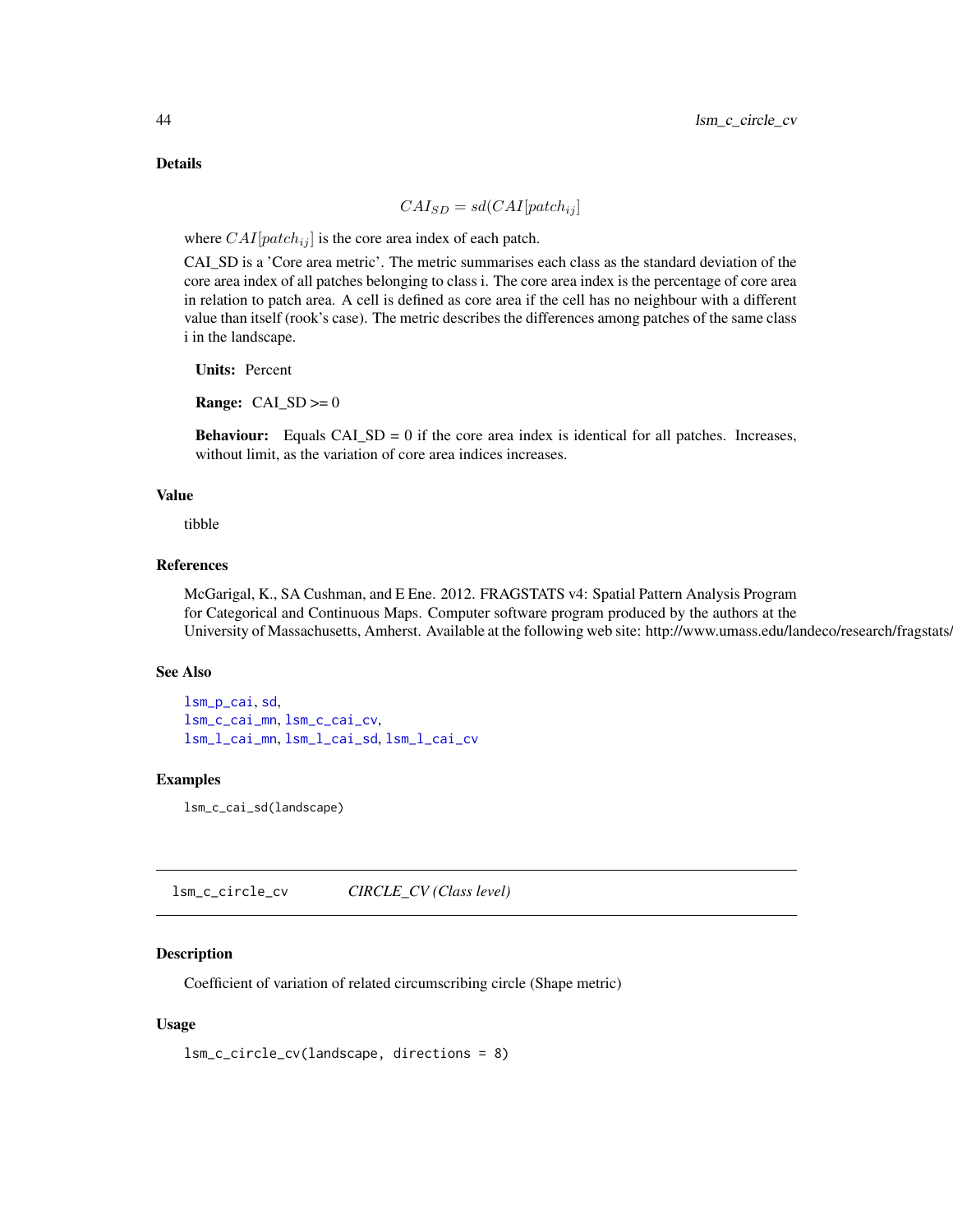#### Arguments

| landscape  | Raster* Layer, Stack, Brick, SpatRaster (terra), stars, or a list of rasterLayers. |
|------------|------------------------------------------------------------------------------------|
| directions | The number of directions in which patches should be connected: 4 (rook's case)     |
|            | or 8 (queen's case).                                                               |

#### Details

$$
CIRCLE_{CV} = cv(CIRCLE[patch_{ij}])
$$

where  $CIRCLE[patch_{ij}]$  is the related circumscribing circle of each patch.

CIRCLE\_CV is a 'Shape metric' and summarises each class as the Coefficient of variation of the related circumscribing circle of all patches belonging to class i. CIRCLE describes the ratio between the patch area and the smallest circumscribing circle of the patch and characterises the compactness of the patch. CIRCLE\_CV describes the differences among patches of the same class i in the landscape. Because it is scaled to the mean, it is easily comparable.

Units: None

**Range:** CIRCLE\_CV  $>= 0$ 

Behaviour: Equals CIRCLE\_CV if the related circumscribing circle is identical for all patches. Increases, without limit, as the variation of related circumscribing circles increases.

# Value

tibble

#### References

McGarigal, K., SA Cushman, and E Ene. 2012. FRAGSTATS v4: Spatial Pattern Analysis Program for Categorical and Continuous Maps. Computer software program produced by the authors at the University of Massachusetts, Amherst. Available at the following web site: http://www.umass.edu/landeco/research/fragstats.

Baker, W. L., and Y. Cai. 1992. The r.le programs for multiscale analysis of landscape structure using the GRASS geographical information system. Landscape Ecology 7: 291-302.

Based on C++ code from Project Nayuki (https://www.nayuki.io/page/smallest-enclosing-circle).

#### See Also

```
lsm_p_circle, mean,
lsm_c_circle_mn, lsm_c_circle_sd,
lsm_l_circle_mn, lsm_l_circle_sd, lsm_l_circle_cv
```
#### Examples

lsm\_c\_circle\_cv(landscape)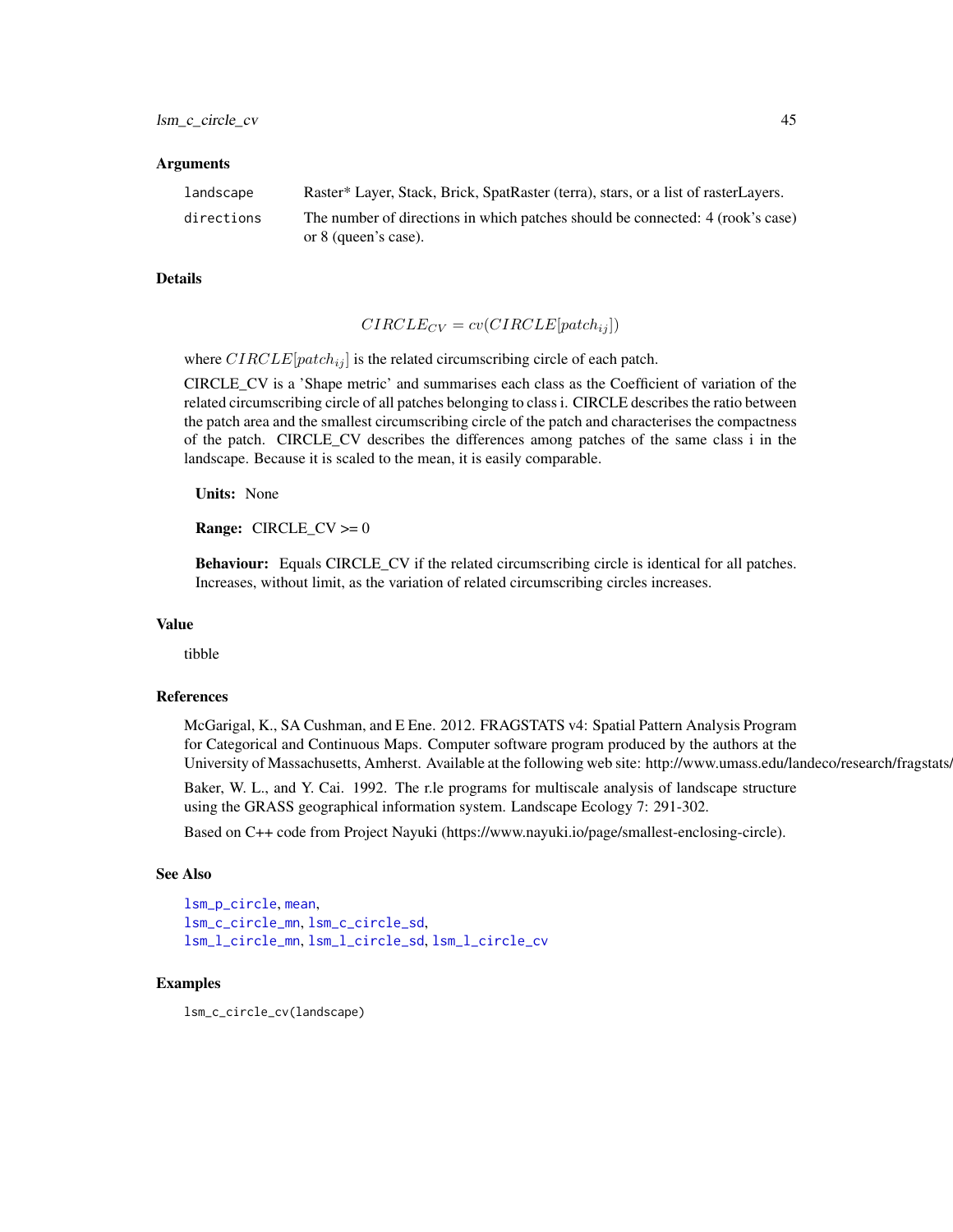<span id="page-45-0"></span>lsm\_c\_circle\_mn *CIRCLE\_MN (Class level)*

#### **Description**

Mean of related circumscribing circle (Shape metric)

#### Usage

```
lsm_c_circle_mn(landscape, directions = 8)
```
#### Arguments

| landscape  | Raster* Layer, Stack, Brick, SpatRaster (terra), stars, or a list of rasterLayers.                     |
|------------|--------------------------------------------------------------------------------------------------------|
| directions | The number of directions in which patches should be connected: 4 (rook's case)<br>or 8 (queen's case). |

# Details

$$
CIRCLE_{MN} = mean(CIRCLE[patch_{ij}])
$$

where  $CIRCLE[patch_{ij}]$  is the related circumscribing circle of each patch.

CIRCLE\_MN is a 'Shape metric' and summarises each class as the mean of the related circumscribing circle of all patches belonging to class i. CIRCLE describes the ratio between the patch area and the smallest circumscribing circle of the patch and characterises the compactness of the patch.

Units: None

Range: CIRCLE\_MN > 0

**Behaviour:** Approaches CIRCLE\_MN =  $0$  if the related circumscribing circle of all patches is small. Increases, without limit, as the related circumscribing circles increase.

## Value

tibble

#### References

McGarigal, K., SA Cushman, and E Ene. 2012. FRAGSTATS v4: Spatial Pattern Analysis Program for Categorical and Continuous Maps. Computer software program produced by the authors at the University of Massachusetts, Amherst. Available at the following web site: http://www.umass.edu/landeco/research/fragstats.

Baker, W. L., and Y. Cai. 1992. The r.le programs for multiscale analysis of landscape structure using the GRASS geographical information system. Landscape Ecology 7: 291-302.

Based on C++ code from Project Nayuki (https://www.nayuki.io/page/smallest-enclosing-circle).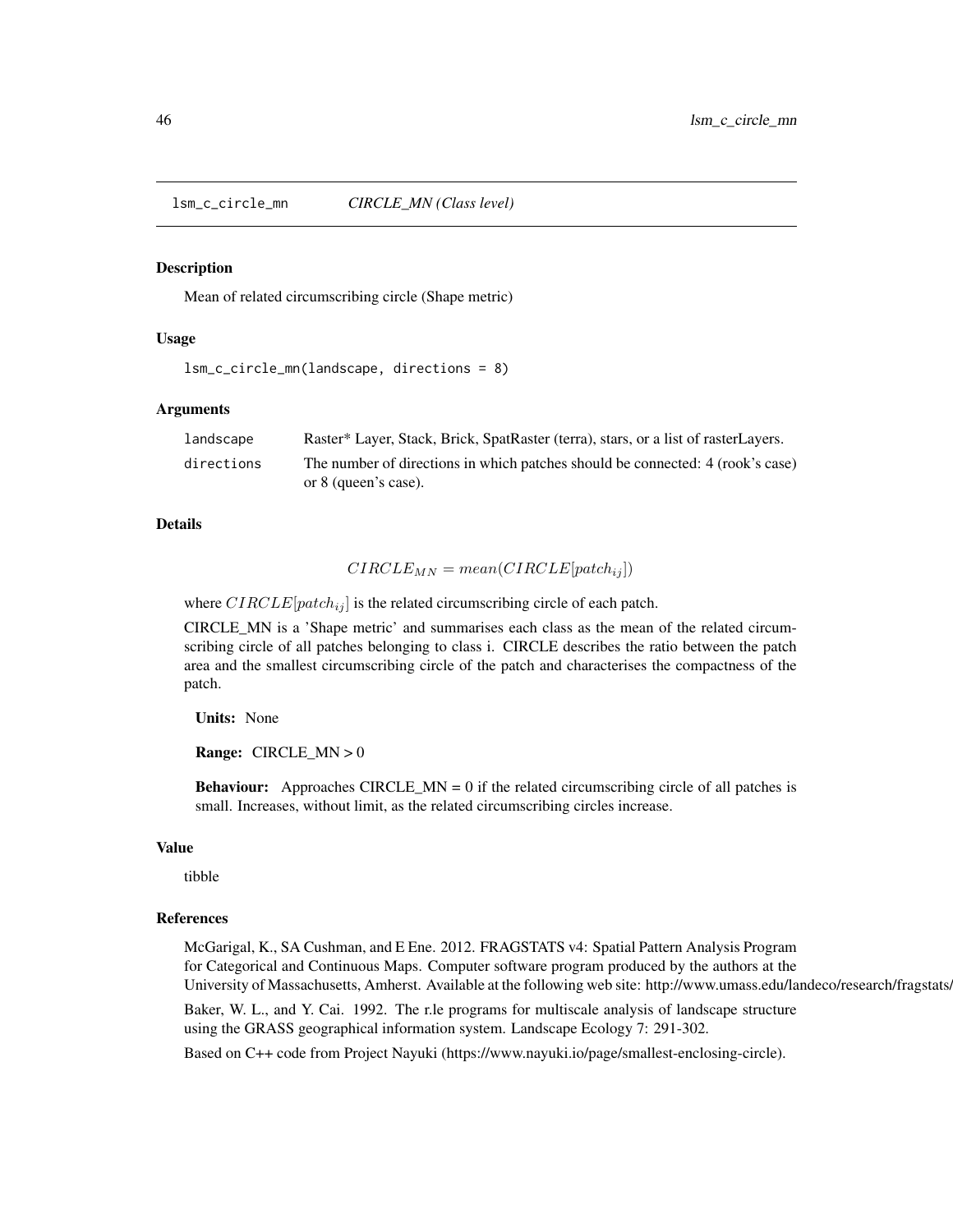lsm\_c\_circle\_sd 47

#### See Also

```
lsm_p_circle, mean,
lsm_c_circle_sd, lsm_c_circle_cv,
lsm_l_circle_mn, lsm_l_circle_sd, lsm_l_circle_cv
```
#### Examples

lsm\_c\_circle\_mn(landscape)

<span id="page-46-0"></span>lsm\_c\_circle\_sd *CIRCLE\_SD (Class level)*

#### Description

Standard deviation of related circumscribing circle (Shape metric)

# Usage

```
lsm_c_circle_sd(landscape, directions = 8)
```
#### **Arguments**

| landscape  | Raster* Layer, Stack, Brick, SpatRaster (terra), stars, or a list of rasterLayers. |
|------------|------------------------------------------------------------------------------------|
| directions | The number of directions in which patches should be connected: 4 (rook's case)     |
|            | or 8 (queen's case).                                                               |

## Details

$$
CIRCLE_{SD} = sd(CIRCLE[patch_{ij}])
$$

where  $CIRCLE[patch_{ij}]$  is the related circumscribing circle of each patch.

CIRCLE\_SD is a 'Shape metric' and summarises each class as the standard deviation of the related circumscribing circle of all patches belonging to class i. CIRCLE describes the ratio between the patch area and the smallest circumscribing circle of the patch and characterises the compactness of the patch. The metric describes the differences among patches of the same class i in the landscape.

Units: None

**Range:**  $CIRCLE\_SD \ge 0$ 

Behaviour: Equals CIRCLE\_SD if the related circumscribing circle is identical for all patches. Increases, without limit, as the variation of related circumscribing circles increases.

#### Value

tibble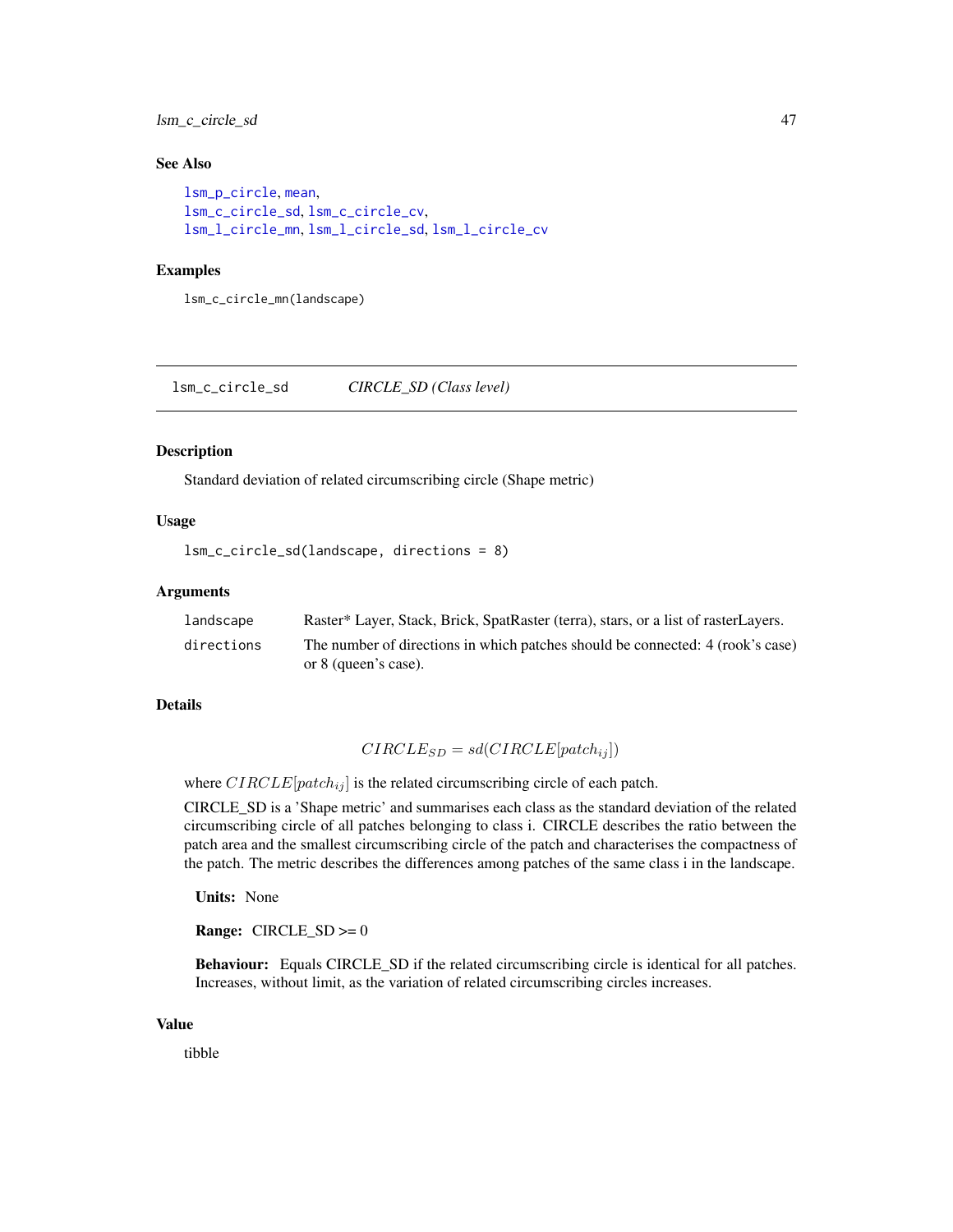# References

McGarigal, K., SA Cushman, and E Ene. 2012. FRAGSTATS v4: Spatial Pattern Analysis Program for Categorical and Continuous Maps. Computer software program produced by the authors at the University of Massachusetts, Amherst. Available at the following web site: http://www.umass.edu/landeco/research/fragstats.

Baker, W. L., and Y. Cai. 1992. The r.le programs for multiscale analysis of landscape structure using the GRASS geographical information system. Landscape Ecology 7: 291-302.

Based on C++ code from Project Nayuki (https://www.nayuki.io/page/smallest-enclosing-circle).

#### See Also

```
lsm_p_circle, mean,
lsm_c_circle_mn, lsm_c_circle_cv,
lsm_l_circle_mn, lsm_l_circle_sd, lsm_l_circle_cv
```
## Examples

```
lsm_c_circle_sd(landscape)
```
lsm\_c\_clumpy *CLUMPY (class level)*

#### **Description**

Clumpiness index (Aggregation metric)

## Usage

lsm\_c\_clumpy(landscape)

#### Arguments

landscape Raster\* Layer, Stack, Brick, SpatRaster (terra), stars, or a list of rasterLayers

## Details

$$
GivenG_i = \left(\frac{g_{ii}}{\left(\sum_{k=1}^{m} g_{ik}\right) - mine_i}\right)
$$

$$
CLUMPY = \left[\frac{G_i - P_i}{P_i} for G_i < P_i \& P_i < .5; else \frac{G_i - P_i}{1 - P_i}\right]
$$

where  $g_{ii}$  is the number of like adjacencies,  $g_{ik}$  is the classwise number of all adjacencies including the focal class,  $mine_i$  is the minimum perimeter of the total class in terms of cell surfaces assuming total clumping and  $P_i$  is the proportion of landscape occupied by each class.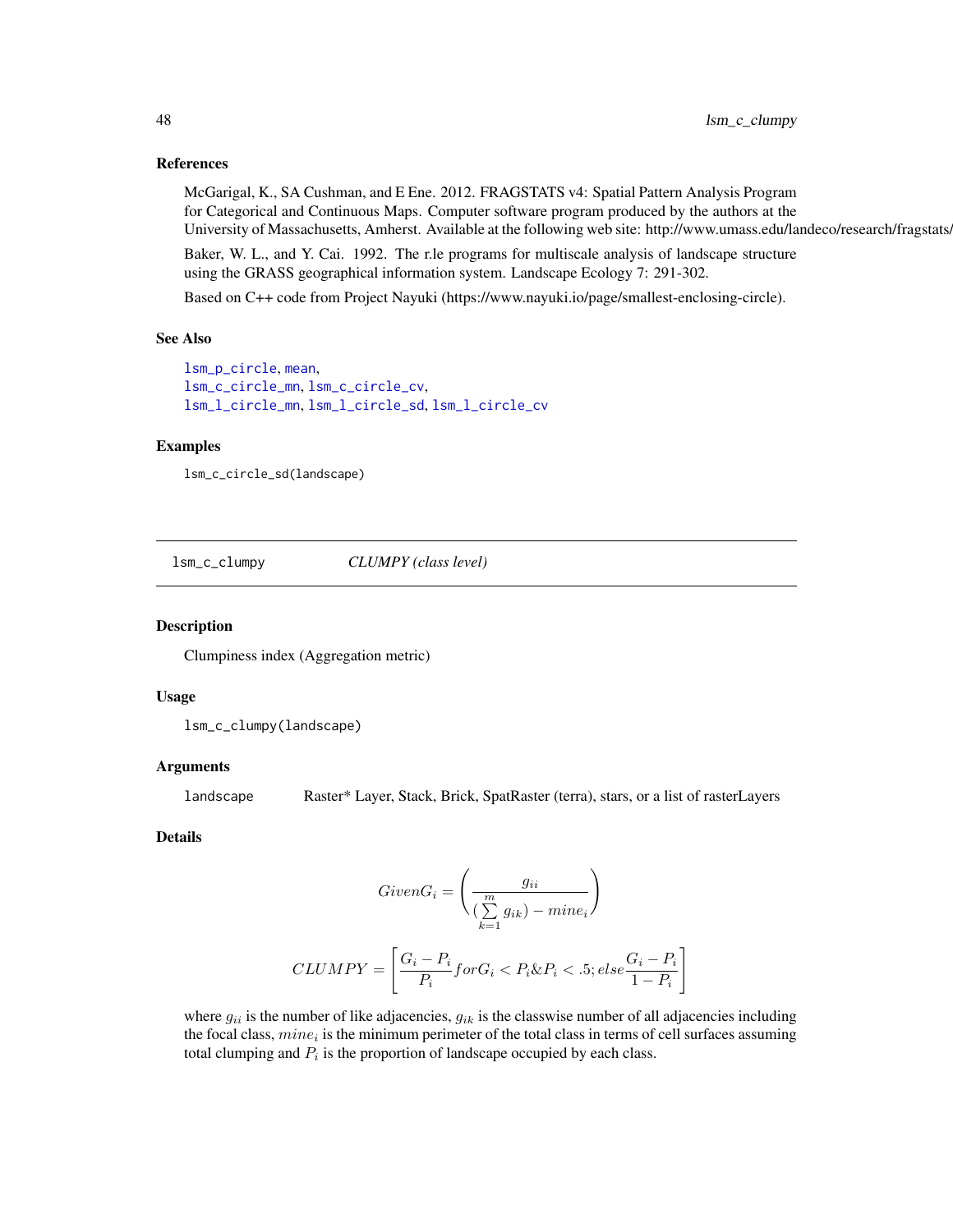CLUMPY is an 'Aggregation metric'. It equals the proportional deviation of the proportion of like adjacencies involving the corresponding class from that expected under a spatially random distribution. The metric is based on he adjacency matrix and the the double-count method.

Units: None

, directions = directions

**Range:**  $-1 \leq CLUMPY \leq 1$ 

Behaviour: Equals -1 for maximally disaggregated, 0 for randomly distributed and 1 for maximally aggregated classes.

## Value

tibble

#### References

McGarigal, K., SA Cushman, and E Ene. 2012. FRAGSTATS v4: Spatial Pattern Analysis Program for Categorical and Continuous Maps. Computer software program produced by the authors at the University of Massachusetts, Amherst. Available at the following web site: http://www.umass.edu/landeco/research/fragstats/

#### Examples

lsm\_c\_clumpy(landscape)

lsm\_c\_cohesion *COHESION (class level)*

# Description

Patch Cohesion Index (Aggregation metric)

## Usage

```
lsm_c_cohesion(landscape, directions = 8)
```
#### Arguments

| landscape  | Raster* Layer, Stack, Brick, SpatRaster (terra), stars, or a list of rasterLayers.                     |
|------------|--------------------------------------------------------------------------------------------------------|
| directions | The number of directions in which patches should be connected: 4 (rook's case)<br>or 8 (queen's case). |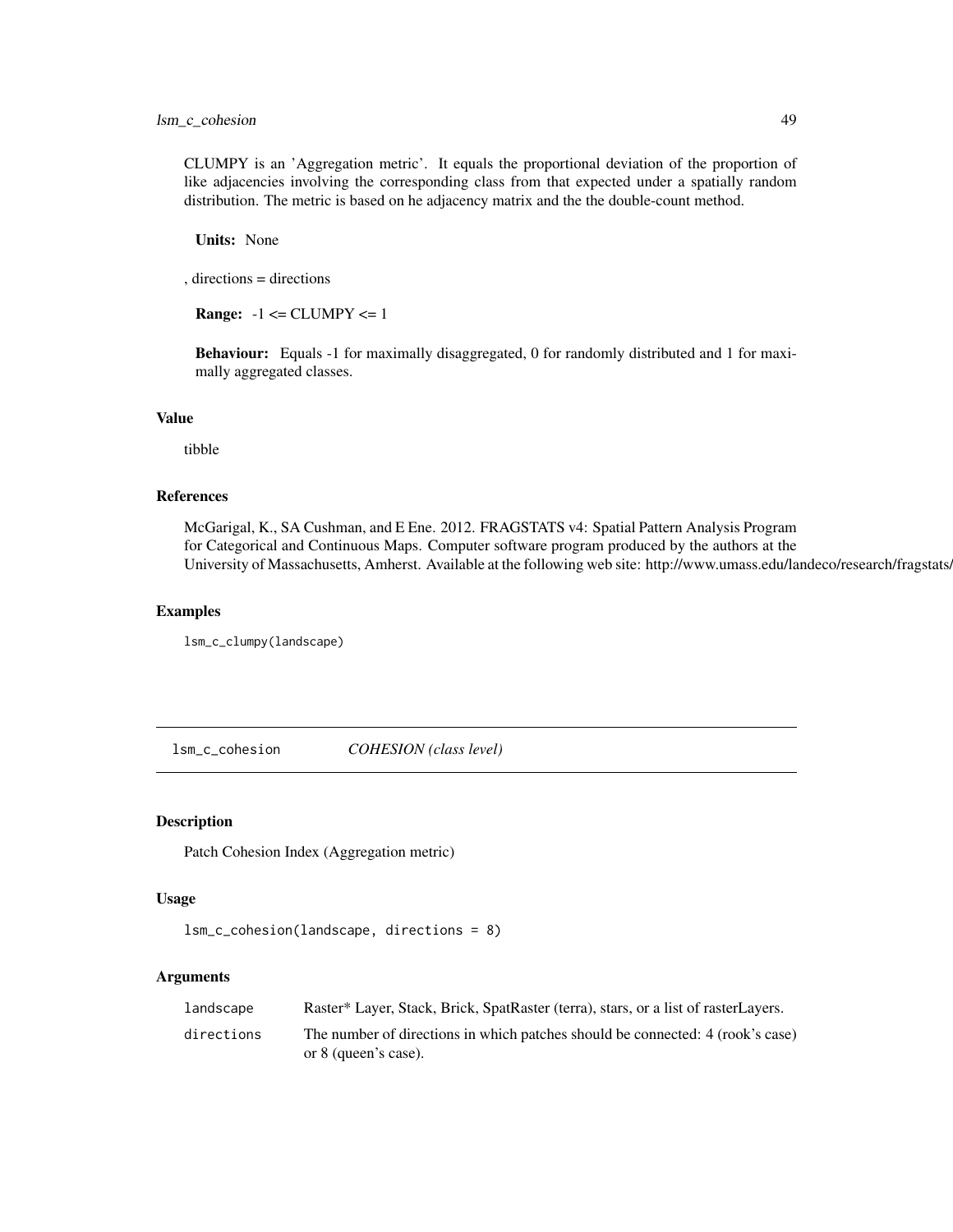Details

$$
COHESION = 1 - \left(\frac{\sum_{j=1}^{n} p_{ij}}{\sum_{j=1}^{n} p_{ij} \sqrt{a_{ij}}}\right) * (1 - \frac{1}{\sqrt{Z}})^{-1} * 100
$$

where  $p_{ij}$  is the perimeter in meters,  $a_{ij}$  is the area in square meters and Z is the number of cells.

COHESION is an 'Aggregation metric'. It characterises the connectedness of patches belonging to class i. It can be used to asses if patches of the same class are located aggregated or rather isolated and thereby COHESION gives information about the configuration of the landscape.

Units: Percent

Ranges: 0 < COHESION < 100

**Behaviour:** Approaches COHESION  $= 0$  if patches of class i become more isolated. Increases if patches of class i become more aggregated.

#### Value

tibble

# References

McGarigal, K., SA Cushman, and E Ene. 2012. FRAGSTATS v4: Spatial Pattern Analysis Program for Categorical and Continuous Maps. Computer software program produced by the authors at the University of Massachusetts, Amherst. Available at the following web site: http://www.umass.edu/landeco/research/fragstats.

Schumaker, N. H. 1996. Using landscape indices to predict habitat connectivity. Ecology, 77(4), 1210-1225.

## See Also

[lsm\\_p\\_perim](#page-195-0), [lsm\\_p\\_area](#page-183-0), [lsm\\_l\\_cohesion](#page-115-0)

## Examples

lsm\_c\_cohesion(landscape)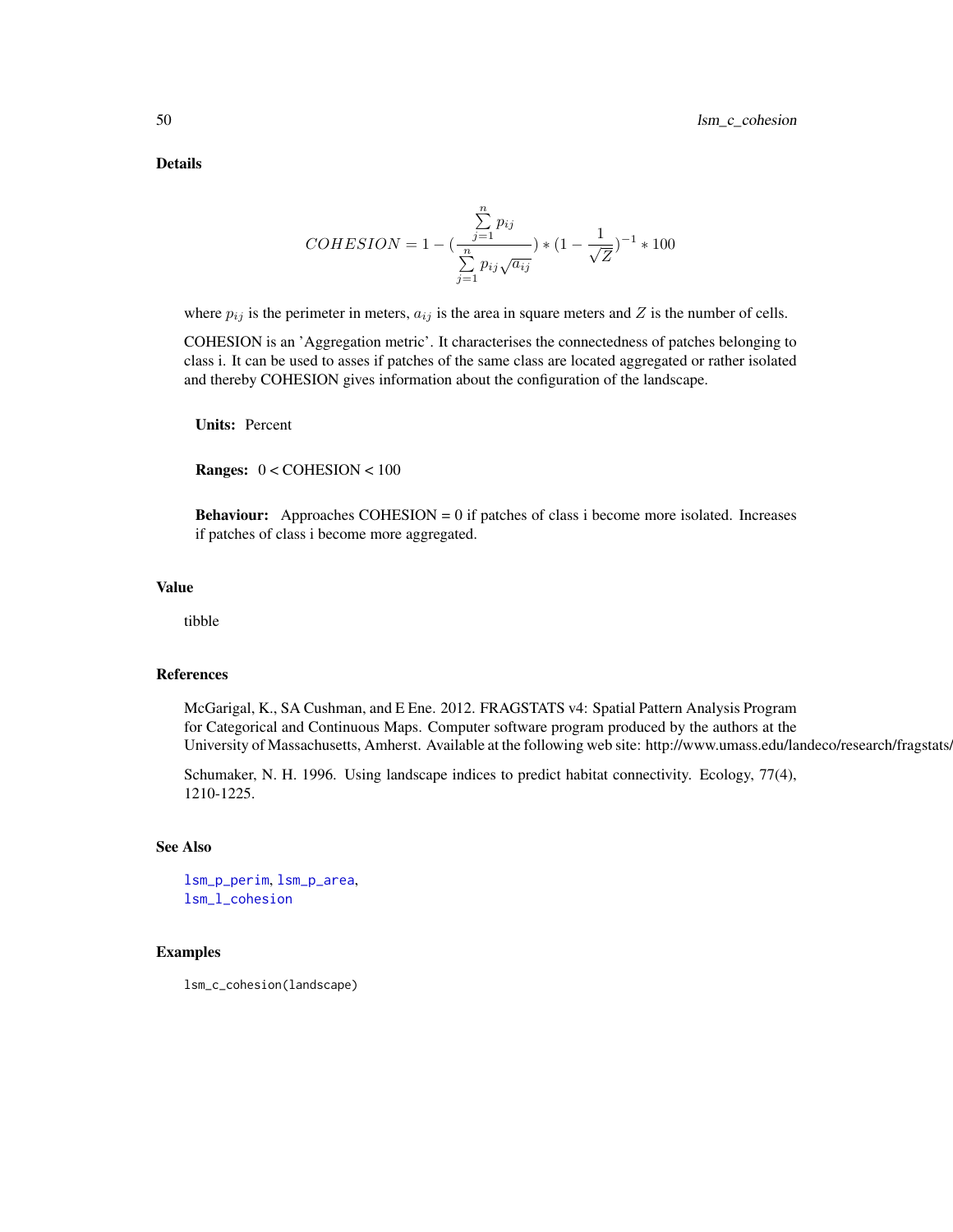# <span id="page-50-0"></span>Description

Coefficient of variation of Contiguity index (Shape metric)

#### Usage

```
lsm_c_contig_cv(landscape, directions = 8)
```
## Arguments

| landscape  | Raster* Layer, Stack, Brick, SpatRaster (terra), stars, or a list of rasterLayers.                     |
|------------|--------------------------------------------------------------------------------------------------------|
| directions | The number of directions in which patches should be connected: 4 (rook's case)<br>or 8 (queen's case). |

#### Details

$$
CONTIG_{CV} = cv (CONTIG[patch_{ij}])
$$

where  $CONTIG[patch_{ij}]$  is the contiguity of each patch.

CONTIG\_CV is a 'Shape metric'. It summarises each class as the mean of each patch belonging to class i. CONTIG\_CV asses the spatial connectedness (contiguity) of cells in patches. The metric coerces patch values to a value of 1 and the background to NA. A nine cell focal filter matrix:

```
filter_matrix \leq matrix(c(1, 2, 1, 1)2, 1, 2,
                           1, 2, 1), 3, 3, byrow = T)
```
... is then used to weight orthogonally contiguous pixels more heavily than diagonally contiguous pixels. Therefore, larger and more connections between patch cells in the rookie case result in larger contiguity index values.

Units: None

**Range:** CONTIG\_CV  $>= 0$ 

**Behaviour:** CONTIG CV = 0 if the contiguity index is identical for all patches. Increases, without limit, as the variation of CONTIG increases.

#### Value

tibble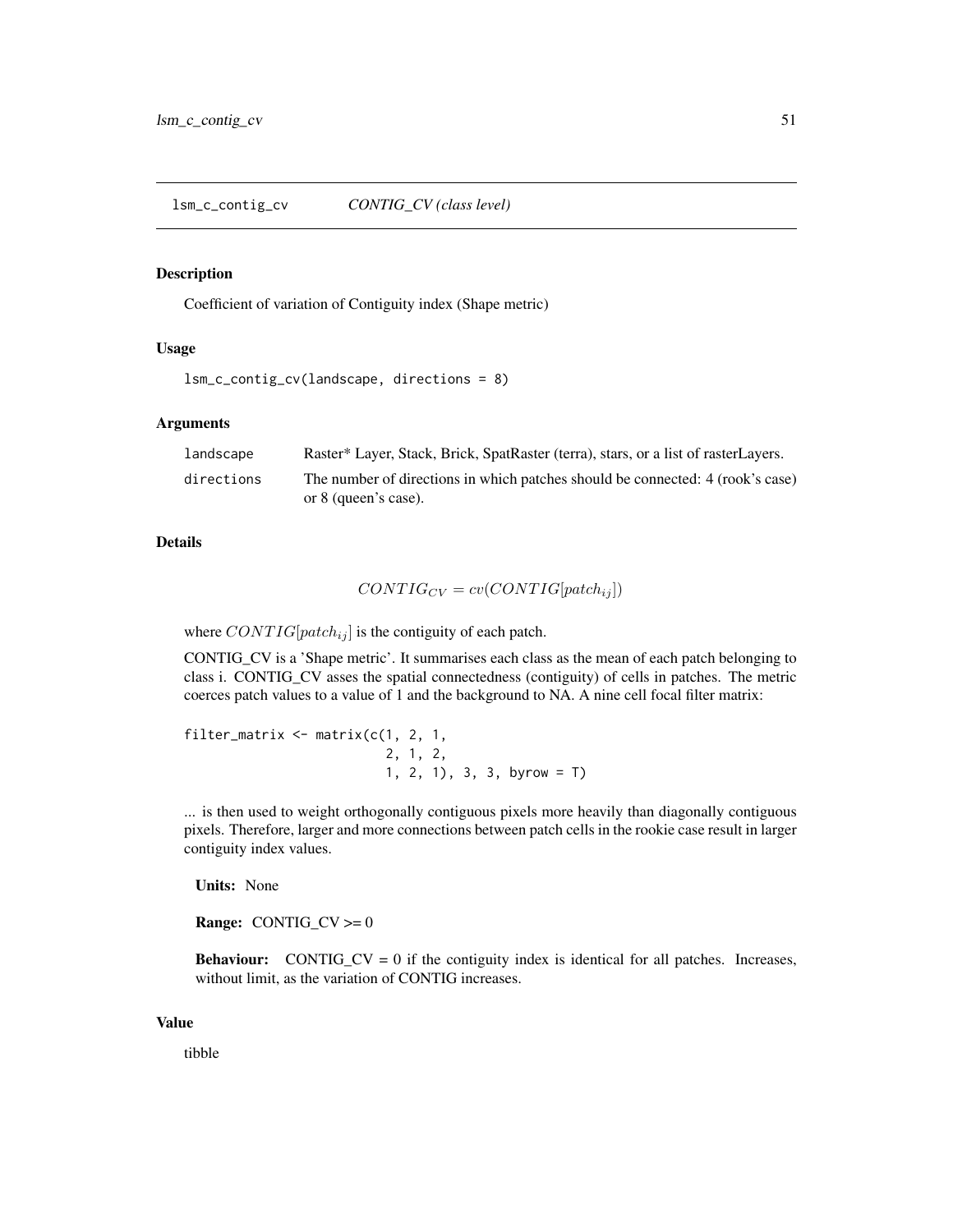## References

McGarigal, K., SA Cushman, and E Ene. 2012. FRAGSTATS v4: Spatial Pattern Analysis Program for Categorical and Continuous Maps. Computer software program produced by the authors at the University of Massachusetts, Amherst. Available at the following web site: http://www.umass.edu/landeco/research/fragstats.

LaGro, J. 1991. Assessing patch shape in landscape mosaics. Photogrammetric Engineering and Remote Sensing, 57(3), 285-293

## See Also

```
lsm_p_contig, lsm_c_contig_mn, lsm_c_contig_cv,
lsm_l_contig_mn, lsm_l_contig_sd, lsm_l_contig_cv
```
#### Examples

```
lsm_c_contig_cv(landscape)
```
<span id="page-51-0"></span>lsm\_c\_contig\_mn *CONTIG\_MN (class level)*

#### Description

Mean of Contiguity index (Shape metric)

#### Usage

```
lsm_c_contig_mn(landscape, directions = 8)
```
#### Arguments

| landscape  | Raster* Layer, Stack, Brick, SpatRaster (terra), stars, or a list of rasterLayers. |
|------------|------------------------------------------------------------------------------------|
| directions | The number of directions in which patches should be connected: 4 (rook's case)     |
|            | or 8 (queen's case).                                                               |

## Details

$$
CONTIG_{MN} = mean(CONTIG[patch_{ij}])
$$

where  $CONTIG[patch_{ij}]$  is the contiguity of each patch.

CONTIG\_MN is a 'Shape metric'. It summarises each class as the mean of each patch belonging to class i. CONTIG\_MN asses the spatial connectedness (contiguity) of cells in patches. The metric coerces patch values to a value of 1 and the background to NA. A nine cell focal filter matrix:

filter\_matrix  $\leq$  matrix( $c(1, 2, 1, 1)$ 2, 1, 2, 1, 2, 1), 3, 3, byrow = T)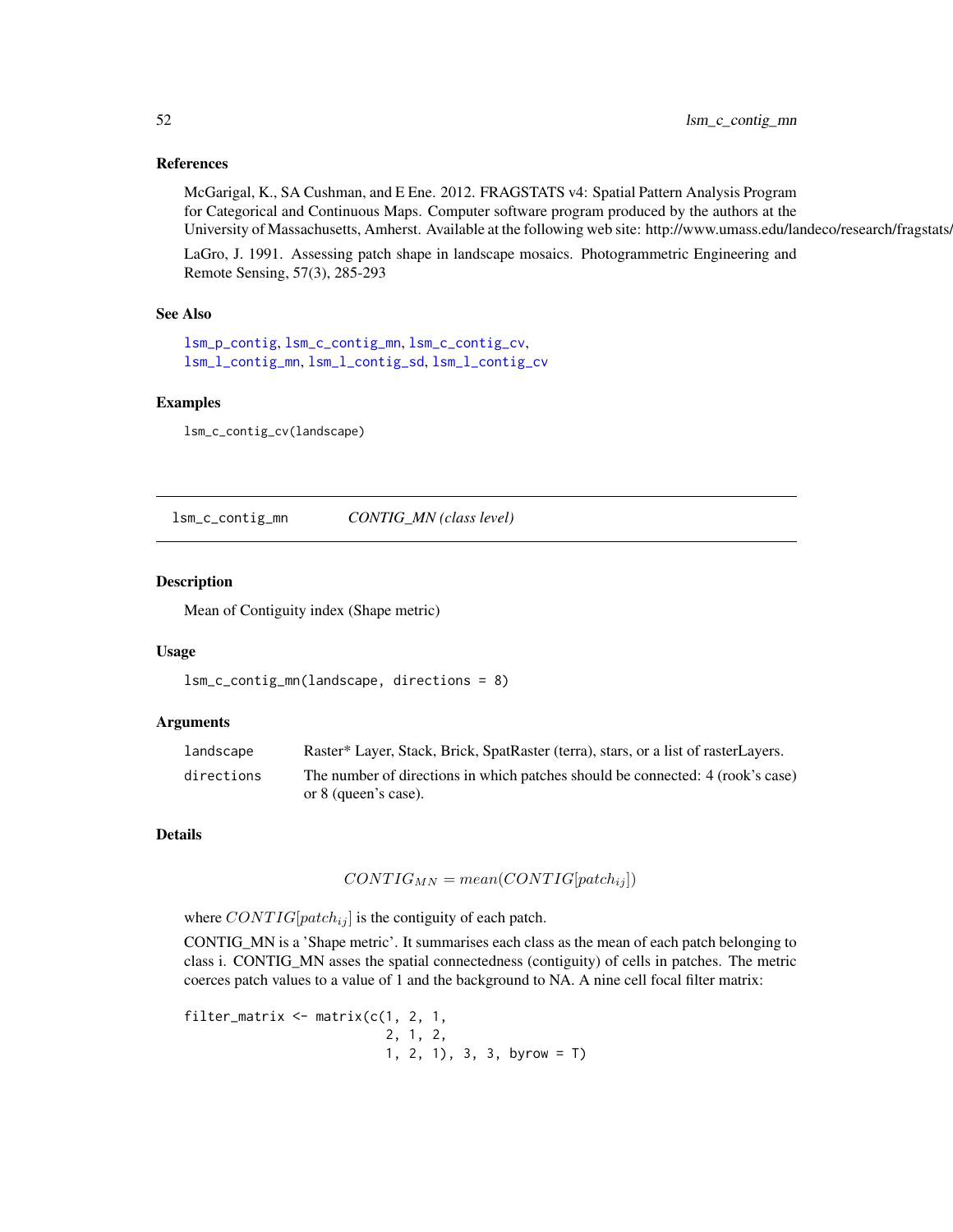... is then used to weight orthogonally contiguous pixels more heavily than diagonally contiguous pixels. Therefore, larger and more connections between patch cells in the rookie case result in larger contiguity index values.

Units: None

**Range:**  $0 \geq CONTIG_MN \leq 1$ 

Behaviour: CONTIG equals the mean of the contiguity index on class level for all patches.

#### Value

tibble

#### References

McGarigal, K., SA Cushman, and E Ene. 2012. FRAGSTATS v4: Spatial Pattern Analysis Program for Categorical and Continuous Maps. Computer software program produced by the authors at the University of Massachusetts, Amherst. Available at the following web site: http://www.umass.edu/landeco/research/fragstats.

LaGro, J. 1991. Assessing patch shape in landscape mosaics. Photogrammetric Engineering and Remote Sensing, 57(3), 285-293

#### See Also

[lsm\\_p\\_contig](#page-186-0), [lsm\\_c\\_contig\\_sd](#page-52-0), [lsm\\_c\\_contig\\_cv](#page-50-0), [lsm\\_l\\_contig\\_mn](#page-120-0), [lsm\\_l\\_contig\\_sd](#page-121-0), [lsm\\_l\\_contig\\_cv](#page-118-0)

#### Examples

```
lsm_c_contig_mn(landscape)
```
<span id="page-52-0"></span>lsm\_c\_contig\_sd *CONTIG\_SD (class level)*

#### Description

Standard deviation of Contiguity index (Shape metric)

#### Usage

```
lsm_c_contig_sd(landscape, directions = 8)
```
#### Arguments

| landscape  | Raster* Layer, Stack, Brick, SpatRaster (terra), stars, or a list of rasterLayers. |
|------------|------------------------------------------------------------------------------------|
| directions | The number of directions in which patches should be connected: 4 (rook's case)     |
|            | or 8 (queen's case).                                                               |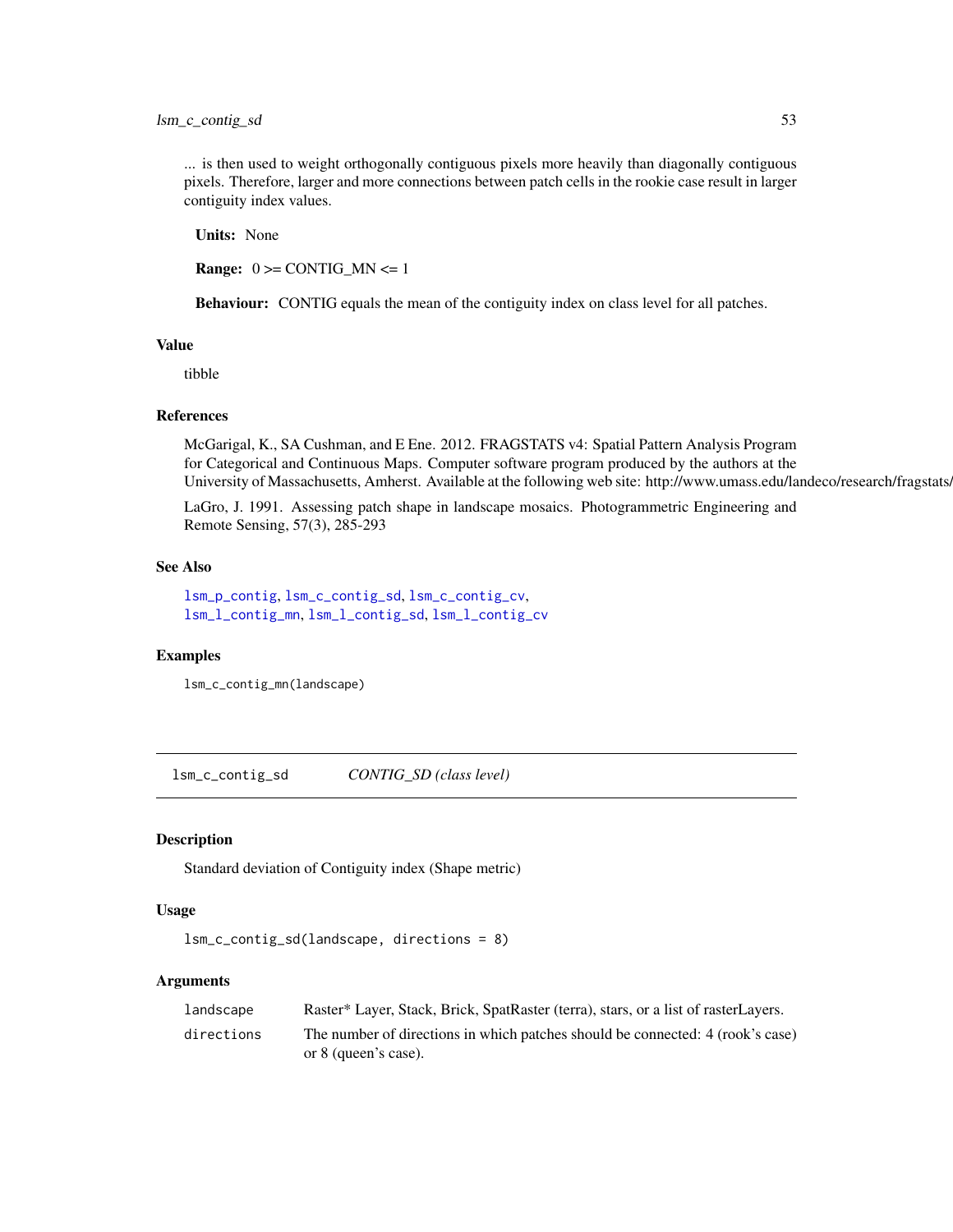Details

$$
CONTIG_{SD} = sd(CONTIG[patch_{ij}])
$$

where  $CONTIG[patch_{ij}]$  is the contiguity of each patch.

CONTIG\_SD is a 'Shape metric'. It summarises each class as the mean of each patch belonging to class i. CONTIG\_SD asses the spatial connectedness (contiguity) of cells in patches. The metric coerces patch values to a value of 1 and the background to NA. A nine cell focal filter matrix:

```
filter_matrix <- matrix(c(1, 2, 1,2, 1, 2,
                         1, 2, 1), 3, 3, byrow = T)
```
... is then used to weight orthogonally contiguous pixels more heavily than diagonally contiguous pixels. Therefore, larger and more connections between patch cells in the rookie case result in larger contiguity index values.

Units: None

**Range:** CONTIG\_CV  $>= 0$ 

**Behaviour:** CONTIG\_SD = 0 if the contiguity index is identical for all patches. Increases, without limit, as the variation of CONTIG increases.

#### Value

tibble

## References

McGarigal, K., SA Cushman, and E Ene. 2012. FRAGSTATS v4: Spatial Pattern Analysis Program for Categorical and Continuous Maps. Computer software program produced by the authors at the University of Massachusetts, Amherst. Available at the following web site: http://www.umass.edu/landeco/research/fragstats.

LaGro, J. 1991. Assessing patch shape in landscape mosaics. Photogrammetric Engineering and Remote Sensing, 57(3), 285-293

# See Also

[lsm\\_p\\_contig](#page-186-0), [lsm\\_c\\_contig\\_mn](#page-51-0), [lsm\\_c\\_contig\\_cv](#page-50-0), [lsm\\_l\\_contig\\_mn](#page-120-0), [lsm\\_l\\_contig\\_sd](#page-121-0), [lsm\\_l\\_contig\\_cv](#page-118-0)

## Examples

lsm\_c\_contig\_sd(landscape)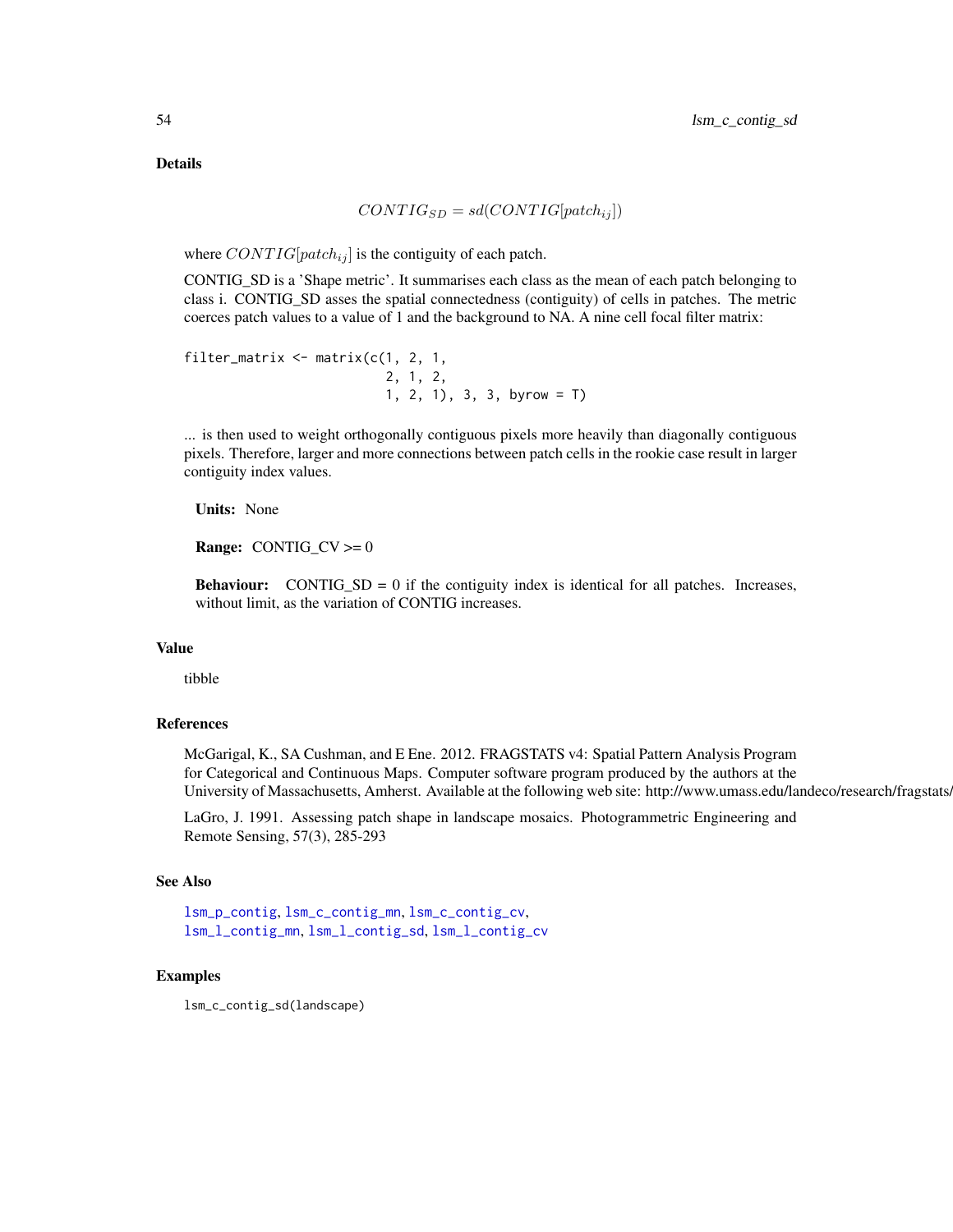<span id="page-54-0"></span>lsm\_c\_core\_cv *CORE\_CV (class level)*

#### Description

Coefficient of variation of core area (Core area metric)

# Usage

```
lsm_c_core_cv(
  landscape,
  directions = 8,
  consider_boundary = FALSE,
  edge_depth = 1
)
```
#### Arguments

| landscape         | Raster* Layer, Stack, Brick, SpatRaster (terra), stars, or a list of rasterLayers.                     |  |
|-------------------|--------------------------------------------------------------------------------------------------------|--|
| directions        | The number of directions in which patches should be connected: 4 (rook's case)<br>or 8 (queen's case). |  |
| consider_boundary |                                                                                                        |  |
|                   | Logical if cells that only neighbour the landscape boundary should be considered<br>ered as core       |  |
| edge_depth        | Distance (in cells) a cell has the be away from the patch edge to be considered<br>as core cell        |  |

# Details

$$
CORE_{CV} = cv(CORE[patch_{ij}])
$$

where  $CORE[patch_{ij}]$  is the core area in square meters of each patch.

CORE\_CV is a 'Core area metric'. It equals the Coefficient of variation of the core area of each patch belonging to class i. The core area is defined as all cells that have no neighbour with a different value than themselves (rook's case). The metric describes the differences among patches of the same class i in the landscape and is easily comparable because it is scaled to the mean.

Units: Hectares

Range:  $CORE_C V \ge 0$ 

**Behaviour:** Equals  $CORE_C V = 0$  if all patches have the same core area. Increases, without limit, as the variation of patch core areas increases.

#### Value

tibble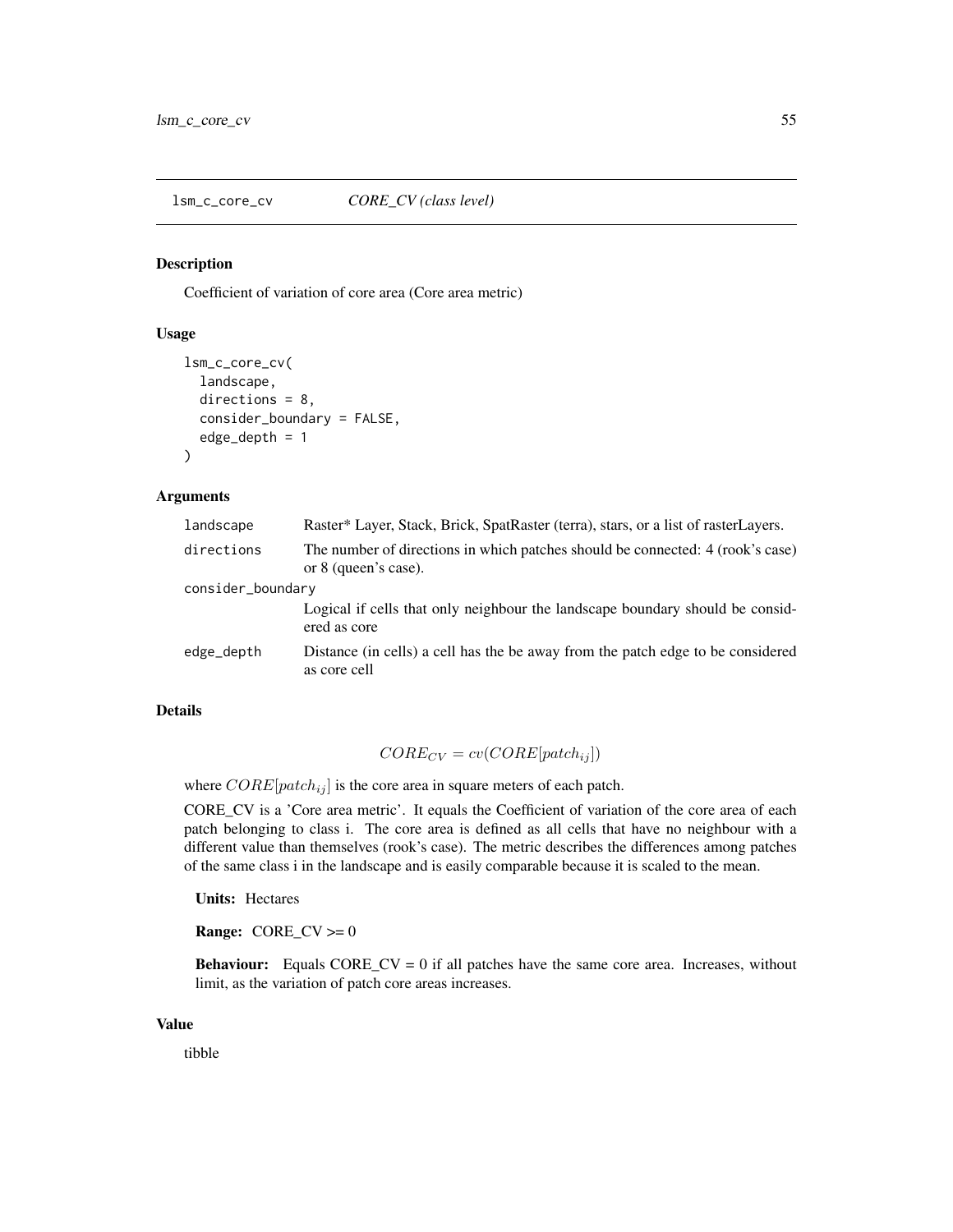# References

McGarigal, K., SA Cushman, and E Ene. 2012. FRAGSTATS v4: Spatial Pattern Analysis Program for Categorical and Continuous Maps. Computer software program produced by the authors at the University of Massachusetts, Amherst. Available at the following web site: http://www.umass.edu/landeco/research/fragstats.

# See Also

[lsm\\_p\\_core](#page-188-0), [cv](#page-0-0), [lsm\\_c\\_core\\_mn](#page-55-0), [lsm\\_c\\_core\\_sd](#page-56-0), [lsm\\_l\\_core\\_mn](#page-124-0), [lsm\\_l\\_core\\_sd](#page-125-0), [lsm\\_l\\_core\\_cv](#page-122-0)

## Examples

lsm\_c\_core\_cv(landscape)

<span id="page-55-0"></span>lsm\_c\_core\_mn *CORE\_MN (class level)*

# Description

Mean of core area (Core area metric)

# Usage

```
lsm_c_core_mn(
  landscape,
  directions = 8,
  consider_boundary = FALSE,
  edge_depth = 1
)
```
## Arguments

| landscape         | Raster* Layer, Stack, Brick, SpatRaster (terra), stars, or a list of rasterLayers.                     |  |
|-------------------|--------------------------------------------------------------------------------------------------------|--|
| directions        | The number of directions in which patches should be connected: 4 (rook's case)<br>or 8 (queen's case). |  |
| consider_boundary |                                                                                                        |  |
|                   | Logical if cells that only neighbour the landscape boundary should be consid-<br>ered as core          |  |
| edge_depth        | Distance (in cells) a cell has the be away from the patch edge to be considered<br>as core cell        |  |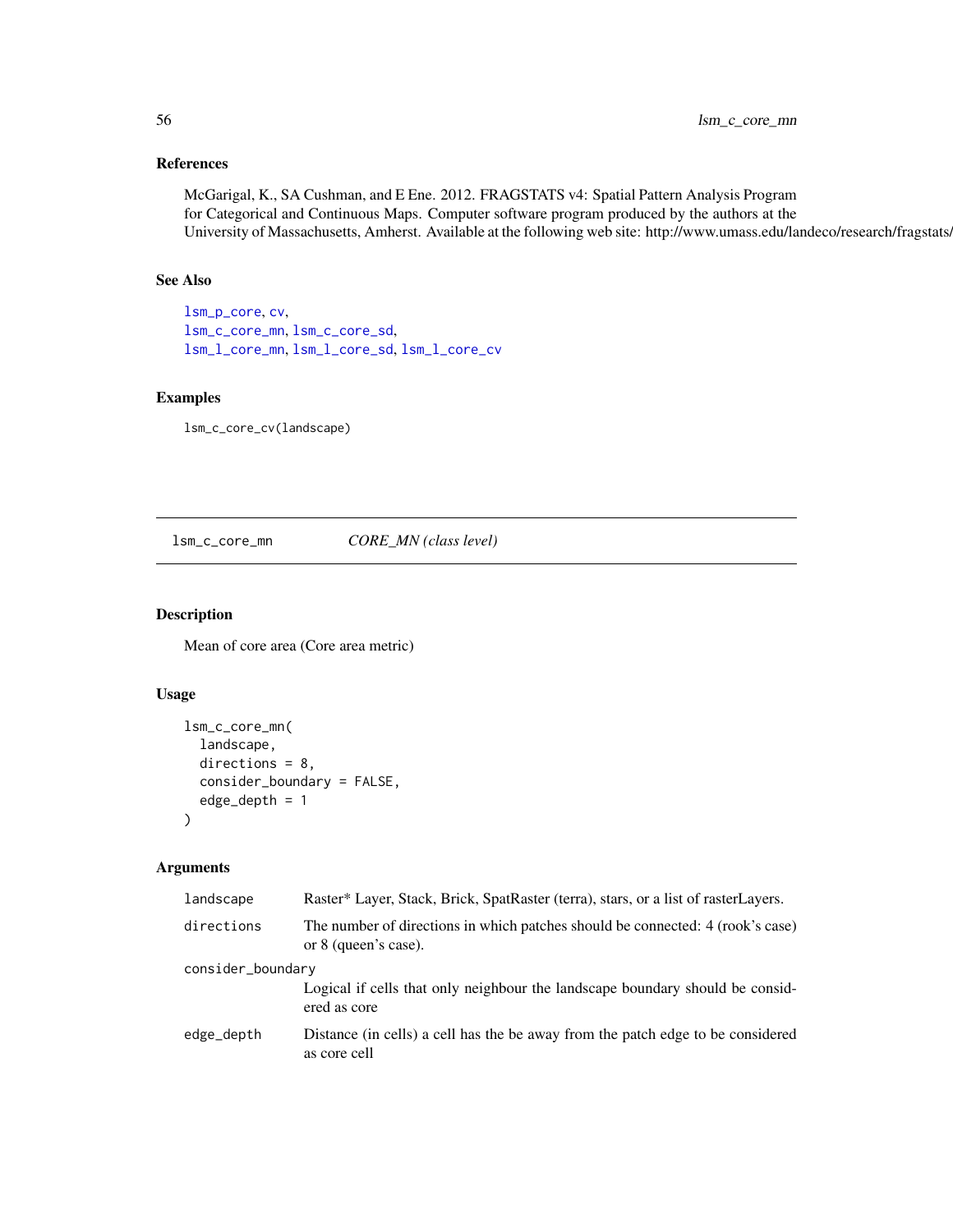lsm\_c\_core\_sd 57

# Details

$$
CORE_{MN} = mean(CORE[patch_{ij}])
$$

where  $CORE[patch_{ij}]$  is the core area in square meters of each patch.

CORE\_MN is a 'Core area metric' and equals the mean of core areas of all patches belonging to class i. The core area is defined as all cells that have no neighbour with a different value than themselves (rook's case).

Units: Hectares

**Range:** CORE\_MN  $>= 0$ 

**Behaviour:** Equals CORE\_MN =  $0$  if CORE =  $0$  for all patches. Increases, without limit, as the core area indices increase.

# Value

tibble

## References

McGarigal, K., SA Cushman, and E Ene. 2012. FRAGSTATS v4: Spatial Pattern Analysis Program for Categorical and Continuous Maps. Computer software program produced by the authors at the University of Massachusetts, Amherst. Available at the following web site: http://www.umass.edu/landeco/research/fragstats/

#### See Also

[lsm\\_p\\_core](#page-188-0), [mean](#page-0-0), [lsm\\_c\\_core\\_sd](#page-56-0), [lsm\\_c\\_core\\_cv](#page-54-0), [lsm\\_l\\_core\\_mn](#page-124-0), [lsm\\_l\\_core\\_sd](#page-125-0), [lsm\\_l\\_core\\_cv](#page-122-0)

#### Examples

lsm\_c\_core\_mn(landscape)

<span id="page-56-0"></span>lsm\_c\_core\_sd *CORE\_SD (class level)*

## Description

Standard deviation patch core area (class level)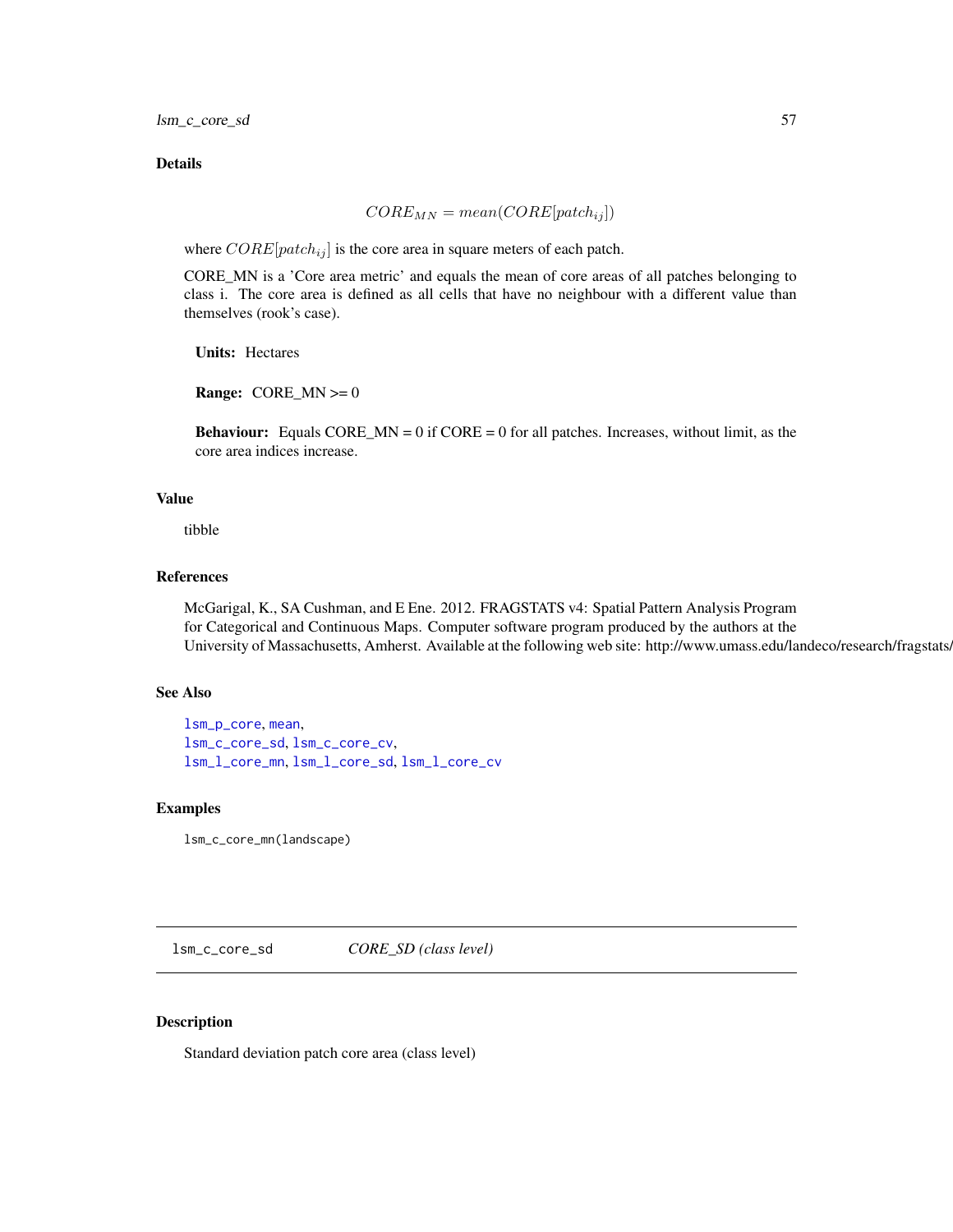## Usage

```
lsm_c_core_sd(
  landscape,
  directions = 8,
  consider_boundary = FALSE,
  edge_depth = 1
)
```
## Arguments

| landscape         | Raster* Layer, Stack, Brick, SpatRaster (terra), stars, or a list of rasterLayers.                     |  |
|-------------------|--------------------------------------------------------------------------------------------------------|--|
| directions        | The number of directions in which patches should be connected: 4 (rook's case)<br>or 8 (queen's case). |  |
| consider_boundary |                                                                                                        |  |
|                   | Logical if cells that only neighbour the landscape boundary should be consid-<br>ered as core          |  |
| edge_depth        | Distance (in cells) a cell has the be away from the patch edge to be considered<br>as core cell        |  |
|                   |                                                                                                        |  |

# Details

# $CORE_{SD} = sd(CORE[patch_{ij}])$

where  $CORE[patch_{ij}]$  is the core area in square meters of each patch.

CORE\_SD is a 'Core area metric'. It equals the standard deviation of the core area of each patch belonging to class i. The core area is defined as all cells that have no neighbour with a different value than themselves (rook's case). The metric describes the differences among patches of the same class i in the landscape.

Units: Hectares

**Range:**  $CORE_SD \ge 0$ 

**Behaviour:** Equals  $CORE_{SD} = 0$  if all patches have the same core area. Increases, without limit, as the variation of patch core areas increases.

# Value

tibble

#### References

McGarigal, K., SA Cushman, and E Ene. 2012. FRAGSTATS v4: Spatial Pattern Analysis Program for Categorical and Continuous Maps. Computer software program produced by the authors at the University of Massachusetts, Amherst. Available at the following web site: http://www.umass.edu/landeco/research/fragstats.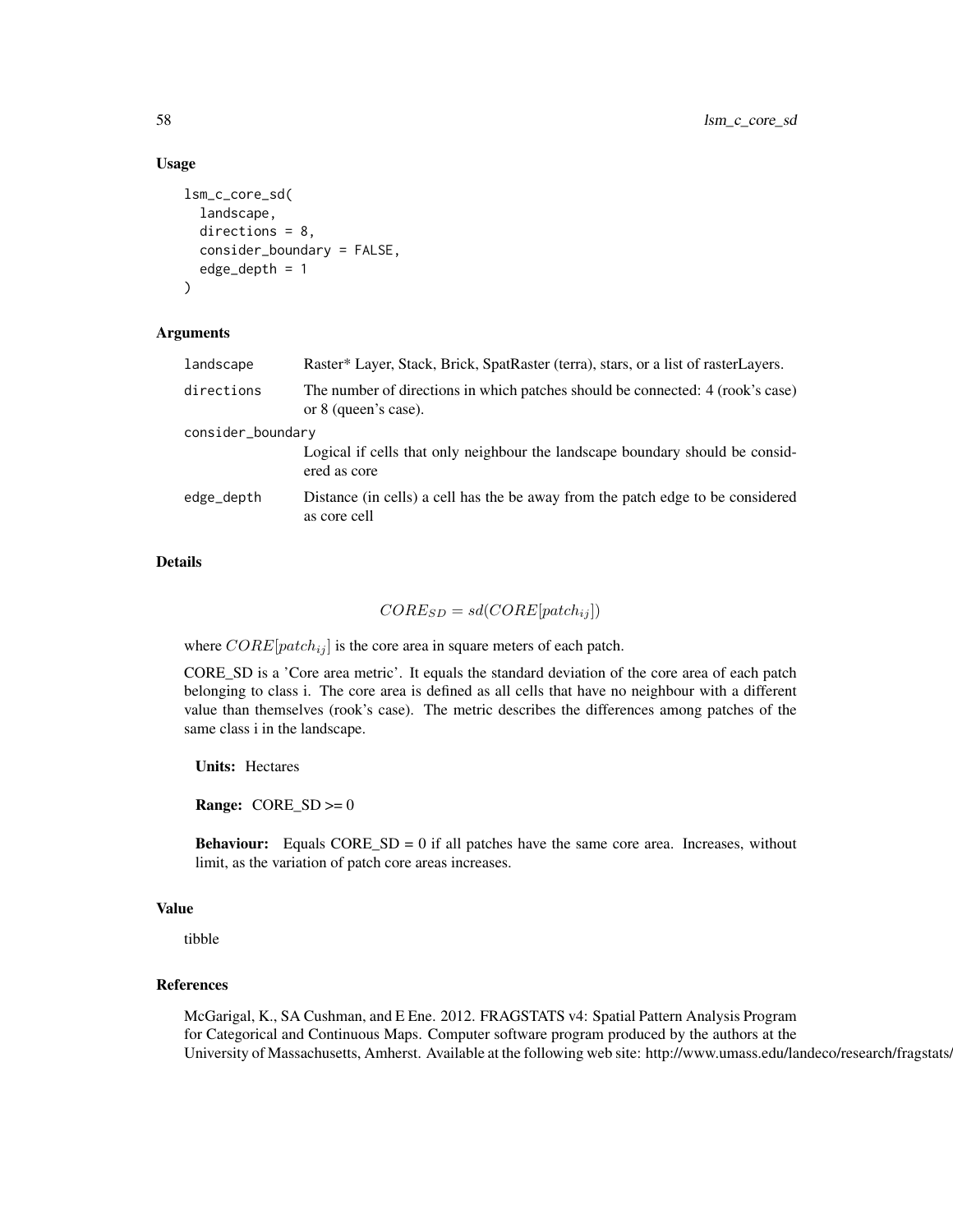# lsm\_c\_cpland 59

# See Also

```
lsm_p_core, sd,
lsm_c_core_mn, lsm_c_core_cv,
lsm_l_core_mn, lsm_l_core_sd, lsm_l_core_cv
```
#### Examples

lsm\_c\_core\_sd(landscape)

lsm\_c\_cpland *CPLAND (class level)*

## Description

Core area percentage of landscape (Core area metric)

## Usage

```
lsm_c_cpland(
  landscape,
 directions = 8,
  consider_boundary = FALSE,
  edge_depth = 1
)
```
#### Arguments

| landscape         | Raster* Layer, Stack, Brick, SpatRaster (terra), stars, or a list of rasterLayers.                     |
|-------------------|--------------------------------------------------------------------------------------------------------|
| directions        | The number of directions in which patches should be connected: 4 (rook's case)<br>or 8 (queen's case). |
| consider_boundary |                                                                                                        |
|                   | Logical if cells that only neighbour the landscape boundary should be considered<br>ered as core       |
| edge_depth        | Distance (in cells) a cell has the be away from the patch edge to be considered<br>as core cell        |

# Details

$$
CPLAND = (\frac{\overset{n}{\underset{i=1}{\sum}}\,a_{ij}^{core}}{A}) * 100
$$

where  $a_{ij}^{core}$  is the core area in square meters and A is the total landscape area in square meters. CPLAND is a 'Core area metric'. It is the percentage of core area of class i in relation to the total landscape area. A cell is defined as core area if the cell has no neighbour with a different value than itself (rook's case). Because CPLAND is a relative measure, it is comparable among landscapes with different total areas.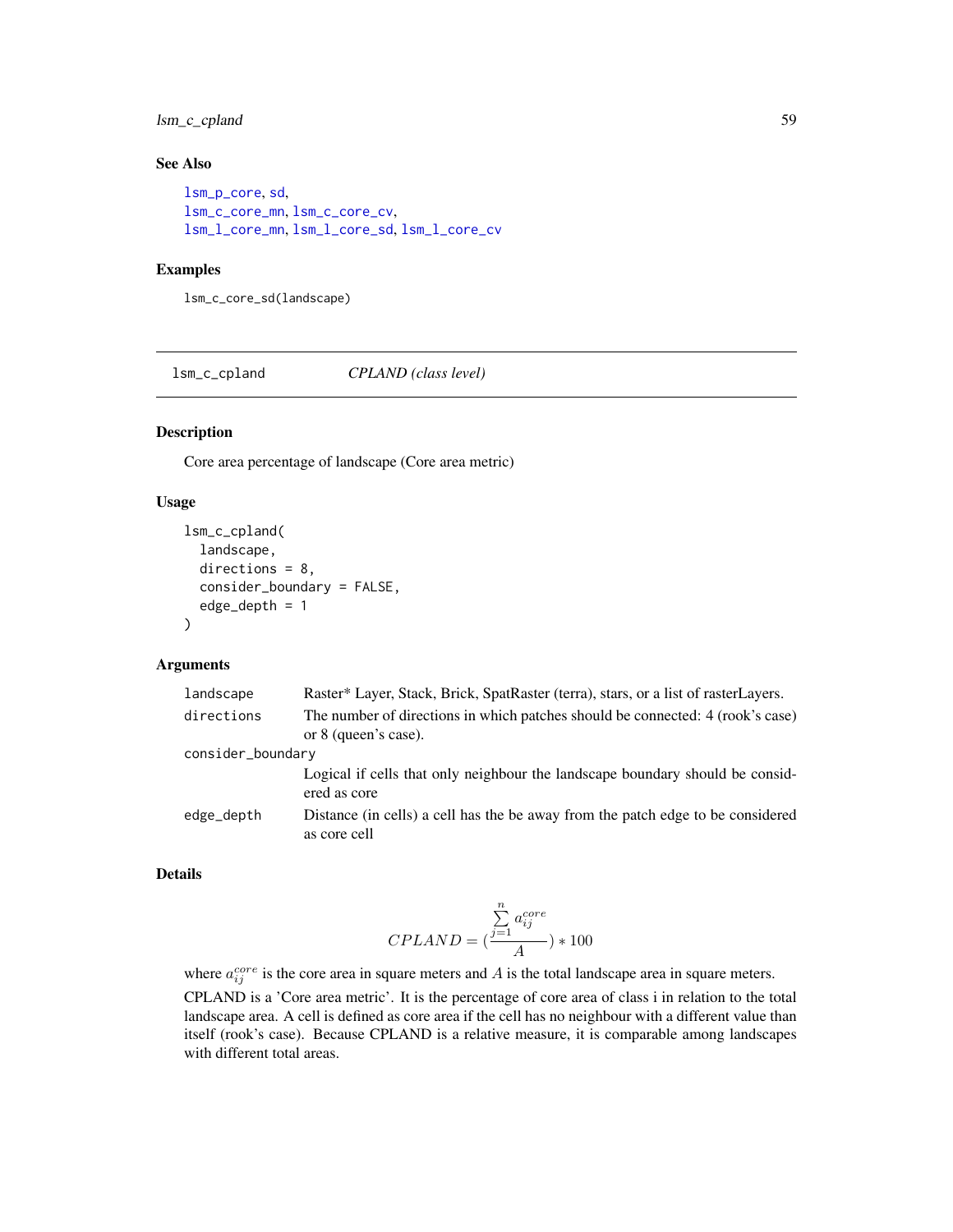Units: Percentage

**Range:**  $0 \leq$  CPLAND  $< 100$ 

**Behaviour:** Approaches CPLAND =  $0$  if CORE =  $0$  for all patches. Increases as the amount of core area increases, i.e. patches become larger while being rather simple in shape.

#### Value

tibble

# References

McGarigal, K., SA Cushman, and E Ene. 2012. FRAGSTATS v4: Spatial Pattern Analysis Program for Categorical and Continuous Maps. Computer software program produced by the authors at the University of Massachusetts, Amherst. Available at the following web site: http://www.umass.edu/landeco/research/fragstats/

#### See Also

[lsm\\_p\\_core](#page-188-0) and [lsm\\_l\\_ta](#page-179-0)

#### Examples

lsm\_c\_cpland(landscape)

lsm\_c\_dcad *DCAD (class level)*

## Description

Disjunct core area density (core area metric)

#### Usage

```
lsm_c_dcad(
 landscape,
  directions = 8,
 consider_boundary = FALSE,
  edge\_depth = 1)
```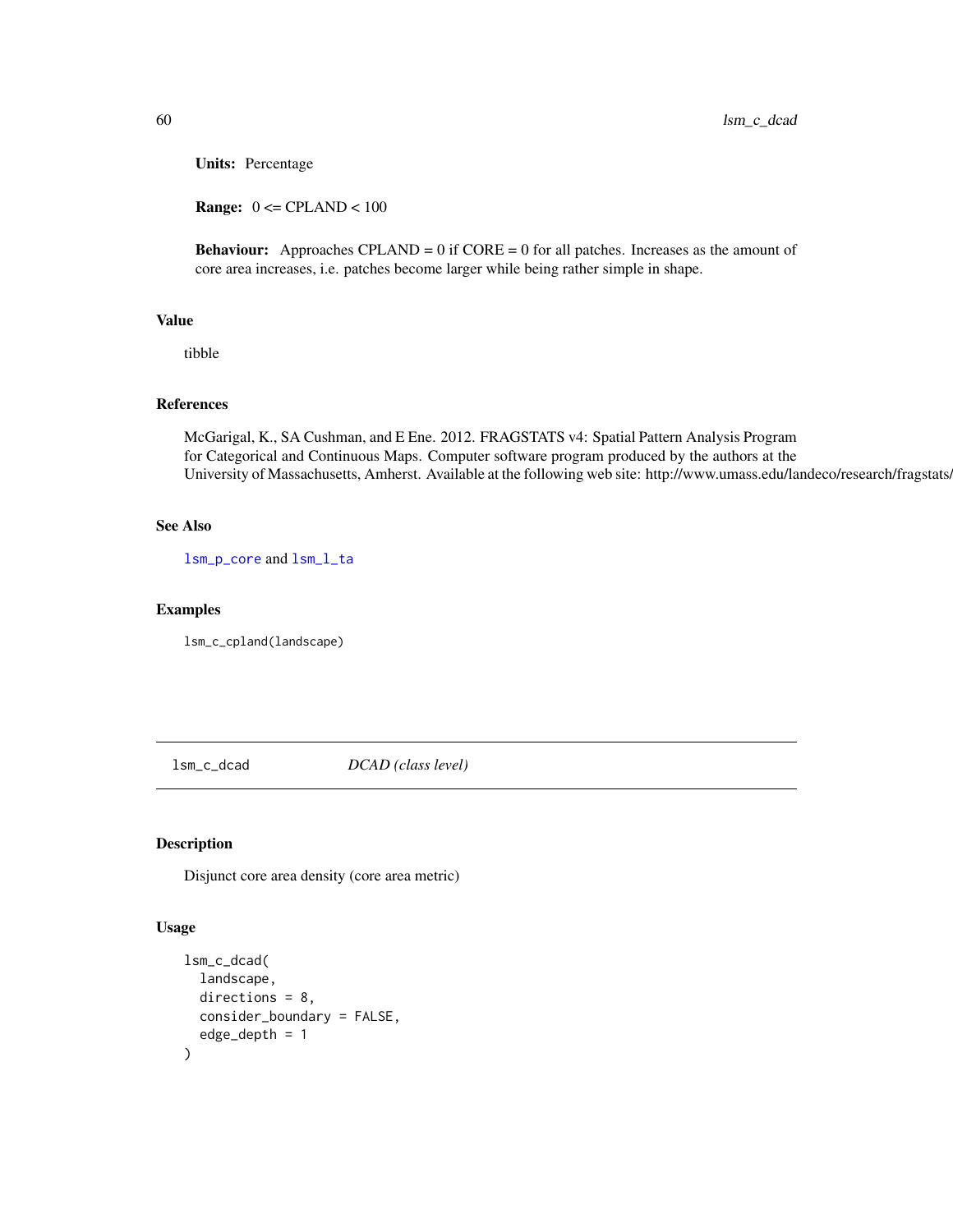## lsm\_c\_dcad 61

#### Arguments

| landscape         | Raster* Layer, Stack, Brick, SpatRaster (terra), stars, or a list of rasterLayers.                     |  |
|-------------------|--------------------------------------------------------------------------------------------------------|--|
| directions        | The number of directions in which patches should be connected: 4 (rook's case)<br>or 8 (queen's case). |  |
| consider_boundary |                                                                                                        |  |
|                   | Logical if cells that only neighbour the landscape boundary should be consid-<br>ered as core          |  |
| edge_depth        | Distance (in cells) a cell has the be away from the patch edge to be considered<br>as core cell        |  |

## Details

$$
DCAD = \big(\frac{\sum\limits_{j=1}^{n}n_{ij}^{core}}{A}\big)*10000*100
$$

where  $n_{ij}^{core}$  is the number of disjunct core areas and A is the total landscape area in square meters. DCAD is a 'Core area metric'. It equals the number of disjunct core areas per 100 ha relative to the total area. A disjunct core area is a 'patch within the patch' containing only core cells. A cell is defined as core area if the cell has no neighbour with a different value than itself (rook's case). The metric is relative and therefore comparable among landscapes with different total areas.

Units: Number per 100 hectares

**Range:**  $DCAD \ge 0$ 

**Behaviour:** Equals  $DCAD = 0$  when  $DCORE = 0$ , i.e. no patch of class i contains a disjunct core area. Increases, without limit, as disjunct core areas become more present, i.e. patches becoming larger and less complex.

# Value

tibble

## References

McGarigal, K., SA Cushman, and E Ene. 2012. FRAGSTATS v4: Spatial Pattern Analysis Program for Categorical and Continuous Maps. Computer software program produced by the authors at the University of Massachusetts, Amherst. Available at the following web site: http://www.umass.edu/landeco/research/fragstats.

#### See Also

[lsm\\_c\\_ndca](#page-83-0), [lsm\\_l\\_ta](#page-179-0), [lsm\\_l\\_dcad](#page-127-0)

# Examples

lsm\_c\_dcad(landscape)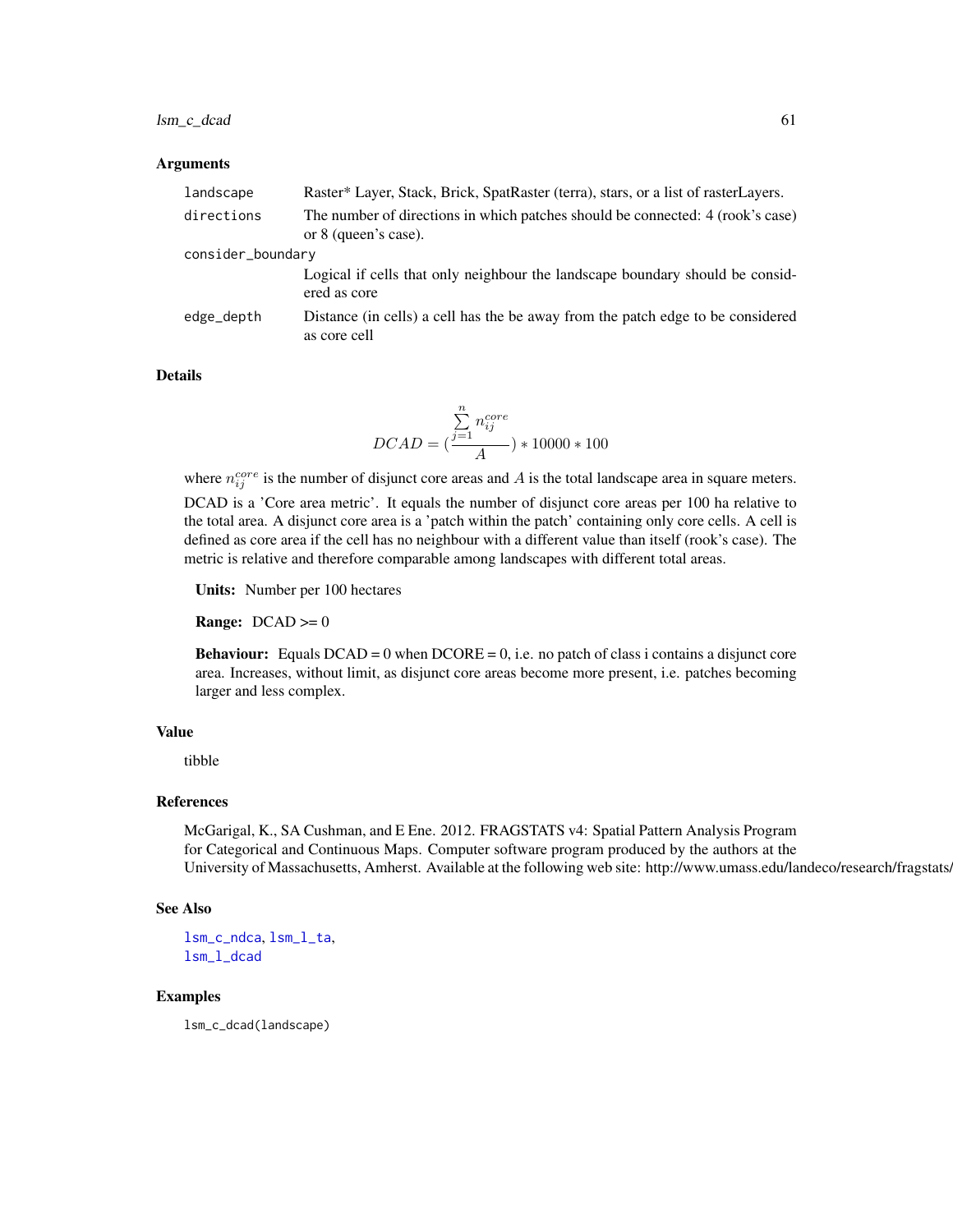<span id="page-61-0"></span>

#### Description

Coefficient of variation number of disjunct core areas (Core area metric)

# Usage

```
lsm_c_dcore_cv(
  landscape,
  directions = 8,
  consider_boundary = FALSE,
  edge\_depth = 1)
```
## Arguments

| landscape         | Raster* Layer, Stack, Brick, SpatRaster (terra), stars, or a list of rasterLayers.                     |  |
|-------------------|--------------------------------------------------------------------------------------------------------|--|
| directions        | The number of directions in which patches should be connected: 4 (rook's case)<br>or 8 (queen's case). |  |
| consider_boundary |                                                                                                        |  |
|                   | Logical if cells that only neighbour the landscape boundary should be considered<br>ered as core       |  |
| edge_depth        | Distance (in cells) a cell has the be away from the patch edge to be considered<br>as core cell        |  |

## Details

$$
DCORE_{CV} = cv(NCORE[patch_{ij}])
$$

where  $NCORE[patch_{ij}]$  is the number of core areas.

DCORE\_CV is an 'Core area metric'. It summarises each class as the Coefficient of variation of all patch areas belonging to class i. A cell is defined as core if the cell has no neighbour with a different value than itself (rook's case). NCORE counts the disjunct core areas, whereby a core area is a 'patch within the patch' containing only core cells. The metric describes the differences among patches of the same class i in the landscape and is easily comparable because it is scaled to the mean.

Units: None

**Range:**  $DCORE_CV \ge 0$ 

Behaviour: Equals DCORE\_CV = 0 if all patches have the same number of disjunct core areas. Increases, without limit, as the variation of number of disjunct core areas increases.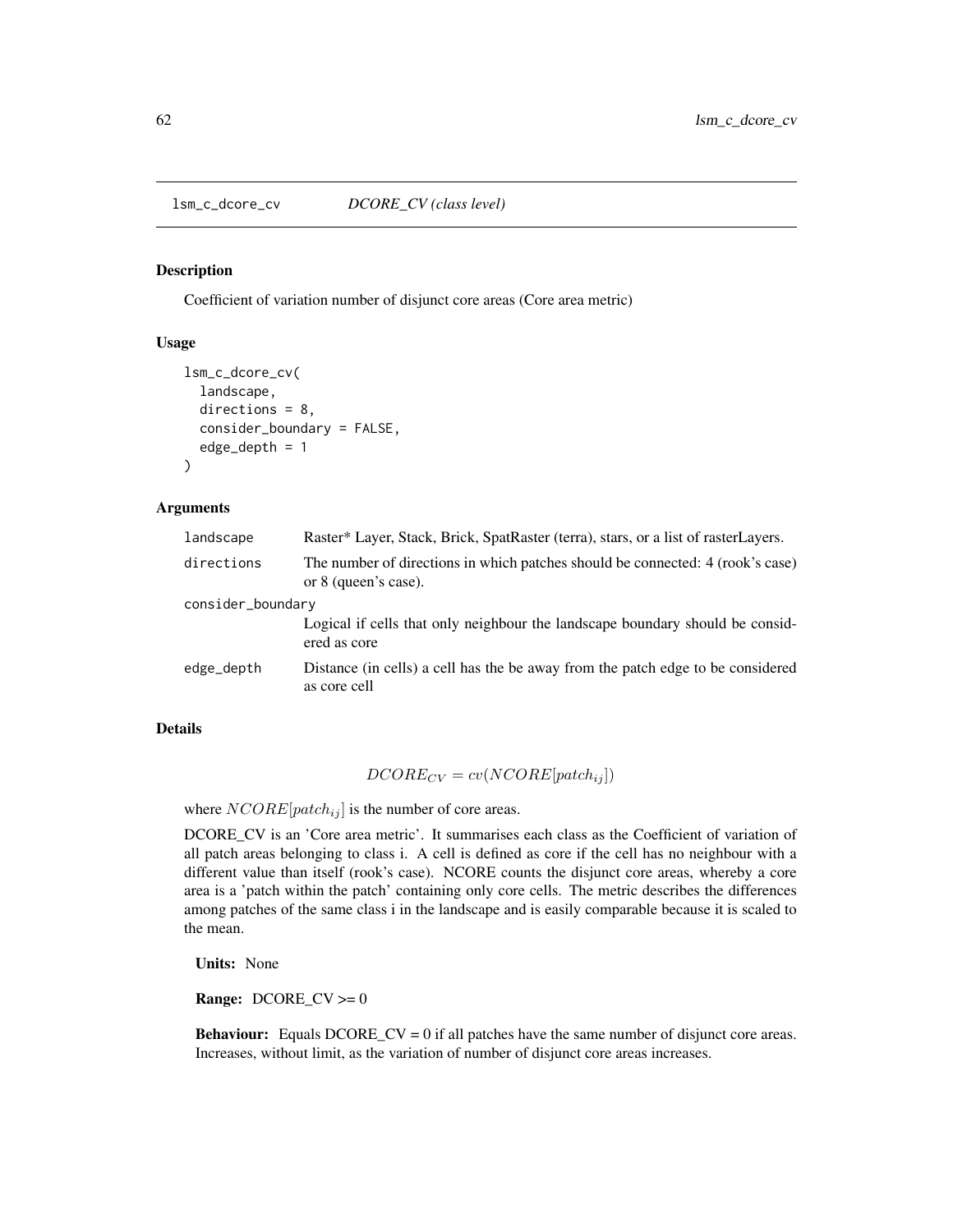lsm\_c\_dcore\_mn 63

## Value

tibble

# References

McGarigal, K., SA Cushman, and E Ene. 2012. FRAGSTATS v4: Spatial Pattern Analysis Program for Categorical and Continuous Maps. Computer software program produced by the authors at the University of Massachusetts, Amherst. Available at the following web site: http://www.umass.edu/landeco/research/fragstats/

# See Also

```
lsm_p_ncore, cv,
lsm_c_dcore_mn, lsm_c_dcore_sd,
lsm_l_dcore_mn, lsm_l_dcore_sd, lsm_l_dcore_cv
```
# Examples

```
lsm_c_dcore_cv(landscape)
```
<span id="page-62-0"></span>lsm\_c\_dcore\_mn *DCORE\_MN (class level)*

# Description

Mean number of disjunct core areas (Core area metric)

# Usage

```
lsm_c_dcore_mn(
  landscape,
  directions = 8,
  consider_boundary = FALSE,
  edge_depth = 1
\lambda
```
# Arguments

| landscape         | Raster* Layer, Stack, Brick, SpatRaster (terra), stars, or a list of rasterLayers.                     |
|-------------------|--------------------------------------------------------------------------------------------------------|
| directions        | The number of directions in which patches should be connected: 4 (rook's case)<br>or 8 (queen's case). |
| consider_boundary |                                                                                                        |
|                   | Logical if cells that only neighbour the landscape boundary should be considered<br>ered as core       |
| edge_depth        | Distance (in cells) a cell has the be away from the patch edge to be considered<br>as core cell        |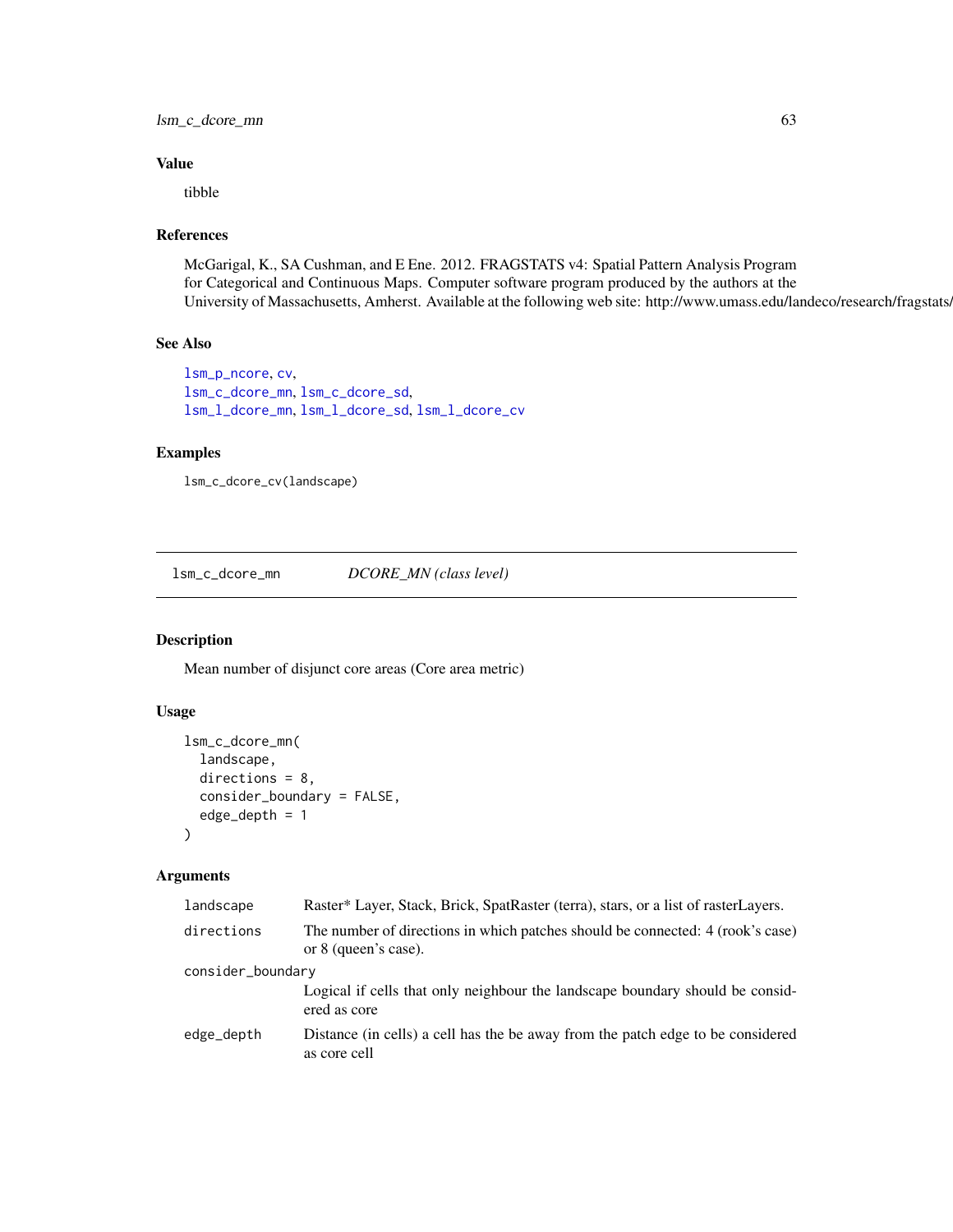# Details

# $DCORE_{MN} = mean(NCORE[patch_{ij}])$

where  $NCORE[patch_{ij}]$  is the number of core areas.

DCORE\_MN is an 'Core area metric'. It summarises each class as the mean of all patch areas belonging to class i. A cell is defined as core if the cell has no neighbour with a different value than itself (rook's case). NCORE counts the disjunct core areas, whereby a core area is a 'patch within the patch' containing only core cells.

Units: None

**Range:** DCORE\_MN  $> 0$ 

**Behaviour:** Equals DCORE\_MN = 0 if NCORE = 0 for all patches. Increases, without limit, as the number of disjunct core areas increases.

## Value

tibble

## References

McGarigal, K., SA Cushman, and E Ene. 2012. FRAGSTATS v4: Spatial Pattern Analysis Program for Categorical and Continuous Maps. Computer software program produced by the authors at the University of Massachusetts, Amherst. Available at the following web site: http://www.umass.edu/landeco/research/fragstats.

## See Also

```
lsm_p_ncore, mean,
lsm_c_dcore_sd, lsm_c_dcore_cv,
lsm_l_dcore_mn, lsm_l_dcore_sd, lsm_l_dcore_cv
```
## Examples

lsm\_c\_dcore\_mn(landscape)

<span id="page-63-0"></span>lsm\_c\_dcore\_sd *DCORE\_SD (class level)*

#### Description

Standard deviation number of disjunct core areas (Core area metric)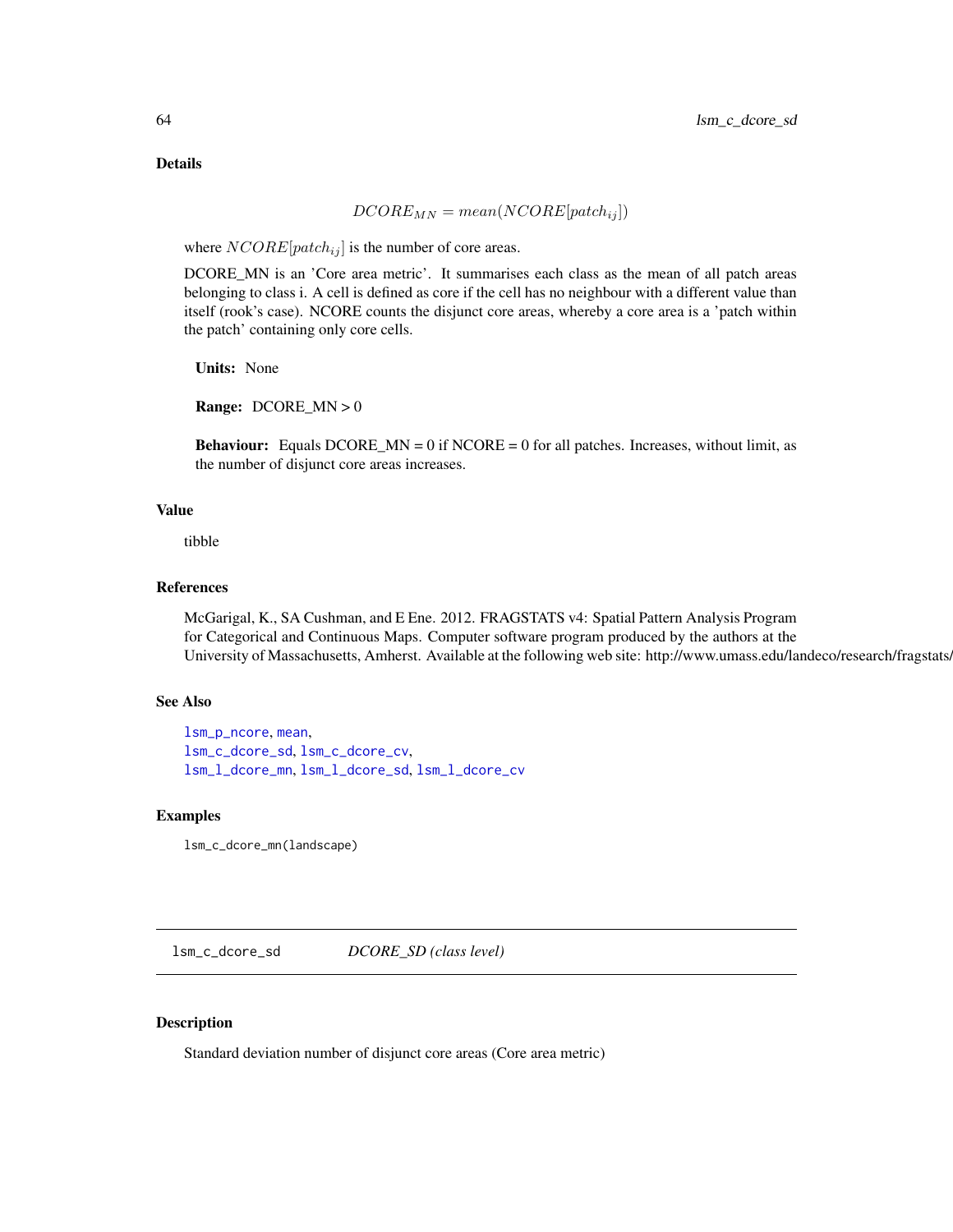lsm\_c\_dcore\_sd 65

#### Usage

```
lsm_c_dcore_sd(
  landscape,
  directions = 8,
  consider_boundary = FALSE,
  edge\_depth = 1)
```
## Arguments

| landscape         | Raster* Layer, Stack, Brick, SpatRaster (terra), stars, or a list of rasterLayers.                     |  |
|-------------------|--------------------------------------------------------------------------------------------------------|--|
| directions        | The number of directions in which patches should be connected: 4 (rook's case)<br>or 8 (queen's case). |  |
| consider_boundary |                                                                                                        |  |
|                   | Logical if cells that only neighbour the landscape boundary should be consid-<br>ered as core          |  |
| edge_depth        | Distance (in cells) a cell has the be away from the patch edge to be considered<br>as core cell        |  |
|                   |                                                                                                        |  |

# Details

# $DCORE_{SD} = sd(NCORE[patch_{ij}])$

where  $NCORE[patch_{ij}]$  is the number of core areas.

DCORE\_SD is an 'Core area metric'. It summarises each class as the standard deviation of all patch areas belonging to class i. A cell is defined as core if the cell has no neighbour with a different value than itself (rook's case). NCORE counts the disjunct core areas, whereby a core area is a 'patch within the patch' containing only core cells. The metric describes the differences among patches of the same class i in the landscape.

Units: None

**Range:**  $DCORE\_SD \ge 0$ 

**Behaviour:** Equals  $DCORE\_SD = 0$  if all patches have the same number of disjunct core areas. Increases, without limit, as the variation of number of disjunct core areas increases.

#### Value

tibble

## References

McGarigal, K., SA Cushman, and E Ene. 2012. FRAGSTATS v4: Spatial Pattern Analysis Program for Categorical and Continuous Maps. Computer software program produced by the authors at the University of Massachusetts, Amherst. Available at the following web site: http://www.umass.edu/landeco/research/fragstats.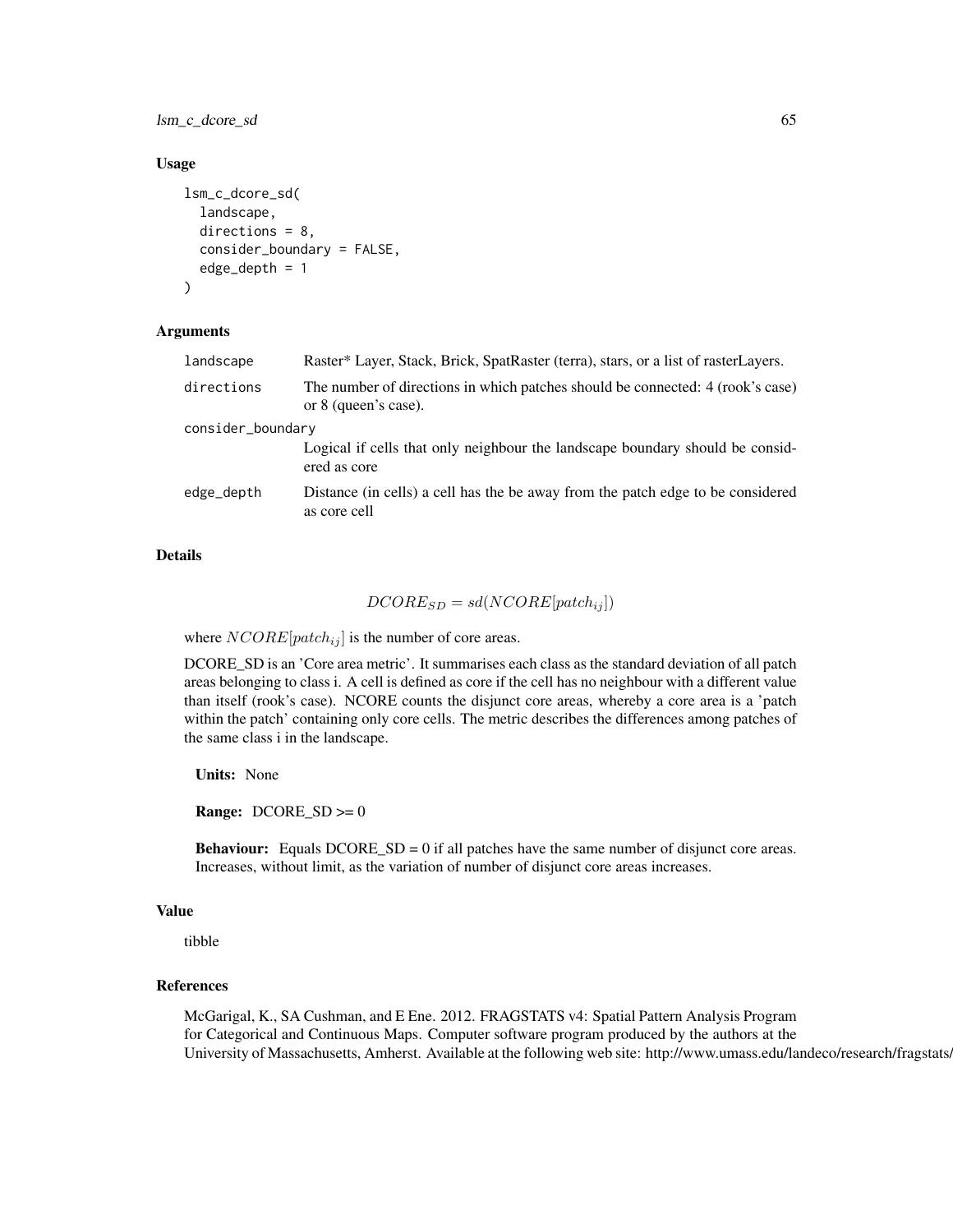# See Also

```
lsm_p_ncore, sd,
lsm_c_dcore_mn, lsm_c_dcore_cv,
lsm_l_dcore_mn, lsm_l_dcore_sd, lsm_l_dcore_cv
```
## Examples

lsm\_c\_dcore\_sd(landscape)

lsm\_c\_division *DIVISION (class level)*

# Description

Landscape division index (Aggregation metric)

# Usage

```
lsm_c_division(landscape, directions = 8)
```
# Arguments

| landscape  | Raster* Layer, Stack, Brick, SpatRaster (terra), stars, or a list of rasterLayers. |
|------------|------------------------------------------------------------------------------------|
| directions | The number of directions in which patches should be connected: 4 (rook's case)     |
|            | or 8 (queen's case).                                                               |

# Details

$$
DIVISON = (1 - \sum_{j=1}^{n} \left(\frac{a_{ij}}{A}\right)^2)
$$

where  $a_{ij}$  is the area in square meters and A is the total landscape area in square meters.

DIVISION is an 'Aggregation metric. It can be in as the probability that two randomly selected cells are not located in the same patch of class i. The landscape division index is negatively correlated with the effective mesh size ([lsm\\_c\\_mesh](#page-82-0)).

Units: Proportion

**Ranges:**  $0 \leq Division \leq 1$ 

**Behaviour:** Equals DIVISION = 0 if only one patch is present. Approaches DIVISION = 1 if all patches of class i are single cells.

## Value

tibble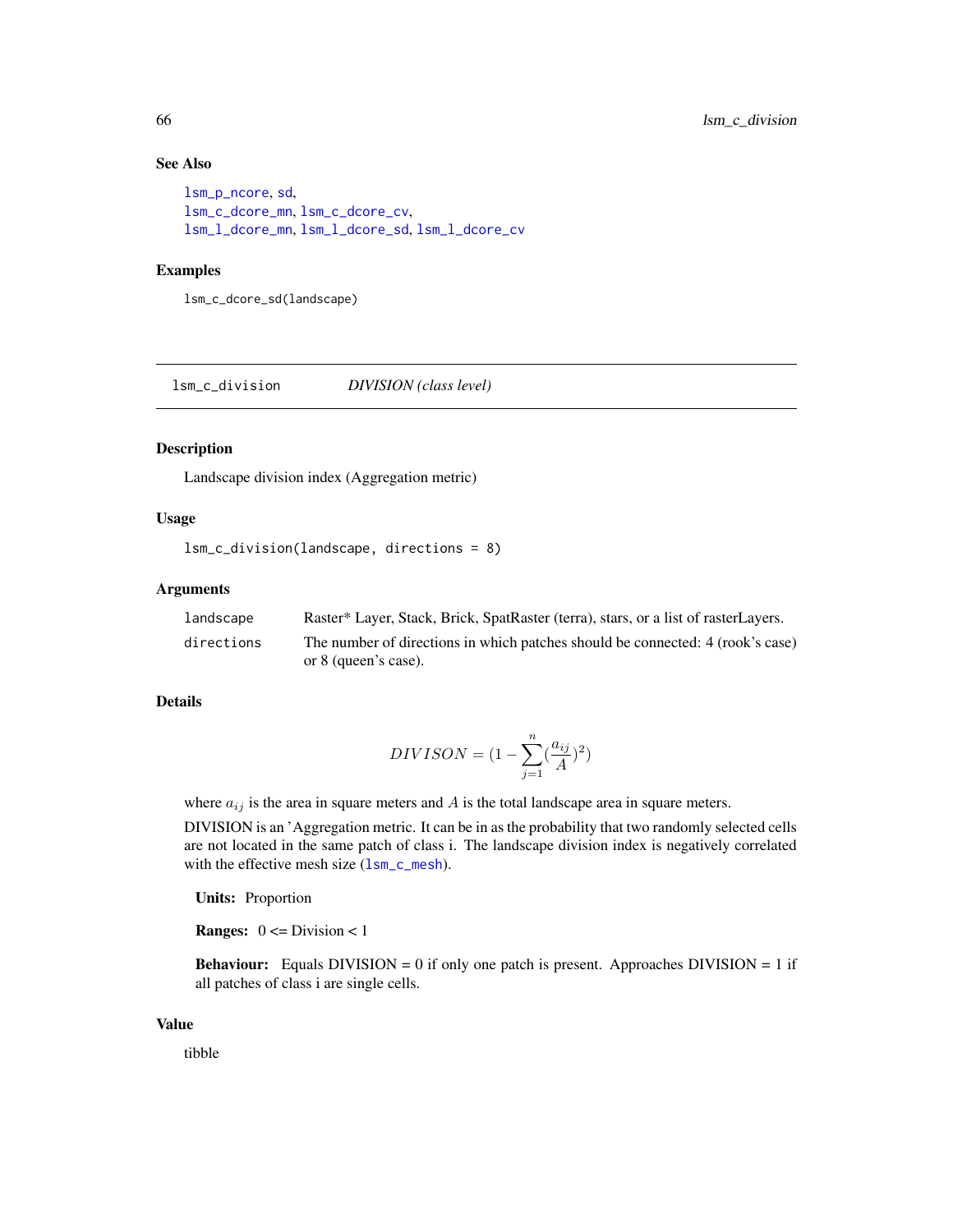#### $lsm_c$ <sub>e</sub>d 67

## References

McGarigal, K., SA Cushman, and E Ene. 2012. FRAGSTATS v4: Spatial Pattern Analysis Program for Categorical and Continuous Maps. Computer software program produced by the authors at the University of Massachusetts, Amherst. Available at the following web site: http://www.umass.edu/landeco/research/fragstats.

Jaeger, J. A. 2000. Landscape division, splitting index, and effective mesh size: new measures of landscape fragmentation. Landscape ecology, 15(2), 115-130.

#### See Also

[lsm\\_p\\_area](#page-183-0), [lsm\\_l\\_ta](#page-179-0), [lsm\\_l\\_division](#page-132-0)

#### Examples

lsm\_c\_division(landscape)

lsm\_c\_ed *ED (class level)*

## Description

Edge Density (Area and Edge metric)

#### Usage

```
lsm_c_ed(landscape, count_boundary = FALSE, directions = 8)
```
## Arguments

| landscape  | Raster* Layer, Stack, Brick, SpatRaster (terra), stars, or a list of rasterLayers. |
|------------|------------------------------------------------------------------------------------|
|            | count_boundary Count landscape boundary as edge.                                   |
| directions | The number of directions in which patches should be connected: 4 (rook's case)     |
|            | or 8 (queen's case).                                                               |

#### Details

$$
ED = \frac{\sum_{k=1}^{m} e_{ik}}{A} * 10000
$$

where  $e_{ik}$  is the total edge length in meters and  $A$  is the total landscape area in square meters.

ED is an 'Area and Edge metric'. The edge density equals the sum of all edges of class i in relation to the landscape area. The boundary of the landscape is only included in the corresponding total class edge length if count\_boundary = TRUE. The metric describes the configuration of the landscape, e.g. because an aggregation of the same class will result in a low edge density. The metric is standardized to the total landscape area, and therefore comparisons among landscapes with different total areas are possible.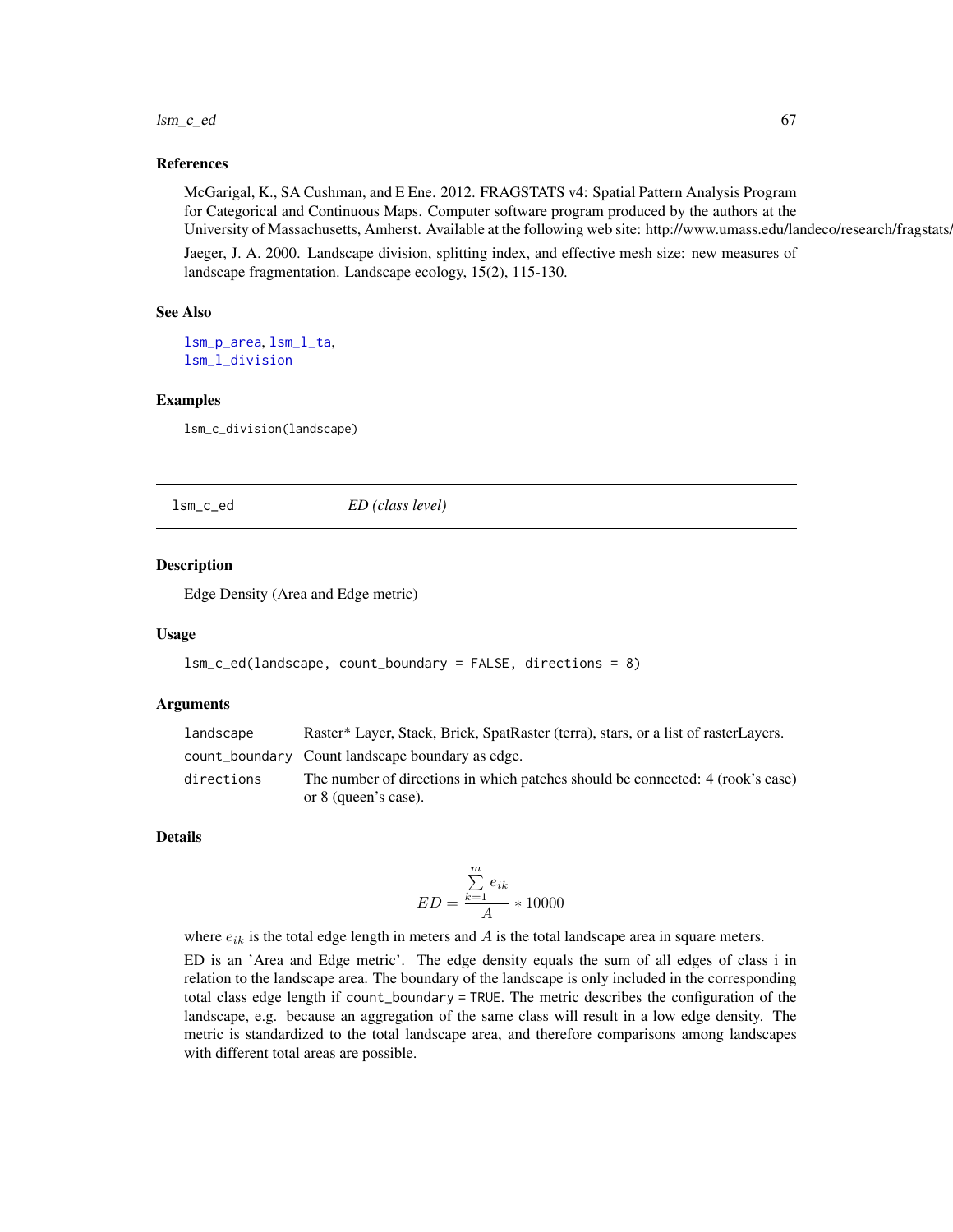Units: Meters per hectare

**Range:**  $ED \ge 0$ 

**Behaviour:** Equals  $ED = 0$  if only one patch is present (and the landscape boundary is not included) and increases, without limit, as the landscapes becomes more patchy

# Value

tibble

## References

McGarigal, K., SA Cushman, and E Ene. 2012. FRAGSTATS v4: Spatial Pattern Analysis Program for Categorical and Continuous Maps. Computer software program produced by the authors at the University of Massachusetts, Amherst. Available at the following web site: http://www.umass.edu/landeco/research/fragstats/

## See Also

[lsm\\_c\\_te](#page-101-0), [lsm\\_l\\_ta](#page-179-0), [lsm\\_l\\_ed](#page-134-0)

#### Examples

lsm\_c\_ed(landscape)

<span id="page-67-0"></span>lsm\_c\_enn\_cv *ENN\_CV (class level)*

# Description

Coefficient of variation of euclidean nearest-neighbor distance (Aggregation metric)

#### Usage

```
lsm_c_enn_cv(landscape, directions = 8, verbose = TRUE)
```
## Arguments

| landscape  | Raster* Layer, Stack, Brick, SpatRaster (terra), stars, or a list of rasterLayers.                     |
|------------|--------------------------------------------------------------------------------------------------------|
| directions | The number of directions in which patches should be connected: 4 (rook's case)<br>or 8 (queen's case). |
| verbose    | Print warning message if not sufficient patches are present                                            |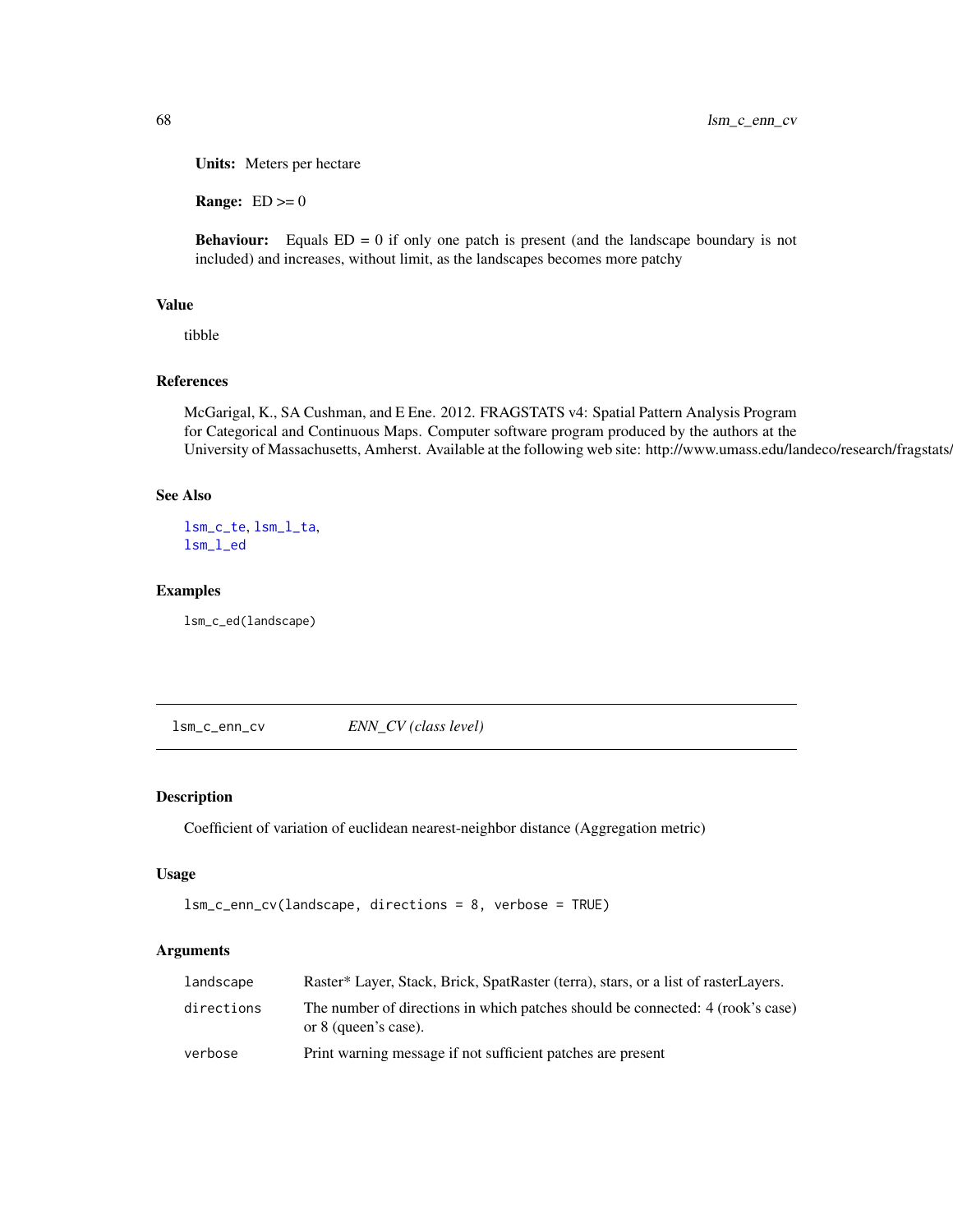#### **Details**

$$
ENN_{CV} = cv(ENN[patch_{ij}]) \\
$$

where  $END[patch_{ij}]$  is the euclidean nearest-neighbor distance of each patch.

ENN\_CV is an 'Aggregation metric'. It summarises each class as the Coefficient of variation of each patch belonging to class i. ENN measures the distance to the nearest neighbouring patch of the same class i. The distance is measured from edge-to-edge. The range is limited by the cell resolution on the lower limit and the landscape extent on the upper limit. The metric is a simple way to describe patch isolation. Because it is scaled to the mean, it is easily comparable among different landscapes.

Units: Meters

**Range:** ENN  $CV >= 0$ 

**Behaviour:** Equals ENN\_CV = 0 if the euclidean nearest-neighbor distance is identical for all patches. Increases, without limit, as the variation of ENN increases.

#### Value

tibble

## References

McGarigal, K., SA Cushman, and E Ene. 2012. FRAGSTATS v4: Spatial Pattern Analysis Program for Categorical and Continuous Maps. Computer software program produced by the authors at the University of Massachusetts, Amherst. Available at the following web site: http://www.umass.edu/landeco/research/fragstats.

McGarigal, K., and McComb, W. C. (1995). Relationships between landscape structure and breeding birds in the Oregon Coast Range. Ecological monographs, 65(3), 235-260.

#### See Also

[lsm\\_p\\_enn](#page-189-0), [cv](#page-0-0), [lsm\\_c\\_enn\\_mn](#page-69-0), [lsm\\_c\\_enn\\_sd](#page-70-0), [lsm\\_l\\_enn\\_mn](#page-136-0), [lsm\\_l\\_enn\\_sd](#page-138-0), [lsm\\_l\\_enn\\_cv](#page-135-0)

## Examples

lsm\_c\_enn\_cv(landscape)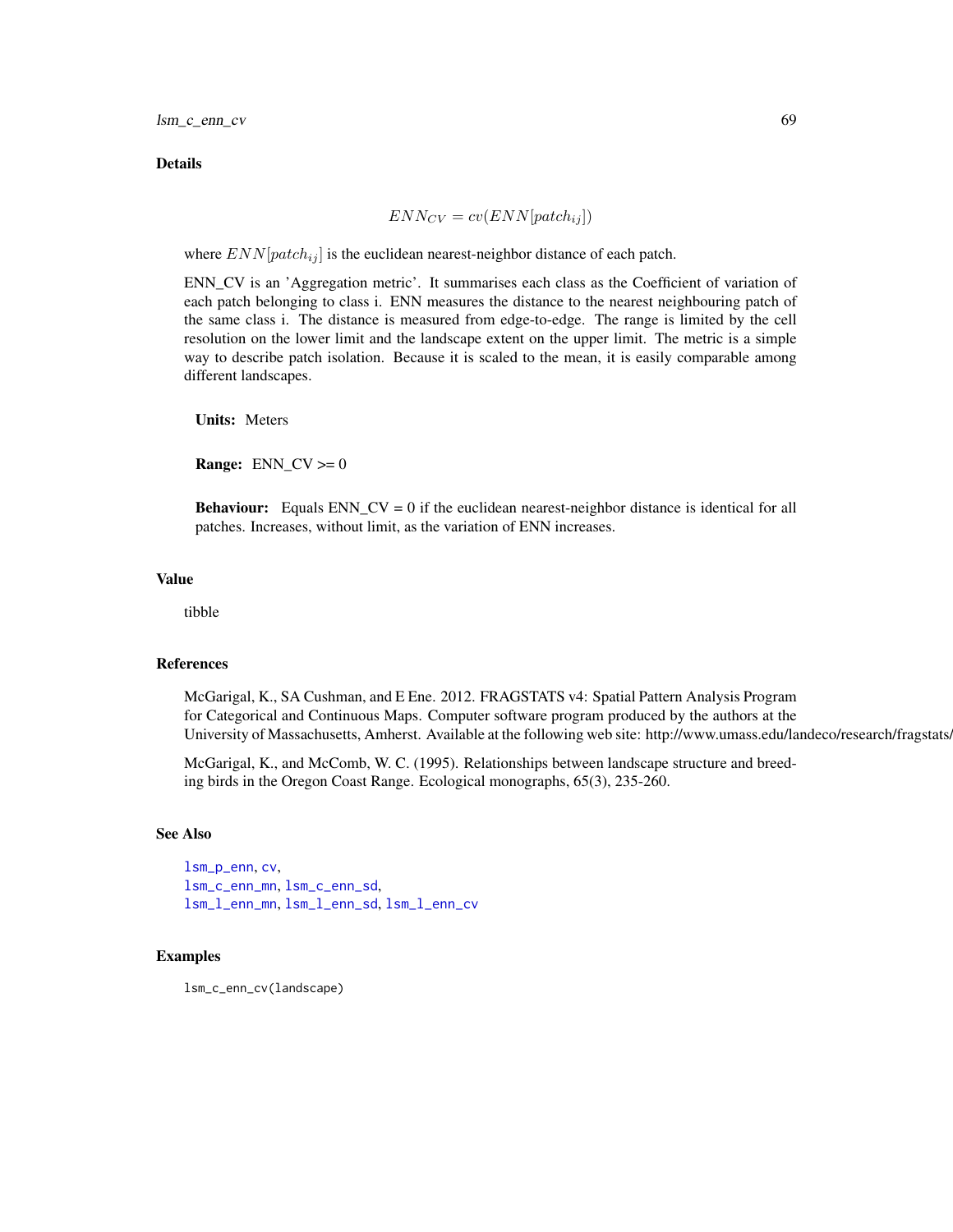<span id="page-69-0"></span>

#### Description

Mean of euclidean nearest-neighbor distance (Aggregation metric)

## Usage

lsm\_c\_enn\_mn(landscape, directions = 8, verbose = TRUE)

## Arguments

| landscape  | Raster* Layer, Stack, Brick, SpatRaster (terra), stars, or a list of rasterLayers.                     |
|------------|--------------------------------------------------------------------------------------------------------|
| directions | The number of directions in which patches should be connected: 4 (rook's case)<br>or 8 (queen's case). |
| verbose    | Print warning message if not sufficient patches are present                                            |

#### Details

# $ENN_{MN} = mean(ENN[patch_{ij}])$

where  $END[patch_{ij}]$  is the euclidean nearest-neighbor distance of each patch.

ENN\_MN is an 'Aggregation metric'. It summarises each class as the mean of each patch belonging to class i. ENN measures the distance to the nearest neighbouring patch of the same class i. The distance is measured from edge-to-edge. The range is limited by the cell resolution on the lower limit and the landscape extent on the upper limit.

#### Units: Meters

**Range:**  $ENN_MN > 0$ 

**Behaviour:** Approaches ENN\_MN = 0 as the distance to the nearest neighbour decreases, i.e. patches of the same class i are more aggregated. Increases, without limit, as the distance between neighbouring patches of the same class i increases, i.e. patches are more isolated.

#### Value

tibble

#### References

McGarigal, K., SA Cushman, and E Ene. 2012. FRAGSTATS v4: Spatial Pattern Analysis Program for Categorical and Continuous Maps. Computer software program produced by the authors at the University of Massachusetts, Amherst. Available at the following web site: http://www.umass.edu/landeco/research/fragstats. McGarigal, K., and McComb, W. C. (1995). Relationships between landscape structure and breed-

ing birds in the Oregon Coast Range. Ecological monographs, 65(3), 235-260.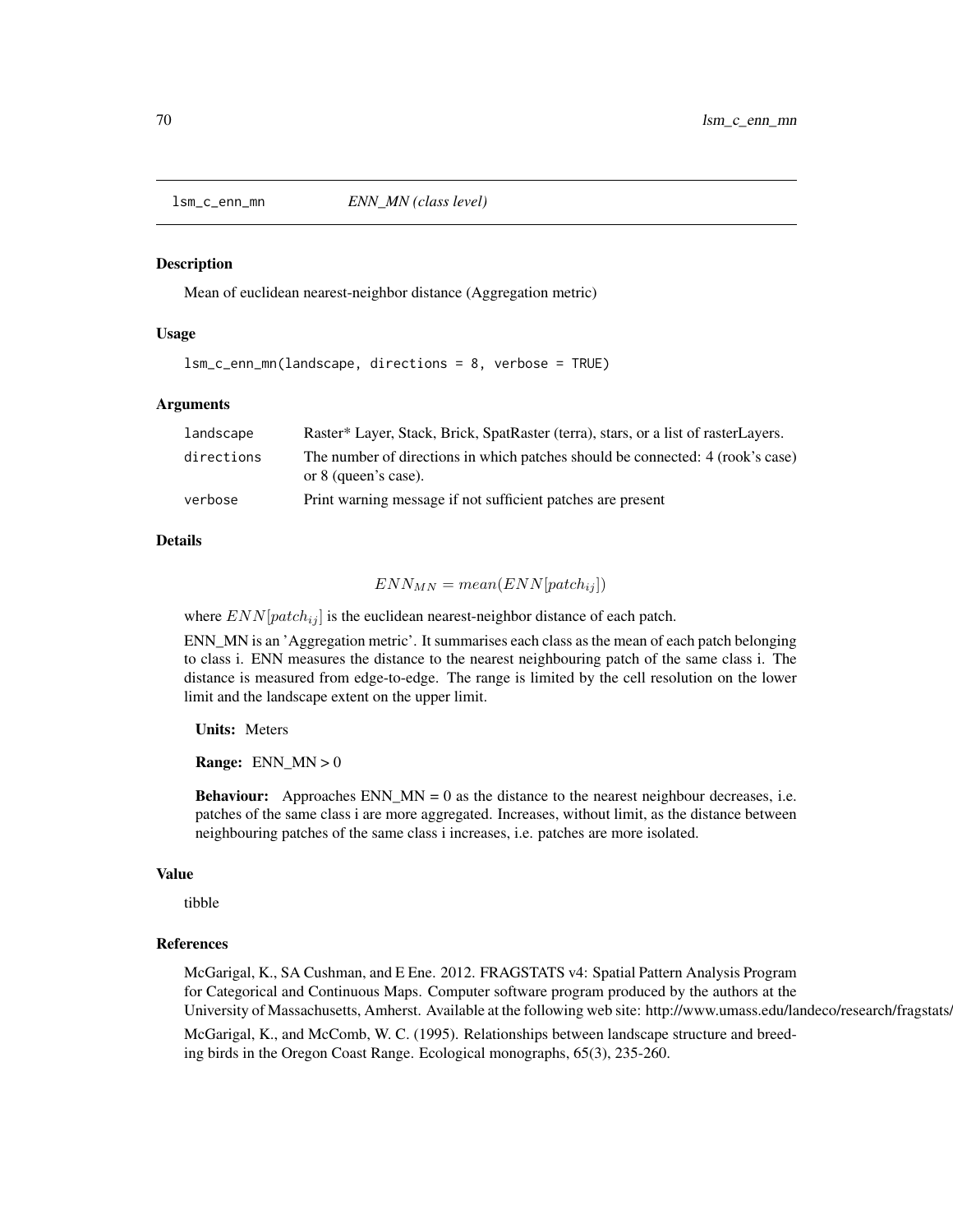# lsm\_c\_enn\_sd 71

## See Also

```
lsm_p_enn, mean,
lsm_c_enn_sd, lsm_c_enn_cv,
lsm_l_enn_mn, lsm_l_enn_sd, lsm_l_enn_cv
```
## Examples

lsm\_c\_enn\_mn(landscape)

<span id="page-70-0"></span>lsm\_c\_enn\_sd *ENN\_SD (class level)*

#### Description

Standard deviation of euclidean nearest-neighbor distance (Aggregation metric)

## Usage

lsm\_c\_enn\_sd(landscape, directions = 8, verbose = TRUE)

#### Arguments

| landscape  | Raster* Layer, Stack, Brick, SpatRaster (terra), stars, or a list of rasterLayers.                     |
|------------|--------------------------------------------------------------------------------------------------------|
| directions | The number of directions in which patches should be connected: 4 (rook's case)<br>or 8 (queen's case). |
| verbose    | Print warning message if not sufficient patches are present                                            |

# Details

 $ENN_{SD} = sd(ENN[patch_{ij}])$ 

where  $END[patch_{ij}]$  is the euclidean nearest-neighbor distance of each patch.

ENN\_CV is an 'Aggregation metric'. It summarises each class as the standard deviation of each patch belonging to class i. ENN measures the distance to the nearest neighbouring patch of the same class i. The distance is measured from edge-to-edge. The range is limited by the cell resolution on the lower limit and the landscape extent on the upper limit. The metric is a simple way to describe patch isolation. Because it is scaled to the mean, it is easily comparable among different landscapes.

Units: Meters

**Range:**  $ENN_SD \ge 0$ 

Behaviour: Equals ENN\_SD = 0 if the euclidean nearest-neighbor distance is identical for all patches. Increases, without limit, as the variation of ENN increases.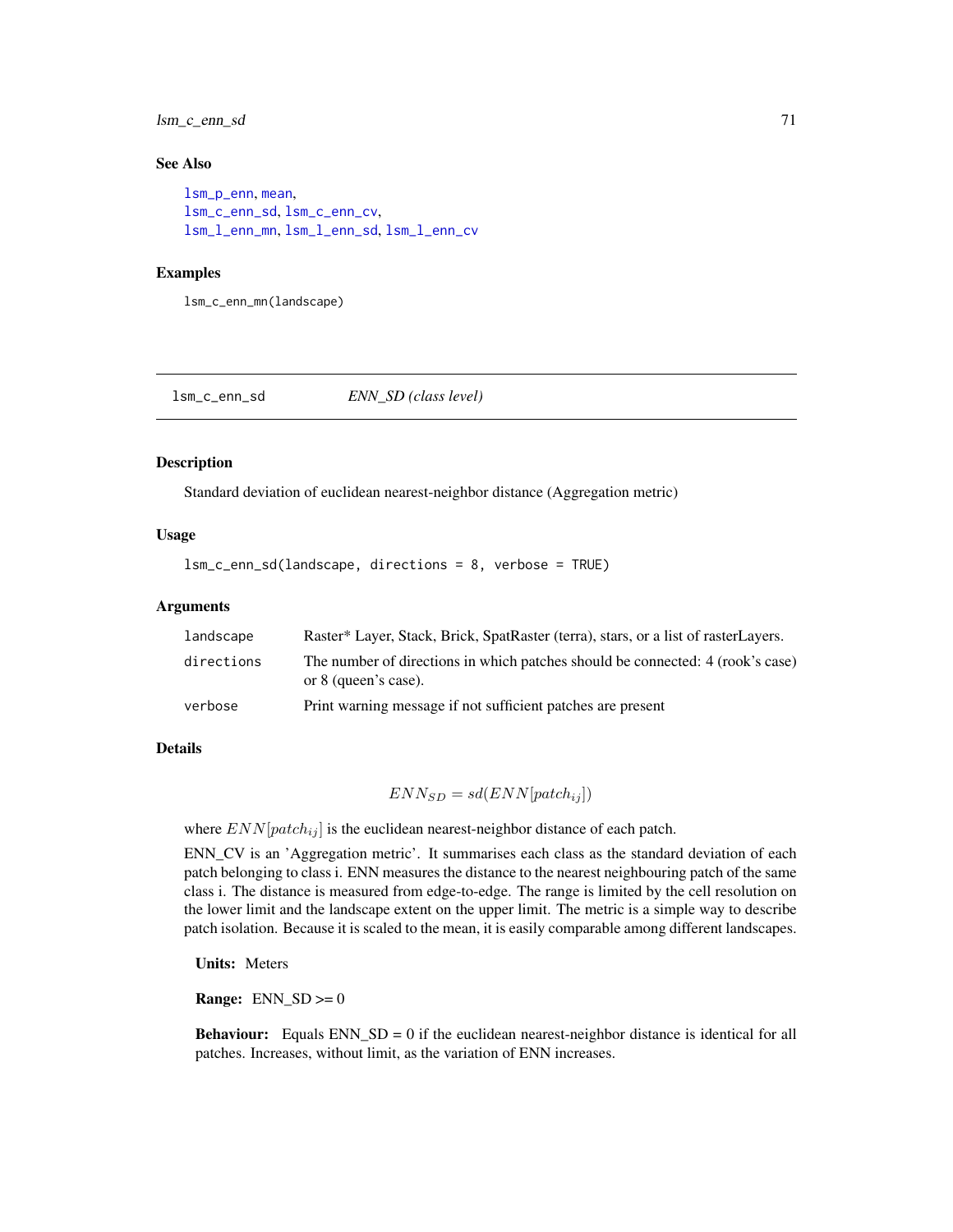# Value

tibble

## References

McGarigal, K., SA Cushman, and E Ene. 2012. FRAGSTATS v4: Spatial Pattern Analysis Program for Categorical and Continuous Maps. Computer software program produced by the authors at the University of Massachusetts, Amherst. Available at the following web site: http://www.umass.edu/landeco/research/fragstats.

McGarigal, K., and McComb, W. C. (1995). Relationships between landscape structure and breeding birds in the Oregon Coast Range. Ecological monographs, 65(3), 235-260.

# See Also

[lsm\\_p\\_enn](#page-189-0), [sd](#page-0-0), [lsm\\_c\\_enn\\_mn](#page-69-0), [lsm\\_c\\_enn\\_cv](#page-67-0), [lsm\\_l\\_enn\\_mn](#page-136-0), [lsm\\_l\\_enn\\_sd](#page-138-0), [lsm\\_l\\_enn\\_cv](#page-135-0)

## Examples

lsm\_c\_enn\_sd(landscape)

lsm\_c\_frac\_cv *FRAC\_CV (class level)*

## Description

Coefficient of variation fractal dimension index (Shape metric)

# Usage

```
lsm_c_frac_cv(landscape, directions = 8)
```
## Arguments

| landscape  | Raster* Layer, Stack, Brick, SpatRaster (terra), stars, or a list of rasterLayers. |
|------------|------------------------------------------------------------------------------------|
| directions | The number of directions in which patches should be connected: 4 (rook's case)     |
|            | or 8 (queen's case).                                                               |

#### Details

$$
FRAC_{CV} = cv(FRAC[patch_{ij}])
$$

where  $FRAC[patch_{ij}]$  equals the fractal dimension index of each patch.

FRAC\_CV is a 'Shape metric'. The metric summarises each class as the Coefficient of variation of the fractal dimension index of all patches belonging to class i. The fractal dimension index is based on the patch perimeter and the patch area and describes the patch complexity. The Coefficient of variation is scaled to the mean and comparable among different landscapes.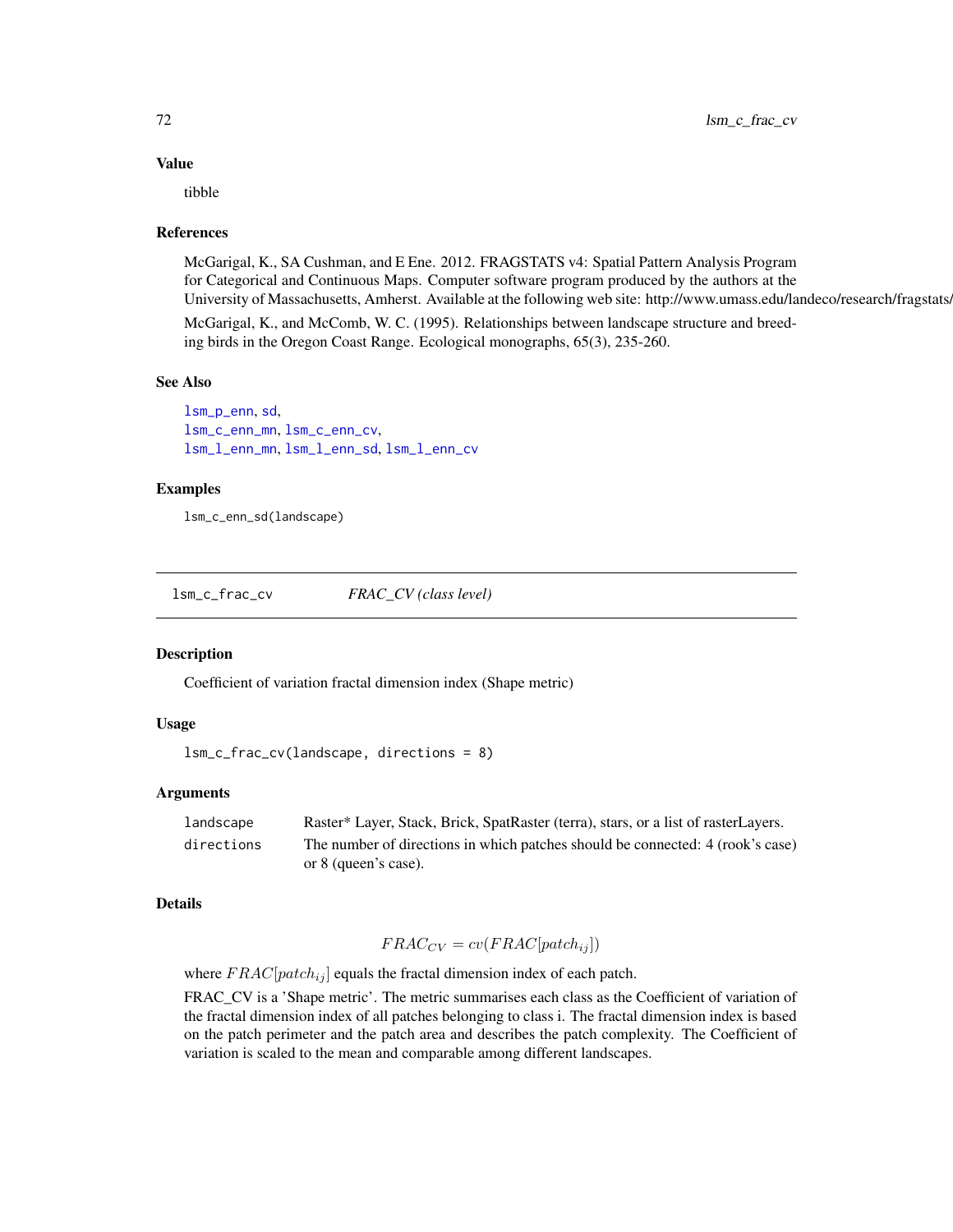Units: None

**Range:**  $\text{FRAC}_\text{C}$   $\text{CV} \ge 0$ 

**Behaviour:** Equals  $FRAC_CV = 0$  if the fractal dimension index is identical for all patches. Increases, without limit, as the variation of the fractal dimension indices increases.

# Value

tibble

# References

McGarigal, K., SA Cushman, and E Ene. 2012. FRAGSTATS v4: Spatial Pattern Analysis Program for Categorical and Continuous Maps. Computer software program produced by the authors at the University of Massachusetts, Amherst. Available at the following web site: http://www.umass.edu/landeco/research/fragstats.

Mandelbrot, B. B. 1977. Fractals: Form, Chance, and Dimension. San Francisco. W. H. Freeman and Company.

# See Also

```
lsm_p_frac, cv,
lsm_c_frac_mn, lsm_c_frac_sd,
lsm_l_frac_mn, lsm_l_frac_sd, lsm_l_frac_cv
```
## Examples

lsm\_c\_frac\_cv(landscape)

<span id="page-72-0"></span>lsm\_c\_frac\_mn *FRAC\_MN (class level)*

# Description

Mean fractal dimension index (Shape metric)

## Usage

```
lsm_c_frac_mn(landscape, directions = 8)
```
## Arguments

| landscape  | Raster* Layer, Stack, Brick, SpatRaster (terra), stars, or a list of rasterLayers.                     |
|------------|--------------------------------------------------------------------------------------------------------|
| directions | The number of directions in which patches should be connected: 4 (rook's case)<br>or 8 (queen's case). |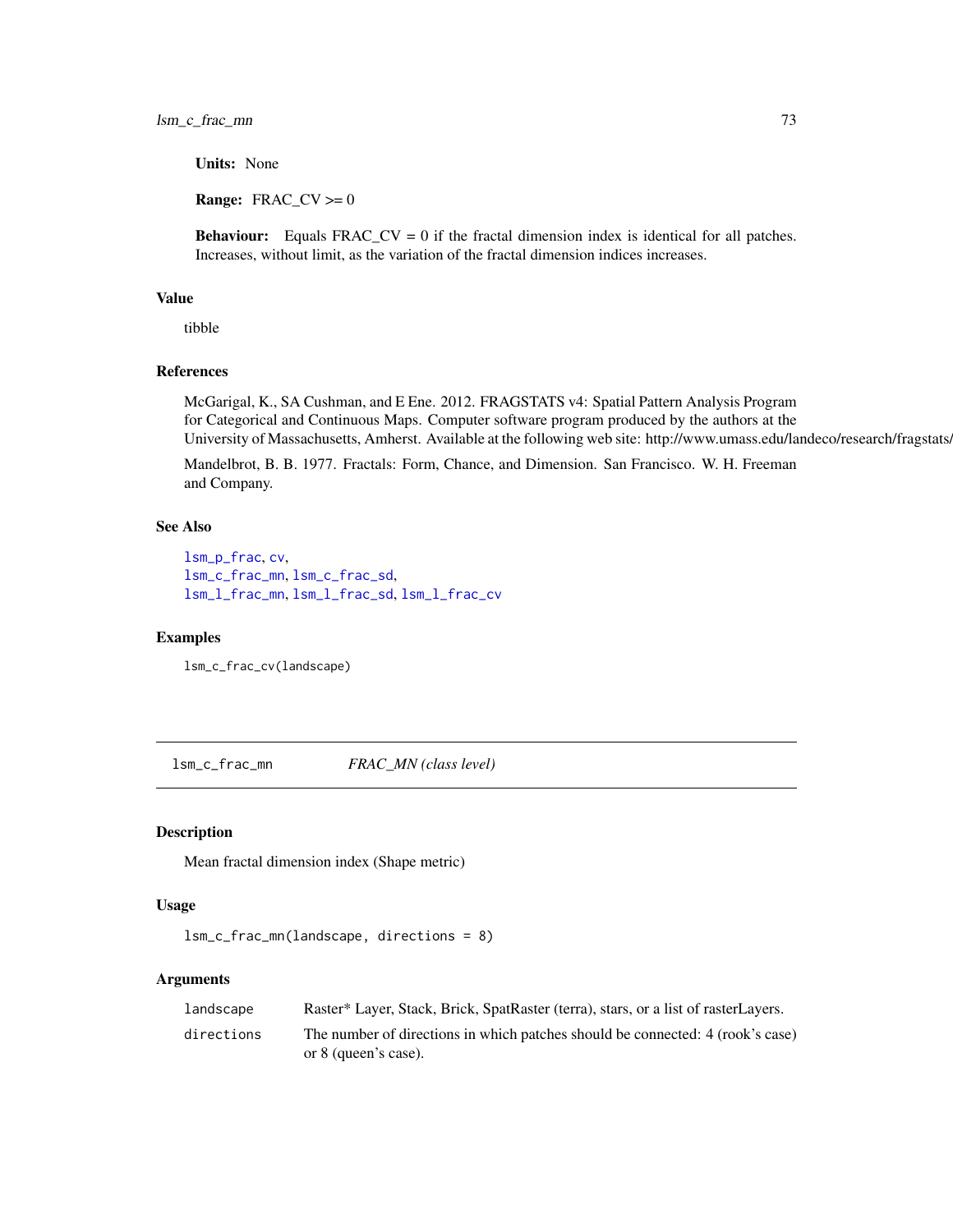Details

$$
FRAC_{MN} = mean(FRAC[patch_{ij}])
$$

where  $FRAC[patch_{ij}]$  equals the fractal dimension index of each patch.

FRAC\_MN is a 'Shape metric'. The metric summarises each class as the mean of the fractal dimension index of all patches belonging to class i. The fractal dimension index is based on the patch perimeter and the patch area and describes the patch complexity. The Coefficient of variation is scaled to the mean and comparable among different landscapes.

Units: None

**Range:**  $FRAC_MN > 0$ 

**Behaviour:** Approaches  $FRAC_MN = 1$  if all patches are squared and  $FRAC_MN = 2$  if all patches are irregular.

## References

McGarigal, K., SA Cushman, and E Ene. 2012. FRAGSTATS v4: Spatial Pattern Analysis Program for Categorical and Continuous Maps. Computer software program produced by the authors at the University of Massachusetts, Amherst. Available at the following web site: http://www.umass.edu/landeco/research/fragstats.

Mandelbrot, B. B. 1977. Fractals: Form, Chance, and Dimension. San Francisco. W. H. Freeman and Company.

## See Also

[lsm\\_p\\_frac](#page-190-0), [mean](#page-0-0), [lsm\\_c\\_frac\\_sd](#page-73-0), [lsm\\_c\\_frac\\_cv](#page-71-0), [lsm\\_l\\_frac\\_mn](#page-141-0), [lsm\\_l\\_frac\\_sd](#page-142-0), [lsm\\_l\\_frac\\_cv](#page-140-0)

#### Examples

lsm\_c\_frac\_mn(landscape)

<span id="page-73-0"></span>lsm\_c\_frac\_sd *FRAC\_SD (class level)*

## **Description**

Standard deviation fractal dimension index (Shape metric)

## Usage

lsm\_c\_frac\_sd(landscape, directions = 8)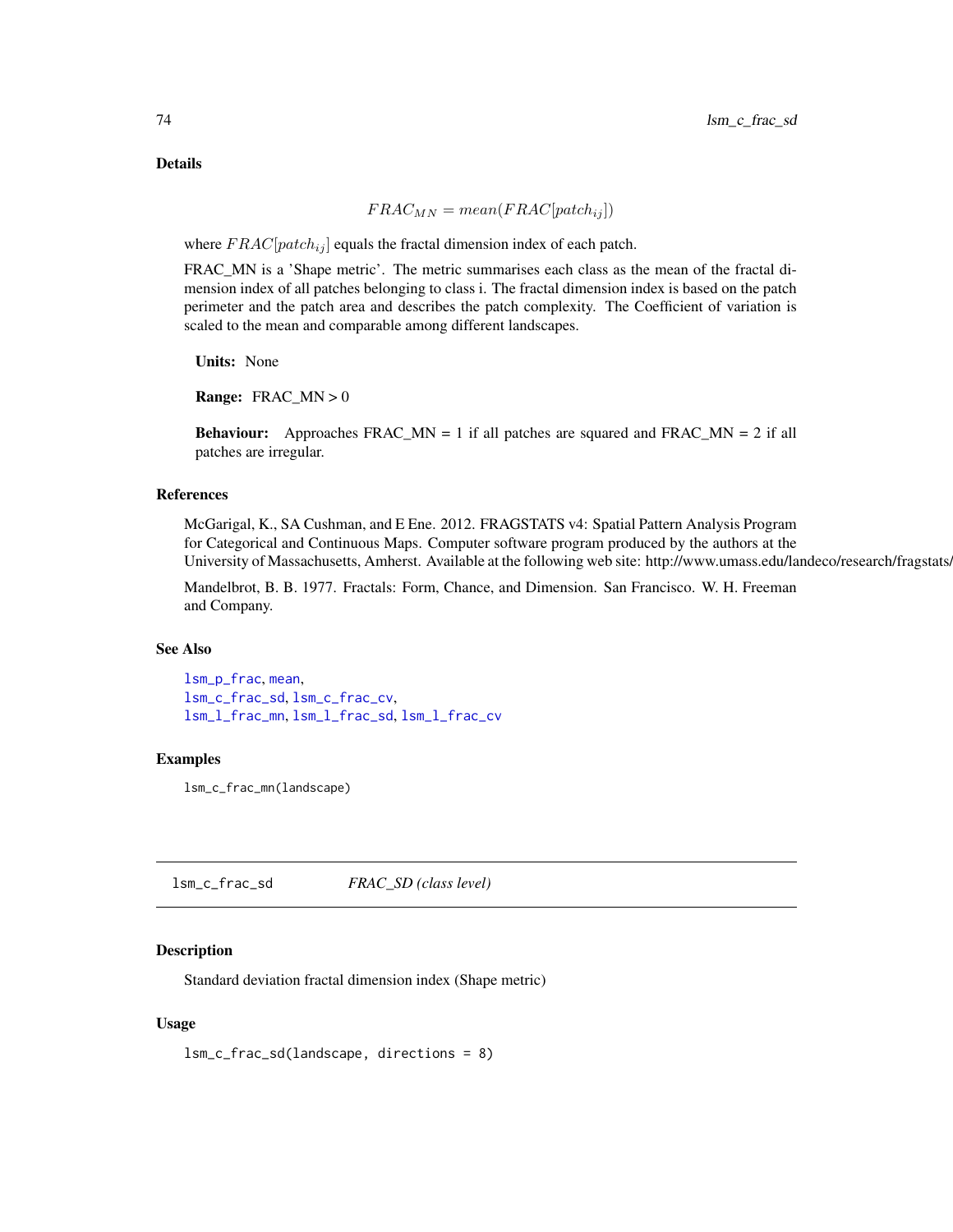#### Arguments

| landscape  | Raster* Layer, Stack, Brick, SpatRaster (terra), stars, or a list of rasterLayers. |
|------------|------------------------------------------------------------------------------------|
| directions | The number of directions in which patches should be connected: 4 (rook's case)     |
|            | or 8 (queen's case).                                                               |

## Details

$$
FRAC_{SD} = sd(FRAC[patch_{ij}])
$$

where  $FRAC[patch_{ij}]$  equals the fractal dimension index of each patch.

FRAC\_SD is a 'Shape metric'. The metric summarises each class as the standard deviation of the fractal dimension index of all patches belonging to class i. The fractal dimension index is based on the patch perimeter and the patch area and describes the patch complexity.

Units: None

Range: FRAC\_SD>= 0

**Behaviour:** Equals  $FRAC\_SD = 0$  if the fractal dimension index is identical for all patches. Increases, without limit, as the variation of the fractal dimension indices increases.

# Value

tibble

## References

McGarigal, K., SA Cushman, and E Ene. 2012. FRAGSTATS v4: Spatial Pattern Analysis Program for Categorical and Continuous Maps. Computer software program produced by the authors at the University of Massachusetts, Amherst. Available at the following web site: http://www.umass.edu/landeco/research/fragstats.

Mandelbrot, B. B. 1977. Fractals: Form, Chance, and Dimension. San Francisco. W. H. Freeman and Company.

# See Also

[lsm\\_p\\_frac](#page-190-0), [sd](#page-0-0), [lsm\\_c\\_frac\\_mn](#page-72-0), [lsm\\_c\\_frac\\_cv](#page-71-0), [lsm\\_l\\_frac\\_mn](#page-141-0), [lsm\\_l\\_frac\\_sd](#page-142-0), [lsm\\_l\\_frac\\_cv](#page-140-0)

#### Examples

lsm\_c\_frac\_sd(landscape)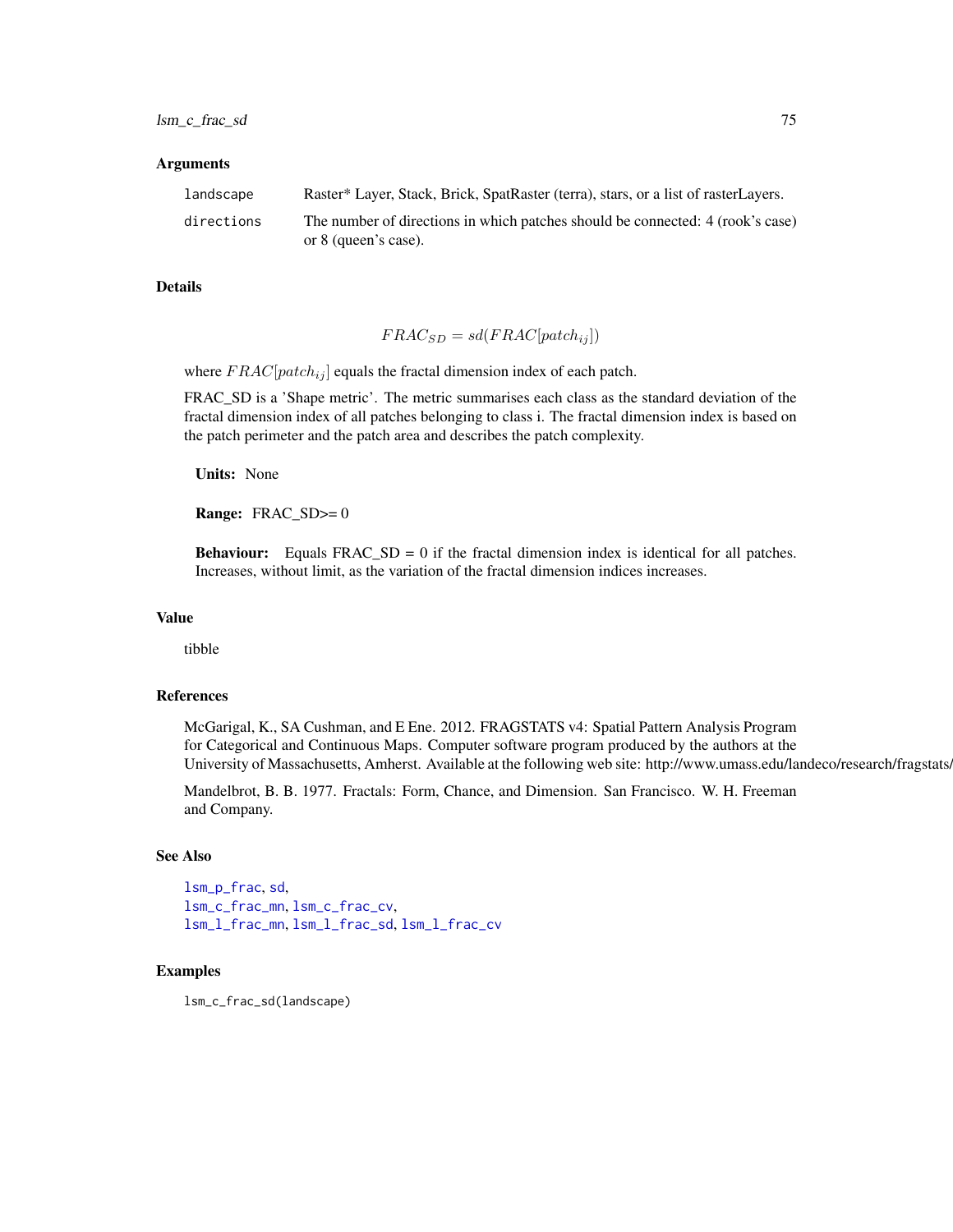<span id="page-75-0"></span>lsm\_c\_gyrate\_cv *GYRATE\_CV (class level)*

## Description

Coefficient of variation radius of gyration (Area and edge metric)

# Usage

```
lsm_c_gyrate_cv(landscape, directions = 8, cell_center = FALSE)
```
# Arguments

| landscape   | Raster* Layer, Stack, Brick, SpatRaster (terra), stars, or a list of rasterLayers.                     |
|-------------|--------------------------------------------------------------------------------------------------------|
| directions  | The number of directions in which patches should be connected: 4 (rook's case)<br>or 8 (queen's case). |
| cell center | If true, the coordinates of the centroid are forced to be a cell center within the<br>patch.           |

## Details

$$
GYRATE_{CV} = cv(GYRATE[patch_{ij}])
$$

where  $GYRATE[patch_{ij}]$  equals the radius of gyration of each patch.

GYRATE\_CV is an 'Area and edge metric'. The metric summarises each class as the Coefficient of variation of the radius of gyration of all patches belonging to class i. GYRATE measures the distance from each cell to the patch centroid and is based on cell center-to-cell center distances. The metrics characterises both the patch area and compactness. The Coefficient of variation is scaled to the mean and comparable among different landscapes.

If cell\_center = TRUE some patches might have several possible cell-center centroids. In this case, the gyrate index is based on the mean distance of all cells to all possible cell-center centroids.

Units: Meters

**Range:** GYRATE\_CV  $>= 0$ 

**Behaviour:** Equals GYRATE\_CV = 0 if the radius of gyration is identical for all patches. Increases, without limit, as the variation of the radius of gyration increases.

#### Value

tibble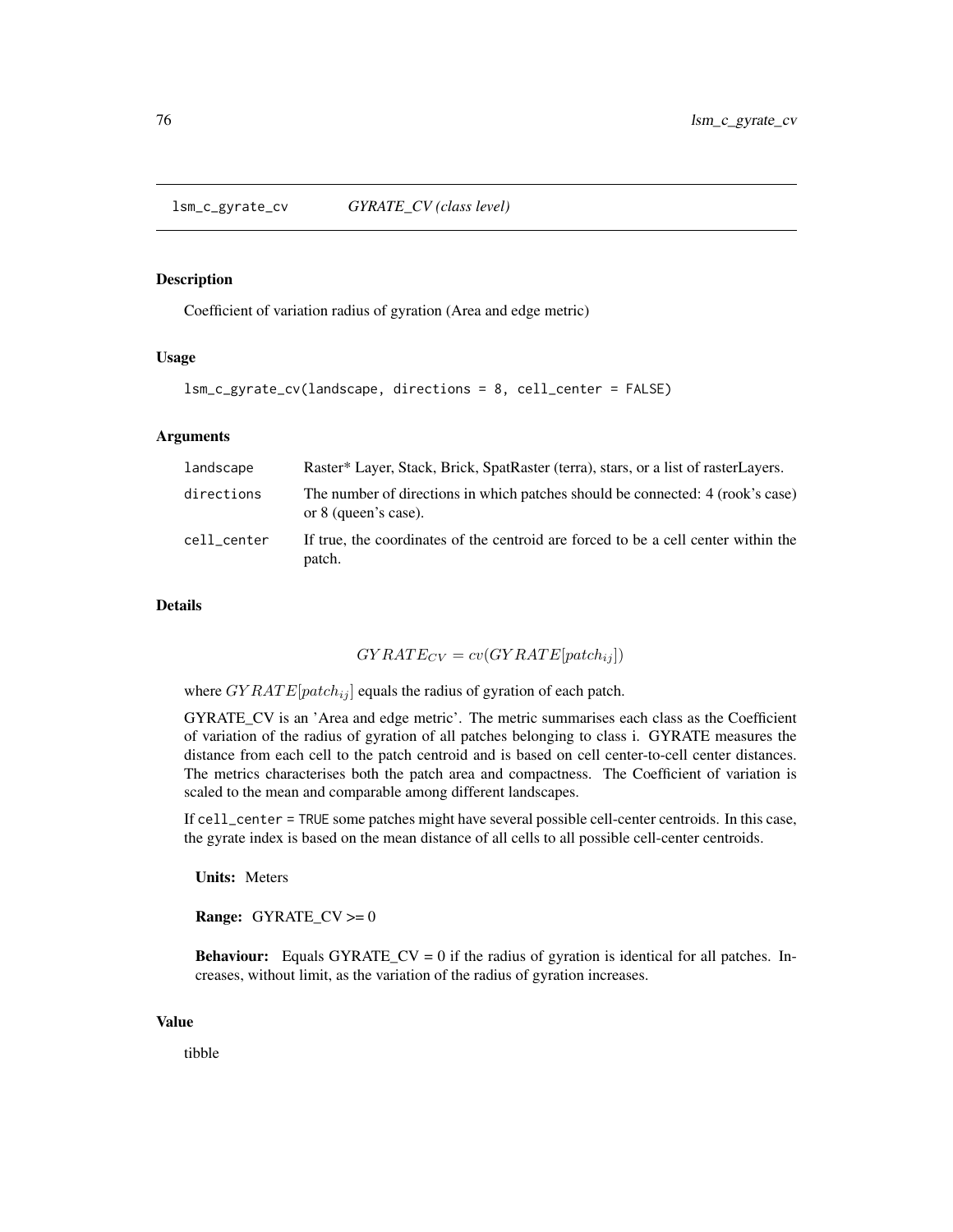## References

McGarigal, K., SA Cushman, and E Ene. 2012. FRAGSTATS v4: Spatial Pattern Analysis Program for Categorical and Continuous Maps. Computer software program produced by the authors at the University of Massachusetts, Amherst. Available at the following web site: http://www.umass.edu/landeco/research/fragstats.

Keitt, T. H., Urban, D. L., & Milne, B. T. 1997. Detecting critical scales in fragmented landscapes. Conservation ecology, 1(1).

## See Also

```
lsm_p_gyrate, cv,
lsm_c_gyrate_mn, lsm_c_gyrate_sd,
lsm_l_gyrate_mn, lsm_l_gyrate_sd, lsm_l_gyrate_cv
```
## Examples

```
lsm_c_gyrate_cv(landscape)
```
<span id="page-76-0"></span>lsm\_c\_gyrate\_mn *GYRATE\_MN (class level)*

#### Description

Mean radius of gyration (Area and edge metric)

## Usage

```
lsm_c_gyrate_mn(landscape, directions = 8, cell_center = FALSE)
```
## Arguments

| landscape   | Raster* Layer, Stack, Brick, SpatRaster (terra), stars, or a list of rasterLayers.                     |
|-------------|--------------------------------------------------------------------------------------------------------|
| directions  | The number of directions in which patches should be connected: 4 (rook's case)<br>or 8 (queen's case). |
| cell center | If true, the coordinates of the centroid are forced to be a cell center within the<br>patch.           |

#### Details

$$
GYRATE_{MN} = mean(GYRATE[patch_{ij}])
$$

where  $GYRATE[patch_{ij}]$  equals the radius of gyration of each patch.

GYRATE\_MN is an 'Area and edge metric'. The metric summarises each class as the mean of the radius of gyration of all patches belonging to class i. GYRATE measures the distance from each cell to the patch centroid and is based on cell center-to-cell center distances. The metrics characterises both the patch area and compactness.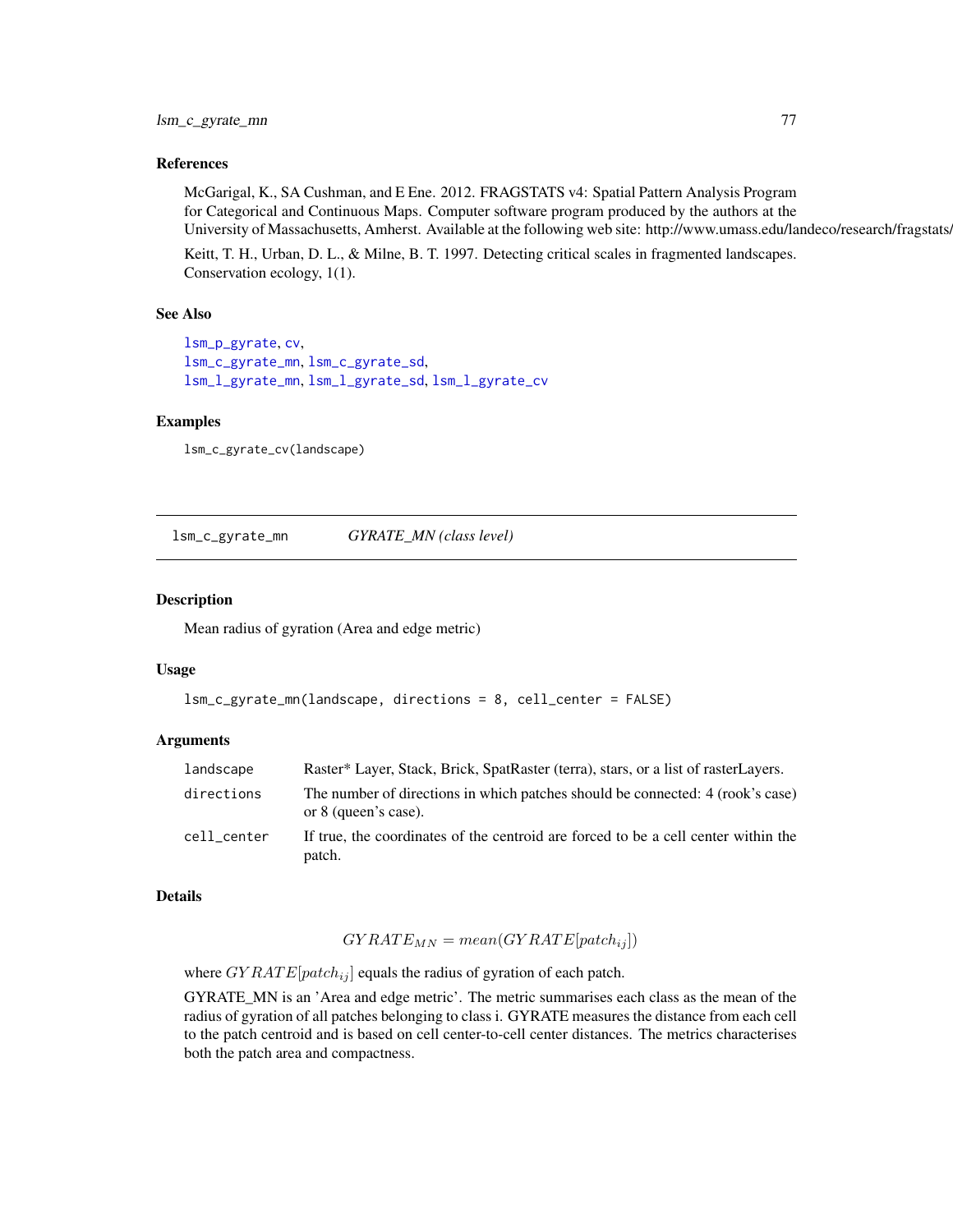If cell\_center = TRUE some patches might have several possible cell-center centroids. In this case, the gyrate index is based on the mean distance of all cells to all possible cell-center centroids.

Units: Meters

**Range:** GYRATE\_MN  $>= 0$ 

**Behaviour:** Approaches  $GYRATE_MN = 0$  if every patch is a single cell. Increases, without limit, when only one patch is present.

### Value

tibble

## **References**

McGarigal, K., SA Cushman, and E Ene. 2012. FRAGSTATS v4: Spatial Pattern Analysis Program for Categorical and Continuous Maps. Computer software program produced by the authors at the University of Massachusetts, Amherst. Available at the following web site: http://www.umass.edu/landeco/research/fragstats.

Keitt, T. H., Urban, D. L., & Milne, B. T. 1997. Detecting critical scales in fragmented landscapes. Conservation ecology, 1(1).

## See Also

```
lsm_p_gyrate, mean,
lsm_c_gyrate_sd, lsm_c_gyrate_cv,
lsm_l_gyrate_mn, lsm_l_gyrate_sd, lsm_l_gyrate_cv
```
## Examples

lsm\_c\_gyrate\_mn(landscape)

<span id="page-77-0"></span>lsm\_c\_gyrate\_sd *GYRATE\_SD (class level)*

## Description

Standard deviation radius of gyration (Area and edge metric)

## Usage

```
lsm_c_gyrate_sd(landscape, directions = 8, cell_center = FALSE)
```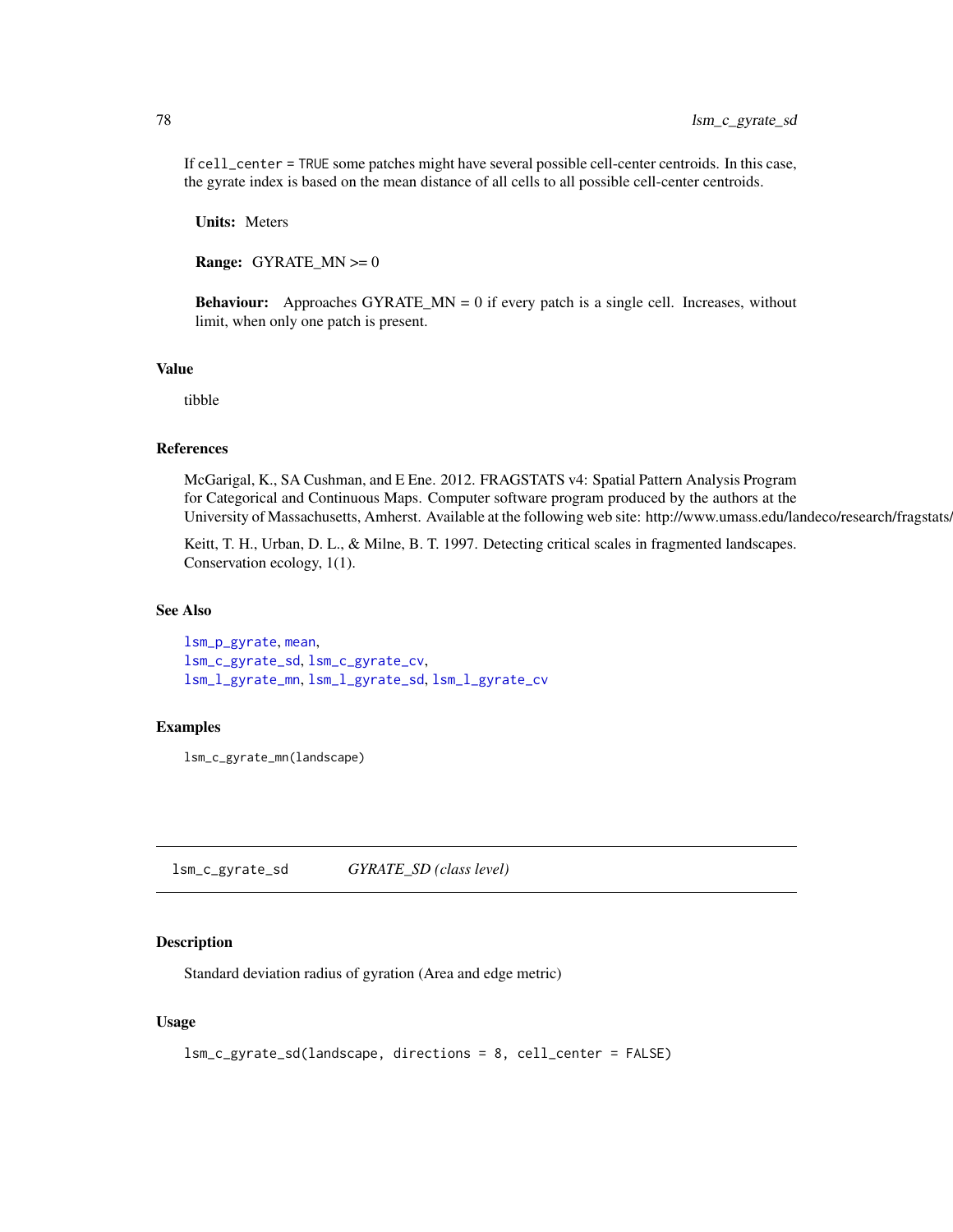## Arguments

| landscape   | Raster* Layer, Stack, Brick, SpatRaster (terra), stars, or a list of rasterLayers.                     |
|-------------|--------------------------------------------------------------------------------------------------------|
| directions  | The number of directions in which patches should be connected: 4 (rook's case)<br>or 8 (queen's case). |
| cell center | If true, the coordinates of the centroid are forced to be a cell center within the<br>patch.           |

# Details

$$
GYRATE_{SD} = sd(GYRATE[patch_{ij}])
$$

where  $GYRATE[patch_{ij}]$  equals the radius of gyration of each patch.

GYRATE\_SD is an 'Area and edge metric'. The metric summarises each class as the standard deviation of the radius of gyration of all patches belonging to class i. GYRATE measures the distance from each cell to the patch centroid and is based on cell center-to-cell center distances. The metrics characterises both the patch area and compactness.

If cell\_center = TRUE some patches might have several possible cell-center centroids. In this case, the gyrate index is based on the mean distance of all cells to all possible cell-center centroids.

Units: Meters

Range: GYRATE\_SD >= 0

**Behaviour:** Equals GYRATE\_SD = 0 if the radius of gyration is identical for all patches. Increases, without limit, as the variation of the radius of gyration increases.

#### Value

tibble

## References

McGarigal, K., SA Cushman, and E Ene. 2012. FRAGSTATS v4: Spatial Pattern Analysis Program for Categorical and Continuous Maps. Computer software program produced by the authors at the University of Massachusetts, Amherst. Available at the following web site: http://www.umass.edu/landeco/research/fragstats.

Keitt, T. H., Urban, D. L., & Milne, B. T. 1997. Detecting critical scales in fragmented landscapes. Conservation ecology, 1(1).

## See Also

```
lsm_p_gyrate, cv,
lsm_c_gyrate_mn, lsm_c_gyrate_cv,
lsm_l_gyrate_mn, lsm_l_gyrate_sd, lsm_l_gyrate_cv
```
# Examples

lsm\_c\_gyrate\_sd(landscape)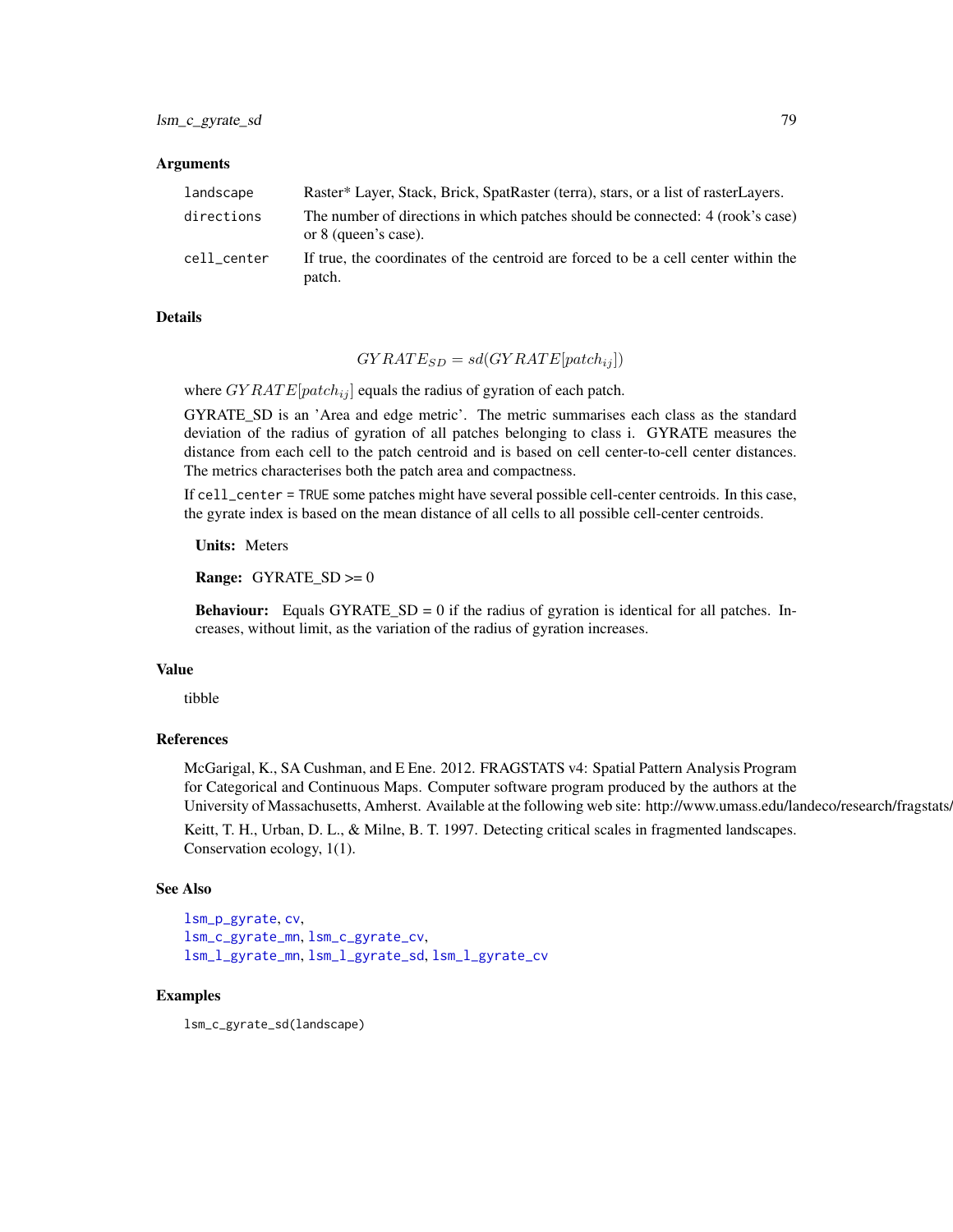#### Description

Interspersion and Juxtaposition index (Aggregation metric)

#### Usage

```
lsm_c_iji(landscape, verbose = TRUE)
```
### Arguments

| landscape | Raster* Layer, Stack, Brick, SpatRaster (terra), stars, or a list of rasterLayers. |
|-----------|------------------------------------------------------------------------------------|
| verbose   | Print warning message if not sufficient patches are present                        |

#### Details

$$
IJI = \frac{-\sum\limits_{k=1}^{m} \left[ \left( \frac{e_{ik}}{\sum\limits_{k=1}^{m} e_{ik}} \right) \ln \left( \frac{e_{ik}}{\sum\limits_{k=1}^{m} e_{ik}} \right) \right]}{\ln(m-1)} \times 100
$$

where  $e_{ik}$  are the unique adjacencies of all classes (lower/upper triangle of the adjacency table without the diagonal) and  $m$  is the number of classes.

IJI is an 'Aggregation metric'. It is a so called "salt and pepper" metric and describes the intermixing of classes (i.e. without considering like adjacencies - the diagonal of the adjacency table). The number of classes to calculate IJI must be  $\ge$  than 3.

## Units: Percent

**Range:**  $0 < IJI \leq 100$ 

Behaviour: Approaches 0 if a class is only adjacent to a single other class and equals 100 when a class is equally adjacent to all other classes.

# Value

tibble

## References

McGarigal, K., SA Cushman, and E Ene. 2012. FRAGSTATS v4: Spatial Pattern Analysis Program for Categorical and Continuous Maps. Computer software program produced by the authors at the University of Massachusetts, Amherst. Available at the following web site: http://www.umass.edu/landeco/research/fragstats.

McGarigal, K., & Marks, B. J. 1995. FRAGSTATS: spatial pattern analysis program for quantifying landscape structure. Gen. Tech. Rep. PNW-GTR-351. Portland, OR: US Department of Agriculture, Forest Service, Pacific Northwest Research Station. 122 p, 351.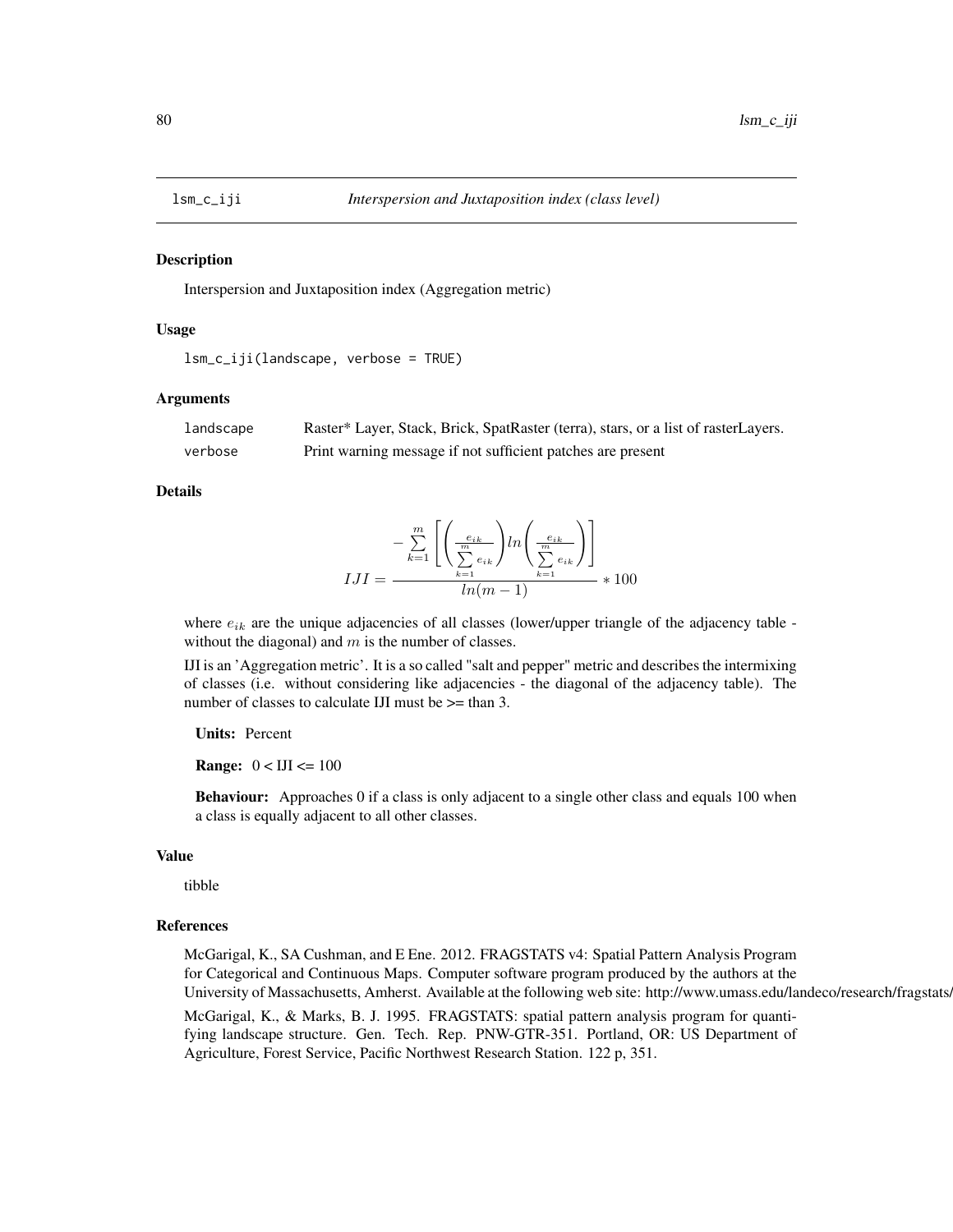lsm\_c\_lpi 81

# See Also

[lsm\\_l\\_iji](#page-147-0)

## Examples

lsm\_c\_iji(landscape)

lsm\_c\_lpi *LPI (class level)*

# Description

Largest patch index (Area and Edge metric)

# Usage

lsm\_c\_lpi(landscape, directions = 8)

# Arguments

| landscape  | Raster* Layer, Stack, Brick, SpatRaster (terra), stars, or a list of rasterLayers.                     |
|------------|--------------------------------------------------------------------------------------------------------|
| directions | The number of directions in which patches should be connected: 4 (rook's case)<br>or 8 (queen's case). |

## Details

$$
LPI = \frac{\max_{j=1}^{n}(a_{ij})}{A} * 100
$$

where  $max(a_{ij})$  is the area of the patch in square meters and A is the total landscape area in square meters.

The largest patch index is an 'Area and edge metric'. It is the percentage of the landscape covered by the corresponding largest patch of each class i. It is a simple measure of dominance.

Units: Percentage

**Range:**  $0 < LPI < 100$ 

**Behaviour:** Approaches LPI = 0 when the largest patch is becoming small and equals LPI =  $100$ when only one patch is present

#### Value

tibble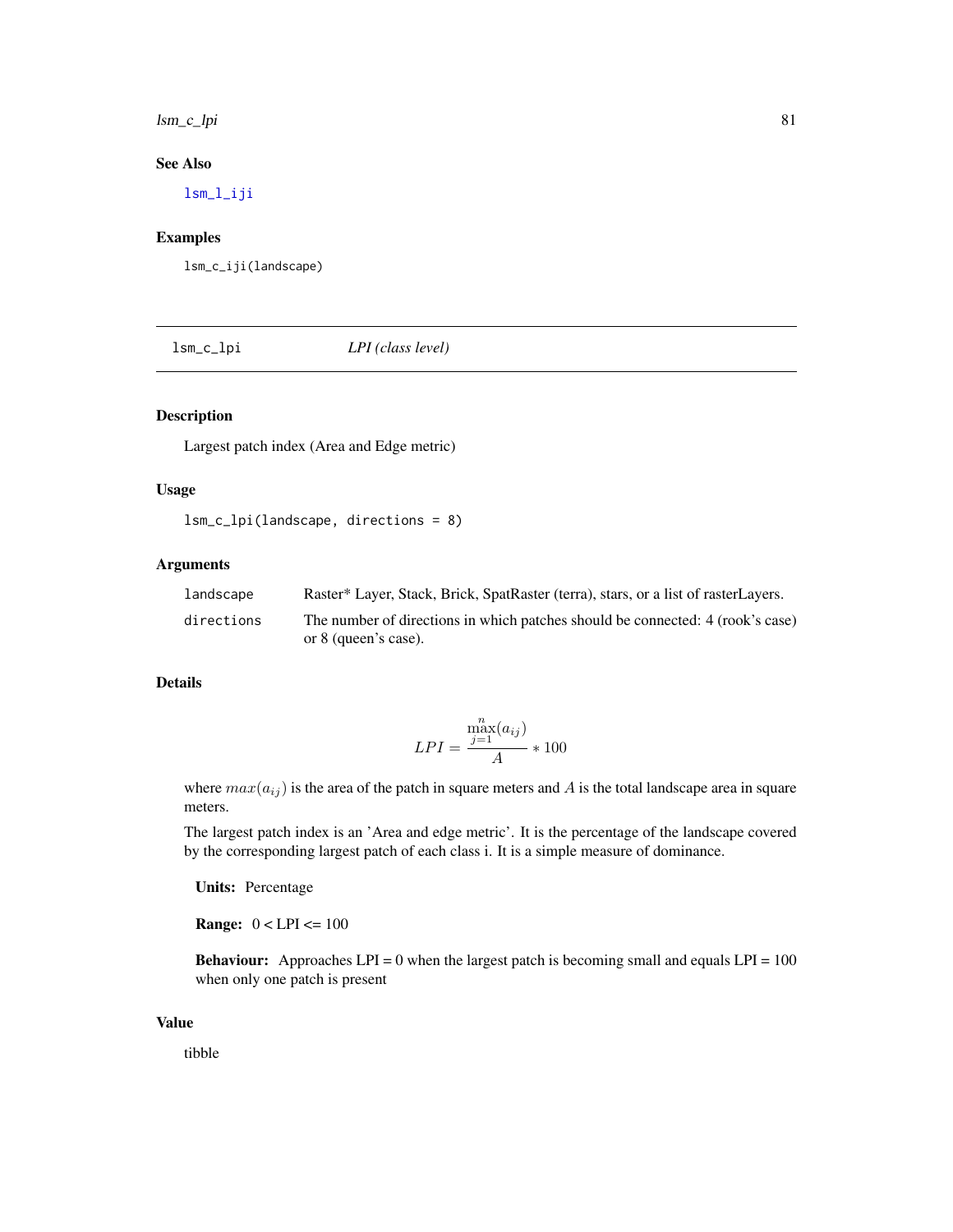## References

McGarigal, K., SA Cushman, and E Ene. 2012. FRAGSTATS v4: Spatial Pattern Analysis Program for Categorical and Continuous Maps. Computer software program produced by the authors at the University of Massachusetts, Amherst. Available at the following web site: http://www.umass.edu/landeco/research/fragstats/

## See Also

[lsm\\_p\\_area](#page-183-0), [lsm\\_l\\_ta](#page-179-0), [lsm\\_l\\_lpi](#page-150-0)

# Examples

lsm\_c\_lpi(landscape)

lsm\_c\_lsi *LSI (class level)*

## Description

Landscape shape index (Aggregation metric)

## Usage

lsm\_c\_lsi(landscape, directions = 8)

## Arguments

| landscape  | Raster* Layer, Stack, Brick, SpatRaster (terra), stars, or a list of rasterLayers. |
|------------|------------------------------------------------------------------------------------|
| directions | The number of directions in which patches should be connected: 4 (rook's case)     |
|            | or 8 (queen's case).                                                               |

# Details

$$
LSI = \frac{e_i}{\min e_i}
$$

where  $e_i$  is the total edge length in cell surfaces and  $\min e_i$  is the minimum total edge length in cell surfaces

LSI is an 'Aggregation metric'. It is the ratio between the actual edge length of class i and the hypothetical minimum edge length of class i. The minimum edge length equals the edge length if class i would be maximally aggregated.

Units: None

**Ranges:**  $LSI \geq 1$ 

**Behaviour:** Equals  $LSI = 1$  when only one squared patch is present or all patches are maximally aggregated. Increases, without limit, as the length of the actual edges increases, i.e. the patches become less compact.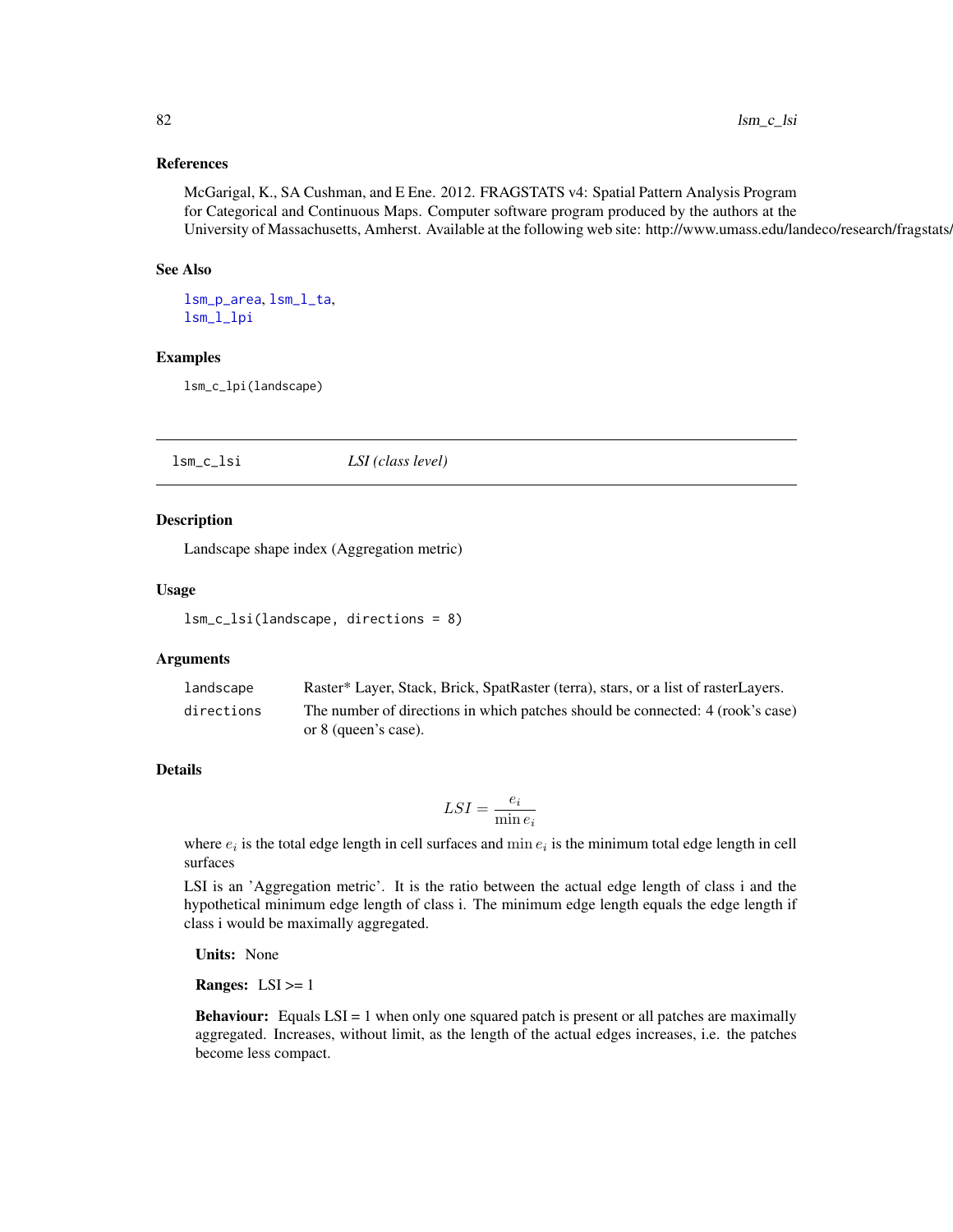# lsm\_c\_mesh 83

#### Value

tibble

## References

McGarigal, K., SA Cushman, and E Ene. 2012. FRAGSTATS v4: Spatial Pattern Analysis Program for Categorical and Continuous Maps. Computer software program produced by the authors at the University of Massachusetts, Amherst. Available at the following web site: http://www.umass.edu/landeco/research/fragstats. Patton, D. R. 1975. A diversity index for quantifying habitat "edge". Wildl. Soc.Bull. 3:171-173.

#### See Also

[lsm\\_p\\_shape](#page-196-0), [lsm\\_l\\_lsi](#page-151-0)

## Examples

lsm\_c\_lsi(landscape)

lsm\_c\_mesh *MESH (class level)*

## Description

Effective Mesh Size (Aggregation metric)

# Usage

```
lsm_c_mesh(landscape, directions = 8)
```
## Arguments

| landscape  | Raster* Layer, Stack, Brick, SpatRaster (terra), stars, or a list of rasterLayers. |
|------------|------------------------------------------------------------------------------------|
| directions | The number of directions in which patches should be connected: 4 (rook's case)     |
|            | or 8 (queen's case).                                                               |

# Details

$$
MESH = \frac{\sum_{j=1}^{n} a_{ij}^2}{A} * \frac{1}{10000}
$$

where  $a_{ij}$  is the patch area in square meters and  $A$  is the total landscape area in square meters.

The effective mesh size is an 'Aggregation metric'. Because each patch is squared before the sums for each group i are calculated and the sum is standardized by the total landscape area, MESH is a relative measure of patch structure. MESH is perfectly, negatively correlated to [lsm\\_c\\_division](#page-65-0).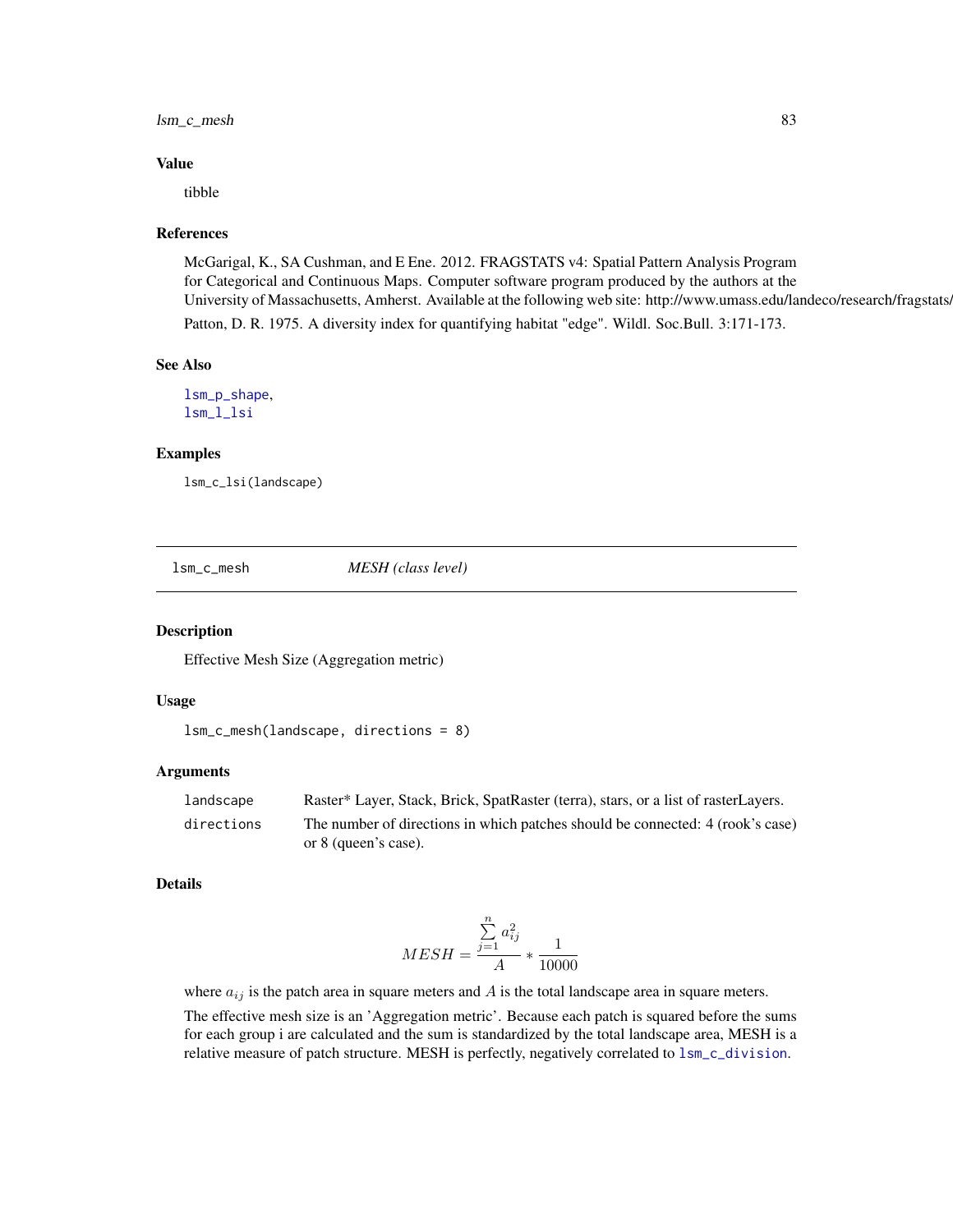Units: Hectares

**Range:** cell size / total area  $\leq$  MESH  $\leq$  total area

Behaviour: Equals cellsize/total area if class covers only one cell and equals total area if only one patch is present.

# Value

tibble

## References

McGarigal, K., SA Cushman, and E Ene. 2012. FRAGSTATS v4: Spatial Pattern Analysis Program for Categorical and Continuous Maps. Computer software program produced by the authors at the University of Massachusetts, Amherst. Available at the following web site: http://www.umass.edu/landeco/research/fragstats/

Jaeger, J. A. 2000. Landscape division, splitting index, and effective mesh size: new measures of landscape fragmentation. Landscape ecology, 15(2), 115-130.

## See Also

[lsm\\_p\\_area](#page-183-0), [lsm\\_l\\_ta](#page-179-0), [lsm\\_l\\_mesh](#page-152-0)

## Examples

lsm\_c\_mesh(landscape)

lsm\_c\_ndca *NDCA (class level)*

## Description

Number of disjunct core areas (Core area metric)

## Usage

```
lsm_c_ndca(
 landscape,
  directions = 8,consider_boundary = FALSE,
  edge\_depth = 1)
```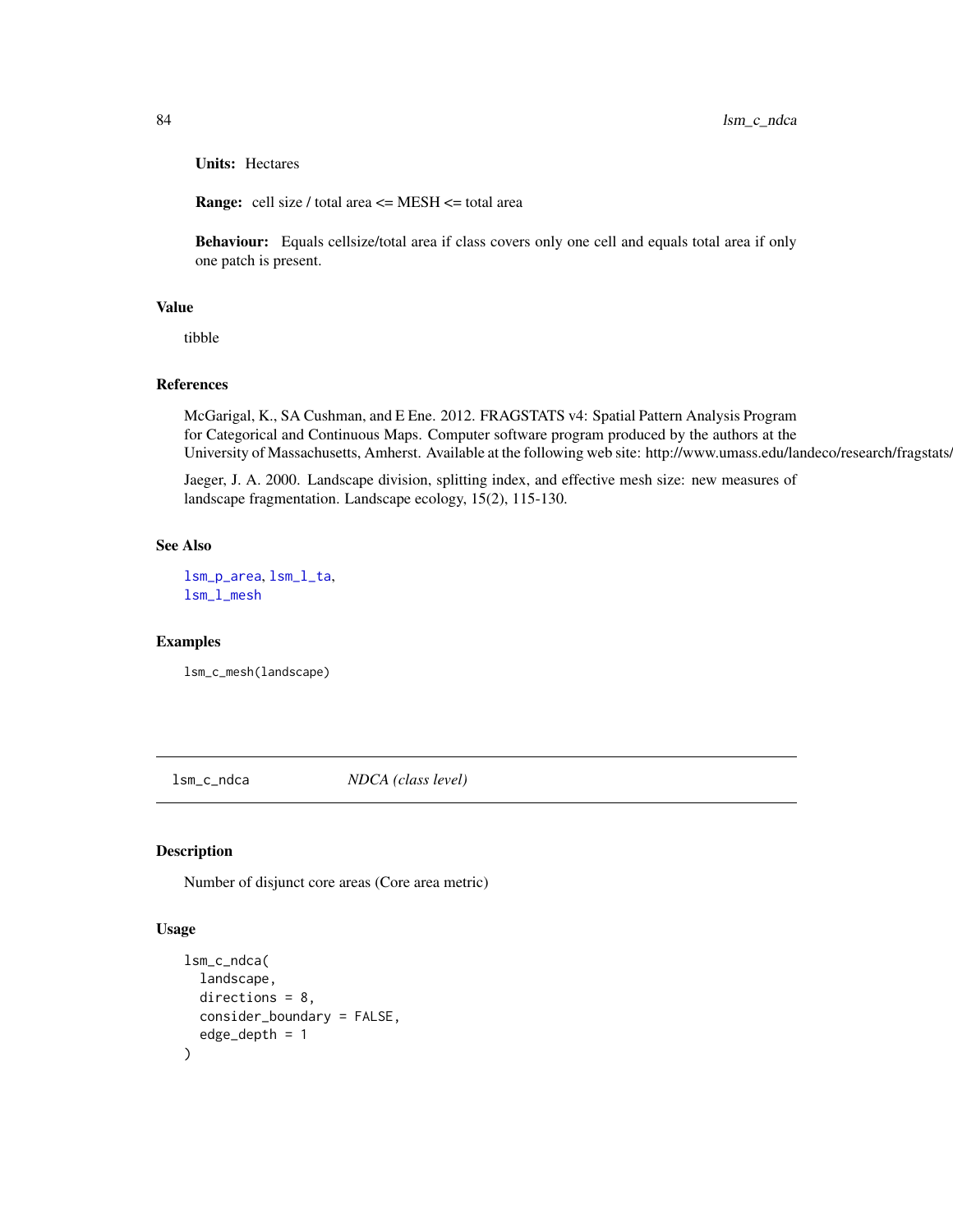# lsm\_c\_ndca 85

#### Arguments

| landscape         | Raster* Layer, Stack, Brick, SpatRaster (terra), stars, or a list of rasterLayers.                     |
|-------------------|--------------------------------------------------------------------------------------------------------|
| directions        | The number of directions in which patches should be connected: 4 (rook's case)<br>or 8 (queen's case). |
| consider_boundary |                                                                                                        |
|                   | Logical if cells that only neighbour the landscape boundary should be consid-<br>ered as core          |
| edge_depth        | Distance (in cells) a cell has the be away from the patch edge to be considered<br>as core cell        |

## Details

$$
NDCA = \sum_{j=1}^{n} n_{ij}^{core}
$$

where  $n_{ij}^{core}$  is the number of disjunct core areas.

NDCA is a 'Core area metric'. The metric summarises class i as the sum of all patches belonging to class i. A cell is defined as core if the cell has no neighbour with a different value than itself (rook's case). NDCA counts the disjunct core areas, whereby a core area is a 'patch within the patch' containing only core cells. It describes patch area and shape simultaneously (more core area when the patch is large, however, the shape must allow disjunct core areas). Thereby, a compact shape (e.g. a square) will contain less disjunct core areas than a more irregular patch.

Units: None

**Range:**  $NDCA \ge 0$ 

**Behaviour:** NDCA = 0 when  $TCA = 0$ , i.e. every cell in patches of class i is an edge. NDCA increases, with out limit, as core area increases and patch shapes allow disjunct core areas (i.e. patch shapes become rather complex).

## Value

tibble

#### References

McGarigal, K., SA Cushman, and E Ene. 2012. FRAGSTATS v4: Spatial Pattern Analysis Program for Categorical and Continuous Maps. Computer software program produced by the authors at the University of Massachusetts, Amherst. Available at the following web site: http://www.umass.edu/landeco/research/fragstats.

#### See Also

[lsm\\_c\\_tca](#page-100-0), [lsm\\_p\\_ncore](#page-193-0), [lsm\\_l\\_ndca](#page-156-0)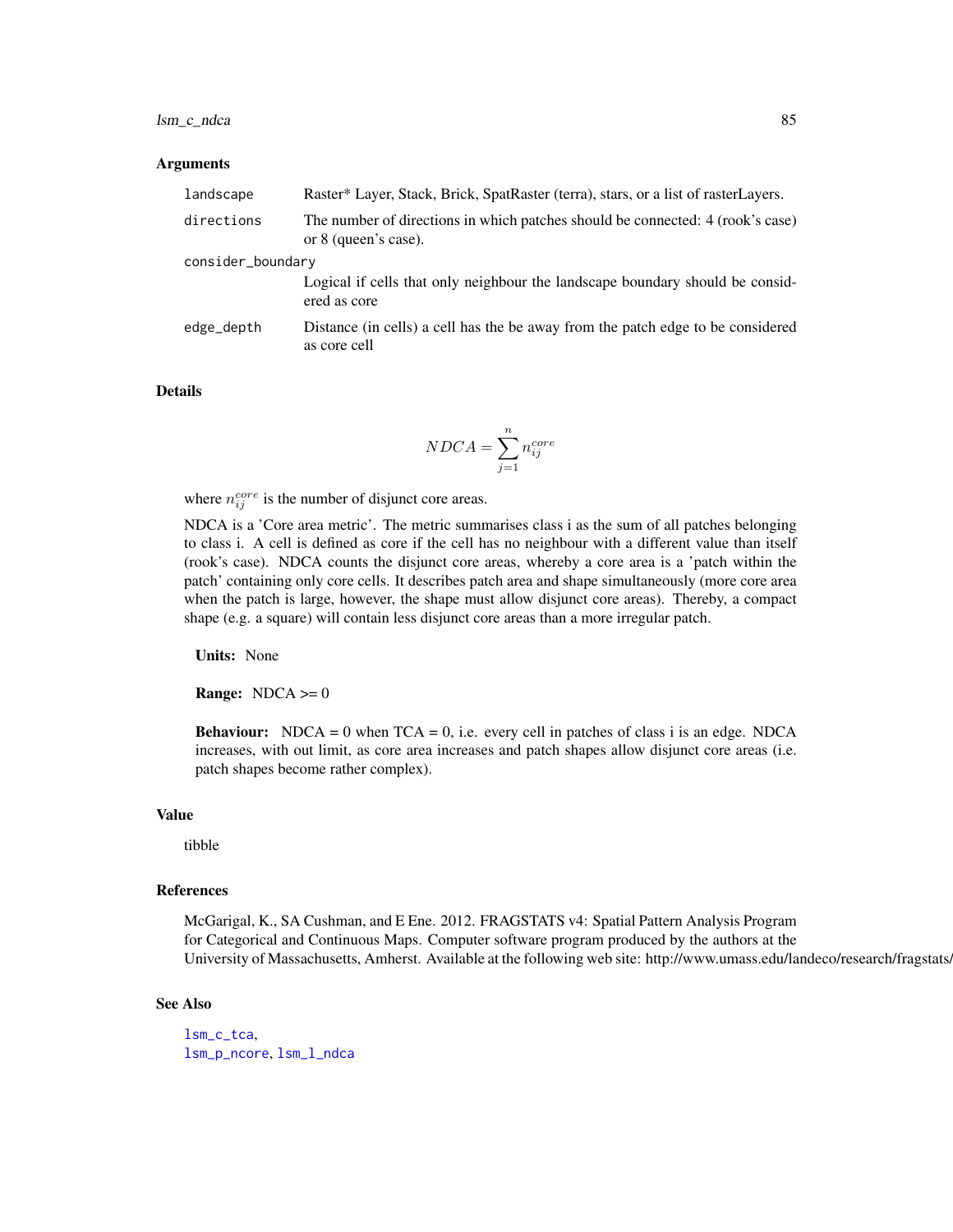## Examples

lsm\_c\_ndca(landscape)

lsm\_c\_nlsi *nLSI (class level)*

# Description

Normalized landscape shape index (Aggregation metric)

## Usage

```
lsm_c_nlsi(landscape, directions = 8)
```
## Arguments

| landscape  | Raster* Layer, Stack, Brick, SpatRaster (terra), stars, or a list of rasterLayers.                     |
|------------|--------------------------------------------------------------------------------------------------------|
| directions | The number of directions in which patches should be connected: 4 (rook's case)<br>or 8 (queen's case). |

# Details

$$
nLSI = \frac{e_i}{\min e_i}
$$

where  $e_i$  is the total edge length in cell surfaces and min  $e_i$  is the minimum total edge length in cell surfaces

nLSI is an 'Aggregation metric'. It is the ratio between the actual edge length of class i and the hypothetical minimum edge length of class i. The minimum edge length equals the edge length if class i would be maximally aggregated.

Units: None

**Ranges:**  $nlsi >= 1$ 

**Behaviour:** Equals nlsi  $= 1$  when only one squared patch is present or all patches are maximally aggregated. Increases, without limit, as the length of the actual edges increases, i.e. the patches become less compact.

#### Value

tibble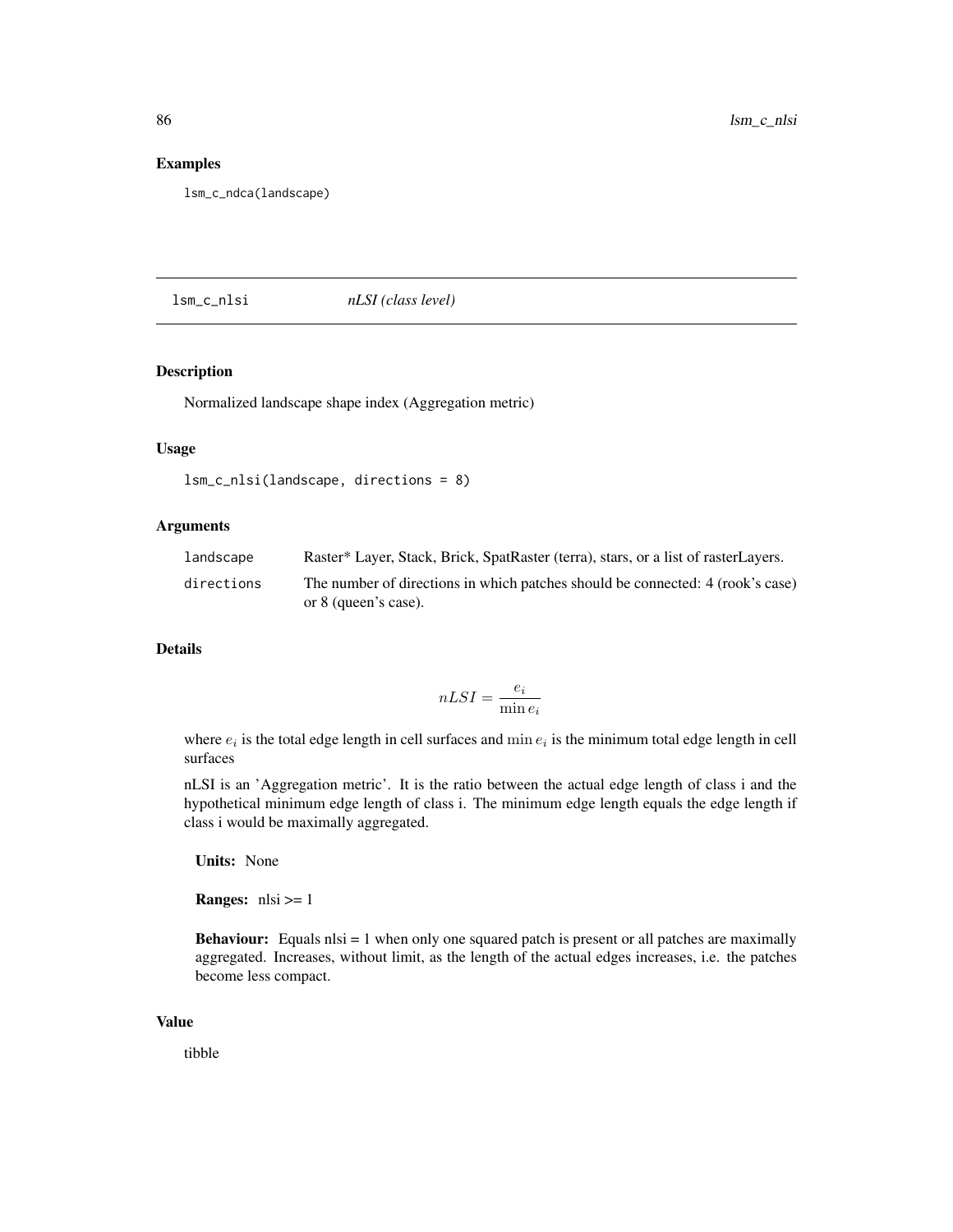#### lsm\_c\_np 87

# References

McGarigal, K., SA Cushman, and E Ene. 2012. FRAGSTATS v4: Spatial Pattern Analysis Program for Categorical and Continuous Maps. Computer software program produced by the authors at the University of Massachusetts, Amherst. Available at the following web site: http://www.umass.edu/landeco/research/fragstats.

Patton, D. R. 1975. A diversity index for quantifying habitat "edge". Wildl. Soc.Bull. 3:171-173.

## See Also

[lsm\\_p\\_shape](#page-196-0)

# Examples

lsm\_c\_nlsi(landscape)

<span id="page-86-0"></span>lsm\_c\_np *NP (class level)*

## Description

Number of patches (Aggregation metric)

#### Usage

```
lsm_c_np(landscape, directions = 8)
```
## Arguments

| landscape  | Raster* Layer, Stack, Brick, SpatRaster (terra), stars, or a list of rasterLayers. |
|------------|------------------------------------------------------------------------------------|
| directions | The number of directions in which patches should be connected: 4 (rook's case)     |
|            | or 8 (queen's case).                                                               |

## Details

$$
NP = n_i
$$

where  $n_i$  is the number of patches.

NP is an 'Aggregation metric'. It describes the fragmentation of a class, however, does not necessarily contain information about the configuration or composition of the class.

Units: None

**Ranges:**  $NP \geq 1$ 

**Behaviour:** Equals  $NP = 1$  when only one patch is present and increases, without limit, as the number of patches increases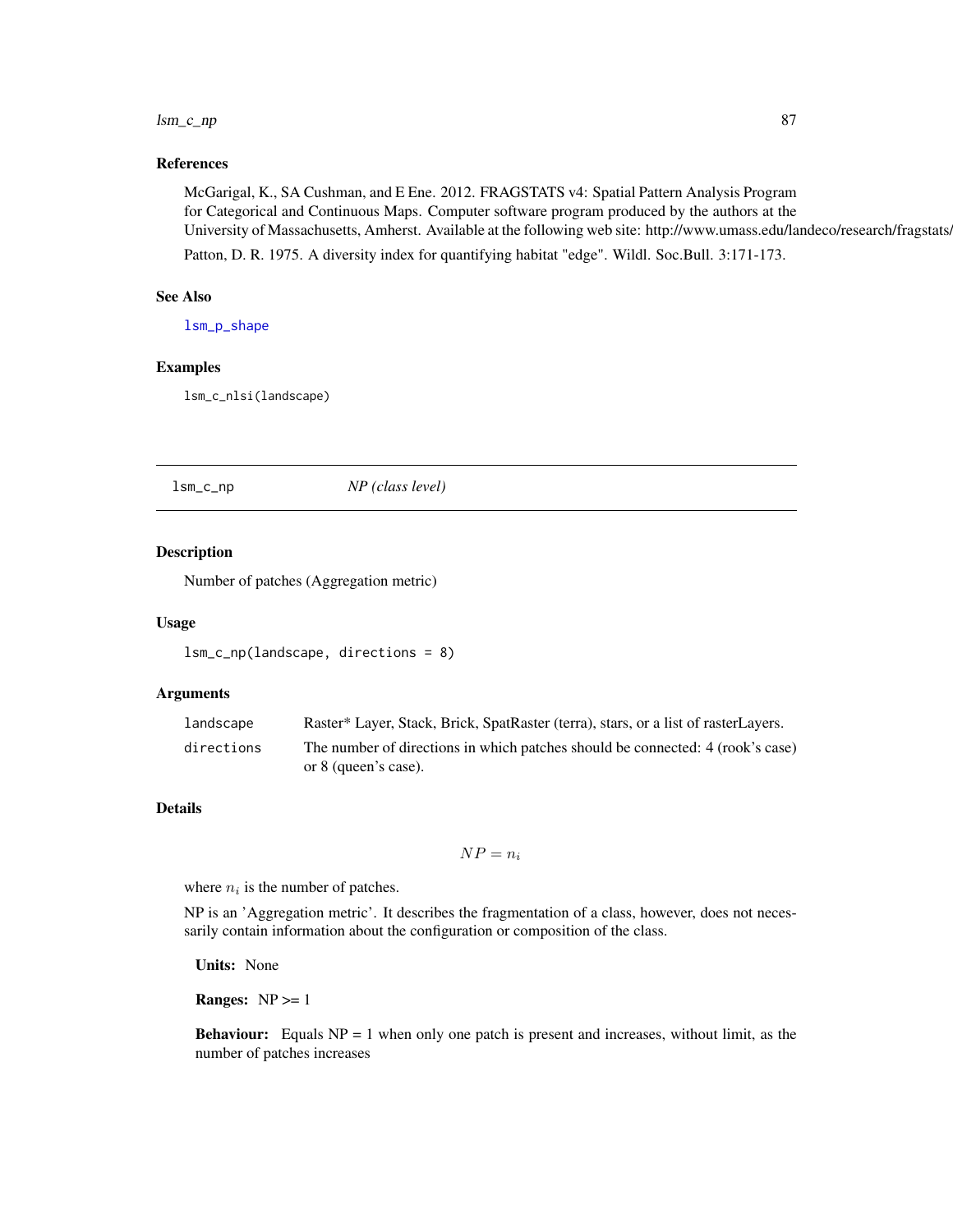# Value

tibble

## References

McGarigal, K., SA Cushman, and E Ene. 2012. FRAGSTATS v4: Spatial Pattern Analysis Program for Categorical and Continuous Maps. Computer software program produced by the authors at the University of Massachusetts, Amherst. Available at the following web site: http://www.umass.edu/landeco/research/fragstats.

#### See Also

[lsm\\_l\\_np](#page-158-0)

# Examples

lsm\_c\_np(landscape)

lsm\_c\_pafrac *PAFRAC (class level)*

## Description

Perimeter-Area Fractal Dimension (Shape metric)

## Usage

```
lsm_c_pafrac(landscape, directions = 8, verbose = TRUE)
```
## Arguments

| landscape  | Raster* Layer, Stack, Brick, SpatRaster (terra), stars, or a list of rasterLayers.                     |
|------------|--------------------------------------------------------------------------------------------------------|
| directions | The number of directions in which patches should be connected: 4 (rook's case)<br>or 8 (queen's case). |
| verbose    | Print warning message if not sufficient patches are present                                            |

## Details

$$
PAFRAC = \frac{2}{\beta}
$$

where  $\beta$  is the slope of the regression of the area against the perimeter (logarithm)  $n_i \sum_{i=1}^{n}$  $\sum_{j=1} \ln a_{ij} =$ 

$$
a + \beta n_i \sum_{j=1}^n \ln p_{ij}
$$

PAFRAC is a 'Shape metric'. It describes the patch complexity of class i while being scale independent. This means that increasing the patch size while not changing the patch form will not change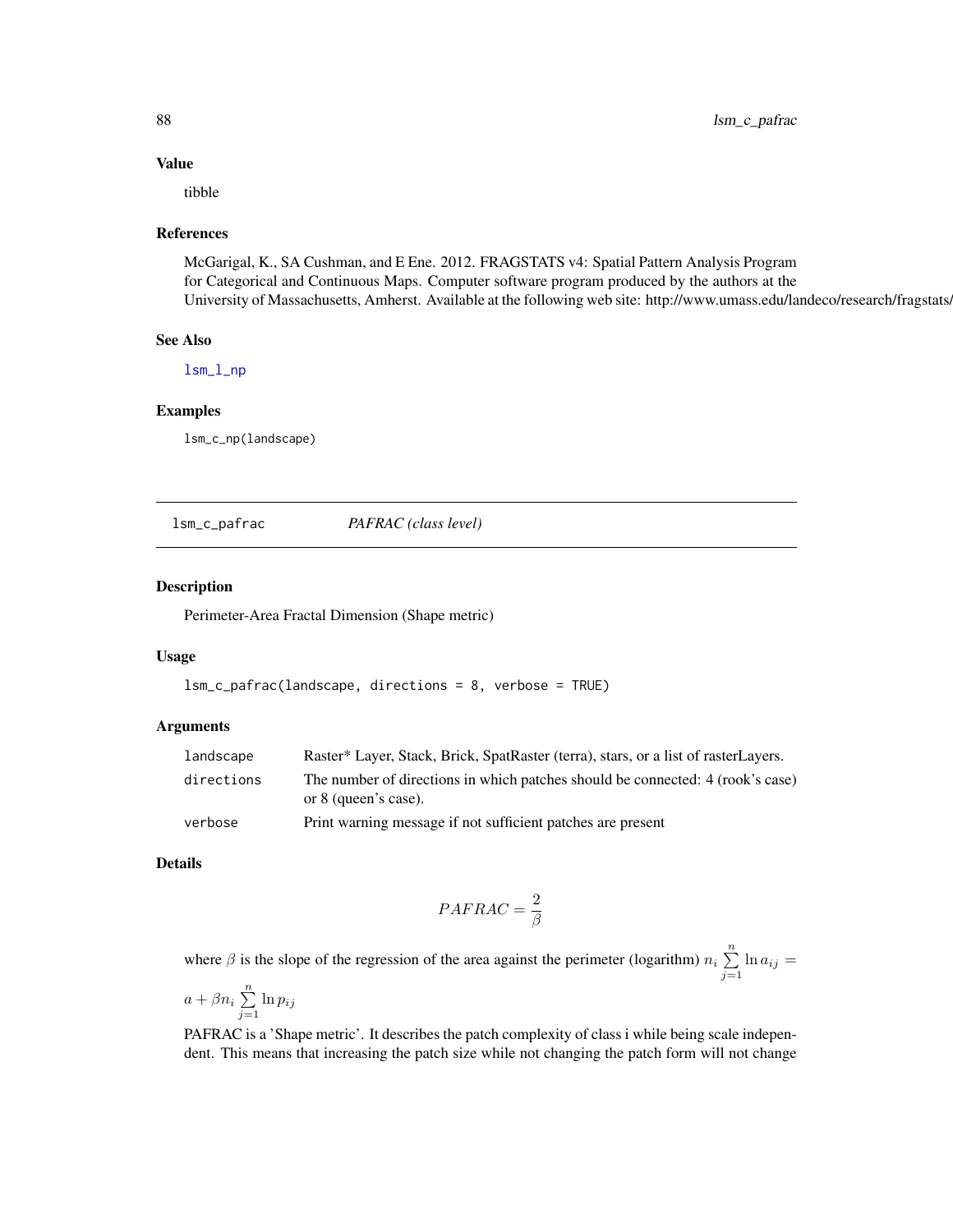the metric. However, it is only meaningful if the relationship between the area and perimeter is linear on a logarithmic scale. Furthermore, if there are less than 10 patches in class i, the metric returns NA because of the small-sample issue.

Units: None

**Range:**  $1 \leq PAFRAC \leq 2$ 

Behaviour: Approaches PAFRAC = 1 for patches with simple shapes and approaches PAFRAC = 2 for irregular shapes

# Value

tibble

# References

McGarigal, K., SA Cushman, and E Ene. 2012. FRAGSTATS v4: Spatial Pattern Analysis Program for Categorical and Continuous Maps. Computer software program produced by the authors at the University of Massachusetts, Amherst. Available at the following web site: http://www.umass.edu/landeco/research/fragstats.

Burrough, P. A. 1986. Principles of Geographical Information Systems for Land Resources Assessment. Monographs on Soil and Resources Survey No. 12. Clarendon Press, Oxford

#### See Also

[lsm\\_p\\_area](#page-183-0), [lsm\\_p\\_perim](#page-195-0), [lsm\\_l\\_pafrac](#page-159-0)

# Examples

lsm\_c\_pafrac(landscape)

<span id="page-88-0"></span>lsm\_c\_para\_cv *PARA\_CV (class level)*

## Description

Coefficient of variation perimeter-area ratio (Shape metric)

#### Usage

```
lsm_c_para_cv(landscape, directions = 8)
```
#### Arguments

| landscape  | Raster* Layer, Stack, Brick, SpatRaster (terra), stars, or a list of rasterLayers. |
|------------|------------------------------------------------------------------------------------|
| directions | The number of directions in which patches should be connected: 4 (rook's case)     |
|            | or 8 (queen's case).                                                               |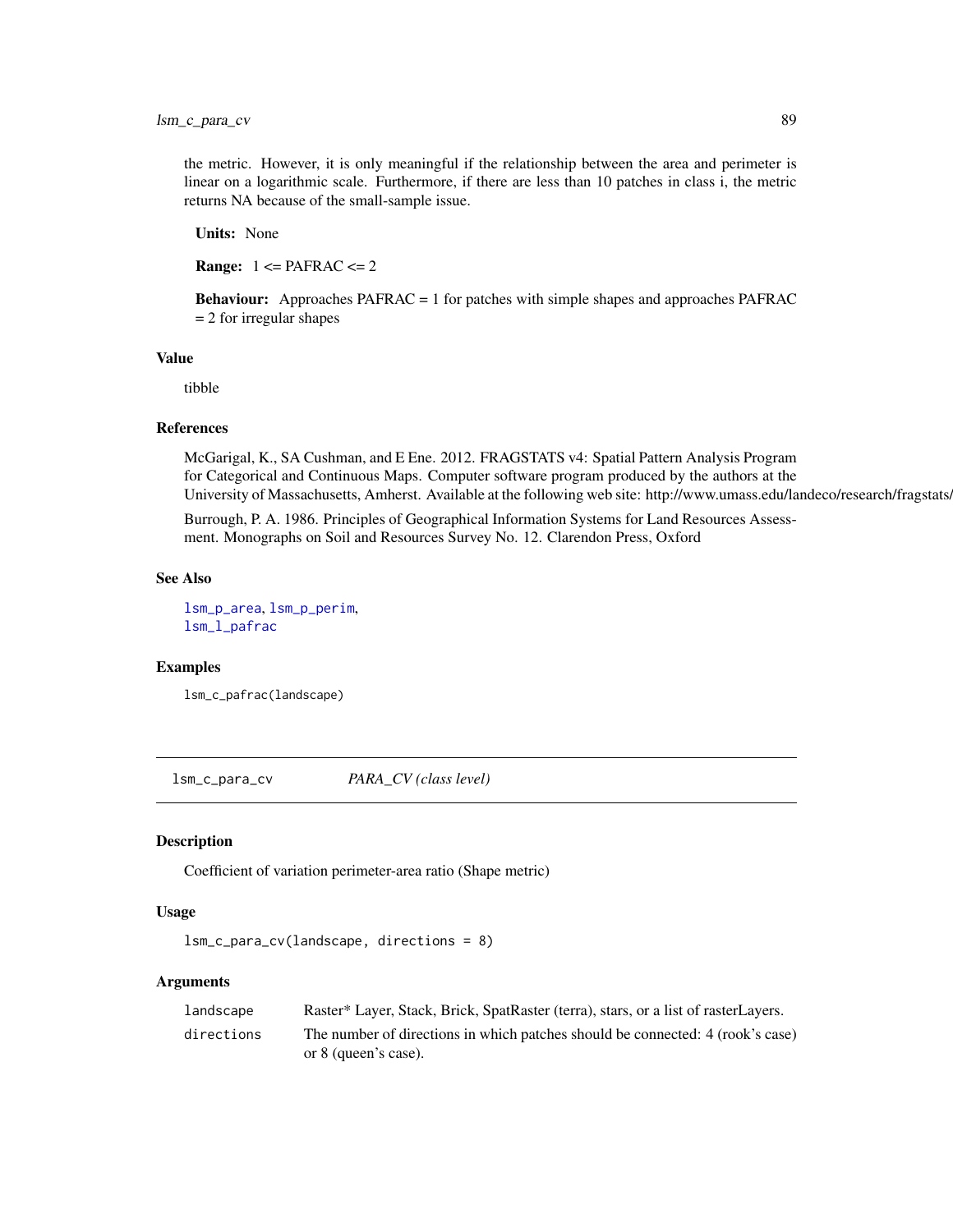## Details

$$
PARA_{CV} = cv(PARA[patch_{ij}]
$$

where  $PARA[patch_{ij}]$  is the perimeter area ratio of each patch.

PARA\_CV is a 'Shape metric'. It summarises each class as the Coefficient of variation of each patch belonging to class i. The perimeter-area ratio describes the patch complexity in a straightforward way. However, because it is not standarised to a certain shape (e.g. a square), it is not scale independent, meaning that increasing the patch size while not changing the patch form will change the ratio.

Units: None

**Range:**  $PARA_CV \ge 0$ 

**Behaviour:** Equals PARA\_CV = 0 if the perimeter-area ratio is identical for all patches. Increases, without limit, as the variation of the perimeter-area ratio increases.

## Value

tibble

## References

McGarigal, K., SA Cushman, and E Ene. 2012. FRAGSTATS v4: Spatial Pattern Analysis Program for Categorical and Continuous Maps. Computer software program produced by the authors at the University of Massachusetts, Amherst. Available at the following web site: http://www.umass.edu/landeco/research/fragstats.

## See Also

[lsm\\_p\\_para](#page-194-0), [cv](#page-0-0), [lsm\\_c\\_para\\_mn](#page-89-0), [lsm\\_c\\_para\\_sd](#page-91-0), [lsm\\_l\\_para\\_mn](#page-161-0), [lsm\\_l\\_para\\_sd](#page-162-0), [lsm\\_l\\_para\\_cv](#page-160-0)

## Examples

lsm\_c\_para\_cv(landscape)

<span id="page-89-0"></span>lsm\_c\_para\_mn *PARA\_MN (class level)*

# **Description**

Mean perimeter-area ratio (Shape metric)

#### Usage

lsm\_c\_para\_mn(landscape, directions = 8)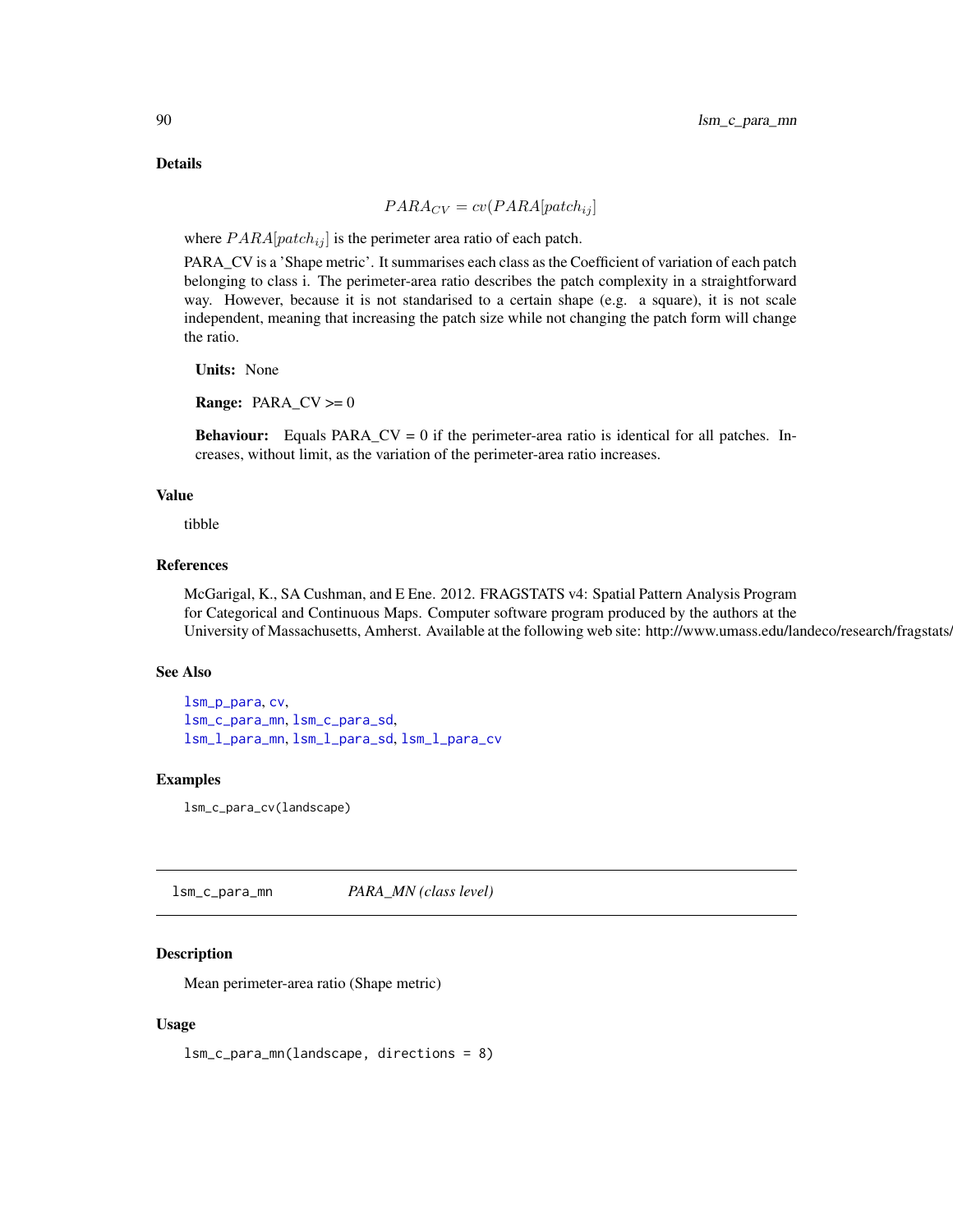#### Arguments

| landscape  | Raster* Layer, Stack, Brick, SpatRaster (terra), stars, or a list of rasterLayers. |
|------------|------------------------------------------------------------------------------------|
| directions | The number of directions in which patches should be connected: 4 (rook's case)     |
|            | or 8 (queen's case).                                                               |

### Details

$$
PARA_{MN} = mean(PARA[patch_{ij}]
$$

where  $PARA[patch_{ij}]$  is the perimeter area ratio of each patch.

PARA\_MN is a 'Shape metric'. It summarises each class as the mean of each patch belonging to class i. The perimeter-area ratio describes the patch complexity in a straightforward way. However, because it is not standarised to a certain shape (e.g. a square), it is not scale independent, meaning that increasing the patch size while not changing the patch form will change the ratio.

Units: None

Range: PARA\_MN > 0

**Behaviour:** Approaches PARA\_MN  $> 0$  if PARA for each patch approaches PARA  $> 0$ , i.e. the form approaches a rather small square. Increases, without limit, as PARA increases, i.e. patches become more complex.

# Value

tibble

## References

McGarigal, K., SA Cushman, and E Ene. 2012. FRAGSTATS v4: Spatial Pattern Analysis Program for Categorical and Continuous Maps. Computer software program produced by the authors at the University of Massachusetts, Amherst. Available at the following web site: http://www.umass.edu/landeco/research/fragstats.

#### See Also

[lsm\\_p\\_para](#page-194-0), [mean](#page-0-0), [lsm\\_c\\_para\\_sd](#page-91-0), [lsm\\_c\\_para\\_cv](#page-88-0), [lsm\\_l\\_para\\_mn](#page-161-0), [lsm\\_l\\_para\\_sd](#page-162-0), [lsm\\_l\\_para\\_cv](#page-160-0)

#### Examples

lsm\_c\_para\_mn(landscape)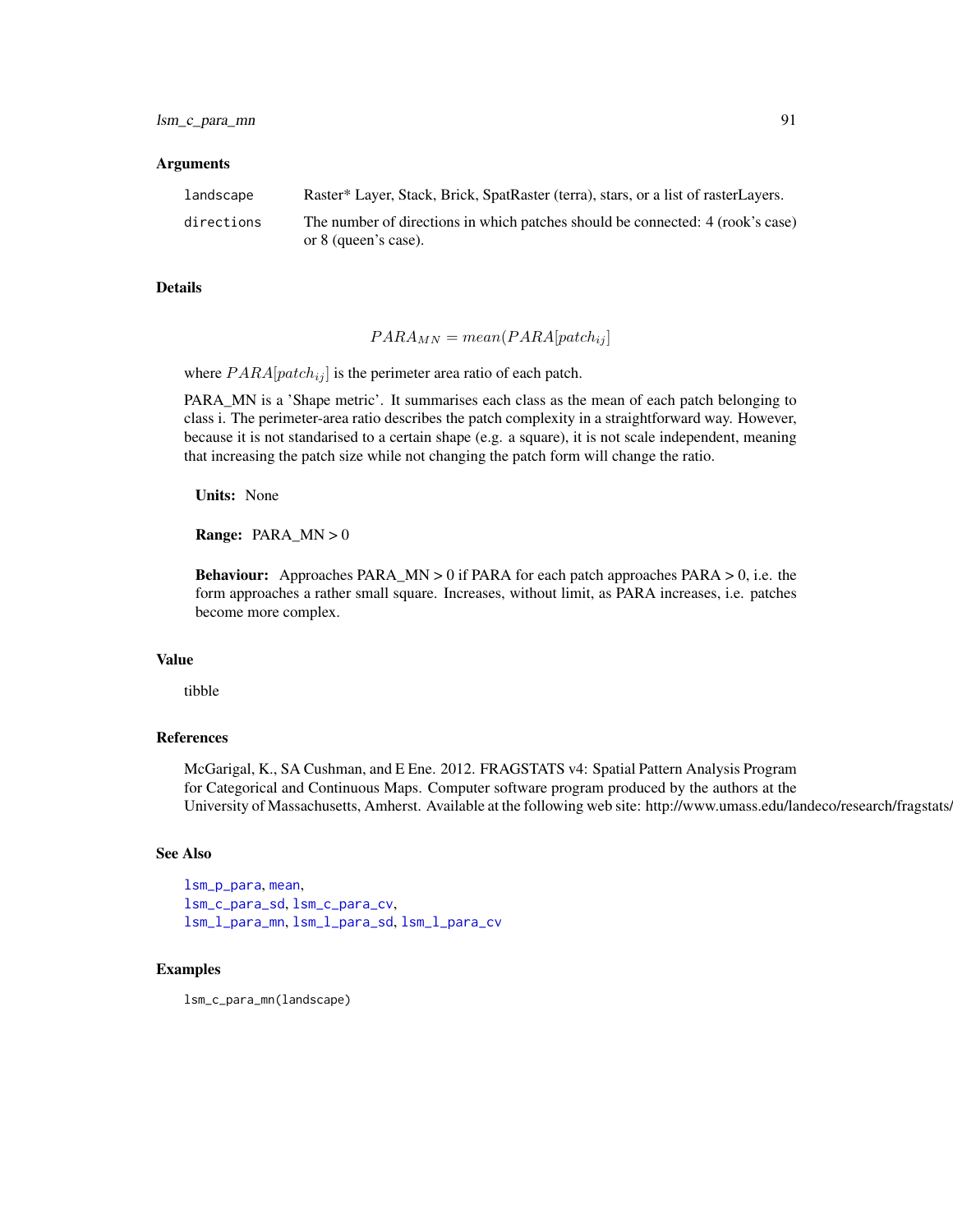<span id="page-91-0"></span>lsm\_c\_para\_sd *PARA\_SD (class level)*

#### Description

Standard deviation perimeter-area ratio (Shape metric)

## Usage

lsm\_c\_para\_sd(landscape, directions = 8)

## Arguments

| landscape  | Raster* Layer, Stack, Brick, SpatRaster (terra), stars, or a list of rasterLayers. |
|------------|------------------------------------------------------------------------------------|
| directions | The number of directions in which patches should be connected: 4 (rook's case)     |
|            | or 8 (queen's case).                                                               |

# Details

$$
PARA_{SD} = sd(PARA[patch_{ij}]
$$

where  $PARA[patch_{ij}]$  is the perimeter area ratio of each patch.

PARA\_SD is a 'Shape metric'. It summarises each class as the standard deviation of each patch belonging to class i. The perimeter-area ratio describes the patch complexity in a straightforward way. However, because it is not standarised to a certain shape (e.g. a square), it is not scale independent, meaning that increasing the patch size while not changing the patch form will change the ratio.

Units: None

**Range:**  $PARA\_SD \ge 0$ 

**Behaviour:** Equals  $PARA\_SD = 0$  if the perimeter-area ratio is identical for all patches. Increases, without limit, as the variation of the perimeter-area ratio increases.

#### Value

tibble

## References

McGarigal, K., SA Cushman, and E Ene. 2012. FRAGSTATS v4: Spatial Pattern Analysis Program for Categorical and Continuous Maps. Computer software program produced by the authors at the University of Massachusetts, Amherst. Available at the following web site: http://www.umass.edu/landeco/research/fragstats.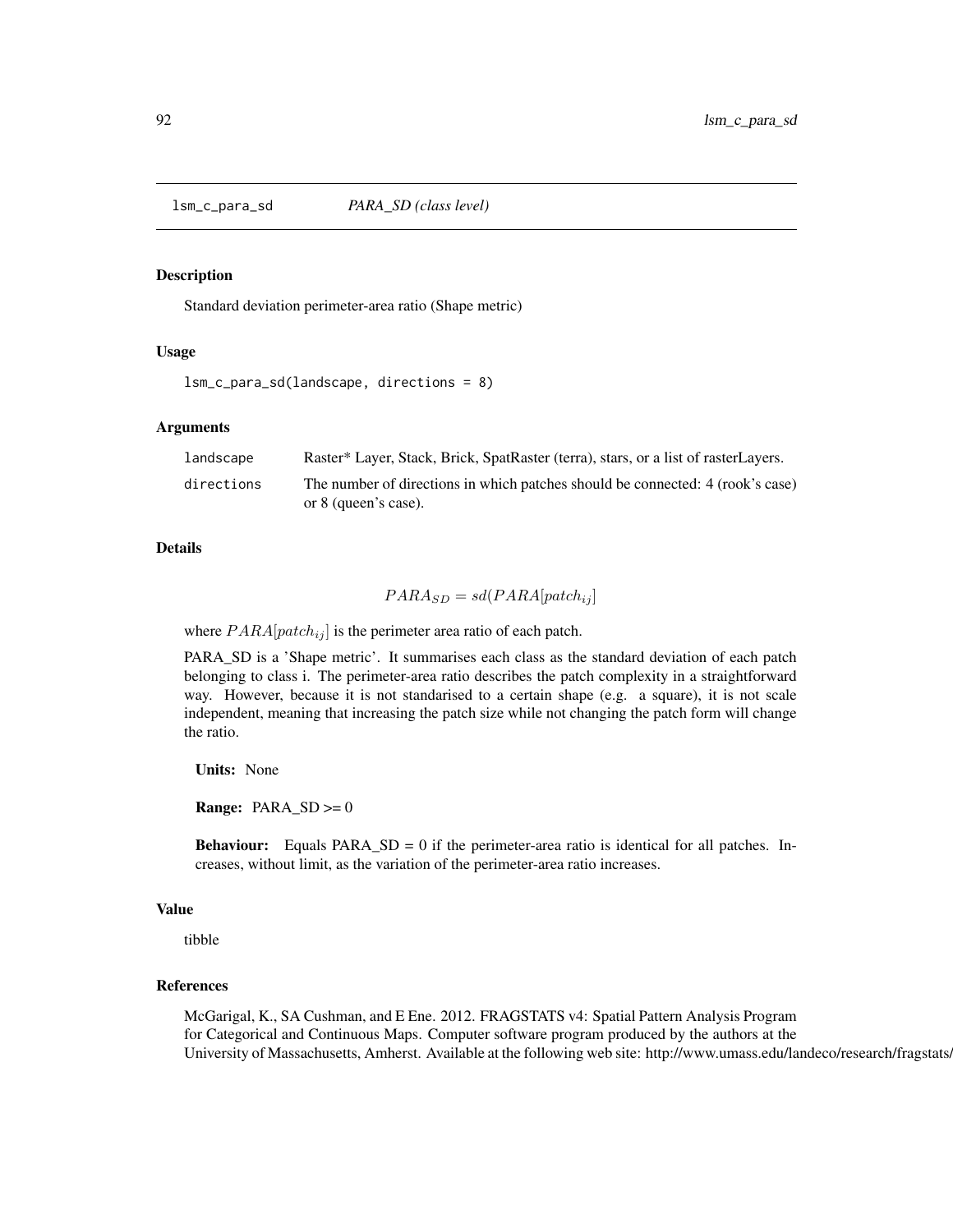#### lsm\_c\_pd 93

# See Also

```
lsm_p_para, sd,
lsm_c_para_mn, lsm_c_para_cv,
lsm_l_para_mn, lsm_l_para_sd, lsm_l_para_cv
```
## Examples

lsm\_c\_para\_sd(landscape)

lsm\_c\_pd *PD (class level)*

# Description

Patch density (Aggregation metric)

# Usage

lsm\_c\_pd(landscape, directions = 8)

# Arguments

| landscape  | Raster* Layer, Stack, Brick, SpatRaster (terra), stars, or a list of rasterLayers. |
|------------|------------------------------------------------------------------------------------|
| directions | The number of directions in which patches should be connected: 4 (rook's case)     |
|            | or 8 (queen's case).                                                               |

# Details

$$
PD = \frac{n_i}{A} * 10000 * 100
$$

where  $n_i$  is the number of patches and  $A$  is the total landscape area in square meters.

PD is an 'Aggregation metric'. It describes the fragmentation of a class, however, does not necessarily contain information about the configuration or composition of the class. In contrast to [lsm\\_c\\_np](#page-86-0) it is standardized to the area and comparisons among landscapes with different total area are possible.

Units: Number per 100 hectares

**Ranges:**  $0 < PD \leq 1e+06$ 

Behaviour: Increases as the landscape gets more patchy. Reaches its maximum if every cell is a different patch.

## Value

tibble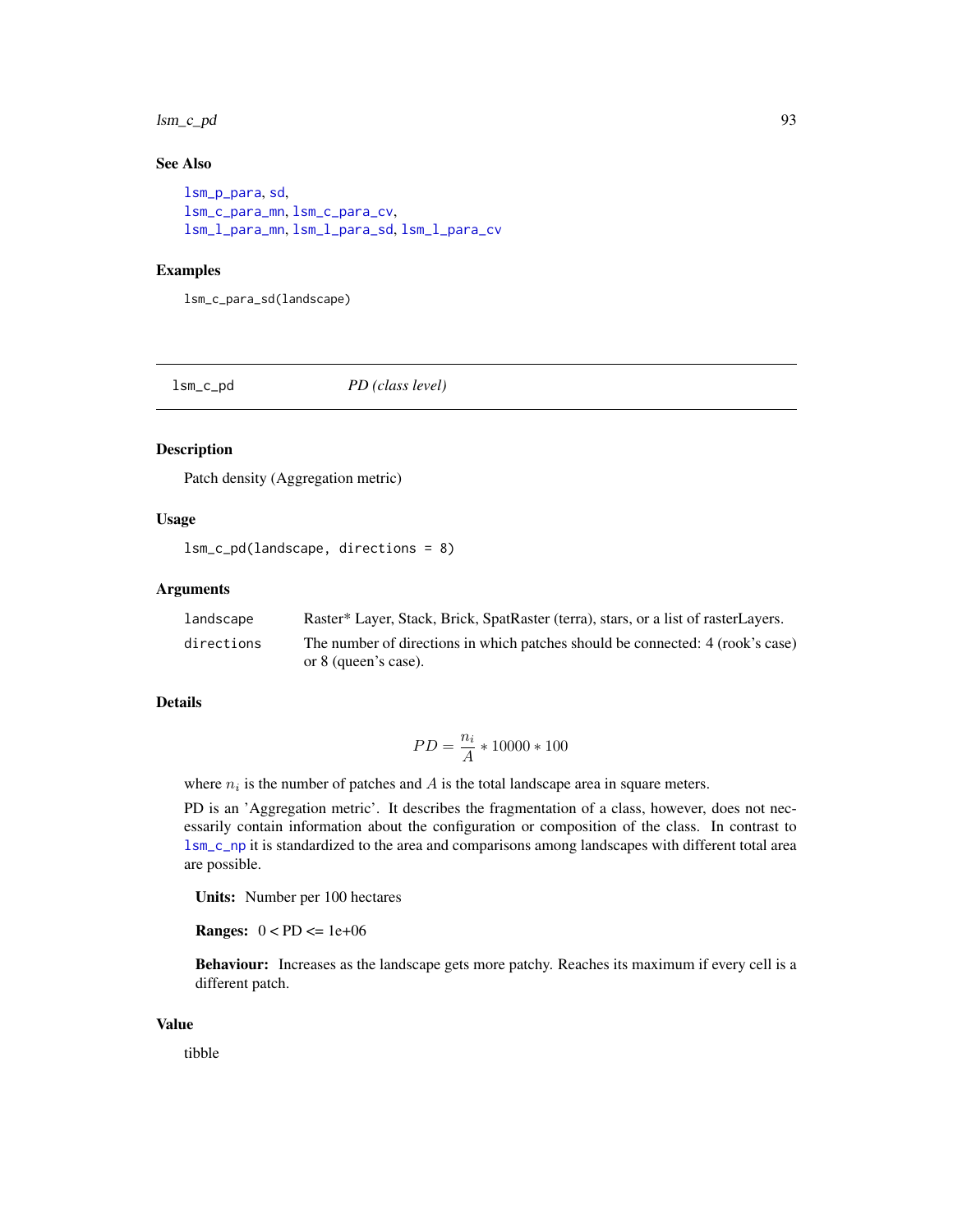## References

McGarigal, K., SA Cushman, and E Ene. 2012. FRAGSTATS v4: Spatial Pattern Analysis Program for Categorical and Continuous Maps. Computer software program produced by the authors at the University of Massachusetts, Amherst. Available at the following web site: http://www.umass.edu/landeco/research/fragstats/

## See Also

[lsm\\_c\\_np](#page-86-0), [lsm\\_l\\_ta](#page-179-0), [lsm\\_l\\_pd](#page-164-0)

## Examples

lsm\_c\_pd(landscape)

lsm\_c\_pladj *PLADJ (class level)*

## Description

Percentage of Like Adjacencies (Aggregation metric)

#### Usage

lsm\_c\_pladj(landscape)

#### Arguments

landscape Raster\* Layer, Stack, Brick, SpatRaster (terra), stars, or a list of rasterLayers.

# **Details**

$$
PLADJ = (\frac{g_{ij}}{\sum\limits_{k=1}^{m} g_{ik}}) * 100
$$

where  $g_{ii}$  is the number of adjacencies between cells of class i and  $g_{ik}$  is the number of adjacencies between cells of class i and k.

PLADJ is an 'Aggregation metric'. It calculates the frequency how often patches of different classes i (focal class) and k are next to each other, and following is a measure of class aggregation. The adjacencies are counted using the double-count method.

Units: Percent

**Ranges:**  $0 \leq$  PLADJ $\leq$  100

**Behaviour:** Equals  $PLADJ = 0$  if class i is maximal disaggregated, i.e. every cell is a different patch. Equals PLADJ = 100 when the only one patch is present.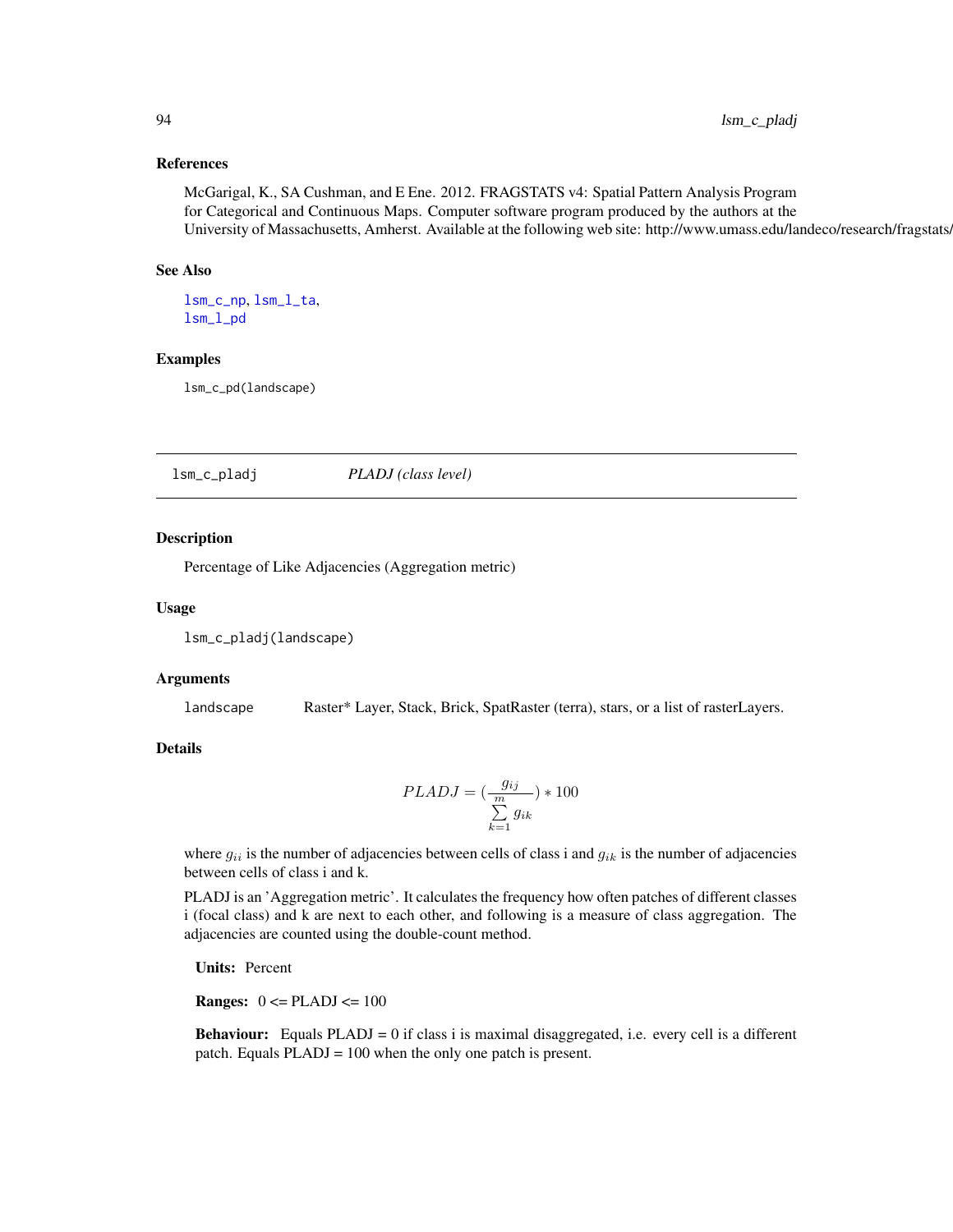# lsm\_c\_pland 95

#### Value

tibble

## References

McGarigal, K., SA Cushman, and E Ene. 2012. FRAGSTATS v4: Spatial Pattern Analysis Program for Categorical and Continuous Maps. Computer software program produced by the authors at the University of Massachusetts, Amherst. Available at the following web site: http://www.umass.edu/landeco/research/fragstats/

## Examples

lsm\_c\_pladj(landscape)

lsm\_c\_pland *PLAND (class level)*

## Description

Percentage of landscape of class (Area and Edge metric)

#### Usage

lsm\_c\_pland(landscape, directions = 8)

## Arguments

| landscape  | Raster* Layer, Stack, Brick, SpatRaster (terra), stars, or a list of rasterLayers. |
|------------|------------------------------------------------------------------------------------|
| directions | The number of directions in which patches should be connected: 4 (rook's case)     |
|            | or 8 (queen's case).                                                               |

# Details

$$
PLAND = \frac{\sum_{j=1}^{n} a_{ij}}{A} * 100
$$

where  $a_{ij}$  is the area of each patch and A is the total landscape area.

PLAND is an 'Area and edge metric'. It is the percentage of the landscape belonging to class i. It is a measure of composition and because of the relative character directly comparable among landscapes with different total areas.

Units: Percentage

**Range:**  $0 < PLAND \le 100$ 

**Behaviour:** Approaches  $PLAND = 0$  when the proportional class area is decreasing. Equals PLAND = 100 when only one patch is present.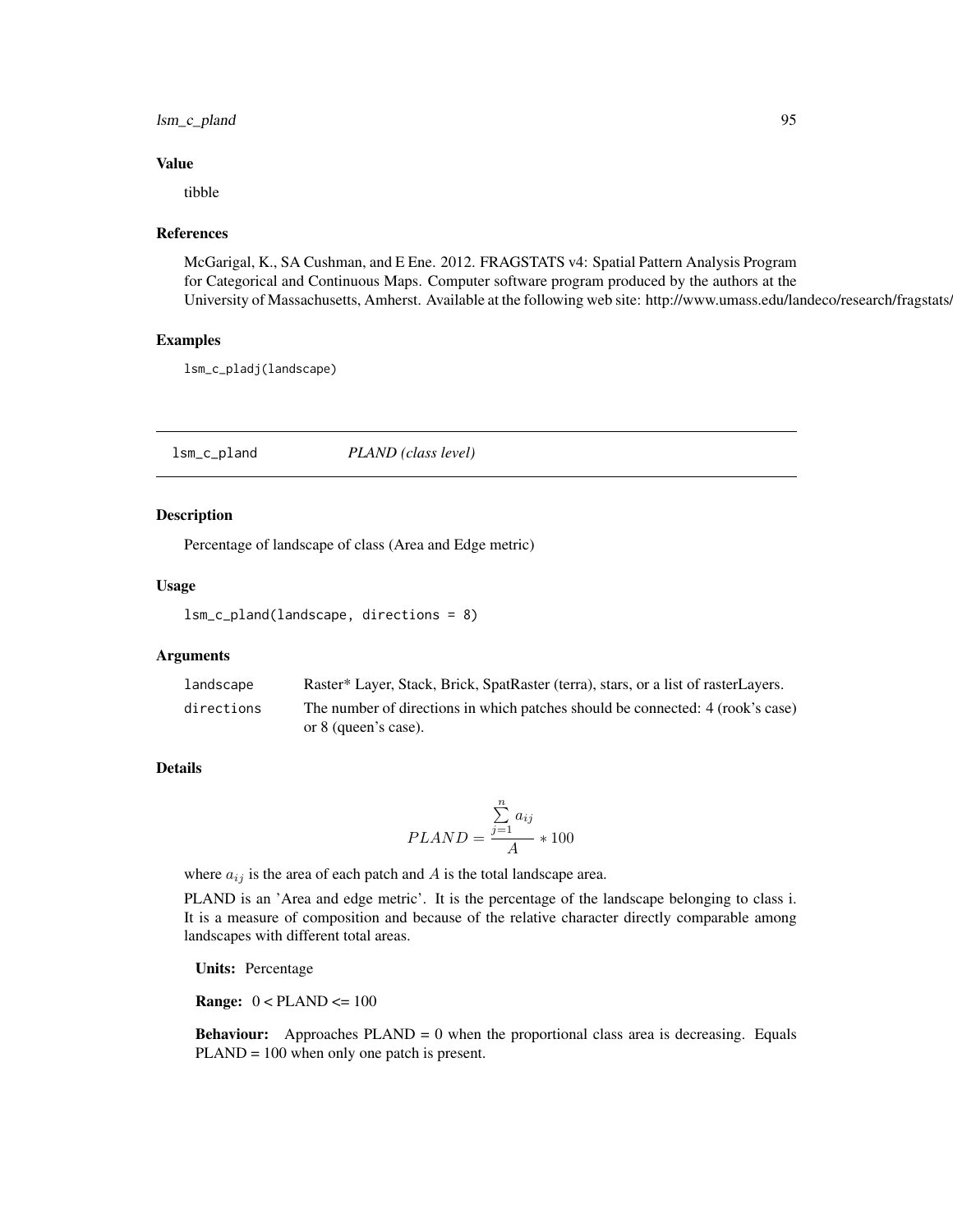# Value

tibble

## References

McGarigal, K., SA Cushman, and E Ene. 2012. FRAGSTATS v4: Spatial Pattern Analysis Program for Categorical and Continuous Maps. Computer software program produced by the authors at the University of Massachusetts, Amherst. Available at the following web site: http://www.umass.edu/landeco/research/fragstats.

# See Also

[lsm\\_c\\_ca](#page-38-0), [lsm\\_l\\_ta](#page-179-0)

#### Examples

lsm\_c\_pland(landscape)

<span id="page-95-0"></span>lsm\_c\_shape\_cv *SHAPE\_CV (class level)*

# Description

Covariance of variation shape index (Shape metric)

#### Usage

```
lsm_c_shape_cv(landscape, directions = 8)
```
## Arguments

| landscape  | Raster* Layer, Stack, Brick, SpatRaster (terra), stars, or a list of rasterLayers. |
|------------|------------------------------------------------------------------------------------|
| directions | The number of directions in which patches should be connected: 4 (rook's case)     |
|            | or 8 (queen's case).                                                               |

## Details

$$
SHAPE_{CV} = cv(SHAPE[patch_{ij}])
$$

where  $SHAPE[patch_{ij}]$  is the shape index of each patch.

SHAPE\_CV is a 'Shape metric'. Each class is summarised as the Coefficient of variation of each patch belonging to class i. SHAPE describes the ratio between the actual perimeter of the patch and the hypothetical minimum perimeter of the patch. The minimum perimeter equals the perimeter if the patch would be maximally compact.

Units: None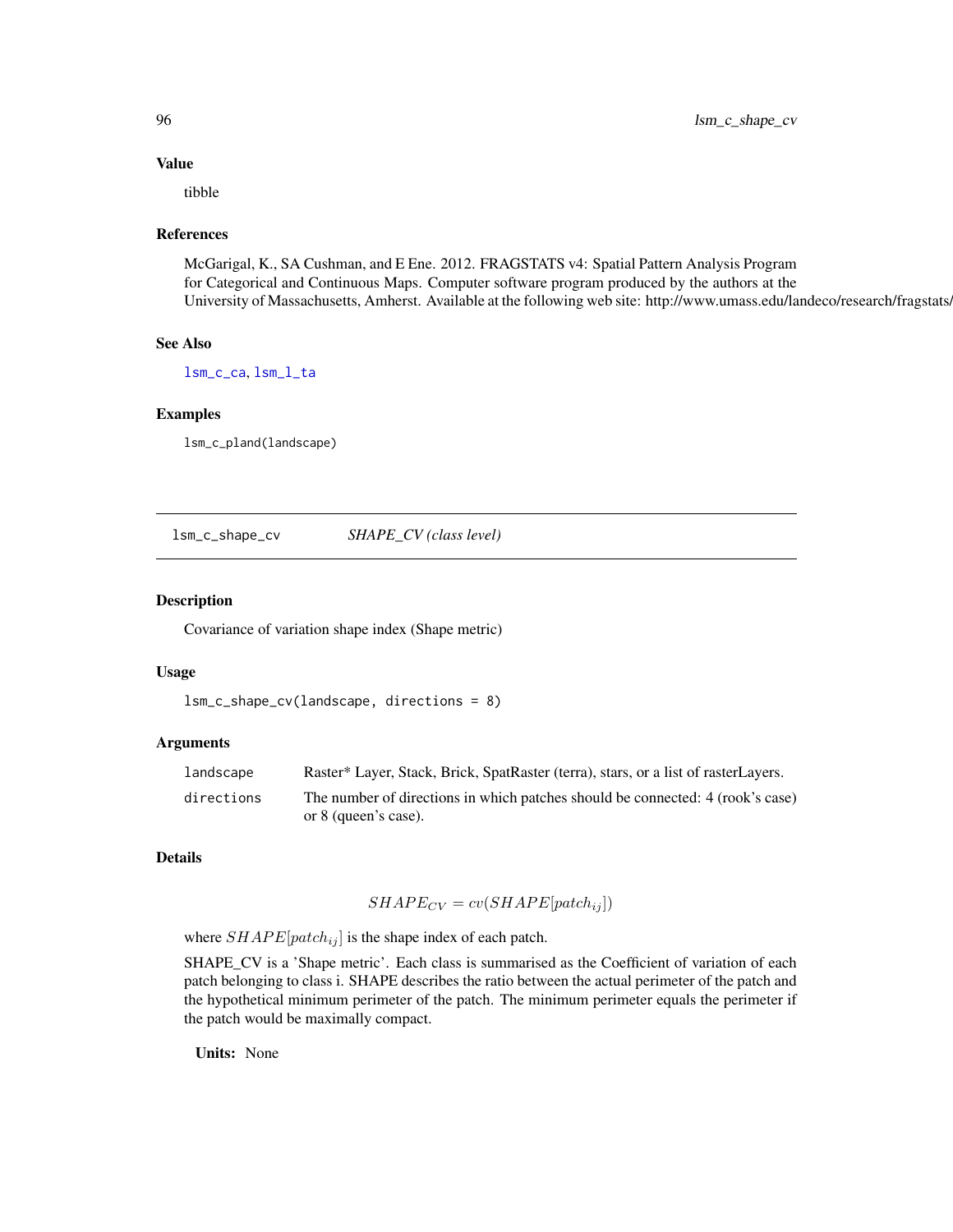# lsm\_c\_shape\_mn 97

**Range:** SHAPE\_CV  $>= 0$ 

**Behaviour:** Equals SHAPE\_CV = 0 if all patches have an identical shape index. Increases, without limit, as the variation of the shape index increases.

# Value

tibble

# References

McGarigal, K., SA Cushman, and E Ene. 2012. FRAGSTATS v4: Spatial Pattern Analysis Program for Categorical and Continuous Maps. Computer software program produced by the authors at the University of Massachusetts, Amherst. Available at the following web site: http://www.umass.edu/landeco/research/fragstats/

Patton, D. R. 1975. A diversity index for quantifying habitat "edge". Wildl. Soc.Bull. 3:171-173.

# See Also

```
lsm_p_shape, cv,
lsm_c_shape_mn, lsm_c_shape_sd,
lsm_l_shape_mn, lsm_l_shape_sd, lsm_l_shape_cv
```
# Examples

lsm\_c\_shape\_cv(landscape)

<span id="page-96-0"></span>lsm\_c\_shape\_mn *SHAPE\_MN (class level)*

## Description

Mean shape index (Shape metric)

# Usage

```
lsm_c_shape_mn(landscape, directions = 8)
```
## Arguments

| landscape  | Raster* Layer, Stack, Brick, SpatRaster (terra), stars, or a list of rasterLayers.                     |
|------------|--------------------------------------------------------------------------------------------------------|
| directions | The number of directions in which patches should be connected: 4 (rook's case)<br>or 8 (queen's case). |
|            |                                                                                                        |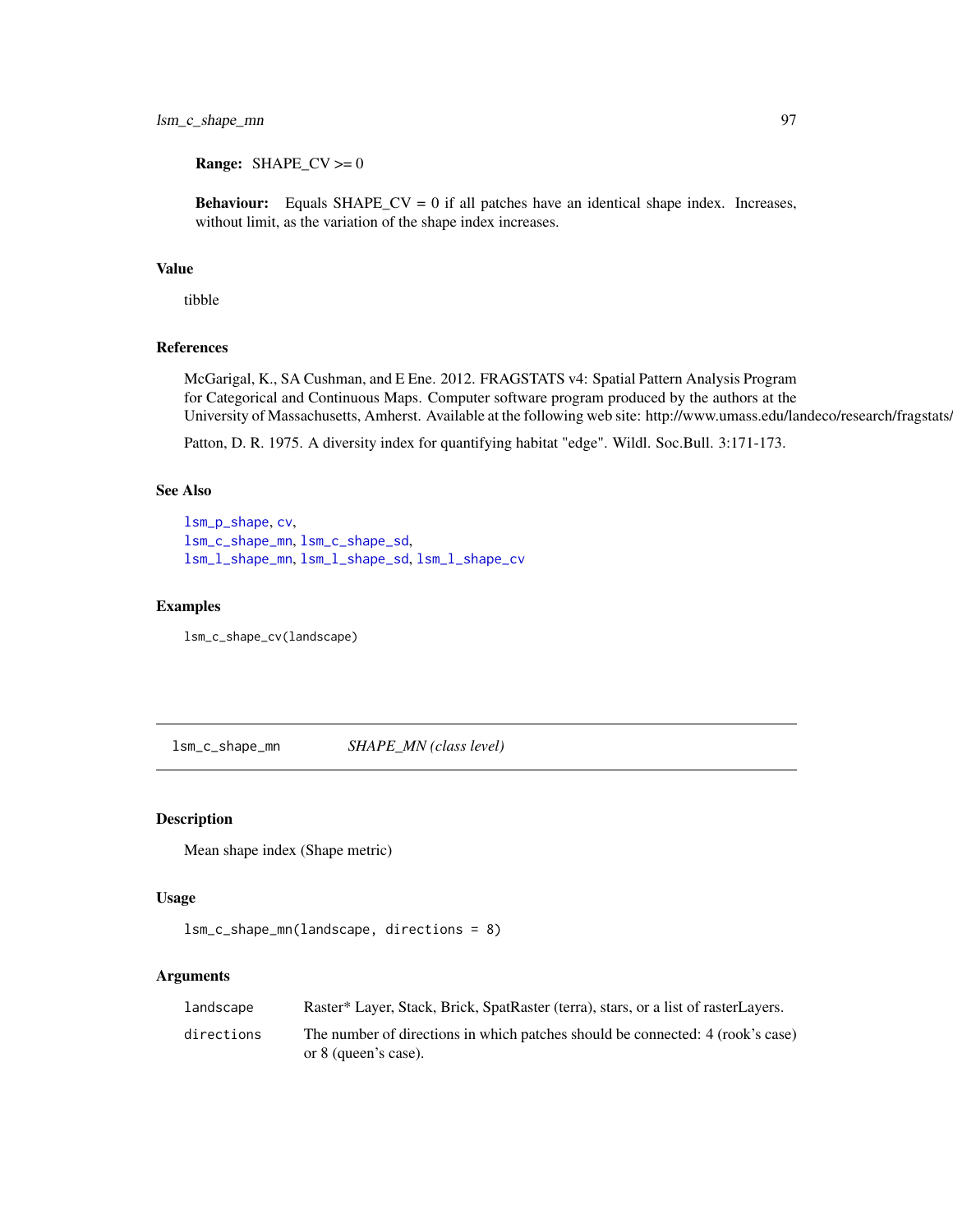# Details

$$
SHAPE_{MN} = mean(SHAPE[patch_{ij}])
$$

where  $SHAPE[patch_{ij}]$  is the shape index of each patch.

SHAPE\_MN is a 'Shape metric'. Each class is summarised as the mean of each patch belonging to class i. SHAPE describes the ratio between the actual perimeter of the patch and the hypothetical minimum perimeter of the patch. The minimum perimeter equals the perimeter if the patch would be maximally compact.

Units: None

Range: SHAPE\_SD >= 1

**Behaviour:** Equals SHAPE\_MN = 0 if all patches are squares. Increases, without limit, as the shapes of patches become more complex.

# Value

tibble

## References

McGarigal, K., SA Cushman, and E Ene. 2012. FRAGSTATS v4: Spatial Pattern Analysis Program for Categorical and Continuous Maps. Computer software program produced by the authors at the University of Massachusetts, Amherst. Available at the following web site: http://www.umass.edu/landeco/research/fragstats.

Patton, D. R. 1975. A diversity index for quantifying habitat "edge". Wildl. Soc.Bull. 3:171-173.

# See Also

[lsm\\_p\\_shape](#page-196-0), [mean](#page-0-0), [lsm\\_c\\_shape\\_sd](#page-98-0), [lsm\\_c\\_shape\\_cv](#page-95-0), [lsm\\_l\\_shape\\_mn](#page-171-0), [lsm\\_l\\_shape\\_sd](#page-172-0), [lsm\\_l\\_shape\\_cv](#page-170-0)

## Examples

lsm\_c\_shape\_mn(landscape)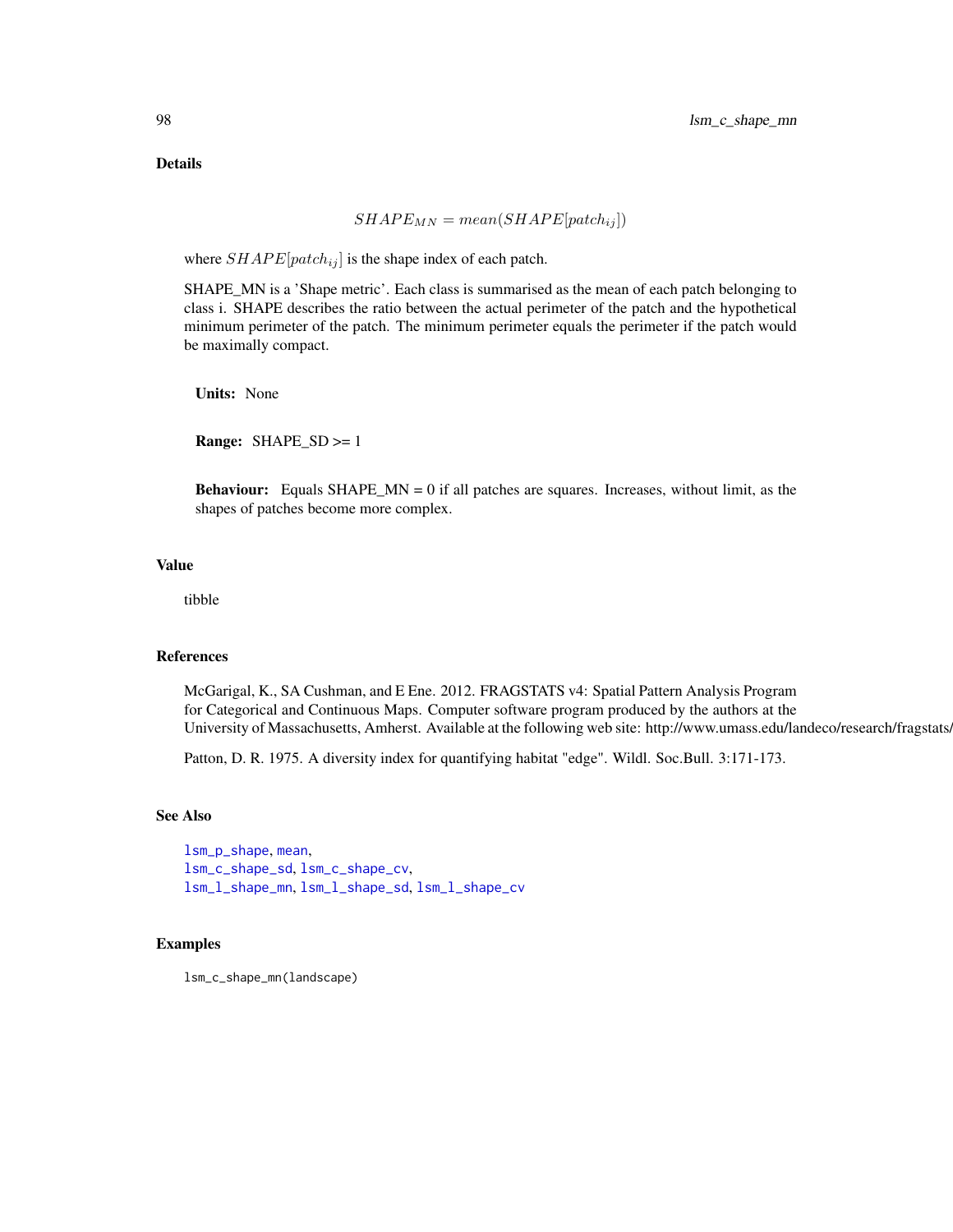<span id="page-98-0"></span>lsm\_c\_shape\_sd *SHAPE\_SD (class level)*

#### Description

Standard deviation shape index (Shape metric)

# Usage

```
lsm_c_shape_sd(landscape, directions = 8)
```
## Arguments

| landscape  | Raster* Layer, Stack, Brick, SpatRaster (terra), stars, or a list of rasterLayers.                     |
|------------|--------------------------------------------------------------------------------------------------------|
| directions | The number of directions in which patches should be connected: 4 (rook's case)<br>or 8 (queen's case). |

## Details

$$
SHAPE_{SD} = sd(SHAPE[patch_{ij}])
$$

where  $SHAPE[patch_{ij}]$  is the shape index of each patch.

SHAPE\_SD is a 'Shape metric'. Each class is summarised as the standard deviation of each patch belonging to class i. SHAPE describes the ratio between the actual perimeter of the patch and the hypothetical minimum perimeter of the patch. The minimum perimeter equals the perimeter if the patch would be maximally compact.

Units: None

**Range:**  $SHAPE\_SD \ge 0$ 

**Behaviour:** Equals  $SHAPE\_SD = 0$  if all patches have an identical shape index. Increases, without limit, as the variation of the shape index increases.

#### Value

tibble

# References

McGarigal, K., SA Cushman, and E Ene. 2012. FRAGSTATS v4: Spatial Pattern Analysis Program for Categorical and Continuous Maps. Computer software program produced by the authors at the University of Massachusetts, Amherst. Available at the following web site: http://www.umass.edu/landeco/research/fragstats.

Patton, D. R. 1975. A diversity index for quantifying habitat "edge". Wildl. Soc.Bull. 3:171-173.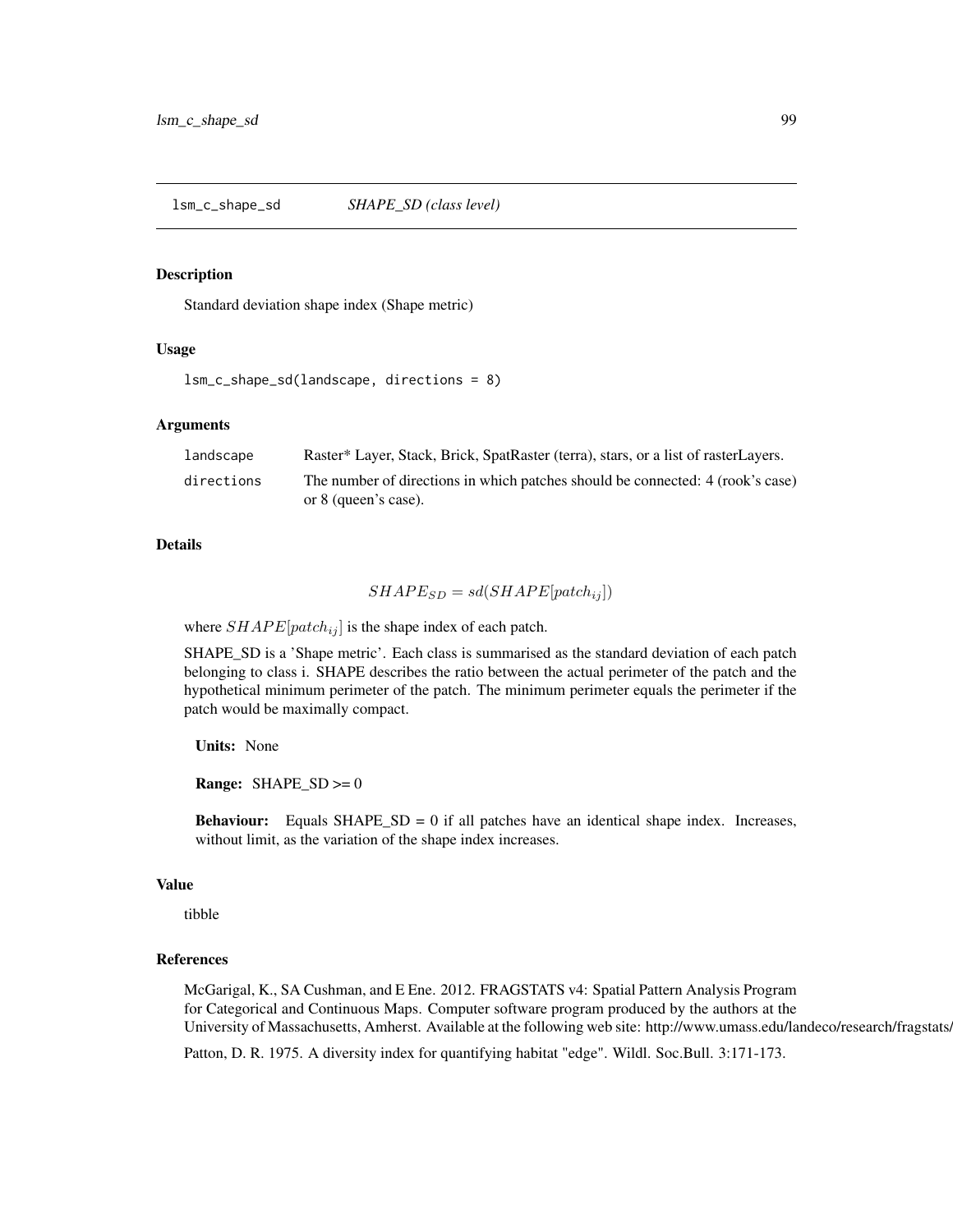# See Also

```
lsm_p_shape, sd,
lsm_c_shape_mn, lsm_c_shape_cv,
lsm_l_shape_mn, lsm_l_shape_sd, lsm_l_shape_cv
```
## Examples

lsm\_c\_shape\_sd(landscape)

lsm\_c\_split *SPLIT (class level)*

## Description

Splitting index (Aggregation metric)

# Usage

```
lsm_c_split(landscape, directions = 8)
```
# Arguments

| landscape  | Raster* Layer, Stack, Brick, SpatRaster (terra), stars, or a list of rasterLayers.                     |
|------------|--------------------------------------------------------------------------------------------------------|
| directions | The number of directions in which patches should be connected: 4 (rook's case)<br>or 8 (queen's case). |

## Details

$$
SPLIT = \frac{A^2}{\sum\limits_{j=1}^{n} a_{ij}^2}
$$

where  $a_{ij}$  is the patch area in square meters and A is the total landscape area.

SPLIT is an 'Aggregation metric'. It describes the number of patches if all patches of class i would be divided into equally sized patches.

Units: None

Range: 1 <= SPLIT <= Number of cells squared

**Behaviour:** Equals  $SPLIT = 1$  if only one patch is present. Increases as the number of patches of class i increases and is limited if all cells are a patch

## Value

tibble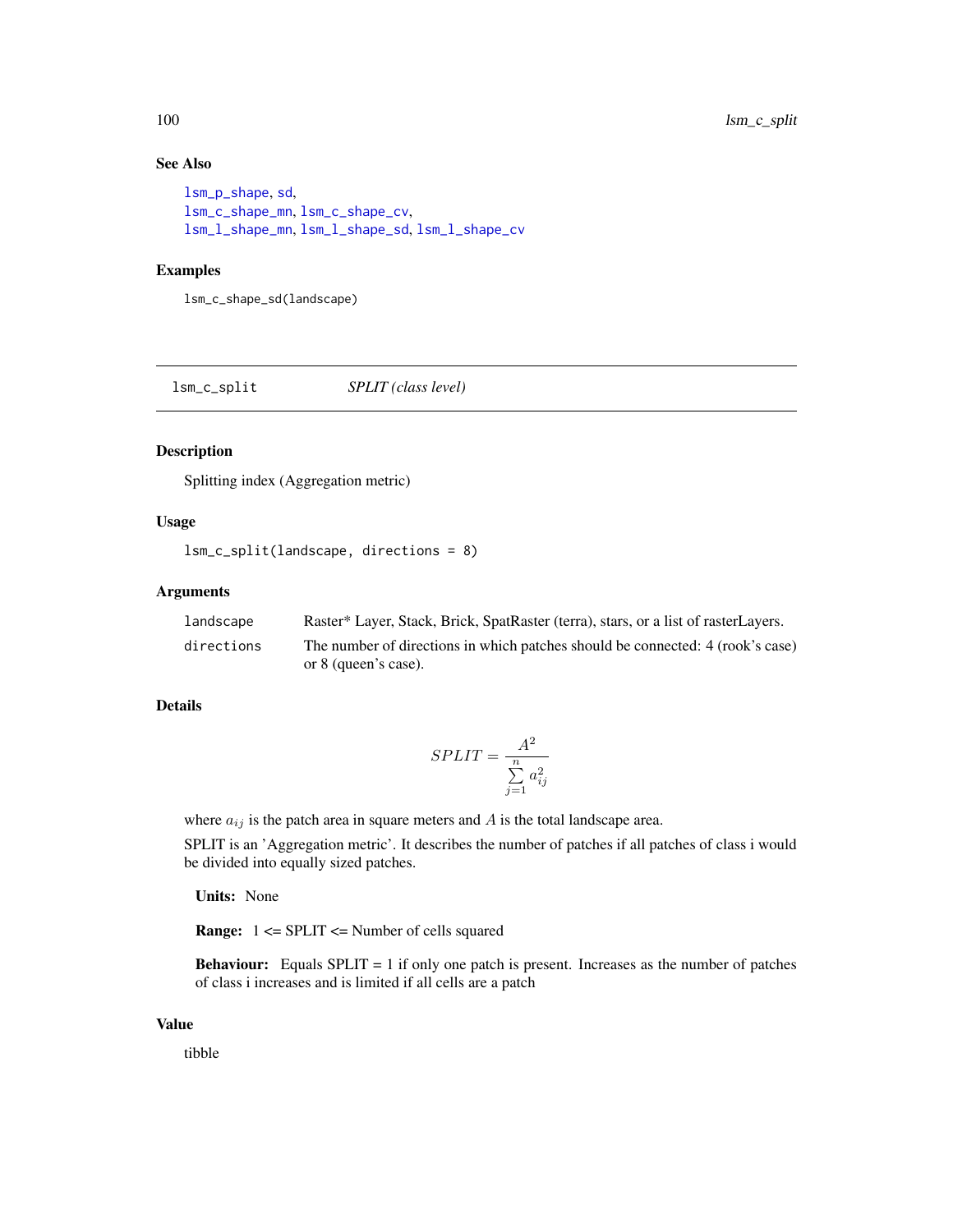#### lsm\_c\_tca 101

## References

McGarigal, K., SA Cushman, and E Ene. 2012. FRAGSTATS v4: Spatial Pattern Analysis Program for Categorical and Continuous Maps. Computer software program produced by the authors at the University of Massachusetts, Amherst. Available at the following web site: http://www.umass.edu/landeco/research/fragstats.

Jaeger, J. A. 2000. Landscape division, splitting index, and effective mesh size: new measures of landscape fragmentation. Landscape ecology, 15(2), 115-130.

# See Also

[lsm\\_p\\_area](#page-183-0), [lsm\\_l\\_ta](#page-179-0), [lsm\\_l\\_split](#page-178-0)

#### Examples

lsm\_c\_split(landscape)

<span id="page-100-0"></span>lsm\_c\_tca *TCA (class level)*

# Description

Total core area (Core area metric)

#### Usage

```
lsm_c_tca(landscape, directions = 8, consider_boundary = FALSE, edge_depth = 1)
```
## Arguments

| landscape         | Raster* Layer, Stack, Brick, SpatRaster (terra), stars, or a list of rasterLayers.                     |  |
|-------------------|--------------------------------------------------------------------------------------------------------|--|
| directions        | The number of directions in which patches should be connected: 4 (rook's case)<br>or 8 (queen's case). |  |
| consider_boundary |                                                                                                        |  |
|                   | Logical if cells that only neighbour the landscape boundary should be consid-<br>ered as core          |  |
| edge_depth        | Distance (in cells) a cell has the be away from the patch edge to be considered<br>as core cell        |  |

## Details

$$
TCA = \sum_{j=1}^{n} a_{ij}^{core} * (\frac{1}{10000})
$$

where here  $a_{ij}^{core}$  is the core area in square meters.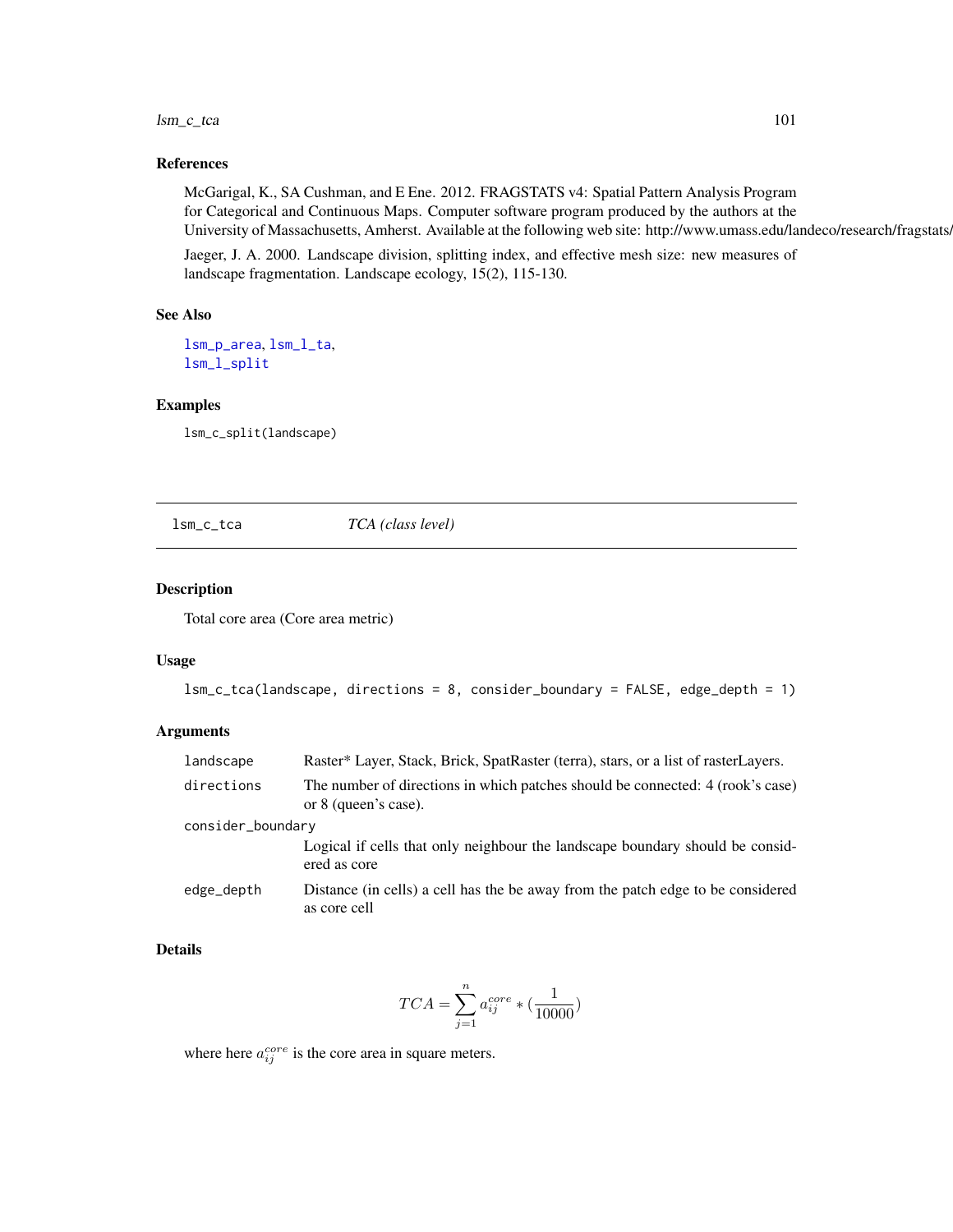TCA is a 'Core area metric' and equals the sum of core areas of all patches belonging to class i. A cell is defined as core area if the cell has no neighbour with a different value than itself (rook's case). In other words, the core area of a patch is all area that is not an edge. It characterises patch areas and shapes of patches belonging to class i simultaneously (more core area when the patch is large and the shape is rather compact, i.e. a square). Additionally, TCA is a measure for the configuration of the landscape, because the sum of edges increase as patches are less aggregated.

Units: Hectares

**Range:**  $TCA \ge 0$ 

Behaviour: Increases, without limit, as patch areas increase and patch shapes simplify. TCA = 0 when every cell in every patch of class i is an edge.

## Value

tibble

## References

McGarigal, K., SA Cushman, and E Ene. 2012. FRAGSTATS v4: Spatial Pattern Analysis Program for Categorical and Continuous Maps. Computer software program produced by the authors at the University of Massachusetts, Amherst. Available at the following web site: http://www.umass.edu/landeco/research/fragstats.

## See Also

[lsm\\_p\\_core](#page-188-0), [lsm\\_l\\_tca](#page-180-0)

#### Examples

lsm\_c\_tca(landscape)

lsm\_c\_te *TE (class level)*

## Description

Total (class) edge (Area and Edge metric)

#### Usage

```
lsm_c_te(landscape, count_boundary = FALSE, directions = 8)
```
## Arguments

| landscape  | Raster* Layer, Stack, Brick, SpatRaster (terra), stars, or a list of rasterLayers. |
|------------|------------------------------------------------------------------------------------|
|            | count_boundary Include landscape boundary in edge length                           |
| directions | The number of directions in which patches should be connected: 4 (rook's case)     |
|            | or 8 (queen's case).                                                               |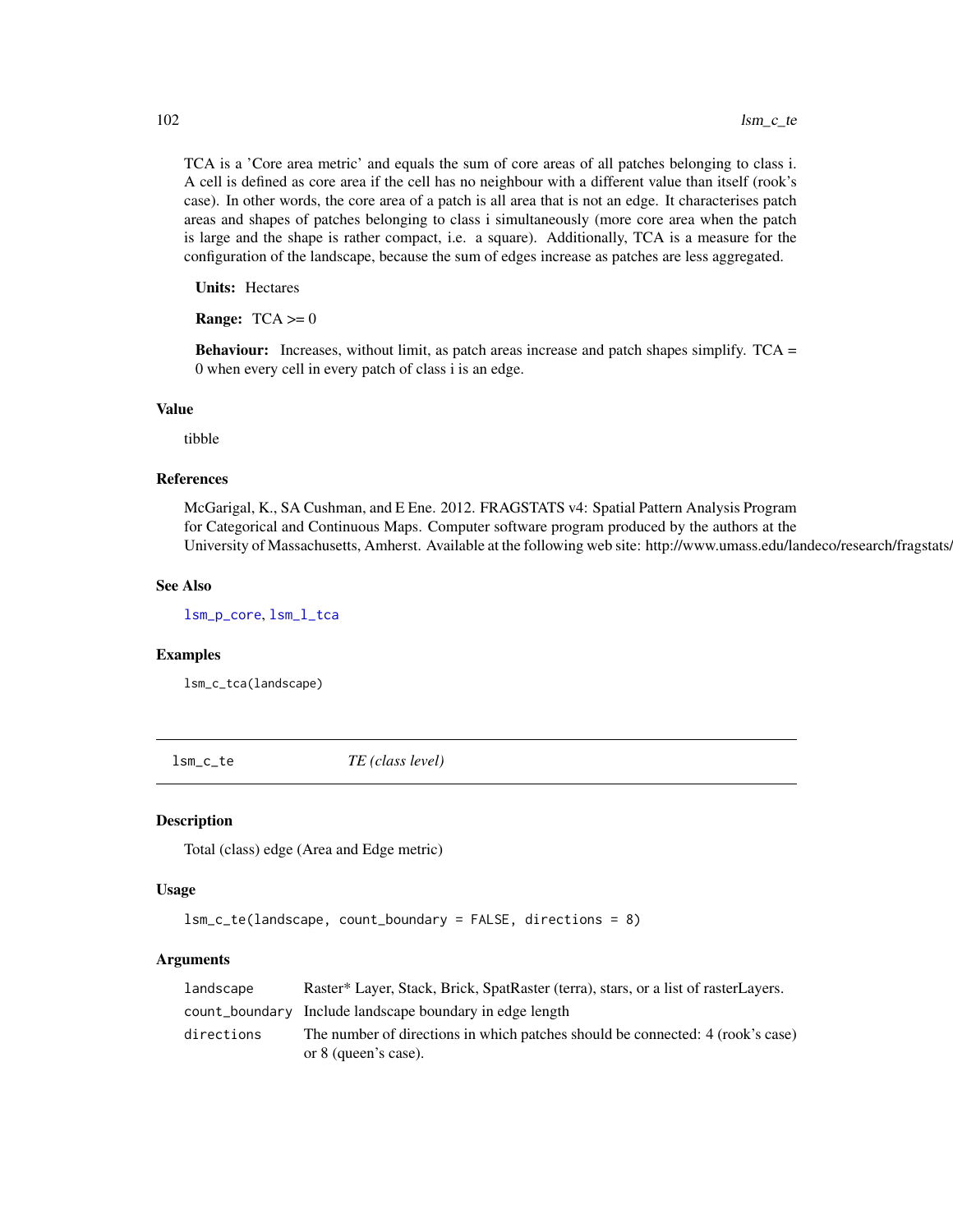**lsm\_l\_ai** 103

Details

$$
TE = \sum_{k=1}^{m} e_{ik}
$$

where  $e_{ik}$  is the edge lengths in meters. TE is an 'Area and edge metric'. Total (class) edge includes all edges between class i and all other classes k. It measures the configuration of the landscape because a highly fragmented landscape will have many edges. However, total edge is an absolute measure, making comparisons among landscapes with different total areas difficult. If cound\_boundary = TRUE also edges to the landscape boundary are included.

Units: Meters

**Range:**  $TE \ge 0$ 

**Behaviour:** Equals  $TE = 0$  if all cells are edge cells. Increases, without limit, as landscape becomes more fragmented

## Value

tibble

# References

McGarigal, K., SA Cushman, and E Ene. 2012. FRAGSTATS v4: Spatial Pattern Analysis Program for Categorical and Continuous Maps. Computer software program produced by the authors at the University of Massachusetts, Amherst. Available at the following web site: http://www.umass.edu/landeco/research/fragstats.

## See Also

[lsm\\_p\\_perim](#page-195-0) [lsm\\_l\\_te](#page-182-0)

## Examples

lsm\_c\_te(landscape)

lsm\_l\_ai *AI (landscape level)*

## Description

Aggregation index (Aggregation metric)

## Usage

lsm\_l\_ai(landscape)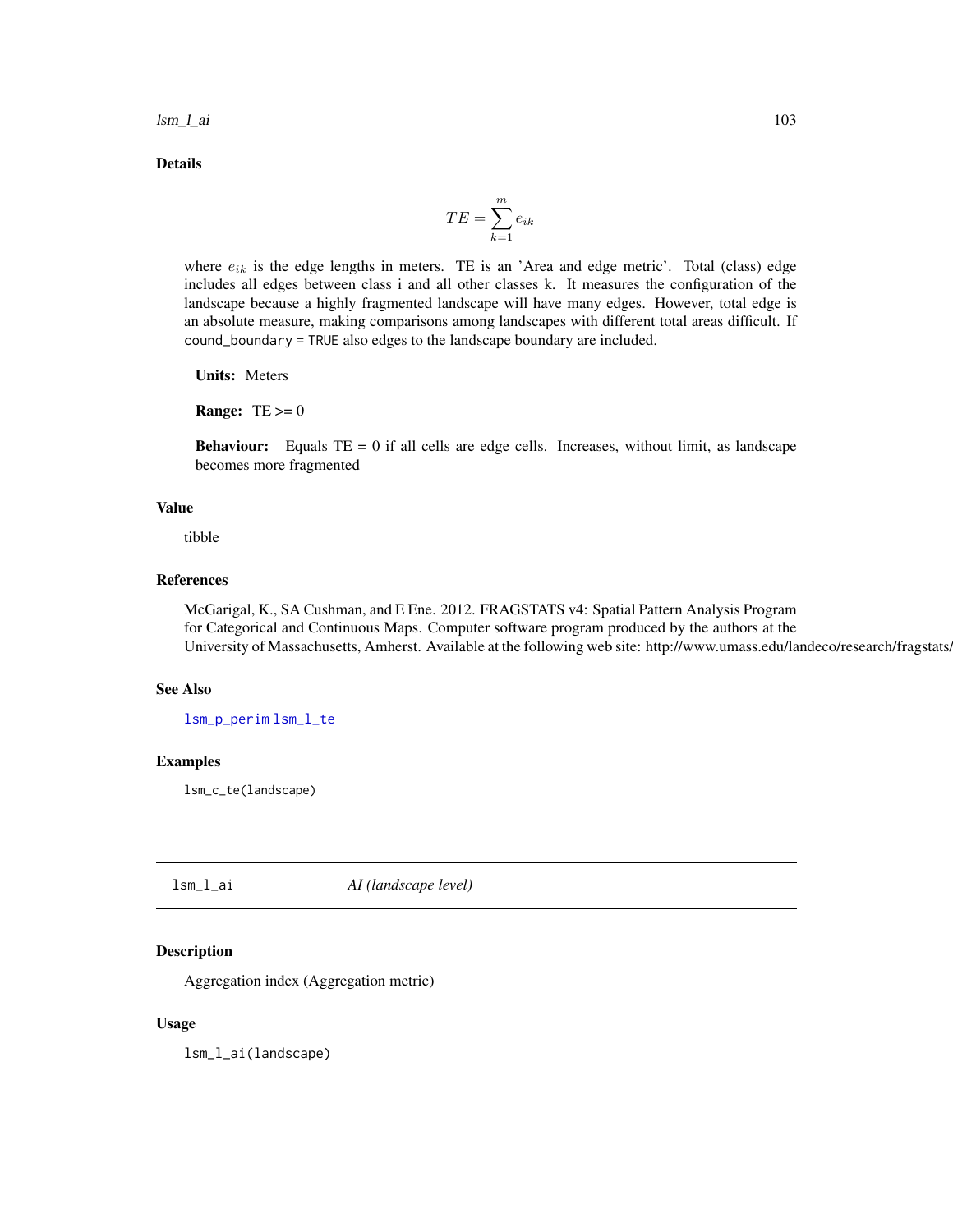#### Arguments

landscape Raster\* Layer, Stack, Brick, SpatRaster (terra), stars, or a list of rasterLayers

## Details

$$
AI = \left[\sum_{i=1}^{m} \left(\frac{g_{ii}}{max - g_{ii}}\right) P_i\right] (100)
$$

where  $g_{ii}$  is the number of like adjacencies based on the single-count method and  $max - g_{ii}$  is the classwise maximum number of like adjacencies of class i and  $P_i$  the proportion of landscape compromised of class i.

AI is an 'Aggregation metric'. It equals the number of like adjacencies divided by the theoretical maximum possible number of like adjacencies for that class summed over each class for the entire landscape. The metric is based on he adjacency matrix and the the single-count method.

Units: Percent

**Range:**  $0 \leq A I \leq 100$ 

Behaviour: Equals 0 for maximally disaggregated and 100 for maximally aggregated classes.

#### Value

tibble

# References

McGarigal, K., SA Cushman, and E Ene. 2012. FRAGSTATS v4: Spatial Pattern Analysis Program for Categorical and Continuous Maps. Computer software program produced by the authors at the University of Massachusetts, Amherst. Available at the following web site: http://www.umass.edu/landeco/research/fragstats.

He, H. S., DeZonia, B. E., & Mladenoff, D. J. 2000. An aggregation index (AI) to quantify spatial patterns of landscapes. Landscape ecology, 15(7), 591-601.

## See Also

[lsm\\_c\\_ai](#page-34-0)

# Examples

lsm\_l\_ai(landscape)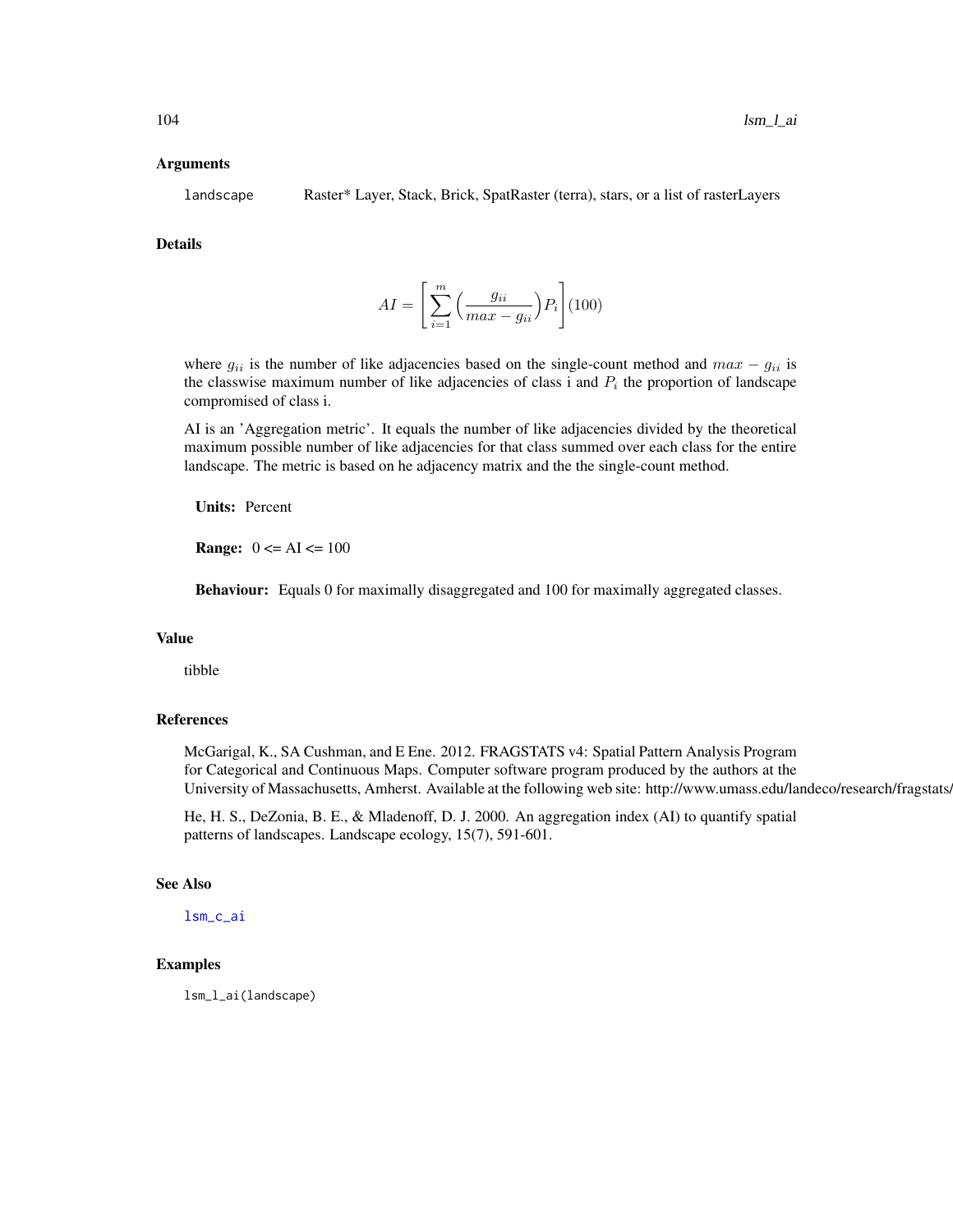<span id="page-104-0"></span>lsm\_l\_area\_cv *AREA\_CV (landscape level)*

#### Description

Coefficient of variation of patch area (Area and edge metric)

## Usage

```
lsm_l_area_cv(landscape, directions = 8)
```
## Arguments

| landscape  | Raster* Layer, Stack, Brick, SpatRaster (terra), stars, or a list of rasterLayers |
|------------|-----------------------------------------------------------------------------------|
| directions | The number of directions in which patches should be connected: 4 (rook's case)    |
|            | or 8 (queen's case).                                                              |

## Details

$$
AREA_{CV} = cv(AREA[patch_{ij}])
$$

where  $AREA[patch_{ij}]$  is the area of each patch in hectares.

AREA\_CV is an 'Area and Edge metric'. The metric summarises the landscape as the Coefficient of variation of all patches in the landscape. The metric describes the differences among patches in the landscape and is easily comparable because it is scaled to the mean.

Units: Hectares

**Range:**  $AREA_CV \ge 0$ 

**Behaviour:** Equals  $AREA_CV = 0$  if all patches are identical in size. Increases, without limit, as the variation of patch areas increases.

#### Value

tibble

#### References

McGarigal, K., SA Cushman, and E Ene. 2012. FRAGSTATS v4: Spatial Pattern Analysis Program for Categorical and Continuous Maps. Computer software program produced by the authors at the University of Massachusetts, Amherst. Available at the following web site: http://www.umass.edu/landeco/research/fragstats.

#### See Also

```
lsm_p_area, cv,
lsm_c_area_mn, lsm_c_area_sd, lsm_c_area_cv,
lsm_l_area_mn, lsm_l_area_sd
```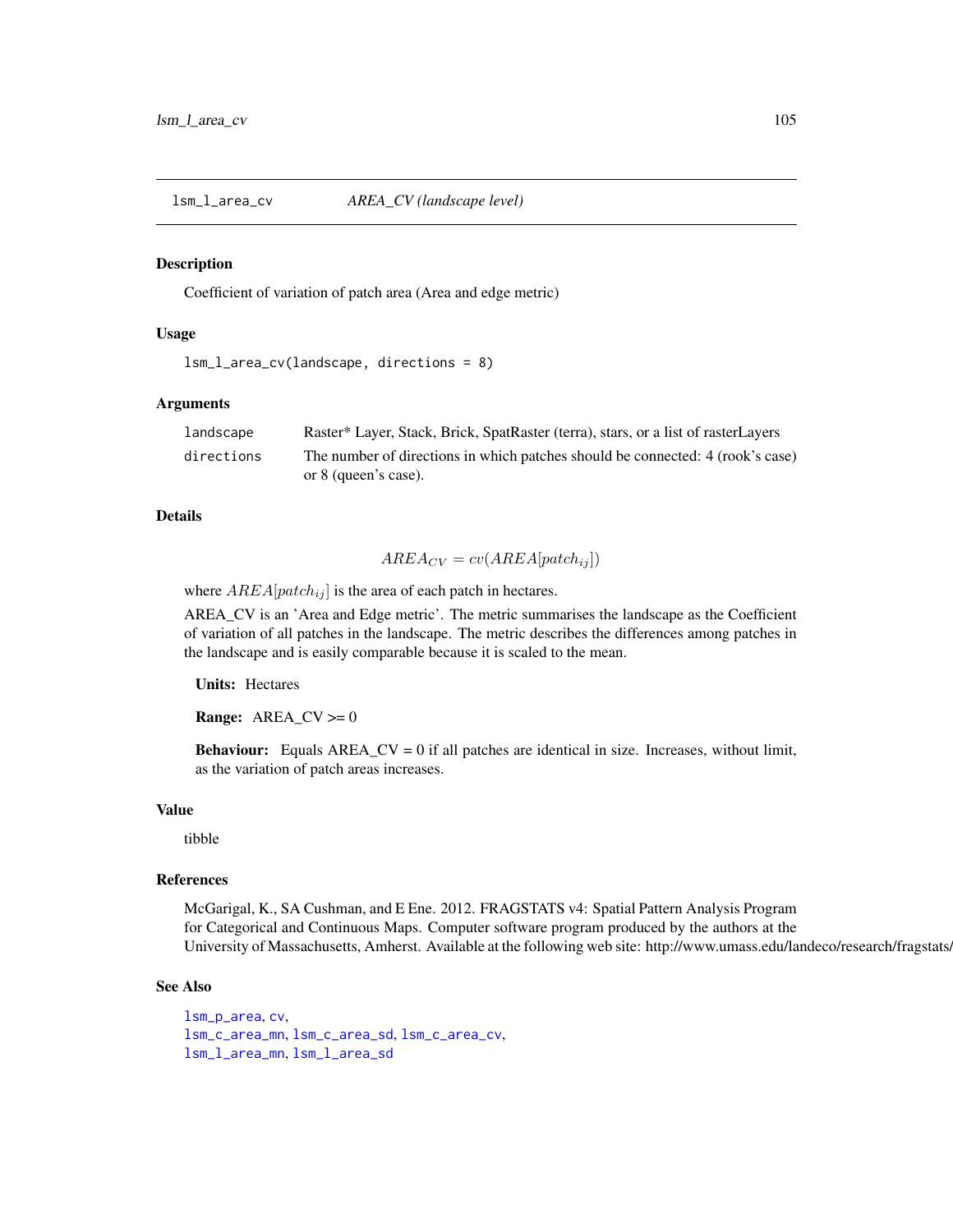## Examples

lsm\_l\_area\_cv(landscape)

<span id="page-105-0"></span>lsm\_l\_area\_mn *AREA\_MN (landscape level)*

## **Description**

Mean of patch area (Area and edge metric)

#### Usage

```
lsm_l_area_mn(landscape, directions = 8)
```
#### Arguments

| landscape  | Raster* Layer, Stack, Brick, SpatRaster (terra), stars, or a list of rasterLayers |
|------------|-----------------------------------------------------------------------------------|
| directions | The number of directions in which patches should be connected: 4 (rook's case)    |
|            | or 8 (queen's case).                                                              |

# Details

 $AREA_{MN} = mean(AREA[patch_{ij}])$ 

where  $AREA[patch_{ij}]$  is the area of each patch in hectares

AREA\_MN is an 'Area and Edge metric'. The metric summarises the landscape as the mean of all patch in the landscape. The metric is a simple way to describe the composition of the landscape. Especially together with the total landscape area  $(lsm_l_l_t)$ , it can also give an an idea of patch structure (e.g. many small patches vs. few larges patches).

Units: Hectares

**Range:**  $AREA_MN > 0$ 

**Behaviour:** Approaches  $AREA_MN = 0$  if all patches are small. Increases, without limit, as the patch areas increase.

# Value

tibble

## References

McGarigal, K., SA Cushman, and E Ene. 2012. FRAGSTATS v4: Spatial Pattern Analysis Program for Categorical and Continuous Maps. Computer software program produced by the authors at the University of Massachusetts, Amherst. Available at the following web site: http://www.umass.edu/landeco/research/fragstats.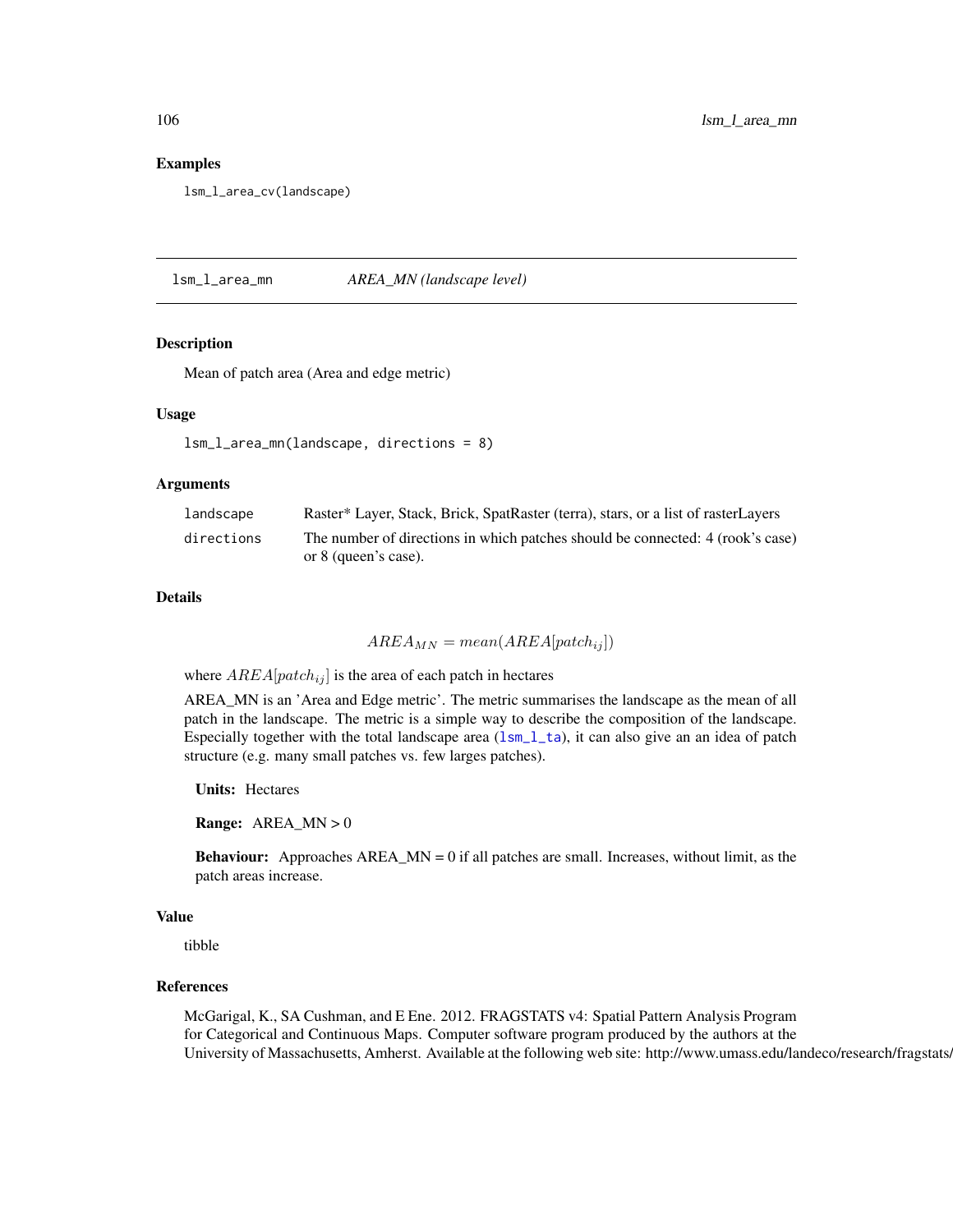# lsm\_l\_area\_sd 107

# See Also

```
lsm_p_area, mean,
lsm_c_area_mn, lsm_c_area_sd, lsm_c_area_cv
lsm_l_area_sd, lsm_l_area_cv
```
# Examples

lsm\_l\_area\_mn(landscape)

<span id="page-106-0"></span>lsm\_l\_area\_sd *AREA\_SD (landscape level)*

#### Description

Standard deviation of patch area (Area and edge metric)

# Usage

```
lsm_l_area_sd(landscape, directions = 8)
```
## Arguments

| landscape  | Raster* Layer, Stack, Brick, SpatRaster (terra), stars, or a list of rasterLayers |
|------------|-----------------------------------------------------------------------------------|
| directions | The number of directions in which patches should be connected: 4 (rook's case)    |
|            | or 8 (queen's case).                                                              |

# Details

$$
AREA_{SD} = sd(AREA[patch_{ij}])
$$

where  $AREA[patch_{ij}]$  is the area of each patch in hectares.

AREA\_SD is an 'Area and Edge metric'. The metric summarises the landscape as the standard deviation of all patch in the landscape. The metric describes the differences among all patches in the landscape.

Units: Hectares

**Range:**  $AREA\_SD \ge 0$ 

**Behaviour:** Equals  $AREA\_SD = 0$  if all patches are identical in size. Increases, without limit, as the variation of patch areas increases.

## Value

tibble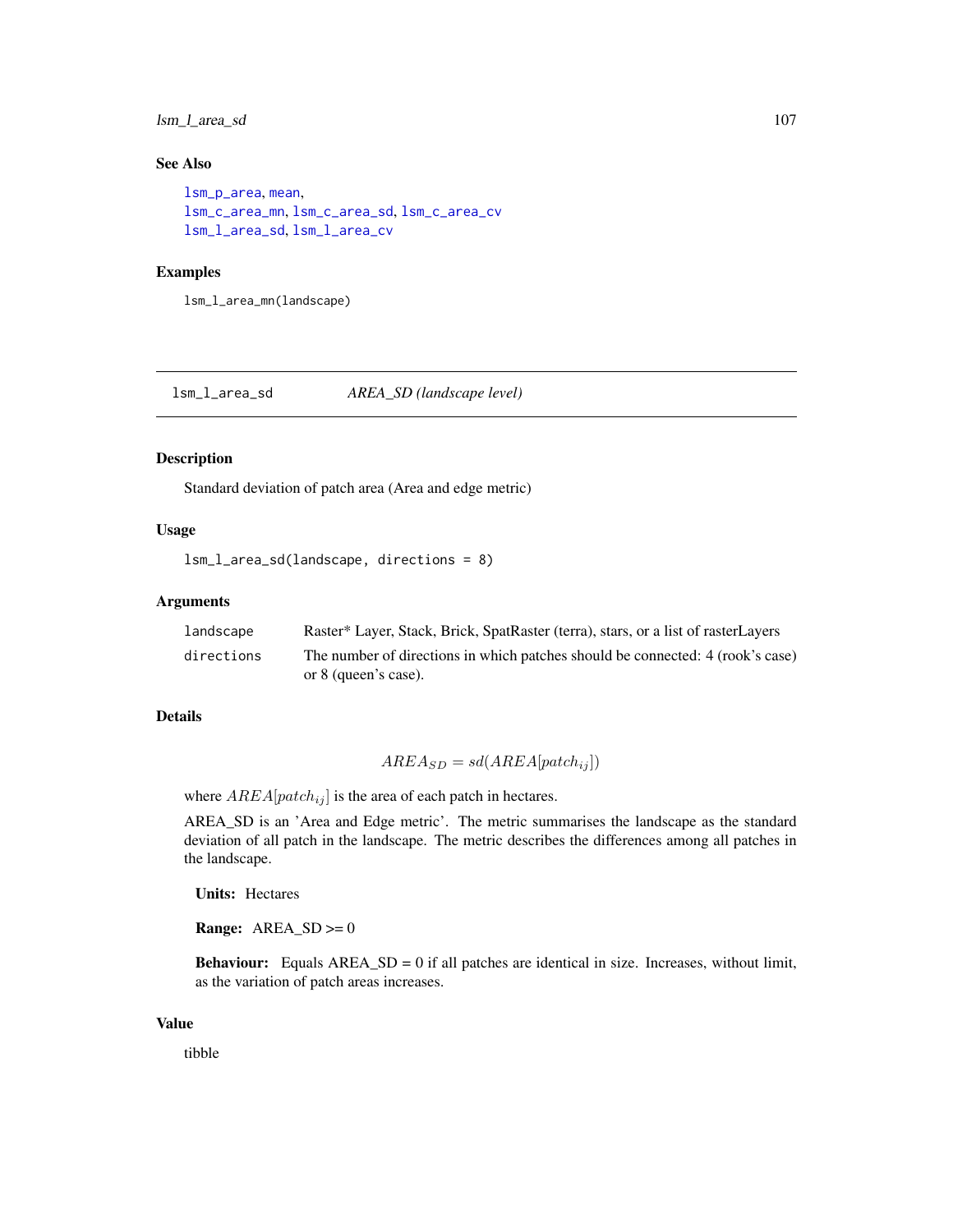# References

McGarigal, K., SA Cushman, and E Ene. 2012. FRAGSTATS v4: Spatial Pattern Analysis Program for Categorical and Continuous Maps. Computer software program produced by the authors at the University of Massachusetts, Amherst. Available at the following web site: http://www.umass.edu/landeco/research/fragstats.

# See Also

[lsm\\_p\\_area](#page-183-0), [sd](#page-0-0), [lsm\\_c\\_area\\_mn](#page-36-0), [lsm\\_c\\_area\\_sd](#page-37-0), [lsm\\_c\\_area\\_cv](#page-35-0) [lsm\\_l\\_area\\_mn](#page-105-0), [lsm\\_l\\_area\\_cv](#page-104-0)

## Examples

lsm\_l\_area\_sd(landscape)

lsm\_l\_cai\_cv *CAI\_CV (landscape level)*

# Description

Coefficient of variation of core area index (Core area metric)

# Usage

```
lsm_l_cai_cv(
  landscape,
  directions = 8,
  consider_boundary = FALSE,
  edge_depth = 1
)
```
## Arguments

| landscape         | Raster* Layer, Stack, Brick, SpatRaster (terra), stars, or a list of rasterLayers.                     |  |
|-------------------|--------------------------------------------------------------------------------------------------------|--|
| directions        | The number of directions in which patches should be connected: 4 (rook's case)<br>or 8 (queen's case). |  |
| consider_boundary |                                                                                                        |  |
|                   | Logical if cells that only neighbour the landscape boundary should be consid-<br>ered as core          |  |
| edge_depth        | Distance (in cells) a cell has the be away from the patch edge to be considered<br>as core cell        |  |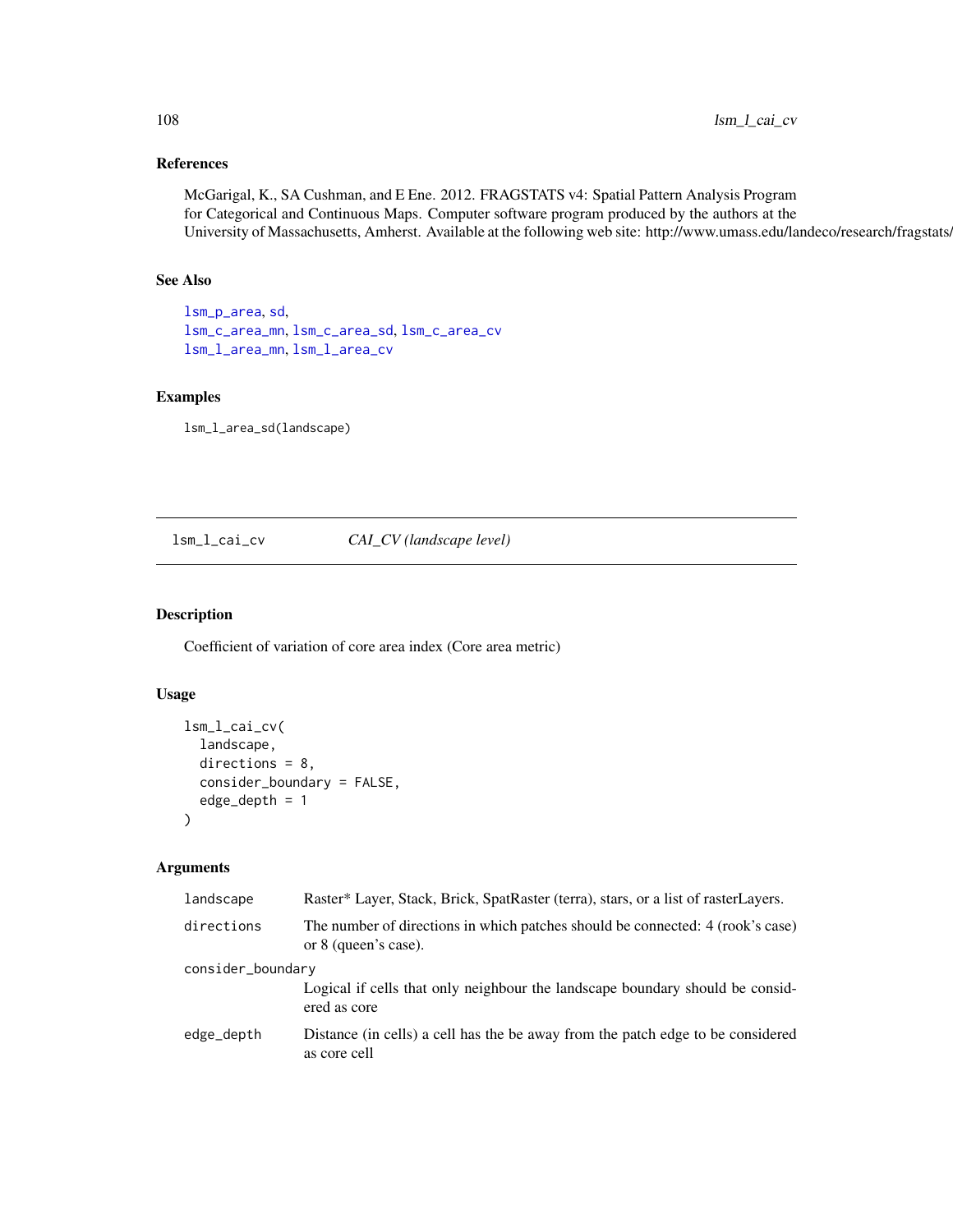lsm\_l\_cai\_mn 109

Details

$$
CAI_{CV} = cv(CAI[patch_{ij}]
$$

where  $CAI[patch_{ij}]$  is the core area index of each patch.

CAI\_CV is a 'Core area metric'. The metric summarises the landscape as the Coefficient of variation of the core area index of all patches in the landscape. The core area index is the percentage of core area in relation to patch area. A cell is defined as core area if the cell has no neighbour with a different value than itself (rook's case). The metric describes the differences among all patches in the landscape. Because it is scaled to the mean, it is easily comparable.

Units: Percent

**Range:** CAI\_CV  $>= 0$ 

**Behaviour:** Equals  $CA\_CV = 0$  if the core area index is identical for all patches. Increases, without limit, as the variation of the core area indices increases.

# Value

tibble

## References

McGarigal, K., SA Cushman, and E Ene. 2012. FRAGSTATS v4: Spatial Pattern Analysis Program for Categorical and Continuous Maps. Computer software program produced by the authors at the University of Massachusetts, Amherst. Available at the following web site: http://www.umass.edu/landeco/research/fragstats.

## See Also

```
lsm_p_cai, cv,
lsm_c_cai_mn, lsm_c_cai_sd, lsm_c_cai_cv,
lsm_l_cai_mn, lsm_l_cai_sd
```
## Examples

lsm\_l\_cai\_cv(landscape)

<span id="page-108-0"></span>lsm\_l\_cai\_mn *CAI\_MN (landscape level)*

#### Description

Mean of core area index (Core area metric)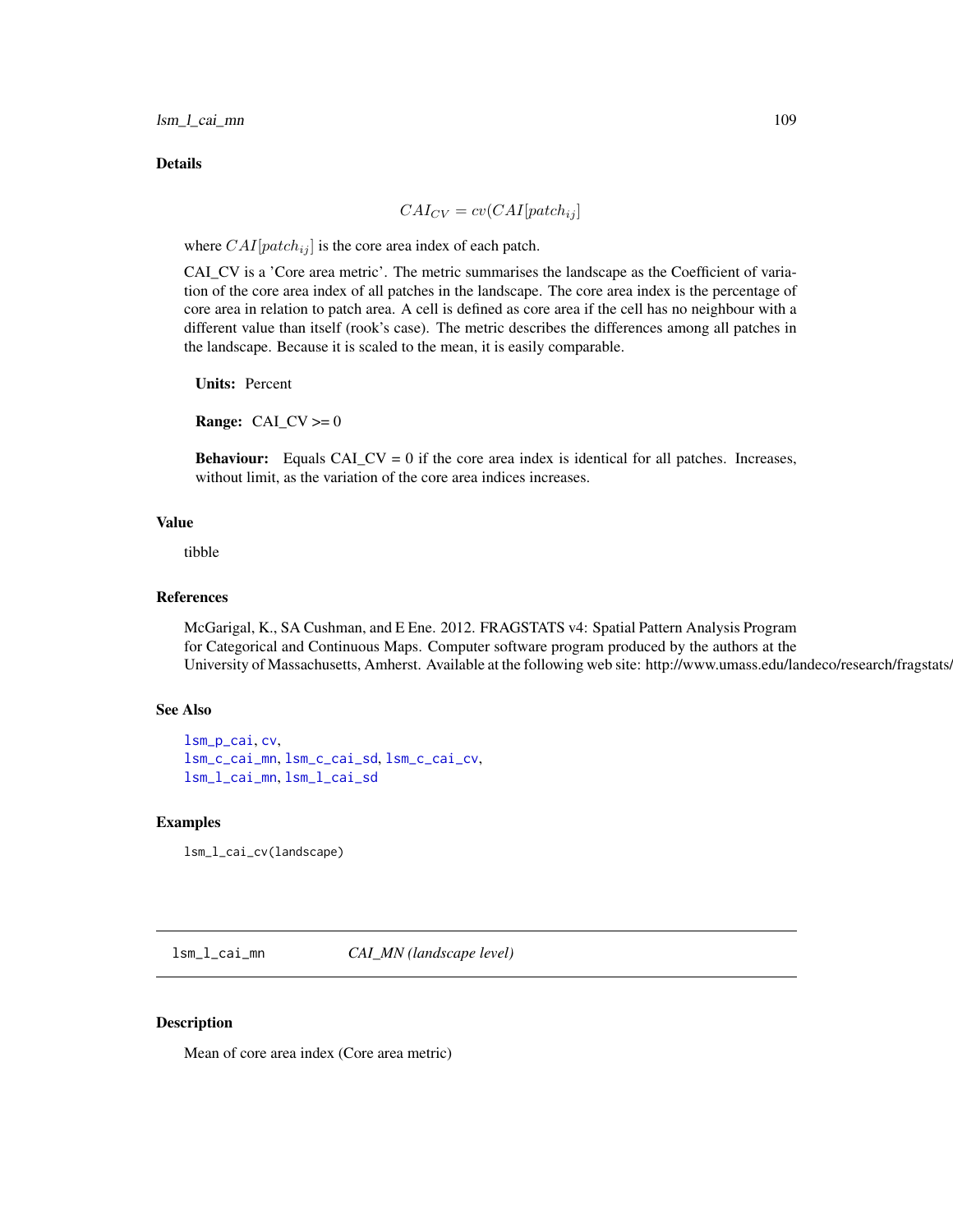## Usage

```
lsm_l_cai_mn(
  landscape,
  directions = 8,
  consider_boundary = FALSE,
  edge_depth = 1
)
```
## Arguments

| landscape         | Raster* Layer, Stack, Brick, SpatRaster (terra), stars, or a list of rasterLayers.                     |  |
|-------------------|--------------------------------------------------------------------------------------------------------|--|
| directions        | The number of directions in which patches should be connected: 4 (rook's case)<br>or 8 (queen's case). |  |
| consider_boundary |                                                                                                        |  |
|                   | Logical if cells that only neighbour the landscape boundary should be consid-<br>ered as core          |  |
| edge_depth        | Distance (in cells) a cell has the be away from the patch edge to be considered<br>as core cell        |  |
|                   |                                                                                                        |  |

# Details

# $CAI_{MN} = mean(CAI[patch_{ij}]$

where  $CAI[patch_{ij}]$  is the core area index of each patch.

CAI\_MN is a 'Core area metric'. The metric summarises the landscape as the mean of the core area index of all patches in the landscape. The core area index is the percentage of core area in relation to patch area. A cell is defined as core area if the cell has no neighbour with a different value than itself (rook's case).

Units: Percent

**Range:**  $0 \leq CAI$  MN  $\leq 100$ 

**Behaviour:** CAI\_MN = 0 when all patches have no core area and approaches CAI\_MN =  $100$ with increasing percentage of core area within patches.

## Value

tibble

#### References

McGarigal, K., SA Cushman, and E Ene. 2012. FRAGSTATS v4: Spatial Pattern Analysis Program for Categorical and Continuous Maps. Computer software program produced by the authors at the University of Massachusetts, Amherst. Available at the following web site: http://www.umass.edu/landeco/research/fragstats.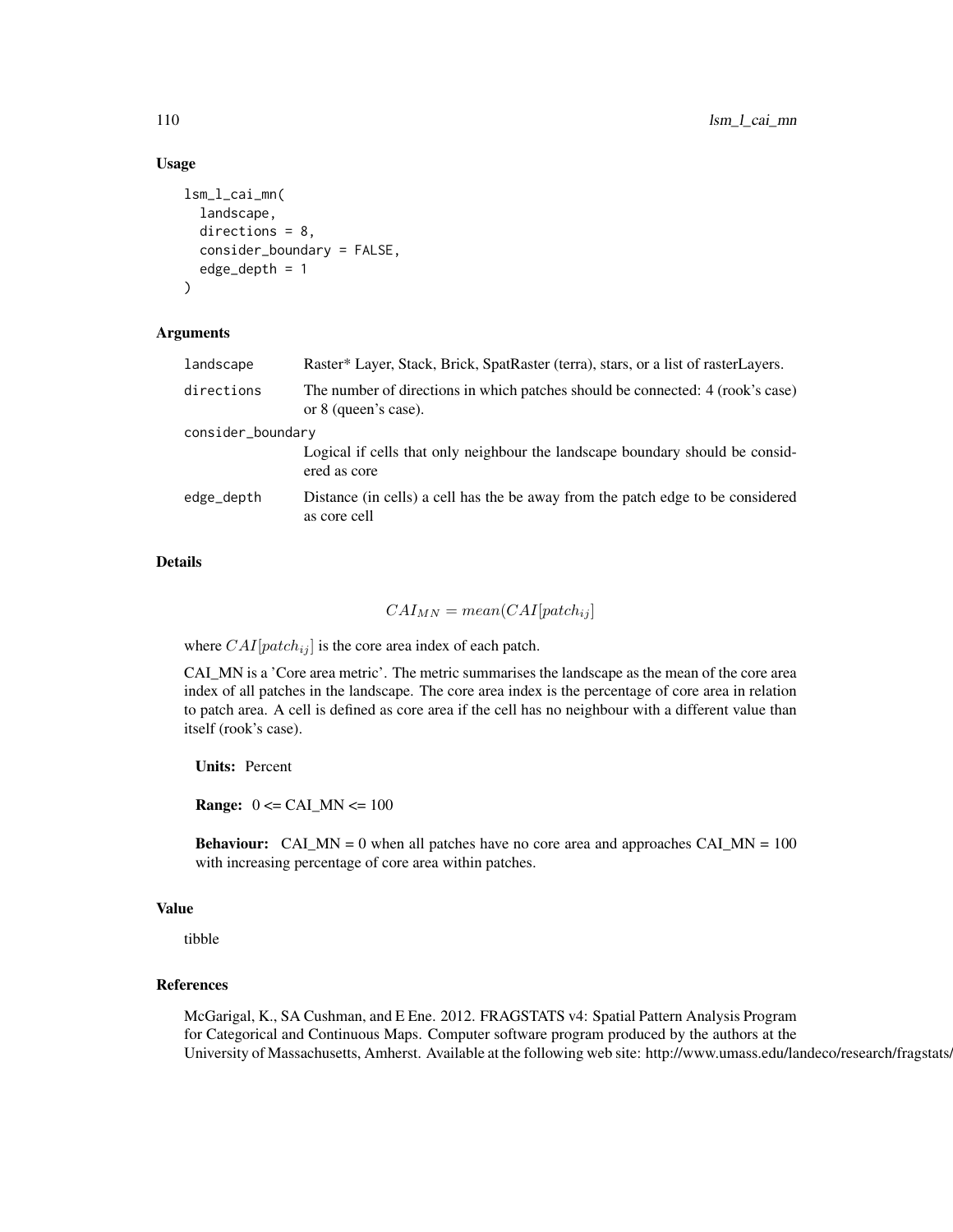# lsm\_l\_cai\_sd 111

# See Also

```
lsm_p_cai, mean,
lsm_c_cai_sd, lsm_c_cai_sd, lsm_c_cai_cv,
lsm_l_cai_sd, lsm_l_cai_cv
```
## Examples

lsm\_l\_cai\_mn(landscape)

<span id="page-110-0"></span>lsm\_l\_cai\_sd *CAI\_SD (landscape level)*

## Description

Standard deviation of core area index (Core area metric)

## Usage

```
lsm_l_cai_sd(
  landscape,
  directions = 8.
  consider_boundary = FALSE,
  edge\_depth = 1)
```
## Arguments

| landscape         | Raster* Layer, Stack, Brick, SpatRaster (terra), stars, or a list of rasterLayers.                     |
|-------------------|--------------------------------------------------------------------------------------------------------|
| directions        | The number of directions in which patches should be connected: 4 (rook's case)<br>or 8 (queen's case). |
| consider_boundary |                                                                                                        |
|                   | Logical if cells that only neighbour the landscape boundary should be considered<br>ered as core       |
| edge_depth        | Distance (in cells) a cell has the be away from the patch edge to be considered<br>as core cell        |

# Details

$$
CAI_{SD} = sd(CAI[patch_{ij}]
$$

where  $CAI[patch_{ij}]$  is the core area index of each patch.

CAI\_SD is a 'Core area metric'. The metric summarises the landscape as the standard deviation of the core area index of all patches in the landscape. The core area index is the percentage of core area in relation to patch area. A cell is defined as core area if the cell has no neighbour with a different value than itself (rook's case). The metric describes the differences among all patches in the landscape.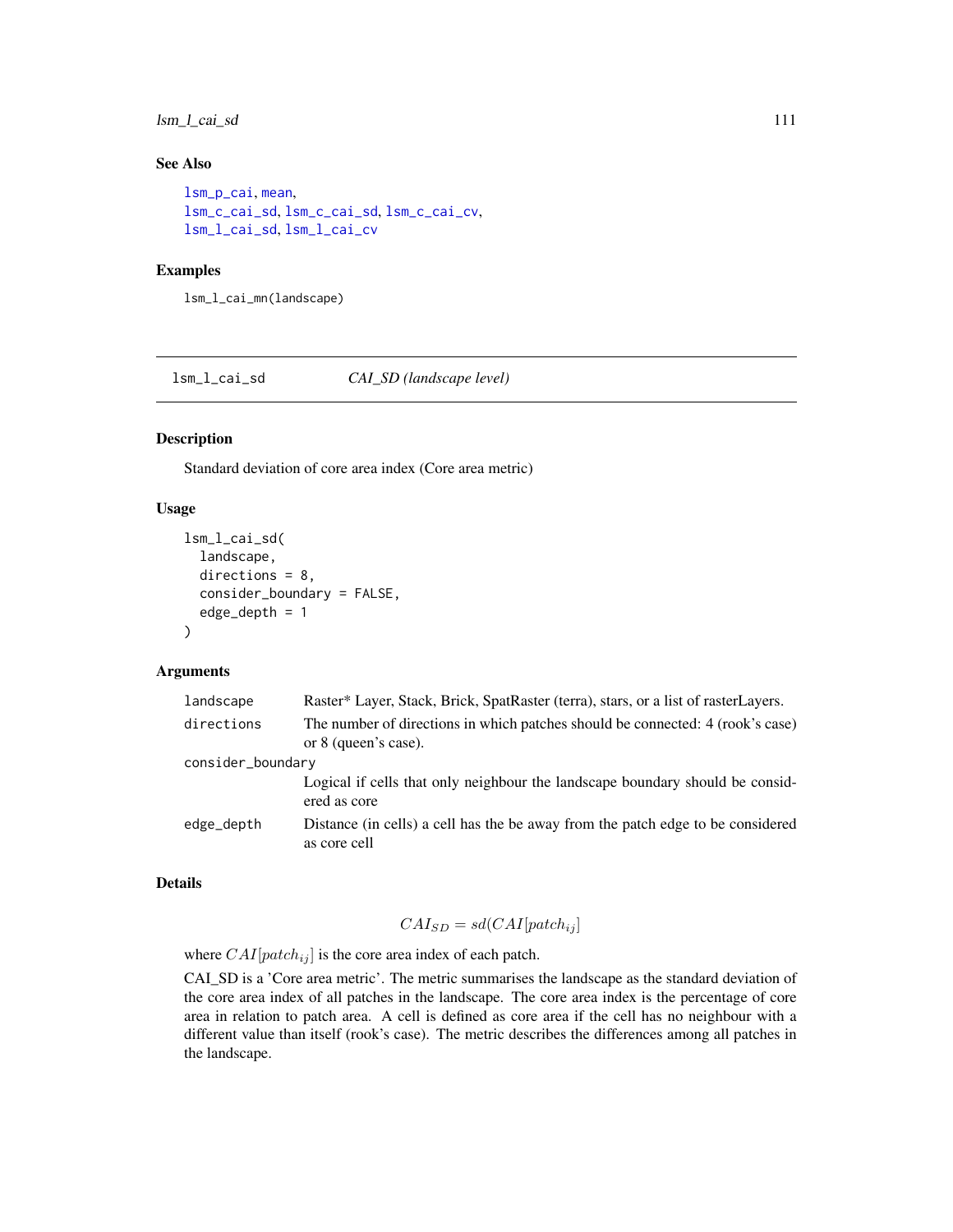Units: Percent

**Range:**  $CAI$ <sub></sub> $SD$   $>=$  0

**Behaviour:** Equals  $CA \_SD = 0$  if the core area index is identical for all patches. Increases, without limit, as the variation of core area indices increases.

# Value

tibble

# References

McGarigal, K., SA Cushman, and E Ene. 2012. FRAGSTATS v4: Spatial Pattern Analysis Program for Categorical and Continuous Maps. Computer software program produced by the authors at the University of Massachusetts, Amherst. Available at the following web site: http://www.umass.edu/landeco/research/fragstats/

## See Also

```
lsm_p_cai, sd,
lsm_c_cai_mn, lsm_c_cai_sd, lsm_c_cai_cv,
lsm_l_cai_mn, lsm_l_cai_cv
```
#### Examples

lsm\_l\_cai\_sd(landscape)

<span id="page-111-0"></span>lsm\_l\_circle\_cv *CIRCLE\_CV (landscape level)*

# Description

Coefficient of variation of related circumscribing circle (Shape metric)

# Usage

```
lsm_l_circle_cv(landscape, directions = 8)
```
#### Arguments

| landscape  | Raster* Layer, Stack, Brick, SpatRaster (terra), stars, or a list of rasterLayers.                     |
|------------|--------------------------------------------------------------------------------------------------------|
| directions | The number of directions in which patches should be connected: 4 (rook's case)<br>or 8 (queen's case). |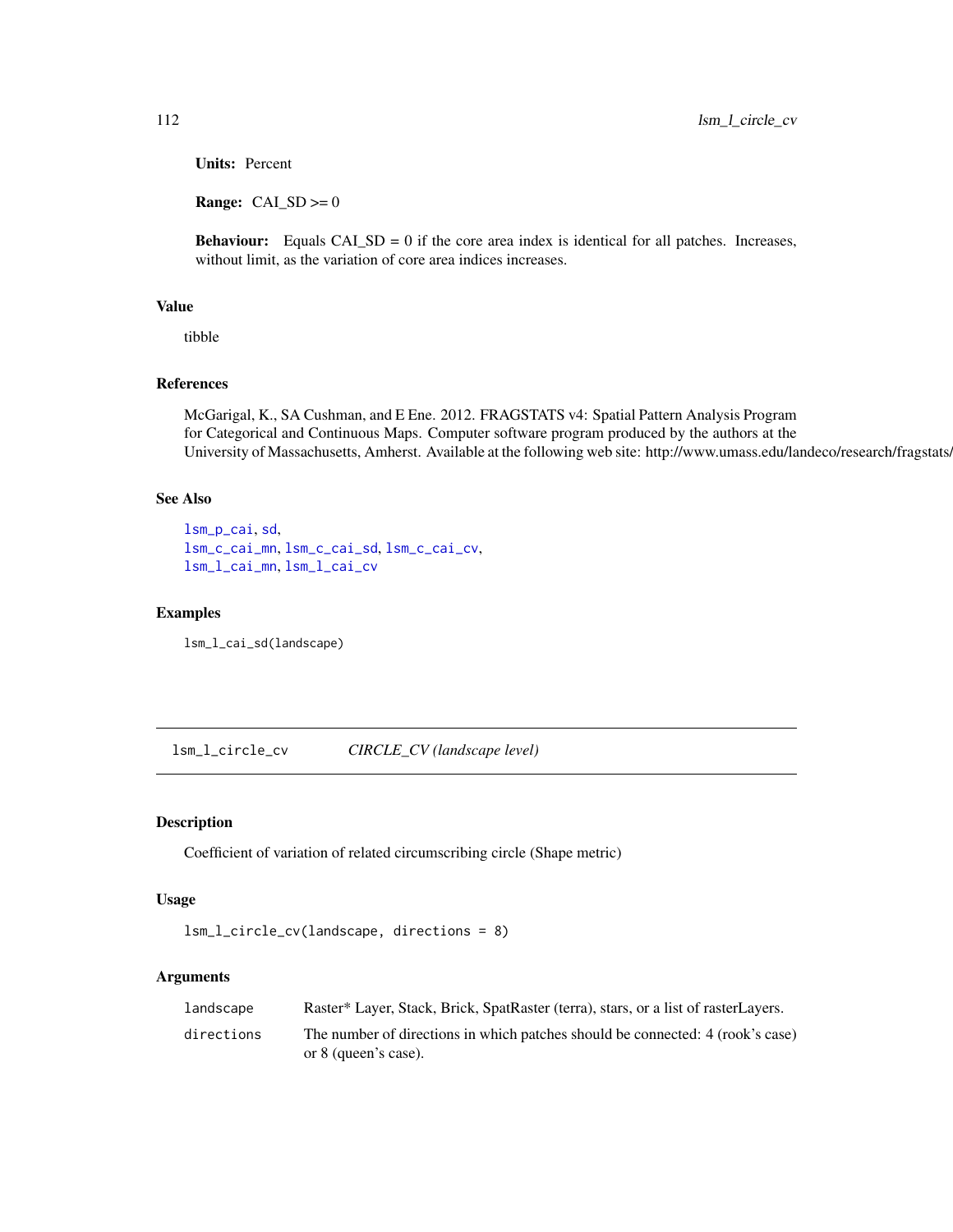#### Details

$$
CIRCLE_{CV} = cv(CIRCLE[patch_{ij}])
$$

where  $CIRCLE[patch_{ij}]$  is the related circumscribing circle of each patch.

CIRCLE\_CV is a 'Shape metric' and summarises the landscape as the Coefficient of variation of the related circumscribing circle of all patches in the landscape. CIRCLE describes the ratio between the patch area and the smallest circumscribing circle of the patch and characterises the compactness of the patch. CIRCLE\_CV describes the differences among all patches in the landscape. Because it is scaled to the mean, it is easily comparable.

Units: None

**Range:**  $CIRCLE_CV \ge 0$ 

Behaviour: Equals CIRCLE\_CV if the related circumscribing circle is identical for all patches. Increases, without limit, as the variation of related circumscribing circles increases.

## Value

tibble

#### References

McGarigal, K., SA Cushman, and E Ene. 2012. FRAGSTATS v4: Spatial Pattern Analysis Program for Categorical and Continuous Maps. Computer software program produced by the authors at the University of Massachusetts, Amherst. Available at the following web site: http://www.umass.edu/landeco/research/fragstats.

Baker, W. L., and Y. Cai. 1992. The r.le programs for multiscale analysis of landscape structure using the GRASS geographical information system. Landscape Ecology 7: 291-302.

Based on C++ code from Project Nayuki (https://www.nayuki.io/page/smallest-enclosing-circle).

## See Also

```
lsm_p_circle, mean,
lsm_c_circle_mn, lsm_c_circle_sd, lsm_c_circle_cv,
lsm_l_circle_mn, lsm_l_circle_sd
```
## Examples

lsm\_l\_circle\_cv(landscape)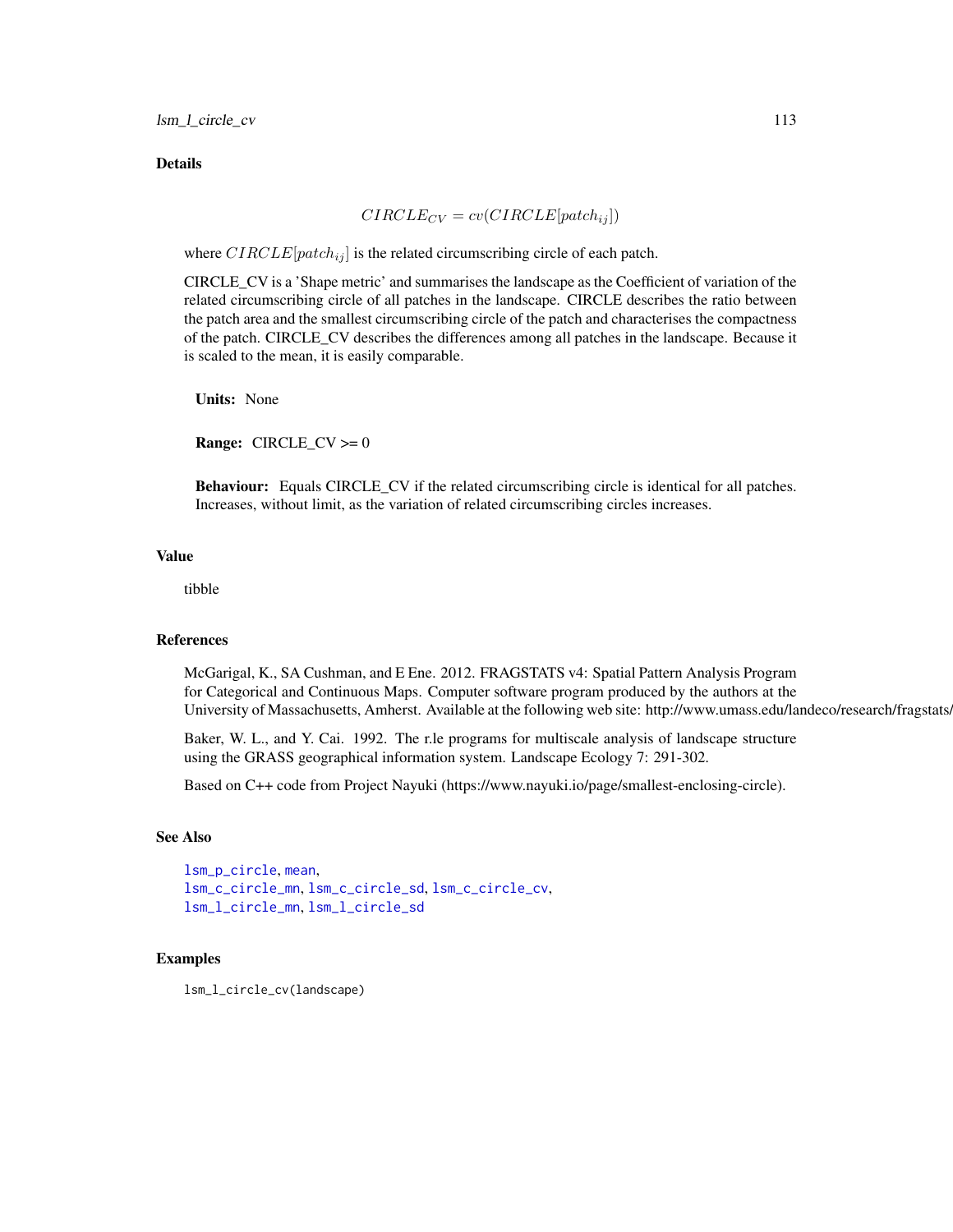<span id="page-113-0"></span>lsm\_l\_circle\_mn *CIRCLE\_MN (landscape level)*

#### Description

Mean of related circumscribing circle (Shape metric)

## Usage

```
lsm_l_circle_mn(landscape, directions = 8)
```
#### Arguments

| landscape  | Raster* Layer, Stack, Brick, SpatRaster (terra), stars, or a list of rasterLayers.                     |
|------------|--------------------------------------------------------------------------------------------------------|
| directions | The number of directions in which patches should be connected: 4 (rook's case)<br>or 8 (queen's case). |

#### Details

$$
CIRCLE_{MN} = mean(CIRCLE[patch_{ij}])
$$

where  $CIRCLE[patch_{ij}]$  is the related circumscribing circle of each patch.

CIRCLE\_MN is a 'Shape metric' and summarises the landscape as the mean of the related circumscribing circle of all patches in the landscape. CIRCLE describes the ratio between the patch area and the smallest circumscribing circle of the patch and characterises the compactness of the patch.

Units: None

**Range:** CIRCLE  $MN > 0$ 

**Behaviour:** Approaches CIRCLE\_MN =  $0$  if the related circumscribing circle of all patches is small. Increases, without limit, as the related circumscribing circles increase.

#### Value

tibble

#### References

McGarigal, K., SA Cushman, and E Ene. 2012. FRAGSTATS v4: Spatial Pattern Analysis Program for Categorical and Continuous Maps. Computer software program produced by the authors at the University of Massachusetts, Amherst. Available at the following web site: http://www.umass.edu/landeco/research/fragstats.

Baker, W. L., and Y. Cai. 1992. The r.le programs for multiscale analysis of landscape structure using the GRASS geographical information system. Landscape Ecology 7: 291-302.

Based on C++ code from Project Nayuki (https://www.nayuki.io/page/smallest-enclosing-circle).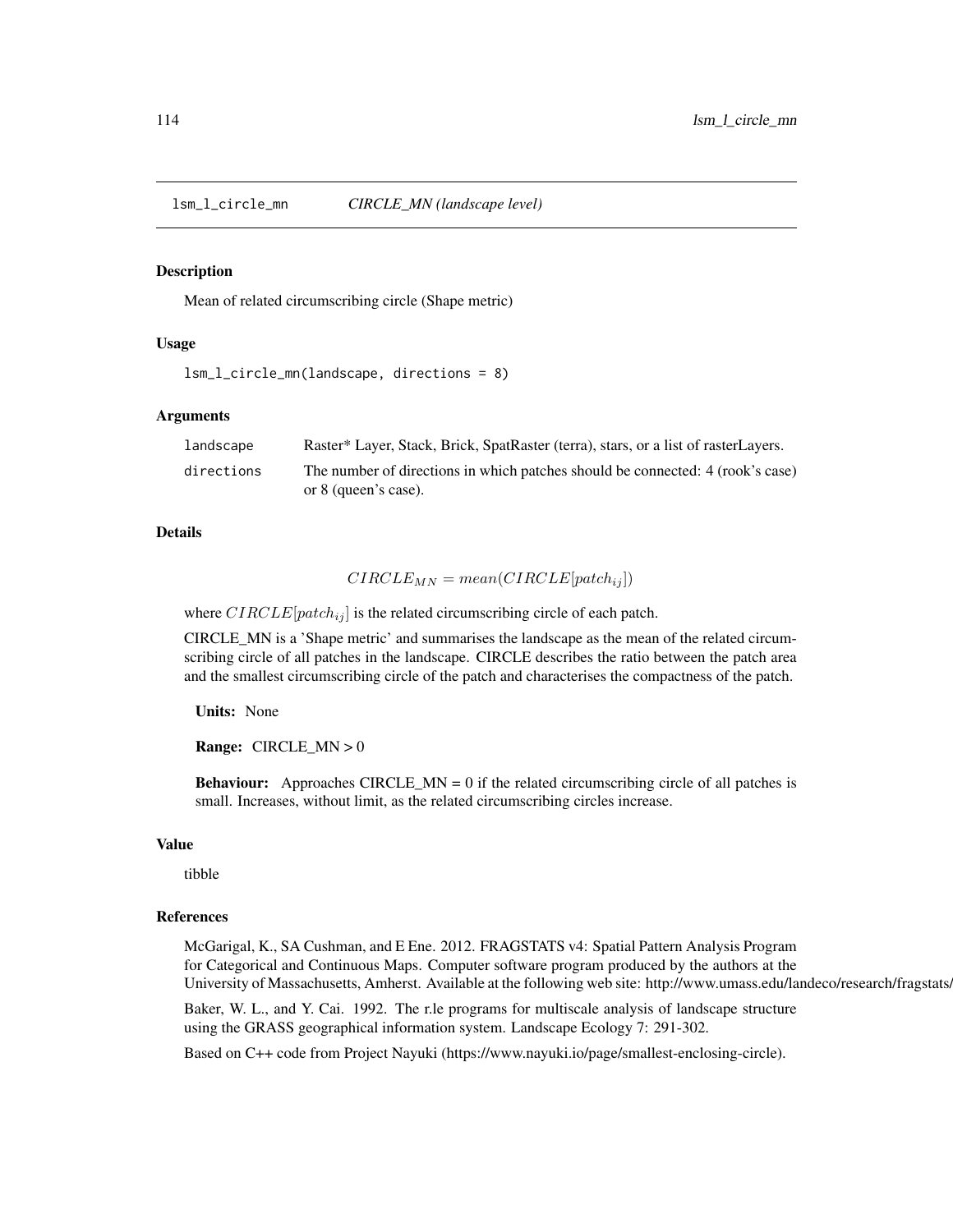# lsm\_l\_circle\_sd 115

## See Also

```
lsm_p_circle, mean,
lsm_c_circle_mn, lsm_c_circle_sd, lsm_c_circle_cv,
lsm_l_circle_sd, lsm_l_circle_cv
```
#### Examples

lsm\_l\_circle\_mn(landscape)

<span id="page-114-0"></span>lsm\_l\_circle\_sd *CIRCLE\_SD (landscape level)*

#### Description

Standard deviation of related circumscribing circle (Shape metric)

# Usage

```
lsm_l_circle_sd(landscape, directions = 8)
```
#### Arguments

| landscape  | Raster* Layer, Stack, Brick, SpatRaster (terra), stars, or a list of rasterLayers. |
|------------|------------------------------------------------------------------------------------|
| directions | The number of directions in which patches should be connected: 4 (rook's case)     |
|            | or 8 (queen's case).                                                               |

## Details

$$
CIRCLE_{SD} = sd(CIRCLE[patch_{ij}])
$$

where  $CIRCLE[patch_{ij}]$  is the related circumscribing circle of each patch.

CIRCLE\_SD is a 'Shape metric' and summarises the landscape as the standard deviation of the related circumscribing circle of all patches in the landscape. CIRCLE describes the ratio between the patch area and the smallest circumscribing circle of the patch and characterises the compactness of the patch. The metric describes the differences among all patches of the landscape.

Units: None

**Range:**  $CIRCLE\_SD \ge 0$ 

Behaviour: Equals CIRCLE\_SD if the related circumscribing circle is identical for all patches. Increases, without limit, as the variation of related circumscribing circles increases.

#### Value

tibble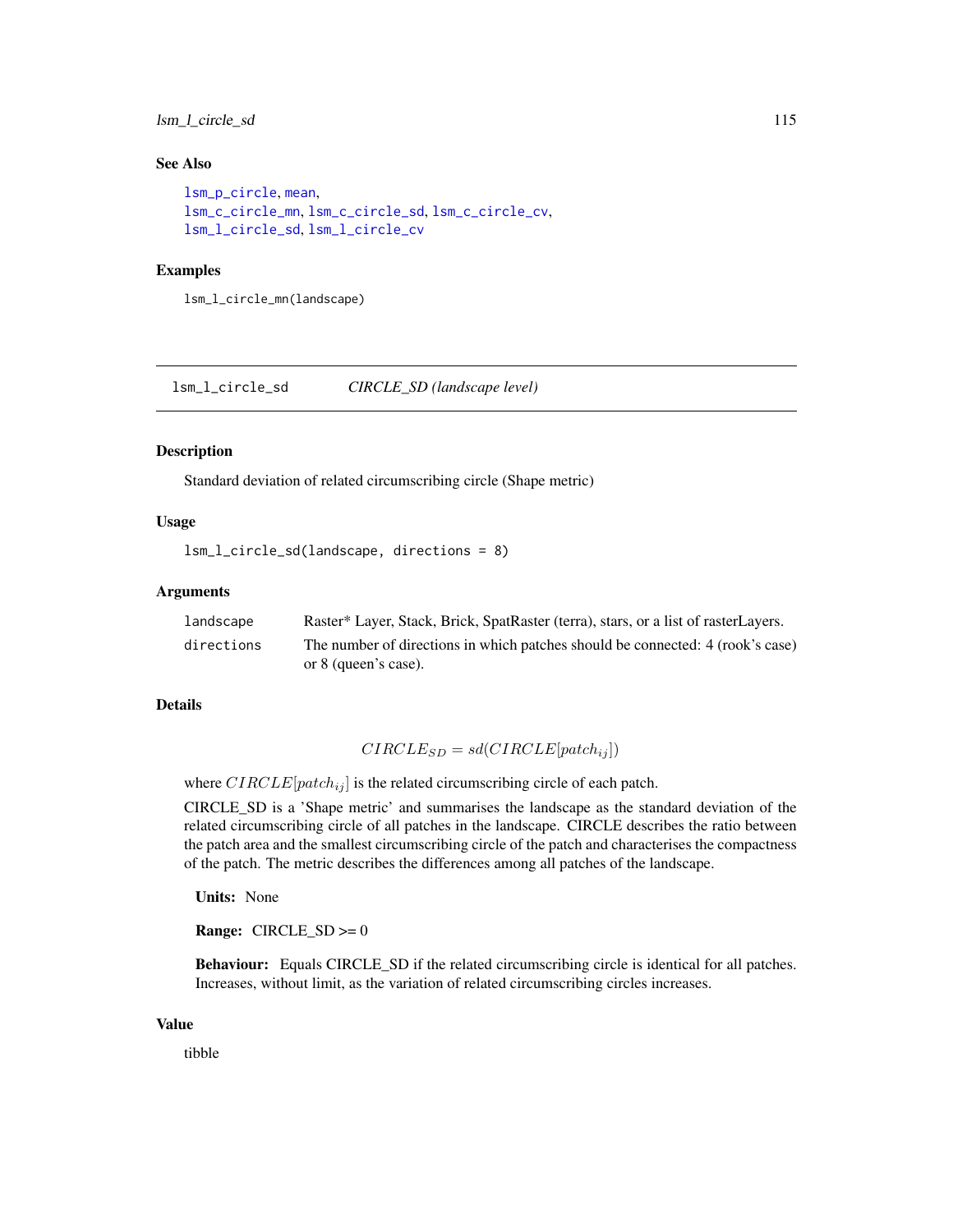## References

McGarigal, K., SA Cushman, and E Ene. 2012. FRAGSTATS v4: Spatial Pattern Analysis Program for Categorical and Continuous Maps. Computer software program produced by the authors at the University of Massachusetts, Amherst. Available at the following web site: http://www.umass.edu/landeco/research/fragstats.

Baker, W. L., and Y. Cai. 1992. The r.le programs for multiscale analysis of landscape structure using the GRASS geographical information system. Landscape Ecology 7: 291-302.

Based on C++ code from Project Nayuki (https://www.nayuki.io/page/smallest-enclosing-circle).

# See Also

```
lsm_p_circle, mean,
lsm_c_circle_mn, lsm_c_circle_sd, lsm_c_circle_cv,
lsm_l_circle_mn, lsm_l_circle_cv
```
## Examples

```
lsm_l_circle_sd(landscape)
```
<span id="page-115-0"></span>lsm\_l\_cohesion *COHESION (landscape level)*

# Description

Patch Cohesion Index (Aggregation metric)

## Usage

```
lsm_l_cohesion(landscape, directions = 8)
```
## Arguments

| landscape  | Raster* Layer, Stack, Brick, SpatRaster (terra), stars, or a list of rasterLayers. |
|------------|------------------------------------------------------------------------------------|
| directions | The number of directions in which patches should be connected: 4 (rook's case)     |
|            | or 8 (queen's case).                                                               |

### Details

$$
COHESION = 1 - \left(\frac{\sum_{i=1}^{m} \sum_{j=1}^{n} p_{ij}}{\sum_{i=1}^{m} \sum_{j=1}^{n} p_{ij} \sqrt{a_{ij}}}\right) * (1 - \frac{1}{\sqrt{Z}})^{-1} * 100
$$

where  $p_{ij}$  is the perimeter in meters,  $a_{ij}$  is the area in square meters and Z is the number of cells. COHESION is an 'Aggregation metric'.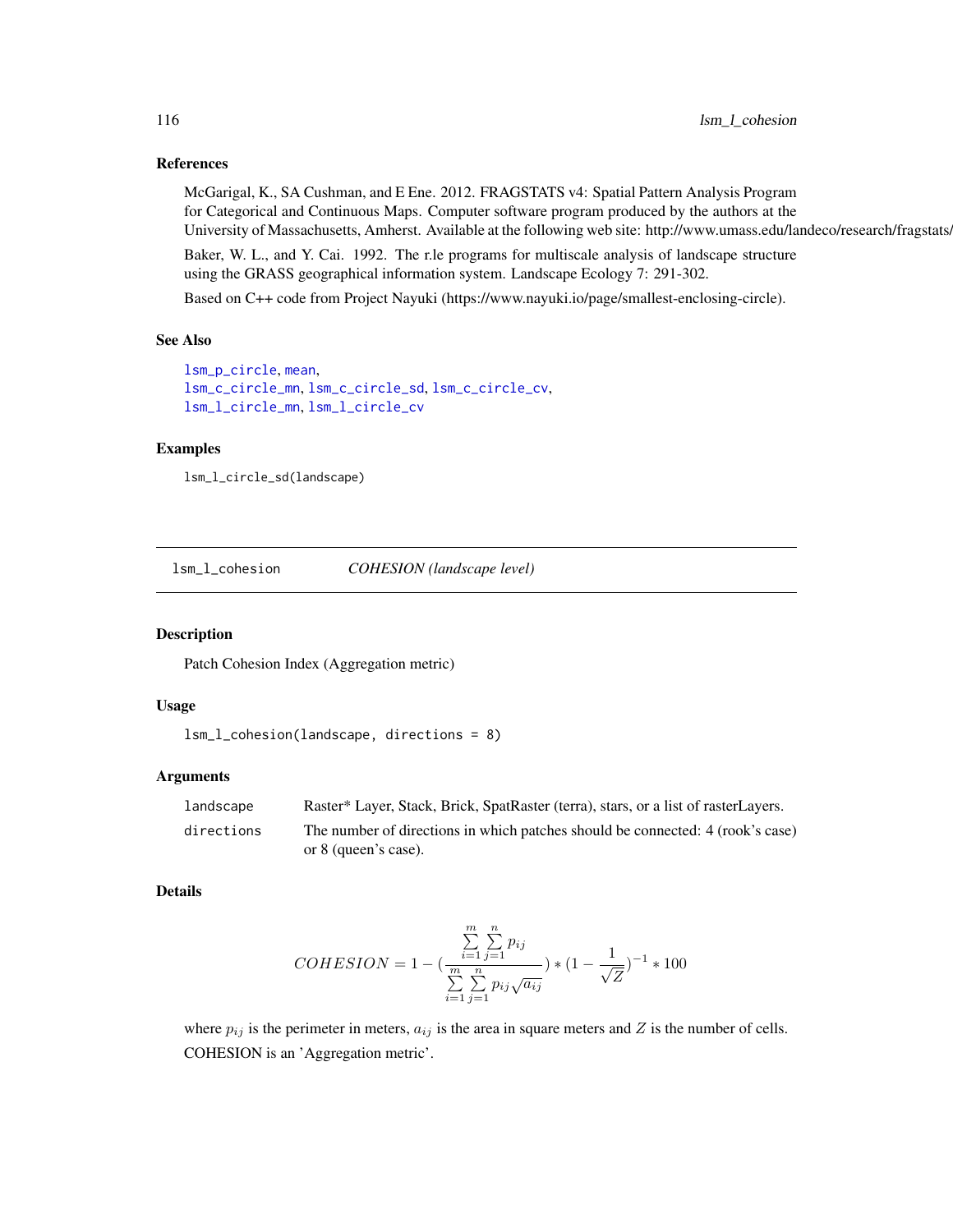Units: Percent

Ranges: Unknown

Behaviour: Unknown

#### Value

tibble

## References

McGarigal, K., SA Cushman, and E Ene. 2012. FRAGSTATS v4: Spatial Pattern Analysis Program for Categorical and Continuous Maps. Computer software program produced by the authors at the University of Massachusetts, Amherst. Available at the following web site: http://www.umass.edu/landeco/research/fragstats.

Schumaker, N. H. 1996. Using landscape indices to predict habitat connectivity. Ecology, 77(4), 1210-1225.

# See Also

[lsm\\_p\\_perim](#page-195-0), [lsm\\_p\\_area](#page-183-0), [lsm\\_l\\_cohesion](#page-115-0)

#### Examples

lsm\_l\_cohesion(landscape)

<span id="page-116-0"></span>lsm\_l\_condent *Conditional entropy (landscape level)*

# Description

Conditional entropy \[H(y|x)\]

#### Usage

```
lsm_l_condent(landscape, neighbourhood = 4, ordered = TRUE, base = "log2")
```
## Arguments

| landscape     | Raster* Layer, Stack, Brick, SpatRaster (terra), stars, or a list of rasterLayers.                                                           |
|---------------|----------------------------------------------------------------------------------------------------------------------------------------------|
| neighbourhood | The number of directions in which cell adjacencies are considered as neigh-<br>bours: 4 (rook's case) or 8 (queen's case). The default is 4. |
| ordered       | The type of pairs considered. Either ordered (TRUE) or unordered (FALSE).<br>The default is TRUE.                                            |
| base          | The unit in which entropy is measured. The default is "log2", which compute<br>entropy in "bits". "log" and "log10" can be also used.        |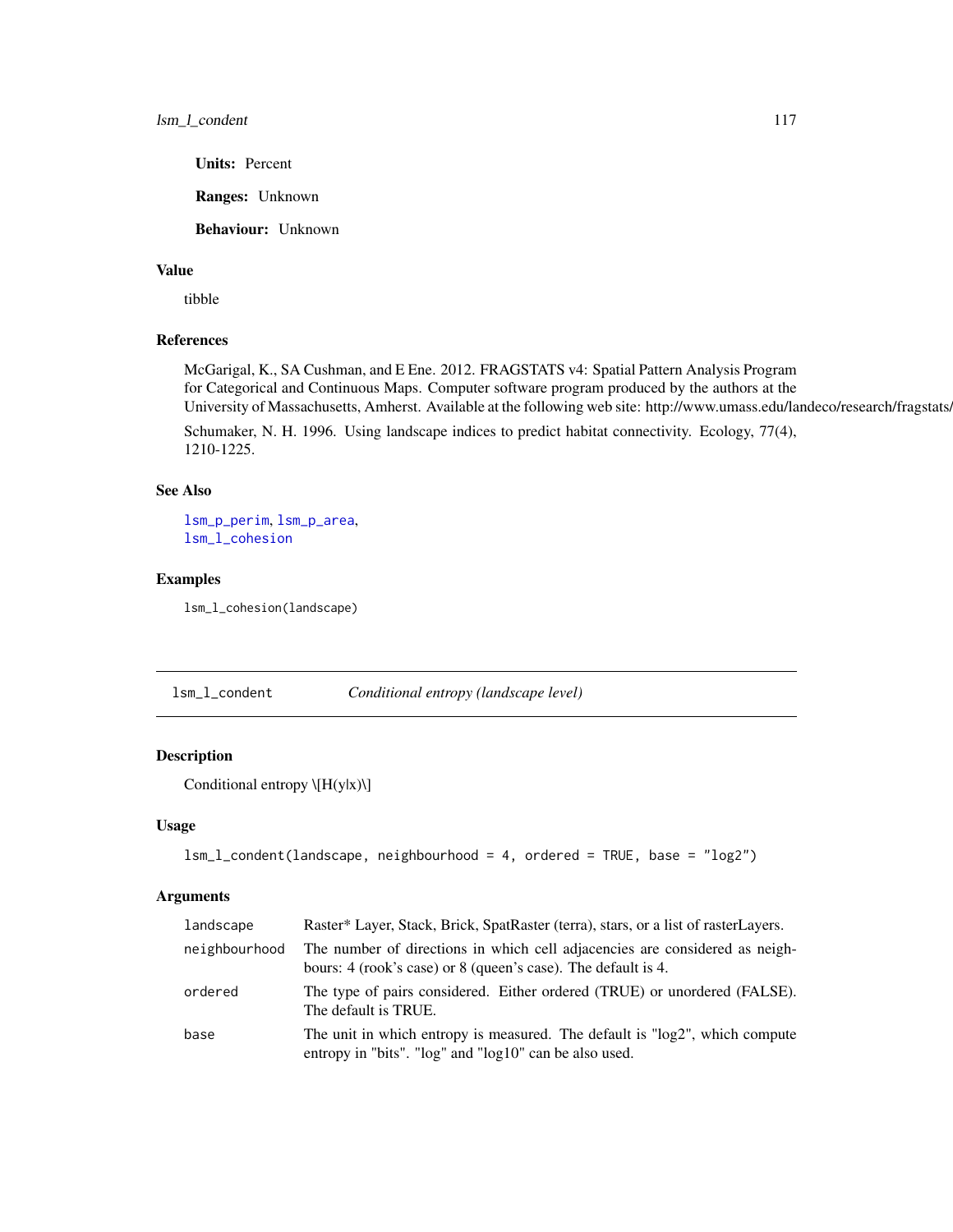# Details

Complexity of a landscape pattern configuration. It measures a only a geometric intricacy (configurational complexity) of a landscape pattern.

## Value

tibble

# References

Nowosad J., TF Stepinski. 2019. Information theory as a consistent framework for quantification and classification of landscape patterns. https://doi.org/10.1007/s10980-019-00830-x

#### See Also

[lsm\\_l\\_ent](#page-139-0), [lsm\\_l\\_mutinf](#page-155-0), [lsm\\_l\\_joinent](#page-149-0), [lsm\\_l\\_relmutinf](#page-168-0)

# Examples

lsm\_l\_condent(landscape)

lsm\_l\_contag *CONTAG (landscape level)*

## Description

Contagion (Aggregation metric)

# Usage

```
lsm_l_contag(landscape, verbose = TRUE)
```
#### Arguments

| landscape | Raster* Layer, Stack, Brick, SpatRaster (terra), stars, or a list of rasterLayers. |
|-----------|------------------------------------------------------------------------------------|
| verbose   | Print warning message if not sufficient patches are present                        |

# Details

$$
CONTAG = 1 + \frac{\sum_{q=1}^{n_a} p_q ln(p_q)}{2ln(t)}
$$

where  $p_q$  the adjacency table for all classes divided by the sum of that table and t the number of classes in the landscape.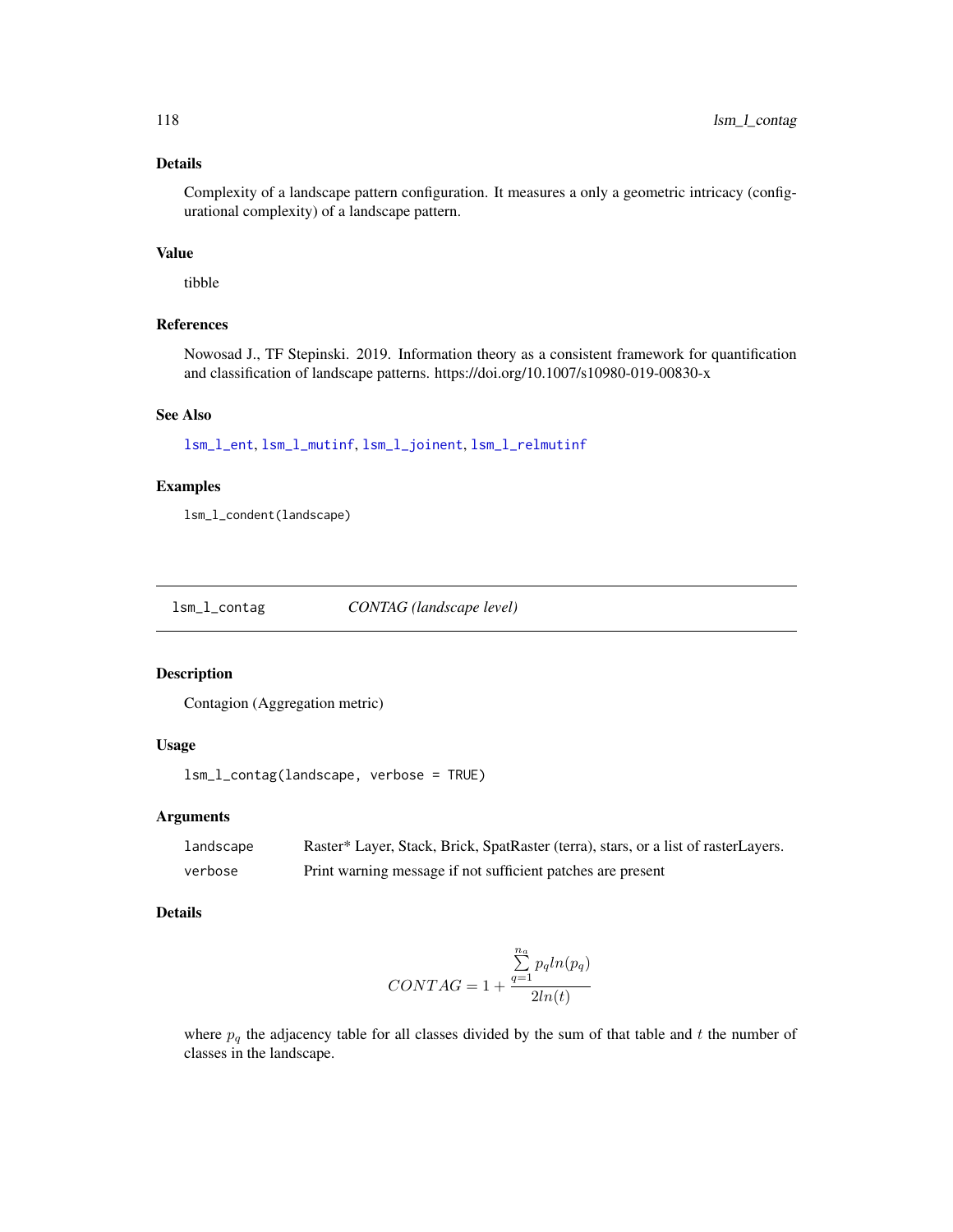CONTAG is an 'Aggregation metric'. It is based on cell adjacencies and describes the probability of two random cells belonging to the same class.  $p_q$  is the cell adjacency table, where the order is preserved and pairs of adjacent cells are counted twice. Contagion is affected by both the dispersion and interspersion of classes. E.g., low class dispersion (= high proportion of like adjacencies) and low interspersion (= uneven distribution of pairwise adjacencies) lead to a high contagion value.

The number of classes to calculate CONTAG must be  $\ge$  than 2.

Units: Percent

**Range:**  $0 <$  Contag  $\leq$ =100

Behaviour: Approaches CONTAG = 0 if all cells are unevenly distributed and 100 indicates that all cells are equally adjacent to all other classes.

## Value

tibble

## References

McGarigal, K., SA Cushman, and E Ene. 2012. FRAGSTATS v4: Spatial Pattern Analysis Program for Categorical and Continuous Maps. Computer software program produced by the authors at the University of Massachusetts, Amherst. Available at the following web site: http://www.umass.edu/landeco/research/fragstats.

Riitters, K.H., O'Neill, R.V., Wickham, J.D. & Jones, K.B. (1996). A note on contagion indices for landscape analysis. Landscape ecology, 11, 197–202.

## Examples

lsm\_l\_contag(landscape)

<span id="page-118-0"></span>lsm\_l\_contig\_cv *CONTIG\_CV (landscape level)*

#### Description

Coefficient of variation of Contiguity index (Shape metric)

#### Usage

```
lsm_l_contig_cv(landscape, directions = 8)
```
#### Arguments

| landscape  | Raster* Layer, Stack, Brick, SpatRaster (terra), stars, or a list of rasterLayers. |
|------------|------------------------------------------------------------------------------------|
| directions | The number of directions in which patches should be connected: 4 (rook's case)     |
|            | or 8 (queen's case).                                                               |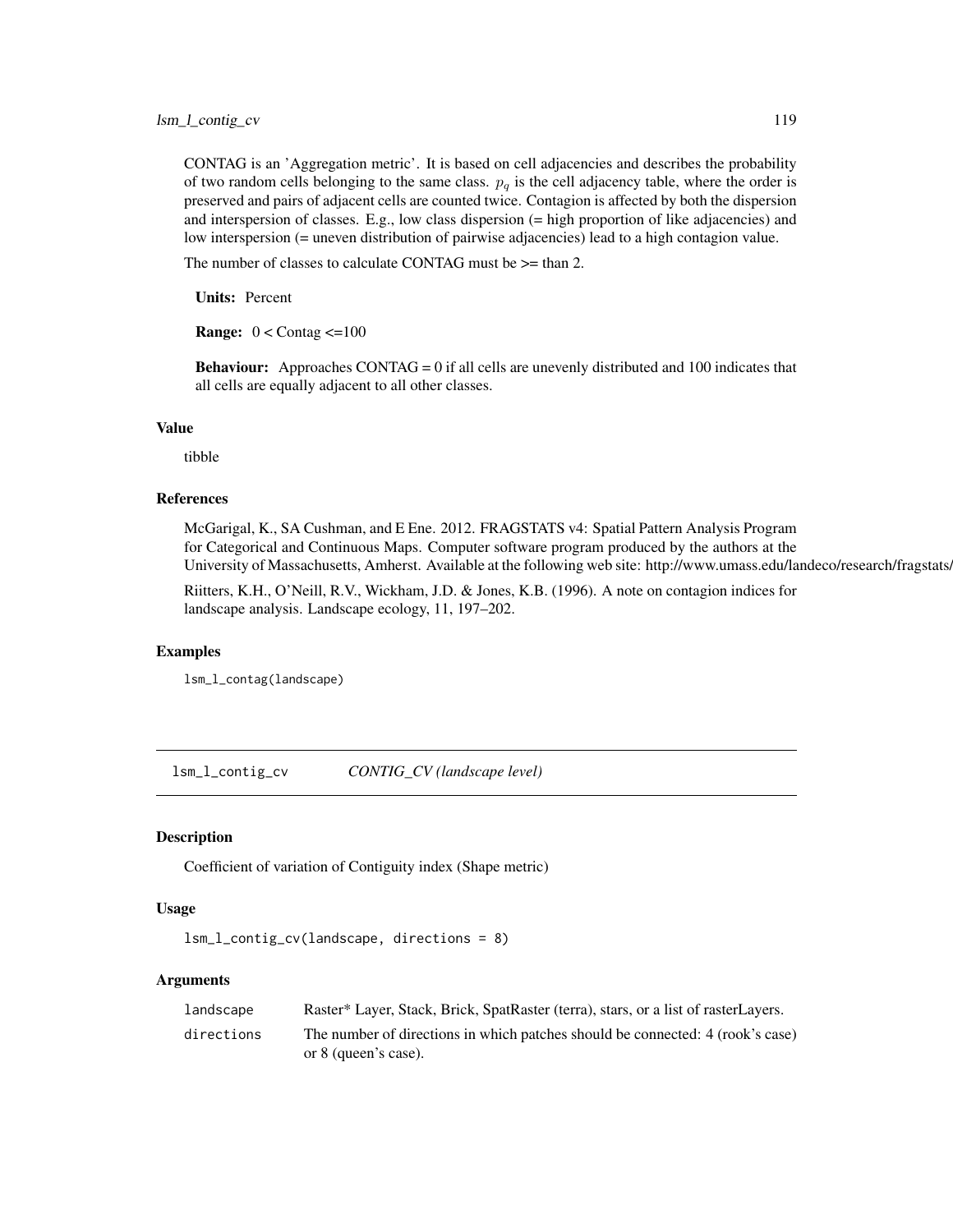# Details

$$
CONTIG_{CV} = cv(CONTIG[patch_{ij}])
$$

where  $CONTIG[patch_{ij}]$  is the contiguity of each patch.

CONTIG\_CV is a 'Shape metric'. It summarises the landscape as the coefficient of variation of all patches in the landscape. CONTIG\_CV asses the spatial connectedness (contiguity) of cells in patches. The metric coerces patch values to a value of 1 and the background to NA. A nine cell focal filter matrix:

```
filter_matrix \leq matrix(c(1, 2, 1, 1)2, 1, 2,
                           1, 2, 1), 3, 3, byrow = T)
```
... is then used to weight orthogonally contiguous pixels more heavily than diagonally contiguous pixels. Therefore, larger and more connections between patch cells in the rookie case result in larger contiguity index values.

Units: None

**Range:** CONTIG  $CV \ge 0$ 

**Behaviour:** CONTIG\_CV = 0 if the contiguity index is identical for all patches. Increases, without limit, as the variation of CONTIG increases.

# Value

tibble

## References

McGarigal, K., SA Cushman, and E Ene. 2012. FRAGSTATS v4: Spatial Pattern Analysis Program for Categorical and Continuous Maps. Computer software program produced by the authors at the University of Massachusetts, Amherst. Available at the following web site: http://www.umass.edu/landeco/research/fragstats.

LaGro, J. 1991. Assessing patch shape in landscape mosaics. Photogrammetric Engineering and Remote Sensing, 57(3), 285-293

#### See Also

```
lsm_p_contig, lsm_c_contig_sd, lsm_c_contig_cv, lsm_c_contig_mn,
lsm_l_contig_sd, lsm_l_contig_mn
```
## Examples

lsm\_l\_contig\_cv(landscape)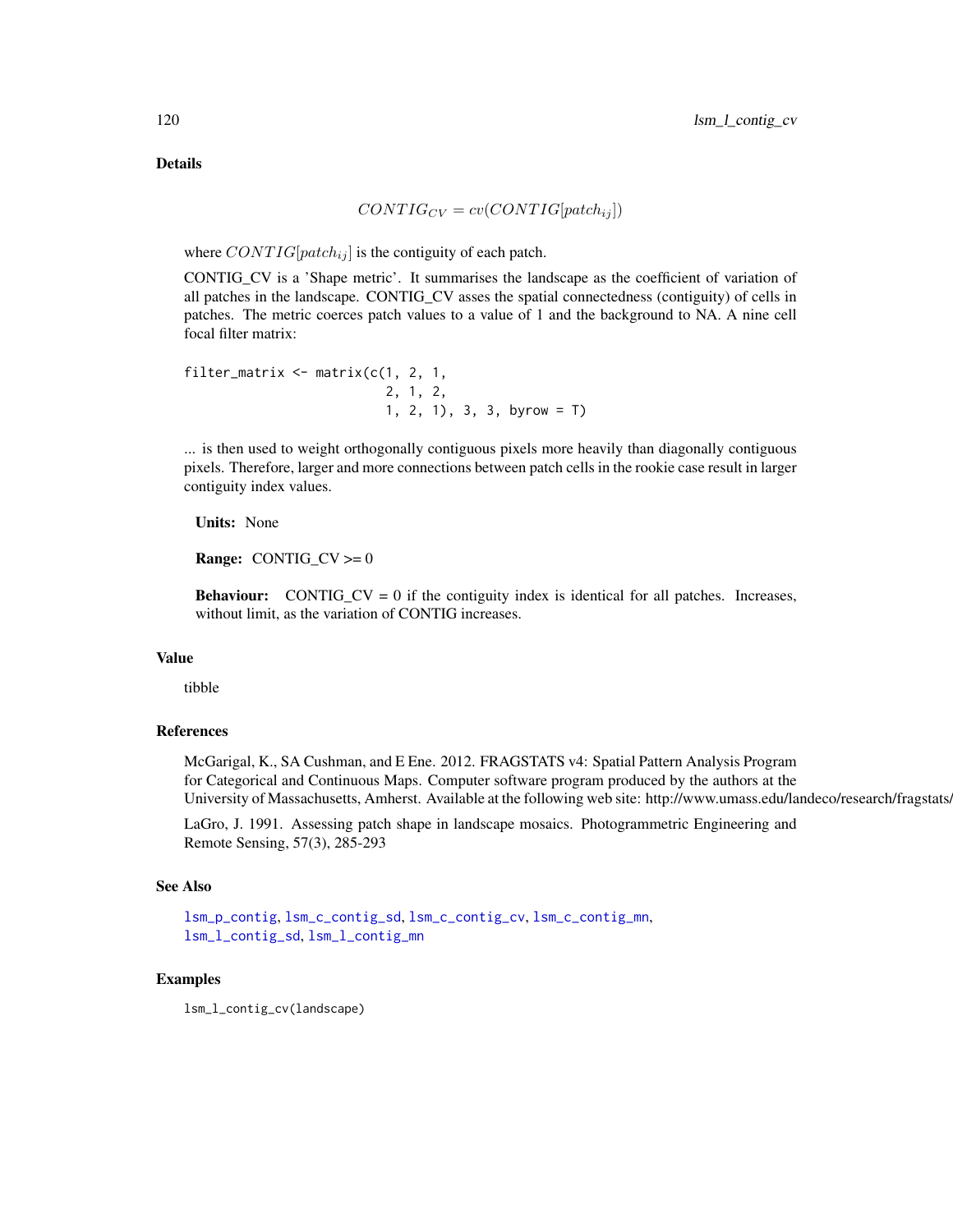<span id="page-120-0"></span>lsm\_l\_contig\_mn *CONTIG\_MN (landscape level)*

#### Description

Mean of Contiguity index (Shape metric)

#### Usage

lsm\_l\_contig\_mn(landscape, directions = 8)

#### Arguments

| landscape  | Raster* Layer, Stack, Brick, SpatRaster (terra), stars, or a list of rasterLayers.                     |
|------------|--------------------------------------------------------------------------------------------------------|
| directions | The number of directions in which patches should be connected: 4 (rook's case)<br>or 8 (queen's case). |

# Details

$$
CONTIG_{MN} = mean(CONTIG[patch_i])
$$

where  $CONTIG[patch_{ij}]$  is the contiguity of each patch.

CONTIG\_MN is a 'Shape metric'. It summarises the landscape as the mean of all patches in the landscape. CONTIG\_MN asses the spatial connectedness (contiguity) of cells in patches. The metric coerces patch values to a value of 1 and the background to NA. A nine cell focal filter matrix:

```
filter_matrix \leq matrix(c(1, 2, 1, 1)2, 1, 2,
                           1, 2, 1), 3, 3, byrow = T)
```
... is then used to weight orthogonally contiguous pixels more heavily than diagonally contiguous pixels. Therefore, larger and more connections between patch cells in the rookie case result in larger contiguity index values.

Units: None

**Range:**  $0 \geq CONTIG_MN \leq 1$ 

Behaviour: CONTIG equals the mean of the contiguity index on landscape level for all patches.

#### Value

tibble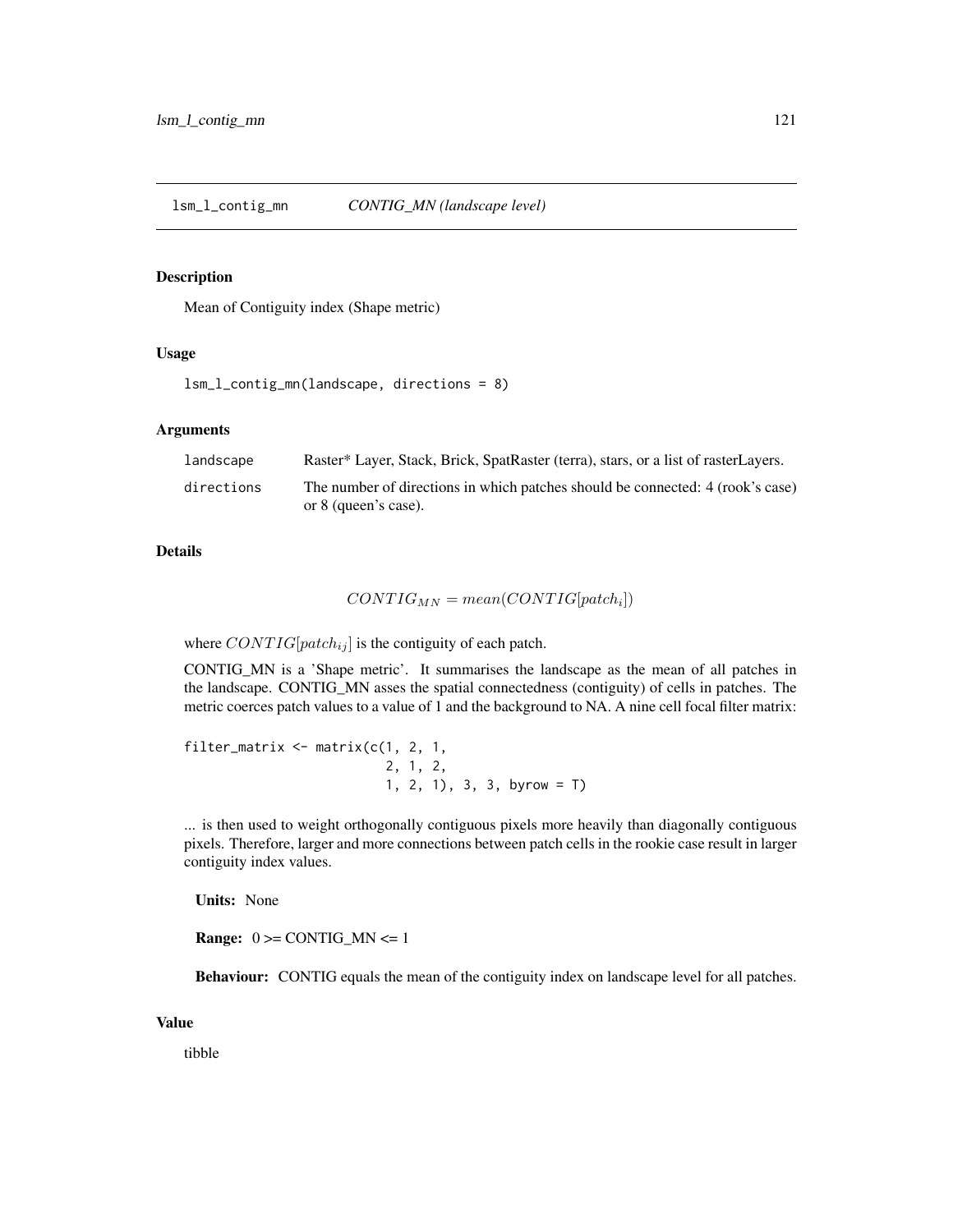## References

McGarigal, K., SA Cushman, and E Ene. 2012. FRAGSTATS v4: Spatial Pattern Analysis Program for Categorical and Continuous Maps. Computer software program produced by the authors at the University of Massachusetts, Amherst. Available at the following web site: http://www.umass.edu/landeco/research/fragstats/

LaGro, J. 1991. Assessing patch shape in landscape mosaics. Photogrammetric Engineering and Remote Sensing, 57(3), 285-293

#### See Also

```
lsm_p_contig, lsm_c_contig_sd, lsm_c_contig_cv, lsm_c_contig_mn,
lsm_l_contig_sd, lsm_l_contig_cv
```
#### Examples

lsm\_l\_contig\_mn(landscape)

<span id="page-121-0"></span>lsm\_l\_contig\_sd *CONTIG\_SD (landscape level)*

#### Description

Standard deviation of Contiguity index (Shape metric)

#### Usage

```
lsm_l_contig_sd(landscape, directions = 8)
```
## Arguments

| landscape  | Raster* Layer, Stack, Brick, SpatRaster (terra), stars, or a list of rasterLayers. |
|------------|------------------------------------------------------------------------------------|
| directions | The number of directions in which patches should be connected: 4 (rook's case)     |
|            | or 8 (queen's case).                                                               |

## Details

$$
CONTIG_{SD} = sd(CONTIG[patch_{ij}])
$$

where  $CONTIG[patch_{ij}]$  is the contiguity of each patch.

CONTIG\_SD is a 'Shape metric'. It summarises the landscape as the standard deviation of all patches in the landscape. CONTIG\_SD asses the spatial connectedness (contiguity) of cells in patches. The metric coerces patch values to a value of 1 and the background to NA. A nine cell focal filter matrix: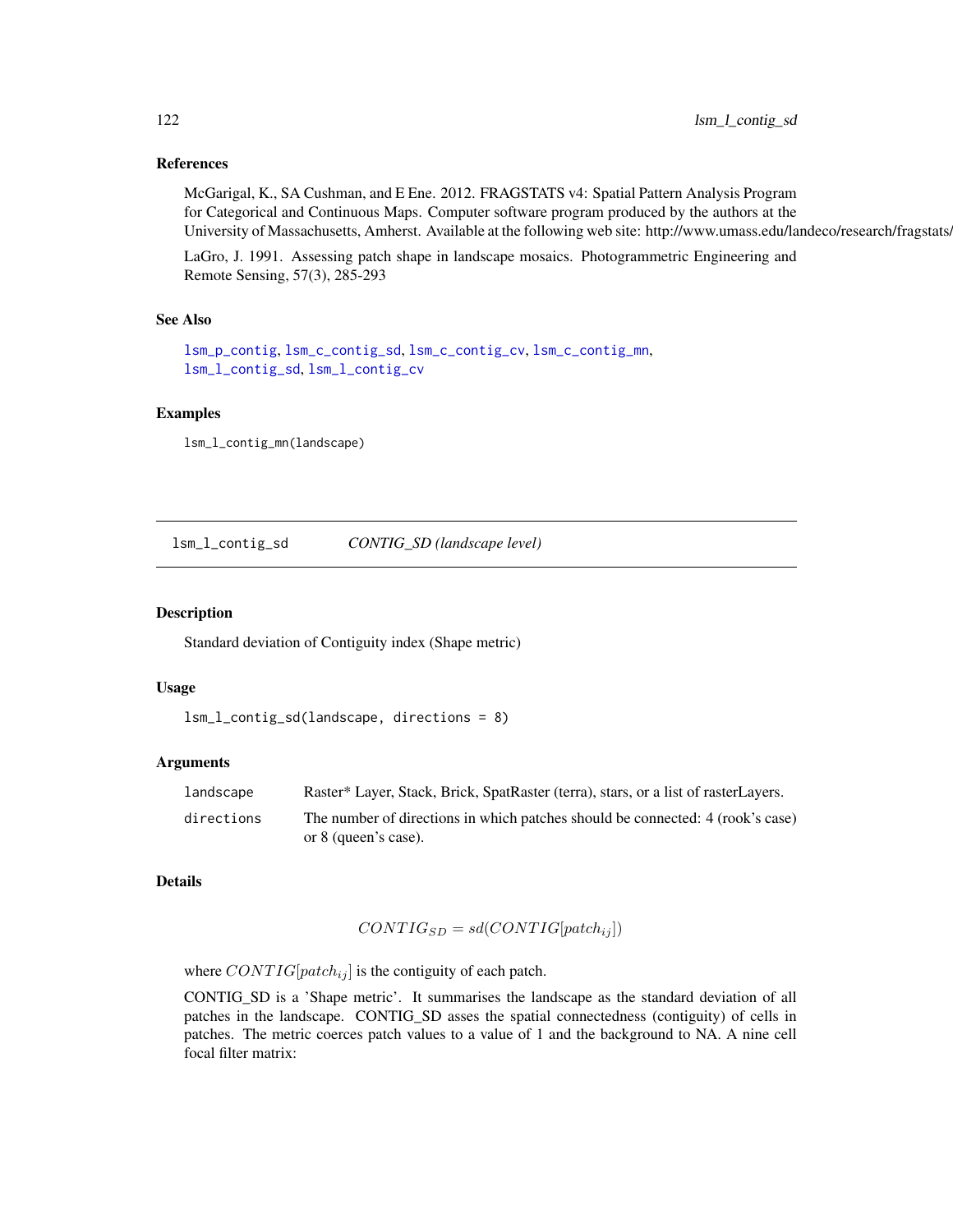```
filter_matrix \leq matrix(c(1, 2, 1,
                           2, 1, 2,
                           1, 2, 1), 3, 3, byrow = T)
```
... is then used to weight orthogonally contiguous pixels more heavily than diagonally contiguous pixels. Therefore, larger and more connections between patch cells in the rookie case result in larger contiguity index values.

Units: None

**Range:** CONTIG\_SD  $>= 0$ 

**Behaviour:** CONTIG\_SD = 0 if the contiguity index is identical for all patches. Increases, without limit, as the variation of CONTIG increases.

# Value

tibble

#### References

McGarigal, K., SA Cushman, and E Ene. 2012. FRAGSTATS v4: Spatial Pattern Analysis Program for Categorical and Continuous Maps. Computer software program produced by the authors at the University of Massachusetts, Amherst. Available at the following web site: http://www.umass.edu/landeco/research/fragstats.

LaGro, J. 1991. Assessing patch shape in landscape mosaics. Photogrammetric Engineering and Remote Sensing, 57(3), 285-293

## See Also

```
lsm_p_contig, lsm_c_contig_sd, lsm_c_contig_cv, lsm_c_contig_mn,
lsm_l_contig_cv, lsm_l_contig_mn
```
## Examples

lsm\_l\_contig\_sd(landscape)

<span id="page-122-0"></span>lsm\_l\_core\_cv *CORE\_CV (landscape level)*

#### Description

Coefficient of variation of core area (Core area metric)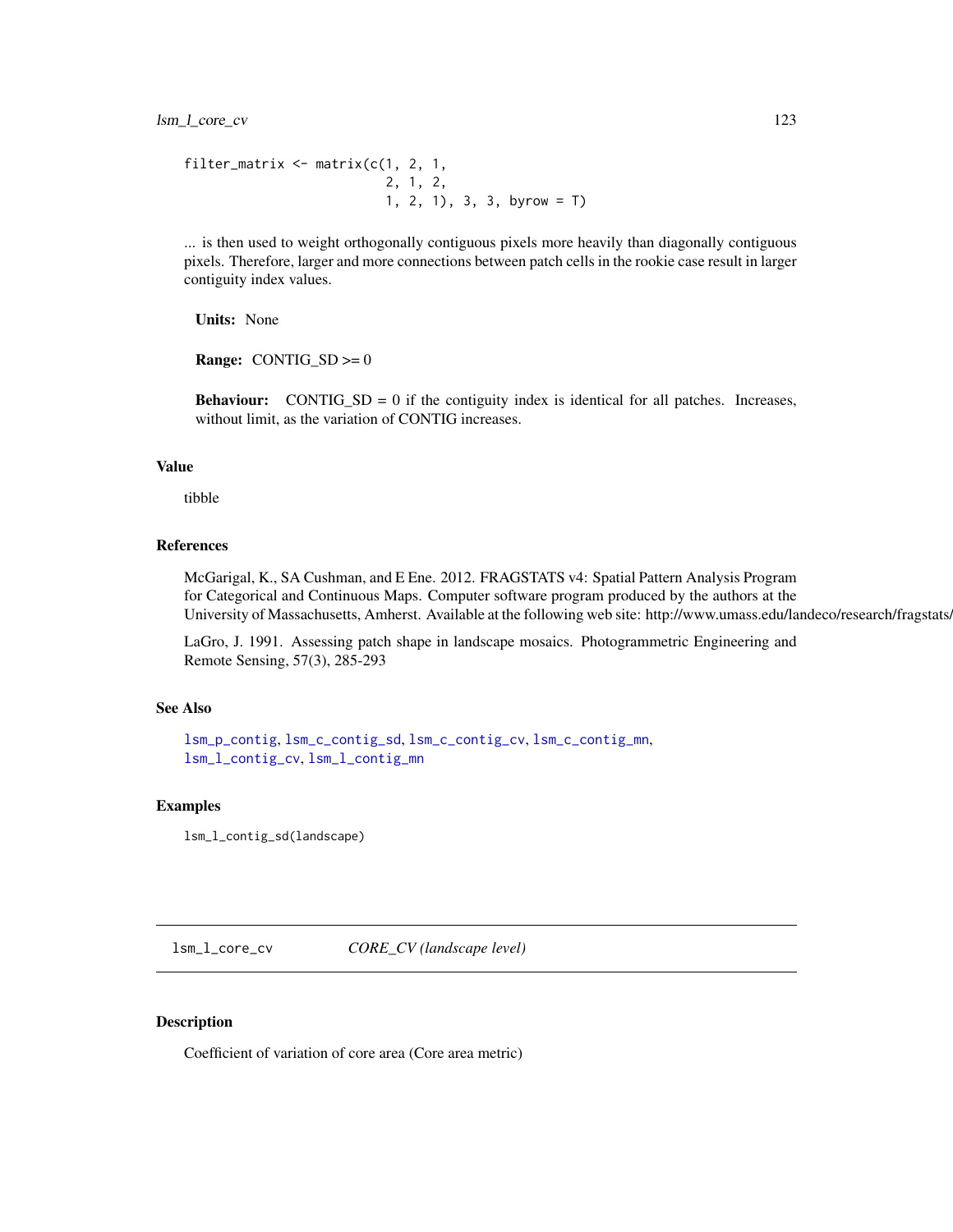## Usage

```
lsm_l_core_cv(
  landscape,
  directions = 8,
  consider_boundary = FALSE,
  edge_depth = 1
)
```
## Arguments

| landscape         | Raster* Layer, Stack, Brick, SpatRaster (terra), stars, or a list of rasterLayers.                     |  |
|-------------------|--------------------------------------------------------------------------------------------------------|--|
| directions        | The number of directions in which patches should be connected: 4 (rook's case)<br>or 8 (queen's case). |  |
| consider_boundary |                                                                                                        |  |
|                   | Logical if cells that only neighbour the landscape boundary should be consid-<br>ered as core          |  |
| edge_depth        | Distance (in cells) a cell has the be away from the patch edge to be considered<br>as core cell        |  |
|                   |                                                                                                        |  |

# Details

 $CORE_{CV} = cv(CORE[patch_{ij}])$ 

where  $CORE[patch_{ij}]$  is the core area in square meters of each patch.

CORE\_CV is a 'Core area metric'. It equals the Coefficient of variation of the core area of each patch in the landscape. The core area is defined as all cells that have no neighbour with a different value than themselves (rook's case). The metric describes the differences among all patches in the landscape and is easily comparable because it is scaled to the mean.

Units: Hectares

**Range:**  $CORE_C V \ge 0$ 

**Behaviour:** Equals  $CORE_C V = 0$  if all patches have the same core area. Increases, without limit, as the variation of patch core areas increases.

# Value

tibble

#### References

McGarigal, K., SA Cushman, and E Ene. 2012. FRAGSTATS v4: Spatial Pattern Analysis Program for Categorical and Continuous Maps. Computer software program produced by the authors at the University of Massachusetts, Amherst. Available at the following web site: http://www.umass.edu/landeco/research/fragstats.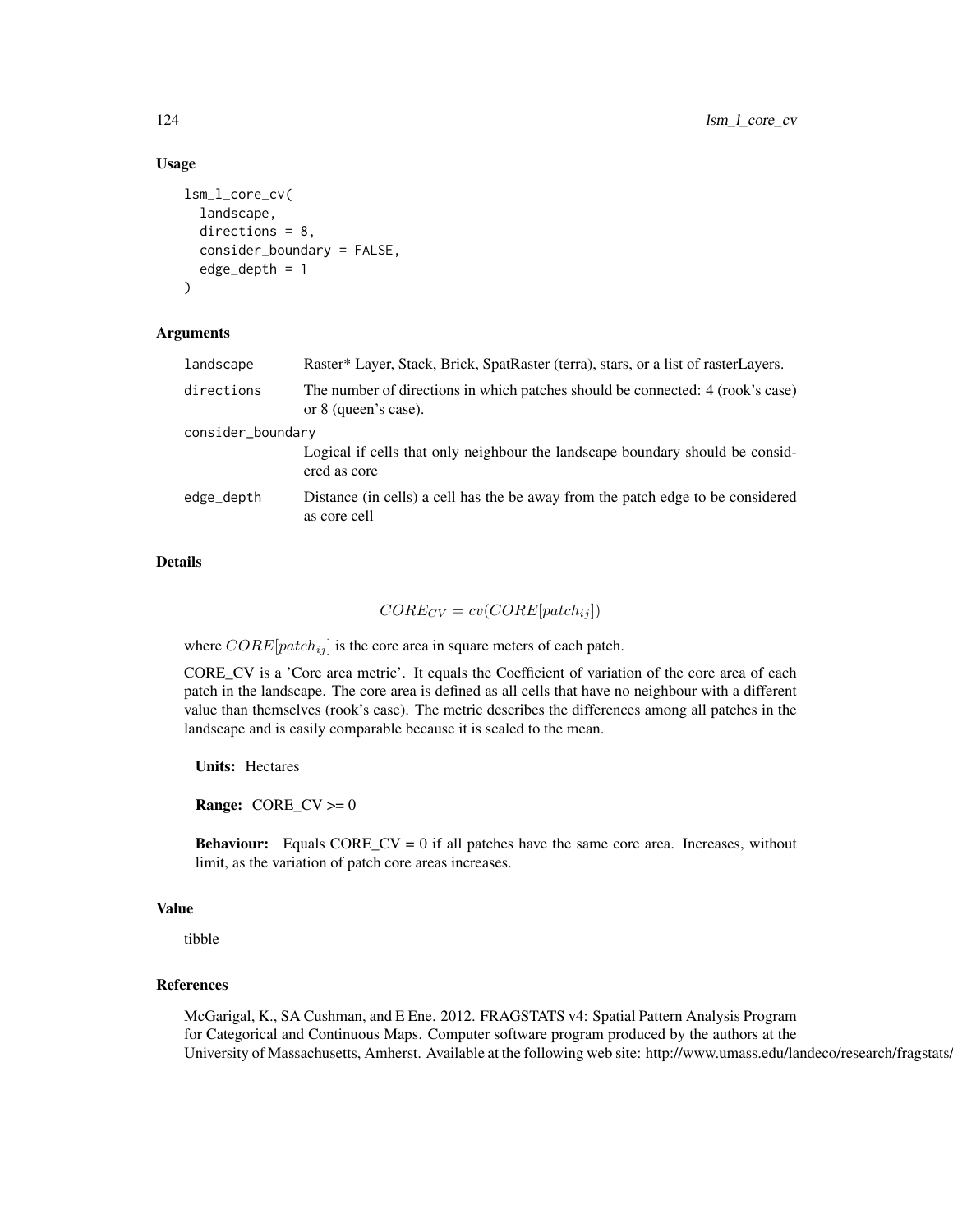# lsm\_l\_core\_mn 125

# See Also

```
lsm_p_core, cv,
lsm_c_core_mn, lsm_c_core_sd, lsm_c_core_cv,
lsm_l_core_mn, lsm_l_core_sd
```
## Examples

lsm\_l\_core\_cv(landscape)

<span id="page-124-0"></span>lsm\_l\_core\_mn *CORE\_MN (landscape level)*

#### Description

Mean of core area (Core area metric)

# Usage

```
lsm_l_core_mn(
  landscape,
  directions = 8,
  consider_boundary = FALSE,
  edge_depth = 1
)
```
## Arguments

| landscape         | Raster* Layer, Stack, Brick, SpatRaster (terra), stars, or a list of rasterLayers.                     |
|-------------------|--------------------------------------------------------------------------------------------------------|
| directions        | The number of directions in which patches should be connected: 4 (rook's case)<br>or 8 (queen's case). |
| consider_boundary |                                                                                                        |
|                   | Logical if cells that only neighbour the landscape boundary should be considered<br>ered as core       |
| edge_depth        | Distance (in cells) a cell has the be away from the patch edge to be considered<br>as core cell        |

## Details

$$
CORE_{MN} = mean(CORE[patch_{ij}])
$$

where  $CORE[patch_{ij}]$  is the core area in square meters of each patch.

CORE\_MN is a 'Core area metric' and equals the mean of core areas of all patches in the landscape. The core area is defined as all cells that have no neighbour with a different value than themselves (rook's case).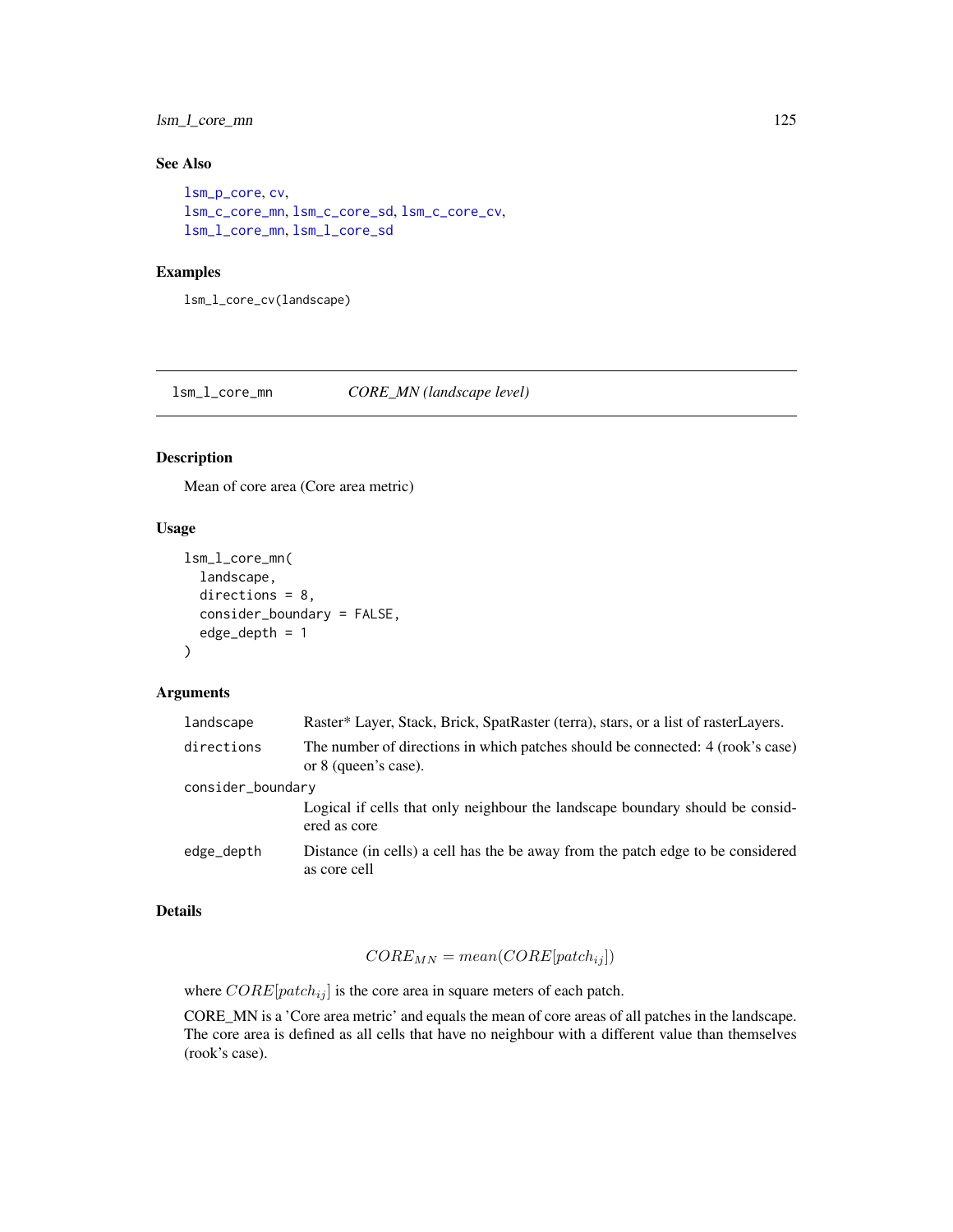Units: Hectares

**Range:** CORE\_MN  $>= 0$ 

**Behaviour:** Equals CORE\_MN =  $0$  if CORE =  $0$  for all patches. Increases, without limit, as the core area indices increase.

## Value

tibble

## References

McGarigal, K., SA Cushman, and E Ene. 2012. FRAGSTATS v4: Spatial Pattern Analysis Program for Categorical and Continuous Maps. Computer software program produced by the authors at the University of Massachusetts, Amherst. Available at the following web site: http://www.umass.edu/landeco/research/fragstats/

## See Also

```
lsm_p_core, mean,
lsm_c_core_mn, lsm_c_core_sd, lsm_c_core_cv,
lsm_l_core_sd, lsm_l_core_cv
```
#### Examples

lsm\_l\_core\_mn(landscape)

<span id="page-125-0"></span>lsm\_l\_core\_sd *CORE\_SD (landscape level)*

# Description

Standard deviation of patch core area (class level)

#### Usage

```
lsm_l_core_sd(
 landscape,
  directions = 8,
 consider_boundary = FALSE,
  edge\_depth = 1)
```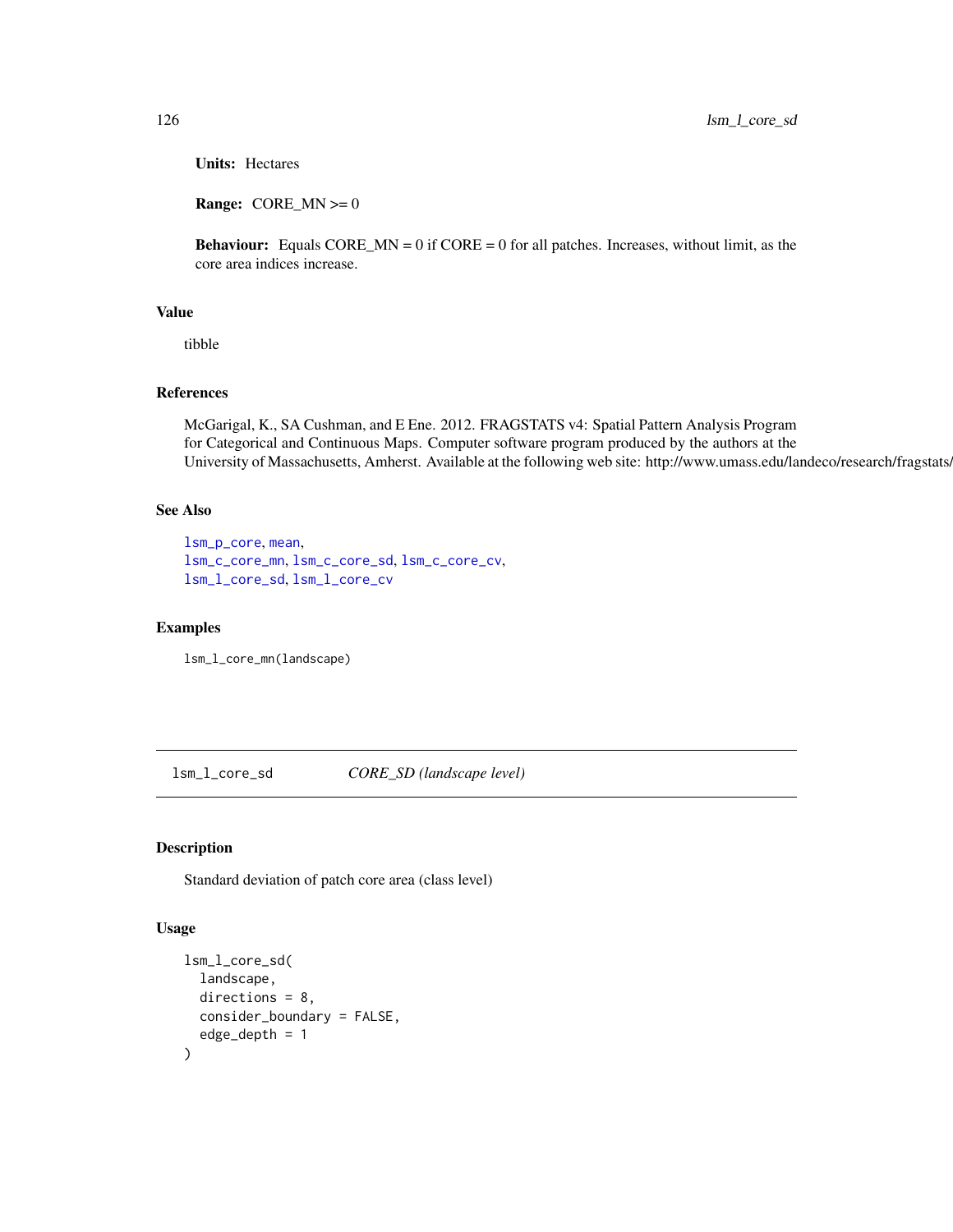#### **Arguments**

| landscape         | Raster* Layer, Stack, Brick, SpatRaster (terra), stars, or a list of rasterLayers.                     |
|-------------------|--------------------------------------------------------------------------------------------------------|
| directions        | The number of directions in which patches should be connected: 4 (rook's case)<br>or 8 (queen's case). |
| consider_boundary |                                                                                                        |
|                   | Logical if cells that only neighbour the landscape boundary should be consid-<br>ered as core          |
| edge_depth        | Distance (in cells) a cell has the be away from the patch edge to be considered<br>as core cell        |

# Details

 $CORE_{SD} = sd(CORE[patch_{ij}])$ 

where  $CORE[patch_{ij}]$  is the core area in square meters of each patch.

CORE\_SD is a 'Core area metric'. It equals the standard deviation of the core area of all patches in the landscape. The core area is defined as all cells that have no neighbour with a different value than themselves (rook's case). The metric describes the differences among all patches in the landscape.

Units: Hectares

**Range:**  $CORE_SD \ge 0$ 

**Behaviour:** Equals  $CORE_{SD} = 0$  if all patches have the same core area. Increases, without limit, as the variation of patch core areas increases.

# Value

tibble

# References

McGarigal, K., SA Cushman, and E Ene. 2012. FRAGSTATS v4: Spatial Pattern Analysis Program for Categorical and Continuous Maps. Computer software program produced by the authors at the University of Massachusetts, Amherst. Available at the following web site: http://www.umass.edu/landeco/research/fragstats.

#### See Also

```
lsm_p_core, sd,
lsm_c_core_mn, lsm_c_core_sd, lsm_c_core_cv,
lsm_l_core_mn, lsm_l_core_cv
```
# Examples

lsm\_l\_core\_sd(landscape)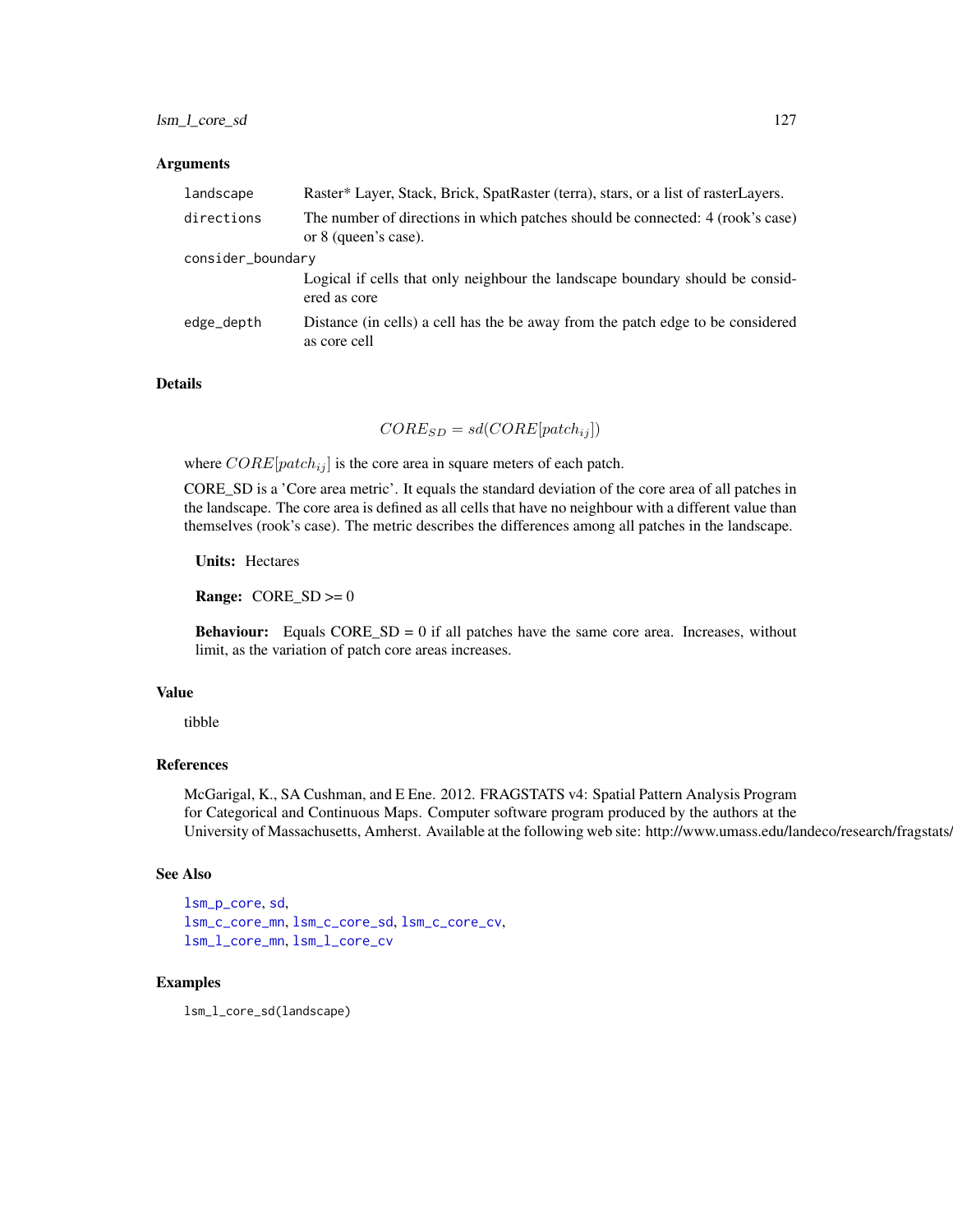#### Description

Disjunct core area density (core area metric)

## Usage

```
lsm_l_dcad(
  landscape,
  directions = 8,
  consider_boundary = FALSE,
  edge\_depth = 1)
```
## Arguments

| landscape         | Raster* Layer, Stack, Brick, SpatRaster (terra), stars, or a list of rasterLayers.                     |
|-------------------|--------------------------------------------------------------------------------------------------------|
| directions        | The number of directions in which patches should be connected: 4 (rook's case)<br>or 8 (queen's case). |
| consider_boundary |                                                                                                        |
|                   | Logical if cells that only neighbour the landscape boundary should be considered<br>ered as core       |
| edge_depth        | Distance (in cells) a cell has the be away from the patch edge to be considered<br>as core cell        |

#### Details

$$
DCAD = (\frac{\sum_{i=1}^{m} \sum_{j=1}^{n} n_{ij}^{core}}{A}) * 10000 * 100
$$

where  $n_{ij}^{core}$  is the number of disjunct core areas and A is the total landscape area in square meters.

DCAD is a 'Core area metric'. It equals the number of disjunct core areas per 100 ha relative to the total area. A disjunct core area is a 'patch within the patch' containing only core cells. A cell is defined as core area if the cell has no neighbour with a different value than itself (rook's case). The metric is relative and therefore comparable among landscapes with different total areas.

Units: Number per 100 hectares

**Range:**  $DCAD \ge 0$ 

**Behaviour:** Equals  $DCAD = 0$  when  $DCORE = 0$ , i.e. no patch contains a disjunct core area. Increases, without limit, as disjunct core areas become more present, i.e. patches becoming larger and less complex.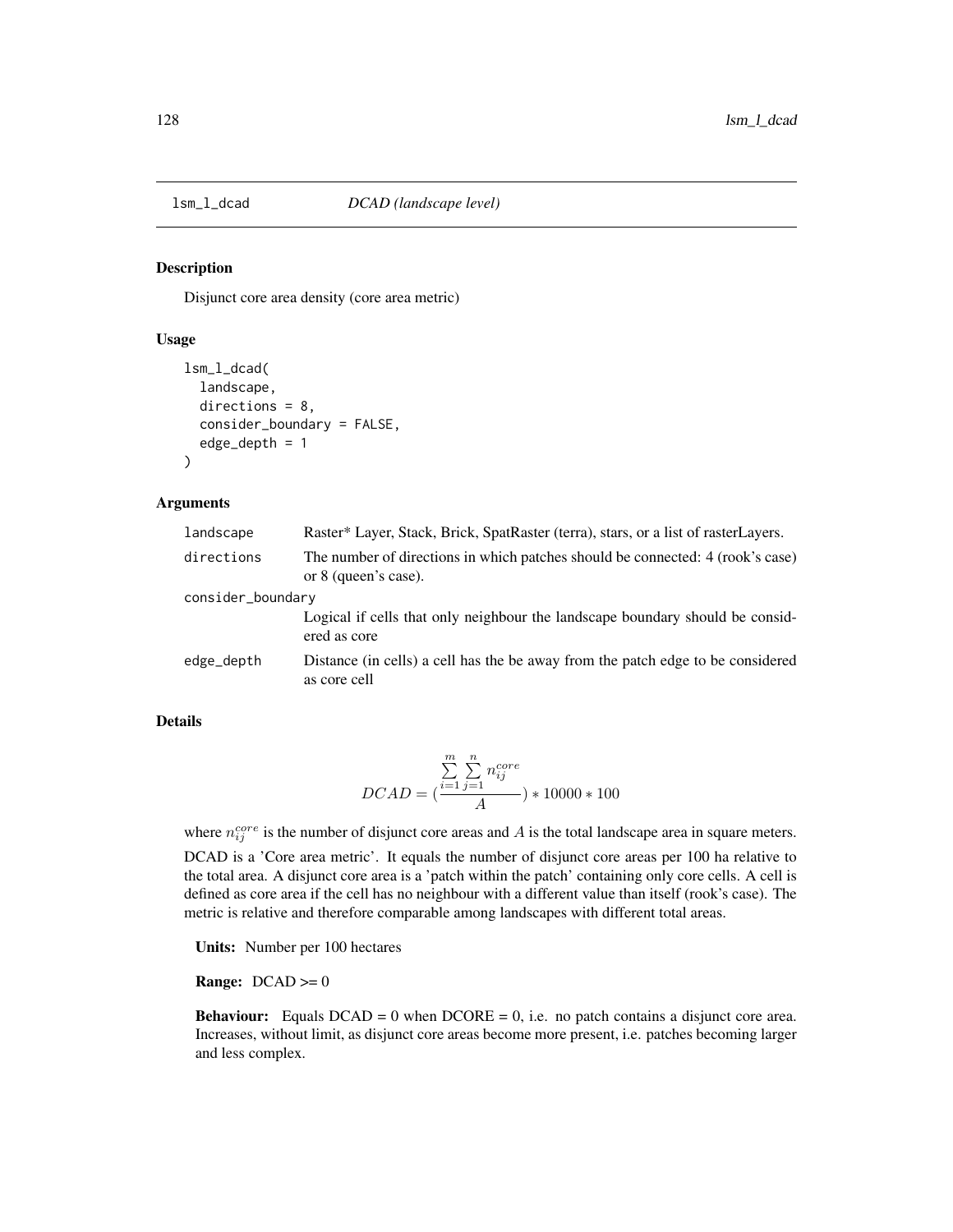# lsm\_l\_dcore\_cv 129

# Value

tibble

# References

McGarigal, K., SA Cushman, and E Ene. 2012. FRAGSTATS v4: Spatial Pattern Analysis Program for Categorical and Continuous Maps. Computer software program produced by the authors at the University of Massachusetts, Amherst. Available at the following web site: http://www.umass.edu/landeco/research/fragstats/

# See Also

[lsm\\_c\\_ndca](#page-83-0), [lsm\\_l\\_ta](#page-179-0), [lsm\\_c\\_dcad](#page-59-0)

#### Examples

lsm\_l\_dcad(landscape)

<span id="page-128-0"></span>lsm\_l\_dcore\_cv *DCORE\_CV (landscape level)*

# Description

Coefficient of variation number of disjunct core areas (Core area metric)

## Usage

```
lsm_l_dcore_cv(
  landscape,
  directions = 8,
  consider_boundary = FALSE,
  edge_depth = 1
)
```
# Arguments

| landscape         | Raster* Layer, Stack, Brick, SpatRaster (terra), stars, or a list of rasterLayers.                     |
|-------------------|--------------------------------------------------------------------------------------------------------|
| directions        | The number of directions in which patches should be connected: 4 (rook's case)<br>or 8 (queen's case). |
| consider_boundary |                                                                                                        |
|                   | Logical if cells that only neighbour the landscape boundary should be consid-<br>ered as core          |
| edge_depth        | Distance (in cells) a cell has the be away from the patch edge to be considered<br>as core cell        |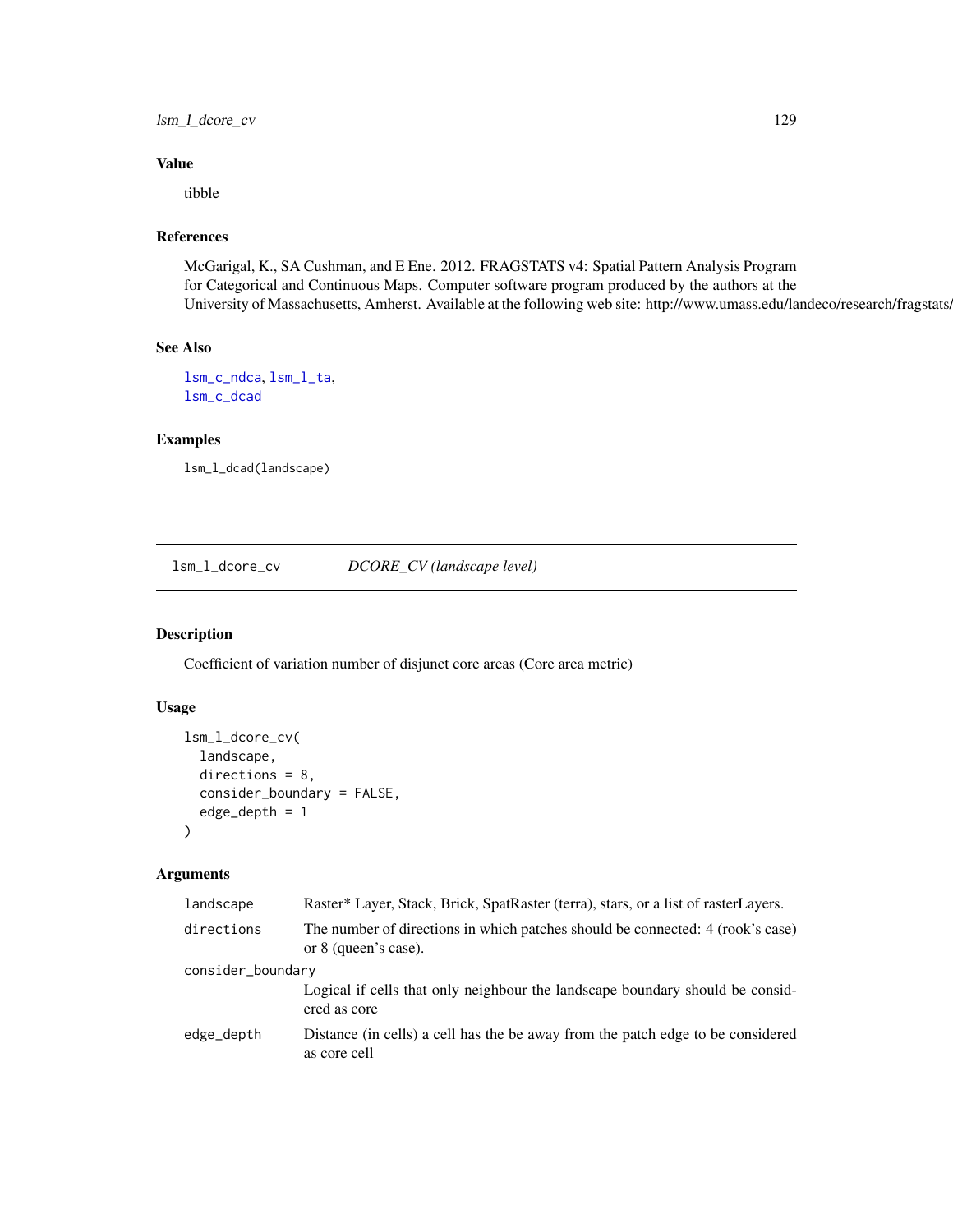Details

$$
DCORE_{CV} = cv(NCORE[patch_{ij}])
$$

where  $NCORE[patch_{ij}]$  is the number of core areas.

DCORE\_CV is an 'Core area metric'. It summarises the landscape as the Coefficient of variation of all patches belonging to the landscape. A cell is defined as core if the cell has no neighbour with a different value than itself (rook's case). NCORE counts the disjunct core areas, whereby a core area is a 'patch within the patch' containing only core cells. The metric describes the differences among all patches in the landscape and is easily comparable because it is scaled to the mean.

Units: None

**Range:**  $DCORE_C V \ge 0$ 

Behaviour: Equals DCORE\_CV = 0 if all patches have the same number of disjunct core areas. Increases, without limit, as the variation of number of disjunct core areas increases.

# Value

tibble

## References

McGarigal, K., SA Cushman, and E Ene. 2012. FRAGSTATS v4: Spatial Pattern Analysis Program for Categorical and Continuous Maps. Computer software program produced by the authors at the University of Massachusetts, Amherst. Available at the following web site: http://www.umass.edu/landeco/research/fragstats.

## See Also

```
lsm_p_ncore, cv,
lsm_c_dcore_mn, lsm_c_dcore_sd, lsm_c_dcore_cv,
lsm_l_dcore_mn, lsm_l_dcore_sd
```
## Examples

lsm\_l\_dcore\_cv(landscape)

<span id="page-129-0"></span>lsm\_l\_dcore\_mn *DCORE\_MN (landscape level)*

#### **Description**

Mean number of disjunct core areas (Core area metric)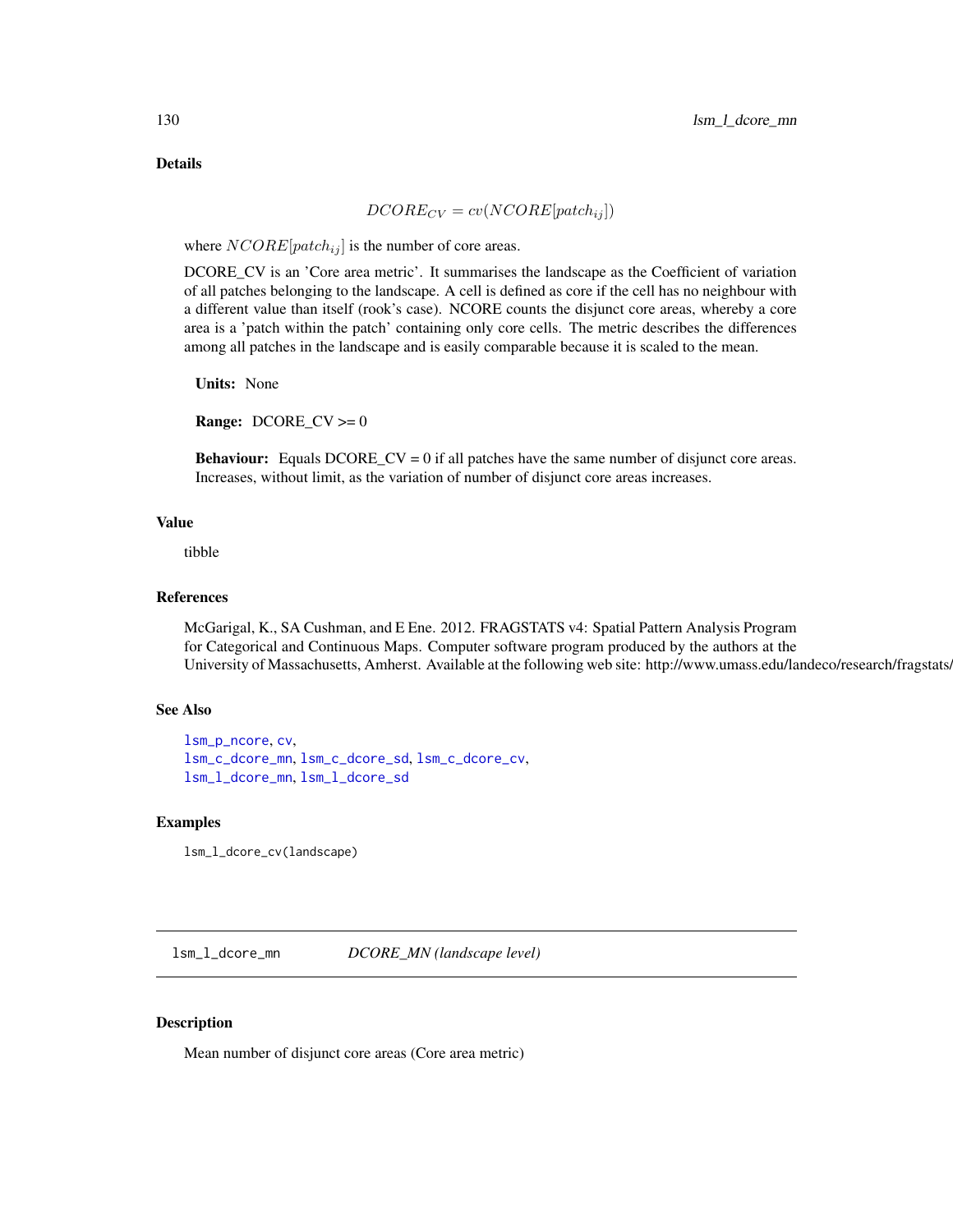lsm\_l\_dcore\_mn 131

#### Usage

```
lsm_l_dcore_mn(
  landscape,
  directions = 8,
  consider_boundary = FALSE,
  edge_depth = 1
)
```
## Arguments

| landscape         | Raster* Layer, Stack, Brick, SpatRaster (terra), stars, or a list of rasterLayers.                     |  |
|-------------------|--------------------------------------------------------------------------------------------------------|--|
| directions        | The number of directions in which patches should be connected: 4 (rook's case)<br>or 8 (queen's case). |  |
| consider_boundary |                                                                                                        |  |
|                   | Logical if cells that only neighbour the landscape boundary should be consid-<br>ered as core          |  |
| edge_depth        | Distance (in cells) a cell has the be away from the patch edge to be considered<br>as core cell        |  |
|                   |                                                                                                        |  |

# Details

# $DCORE_{MN} = mean(NCORE[patch_{ij}])$

where  $NCORE[patch_{ij}]$  is the number of core areas.

DCORE\_MN is an 'Core area metric'. It summarises the landscape as the mean of all patches in the landscape. A cell is defined as core if the cell has no neighbour with a different value than itself (rook's case). NCORE counts the disjunct core areas, whereby a core area is a 'patch within the patch' containing only core cells.

Units: None

Range: DCORE\_MN > 0

**Behaviour:** Equals DCORE\_MN = 0 if NCORE = 0 for all patches. Increases, without limit, as the number of disjunct core areas increases.

# Value

tibble

## References

McGarigal, K., SA Cushman, and E Ene. 2012. FRAGSTATS v4: Spatial Pattern Analysis Program for Categorical and Continuous Maps. Computer software program produced by the authors at the University of Massachusetts, Amherst. Available at the following web site: http://www.umass.edu/landeco/research/fragstats.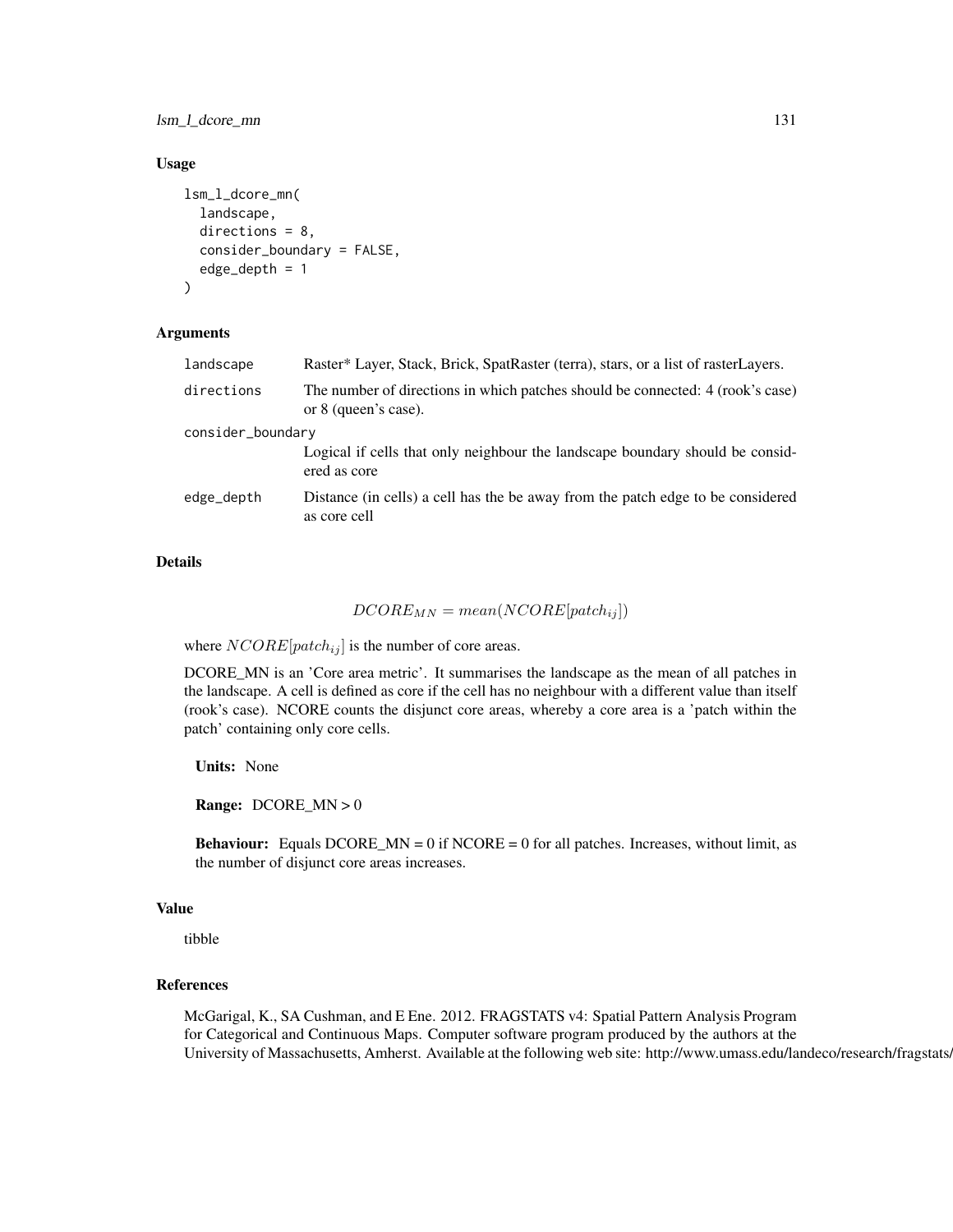# See Also

```
lsm_p_ncore, mean,
lsm_c_dcore_mn, lsm_c_dcore_sd, lsm_c_dcore_cv,
lsm_l_dcore_sd, lsm_l_dcore_cv
```
## Examples

lsm\_l\_dcore\_mn(landscape)

<span id="page-131-0"></span>lsm\_l\_dcore\_sd *DCORE\_SD (landscape level)*

## Description

Standard deviation number of disjunct core areas (Core area metric)

## Usage

```
lsm_l_dcore_sd(
  landscape,
  directions = 8,
  consider_boundary = FALSE,
  edge\_depth = 1)
```
## Arguments

| landscape         | Raster* Layer, Stack, Brick, SpatRaster (terra), stars, or a list of rasterLayers.                     |
|-------------------|--------------------------------------------------------------------------------------------------------|
| directions        | The number of directions in which patches should be connected: 4 (rook's case)<br>or 8 (queen's case). |
| consider_boundary |                                                                                                        |
|                   | Logical if cells that only neighbour the landscape boundary should be considered<br>ered as core       |
| edge_depth        | Distance (in cells) a cell has the be away from the patch edge to be considered<br>as core cell        |

# Details

# $DCORE_{SD} = sd(NCORE[patch_{ij}])$

where  $NCORE[patch_{ij}]$  is the number of core areas.

DCORE\_SD is an 'Core area metric'. It summarises the landscape as the standard deviation of all patches. A cell is defined as core if the cell has no neighbour with a different value than itself (rook's case). NCORE counts the disjunct core areas, whereby a core area is a 'patch within the patch' containing only core cells. The metric describes the differences among all patches in the landscape.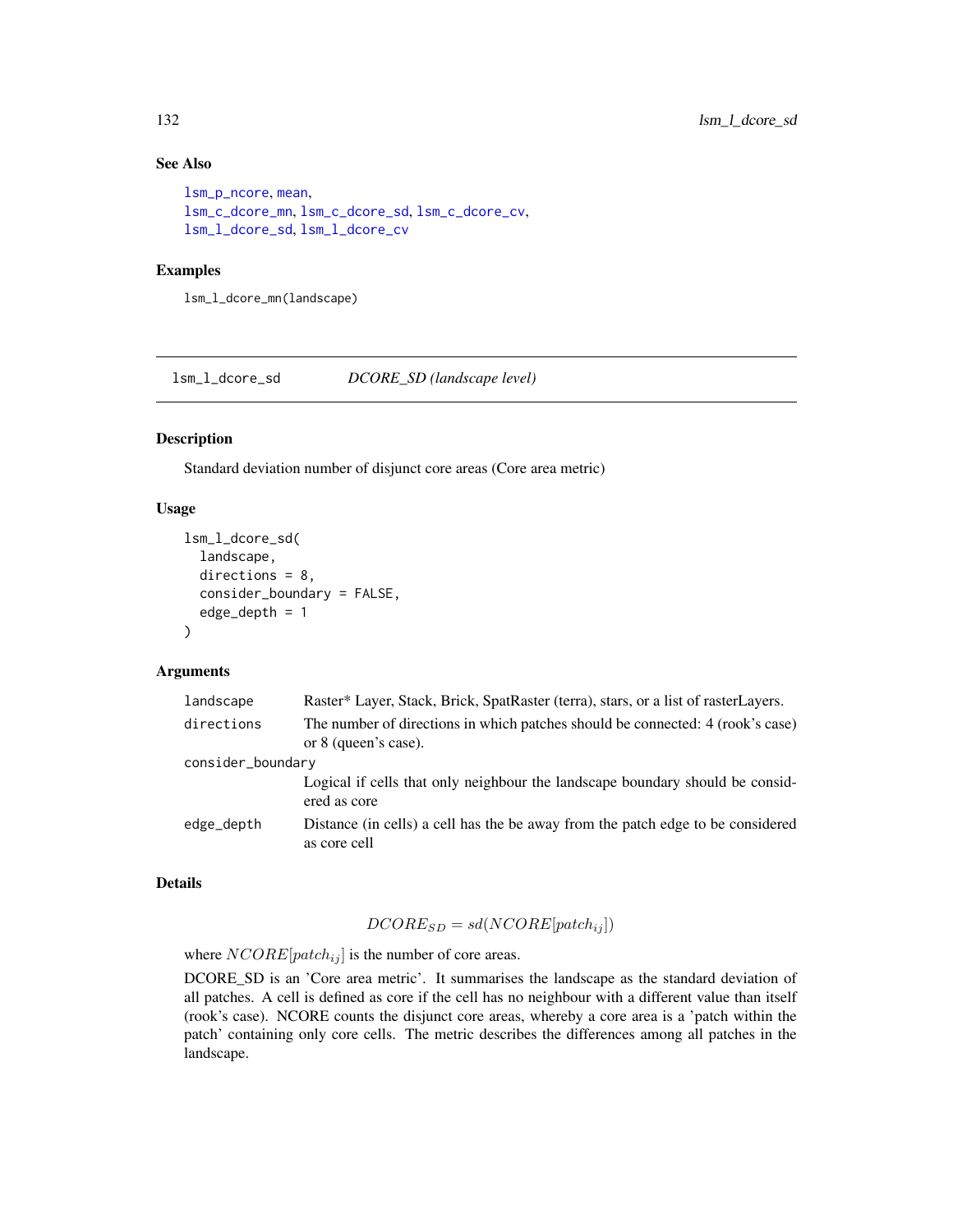Units: None

**Range:**  $DCORE\_SD \ge 0$ 

Behaviour: Equals DCORE\_SD = 0 if all patches have the same number of disjunct core areas. Increases, without limit, as the variation of number of disjunct core areas increases.

## Value

tibble

# References

McGarigal, K., SA Cushman, and E Ene. 2012. FRAGSTATS v4: Spatial Pattern Analysis Program for Categorical and Continuous Maps. Computer software program produced by the authors at the University of Massachusetts, Amherst. Available at the following web site: http://www.umass.edu/landeco/research/fragstats/

# See Also

```
lsm_p_ncore, sd,
lsm_c_dcore_mn, lsm_c_dcore_sd,
lsm_c_dcore_cv, lsm_l_dcore_mn, lsm_l_dcore_cv
```
#### Examples

lsm\_l\_dcore\_sd(landscape)

lsm\_l\_division *DIVISION (landscape level)*

# Description

Landscape division index (Aggregation metric)

# Usage

```
lsm_l_division(landscape, directions = 8)
```
#### Arguments

| landscape  | Raster* Layer, Stack, Brick, SpatRaster (terra), stars, or a list of rasterLayers.                     |
|------------|--------------------------------------------------------------------------------------------------------|
| directions | The number of directions in which patches should be connected: 4 (rook's case)<br>or 8 (queen's case). |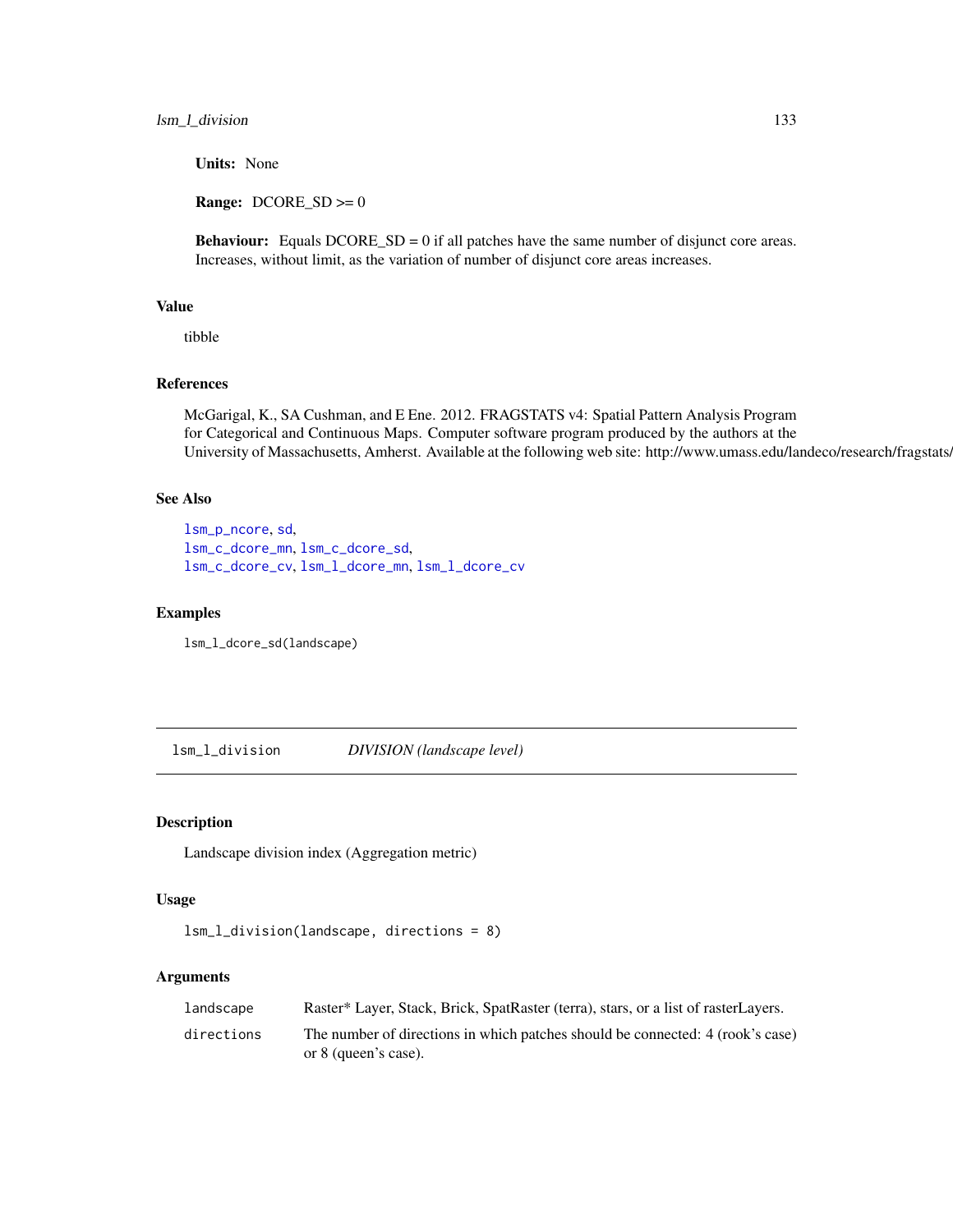Details

$$
DIVISON = (1 - \sum_{i=1}^{m} \sum_{j=1}^{n} (\frac{a_{ij}}{A})^{2})
$$

where  $a_{ij}$  is the area in square meters and A is the total landscape area in square meters.

DIVISION is an 'Aggregation metric. It can be in as the probability that two randomly selected cells are not located in the same patch. The landscape division index is negatively correlated with the effective mesh size  $(lsm_c_{\text{mesh}})$ .

Units: Proportion

**Ranges:**  $0 \leq Division \leq 1$ 

**Behaviour:** Equals DIVISION = 0 if only one patch is present. Approaches DIVISION = 1 if all patches of class i are single cells.

# Value

tibble

# References

McGarigal, K., SA Cushman, and E Ene. 2012. FRAGSTATS v4: Spatial Pattern Analysis Program for Categorical and Continuous Maps. Computer software program produced by the authors at the University of Massachusetts, Amherst. Available at the following web site: http://www.umass.edu/landeco/research/fragstats.

Jaeger, J. A. 2000. Landscape division, splitting index, and effective mesh size: new measures of landscape fragmentation. Landscape ecology, 15(2), 115-130.

# See Also

```
lsm_p_area, lsm_l_ta,
lsm_c_division
```
#### Examples

lsm\_l\_division(landscape)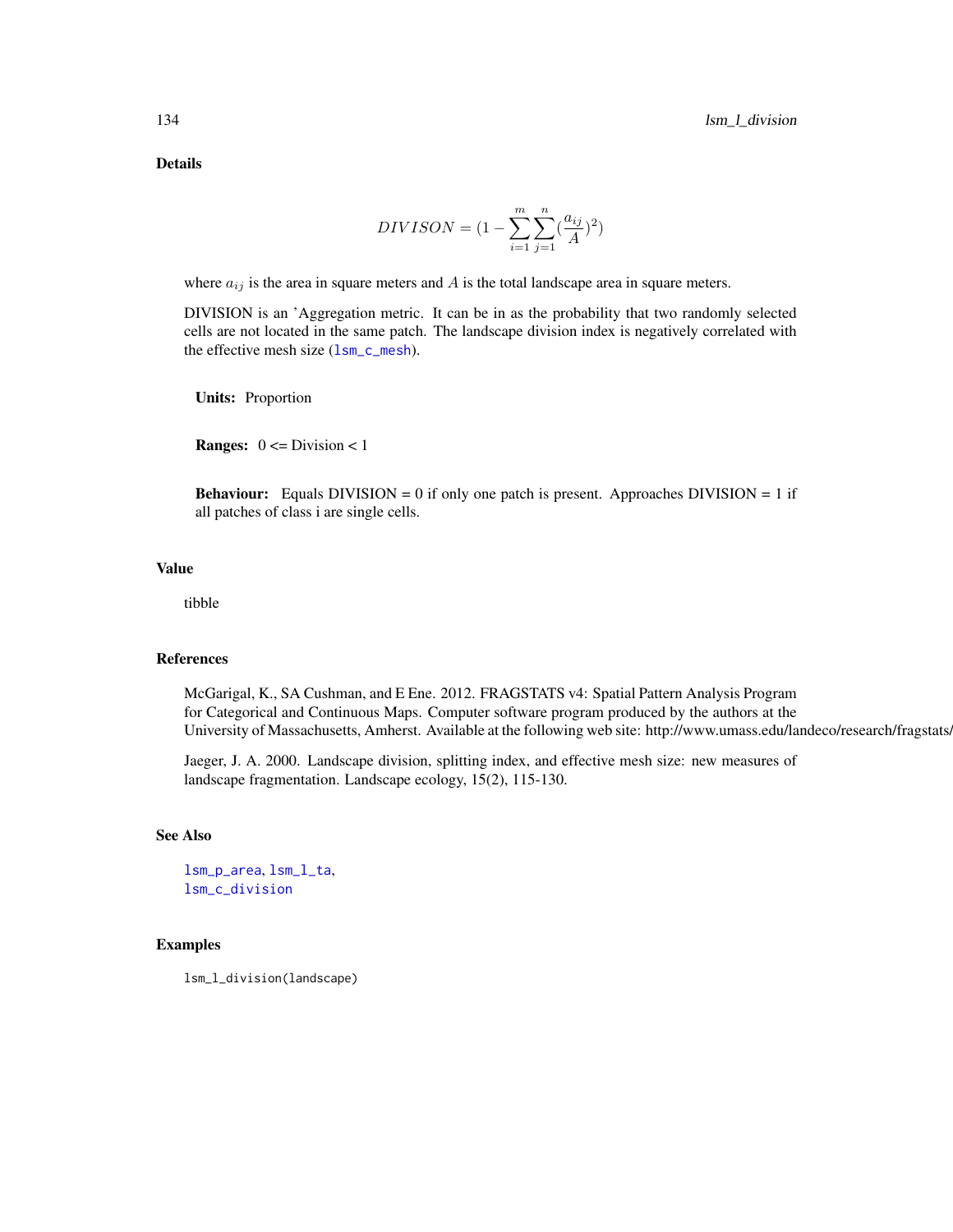#### Description

Edge Density (Area and Edge metric)

# Usage

```
lsm_l_ed(landscape, count_boundary = FALSE, directions = 8)
```
## Arguments

| landscape  | Raster* Layer, Stack, Brick, SpatRaster (terra), stars, or a list of rasterLayers.                     |
|------------|--------------------------------------------------------------------------------------------------------|
|            | count_boundary Count landscape boundary as edge                                                        |
| directions | The number of directions in which patches should be connected: 4 (rook's case)<br>or 8 (queen's case). |

#### Details

$$
ED = \frac{E}{A} * 10000
$$

where  $E$  is the total landscape edge in meters and  $A$  is the total landscape area in square meters.

ED is an 'Area and Edge metric'. The edge density equals all edges in the landscape in relation to the landscape area. The boundary of the landscape is only included in the corresponding total class edge length if count\_boundary = TRUE. The metric describes the configuration of the landscape, e.g. because an overall aggregation of classes will result in a low edge density. The metric is standardized to the total landscape area, and therefore comparisons among landscapes with different total areas are possible.

Units: Meters per hectare

**Range:**  $ED \ge 0$ 

Behaviour: Equals ED = 0 if only one patch is present (and the landscape boundary is not included) and increases, without limit, as the landscapes becomes more patchy

#### Value

tibble

# References

McGarigal, K., SA Cushman, and E Ene. 2012. FRAGSTATS v4: Spatial Pattern Analysis Program for Categorical and Continuous Maps. Computer software program produced by the authors at the University of Massachusetts, Amherst. Available at the following web site: http://www.umass.edu/landeco/research/fragstats.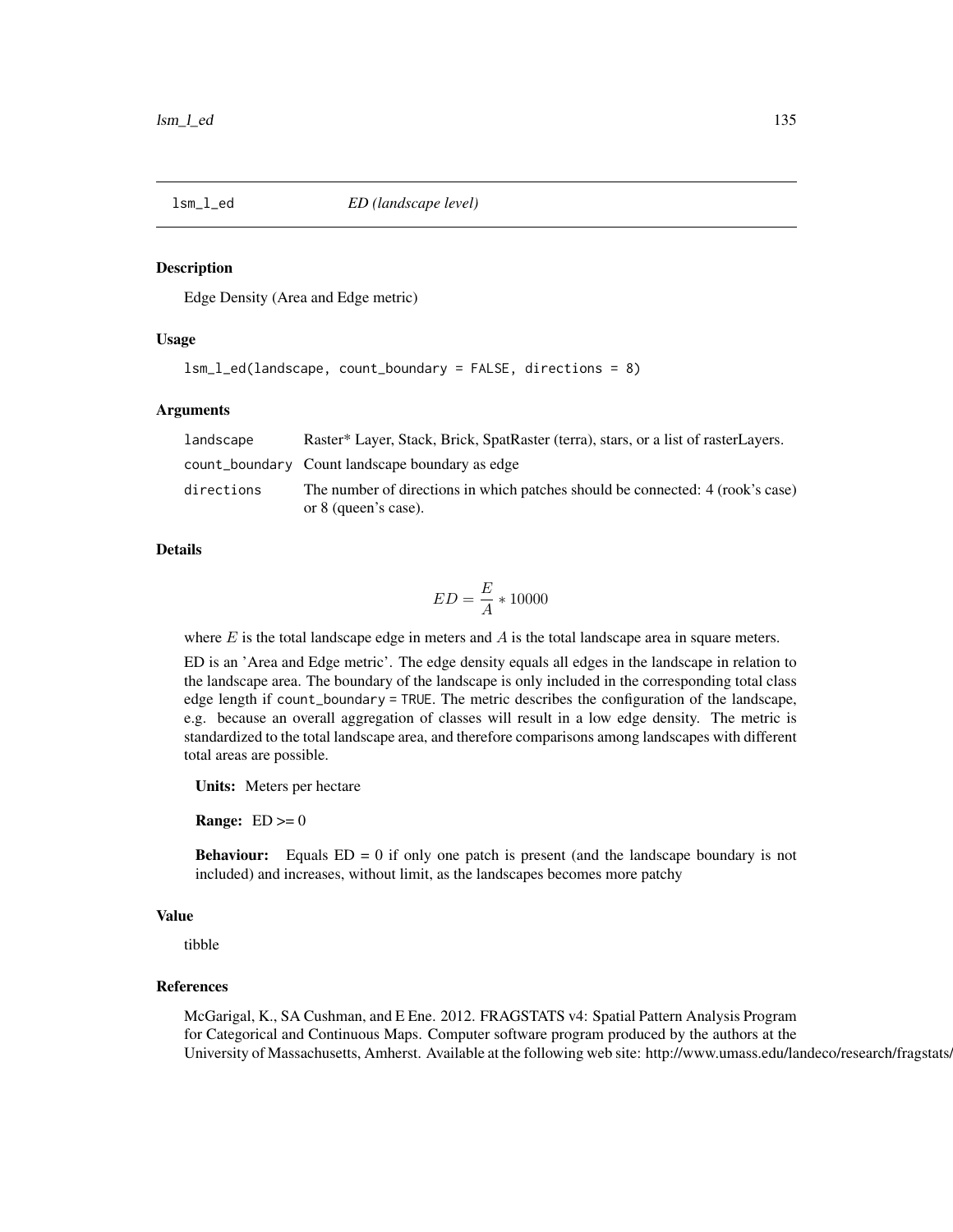#### See Also

[lsm\\_l\\_te](#page-182-0), [lsm\\_l\\_ta](#page-179-0), [lsm\\_c\\_ed](#page-66-0)

## Examples

lsm\_l\_ed(landscape)

<span id="page-135-0"></span>lsm\_l\_enn\_cv *ENN\_CV (landscape level)*

# Description

Coefficient of variation of euclidean nearest-neighbor distance (Aggregation metric)

## Usage

lsm\_l\_enn\_cv(landscape, directions = 8, verbose = TRUE)

# Arguments

| landscape  | Raster* Layer, Stack, Brick, SpatRaster (terra), stars, or a list of rasterLayers.                     |
|------------|--------------------------------------------------------------------------------------------------------|
| directions | The number of directions in which patches should be connected: 4 (rook's case)<br>or 8 (queen's case). |
| verbose    | Print warning message if not sufficient patches are present                                            |

#### Details

$$
ENN_{CV} = cv(ENN[patch_{ij}])
$$

where  $END[patch_{ij}]$  is the euclidean nearest-neighbor distance of each patch.

ENN\_CV is an 'Aggregation metric'. It summarises the landscape as the Coefficient of variation of all patches in the landscape. ENN measures the distance to the nearest neighbouring patch of the same class i. The distance is measured from edge-to-edge. The range is limited by the cell resolution on the lower limit and the landscape extent on the upper limit. The metric is a simple way to describe patch isolation. Because it is scaled to the mean, it is easily comparable among different landscapes.

Units: Meters

**Range:**  $ENN_CV \geq 0$ 

**Behaviour:** Equals ENN\_CV = 0 if the euclidean nearest-neighbor distance is identical for all patches. Increases, without limit, as the variation of ENN increases.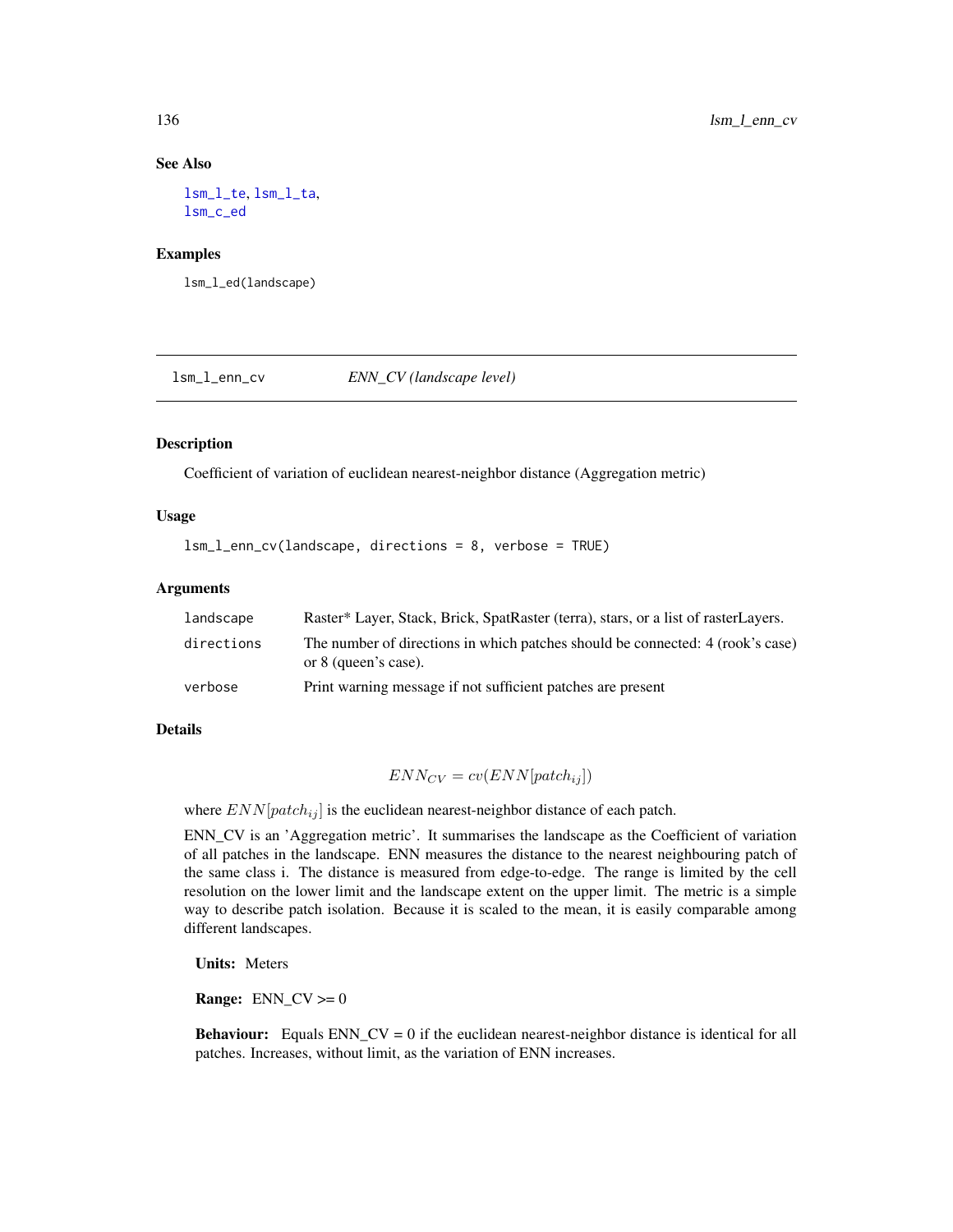lsm\_l\_enn\_mn 137

## Value

tibble

# References

McGarigal, K., SA Cushman, and E Ene. 2012. FRAGSTATS v4: Spatial Pattern Analysis Program for Categorical and Continuous Maps. Computer software program produced by the authors at the University of Massachusetts, Amherst. Available at the following web site: http://www.umass.edu/landeco/research/fragstats.

McGarigal, K., and McComb, W. C. (1995). Relationships between landscape structure and breeding birds in the Oregon Coast Range. Ecological monographs, 65(3), 235-260.

# See Also

```
lsm_p_enn, cv,
lsm_c_enn_mn, lsm_c_enn_sd, lsm_c_enn_cv,
lsm_l_enn_mn, lsm_l_enn_sd,
```
# Examples

lsm\_l\_enn\_cv(landscape)

<span id="page-136-0"></span>lsm\_l\_enn\_mn *ENN\_MN (landscape level)*

### Description

Mean of euclidean nearest-neighbor distance (Aggregation metric)

# Usage

```
lsm_l_enn_mn(landscape, directions = 8, verbose = TRUE)
```
#### Arguments

| landscape  | Raster* Layer, Stack, Brick, SpatRaster (terra), stars, or a list of rasterLayers.                     |
|------------|--------------------------------------------------------------------------------------------------------|
| directions | The number of directions in which patches should be connected: 4 (rook's case)<br>or 8 (queen's case). |
| verbose    | Print warning message if not sufficient patches are present                                            |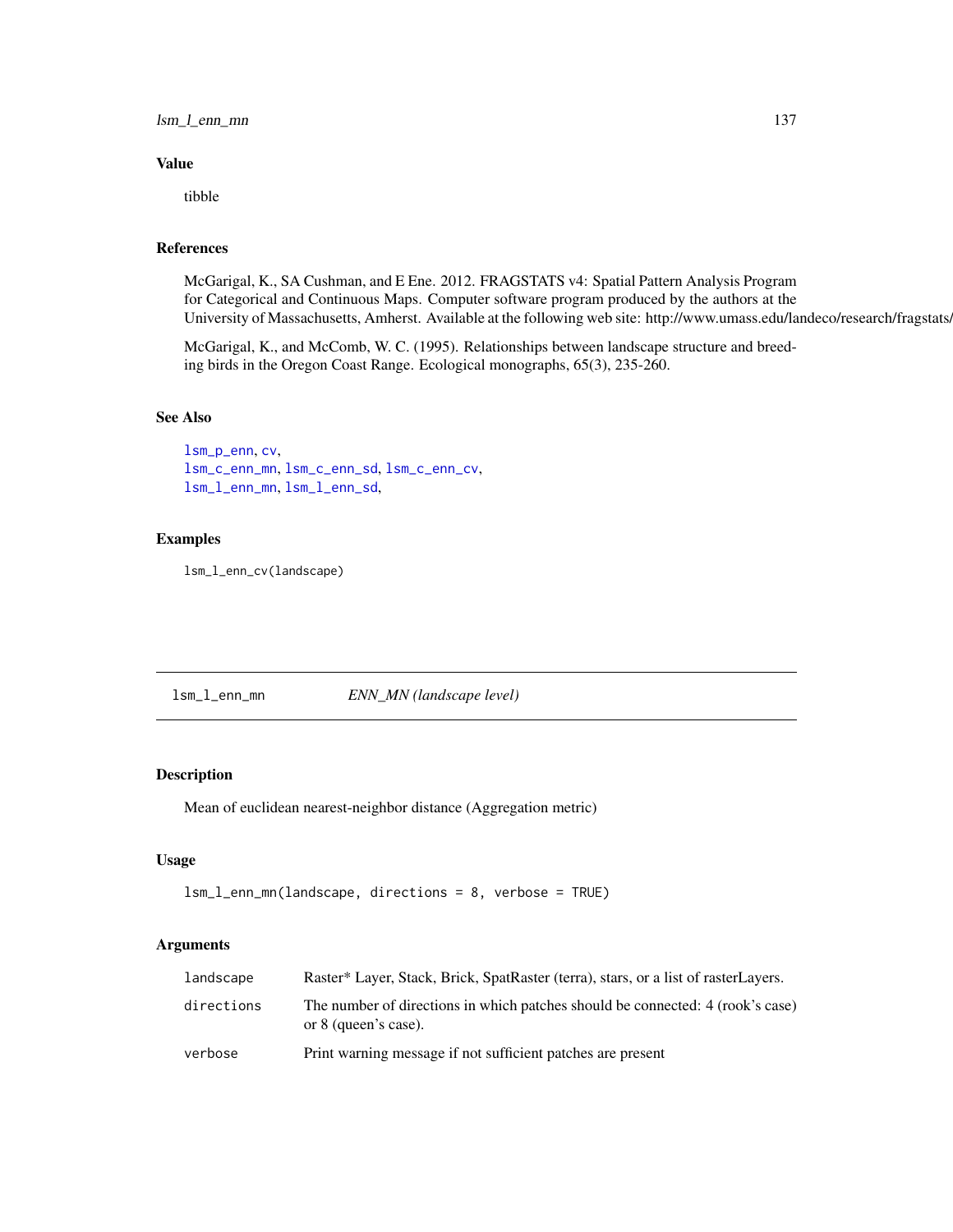Details

$$
ENN_{MN} = cv (mean[patch_{ij}])
$$

where  $END[patch_{ij}]$  is the euclidean nearest-neighbor distance of each patch.

ENN\_CV is an 'Aggregation metric'. It summarises the landscape as the mean of all patches in the landscape. ENN measures the distance to the nearest neighbouring patch of the same class i. The distance is measured from edge-to-edge. The range is limited by the cell resolution on the lower limit and the landscape extent on the upper limit.

Units: Meters

**Range:** ENN  $MN > 0$ 

**Behaviour:** Approaches  $ENN_MN = 0$  as the distance to the nearest neighbour decreases, i.e. patches of the same class i are more aggregated. Increases, without limit, as the distance between neighbouring patches of the same class i increases, i.e. patches are more isolated.

# Value

tibble

## References

McGarigal, K., SA Cushman, and E Ene. 2012. FRAGSTATS v4: Spatial Pattern Analysis Program for Categorical and Continuous Maps. Computer software program produced by the authors at the University of Massachusetts, Amherst. Available at the following web site: http://www.umass.edu/landeco/research/fragstats.

McGarigal, K., and McComb, W. C. (1995). Relationships between landscape structure and breeding birds in the Oregon Coast Range. Ecological monographs, 65(3), 235-260.

# See Also

```
lsm_p_enn, mean,
lsm_c_enn_mn, lsm_c_enn_sd, lsm_c_enn_cv,
lsm_l_enn_sd, lsm_l_enn_cv
```
## Examples

lsm\_l\_enn\_mn(landscape)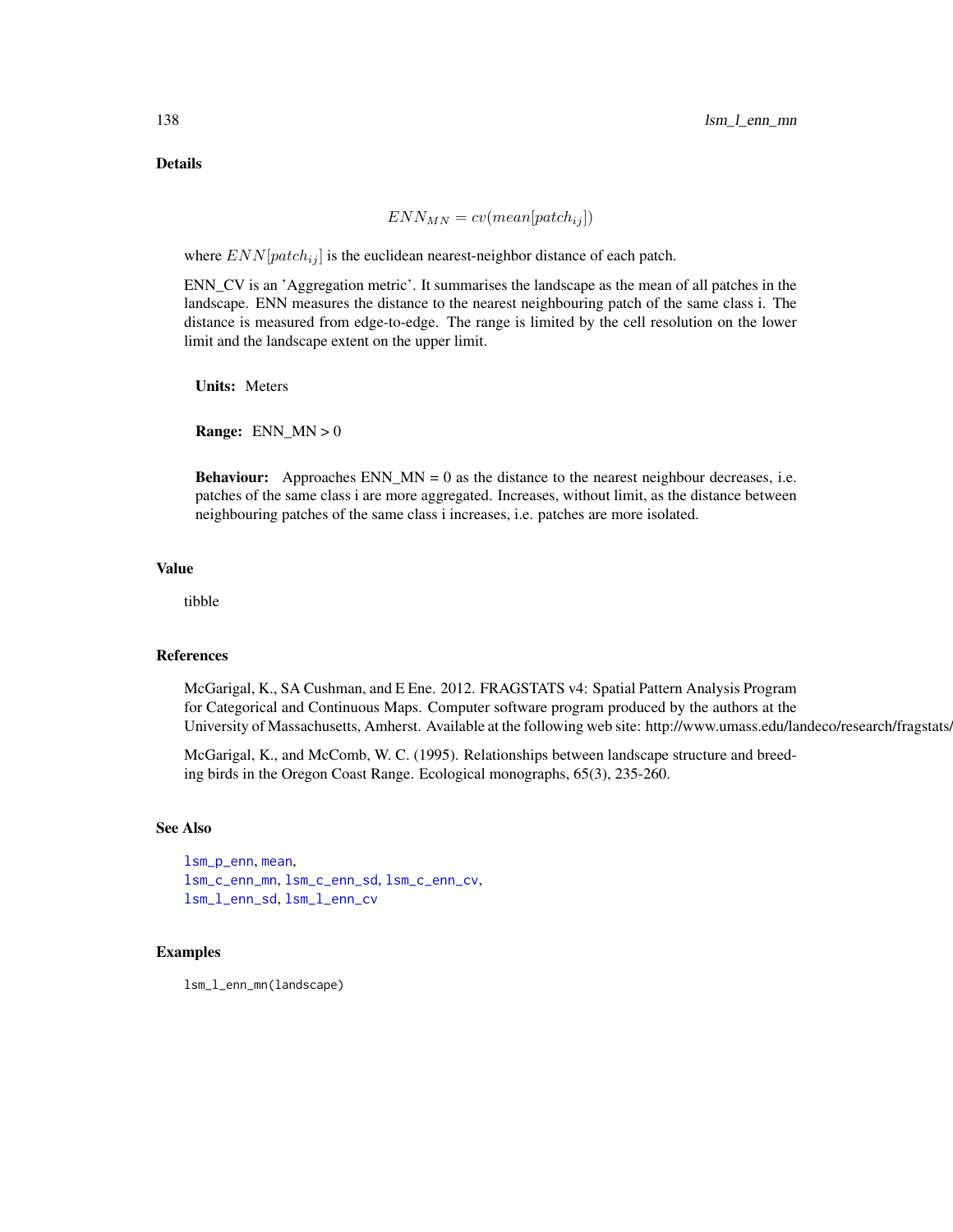<span id="page-138-0"></span>

#### **Description**

Standard deviation of euclidean nearest-neighbor distance (Aggregation metric)

## Usage

lsm\_l\_enn\_sd(landscape, directions = 8, verbose = TRUE)

#### Arguments

| landscape  | Raster* Layer, Stack, Brick, SpatRaster (terra), stars, or a list of rasterLayers.                     |
|------------|--------------------------------------------------------------------------------------------------------|
| directions | The number of directions in which patches should be connected: 4 (rook's case)<br>or 8 (queen's case). |
| verbose    | Print warning message if not sufficient patches are present                                            |

#### Details

$$
ENN_{SD} = sd(ENN[patch_{ij}])
$$

where  $ENN[patch_{ij}]$  is the euclidean nearest-neighbor distance of each patch.

ENN\_CV is an 'Aggregation metric'. It summarises in the landscape as the standard deviation of all patches in the landscape. ENN measures the distance to the nearest neighbouring patch of the same class i. The distance is measured from edge-to-edge. The range is limited by the cell resolution on the lower limit and the landscape extent on the upper limit. The metric is a simple way to describe patch isolation. Because it is scaled to the mean, it is easily comparable among different landscapes.

Units: Meters

**Range:**  $ENN_SD \ge 0$ 

**Behaviour:** Equals ENN\_SD = 0 if the euclidean nearest-neighbor distance is identical for all patches. Increases, without limit, as the variation of ENN increases.

#### Value

tibble

#### References

McGarigal, K., SA Cushman, and E Ene. 2012. FRAGSTATS v4: Spatial Pattern Analysis Program for Categorical and Continuous Maps. Computer software program produced by the authors at the University of Massachusetts, Amherst. Available at the following web site: http://www.umass.edu/landeco/research/fragstats. McGarigal, K., and McComb, W. C. (1995). Relationships between landscape structure and breed-

ing birds in the Oregon Coast Range. Ecological monographs, 65(3), 235-260.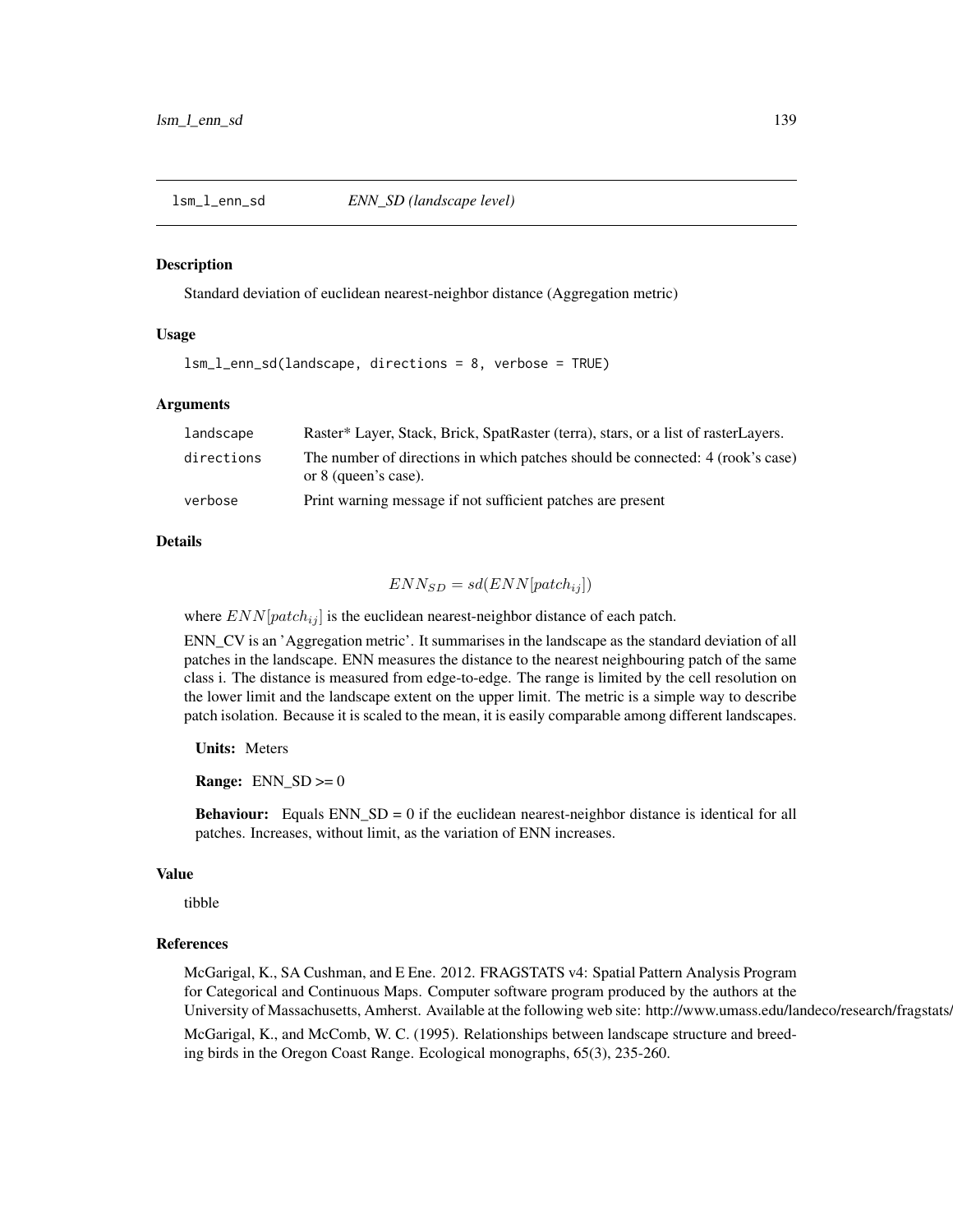# See Also

```
lsm_p_enn, sd,
lsm_c_enn_mn, lsm_c_enn_sd, lsm_c_enn_cv,
lsm_l_enn_mn, lsm_l_enn_cv
```
# Examples

lsm\_l\_enn\_sd(landscape)

<span id="page-139-0"></span>lsm\_l\_ent *ENT (landscape level)*

# Description

Marginal entropy  $\langle H(x) \rangle$ 

## Usage

lsm\_l\_ent(landscape, neighbourhood = 4, base = "log2")

# Arguments

| landscape     | Raster* Layer, Stack, Brick, SpatRaster (terra), stars, or a list of rasterLayers.                                                           |
|---------------|----------------------------------------------------------------------------------------------------------------------------------------------|
| neighbourhood | The number of directions in which cell adjacencies are considered as neigh-<br>bours: 4 (rook's case) or 8 (queen's case). The default is 4. |
| base          | The unit in which entropy is measured. The default is "log2", which compute<br>entropy in "bits". "log" and "log10" can be also used.        |

# Details

It measures a diversity (thematic complexity) of landscape classes.

# Value

tibble

# References

Nowosad J., TF Stepinski. 2019. Information theory as a consistent framework for quantification and classification of landscape patterns. https://doi.org/10.1007/s10980-019-00830-x

## See Also

[lsm\\_l\\_condent](#page-116-0), [lsm\\_l\\_mutinf](#page-155-0), [lsm\\_l\\_joinent](#page-149-0), [lsm\\_l\\_relmutinf](#page-168-0)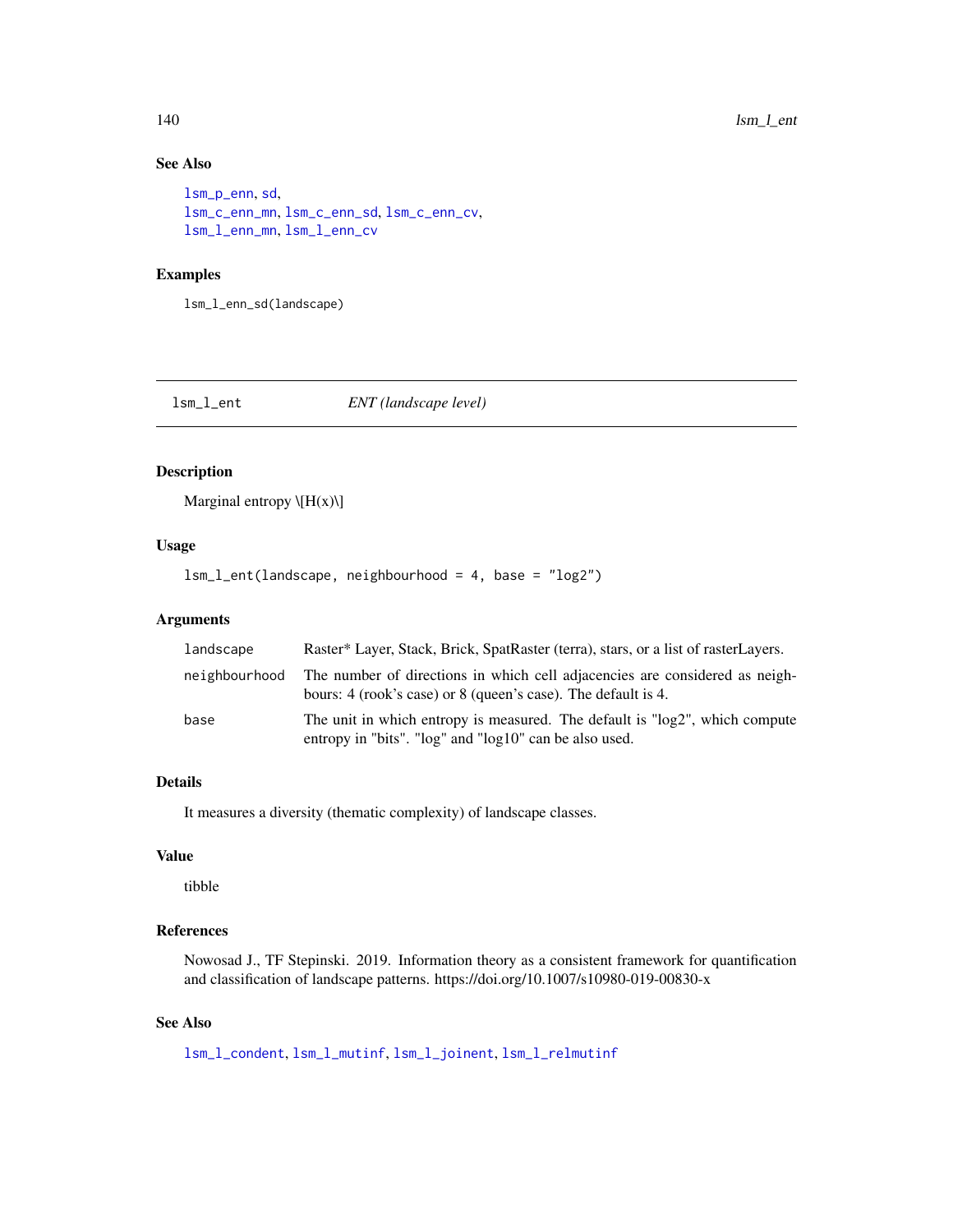lsm\_l\_frac\_cv 141

#### Examples

lsm\_l\_ent(landscape)

<span id="page-140-0"></span>lsm\_l\_frac\_cv *FRAC\_CV (landscape level)*

#### Description

Coefficient of variation fractal dimension index (Shape metric)

#### Usage

lsm\_l\_frac\_cv(landscape, directions = 8)

#### Arguments

| landscape  | Raster* Layer, Stack, Brick, SpatRaster (terra), stars, or a list of rasterLayers. |
|------------|------------------------------------------------------------------------------------|
| directions | The number of directions in which patches should be connected: 4 (rook's case)     |
|            | or 8 (queen's case).                                                               |

# Details

 $FRAC_{CV} = cv(FRAC[patch_{ij}])$ 

where  $FRAC[patch_{ij}]$  equals the fractal dimension index of each patch.

FRAC\_CV is a 'Shape metric'. The metric summarises the landscape as the Coefficient of variation of the fractal dimension index of all patches in the landscape. The fractal dimension index is based on the patch perimeter and the patch area and describes the patch complexity. The Coefficient of variation is scaled to the mean and comparable among different landscapes.

Units: None

**Range:**  $FRAC_CV \ge 0$ 

**Behaviour:** Equals  $FRAC_CV = 0$  if the fractal dimension index is identical for all patches. Increases, without limit, as the variation of the fractal dimension indices increases.

## Value

tibble

## References

McGarigal, K., SA Cushman, and E Ene. 2012. FRAGSTATS v4: Spatial Pattern Analysis Program for Categorical and Continuous Maps. Computer software program produced by the authors at the University of Massachusetts, Amherst. Available at the following web site: http://www.umass.edu/landeco/research/fragstats. Mandelbrot, B. B. 1977. Fractals: Form, Chance, and Dimension. San Francisco. W. H. Freeman and Company.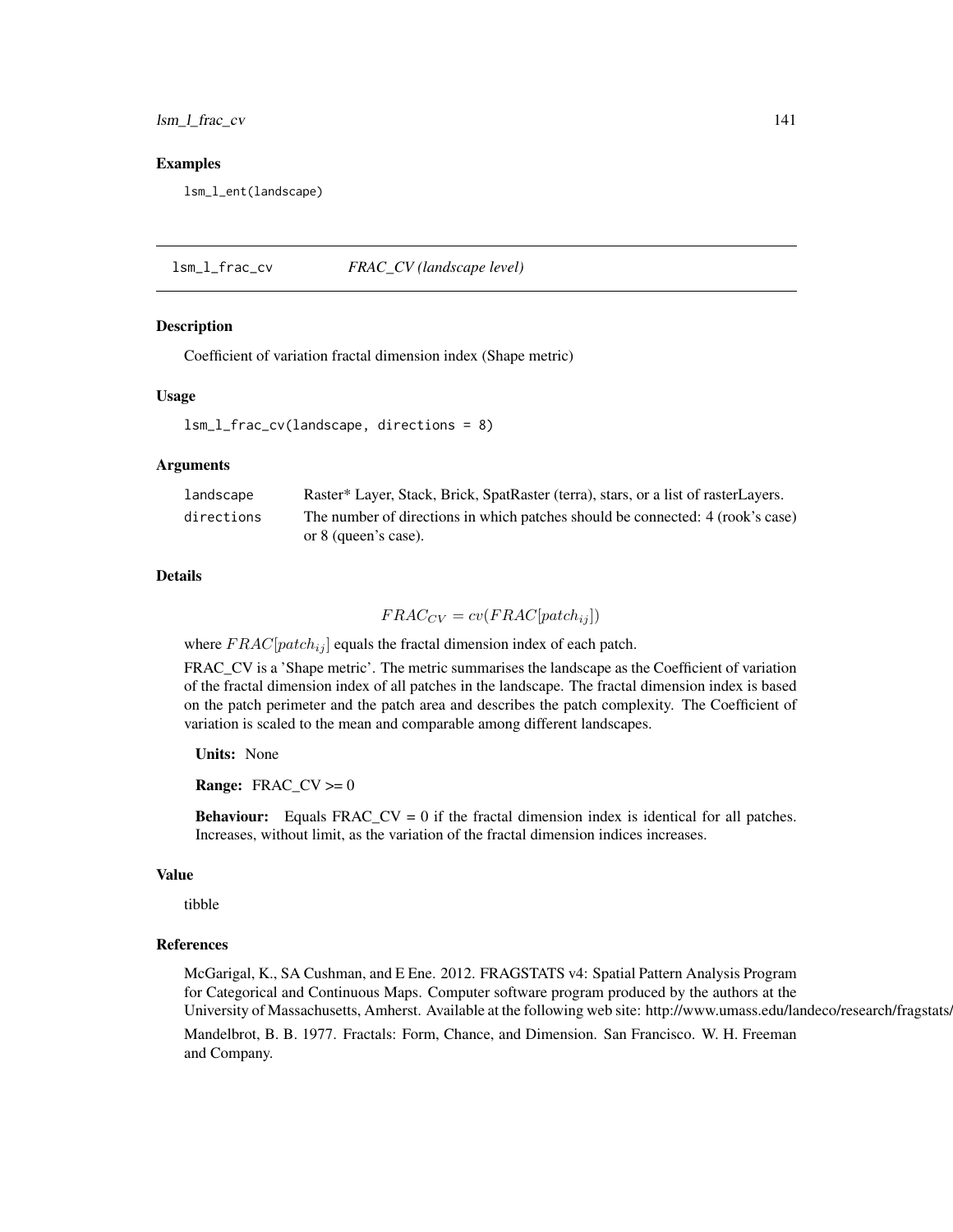# See Also

```
lsm_p_frac, cv,
lsm_c_frac_mn, lsm_c_frac_sd, lsm_c_frac_cv,
lsm_l_frac_mn, lsm_l_frac_sd,
```
#### Examples

lsm\_l\_frac\_cv(landscape)

<span id="page-141-0"></span>lsm\_l\_frac\_mn *FRAC\_MN (landscape level)*

#### Description

Mean fractal dimension index (Shape metric)

## Usage

```
lsm_l_frac_mn(landscape, directions = 8)
```
# Arguments

| landscape  | Raster* Layer, Stack, Brick, SpatRaster (terra), stars, or a list of rasterLayers. |
|------------|------------------------------------------------------------------------------------|
| directions | The number of directions in which patches should be connected: 4 (rook's case)     |
|            | or 8 (queen's case).                                                               |

#### Details

$$
FRAC_{MN} = mean(FRAC[patch_{ij}])
$$

where  $FRAC[patch_{ij}]$  equals the fractal dimension index of each patch.

FRAC\_MN is a 'Shape metric'. The metric summarises the landscape as the mean of the fractal dimension index of all patches in the landscape. The fractal dimension index is based on the patch perimeter and the patch area and describes the patch complexity. The Coefficient of variation is scaled to the mean and comparable among different landscapes.

Units: None

**Range:**  $FRAC_MN > 0$ 

**Behaviour:** Approaches  $FRAC_MN = 1$  if all patches are squared and  $FRAC_MN = 2$  if all patches are irregular.

## Value

tibble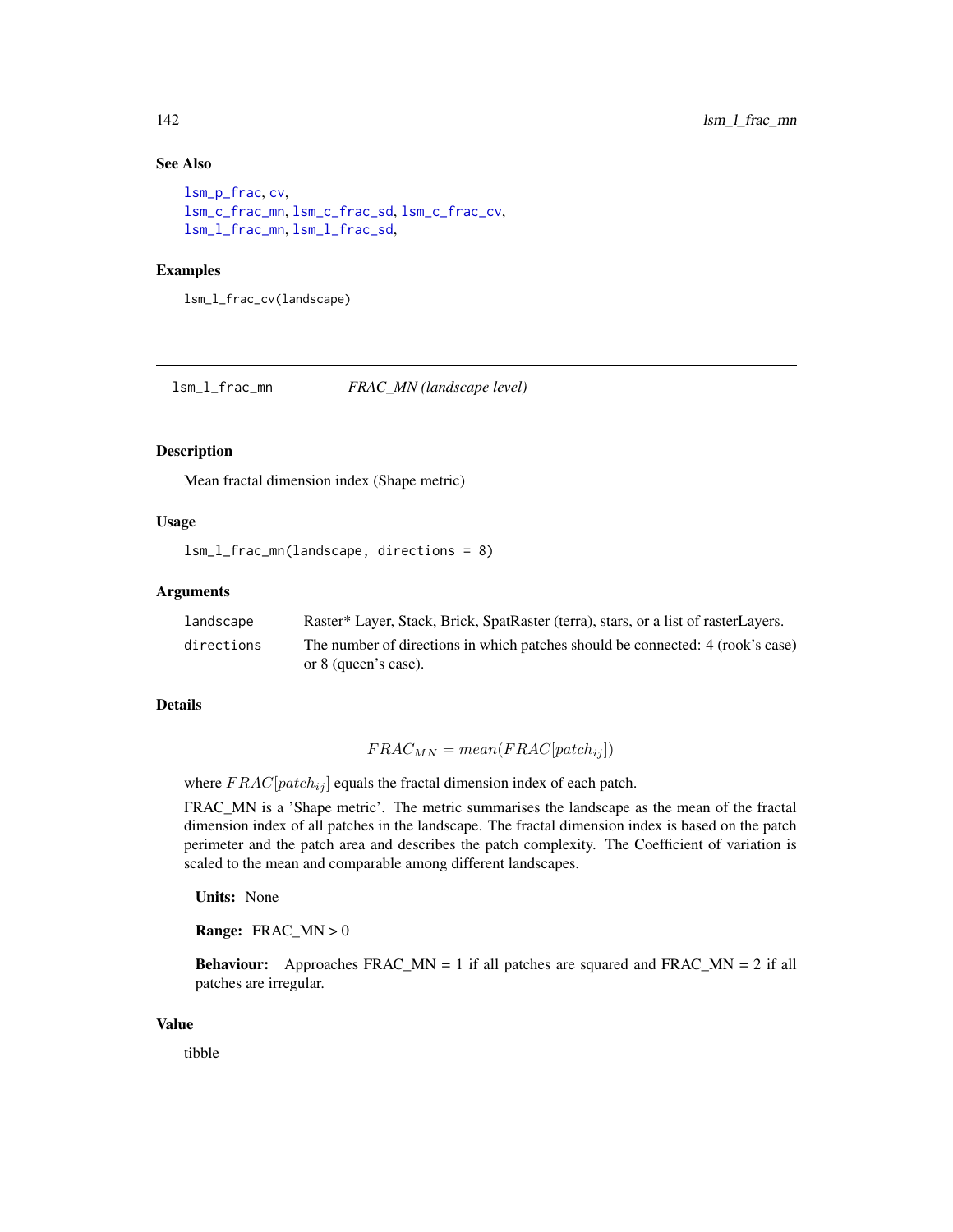# lsm\_l\_frac\_sd 143

## References

McGarigal, K., SA Cushman, and E Ene. 2012. FRAGSTATS v4: Spatial Pattern Analysis Program for Categorical and Continuous Maps. Computer software program produced by the authors at the University of Massachusetts, Amherst. Available at the following web site: http://www.umass.edu/landeco/research/fragstats.

Mandelbrot, B. B. 1977. Fractals: Form, Chance, and Dimension. San Francisco. W. H. Freeman and Company.

#### See Also

```
lsm_p_frac, mean,
lsm_c_frac_mn, lsm_c_frac_sd, lsm_c_frac_cv,
lsm_l_frac_sd, lsm_l_frac_cv
```
## Examples

lsm\_l\_frac\_mn(landscape)

<span id="page-142-0"></span>lsm\_l\_frac\_sd *FRAC\_SD (landscape level)*

## Description

Standard deviation fractal dimension index (Shape metric)

## Usage

```
lsm_l_frac_sd(landscape, directions = 8)
```
## **Arguments**

| landscape  | Raster* Layer, Stack, Brick, SpatRaster (terra), stars, or a list of rasterLayers. |
|------------|------------------------------------------------------------------------------------|
| directions | The number of directions in which patches should be connected: 4 (rook's case)     |
|            | or 8 (queen's case).                                                               |

## Details

$$
FRAC_{SD} = sd(FRAC[patch_{ij}])
$$

where  $FRAC[patch_{ij}]$  equals the fractal dimension index of each patch.

FRAC SD is a 'Shape metric'. The metric summarises the landscape as the standard deviation of the fractal dimension index of all patches in the landscape. The fractal dimension index is based on the patch perimeter and the patch area and describes the patch complexity.

Units: None

Range: FRAC\_SD>= 0

**Behaviour:** Equals  $FRAC\_SD = 0$  if the fractal dimension index is identical for all patches. Increases, without limit, as the variation of the fractal dimension indices increases.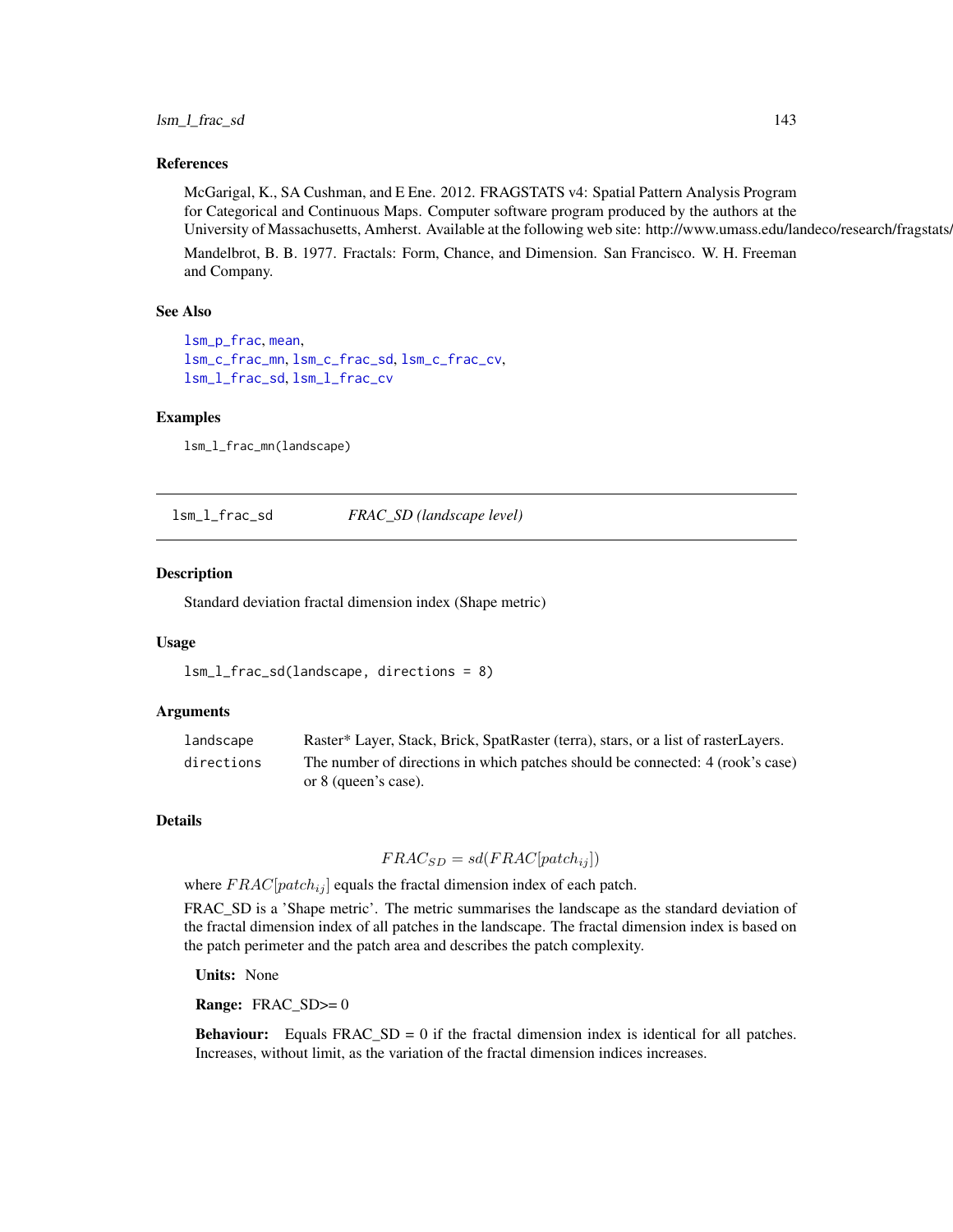## Value

tibble

## References

McGarigal, K., SA Cushman, and E Ene. 2012. FRAGSTATS v4: Spatial Pattern Analysis Program for Categorical and Continuous Maps. Computer software program produced by the authors at the University of Massachusetts, Amherst. Available at the following web site: http://www.umass.edu/landeco/research/fragstats/

Mandelbrot, B. B. 1977. Fractals: Form, Chance, and Dimension. San Francisco. W. H. Freeman and Company.

## See Also

[lsm\\_p\\_frac](#page-190-0), [sd](#page-0-0), [lsm\\_c\\_frac\\_mn](#page-72-0), [lsm\\_c\\_frac\\_sd](#page-73-0), [lsm\\_c\\_frac\\_cv](#page-71-0), [lsm\\_l\\_frac\\_mn](#page-141-0), [lsm\\_l\\_frac\\_cv](#page-140-0)

#### Examples

lsm\_l\_frac\_sd(landscape)

lsm\_l\_gyrate\_cv *GYRATE\_CV (landscape level)*

# Description

Coefficient of variation radius of gyration (Area and edge metric)

#### Usage

```
lsm_l_gyrate_cv(landscape, directions = 8, cell_center = FALSE)
```
#### **Arguments**

| landscape   | Raster* Layer, Stack, Brick, SpatRaster (terra), stars, or a list of rasterLayers.                     |
|-------------|--------------------------------------------------------------------------------------------------------|
| directions  | The number of directions in which patches should be connected: 4 (rook's case)<br>or 8 (queen's case). |
| cell center | If true, the coordinates of the centroid are forced to be a cell center within the<br>patch.           |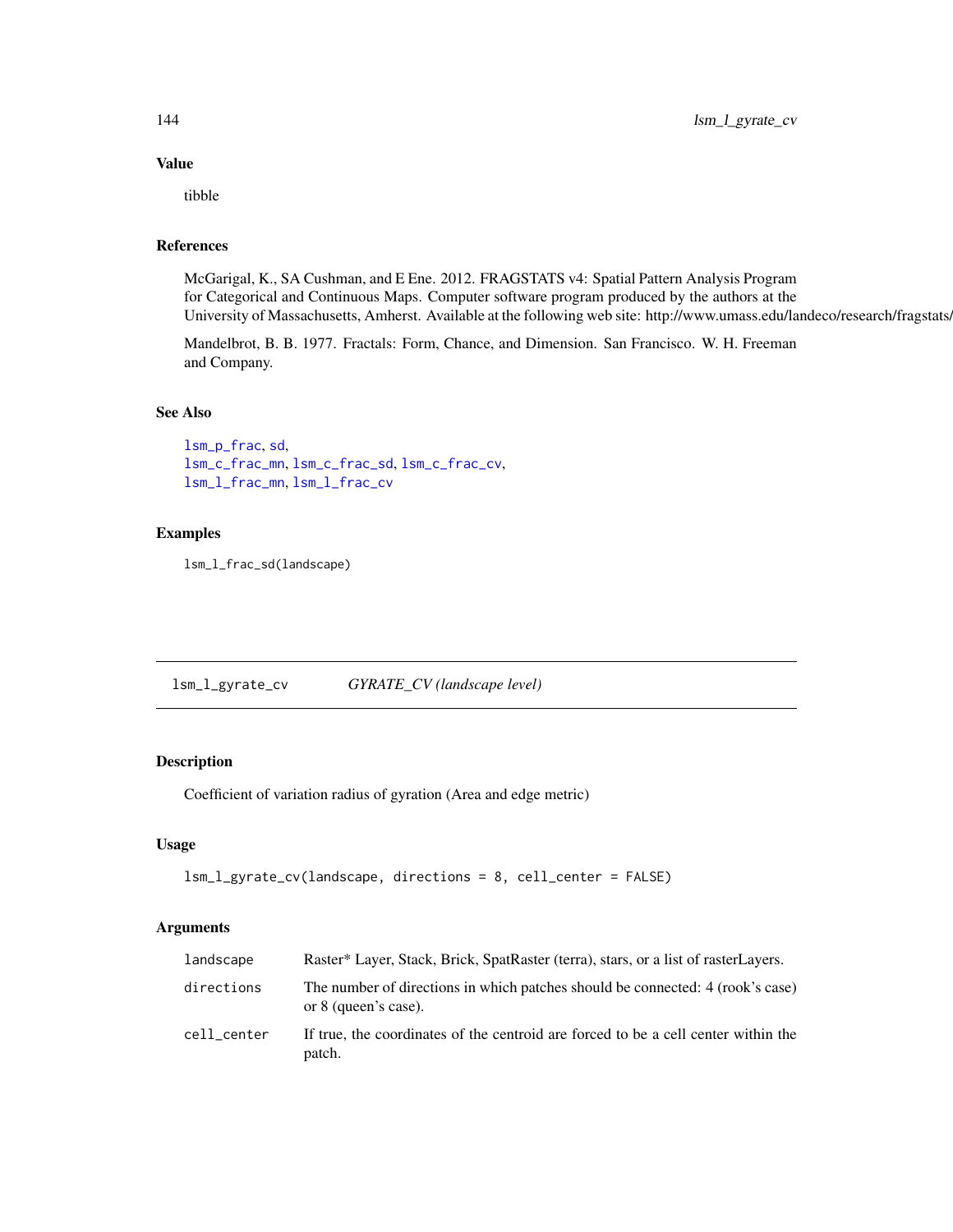#### **Details**

$$
GYRATE_{CV} = cv(GYRATE[patch_{ij}]) \label{eq:qy} \vspace{-0.1in}
$$

where  $GYRATE[patch_{ij}]$  equals the radius of gyration of each patch.

GYRATE\_CV is an 'Area and edge metric'. The metric summarises the landscape as the Coefficient of variation of the radius of gyration of all patches in the landscape. GYRATE measures the distance from each cell to the patch centroid and is based on cell center-to-cell center distances. The metrics characterises both the patch area and compactness. The Coefficient of variation is scaled to the mean and comparable among different landscapes.

If cell\_center = TRUE some patches might have several possible cell-center centroids. In this case, the gyrate index is based on the mean distance of all cells to all possible cell-center centroids.

Units: Meters

**Range:** GYRATE\_CV  $>= 0$ 

**Behaviour:** Equals GYRATE\_CV = 0 if the radius of gyration is identical for all patches. Increases, without limit, as the variation of the radius of gyration increases.

#### Value

tibble

## References

McGarigal, K., SA Cushman, and E Ene. 2012. FRAGSTATS v4: Spatial Pattern Analysis Program for Categorical and Continuous Maps. Computer software program produced by the authors at the University of Massachusetts, Amherst. Available at the following web site: http://www.umass.edu/landeco/research/fragstats.

Keitt, T. H., Urban, D. L., & Milne, B. T. 1997. Detecting critical scales in fragmented landscapes. Conservation ecology, 1(1).

# See Also

```
lsm_p_gyrate, cv,
lsm_c_gyrate_mn, lsm_c_gyrate_sd, lsm_c_gyrate_cv,
lsm_l_gyrate_mn, lsm_l_gyrate_sd
```
# Examples

lsm\_l\_gyrate\_cv(landscape)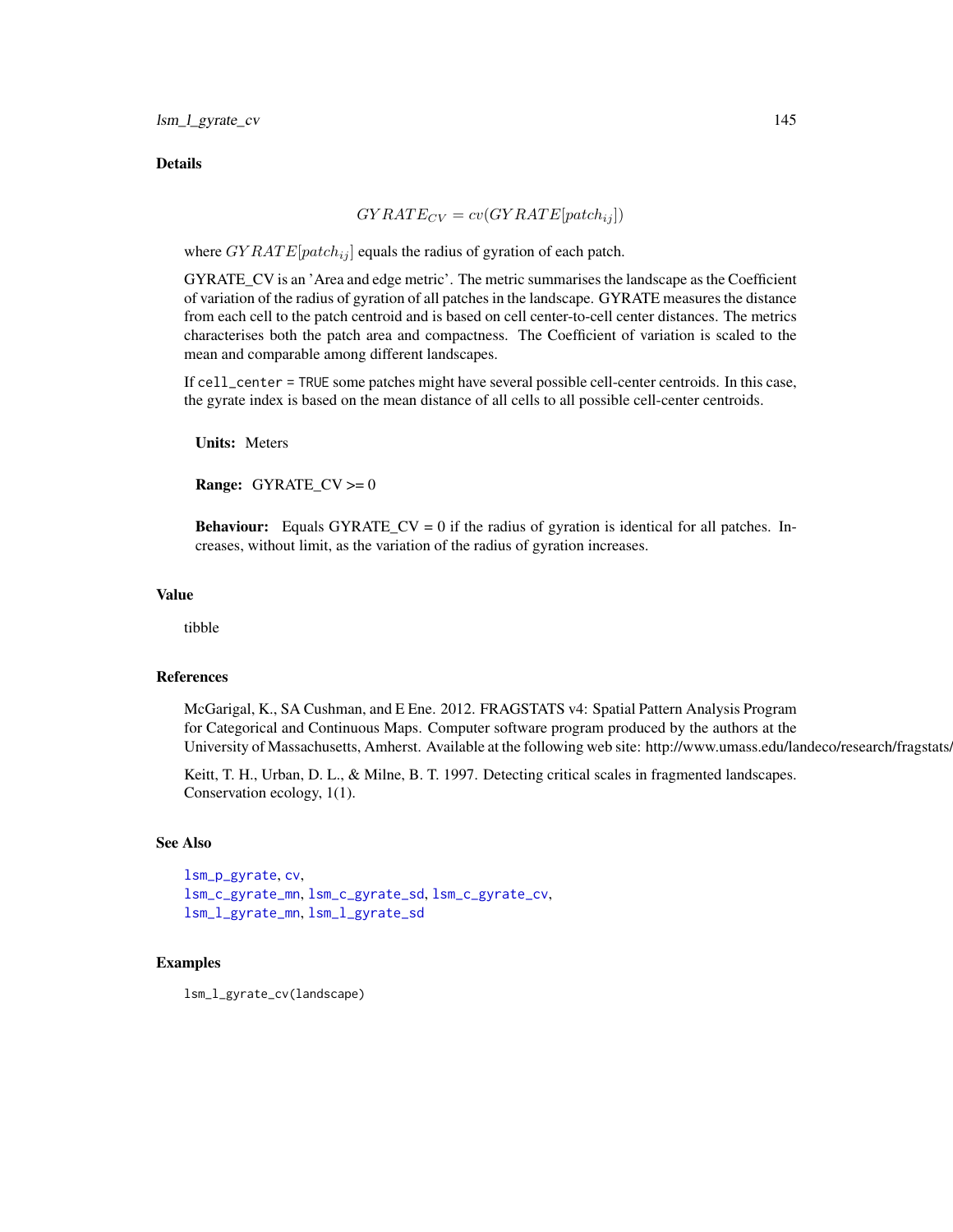<span id="page-145-0"></span>

## Description

Mean radius of gyration (Area and edge metric)

## Usage

```
lsm_l_gyrate_mn(landscape, directions = 8, cell_center = FALSE)
```
## Arguments

| landscape   | Raster* Layer, Stack, Brick, SpatRaster (terra), stars, or a list of rasterLayers.                     |
|-------------|--------------------------------------------------------------------------------------------------------|
| directions  | The number of directions in which patches should be connected: 4 (rook's case)<br>or 8 (queen's case). |
| cell center | If true, the coordinates of the centroid are forced to be a cell center within the<br>patch.           |

# Details

 $GYRATE_{MN} = mean(GYRATE[patch_{ij}])$ 

where  $GYRATE[patch_{ij}]$  equals the radius of gyration of each patch.

GYRATE\_MN is an 'Area and edge metric'. The metric summarises the landscape as the mean of the radius of gyration of all patches in the landscape. GYRATE measures the distance from each cell to the patch centroid and is based on cell center-to-cell center distances. The metrics characterises both the patch area and compactness.

If cell\_center = TRUE some patches might have several possible cell-center centroids. In this case, the gyrate index is based on the mean distance of all cells to all possible cell-center centroids.

Units: Meters

**Range:** GYRATE\_MN  $>= 0$ 

**Behaviour:** Approaches GYRATE\_MN = 0 if every patch is a single cell. Increases, without limit, when only one patch is present.

#### Value

tibble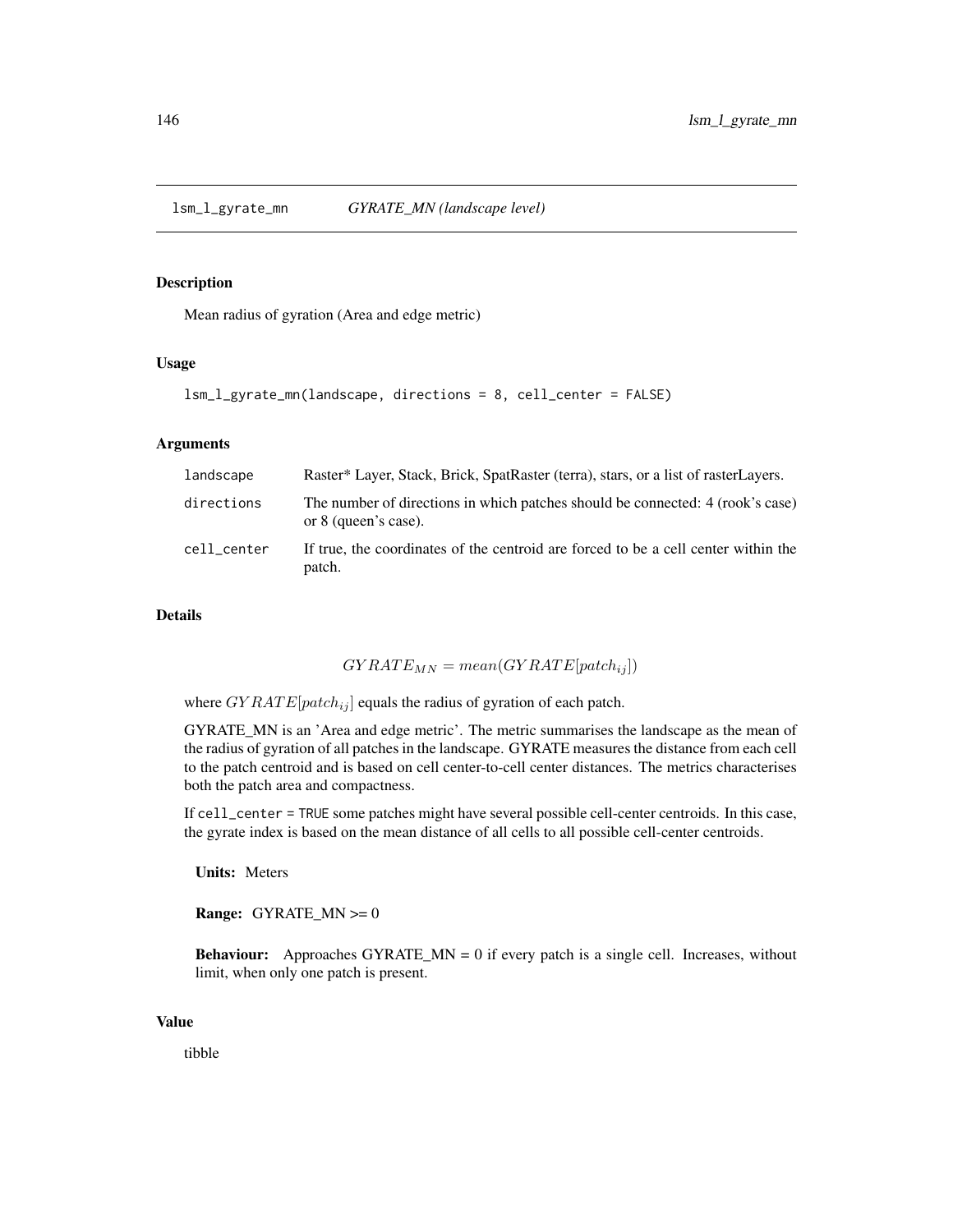## References

McGarigal, K., SA Cushman, and E Ene. 2012. FRAGSTATS v4: Spatial Pattern Analysis Program for Categorical and Continuous Maps. Computer software program produced by the authors at the University of Massachusetts, Amherst. Available at the following web site: http://www.umass.edu/landeco/research/fragstats.

Keitt, T. H., Urban, D. L., & Milne, B. T. 1997. Detecting critical scales in fragmented landscapes. Conservation ecology, 1(1).

### See Also

```
lsm_p_gyrate, mean,
lsm_c_gyrate_mn, lsm_c_gyrate_sd, lsm_c_gyrate_cv,
lsm_l_gyrate_sd, lsm_l_gyrate_cv
```
# Examples

```
lsm_l_gyrate_mn(landscape)
```
<span id="page-146-0"></span>lsm\_l\_gyrate\_sd *GYRATE\_SD (landscape level)*

# Description

Standard deviation radius of gyration (Area and edge metric)

#### Usage

```
lsm_l_gyrate_sd(landscape, directions = 8, cell_center = FALSE)
```
## Arguments

| landscape   | Raster* Layer, Stack, Brick, SpatRaster (terra), stars, or a list of rasterLayers.                     |
|-------------|--------------------------------------------------------------------------------------------------------|
| directions  | The number of directions in which patches should be connected: 4 (rook's case)<br>or 8 (queen's case). |
| cell center | If true, the coordinates of the centroid are forced to be a cell center within the<br>patch.           |

## Details

$$
GYRATE_{SD} = sd(GYRATE[patch_{ij}])
$$

where  $GYRATE[patch_{ij}]$  equals the radius of gyration of each patch.

GYRATE\_SD is an 'Area and edge metric'. The metric summarises the landscape as the standard deviation of the radius of gyration of all patches in the landscape. GYRATE measures the distance from each cell to the patch centroid and is based on cell center-to-cell center distances. The metrics characterises both the patch area and compactness.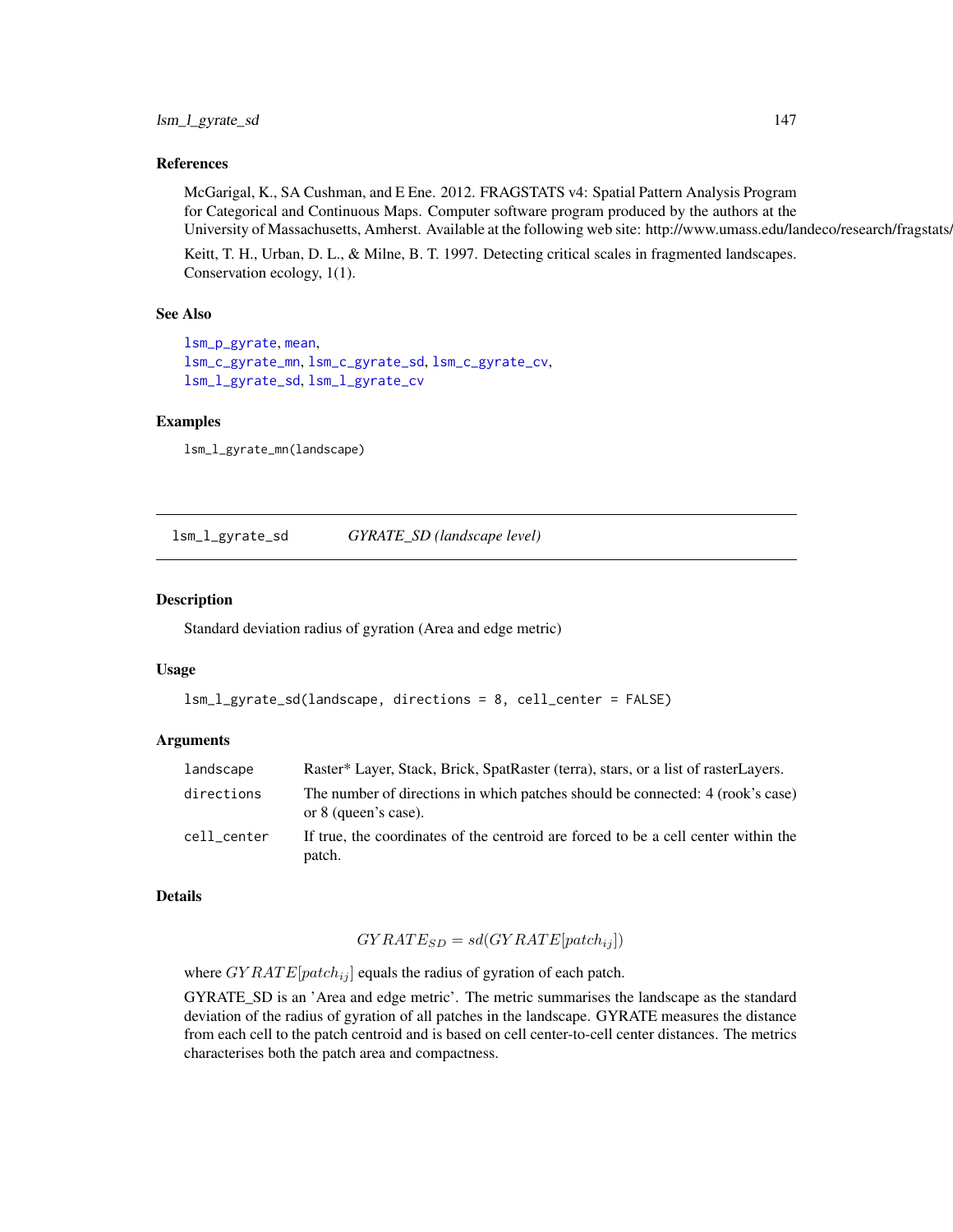If cell\_center = TRUE some patches might have several possible cell-center centroids. In this case, the gyrate index is based on the mean distance of all cells to all possible cell-center centroids.

Units: Meters

**Range:** GYRATE  $SD \ge 0$ 

**Behaviour:** Equals GYRATE\_SD = 0 if the radius of gyration is identical for all patches. Increases, without limit, as the variation of the radius of gyration increases.

#### Value

tibble

#### References

McGarigal, K., SA Cushman, and E Ene. 2012. FRAGSTATS v4: Spatial Pattern Analysis Program for Categorical and Continuous Maps. Computer software program produced by the authors at the University of Massachusetts, Amherst. Available at the following web site: http://www.umass.edu/landeco/research/fragstats.

Keitt, T. H., Urban, D. L., & Milne, B. T. 1997. Detecting critical scales in fragmented landscapes. Conservation ecology, 1(1).

#### See Also

```
lsm_p_gyrate, cv,
lsm_c_gyrate_mn, lsm_c_gyrate_sd, lsm_c_gyrate_cv,
lsm_l_gyrate_mn, lsm_l_gyrate_cv
```
# Examples

lsm\_l\_gyrate\_sd(landscape)

lsm\_l\_iji *Interspersion and Juxtaposition index (landscape level)*

## **Description**

Interspersion and Juxtaposition index (Aggregation metric)

# Usage

```
lsm_l_iji(landscape, verbose = TRUE)
```
# Arguments

| landscape | Raster* Layer, Stack, Brick, SpatRaster (terra), stars, or a list of rasterLayers. |
|-----------|------------------------------------------------------------------------------------|
| verbose   | Print warning message if not sufficient patches are present                        |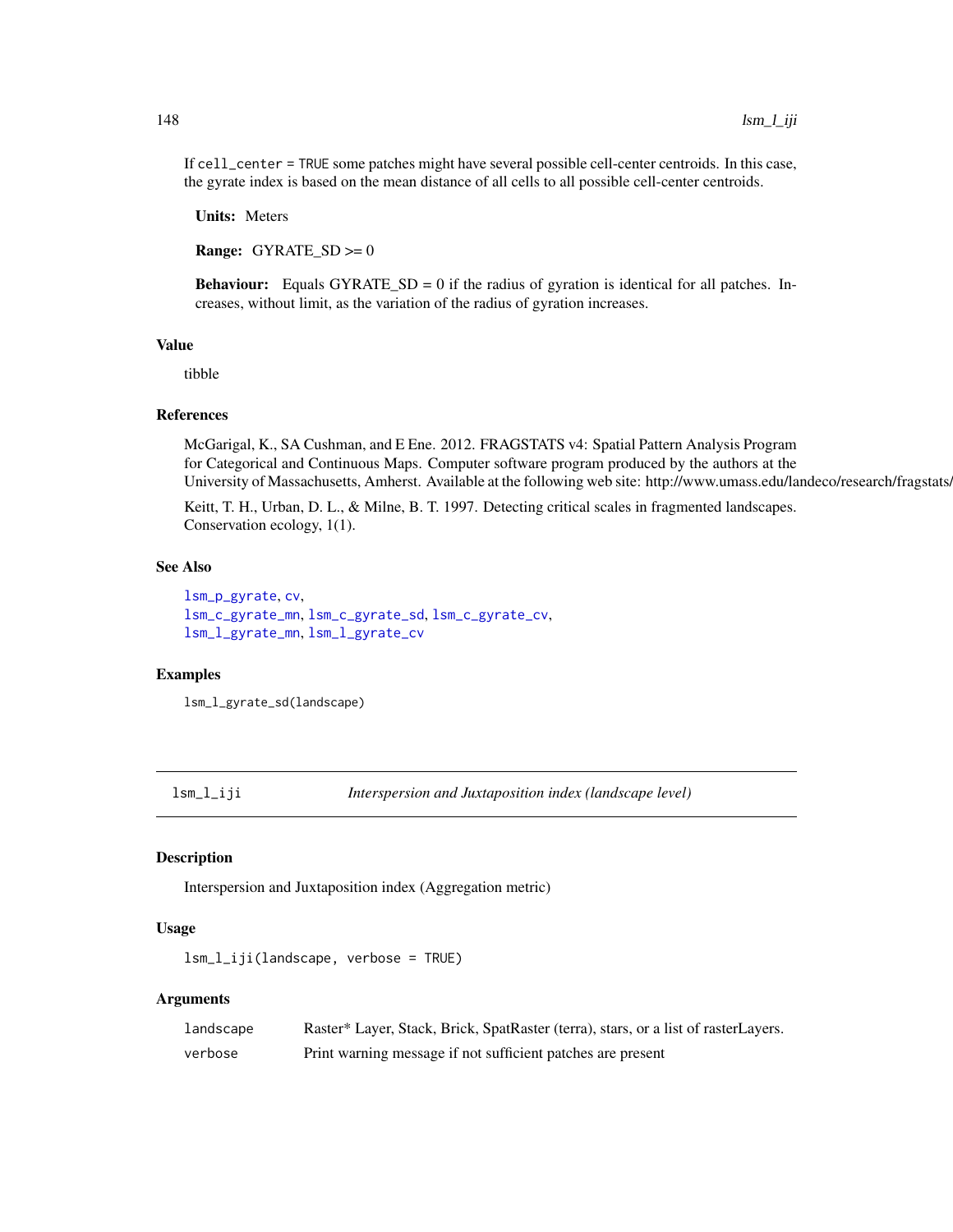lsm\_l\_iji 149

Details

$$
IJI = \frac{-\sum_{i=1}^{m} \sum_{k=i+1}^{m} \left[ \left( \frac{e_{ik}}{E} \right) ln \left( \frac{e_{ik}}{E} \right) \right]}{ln(0.5[m(m-1)])} * 100
$$

where  $e_{ik}$  are the unique adjacencies of all classes (lower/upper triangle of the adjacency table - without the diagonal),  $E$  is the total length of edges in the landscape and  $m$  is the number of classes.

IJI is an 'Aggregation metric'. It is a so called "salt and pepper" metric and describes the intermixing of classes (i.e. without considering like adjacencies - the diagonal of the adjacency table). The number of classes to calculate IJI must be  $\ge$ = than 3.

Units: Percent

**Range:**  $0 < IJI \leq 100$ 

Behaviour: Approaches 0 if a class is only adjacent to a single other class and equals 100 when a class is equally adjacent to all other classes.

# Value

tibble

# References

McGarigal, K., SA Cushman, and E Ene. 2012. FRAGSTATS v4: Spatial Pattern Analysis Program for Categorical and Continuous Maps. Computer software program produced by the authors at the University of Massachusetts, Amherst. Available at the following web site: http://www.umass.edu/landeco/research/fragstats.

McGarigal, K., & Marks, B. J. 1995. FRAGSTATS: spatial pattern analysis program for quantifying landscape structure. Gen. Tech. Rep. PNW-GTR-351. Portland, OR: US Department of Agriculture, Forest Service, Pacific Northwest Research Station. 122 p, 351.

## See Also

[lsm\\_c\\_iji](#page-79-0)

# Examples

lsm\_l\_iji(landscape)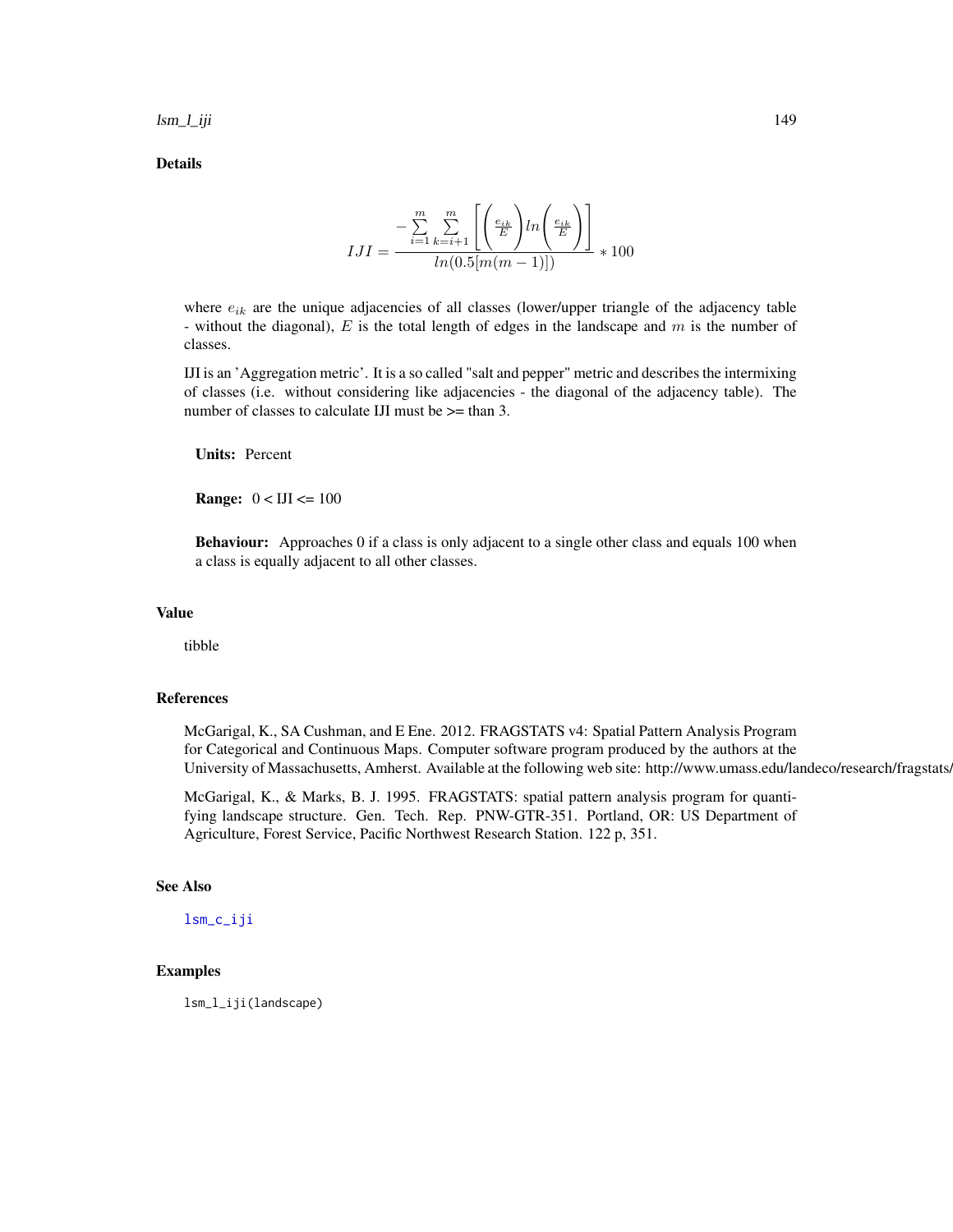<span id="page-149-0"></span>

# Description

Joint entropy  $\left\langle H(x, y) \right\rangle$ 

# Usage

lsm\_l\_joinent(landscape, neighbourhood = 4, ordered = TRUE, base = "log2")

# Arguments

| landscape     | Raster* Layer, Stack, Brick, SpatRaster (terra), stars, or a list of rasterLayers.                                                           |
|---------------|----------------------------------------------------------------------------------------------------------------------------------------------|
| neighbourhood | The number of directions in which cell adjacencies are considered as neigh-<br>bours: 4 (rook's case) or 8 (queen's case). The default is 4. |
| ordered       | The type of pairs considered. Either ordered (TRUE) or unordered (FALSE).<br>The default is TRUE.                                            |
| base          | The unit in which entropy is measured. The default is "log2", which compute<br>entropy in "bits". "log" and "log10" can be also used.        |

# Details

Complexity of a landscape pattern. An overall spatio-thematic complexity metric.

# Value

tibble

## References

Nowosad J., TF Stepinski. 2019. Information theory as a consistent framework for quantification and classification of landscape patterns. https://doi.org/10.1007/s10980-019-00830-x

## See Also

[lsm\\_l\\_ent](#page-139-0), [lsm\\_l\\_condent](#page-116-0), [lsm\\_l\\_mutinf](#page-155-0), [lsm\\_l\\_relmutinf](#page-168-0)

## Examples

lsm\_l\_joinent(landscape)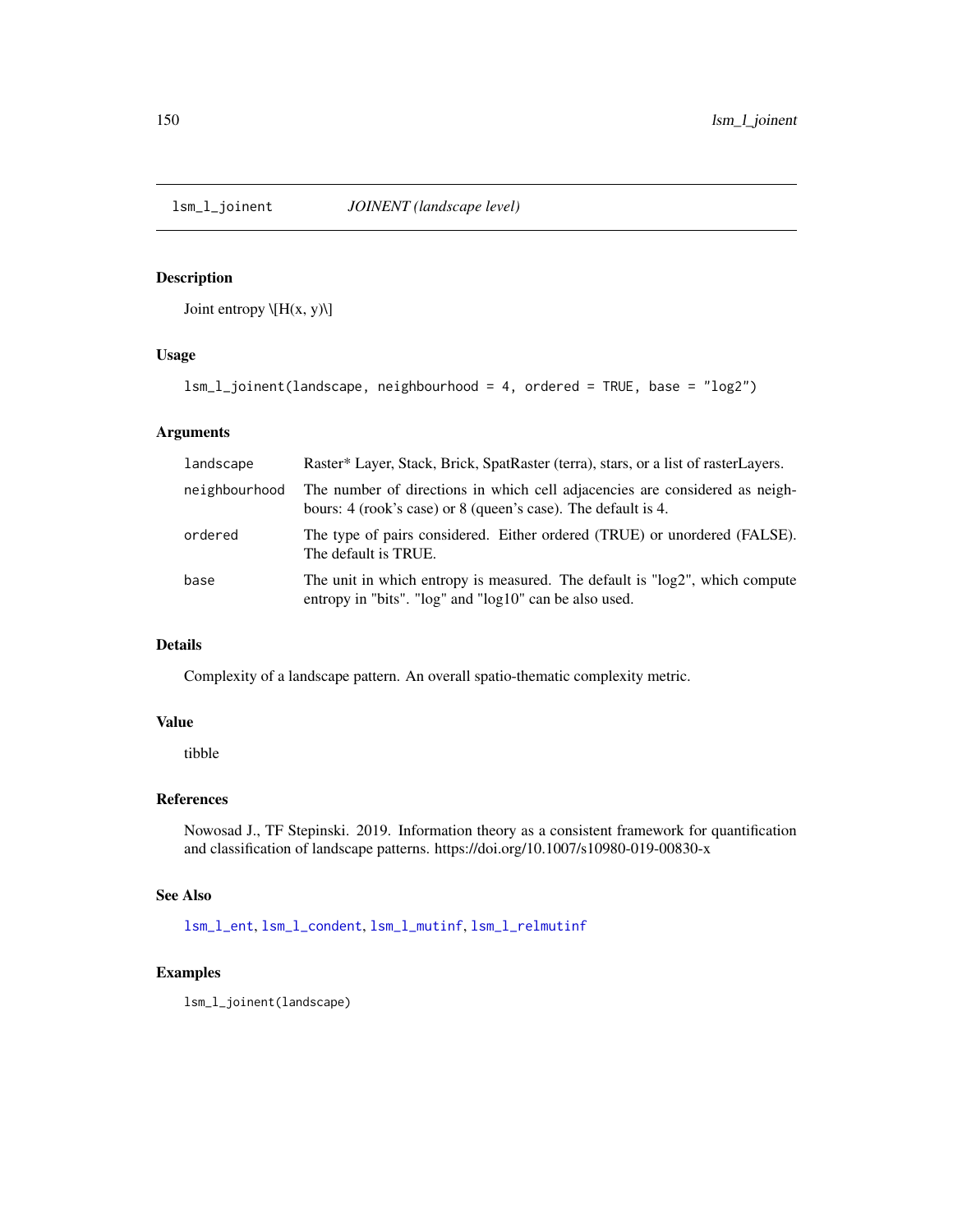## Description

Largest patch index (Area and Edge metric)

# Usage

```
lsm_l_lpi(landscape, directions = 8)
```
# Arguments

| landscape  | Raster* Layer, Stack, Brick, SpatRaster (terra), stars, or a list of rasterLayers. |
|------------|------------------------------------------------------------------------------------|
| directions | The number of directions in which patches should be connected: 4 (rook's case)     |
|            | or 8 (queen's case).                                                               |

# Details

$$
LPI = \frac{\max(a_{ij})}{A} * 100
$$

where  $max(a_{ij})$  is the area of the patch in square meters and A is the total landscape area in square meters.

The largest patch index is an 'Area and edge metric'. It is the percentage of the landscape covered by the largest patch in the landscape. It is a simple measure of dominance.

Units: Percentage

**Range:**  $0 < LPI < 100$ 

**Behaviour:** Approaches  $LPI = 0$  when the largest patch is becoming small and equals  $LPI = 100$ when only one patch is present

## Value

tibble

# References

McGarigal, K., SA Cushman, and E Ene. 2012. FRAGSTATS v4: Spatial Pattern Analysis Program for Categorical and Continuous Maps. Computer software program produced by the authors at the University of Massachusetts, Amherst. Available at the following web site: http://www.umass.edu/landeco/research/fragstats.

#### See Also

[lsm\\_p\\_area](#page-183-0), [lsm\\_l\\_ta](#page-179-0), [lsm\\_c\\_lpi](#page-80-0)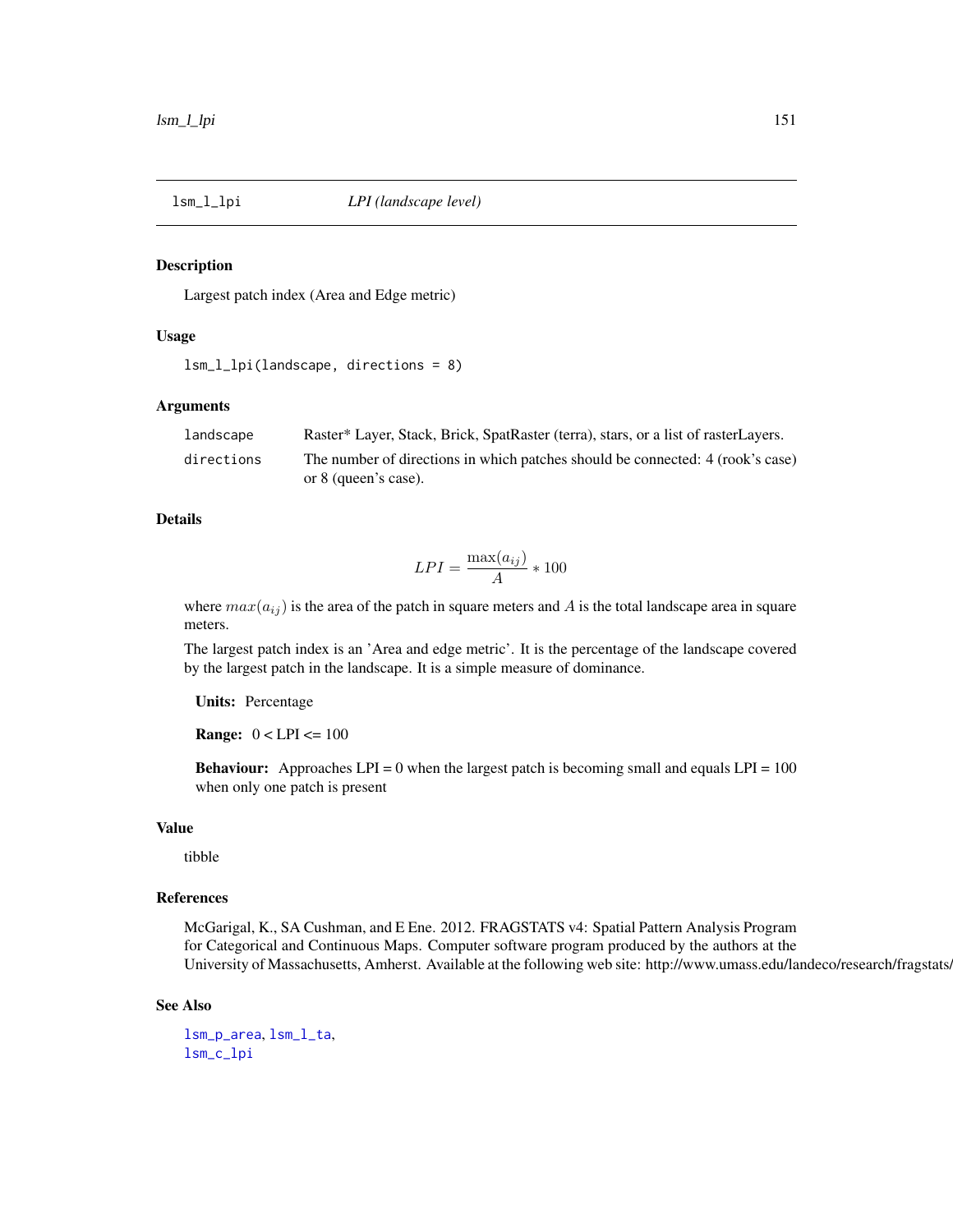#### Examples

lsm\_l\_lpi(landscape)

lsm\_l\_lsi *LSI (landscape level)*

#### Description

Landscape shape index (Aggregation metric)

### Usage

```
lsm_l_lsi(landscape, directions = 8)
```
## Arguments

| landscape  | Raster* Layer, Stack, Brick, SpatRaster (terra), stars, or a list of rasterLayers. |
|------------|------------------------------------------------------------------------------------|
| directions | The number of directions in which patches should be connected: 4 (rook's case)     |
|            | or 8 (queen's case).                                                               |

# Details

$$
LSI = \frac{E}{\min E}
$$

where  $E$  is the total edge length in cell surfaces and min  $E$  is the minimum total edge length in cell surfaces

LSI is an 'Aggregation metric'. It is the ratio between the actual landscape edge length and the hypothetical minimum edge length. The minimum edge length equals the edge length if only one patch would be present.

Units: None

**Ranges:**  $LSI \geq 1$ 

**Behaviour:** Equals LSI = 1 when only one squared patch is present. Increases, without limit, as the length of the actual edges increases, i.e. the patches become less compact.

# Value

tibble

# References

McGarigal, K., SA Cushman, and E Ene. 2012. FRAGSTATS v4: Spatial Pattern Analysis Program for Categorical and Continuous Maps. Computer software program produced by the authors at the University of Massachusetts, Amherst. Available at the following web site: http://www.umass.edu/landeco/research/fragstats. Patton, D. R. 1975. A diversity index for quantifying habitat "edge". Wildl. Soc.Bull. 3:171-173.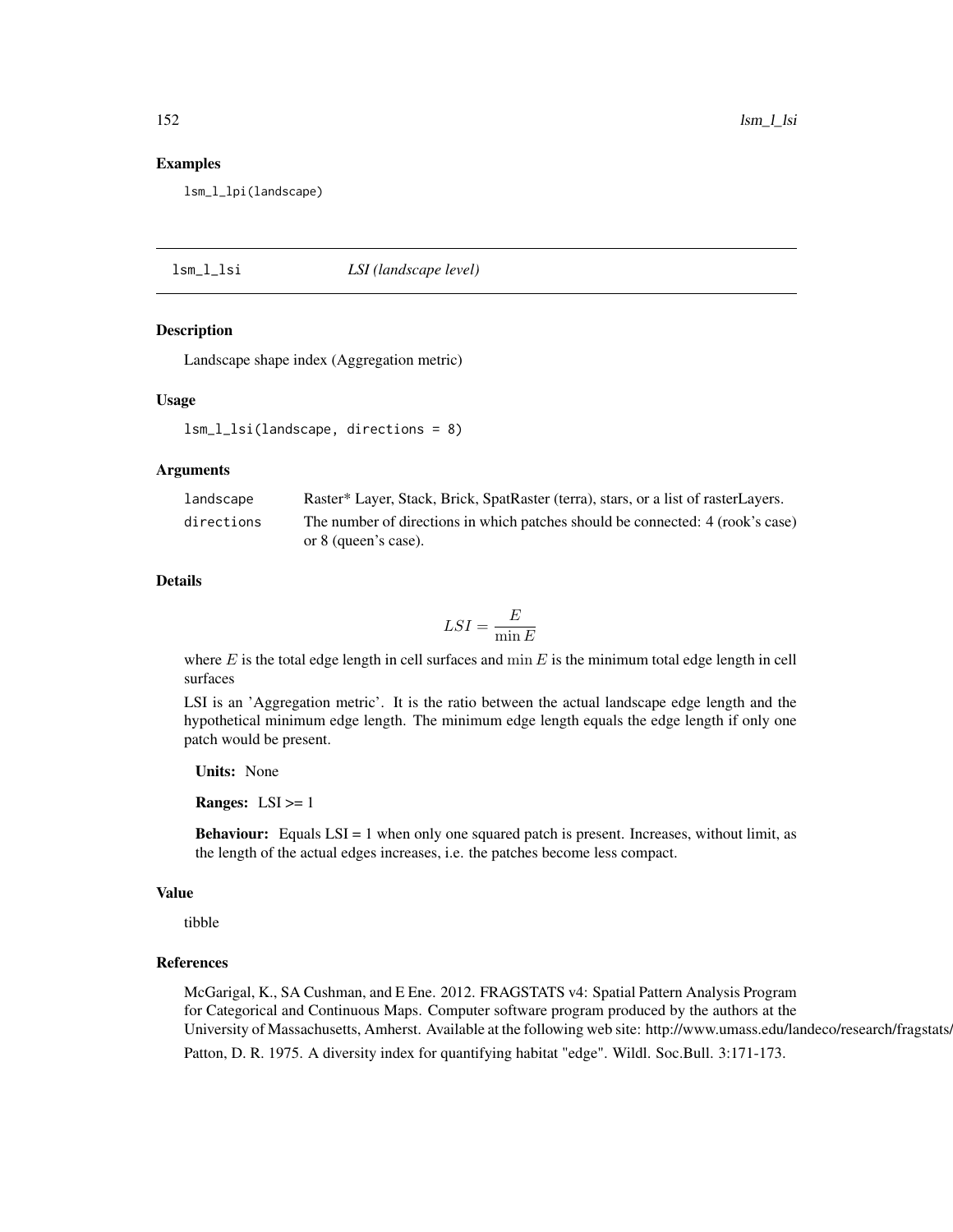# lsm\_l\_mesh 153

# See Also

[lsm\\_p\\_shape](#page-196-0), [lsm\\_c\\_lsi](#page-81-0)

## Examples

lsm\_l\_lsi(landscape)

lsm\_l\_mesh *MESH (landscape level)*

# Description

Effective Mesh Size (Aggregation metric)

# Usage

```
lsm_l_mesh(landscape, directions = 8)
```
# Arguments

| landscape  | Raster* Layer, Stack, Brick, SpatRaster (terra), stars, or a list of rasterLayers. |
|------------|------------------------------------------------------------------------------------|
| directions | The number of directions in which patches should be connected: 4 (rook's case)     |
|            | or 8 (queen's case).                                                               |

# Details

$$
MESH = \frac{\sum_{i=1}^{m} \sum_{j=1}^{n} a_{ij}^{2}}{A} * \frac{1}{10000}
$$

where  $a_{ij}$  is the patch area in square meters and  $A$  is the total landscape area in square meters.

The effective mesh size is an 'Aggregation metric'. Because each patch is squared before the sum is calculated and the sum is standardized by the total landscape area, MESH is a relative measure of patch structure. MESH is perfectly, negatively correlated to [lsm\\_c\\_division](#page-65-0).

Units: Hectares

**Range:** cell size / total area  $\leq$  MESH  $\leq$  total area

Behaviour: Equals cellsize/total area if class covers only one cell and equals total area if only one patch is present.

# Value

tibble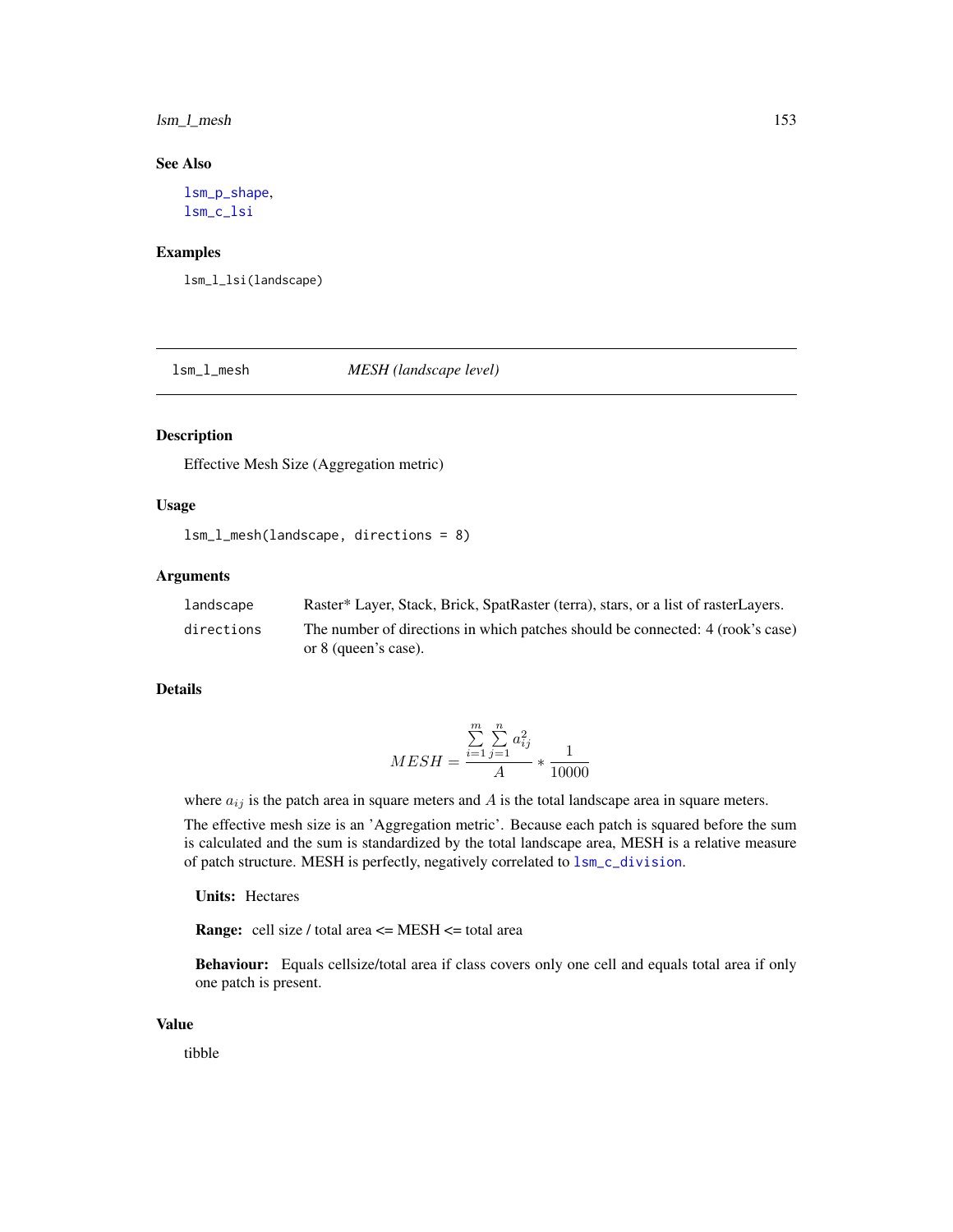# References

McGarigal, K., SA Cushman, and E Ene. 2012. FRAGSTATS v4: Spatial Pattern Analysis Program for Categorical and Continuous Maps. Computer software program produced by the authors at the University of Massachusetts, Amherst. Available at the following web site: http://www.umass.edu/landeco/research/fragstats.

Jaeger, J. A. 2000. Landscape division, splitting index, and effective mesh size: new measures of landscape fragmentation. Landscape ecology, 15(2), 115-130.

## See Also

[lsm\\_p\\_area](#page-183-0), [lsm\\_l\\_ta](#page-179-0), [lsm\\_c\\_mesh](#page-82-0)

#### Examples

lsm\_l\_mesh(landscape)

lsm\_l\_msidi *MSIDI (landscape level)*

## Description

Modified Simpson's diversity index (Diversity metric)

# Usage

```
lsm_l_msidi(landscape, directions = 8)
```
## Arguments

| landscape  | Raster* Layer, Stack, Brick, SpatRaster (terra), stars, or a list of rasterLayers. |
|------------|------------------------------------------------------------------------------------|
| directions | The number of directions in which patches should be connected: 4 (rook's case)     |
|            | or 8 (queen's case).                                                               |

# Details

$$
MSIDI=-\ln\sum_{i=1}^m P_i^2
$$

where  $P_i$  is the landscape area proportion of class i.

MSIDI is a 'Diversity metric'.

Units: None

**Range:**  $MSIDI \ge 0$ 

Behaviour: MSIDI = 0 if only one patch is present and increases, without limit, as the amount of patches with equally distributed landscape proportions increases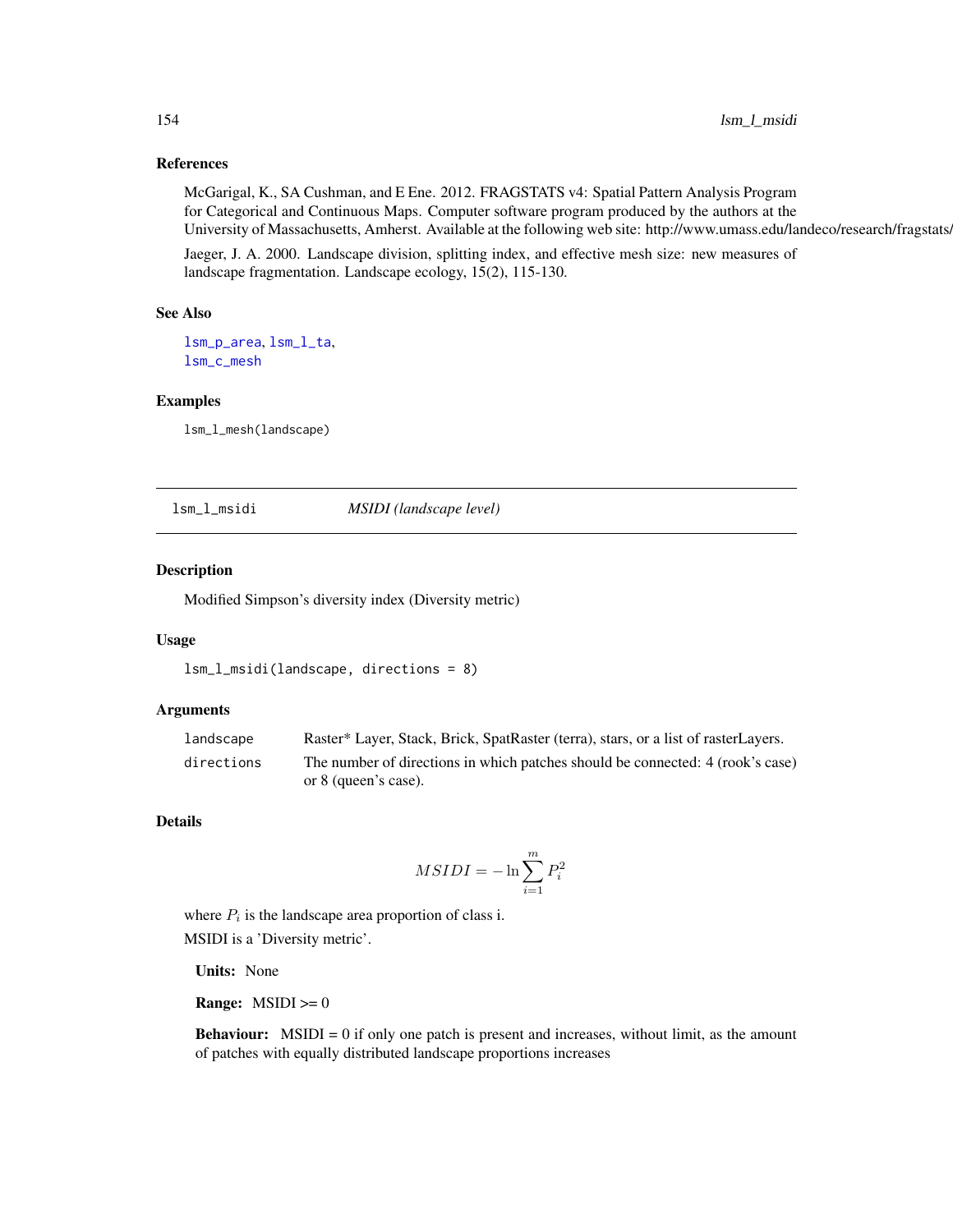# lsm\_l\_msiei 155

# Value

tibble

## References

McGarigal, K., SA Cushman, and E Ene. 2012. FRAGSTATS v4: Spatial Pattern Analysis Program for Categorical and Continuous Maps. Computer software program produced by the authors at the University of Massachusetts, Amherst. Available at the following web site: http://www.umass.edu/landeco/research/fragstats.

Simpson, E. H. 1949. Measurement of diversity. Nature 163:688

Pielou, E. C. 1975. Ecological Diversity. Wiley-Interscience, New York.

Romme, W. H. 1982. Fire and landscapediversity in subalpine forests of Yellowstone National Park.Ecol.Monogr. 52:199-221

### See Also

[lsm\\_l\\_sidi](#page-176-0)

# Examples

lsm\_l\_msidi(landscape)

lsm\_l\_msiei *MSIEI (landscape level)*

## Description

Modified Simpson's evenness index (Diversity metric)

#### Usage

```
lsm_l_msiei(landscape, directions = 8)
```
#### Arguments

| landscape  | Raster* Layer, Stack, Brick, SpatRaster (terra), stars, or a list of rasterLayers.                     |
|------------|--------------------------------------------------------------------------------------------------------|
| directions | The number of directions in which patches should be connected: 4 (rook's case)<br>or 8 (queen's case). |
|            |                                                                                                        |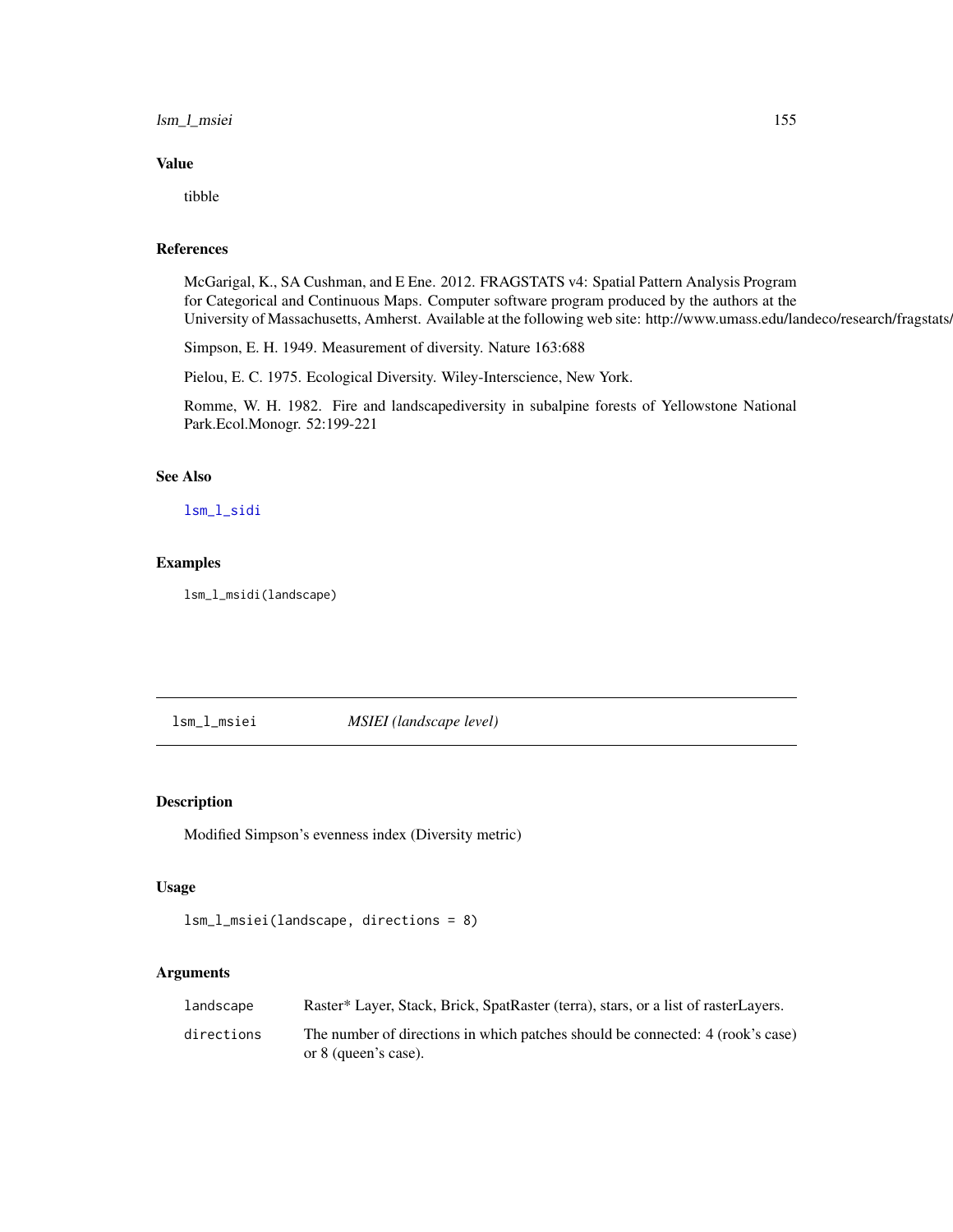Details

$$
MSIEi = \frac{-\ln \sum_{i=1}^{m} P_i^2}{\ln m}
$$

where  $P_i$  is the landscape area proportion of class i. MSIEI is a 'Diversity metric'.

Units: None

**Range:**  $0 \leq MSEI \leq 1$ 

**Behaviour:** MSIEI = 0 when only one patch is present and approaches MSIEI = 1 as the proportional distribution of patches becomes more even

## Value

tibble

## References

McGarigal, K., SA Cushman, and E Ene. 2012. FRAGSTATS v4: Spatial Pattern Analysis Program for Categorical and Continuous Maps. Computer software program produced by the authors at the University of Massachusetts, Amherst. Available at the following web site: http://www.umass.edu/landeco/research/fragstats/

Simpson, E. H. 1949. Measurement of diversity. Nature 163:688

Pielou, E. C. 1975. Ecological Diversity. Wiley-Interscience, New York.

## See Also

[lsm\\_l\\_siei](#page-177-0)

# Examples

lsm\_l\_msiei(landscape)

<span id="page-155-0"></span>lsm\_l\_mutinf *MUTINF (landscape level)*

# Description

Mutual information  $\left\langle I(y,x)\right\rangle$ ]

# Usage

lsm\_l\_mutinf(landscape, neighbourhood = 4, ordered = TRUE, base = "log2")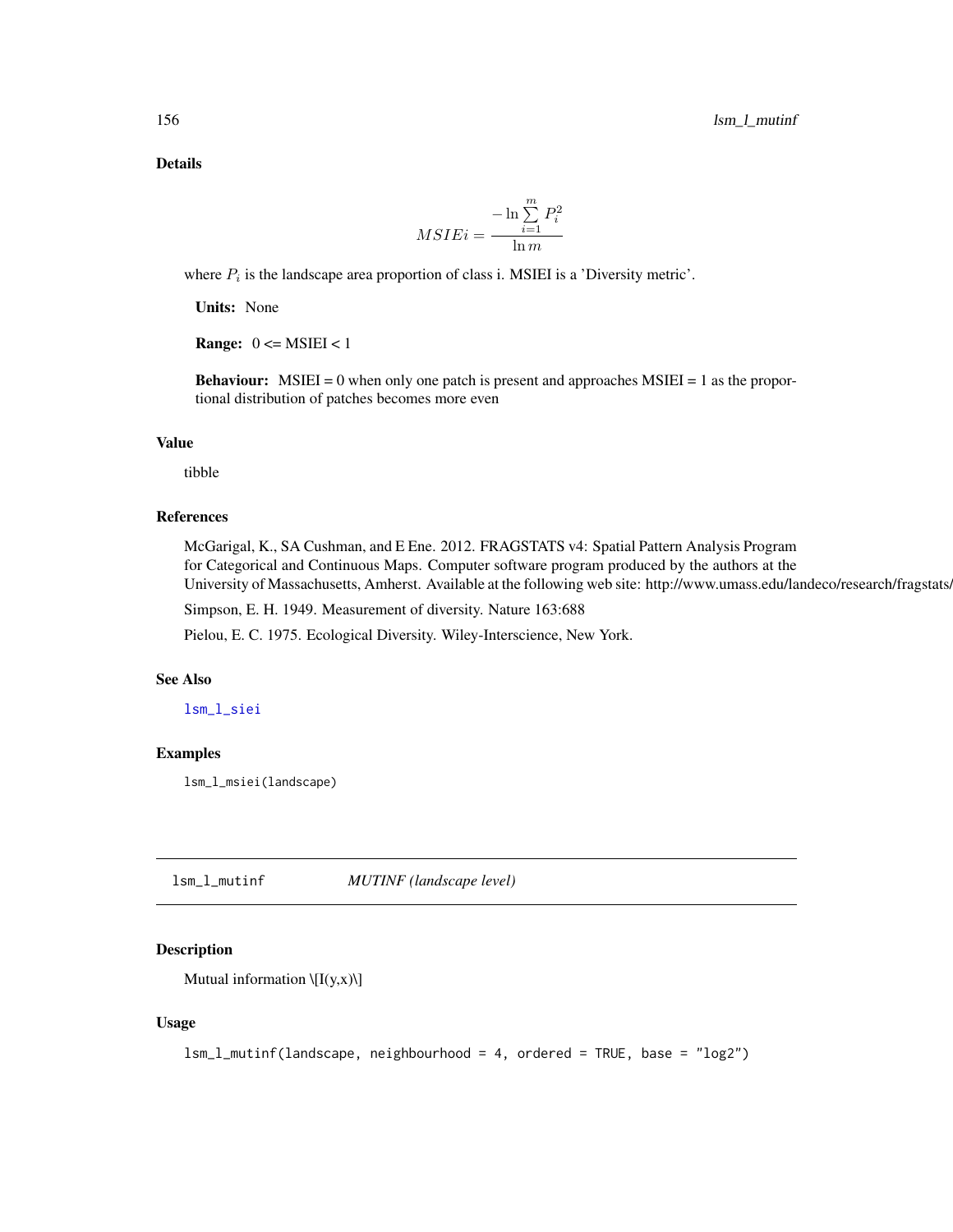# lsm\_l\_ndca 157

# Arguments

| landscape     | Raster* Layer, Stack, Brick, SpatRaster (terra), stars, or a list of rasterLayers.                                                           |
|---------------|----------------------------------------------------------------------------------------------------------------------------------------------|
| neighbourhood | The number of directions in which cell adjacencies are considered as neigh-<br>bours: 4 (rook's case) or 8 (queen's case). The default is 4. |
| ordered       | The type of pairs considered. Either ordered (TRUE) or unordered (FALSE).<br>The default is TRUE.                                            |
| base          | The unit in which entropy is measured. The default is "log2", which compute<br>entropy in "bits". "log" and "log10" can be also used.        |

# Details

It disambiguates landscape pattern types characterize by the same value of an overall complexity ([lsm\\_l\\_joinent](#page-149-0)).

# Value

tibble

# References

Nowosad J., TF Stepinski. 2019. Information theory as a consistent framework for quantification and classification of landscape patterns. https://doi.org/10.1007/s10980-019-00830-x

# See Also

[lsm\\_l\\_ent](#page-139-0), [lsm\\_l\\_condent](#page-116-0), [lsm\\_l\\_joinent](#page-149-0), [lsm\\_l\\_relmutinf](#page-168-0)

## Examples

lsm\_l\_mutinf(landscape)

lsm\_l\_ndca *NDCA (landscape level)*

# Description

Number of disjunct core areas (Core area metric)

# Usage

```
lsm_l_ndca(
  landscape,
  directions = 8,
  consider_boundary = FALSE,
  edge_depth = 1
\mathcal{E}
```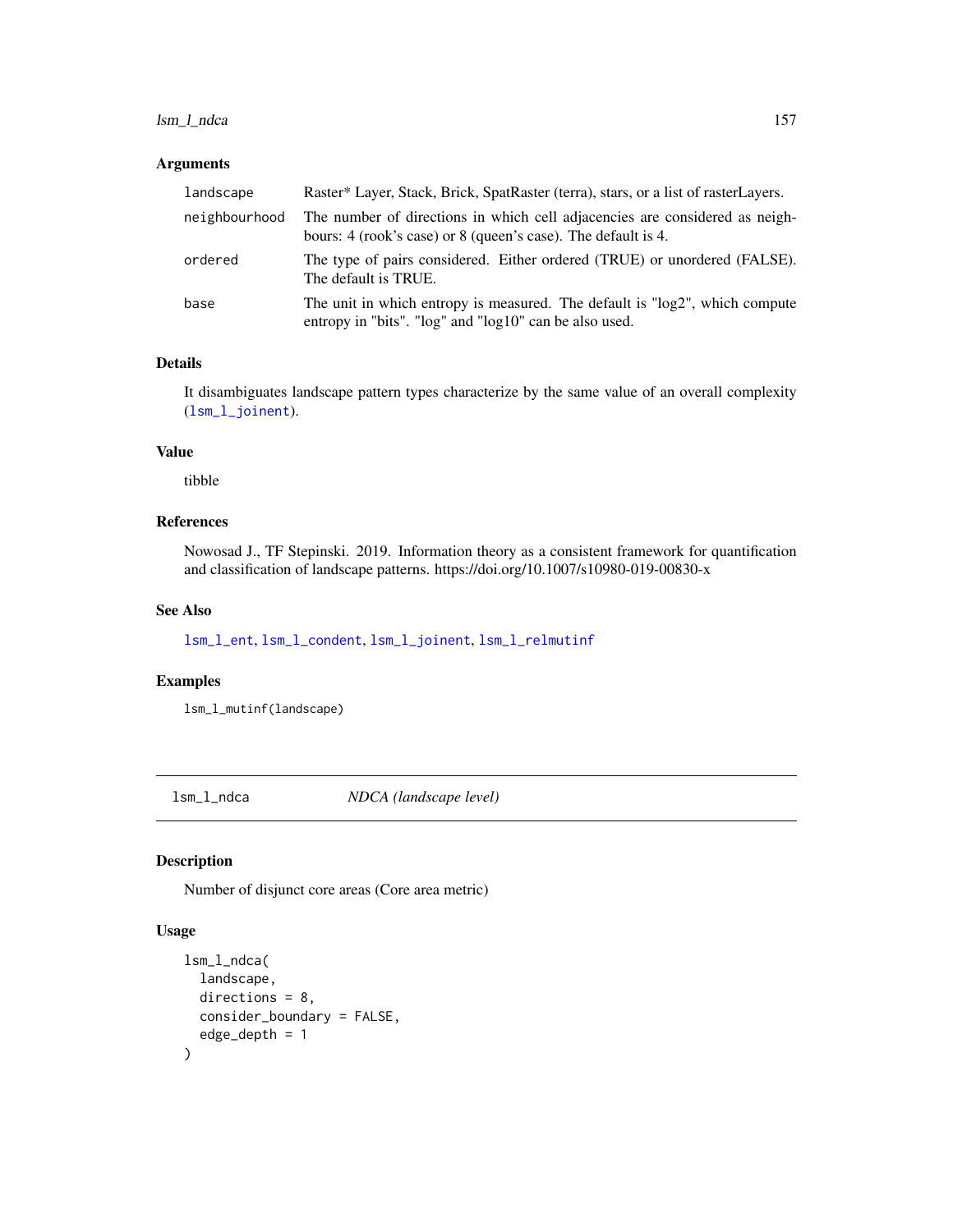#### Arguments

| landscape         | Raster* Layer, Stack, Brick, SpatRaster (terra), stars, or a list of rasterLayers.                     |
|-------------------|--------------------------------------------------------------------------------------------------------|
| directions        | The number of directions in which patches should be connected: 4 (rook's case)<br>or 8 (queen's case). |
| consider_boundary |                                                                                                        |
|                   | Logical if cells that only neighbour the landscape boundary should be consid-<br>ered as core          |
| edge_depth        | Distance (in cells) a cell has the be away from the patch edge to be considered<br>as core cell        |

#### Details

$$
NDCA = \sum_{i=1}^{m} \sum_{j=1}^{n} n_{ij}^{core}
$$

where  $n_{ij}^{core}$  is the number of disjunct core areas.

NDCA is a 'Core area metric'. The metric summarises the landscape as the sum of all patches in the landscape. A cell is defined as core if the cell has no neighbour with a different value than itself (rook's case). NDCA counts the disjunct core areas, whereby a core area is a 'patch within the patch' containing only core cells. It describes patch area and shape simultaneously (more core area when the patch is large, however, the shape must allow disjunct core areas). Thereby, a compact shape (e.g. a square) will contain less disjunct core areas than a more irregular patch.

Units: None

**Range:**  $NDCA \ge 0$ 

**Behaviour:** NDCA = 0 when  $TCA = 0$ , i.e. every cell in the landscape is an edge cell. NDCA increases, with out limit, as core area increases and patch shapes allow disjunct core areas (i.e. patch shapes become rather complex).

# Value

tibble

#### References

McGarigal, K., SA Cushman, and E Ene. 2012. FRAGSTATS v4: Spatial Pattern Analysis Program for Categorical and Continuous Maps. Computer software program produced by the authors at the University of Massachusetts, Amherst. Available at the following web site: http://www.umass.edu/landeco/research/fragstats.

#### See Also

[lsm\\_c\\_tca](#page-100-0), [lsm\\_p\\_ncore](#page-193-0), [lsm\\_c\\_ndca](#page-83-0)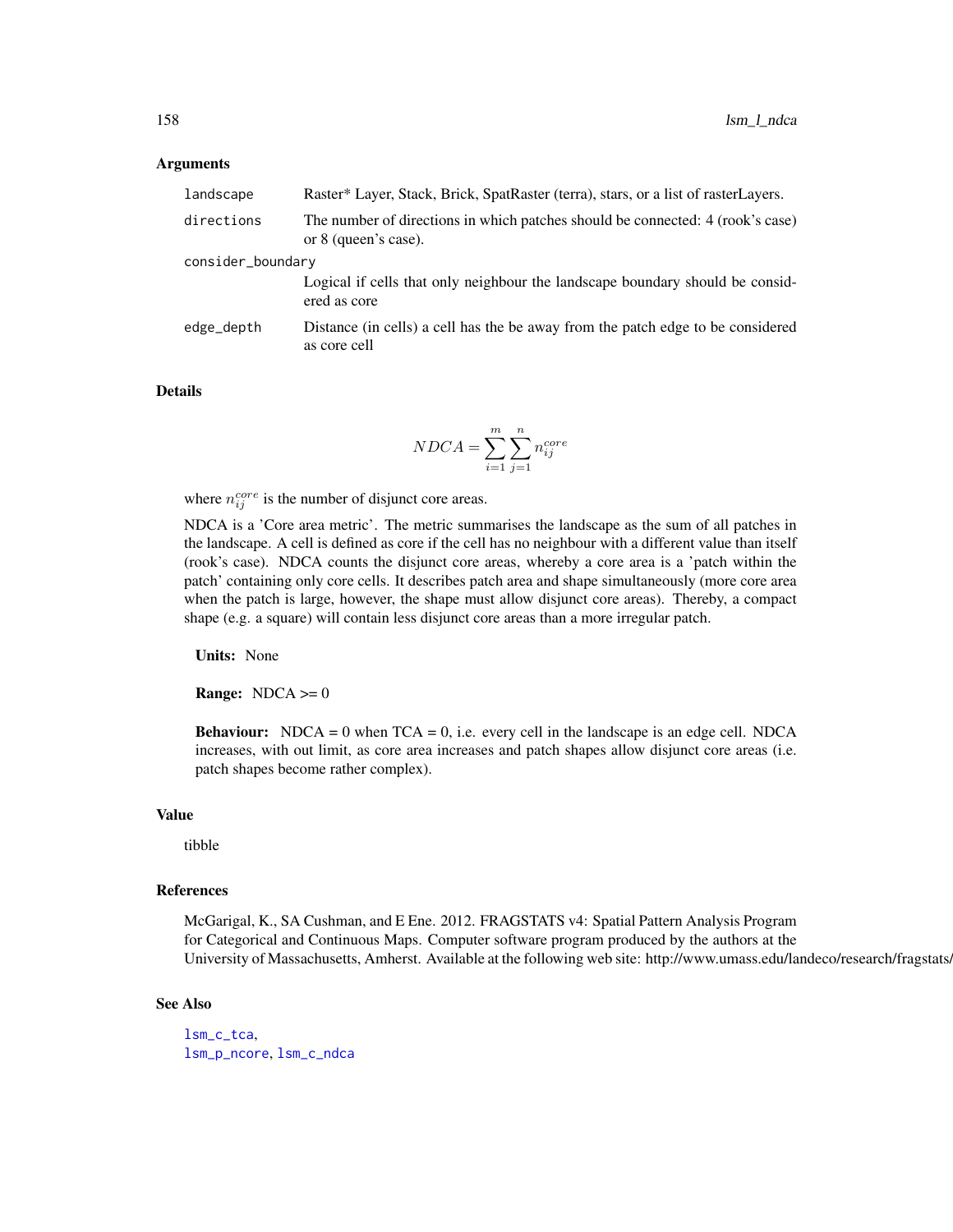lsm\_l\_np 159

## Examples

lsm\_l\_ndca(landscape)

<span id="page-158-0"></span>lsm\_l\_np *NP (landscape level)*

## Description

Number of patches (Aggregation metric)

# Usage

```
lsm_l_np(landscape, directions = 8)
```
# **Arguments**

| landscape  | Raster* Layer, Stack, Brick, SpatRaster (terra), stars, or a list of rasterLayers.                     |
|------------|--------------------------------------------------------------------------------------------------------|
| directions | The number of directions in which patches should be connected: 4 (rook's case)<br>or 8 (queen's case). |

# Details

 $NP = N$ 

where  $N$  is the number of patches.

NP is an 'Aggregation metric'. It describes the fragmentation of the landscape, however, does not necessarily contain information about the configuration or composition of the landscape.

Units: None

**Ranges:**  $NP \geq 1$ 

**Behaviour:** Equals  $NP = 1$  when only one patch is present and increases, without limit, as the number of patches increases

# Value

tibble

# References

McGarigal, K., SA Cushman, and E Ene. 2012. FRAGSTATS v4: Spatial Pattern Analysis Program for Categorical and Continuous Maps. Computer software program produced by the authors at the University of Massachusetts, Amherst. Available at the following web site: http://www.umass.edu/landeco/research/fragstats.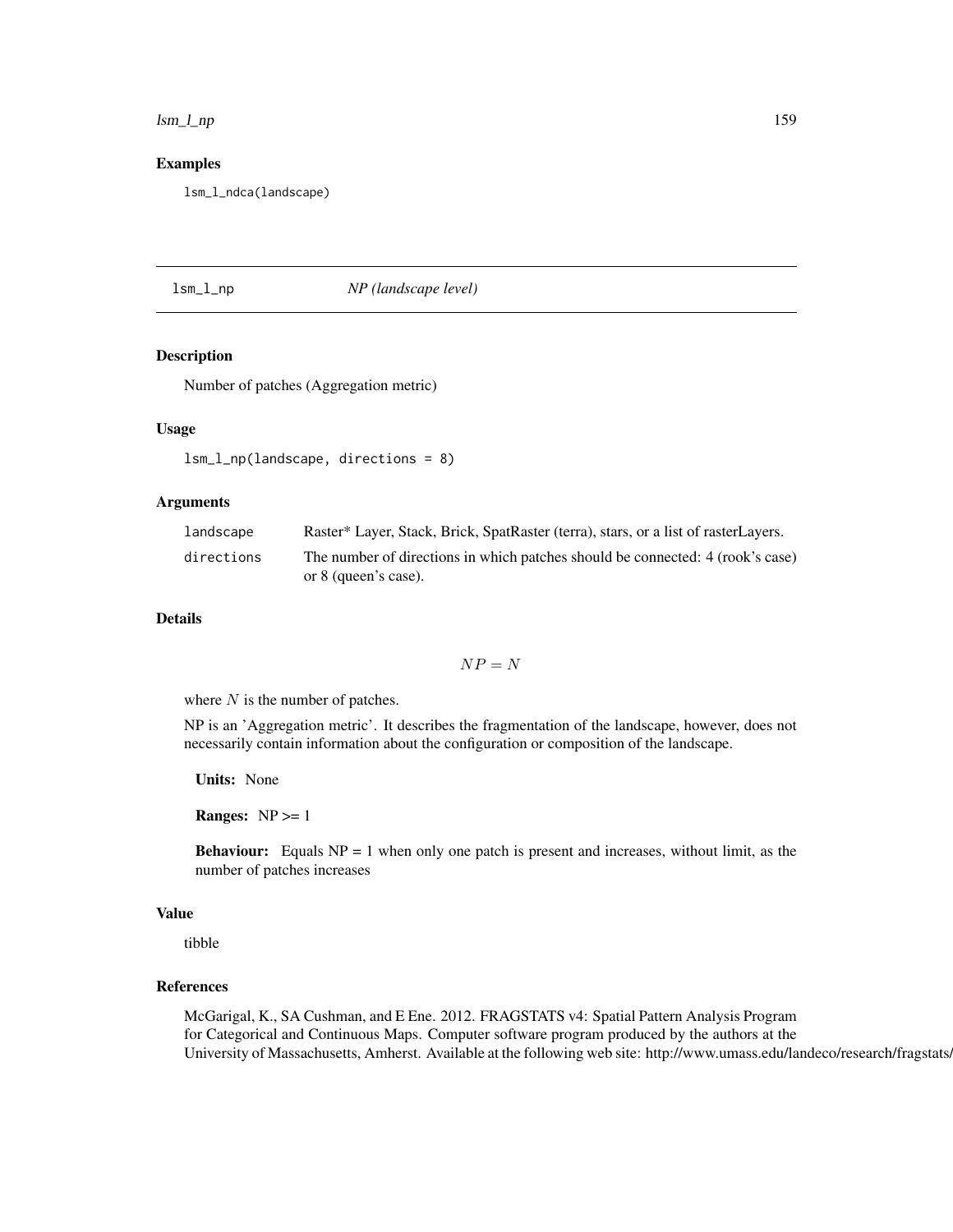# See Also

[lsm\\_c\\_np](#page-86-0)

## Examples

lsm\_l\_np(landscape)

lsm\_l\_pafrac *PAFRAC (landscape level)*

# Description

Perimeter-Area Fractal Dimension (Shape metric)

## Usage

```
lsm_l_pafrac(landscape, directions = 8, verbose = TRUE)
```
## Arguments

| landscape  | Raster* Layer, Stack, Brick, SpatRaster (terra), stars, or a list of rasterLayers.                     |
|------------|--------------------------------------------------------------------------------------------------------|
| directions | The number of directions in which patches should be connected: 4 (rook's case)<br>or 8 (queen's case). |
| verbose    | Print warning message if not sufficient patches are present                                            |

#### Details

$$
PAFRAC = \frac{2}{\beta}
$$

where  $\beta$  is the slope of the regression of the area against the perimeter (logarithm)  $N \sum_{n=1}^{m}$  $i=1$  $\sum_{n=1}^{\infty}$  $\sum_{j=1}$  ln  $a_{ij} =$ 

$$
a + \beta N \sum_{i=1}^{m} \sum_{j=1}^{n} \ln p_{ij}
$$

PAFRAC is a 'Shape metric'. It describes the patch complexity of the landscape while being scale independent. This means that increasing the patch size while not changing the patch form will not change the metric. However, it is only meaningful if the relationship between the area and perimeter is linear on a logarithmic scale. Furthermore, if there are less than 10 patches in the landscape, the metric returns NA because of the small-sample issue.

Units: None

**Range:**  $1 \leq PAFRAC \leq 2$ 

Behaviour: Approaches PAFRAC = 1 for patches with simple shapes and approaches PAFRAC = 2 for irregular shapes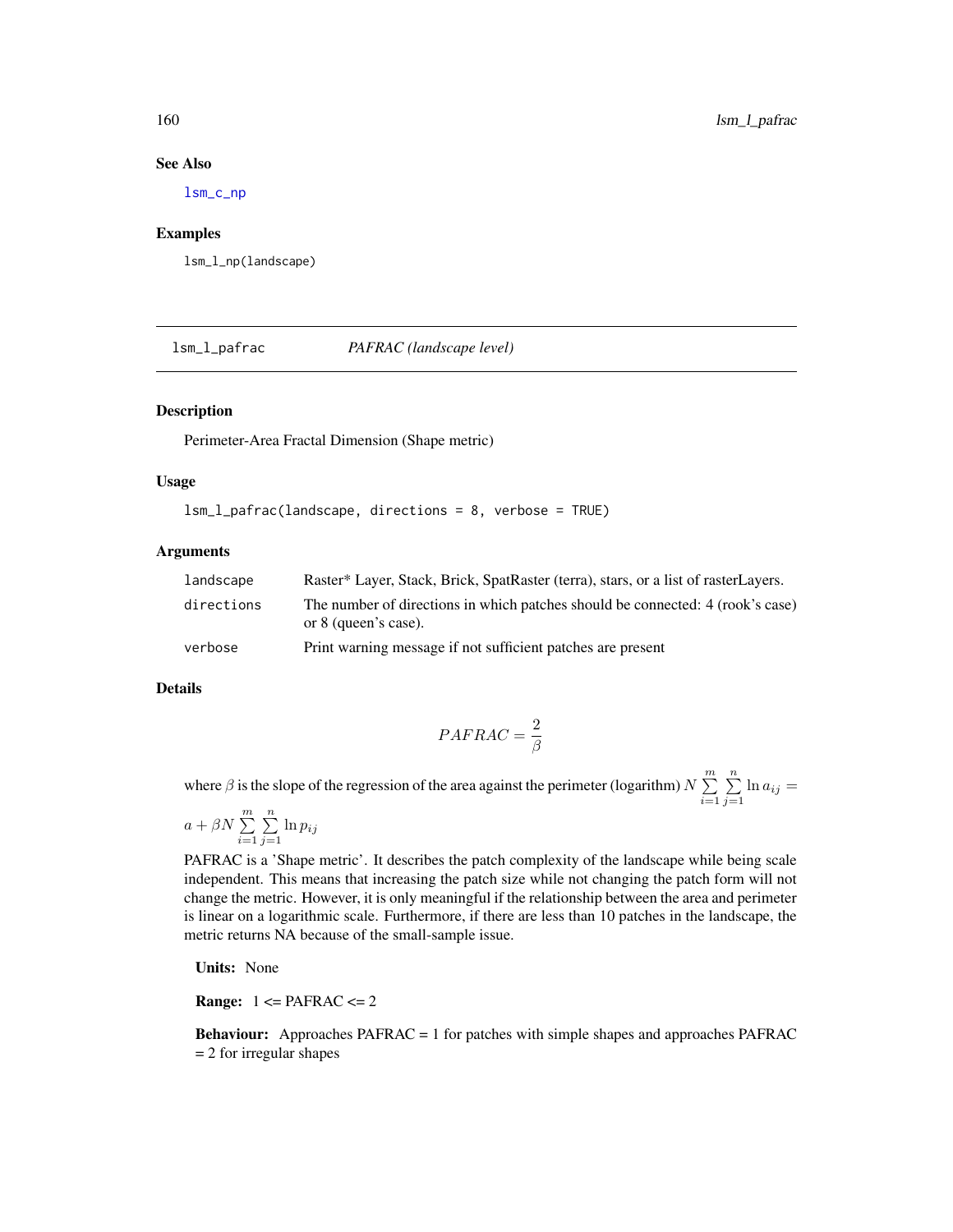# lsm\_l\_para\_cv 161

#### Value

tibble

## References

McGarigal, K., SA Cushman, and E Ene. 2012. FRAGSTATS v4: Spatial Pattern Analysis Program for Categorical and Continuous Maps. Computer software program produced by the authors at the University of Massachusetts, Amherst. Available at the following web site: http://www.umass.edu/landeco/research/fragstats.

Burrough, P. A. 1986. Principles of Geographical Information Systems for Land Resources Assessment. Monographs on Soil and Resources Survey No. 12. Clarendon Press, Oxford

# See Also

[lsm\\_p\\_area](#page-183-0), [lsm\\_p\\_perim](#page-195-0), [lsm\\_c\\_pafrac](#page-87-0)

# Examples

lsm\_l\_pafrac(landscape)

<span id="page-160-0"></span>lsm\_l\_para\_cv *PARA\_CV (landscape level)*

#### Description

Coefficient of variation perimeter-area ratio (Shape metric)

#### Usage

```
lsm_l_para_cv(landscape, directions = 8)
```
#### Arguments

| landscape  | Raster* Layer, Stack, Brick, SpatRaster (terra), stars, or a list of rasterLayers. |
|------------|------------------------------------------------------------------------------------|
| directions | The number of directions in which patches should be connected: 4 (rook's case)     |
|            | or 8 (queen's case).                                                               |

#### Details

$$
PARA_{CV} = cv(PARA[patch_{ij}]
$$

where  $PARA[patch_{ij}]$  is the perimeter area ratio of each patch.

PARA\_CV is a 'Shape metric'. It summarises the landscape as the Coefficient of variation of each patch belonging in the landscape The perimeter-area ratio describes the patch complexity in a straightforward way. However, because it is not standarised to a certain shape (e.g. a square), it is not scale independent, meaning that increasing the patch size while not changing the patch form will change the ratio.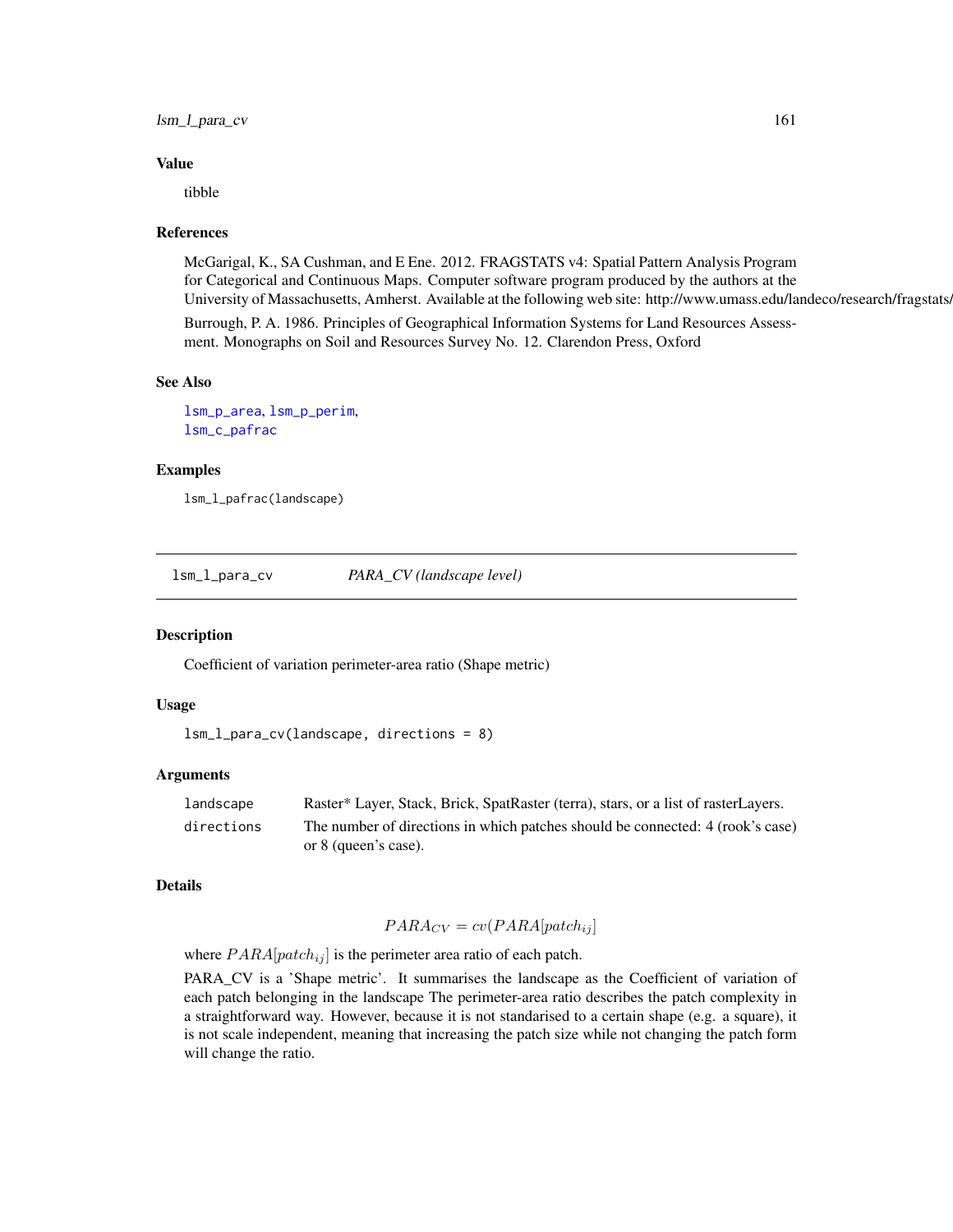Units: None

**Range:**  $PARA_CV \ge 0$ 

**Behaviour:** Equals  $PARA_CV = 0$  if the perimeter-area ratio is identical for all patches. Increases, without limit, as the variation of the perimeter-area ratio increases.

# Value

tibble

# References

McGarigal, K., SA Cushman, and E Ene. 2012. FRAGSTATS v4: Spatial Pattern Analysis Program for Categorical and Continuous Maps. Computer software program produced by the authors at the University of Massachusetts, Amherst. Available at the following web site: http://www.umass.edu/landeco/research/fragstats/

# See Also

```
lsm_p_para, cv,
lsm_c_para_mn, lsm_c_para_sd, lsm_c_para_cv,
lsm_l_para_mn, lsm_l_para_sd
```
### Examples

lsm\_l\_para\_cv(landscape)

<span id="page-161-0"></span>lsm\_l\_para\_mn *PARA\_MN (landscape level)*

# Description

Mean perimeter-area ratio (Shape metric)

# Usage

```
lsm_l_para_mn(landscape, directions = 8)
```
#### Arguments

| landscape  | Raster* Layer, Stack, Brick, SpatRaster (terra), stars, or a list of rasterLayers.                     |
|------------|--------------------------------------------------------------------------------------------------------|
| directions | The number of directions in which patches should be connected: 4 (rook's case)<br>or 8 (queen's case). |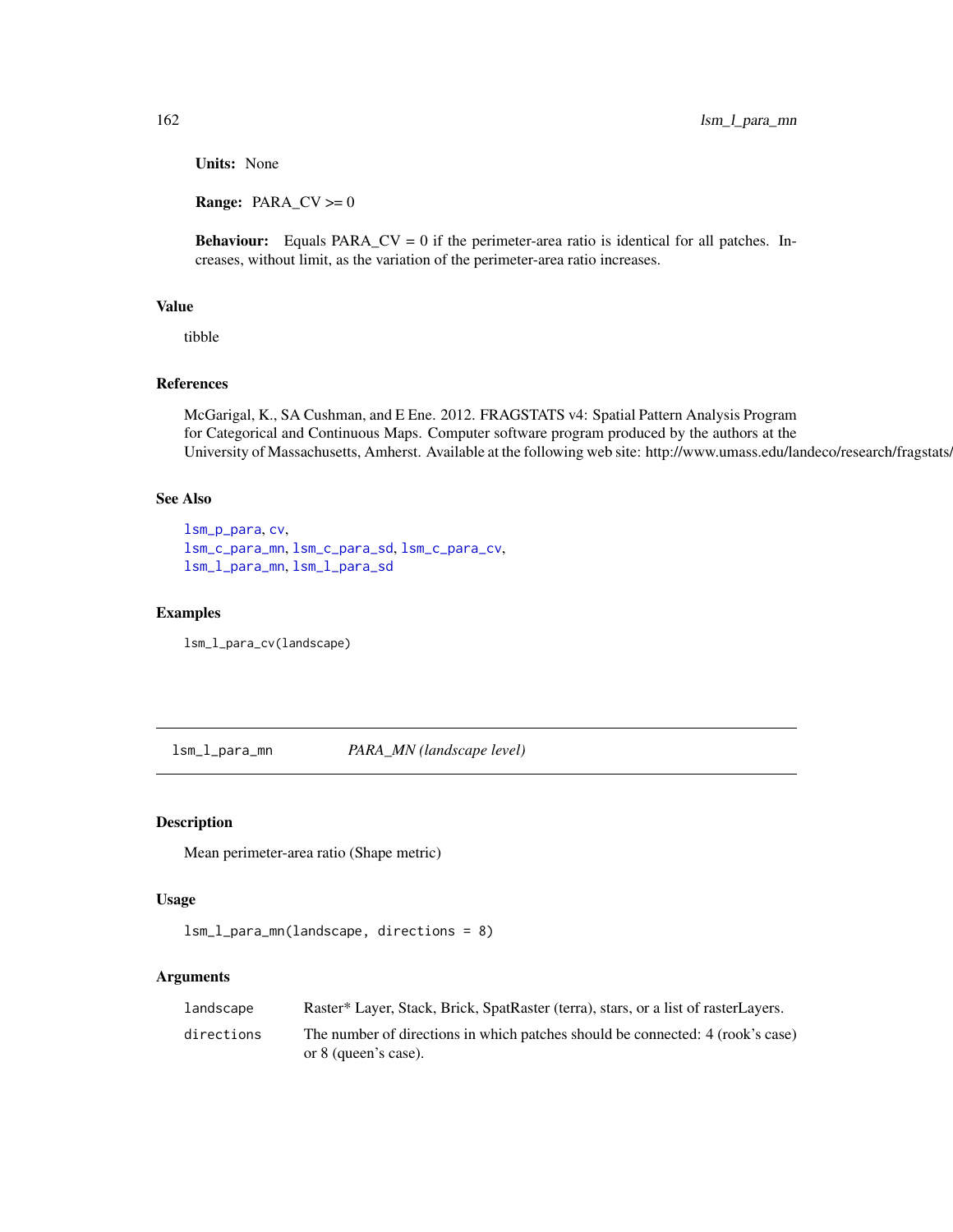lsm\_l\_para\_sd 163

#### Details

$$
PARA_{MN} = mean(PARA[patch_{ij}]
$$

where  $PARA[patch_{ij}]$  is the perimeter area ratio of each patch.

PARA\_MN is a 'Shape metric'. It summarises the landscape as the mean of each patch in the landscape. The perimeter-area ratio describes the patch complexity in a straightforward way. However, because it is not standarised to a certain shape (e.g. a square), it is not scale independent, meaning that increasing the patch size while not changing the patch form will change the ratio.

Units: None

**Range:** PARA\_MN  $> 0$ 

Behaviour: Approaches PARA\_MN > 0 if PARA for each patch approaches PARA > 0, i.e. the form approaches a rather small square. Increases, without limit, as PARA increases, i.e. patches become more complex.

# Value

tibble

## References

McGarigal, K., SA Cushman, and E Ene. 2012. FRAGSTATS v4: Spatial Pattern Analysis Program for Categorical and Continuous Maps. Computer software program produced by the authors at the University of Massachusetts, Amherst. Available at the following web site: http://www.umass.edu/landeco/research/fragstats.

# See Also

```
lsm_p_para, mean,
lsm_c_para_mn, lsm_c_para_sd, lsm_c_para_cv,
lsm_l_para_sd, lsm_l_para_cv
```
## Examples

lsm\_l\_para\_mn(landscape)

<span id="page-162-0"></span>lsm\_l\_para\_sd *PARA\_SD (landscape level)*

# **Description**

Standard deviation perimeter-area ratio (Shape metric)

# Usage

lsm\_l\_para\_sd(landscape, directions = 8)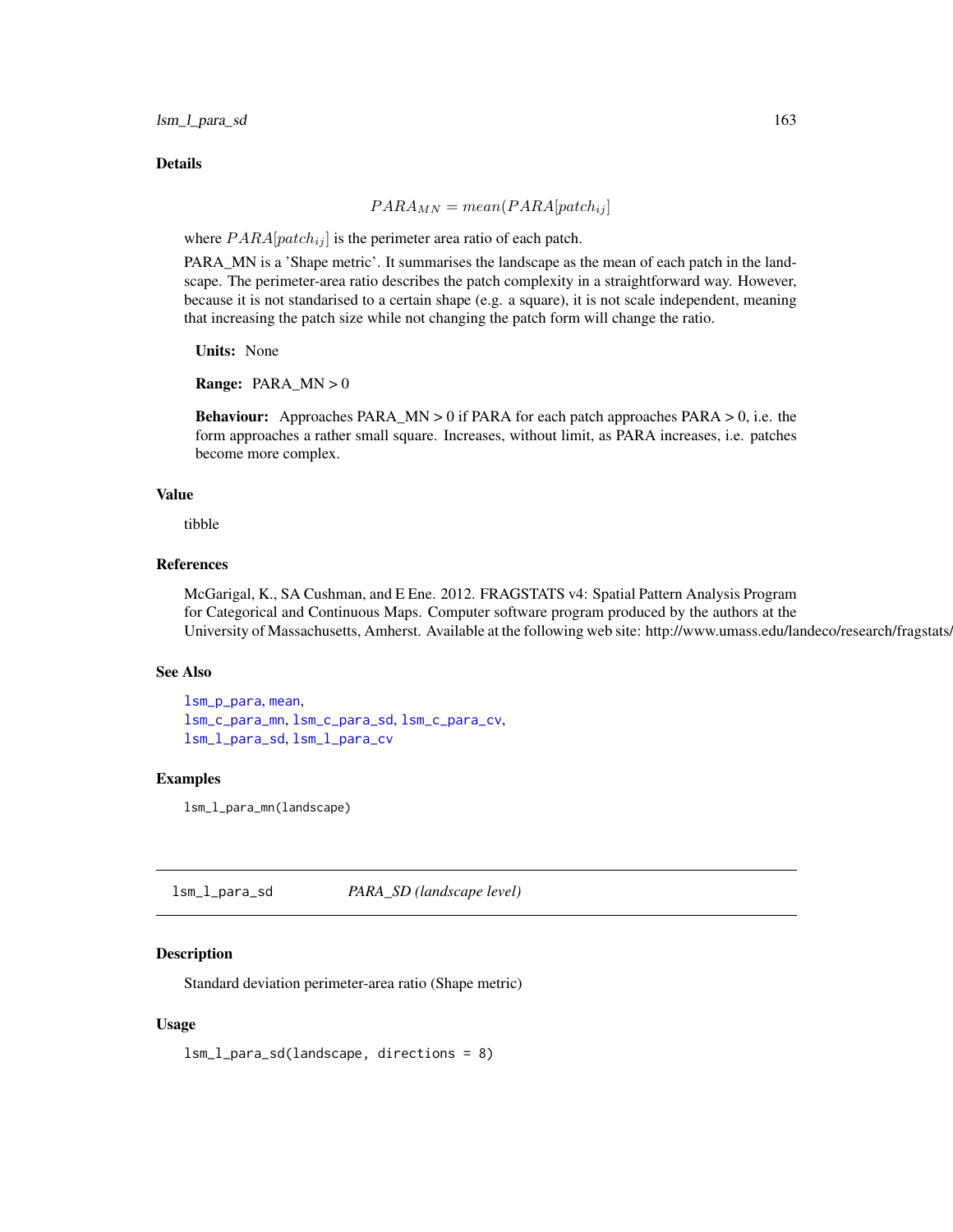#### Arguments

| landscape  | Raster* Layer, Stack, Brick, SpatRaster (terra), stars, or a list of rasterLayers. |
|------------|------------------------------------------------------------------------------------|
| directions | The number of directions in which patches should be connected: 4 (rook's case)     |
|            | or 8 (queen's case).                                                               |

## Details

$$
PARA_{SD} = sd(PARA[patch_{ij}]
$$

where  $PARA[patch_{ij}]$  is the perimeter area ratio of each patch.

PARA\_SD is a 'Shape metric'. It summarises the landscape as the standard deviation of each patch belonging in the landscape. The perimeter-area ratio describes the patch complexity in a straightforward way. However, because it is not standarised to a certain shape (e.g. a square), it is not scale independent, meaning that increasing the patch size while not changing the patch form will change the ratio.

Units: None

**Range:**  $PARA\_SD \ge 0$ 

**Behaviour:** Equals  $PARA\_SD = 0$  if the perimeter-area ratio is identical for all patches. Increases, without limit, as the variation of the perimeter-area ratio increases.

## Value

tibble

## References

McGarigal, K., SA Cushman, and E Ene. 2012. FRAGSTATS v4: Spatial Pattern Analysis Program for Categorical and Continuous Maps. Computer software program produced by the authors at the University of Massachusetts, Amherst. Available at the following web site: http://www.umass.edu/landeco/research/fragstats.

## See Also

```
lsm_p_para, sd,
lsm_c_para_mn, lsm_c_para_sd, lsm_c_para_cv,
lsm_l_para_mn, lsm_l_para_cv
```
#### Examples

lsm\_l\_para\_sd(landscape)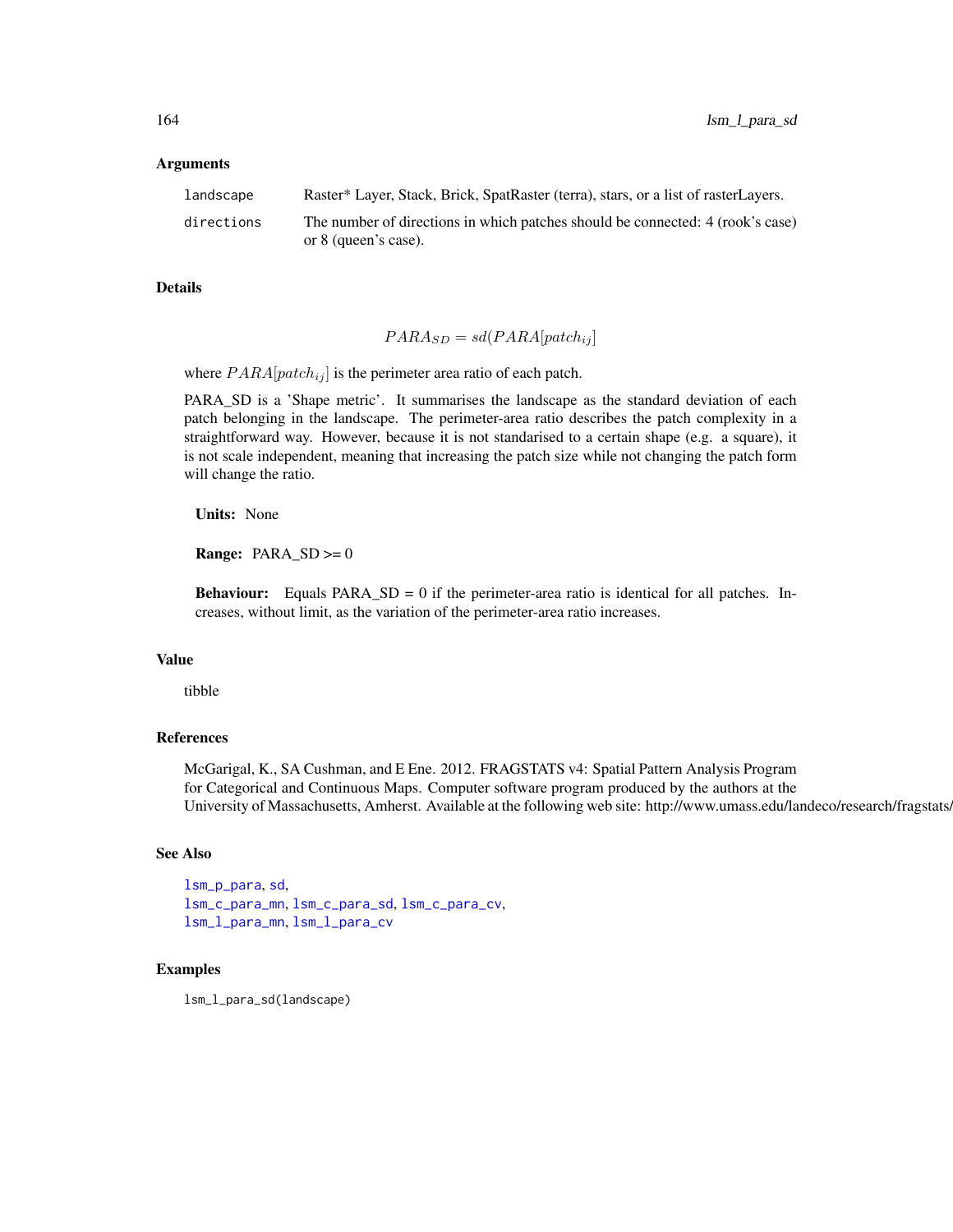#### **Description**

Patch density (Aggregation metric)

# Usage

```
lsm_l_pd(landscape, directions = 8)
```
## Arguments

| landscape  | Raster* Layer, Stack, Brick, SpatRaster (terra), stars, or a list of rasterLayers. |
|------------|------------------------------------------------------------------------------------|
| directions | The number of directions in which patches should be connected: 4 (rook's case)     |
|            | or 8 (queen's case).                                                               |

# Details

$$
PD = \frac{N}{A} * 10000 * 100
$$

where  $N$  is the number of patches and  $A$  is the total landscape area in square meters.

PD is an 'Aggregation metric'. It describes the fragmentation the landscape, however, does not necessarily contain information about the configuration or composition of the landscape. In contrast to [lsm\\_l\\_np](#page-158-0) it is standardized to the area and comparisons among landscapes with different total area are possible.

Units: Number per 100 hectares

**Ranges:**  $0 < PD \leq 1e+06$ 

Behaviour: Increases as the landscape gets more patchy. Reaches its maximum if every cell is a different patch.

#### Value

tibble

# References

McGarigal, K., SA Cushman, and E Ene. 2012. FRAGSTATS v4: Spatial Pattern Analysis Program for Categorical and Continuous Maps. Computer software program produced by the authors at the University of Massachusetts, Amherst. Available at the following web site: http://www.umass.edu/landeco/research/fragstats.

#### See Also

[lsm\\_c\\_np](#page-86-0), [lsm\\_l\\_ta](#page-179-0), [lsm\\_c\\_pd](#page-92-0)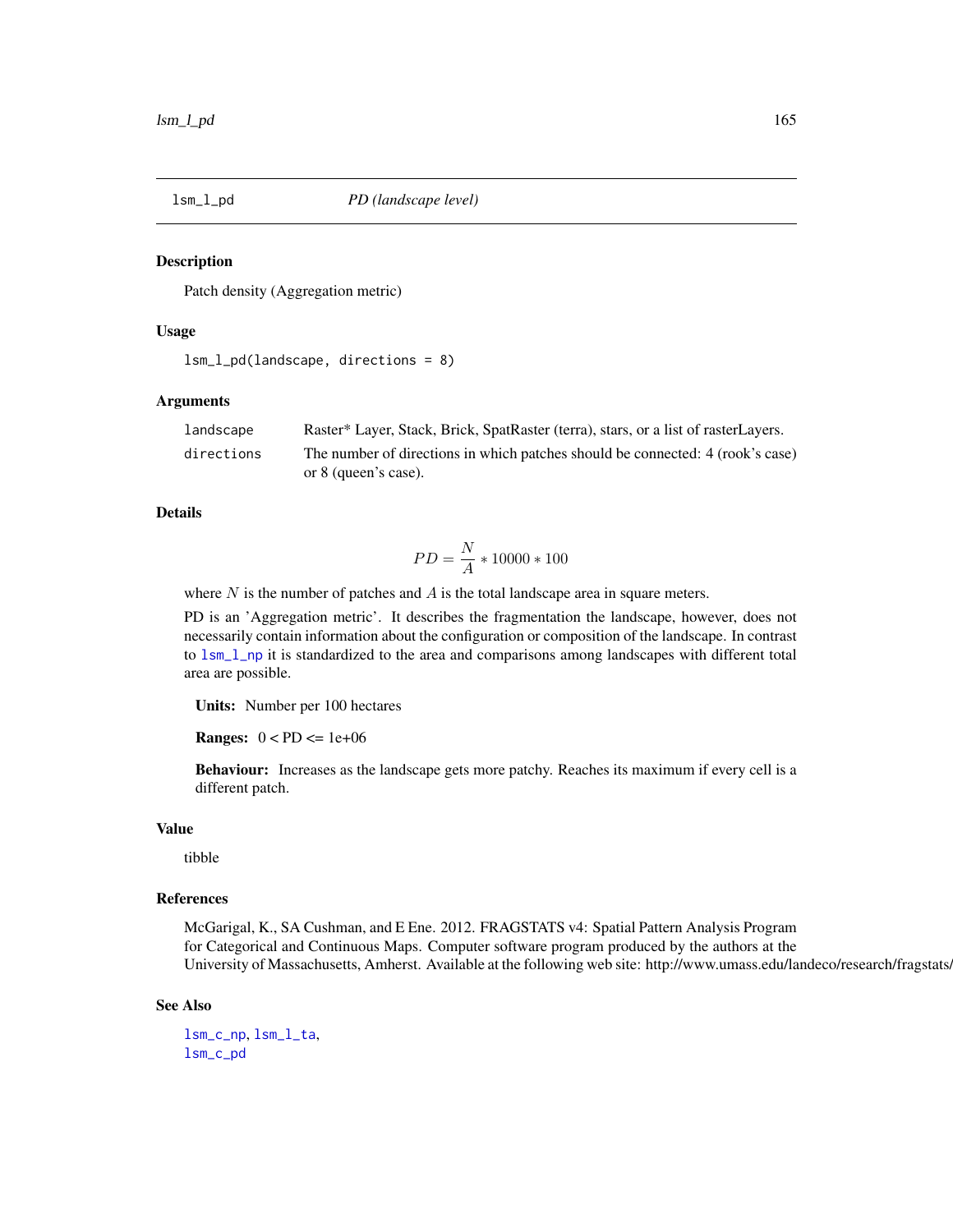#### Examples

lsm\_l\_pd(landscape)

lsm\_l\_pladj *PLADJ (landscape level)*

# Description

Percentage of Like Adjacencies (Aggregation metric)

### Usage

lsm\_l\_pladj(landscape)

#### Arguments

landscape Raster\* Layer, Stack, Brick, SpatRaster (terra), stars, or a list of rasterLayers.

Details

$$
PLADJ = \left(\frac{g_{ij}}{m}\right) * 100
$$

$$
\sum_{k=1}^{m} g_{ik}
$$

where  $g_{ii}$  is the number of adjacencies between cells of class i and  $g_{ik}$  is the number of adjacencies between cells of class i and k.

PLADJ is an 'Aggregation metric'. It calculates the frequency how often patches of different classes i (focal class) and k are next to each other, and following is a measure of class aggregation. The adjacencies are counted using the double-count method.

Units: Percent

**Ranges:**  $0 \leq$  PLADJ $\leq$  100

**Behaviour:** Equals  $PLADJ = 0$  if class i is maximal disaggregated, i.e. every cell is a different patch. Equals PLADJ = 100 when the only one patch is present.

## Value

tibble

# References

McGarigal, K., SA Cushman, and E Ene. 2012. FRAGSTATS v4: Spatial Pattern Analysis Program for Categorical and Continuous Maps. Computer software program produced by the authors at the University of Massachusetts, Amherst. Available at the following web site: http://www.umass.edu/landeco/research/fragstats.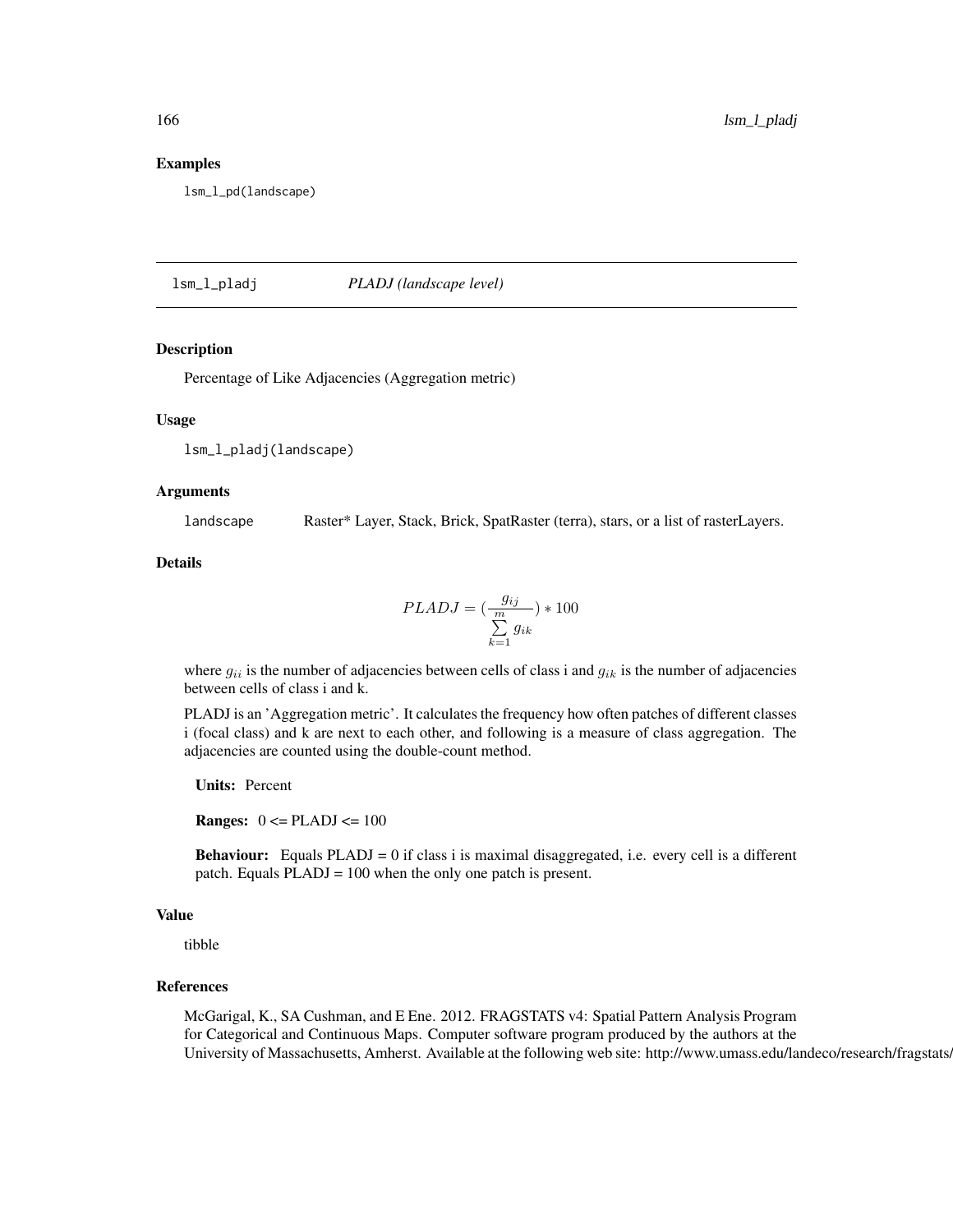#### lsm\_l\_pr 167

# Examples

lsm\_l\_pladj(landscape)

# <span id="page-166-0"></span>lsm\_l\_pr *PR (landscape level)*

## Description

Patch richness (Diversity metric)

## Usage

lsm\_l\_pr(landscape)

# Arguments

landscape Raster\* Layer, Stack, Brick, SpatRaster (terra), stars, or a list of rasterLayers.

## Details

 $PR = m$ 

where  $m$  is the number of classes

PR is a 'Diversity metric'. It is one of the simplest diversity and composition measures. However, because of its absolute nature, it is not comparable among landscapes with different total areas.

Units: None

**Range:**  $PR \geq 1$ 

**Behaviour:** Equals  $PR = 1$  when only one patch is present and increases, without limit, as the number of classes increases

# Value

tibble

# References

McGarigal, K., SA Cushman, and E Ene. 2012. FRAGSTATS v4: Spatial Pattern Analysis Program for Categorical and Continuous Maps. Computer software program produced by the authors at the University of Massachusetts, Amherst. Available at the following web site: http://www.umass.edu/landeco/research/fragstats.

#### Examples

lsm\_l\_pr(landscape)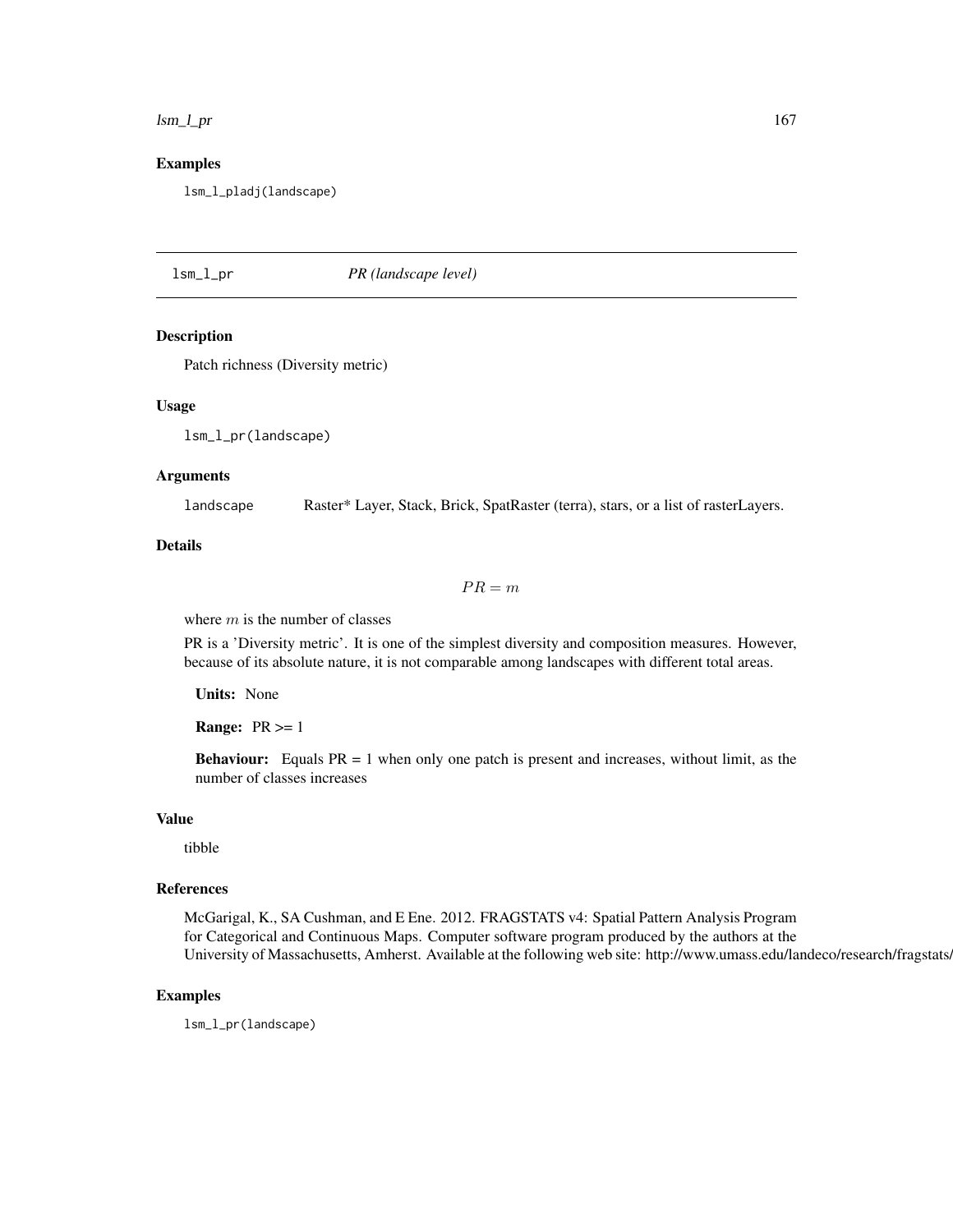#### Description

Patch richness density (Diversity metric)

# Usage

```
lsm_l_prd(landscape, directions = 8)
```
## Arguments

| landscape  | Raster* Layer, Stack, Brick, SpatRaster (terra), stars, or a list of rasterLayers. |
|------------|------------------------------------------------------------------------------------|
| directions | The number of directions in which patches should be connected: 4 (rook's case)     |
|            | or 8 (queen's case).                                                               |

# Details

$$
PRD = \frac{m}{A} * 10000 * 100
$$

where  $m$  is the number of classes and  $A$  is the total landscape area in square meters.

PRD is a 'Diversity metric'. It is one of the simplest diversity and composition measures. In contrast to [lsm\\_l\\_pr](#page-166-0), it is a relative measure and following, comparable among landscapes with different total landscape areas.

Units: Number per 100 hectares

**Range:**  $PR > 0$ 

Behaviour: Approaches PRD > 1 when only one patch is present and the landscape is rather large. Increases, without limit, as the number of classes increases and the total landscape area decreases.

# Value

tibble

## References

McGarigal, K., SA Cushman, and E Ene. 2012. FRAGSTATS v4: Spatial Pattern Analysis Program for Categorical and Continuous Maps. Computer software program produced by the authors at the University of Massachusetts, Amherst. Available at the following web site: http://www.umass.edu/landeco/research/fragstats.

### Examples

lsm\_l\_prd(landscape)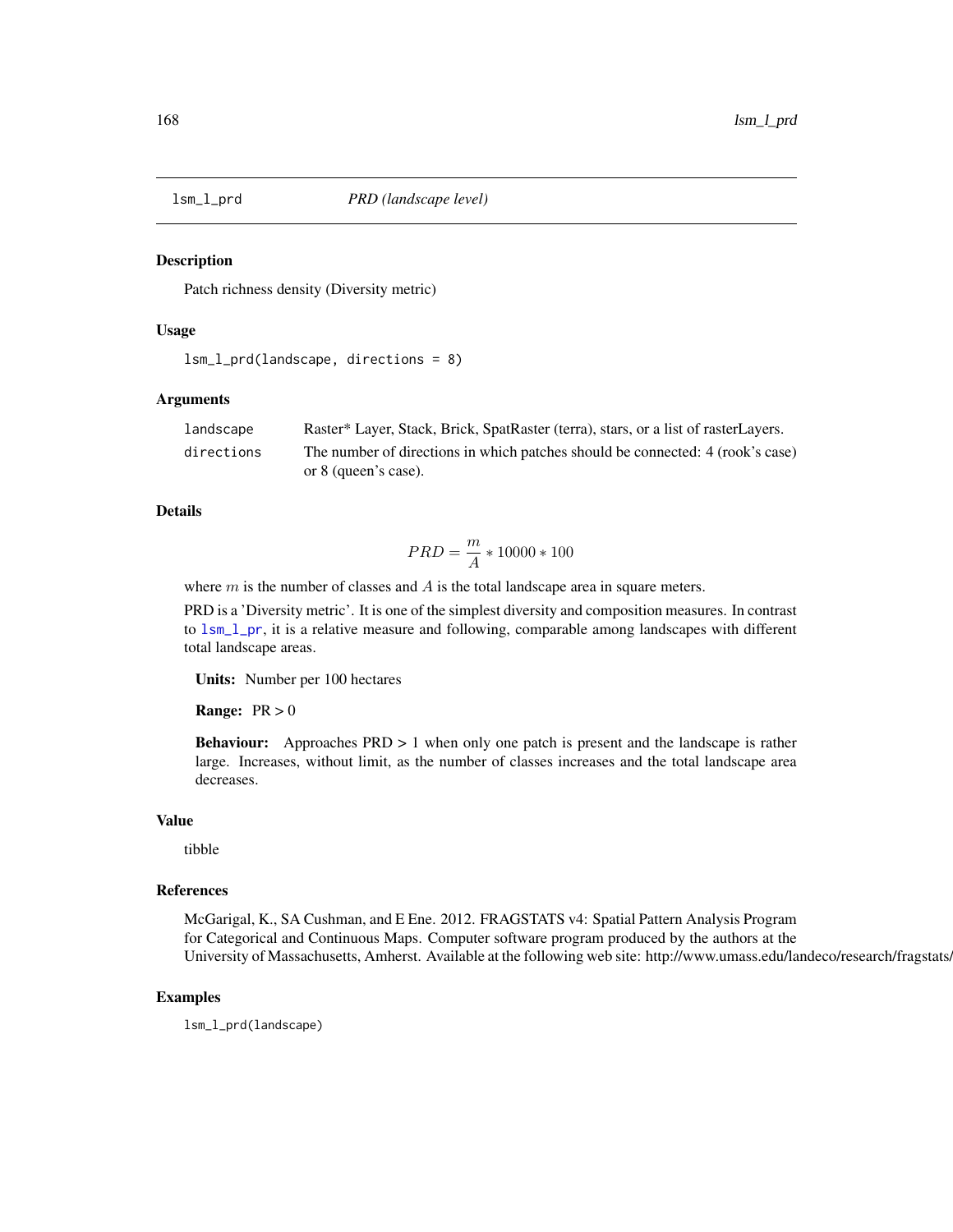<span id="page-168-0"></span>lsm\_l\_relmutinf *RELMUTINF (landscape level)*

# Description

Relative mutual information

# Usage

lsm\_l\_relmutinf(landscape, neighbourhood = 4, ordered = TRUE, base = "log2")

## Arguments

| landscape     | Raster* Layer, Stack, Brick, SpatRaster (terra), stars, or a list of rasterLayers.                                                           |
|---------------|----------------------------------------------------------------------------------------------------------------------------------------------|
| neighbourhood | The number of directions in which cell adjacencies are considered as neigh-<br>bours: 4 (rook's case) or 8 (queen's case). The default is 4. |
| ordered       | The type of pairs considered. Either ordered (TRUE) or unordered (FALSE).<br>The default is TRUE.                                            |
| base          | The unit in which entropy is measured. The default is "log2", which compute<br>entropy in "bits". "log" and "log10" can be also used.        |

# Details

Due to the spatial autocorrelation, the value of mutual information tends to grow with a diversity of the landscape (marginal entropy). To adjust this tendency, it is possible to calculate relative mutual information by dividing the mutual information by the marginal entropy. Relative mutual information always has a range between 0 and 1 and can be used to compare spatial data with different number and distribution of categories. When the value of mutual information equals to 0, then relative mutual information is 1.

# Value

tibble

## References

Nowosad J., TF Stepinski. 2019. Information theory as a consistent framework for quantification and classification of landscape patterns. https://doi.org/10.1007/s10980-019-00830-x

# See Also

[lsm\\_l\\_ent](#page-139-0), [lsm\\_l\\_condent](#page-116-0), [lsm\\_l\\_joinent](#page-149-0), [lsm\\_l\\_mutinf](#page-155-0)

# Examples

lsm\_l\_relmutinf(landscape)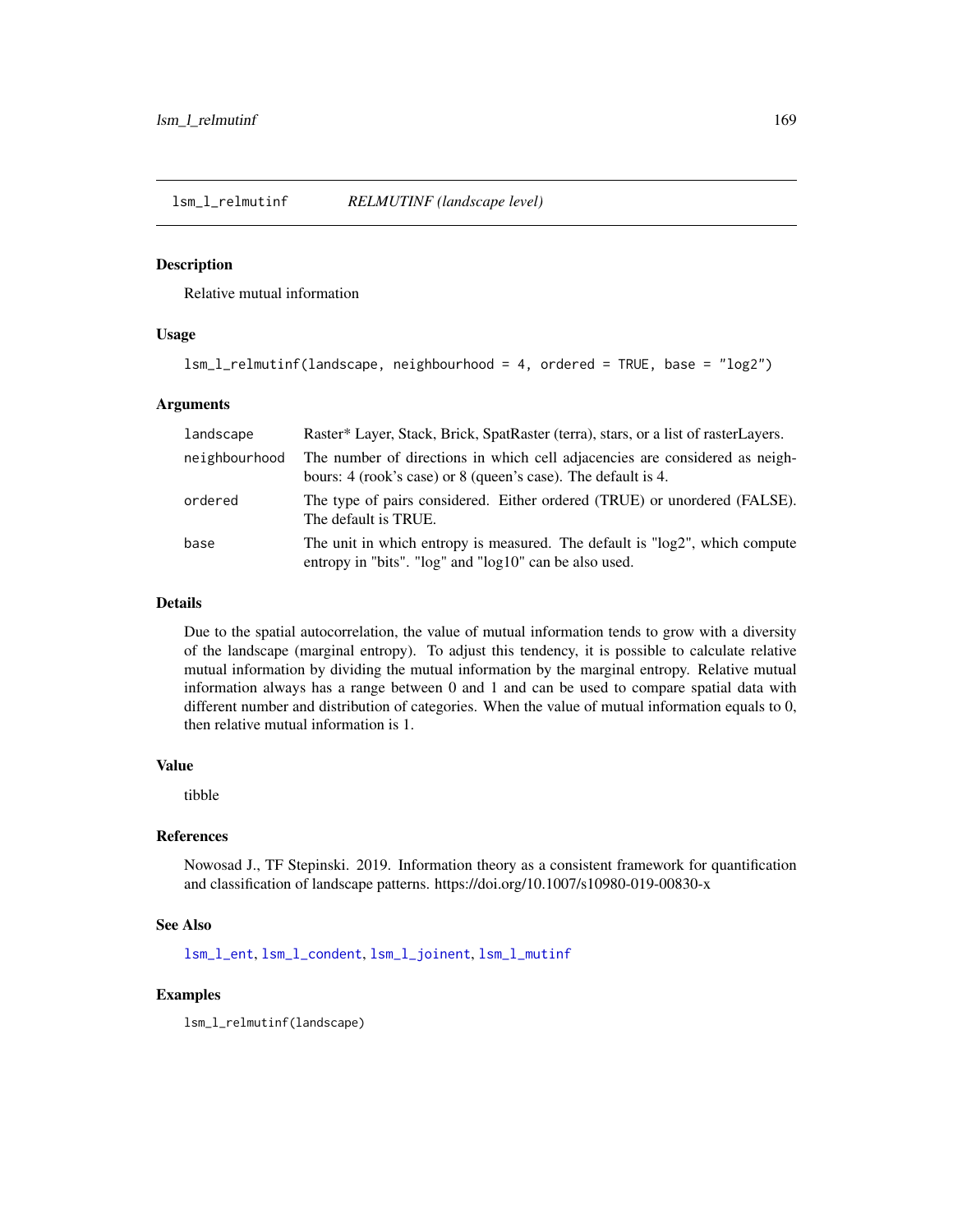# **Description**

Relative patch richness (Diversity metric)

# Usage

```
lsm_l_rpr(landscape, classes_max = NULL, verbose = TRUE)
```
## Arguments

| landscape   | Raster* Layer, Stack, Brick, SpatRaster (terra), stars, or a list of rasterLayers. |
|-------------|------------------------------------------------------------------------------------|
| classes max | Potential maximum number of present classes                                        |
| verbose     | Print warning message if not sufficient patches are present                        |

# Details

$$
RPR = \frac{m}{m_{max}} * 100
$$

where m is the number of classes and  $m_{max}$  is the (theoretical) maximum number of classes.

RPR is an 'Diversity metric'. The metric calculates the percentage of present classes in the landscape in relation to a (theoretical) number of maximum classes. The user has to specify the maximum number of classes. Note, that if classes\_max is not provided, the functions returns NA.

Units: Percentage

**Ranges:**  $0 < RPR \le 100$ 

Behaviour: Approaches RPR > 0 when only one class type is present, but the maximum number of classes is large. Equals  $RPR = 100$  when  $m = m$  max

#### Value

tibble

# References

McGarigal, K., SA Cushman, and E Ene. 2012. FRAGSTATS v4: Spatial Pattern Analysis Program for Categorical and Continuous Maps. Computer software program produced by the authors at the University of Massachusetts, Amherst. Available at the following web site: http://www.umass.edu/landeco/research/fragstats.

Romme, W. H. 1982. Fire and landscapediversity in subalpine forests of Yellowstone National Park.Ecol.Monogr. 52:199-221

# Examples

lsm\_l\_rpr(landscape, classes\_max = 5)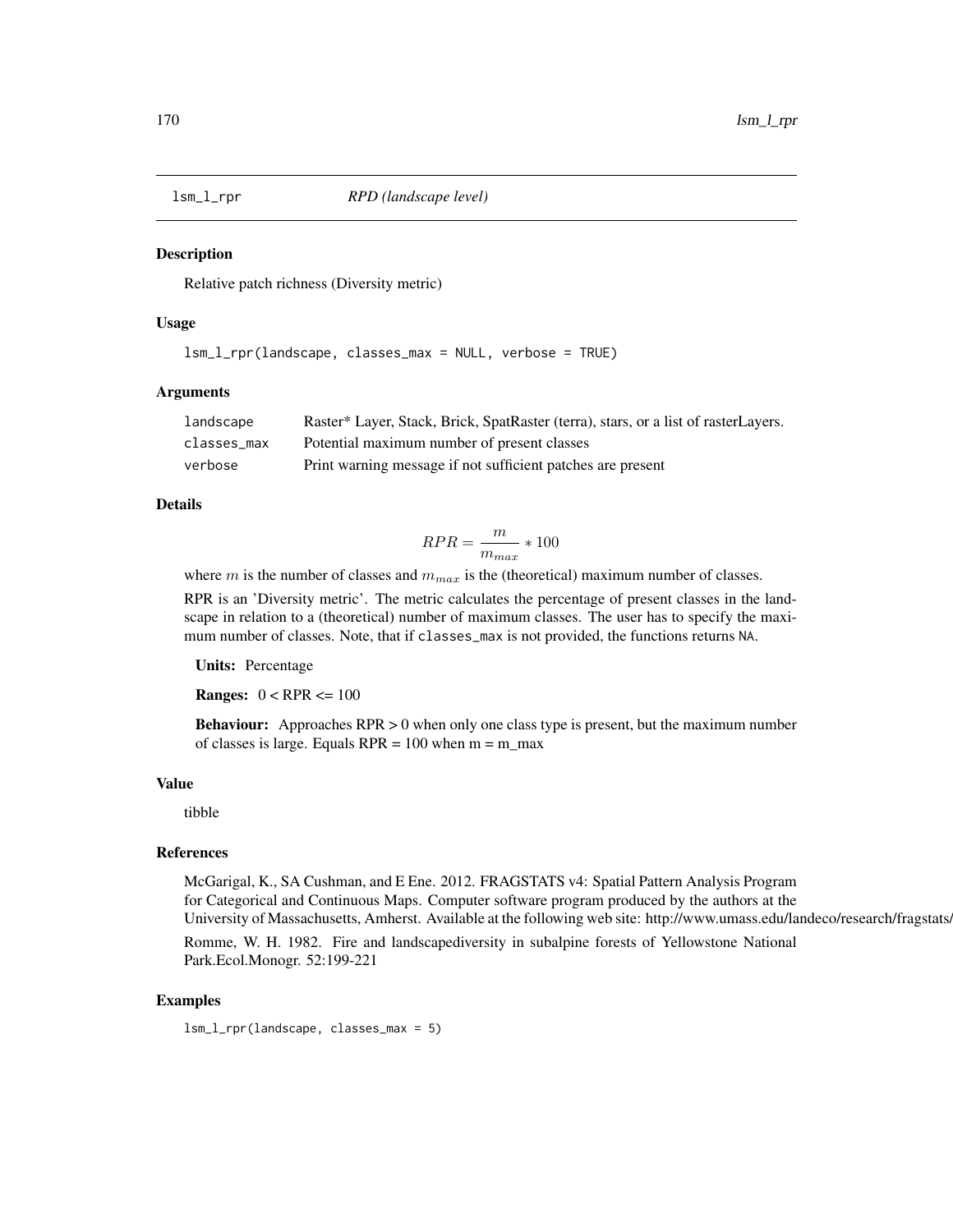<span id="page-170-0"></span>lsm\_l\_shape\_cv *SHAPE\_CV (landscape level)*

#### Description

Coefficient of variation shape index (Shape metric)

# Usage

```
lsm_l_shape_cv(landscape, directions = 8)
```
## Arguments

| landscape  | Raster* Layer, Stack, Brick, SpatRaster (terra), stars, or a list of rasterLayers. |
|------------|------------------------------------------------------------------------------------|
| directions | The number of directions in which patches should be connected: 4 (rook's case)     |
|            | or 8 (queen's case).                                                               |

### Details

$$
SHAPE_{CV} = cv(SHAPE[patch_{ij}])
$$

where  $SHAPE[patch_{ij}]$  is the shape index of each patch.

SHAPE\_CV is a 'Shape metric'. The landscape is summarised as the Coefficient of variation of all patches in the landscape. SHAPE describes the ratio between the actual perimeter of the patch and the hypothetical minimum perimeter of the patch. The minimum perimeter equals the perimeter if the patch would be maximally compact.

Units: None

**Range:** SHAPE\_CV  $>= 0$ 

**Behaviour:** Equals SHAPE\_CV = 0 if all patches have an identical shape index. Increases, without limit, as the variation of the shape index increases.

## Value

tibble

# References

McGarigal, K., SA Cushman, and E Ene. 2012. FRAGSTATS v4: Spatial Pattern Analysis Program for Categorical and Continuous Maps. Computer software program produced by the authors at the University of Massachusetts, Amherst. Available at the following web site: http://www.umass.edu/landeco/research/fragstats.

Patton, D. R. 1975. A diversity index for quantifying habitat "edge". Wildl. Soc.Bull. 3:171-173.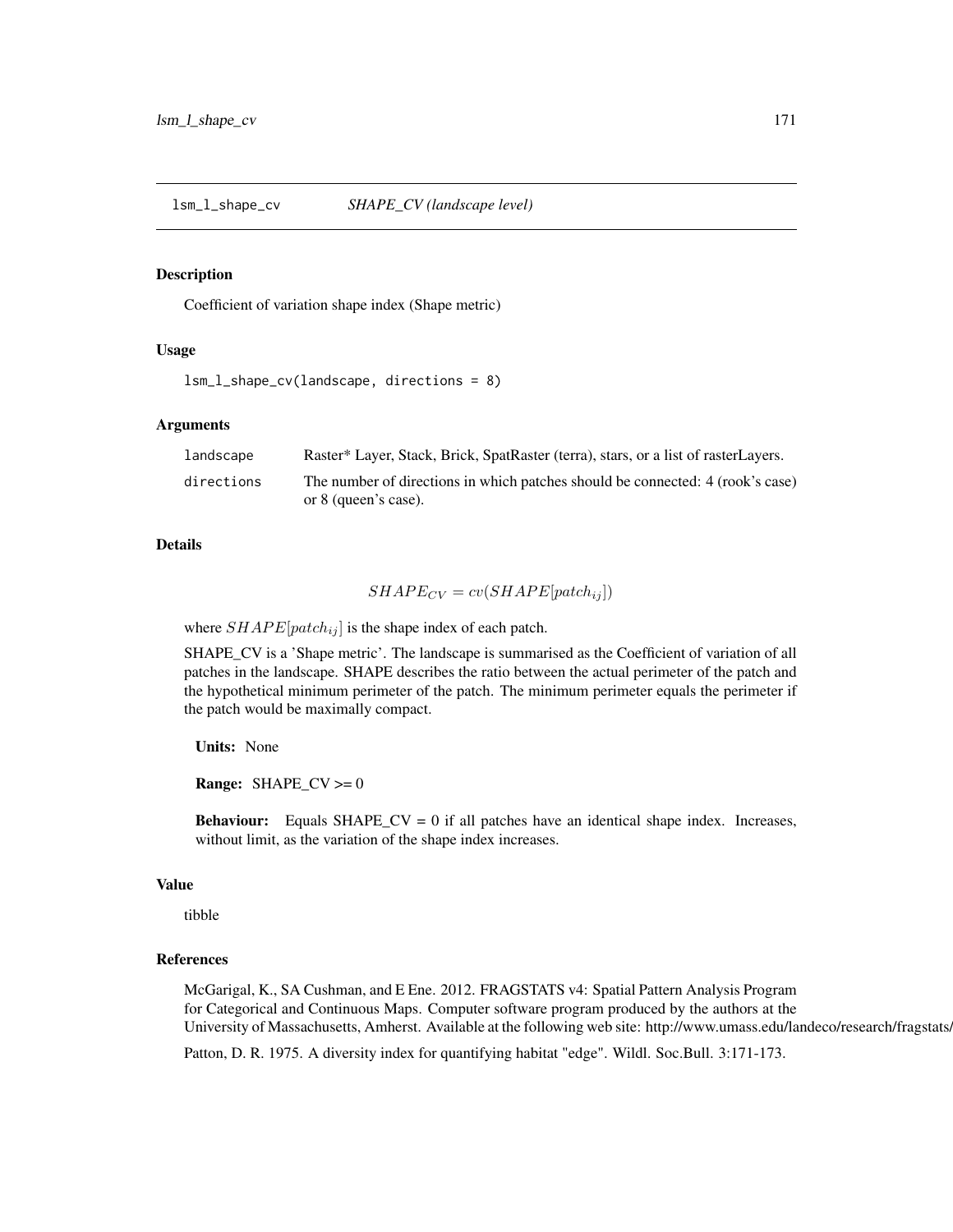# See Also

```
lsm_p_shape, cv,
lsm_c_shape_mn, lsm_c_shape_sd,
lsm_c_shape_cv, lsm_l_shape_mn, lsm_l_shape_sd
```
# Examples

lsm\_l\_shape\_cv(landscape)

<span id="page-171-0"></span>lsm\_l\_shape\_mn *SHAPE\_MN (landscape level)*

## Description

Mean shape index (Shape metric)

# Usage

lsm\_l\_shape\_mn(landscape, directions = 8)

# Arguments

| landscape  | Raster* Layer, Stack, Brick, SpatRaster (terra), stars, or a list of rasterLayers. |
|------------|------------------------------------------------------------------------------------|
| directions | The number of directions in which patches should be connected: 4 (rook's case)     |
|            | or 8 (queen's case).                                                               |

#### Details

# $SHAPE_{MN} = mean(SHAPE[patch_{ij}])$

where  $SHAPE[patch_{ij}]$  is the shape index of each patch.

SHAPE\_MN is a 'Shape metric'. The landscape is summarised as the mean of all patches in the landscape. SHAPE describes the ratio between the actual perimeter of the patch and the hypothetical minimum perimeter of the patch. The minimum perimeter equals the perimeter if the patch would be maximally compact.

Units: None

Range: SHAPE\_SD >= 1

**Behaviour:** Equals SHAPE\_MN = 0 if all patches are squares. Increases, without limit, as the shapes of patches become more complex.

#### Value

tibble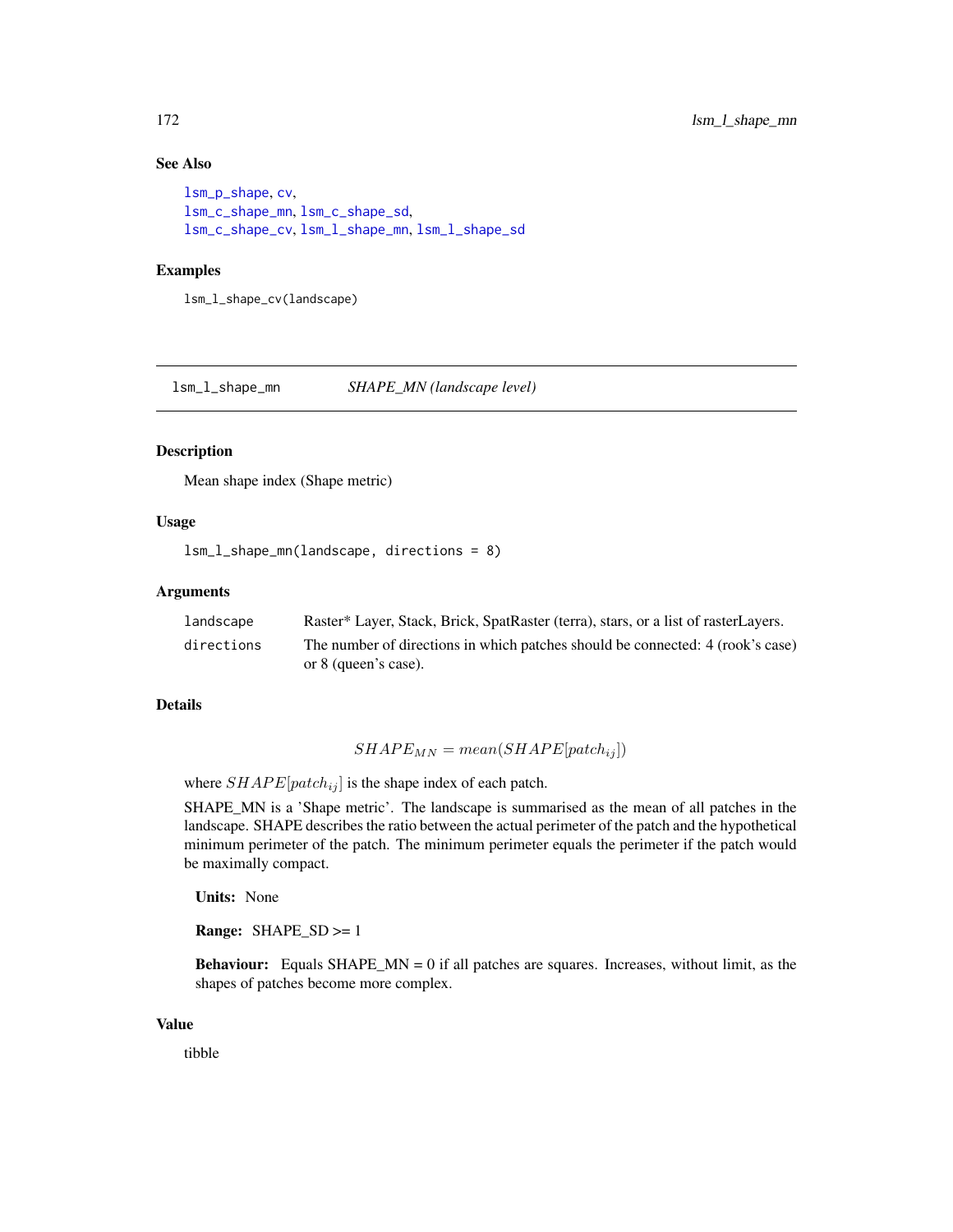## References

McGarigal, K., SA Cushman, and E Ene. 2012. FRAGSTATS v4: Spatial Pattern Analysis Program for Categorical and Continuous Maps. Computer software program produced by the authors at the University of Massachusetts, Amherst. Available at the following web site: http://www.umass.edu/landeco/research/fragstats. Patton, D. R. 1975. A diversity index for quantifying habitat "edge". Wildl. Soc.Bull. 3:171-173.

See Also

[lsm\\_p\\_shape](#page-196-0), [mean](#page-0-0), [lsm\\_c\\_shape\\_mn](#page-96-0), [lsm\\_c\\_shape\\_sd](#page-98-0), [lsm\\_c\\_shape\\_cv](#page-95-0), [lsm\\_l\\_shape\\_sd](#page-172-0), [lsm\\_l\\_shape\\_cv](#page-170-0)

#### Examples

lsm\_l\_shape\_mn(landscape)

<span id="page-172-0"></span>lsm\_l\_shape\_sd *SHAPE\_SD (landscape level)*

#### Description

Standard deviation shape index (Shape metric)

#### Usage

lsm\_l\_shape\_sd(landscape, directions = 8)

## Arguments

| landscape  | Raster* Layer, Stack, Brick, SpatRaster (terra), stars, or a list of rasterLayers. |
|------------|------------------------------------------------------------------------------------|
| directions | The number of directions in which patches should be connected: 4 (rook's case)     |
|            | or 8 (queen's case).                                                               |

# Details

 $SHAPE_{SD} = sd(SHAPE[patch_{ij}])$ 

where  $SHAPE[patch_{ij}]$  is the shape index of each patch.

SHAPE\_SD is a 'Shape metric'. The landscape summarised as the standard deviation of all patches in the landscape. SHAPE describes the ratio between the actual perimeter of the patch and the hypothetical minimum perimeter of the patch. The minimum perimeter equals the perimeter if the patch would be maximally compact.

Units: None

**Range:**  $SHAPE\_SD \ge 0$ 

**Behaviour:** Equals  $SHAPE\_SD = 0$  if all patches have an identical shape index. Increases, without limit, as the variation of the shape index increases.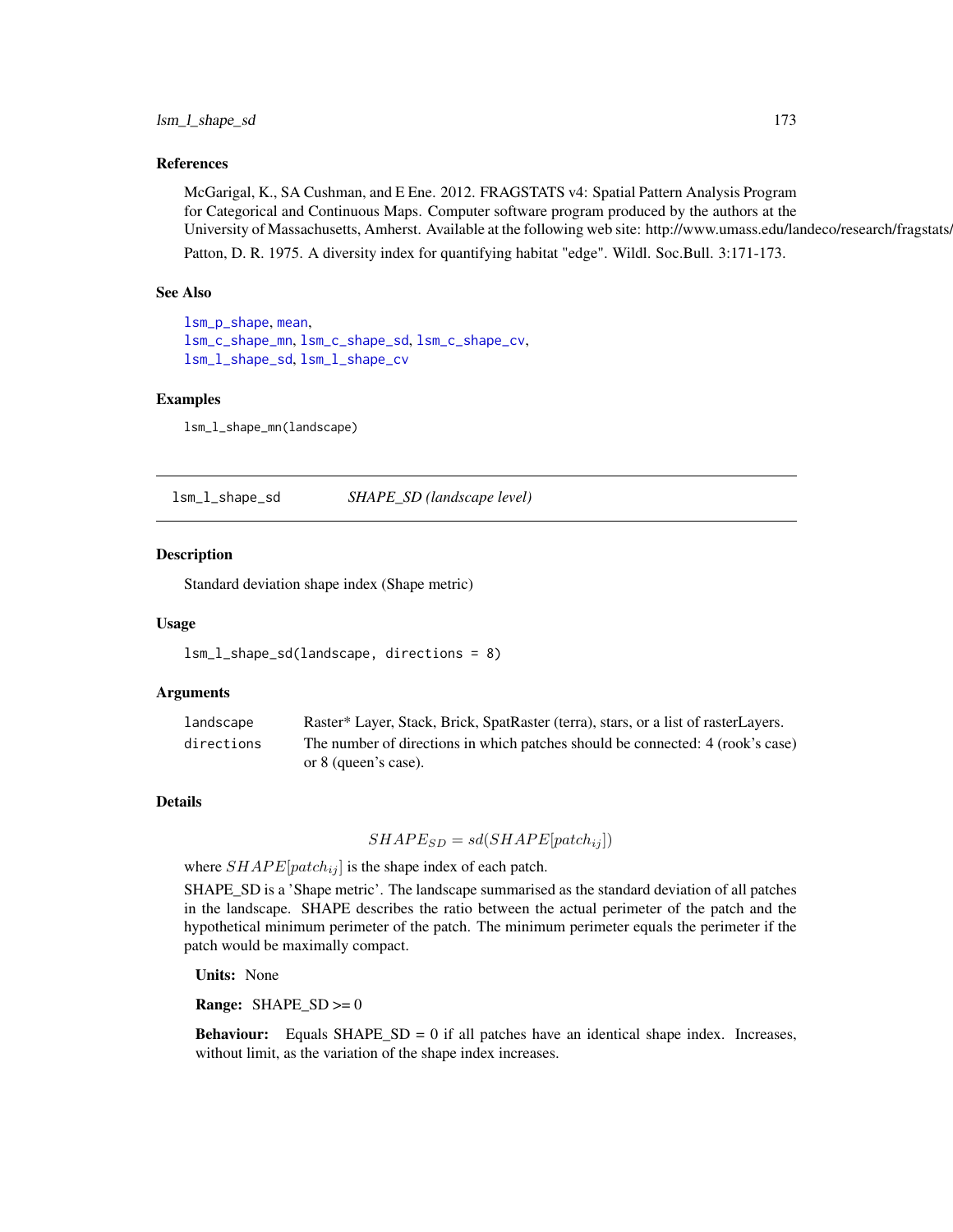# Value

tibble

# References

McGarigal, K., SA Cushman, and E Ene. 2012. FRAGSTATS v4: Spatial Pattern Analysis Program for Categorical and Continuous Maps. Computer software program produced by the authors at the University of Massachusetts, Amherst. Available at the following web site: http://www.umass.edu/landeco/research/fragstats.

Patton, D. R. 1975. A diversity index for quantifying habitat "edge". Wildl. Soc.Bull. 3:171-173.

# See Also

[lsm\\_p\\_shape](#page-196-0), [sd](#page-0-0), [lsm\\_c\\_shape\\_mn](#page-96-0), [lsm\\_c\\_shape\\_sd](#page-98-0), [lsm\\_c\\_shape\\_cv](#page-95-0), [lsm\\_l\\_shape\\_mn](#page-171-0), [lsm\\_l\\_shape\\_cv](#page-170-0)

## Examples

lsm\_l\_shape\_sd(landscape)

<span id="page-173-0"></span>lsm\_l\_shdi *SHDI (landscape level)*

## Description

Shannon's diversity index (Diversity metric)

# Usage

```
lsm_l_shdi(landscape)
```
# **Arguments**

landscape Raster\* Layer, Stack, Brick, SpatRaster (terra), stars, or a list of rasterLayers.

# Details

$$
SHDI = -\sum_{i=1}^{m} (P_i * \ln P_i)
$$

where  $P_i$  is the proportion of class i.

SHDI is a 'Diversity metric'. It is a widely used metric in biodiversity and ecology and takes both the number of classes and the abundance of each class into account.

Units: None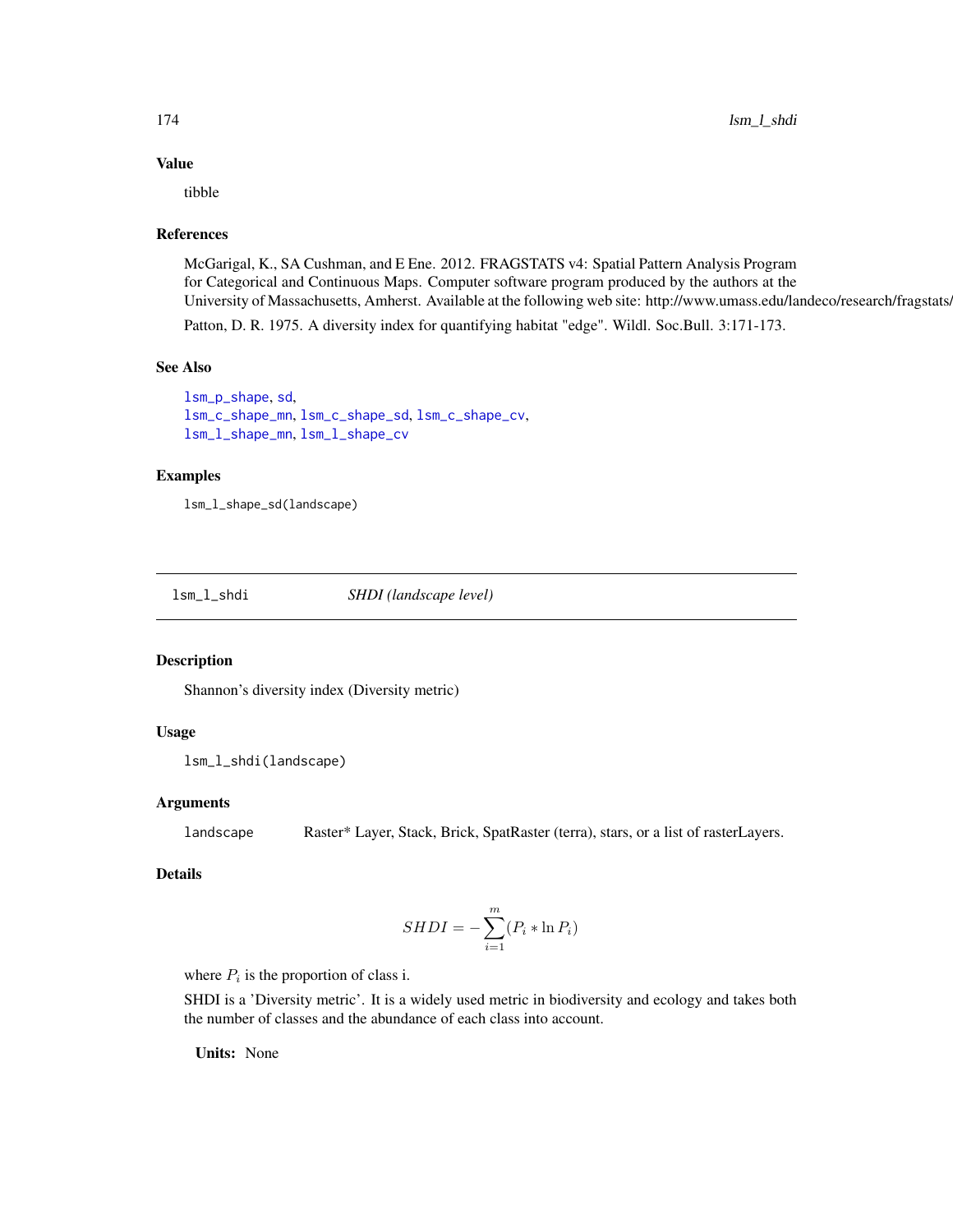# lsm\_l\_shei 175

**Range:**  $SHDI \geq 0$ 

**Behaviour:** Equals SHDI = 0 when only one patch is present and increases, without limit, as the number of classes increases while the proportions are equally distributed

## Value

tibble

# References

McGarigal, K., SA Cushman, and E Ene. 2012. FRAGSTATS v4: Spatial Pattern Analysis Program for Categorical and Continuous Maps. Computer software program produced by the authors at the University of Massachusetts, Amherst. Available at the following web site: http://www.umass.edu/landeco/research/fragstats/

Shannon, C., and W. Weaver. 1949. The mathematical theory of communication. Univ. Illinois-Press, Urbana

# See Also

[lsm\\_c\\_pland](#page-94-0)

# Examples

lsm\_l\_shdi(landscape)

lsm\_l\_shei *SHEI (landscape level)*

## Description

Shannons's evenness index (Diversity metric)

#### Usage

```
lsm_l_shei(landscape)
```
## Arguments

landscape Raster\* Layer, Stack, Brick, SpatRaster (terra), stars, or a list of rasterLayers.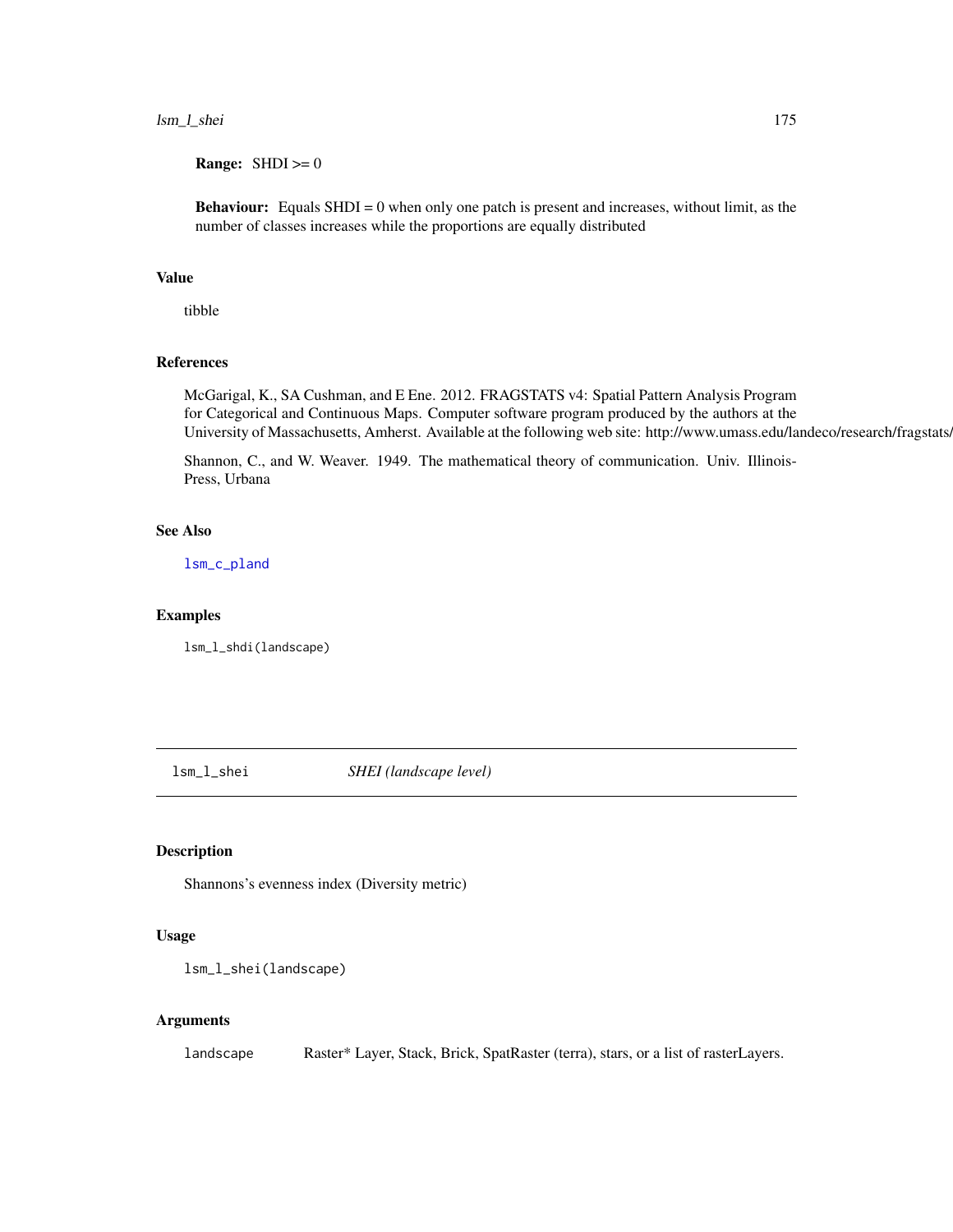Details

$$
SHEI = \frac{-\sum_{i=1}^{m} (P_i * \ln P_i)}{\ln m}
$$

where  $P_i$  is the proportion of class i and m is the number of classes.

SHEI is a 'Diversity metric'. It is the ratio between the actual Shannon's diversity index and and the theoretical maximum of the Shannon diversity index. It can be understood as a measure of dominance.

Units: None

**Range:**  $0 \leq SHEI \leq 1$ 

**Behaviour:** Equals SHEI = 0 when only one patch present and equals SHEI = 1 when the proportion of classes is completely equally distributed

#### Value

tibble

# References

McGarigal, K., SA Cushman, and E Ene. 2012. FRAGSTATS v4: Spatial Pattern Analysis Program for Categorical and Continuous Maps. Computer software program produced by the authors at the University of Massachusetts, Amherst. Available at the following web site: http://www.umass.edu/landeco/research/fragstats/

Shannon, C., and W. Weaver. 1949. The mathematical theory of communication. Univ. Illinois-Press, Urbana

#### See Also

[lsm\\_c\\_pland](#page-94-0), [lsm\\_l\\_pr](#page-166-0)

# Examples

lsm\_l\_shei(landscape)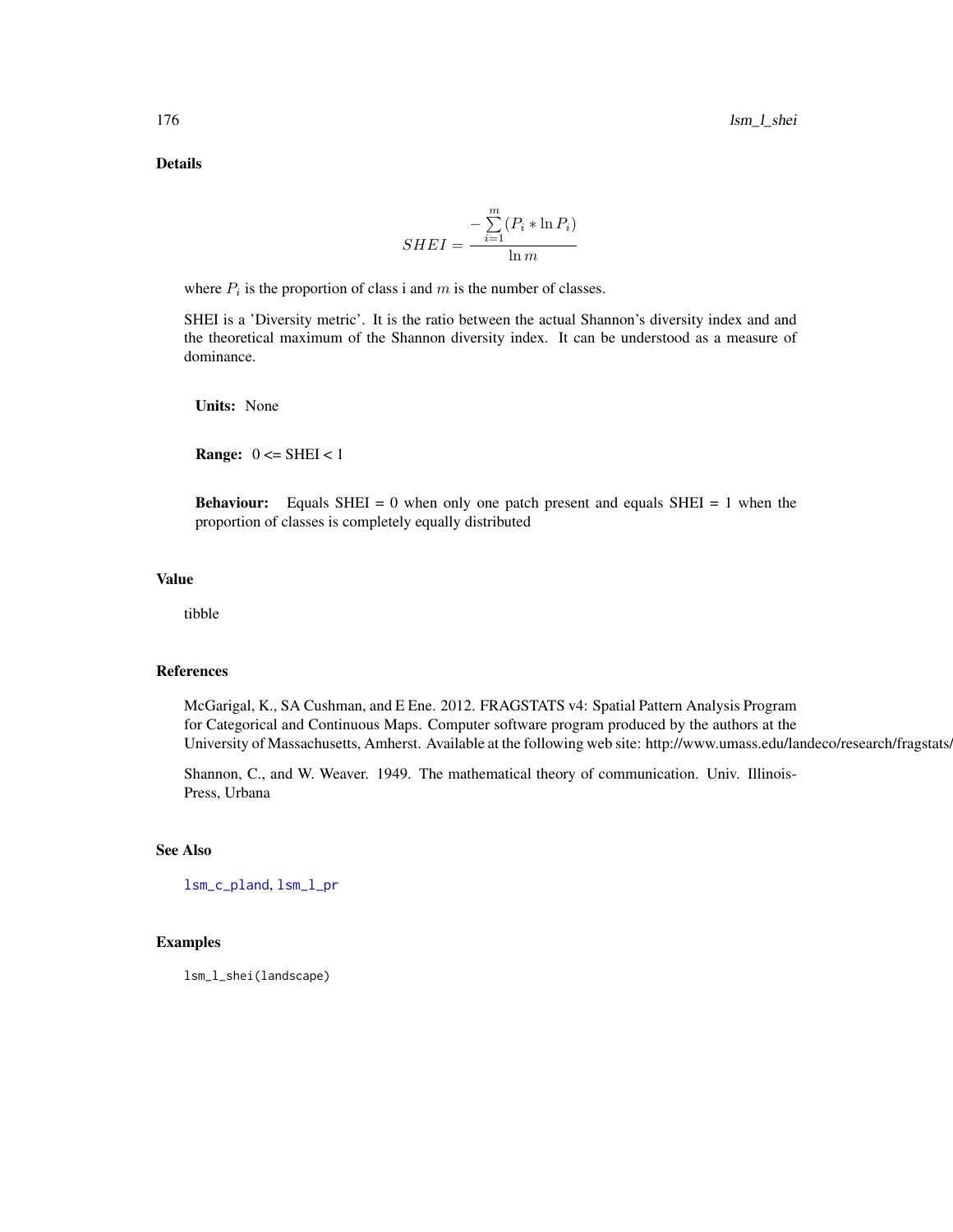<span id="page-176-0"></span>

## Description

Simpson's diversity index (Diversity metric)

# Usage

```
lsm_l_sidi(landscape, directions = 8)
```
# Arguments

| landscape  | Raster* Layer, Stack, Brick, SpatRaster (terra), stars, or a list of rasterLayers.                     |
|------------|--------------------------------------------------------------------------------------------------------|
| directions | The number of directions in which patches should be connected: 4 (rook's case)<br>or 8 (queen's case). |

# **Details**

$$
SIDI = 1 - \sum_{i=1}^{m} P_i^2
$$

where  $P_i$  is the proportion of class i and m is the number of classes.

SIDI is a 'Diversity metric'. It is widely used in biodiversity and ecology. It is less sensitive to rare class types than  $lsm_l_l_shdi$ . It can be interpreted as the probability that two randomly selected cells belong to the same class.

Units: None

**Range:**  $0 \leq SUDI < 1$ 

**Behaviour:** Equals  $SIDI = 0$  when only one patch is present and approaches  $SIDI < 1$  when the number of class types increases while the proportions are equally distributed

# Value

tibble

# References

McGarigal, K., SA Cushman, and E Ene. 2012. FRAGSTATS v4: Spatial Pattern Analysis Program for Categorical and Continuous Maps. Computer software program produced by the authors at the University of Massachusetts, Amherst. Available at the following web site: http://www.umass.edu/landeco/research/fragstats.

Simpson, E. H. 1949. Measurement of diversity. Nature 163:688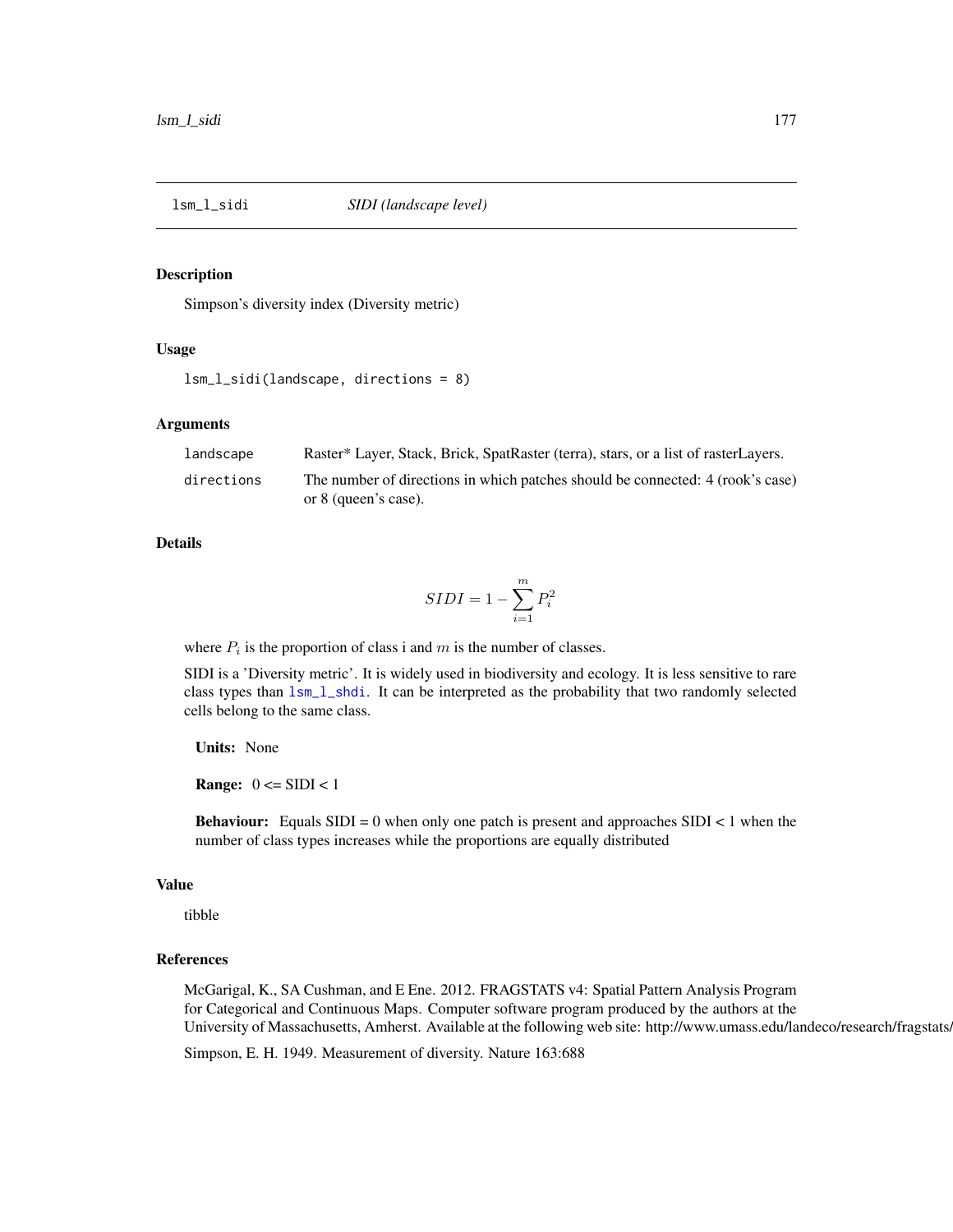# See Also

[lsm\\_c\\_pland](#page-94-0), [lsm\\_l\\_pr](#page-166-0)

# Examples

lsm\_l\_sidi(landscape)

<span id="page-177-0"></span>lsm\_l\_siei *SIEI (landscape level)*

# Description

Simpson's evenness index (Diversity metric)

# Usage

```
lsm_l_siei(landscape, directions = 8)
```
# Arguments

| landscape  | Raster* Layer, Stack, Brick, SpatRaster (terra), stars, or a list of rasterLayers. |
|------------|------------------------------------------------------------------------------------|
| directions | The number of directions in which patches should be connected: 4 (rook's case)     |
|            | or 8 (queen's case).                                                               |

## Details

$$
SIEI = \frac{1 - \sum_{i=1}^{m} P_i^2}{1 - \frac{1}{m}}
$$

where  $P_i$  is the proportion of class i and m is the number of classes.

SIEI is a 'Diversity metric'. The metric is widely used in biodiversity and ecology. It is the ratio between the actual Simpson's diversity index and the theoretical maximum Simpson's diversity index.

Units: None

**Range:**  $0 < \text{SEI} \leq 1$ 

**Behaviour:** Equals SIEI = 0 when only one patch is present and approaches SIEI = 1 when the number of class types increases while the proportions are equally distributed

# Value

tibble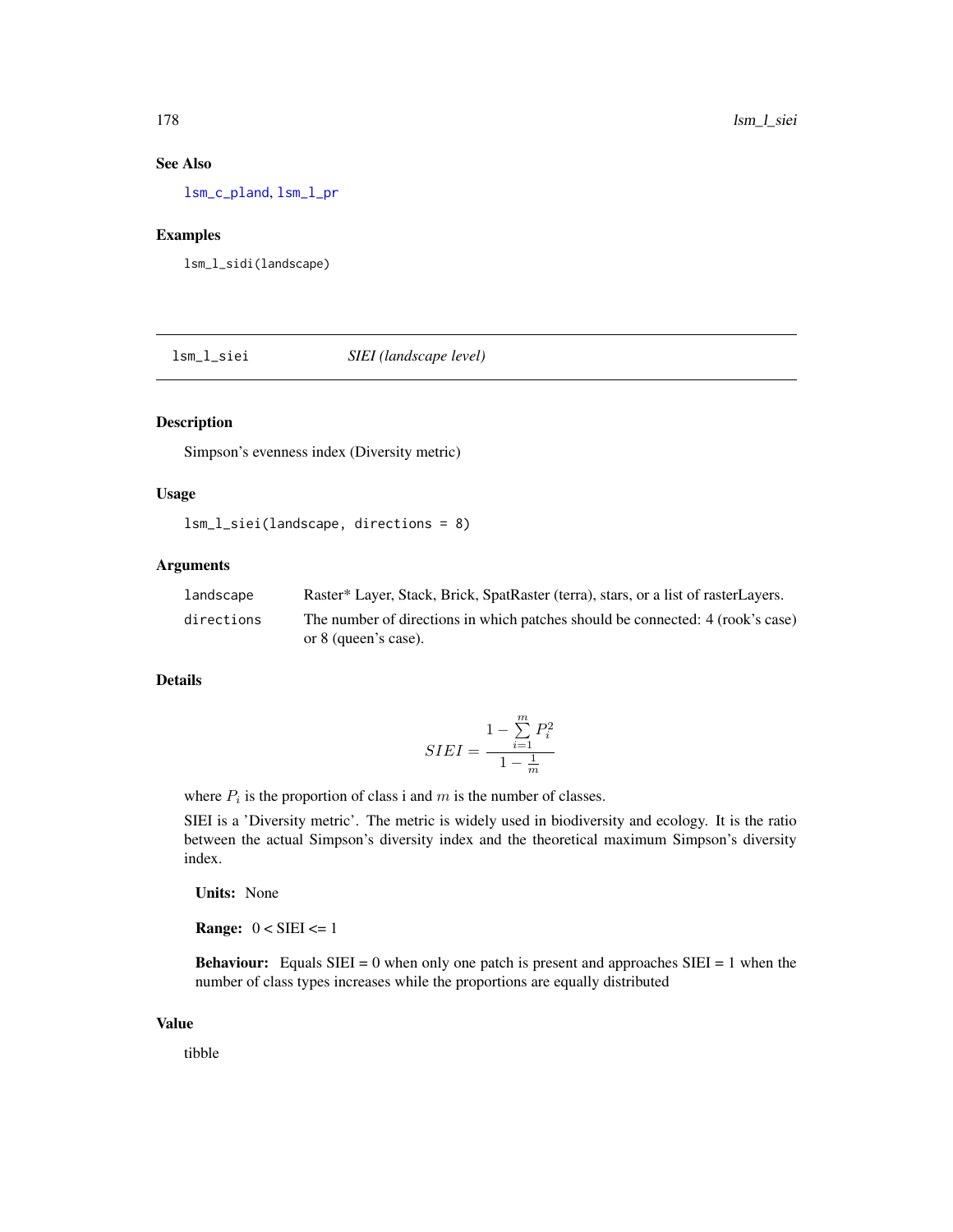# lsm\_l\_split 179

# References

McGarigal, K., SA Cushman, and E Ene. 2012. FRAGSTATS v4: Spatial Pattern Analysis Program for Categorical and Continuous Maps. Computer software program produced by the authors at the University of Massachusetts, Amherst. Available at the following web site: http://www.umass.edu/landeco/research/fragstats/

Simpson, E. H. 1949. Measurement of diversity. Nature 163:688

## See Also

[lsm\\_c\\_pland](#page-94-0), [lsm\\_l\\_pr](#page-166-0)

#### Examples

lsm\_l\_siei(landscape)

lsm\_l\_split *SPLIT (landscape level)*

### Description

Splitting index (Aggregation metric)

#### Usage

```
lsm_l_split(landscape, directions = 8)
```
# Arguments

| landscape  | Raster* Layer, Stack, Brick, SpatRaster (terra), stars, or a list of rasterLayers. |
|------------|------------------------------------------------------------------------------------|
| directions | The number of directions in which patches should be connected: 4 (rook's case)     |
|            | or 8 (queen's case).                                                               |

# Details

$$
SSPLIT = \frac{A^2}{\sum\limits_{i=1}^{m}\sum\limits_{j=1}^{n}a_{ij}^2}
$$

where  $a_{ij}$  is the patch area in square meters and A is the total landscape area. SPLIT is an 'Aggregation metric'. It describes the number of patches if all patches the landscape would be divided into equally sized patches.

Units: None

Range: 1 <= SPLIT <= Number of cells squared

**Behaviour:** Equals  $SPLIT = 1$  if only one patch is present. Increases as the number of patches increases and is limited if all cells are a patch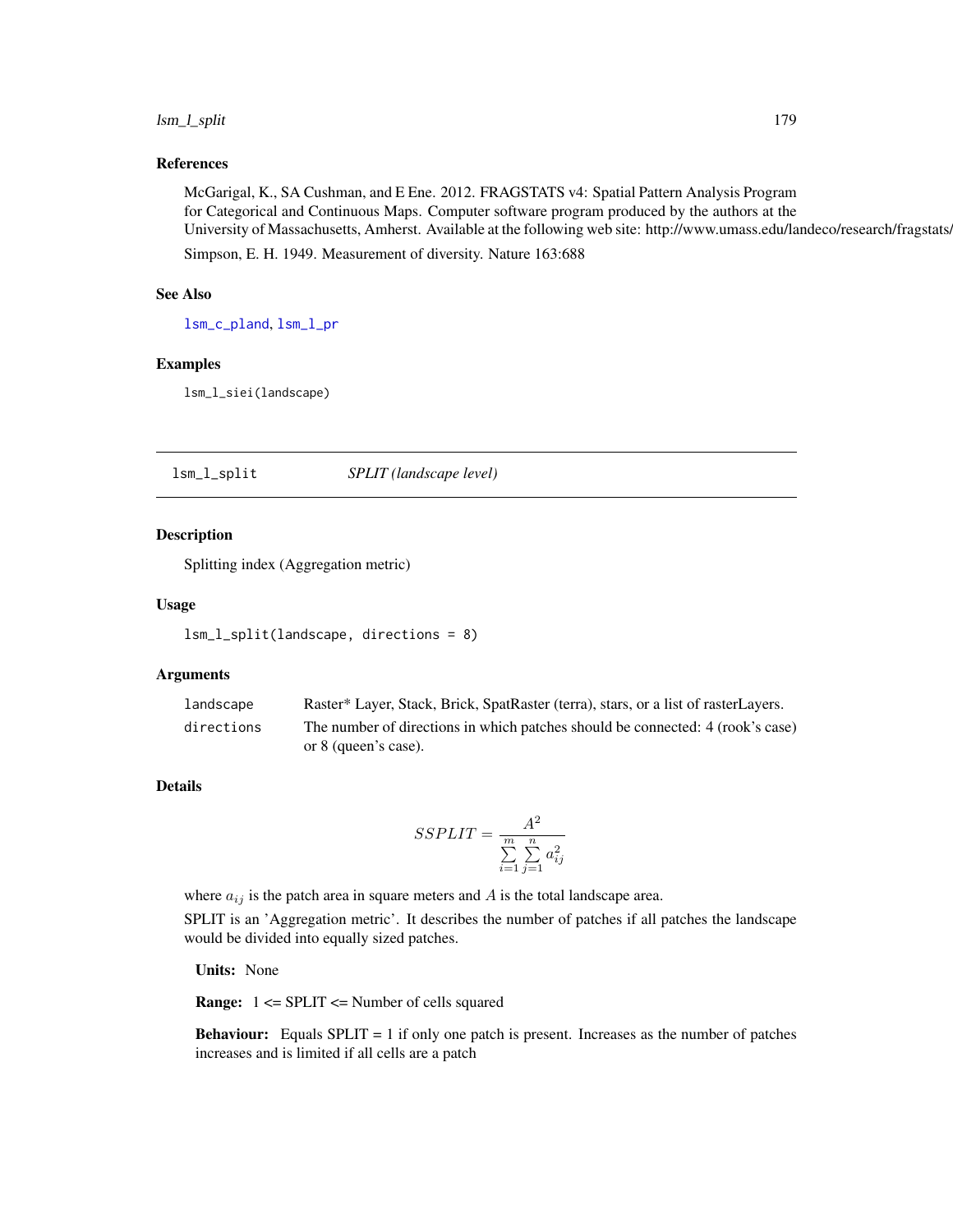# Value

tibble

# References

McGarigal, K., SA Cushman, and E Ene. 2012. FRAGSTATS v4: Spatial Pattern Analysis Program for Categorical and Continuous Maps. Computer software program produced by the authors at the University of Massachusetts, Amherst. Available at the following web site: http://www.umass.edu/landeco/research/fragstats.

Jaeger, J. A. 2000. Landscape division, splitting index, and effective mesh size: new measures of landscape fragmentation. Landscape ecology, 15(2), 115-130.

#### See Also

[lsm\\_p\\_area](#page-183-0), [lsm\\_l\\_ta](#page-179-0), [lsm\\_c\\_split](#page-99-0)

# Examples

lsm\_l\_split(landscape)

<span id="page-179-0"></span>

lsm\_l\_ta *TA (landscape level)*

# Description

Total area (Area and edge metric)

# Usage

```
lsm_l_ta(landscape, directions = 8)
```
## Arguments

| landscape  | Raster* Layer, Stack, Brick, SpatRaster (terra), stars, or a list of rasterLayers.                     |
|------------|--------------------------------------------------------------------------------------------------------|
| directions | The number of directions in which patches should be connected: 4 (rook's case)<br>or 8 (queen's case). |

# Details

$$
CA = sum(AREA[patch_{ij}])
$$

where  $AREA[patch_{ij}]$  is the area of each patch in hectares.

TA is an 'Area and edge metric'. The total (class) area sums the area of all patches in the landscape. It is the area of the observation area.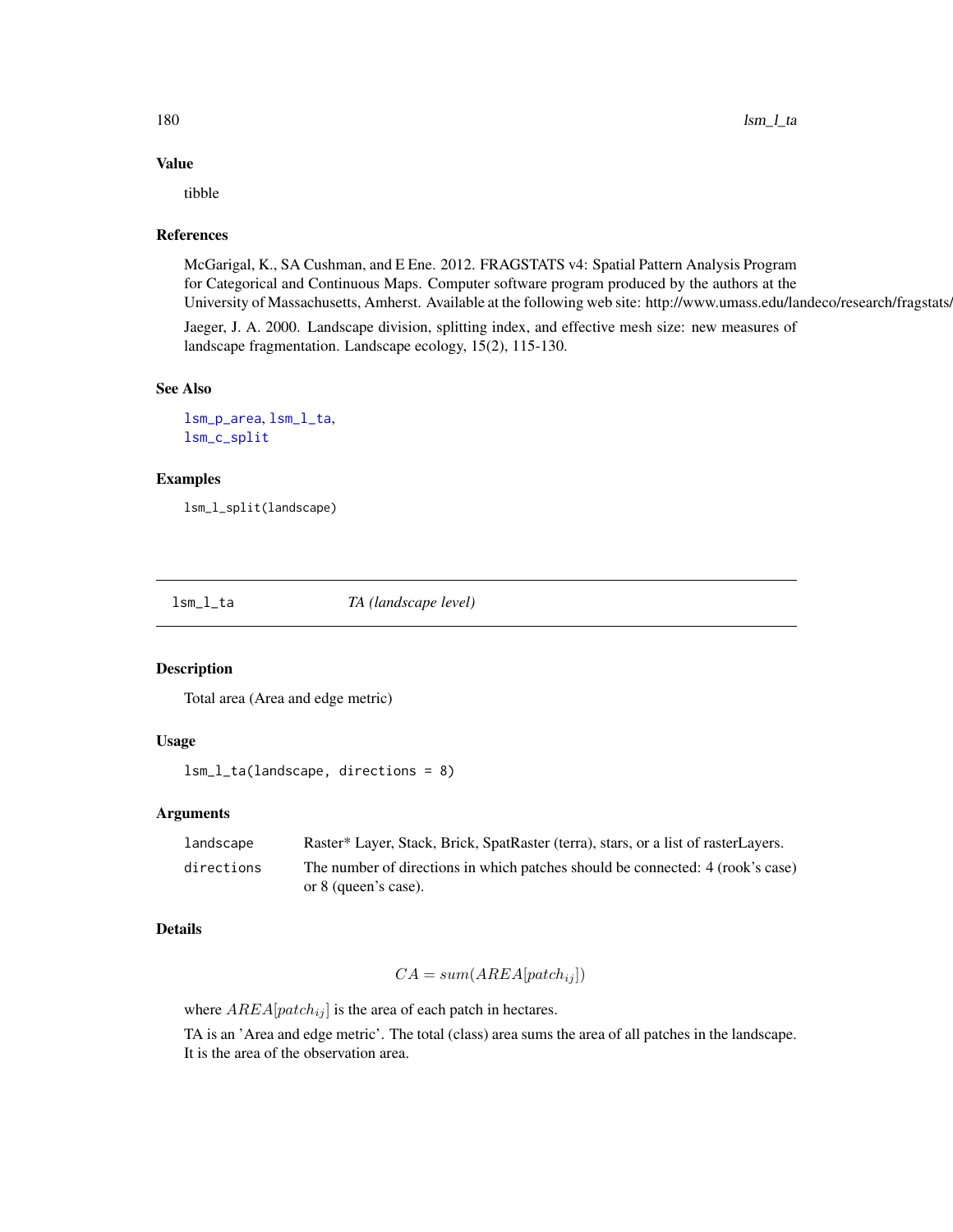lsm\_l\_tca 181

Units: Hectares

**Range:**  $TA > 0$ 

**Behaviour:** Approaches  $TA > 0$  if the landscape is small and increases, without limit, as the size of the landscape increases.

## Value

tibble

## References

McGarigal, K., SA Cushman, and E Ene. 2012. FRAGSTATS v4: Spatial Pattern Analysis Program for Categorical and Continuous Maps. Computer software program produced by the authors at the University of Massachusetts, Amherst. Available at the following web site: http://www.umass.edu/landeco/research/fragstats.

#### See Also

[lsm\\_p\\_area](#page-183-0), [sum](#page-0-0), [lsm\\_c\\_ca](#page-38-0)

## Examples

lsm\_l\_ta(landscape)

<span id="page-180-0"></span>lsm\_l\_tca *TCA (landscape level)*

## Description

Total core area (Core area metric)

#### Usage

```
lsm_l_tca(landscape, directions = 8, consider_boundary = FALSE, edge_depth = 1)
```
#### Arguments

| landscape         | Raster* Layer, Stack, Brick, SpatRaster (terra), stars, or a list of rasterLayers.                     |
|-------------------|--------------------------------------------------------------------------------------------------------|
| directions        | The number of directions in which patches should be connected: 4 (rook's case)<br>or 8 (queen's case). |
| consider_boundary |                                                                                                        |
|                   | Logical if cells that only neighbour the landscape boundary should be considered<br>ered as core       |
| edge_depth        | Distance (in cells) a cell has the be away from the patch edge to be considered<br>as core cell        |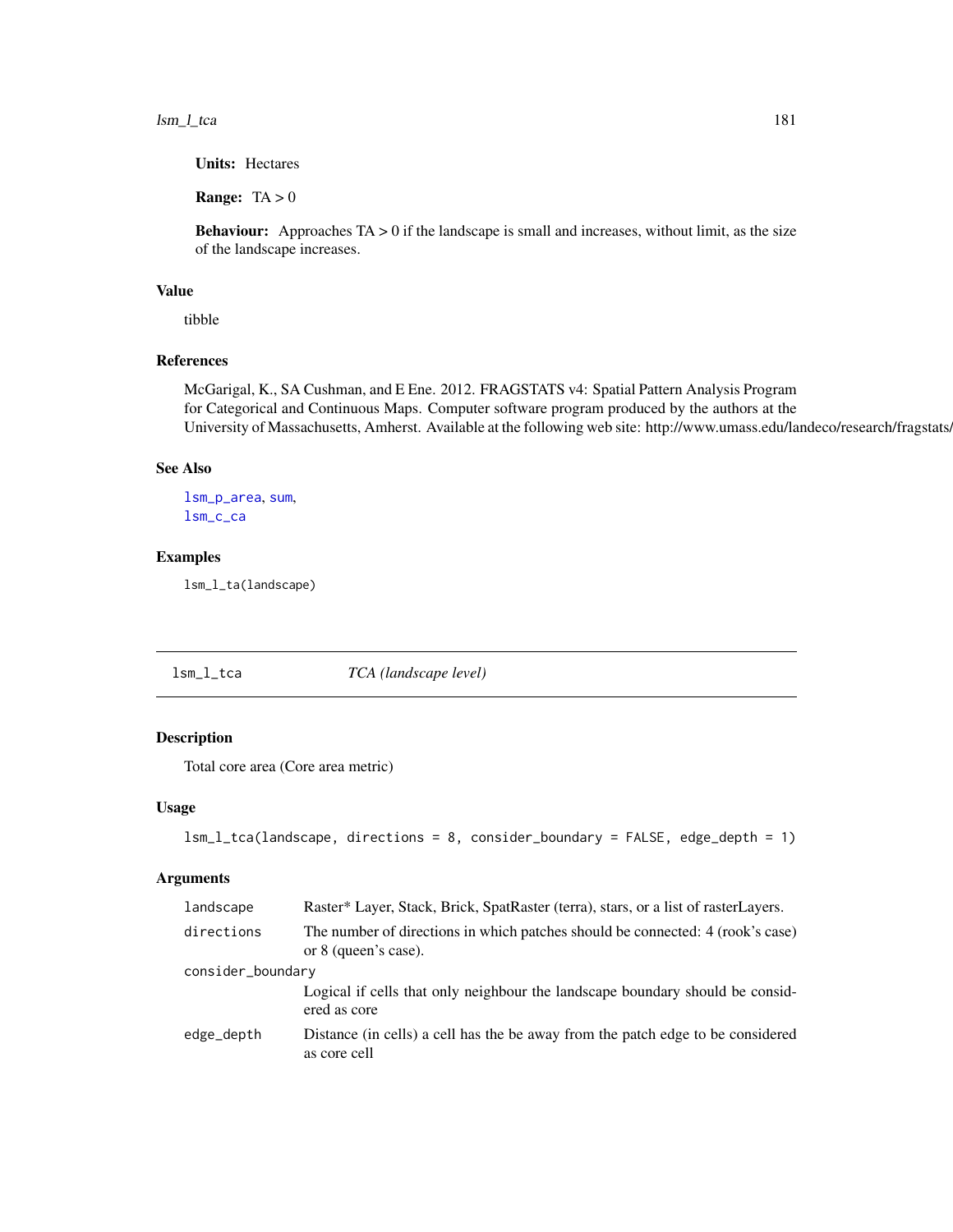Details

$$
TCA = \sum_{j=1}^{n} a_{ij}^{core} * (\frac{1}{10000})
$$

where here  $a_{ij}^{core}$  is the core area in square meters.

TCA is a 'Core area metric' and equals the sum of core areas of all patches in the landscape. A cell is defined as core area if the cell has no neighbour with a different value than itself (rook's case). In other words, the core area of a patch is all area that is not an edge. It characterises patch areas and shapes of all patches in the landscape simultaneously (more core area when the patch is large and the shape is rather compact, i.e. a square). Additionally, TCA is a measure for the configuration of the landscape, because the sum of edges increase as patches are less aggregated.

Units: Hectares

**Range:**  $TCA \ge 0$ 

Behaviour: Increases, without limit, as patch areas increase and patch shapes simplify. TCA = 0 when every cell in every patch is an edge.

#### Value

tibble

## References

McGarigal, K., SA Cushman, and E Ene. 2012. FRAGSTATS v4: Spatial Pattern Analysis Program for Categorical and Continuous Maps. Computer software program produced by the authors at the University of Massachusetts, Amherst. Available at the following web site: http://www.umass.edu/landeco/research/fragstats.

#### See Also

[lsm\\_p\\_core](#page-188-0), [lsm\\_c\\_tca](#page-100-0)

#### Examples

lsm\_l\_tca(landscape)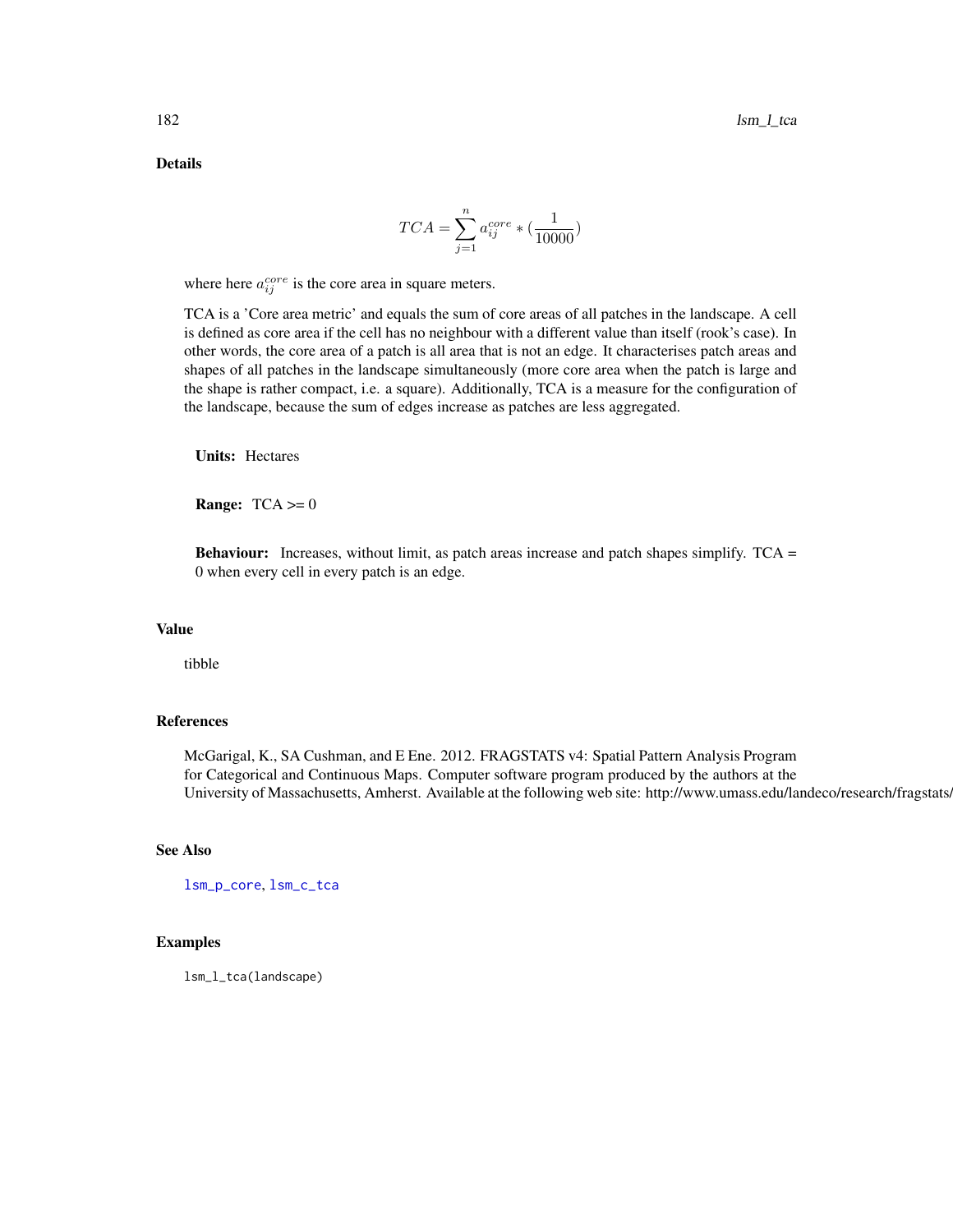<span id="page-182-0"></span>

#### Description

Total edge (Area and Edge metric)

#### Usage

lsm\_l\_te(landscape, count\_boundary = FALSE)

#### Arguments

landscape Raster\* Layer, Stack, Brick, SpatRaster (terra), stars, or a list of rasterLayers. count\_boundary Include landscape boundary in edge length

## Details

$$
TE = \sum_{k=1}^{m} e_{ik}
$$

where  $e_{ik}$  is the edge lengths in meters. TE is an 'Area and edge metric'. Total edge includes all edges. It measures the configuration of the landscape because a highly fragmented landscape will have many edges. However, total edge is an absolute measure, making comparisons among landscapes with different total areas difficult. If cound\_boundary = TRUE also edges to the landscape boundary are included.

Units: Meters

**Range:**  $TE \geq 0$ 

**Behaviour:** Equals  $TE = 0$  if all cells are edge cells. Increases, without limit, as landscape becomes more fragmented

#### Value

tibble

### References

McGarigal, K., SA Cushman, and E Ene. 2012. FRAGSTATS v4: Spatial Pattern Analysis Program for Categorical and Continuous Maps. Computer software program produced by the authors at the University of Massachusetts, Amherst. Available at the following web site: http://www.umass.edu/landeco/research/fragstats.

#### See Also

[lsm\\_p\\_perim](#page-195-0) [lsm\\_l\\_te](#page-182-0)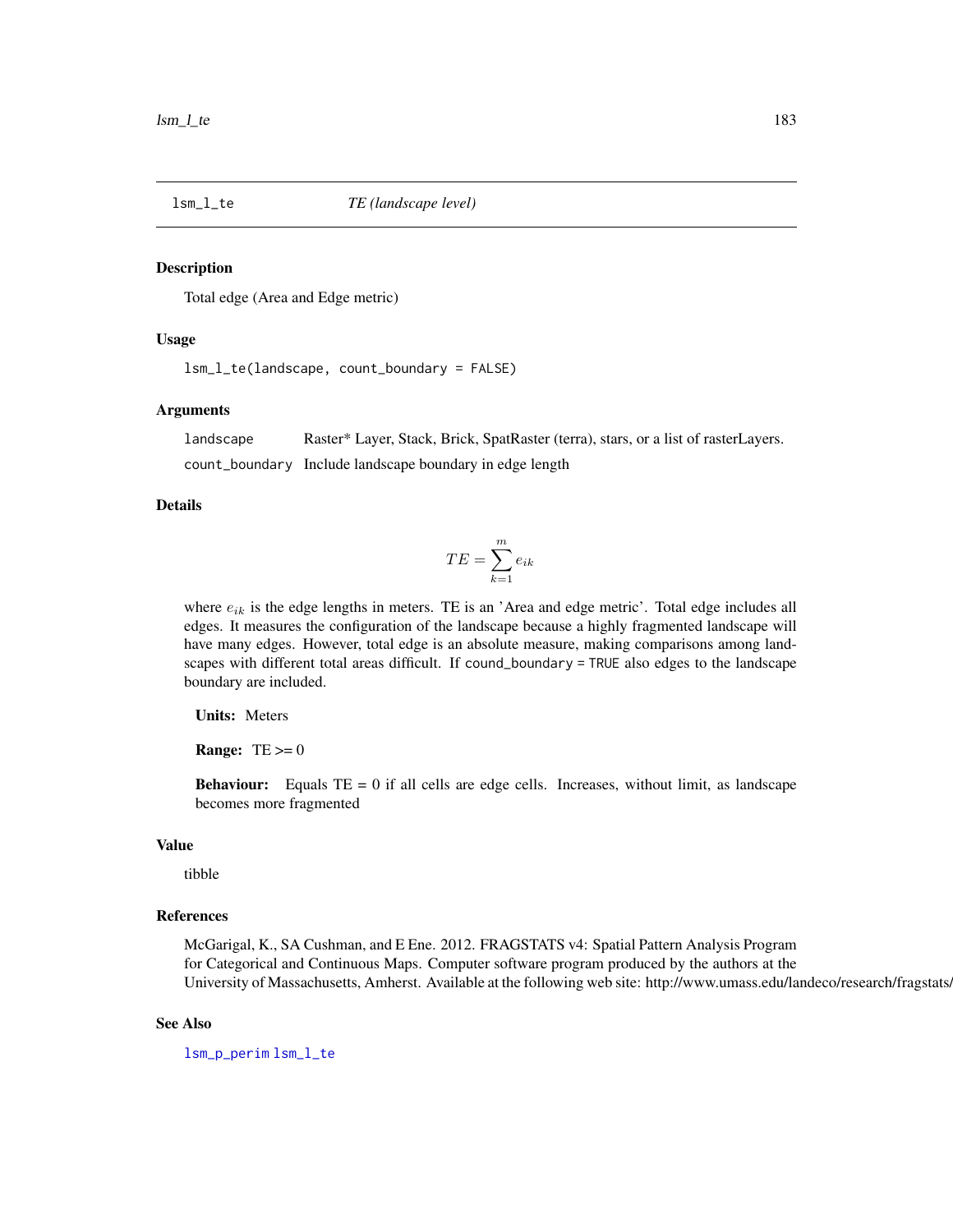#### Examples

lsm\_l\_te(landscape)

<span id="page-183-0"></span>lsm\_p\_area *AREA (patch level)*

#### Description

Patch area (Area and edge metric)

#### Usage

lsm\_p\_area(landscape, directions = 8)

#### Arguments

| landscape  | Raster* Layer, Stack, Brick, SpatRaster (terra), stars, or a list of rasterLayers. |
|------------|------------------------------------------------------------------------------------|
| directions | The number of directions in which patches should be connected: 4 (rook's case)     |
|            | or 8 (queen's case).                                                               |

#### Details

$$
AREA = a_{ij} * \left(\frac{1}{10000}\right)
$$

where  $a_{ij}$  is the area in square meters.

AREA is an 'Area and edge metric' and equals the area of each patch in hectares. The lower limit of AREA is limited by the resolution of the input raster, i.e. AREA can't be smaller than the resolution squared (in hectares). It is one of the most basic, but also most important metrics, to characterise a landscape. The metric is the simplest measure of composition.

Units: Hectares

**Range:**  $AREA > 0$ 

Behaviour: Increases, without limit, as the patch size increases.

## Value

tibble

## References

McGarigal, K., SA Cushman, and E Ene. 2012. FRAGSTATS v4: Spatial Pattern Analysis Program for Categorical and Continuous Maps. Computer software program produced by the authors at the University of Massachusetts, Amherst. Available at the following web site: http://www.umass.edu/landeco/research/fragstats.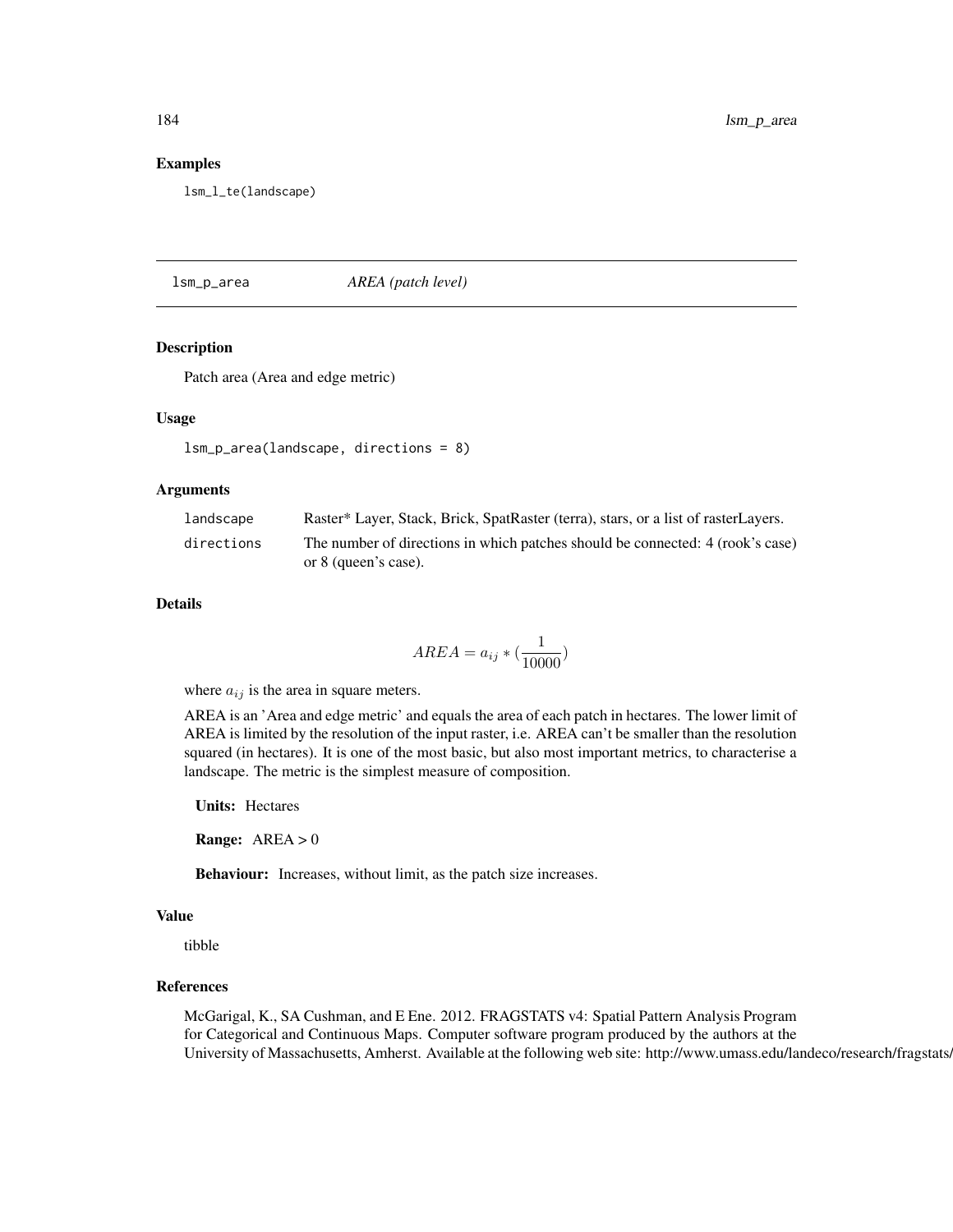## lsm\_p\_cai 185

## See Also

[lsm\\_c\\_area\\_mn](#page-36-0), [lsm\\_c\\_area\\_sd](#page-37-0), [lsm\\_c\\_area\\_cv](#page-35-0), [lsm\\_c\\_ca](#page-38-0), [lsm\\_l\\_area\\_mn](#page-105-0), [lsm\\_l\\_area\\_sd](#page-106-0), [lsm\\_l\\_area\\_cv](#page-104-0), [lsm\\_l\\_ta](#page-179-0)

#### Examples

lsm\_p\_area(landscape)

lsm\_p\_cai *CAI (patch level)*

#### Description

Core area index (Core area metric)

#### Usage

```
lsm_p_cai(landscape, directions = 8, consider_boundary = FALSE, edge_depth = 1)
```
#### Arguments

| landscape         | Raster* Layer, Stack, Brick, SpatRaster (terra), stars, or a list of rasterLayers.                     |  |
|-------------------|--------------------------------------------------------------------------------------------------------|--|
| directions        | The number of directions in which patches should be connected: 4 (rook's case)<br>or 8 (queen's case). |  |
| consider_boundary |                                                                                                        |  |
|                   | Logical if cells that only neighbour the landscape boundary should be considered<br>ered as core       |  |
| edge_depth        | Distance (in cells) a cell has the be away from the patch edge to be considered<br>as core cell        |  |

## Details

$$
CAI = (\frac{a_{ij}^{core}}{a_{ij}})*100
$$

where  $a_{ij}^{core}$  is the core area in square meters and  $a_{ij}$  is the area in square meters.

CAI is a 'Core area metric'. It equals the percentage of a patch that is core area. A cell is defined as core area if the cell has no neighbour with a different value than itself (rook's case). It describes patch area and shape simultaneously (more core area when the patch is large and the shape is rather compact, i.e. a square). Because the index is relative, it is comparable among patches with different area.

Units: Percent

**Range:**  $0 \leq CAI \leq 100$ 

**Behaviour:**  $CAI = 0$  when the patch has no core area and approaches  $CAI = 100$  with increasing percentage of core area within a patch.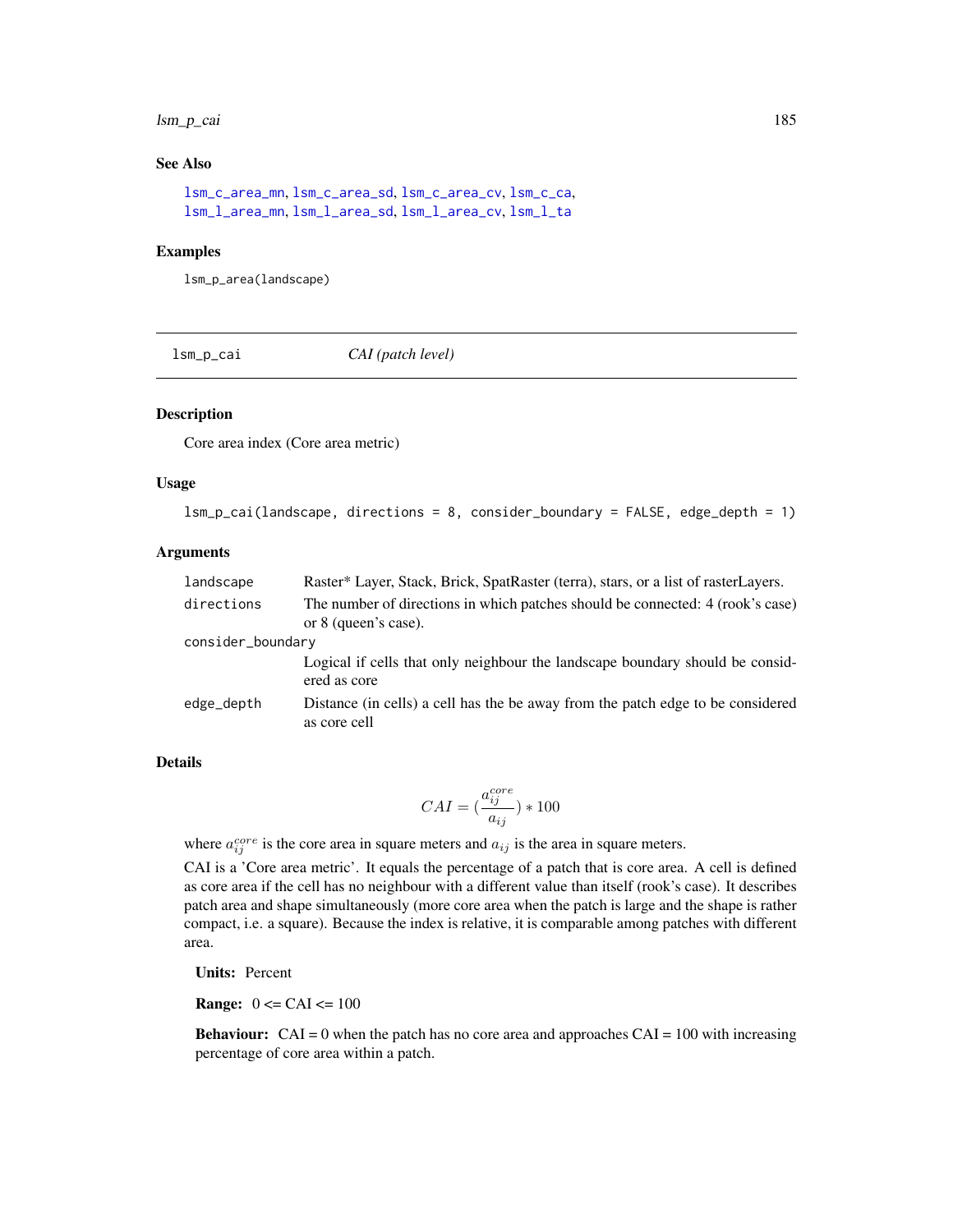## Value

tibble

### References

McGarigal, K., SA Cushman, and E Ene. 2012. FRAGSTATS v4: Spatial Pattern Analysis Program for Categorical and Continuous Maps. Computer software program produced by the authors at the University of Massachusetts, Amherst. Available at the following web site: http://www.umass.edu/landeco/research/fragstats.

#### See Also

```
lsm_p_core, lsm_p_area,
lsm_c_cai_mn, lsm_c_cai_sd, lsm_c_cai_cv, lsm_c_cpland,
lsm_l_cai_mn, lsm_l_cai_sd, lsm_l_cai_cv
```
## Examples

lsm\_p\_cai(landscape)

lsm\_p\_circle *CIRCLE (patch level)*

#### Description

Related Circumscribing Circle (Shape metric)

## Usage

```
lsm_p_circle(landscape, directions = 8)
```
#### Arguments

| landscape  | Raster* Layer, Stack, Brick, SpatRaster (terra), stars, or a list of rasterLayers. |
|------------|------------------------------------------------------------------------------------|
| directions | The number of directions in which patches should be connected: 4 (rook's case)     |
|            | or 8 (queen's case).                                                               |

#### Details

$$
CIRCLE = 1 - (\frac{a_{ij}}{a_{ij}^{circle}})
$$

where  $a_{ij}$  is the area in square meters and  $a_{ij}^{circle}$  the area of the smallest circumscribing circle. CIRCLE is a 'Shape metric'. The metric is the ratio between the patch area and the smallest circumscribing circle of the patch. The diameter of the smallest circumscribing circle is the 'diameter' of the patch connecting the opposing corner points of the two cells that are the furthest away from each other. The metric characterises the compactness of the patch and is comparable among patches with different area.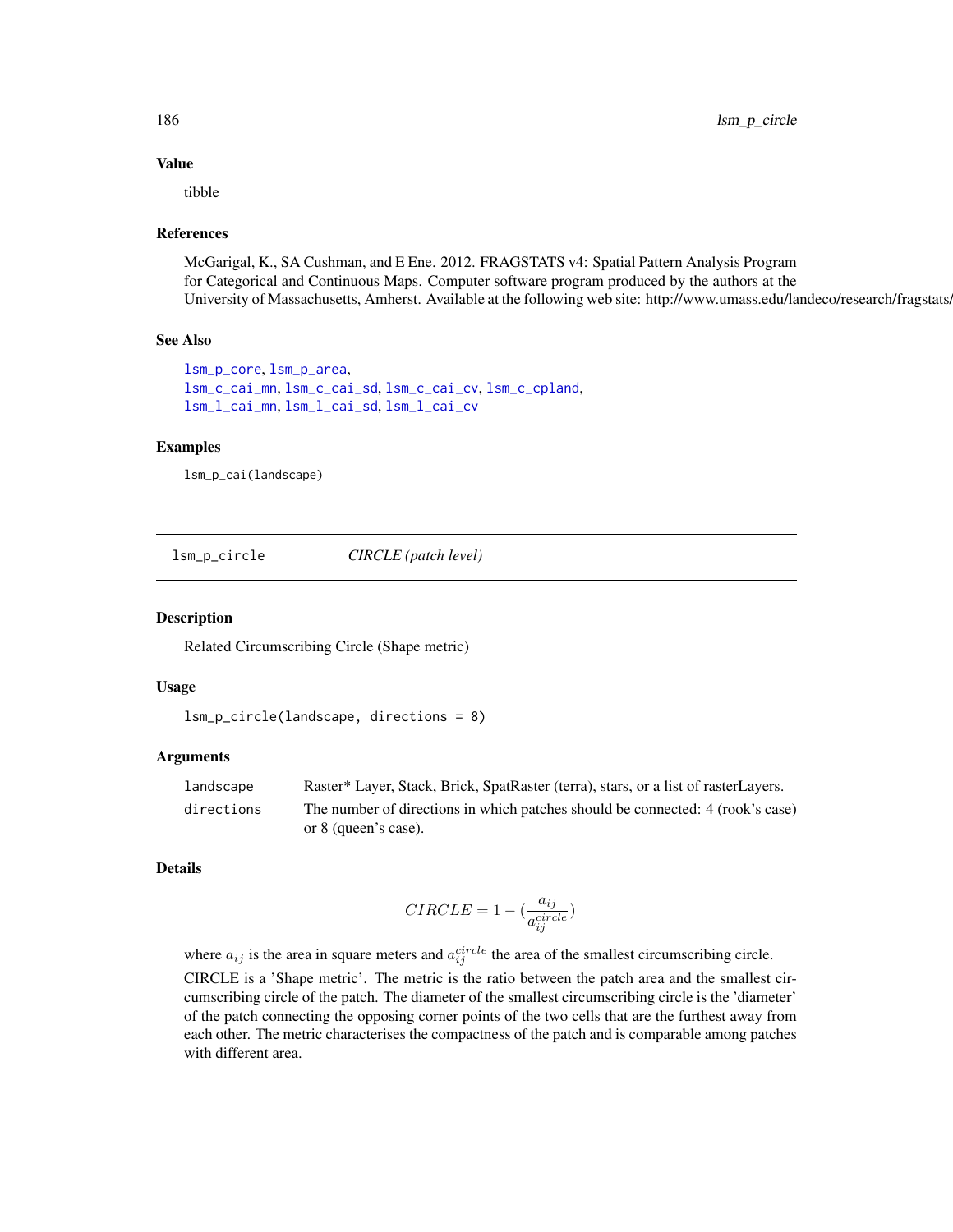Units: None

**Range:**  $0 \leq C \text{IRCLE} < 1$ 

**Behaviour:** CIRCLE = 0 for a circular patch and approaches CIRCLE = 1 for a linear patch.

#### Value

tibble

# References

McGarigal, K., SA Cushman, and E Ene. 2012. FRAGSTATS v4: Spatial Pattern Analysis Program for Categorical and Continuous Maps. Computer software program produced by the authors at the University of Massachusetts, Amherst. Available at the following web site: http://www.umass.edu/landeco/research/fragstats/

Baker, W. L., and Y. Cai. 1992. The r.le programs for multiscale analysis of landscape structure using the GRASS geographical information system. Landscape Ecology 7: 291-302.

Based on C++ code from Project Nayuki (https://www.nayuki.io/page/smallest-enclosing-circle).

## See Also

```
lsm_p_area,
lsm_c_circle_mn, lsm_c_circle_sd, lsm_c_circle_cv,
lsm_l_circle_mn, lsm_l_circle_sd, lsm_l_circle_cv
```
## Examples

lsm\_p\_circle(landscape)

lsm\_p\_contig *CONTIG (patch level)*

#### Description

Contiguity index (Shape metric)

## Usage

```
lsm_p_contig(landscape, directions = 8)
```
#### Arguments

| landscape  | Raster* Layer, Stack, Brick, SpatRaster (terra), stars, or a list of rasterLayers. |
|------------|------------------------------------------------------------------------------------|
| directions | The number of directions in which patches should be connected: 4 (rook's case)     |
|            | or 8 (queen's case).                                                               |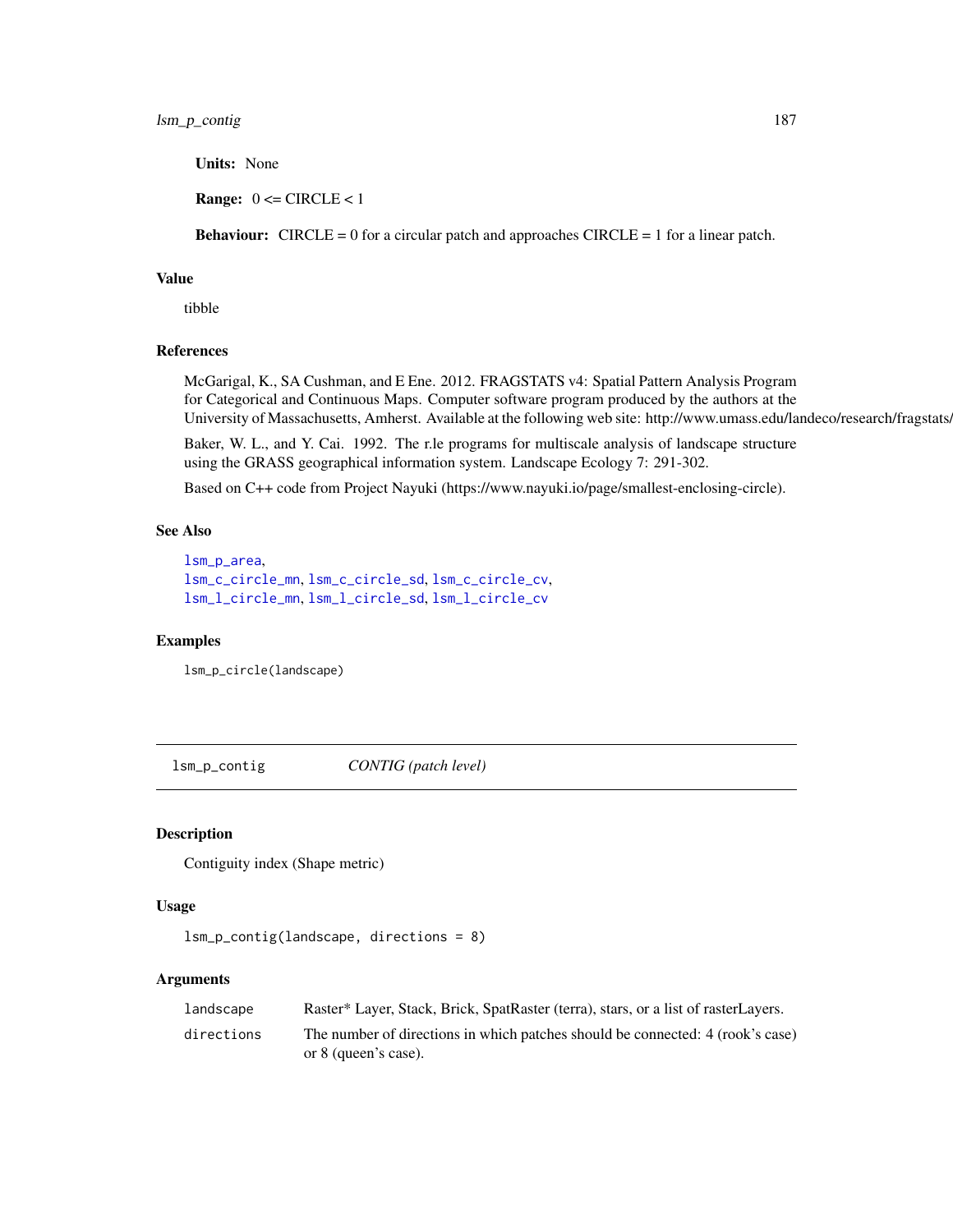Details

$$
CONTIG = \frac{\left[\frac{\sum_{r=1}^{z} c_{ijr}}{a_{ij}}\right] - 1}{v - 1}
$$

where  $c_{ijr}$  is the contiguity value for pixel r in patch ij,  $a_{ij}$  the area of the respective patch (number of cells) and  $v$  is the size of the filter matrix (13 in this case).

CONTIG is a 'Shape metric'. It asses the spatial connectedness (contiguity) of cells in patches. CONTIG coerces patch values to a value of 1 and the background to NA. A nine cell focal filter matrix:

```
filter_matrix \leq matrix(c(1, 2, 1, 1)2, 1, 2,
                            1, 2, 1), 3, 3, 3, 6yrow = T)
```
... is then used to weight orthogonally contiguous pixels more heavily than diagonally contiguous pixels. Therefore, larger and more connections between patch cells in the rookie case result in larger contiguity index values.

Units: None

**Range:**  $0 \geq CONTIG \leq 1$ 

Behaviour: Equals 0 for one-pixel patches and increases to a limit of 1 (fully connected patch).

## Value

tibble

## References

McGarigal, K., SA Cushman, and E Ene. 2012. FRAGSTATS v4: Spatial Pattern Analysis Program for Categorical and Continuous Maps. Computer software program produced by the authors at the University of Massachusetts, Amherst. Available at the following web site: http://www.umass.edu/landeco/research/fragstats.

LaGro, J. 1991. Assessing patch shape in landscape mosaics. Photogrammetric Engineering and Remote Sensing, 57(3), 285-293

## See Also

```
lsm_c_contig_mn, lsm_c_contig_sd, lsm_c_contig_cv,
lsm_l_contig_mn, lsm_l_contig_sd, lsm_l_contig_cv
```
#### Examples

lsm\_p\_contig(landscape)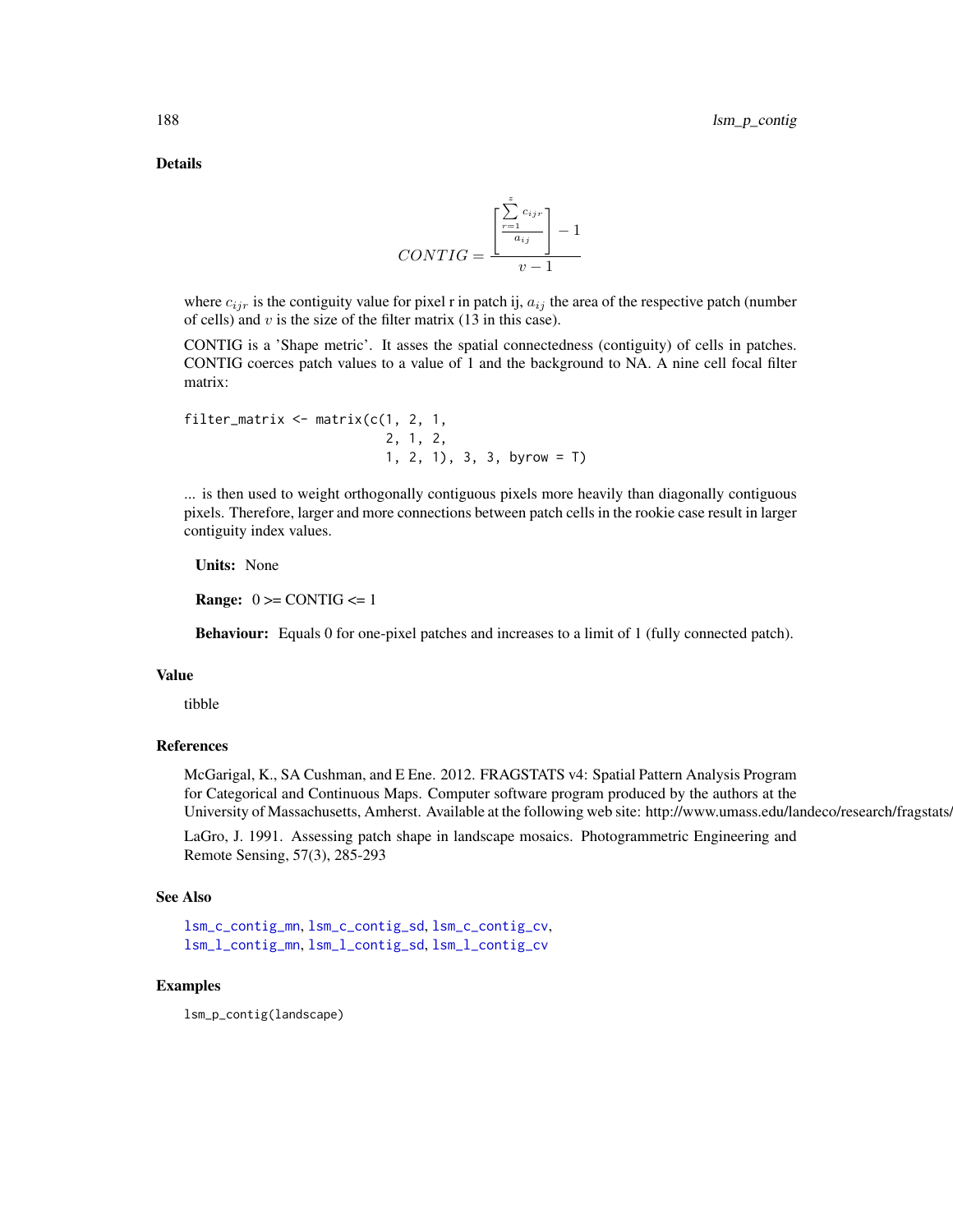<span id="page-188-0"></span>

## Description

Core area (Core area metric)

## Usage

```
lsm_p_core(
  landscape,
  directions = 8,
  consider_boundary = FALSE,
  edge_depth = 1
\lambda
```
#### Arguments

| landscape         | Raster* Layer, Stack, Brick, SpatRaster (terra), stars, or a list of rasterLayers.                     |  |
|-------------------|--------------------------------------------------------------------------------------------------------|--|
| directions        | The number of directions in which patches should be connected: 4 (rook's case)<br>or 8 (queen's case). |  |
| consider_boundary |                                                                                                        |  |
|                   | Logical if cells that only neighbour the landscape boundary should be considered<br>ered as core       |  |
| edge_depth        | Distance (in cells) a cell has the be away from the patch edge to be considered<br>as core cell        |  |

# Details

$$
CORE = a_{ij}^{core}
$$

where  $a_{ij}^{core}$  is the core area in square meters

CORE is a 'Core area metric' and equals the area within a patch that is not on the edge of it. A cell is defined as core area if the cell has no neighbour with a different value than itself (rook's case). It describes patch area and shape simultaneously (more core area when the patch is large and the shape is rather compact, i.e. a square).

Units: Hectares

**Range:**  $CORE \geq 0$ 

Behaviour: Increases, without limit, as the patch area increases and the patch shape simplifies (more core area).  $CORE = 0$  when every cell in the patch is an edge.

## Value

tibble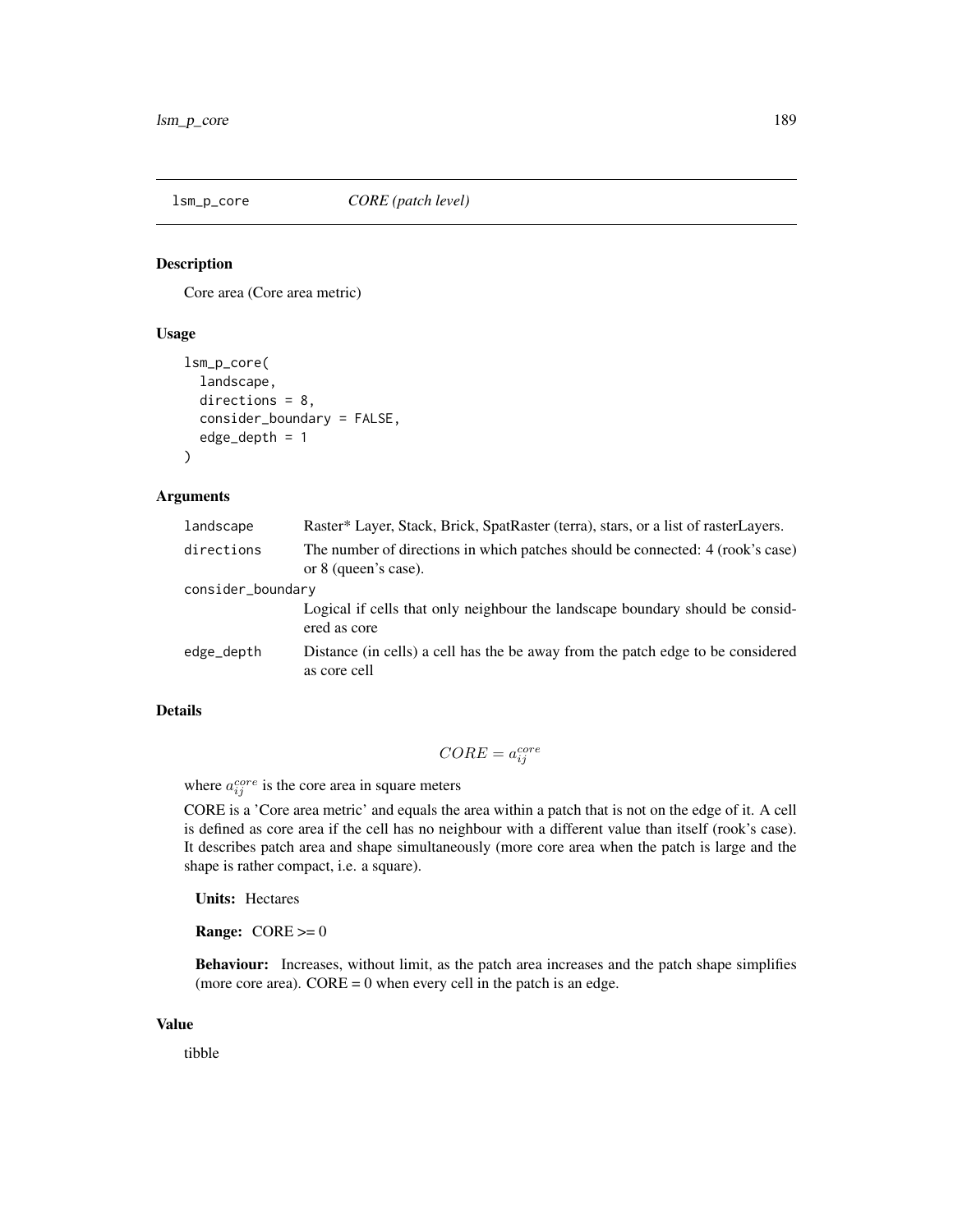## References

McGarigal, K., SA Cushman, and E Ene. 2012. FRAGSTATS v4: Spatial Pattern Analysis Program for Categorical and Continuous Maps. Computer software program produced by the authors at the University of Massachusetts, Amherst. Available at the following web site: http://www.umass.edu/landeco/research/fragstats.

#### See Also

[lsm\\_c\\_core\\_mn](#page-55-0), [lsm\\_c\\_core\\_sd](#page-56-0), [lsm\\_c\\_core\\_cv](#page-54-0), [lsm\\_c\\_tca](#page-100-0), [lsm\\_l\\_core\\_mn](#page-124-0), [lsm\\_l\\_core\\_sd](#page-125-0), [lsm\\_l\\_core\\_cv](#page-122-0), [lsm\\_l\\_tca](#page-180-0)

#### Examples

lsm\_p\_core(landscape)

lsm\_p\_enn *ENN (patch level)*

#### Description

Euclidean Nearest-Neighbor Distance (Aggregation metric)

#### Usage

```
lsm_p_enn(landscape, directions = 8, verbose = TRUE)
```
#### Arguments

| landscape  | Raster* Layer, Stack, Brick, SpatRaster (terra), stars, or a list of rasterLayers.                     |
|------------|--------------------------------------------------------------------------------------------------------|
| directions | The number of directions in which patches should be connected: 4 (rook's case)<br>or 8 (queen's case). |
| verbose    | Print warning message if not sufficient patches are present                                            |

#### Details

## $ENN = h_{ij}$

where  $h_{ij}$  is the distance to the nearest neighbouring patch of the same class i in meters

ENN is an 'Aggregation metric'. The distance to the nearest neighbouring patch of the same class i. The distance is measured from edge-to-edge. The range is limited by the cell resolution on the lower limit and the landscape extent on the upper limit. The metric is a simple way to describe patch isolation.

Units: Meters

**Range:**  $ENN > 0$ 

**Behaviour:** Approaches  $ENN = 0$  as the distance to the nearest neighbour decreases, i.e. patches of the same class i are more aggregated. Increases, without limit, as the distance between neighbouring patches of the same class i increases, i.e. patches are more isolated.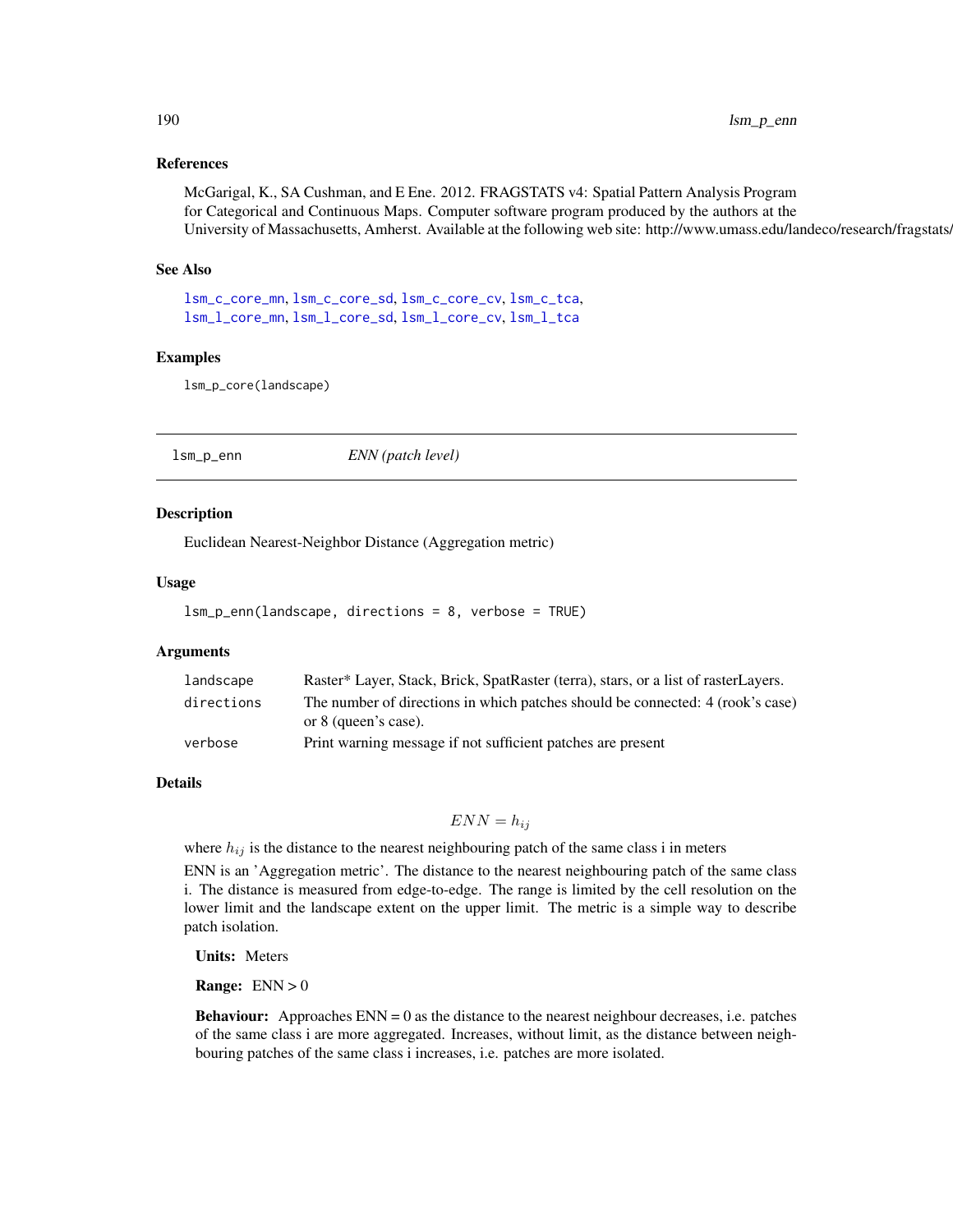## lsm\_p\_frac 191

#### Value

tibble

#### References

McGarigal, K., SA Cushman, and E Ene. 2012. FRAGSTATS v4: Spatial Pattern Analysis Program for Categorical and Continuous Maps. Computer software program produced by the authors at the University of Massachusetts, Amherst. Available at the following web site: http://www.umass.edu/landeco/research/fragstats.

McGarigal, K., and McComb, W. C. (1995). Relationships between landscape structure and breeding birds in the Oregon Coast Range. Ecological monographs, 65(3), 235-260.

## See Also

[lsm\\_c\\_enn\\_mn](#page-69-0), [lsm\\_c\\_enn\\_sd](#page-70-0), [lsm\\_c\\_enn\\_cv](#page-67-0), [lsm\\_l\\_enn\\_mn](#page-136-0), [lsm\\_l\\_enn\\_sd](#page-138-0), [lsm\\_l\\_enn\\_cv](#page-135-0)

## Examples

lsm\_p\_enn(landscape)

lsm\_p\_frac *FRAC (patch level)*

## Description

Fractal dimension index (Shape metric)

## Usage

```
lsm_p_frac(landscape, directions = 8)
```
#### Arguments

| landscape  | Raster* Layer, Stack, Brick, SpatRaster (terra), stars, or a list of rasterLayers. |
|------------|------------------------------------------------------------------------------------|
| directions | The number of directions in which patches should be connected: 4 (rook's case)     |
|            | or 8 (queen's case).                                                               |

#### Details

$$
FRAC = \frac{2 * \ln * (0.25 * p_{ij})}{\ln a_{ij}}
$$

where  $p_{ij}$  is the perimeter in meters and  $a_{ij}$  is the area in square meters

FRAC is a 'Shape metric'. The index is based on the patch perimeter and the patch area and describes the patch complexity. Because it is standardized, it is scale independent, meaning that increasing the patch size while not changing the patch form will not change the ratio.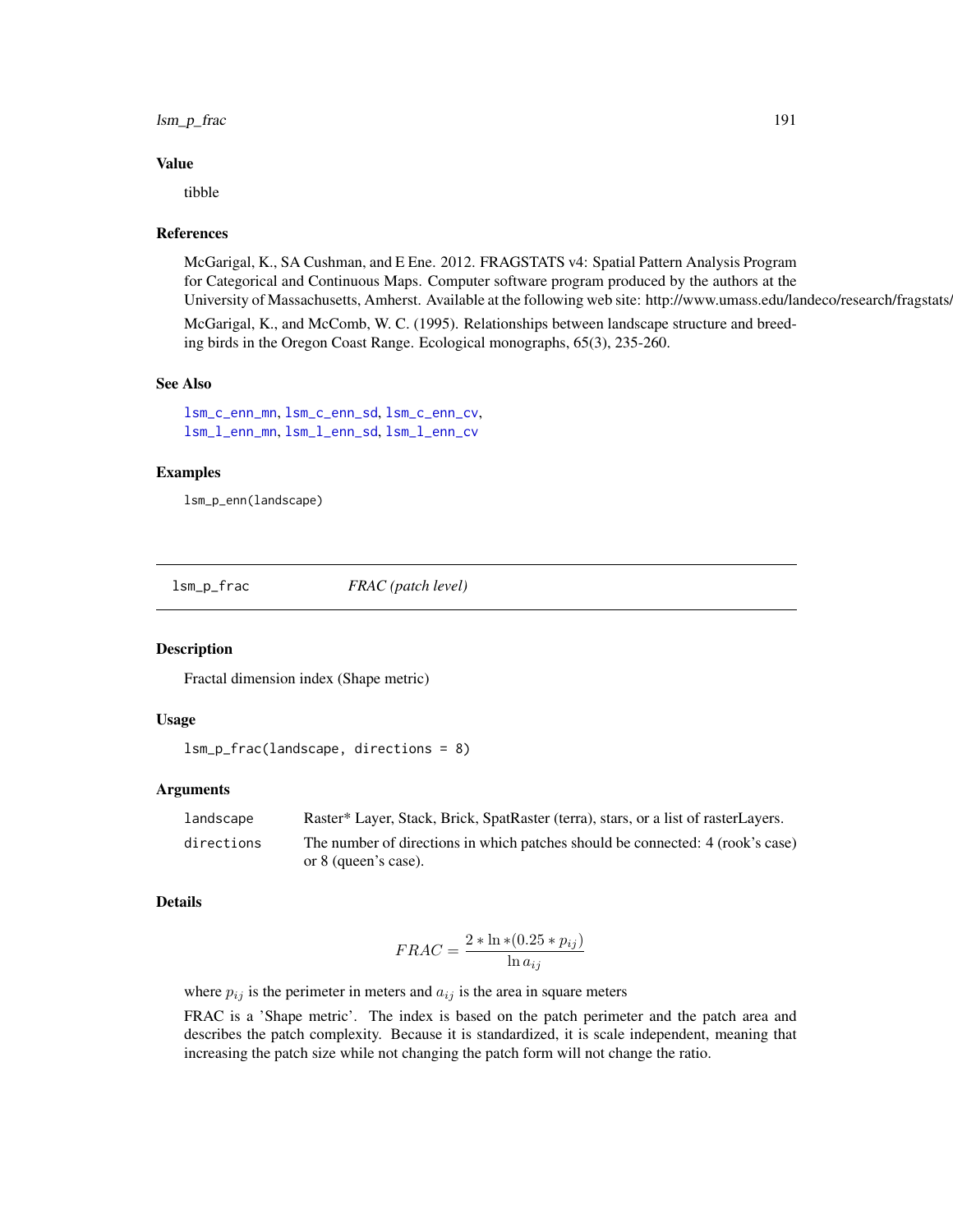Units: None

**Range:**  $1 \leq FRAC \leq 2$ 

**Behaviour:** Approaches  $FRAC = 1$  for a squared patch shape form and  $FRAC = 2$  for a irregular patch shape.

## Value

tibble

## References

McGarigal, K., SA Cushman, and E Ene. 2012. FRAGSTATS v4: Spatial Pattern Analysis Program for Categorical and Continuous Maps. Computer software program produced by the authors at the University of Massachusetts, Amherst. Available at the following web site: http://www.umass.edu/landeco/research/fragstats/

Mandelbrot, B. B. 1977. Fractals: Form, Chance, and Dimension. San Francisco. W. H. Freeman and Company.

## See Also

```
lsm_p_area, lsm_p_perim,
lsm_c_frac_mn, lsm_c_frac_sd, lsm_c_frac_cv,
lsm_l_frac_mn, lsm_l_frac_sd, lsm_l_frac_cv
```
#### Examples

lsm\_p\_frac(landscape)

lsm\_p\_gyrate *GYRATE (patch level)*

## Description

Radius of Gyration (Area and edge metric)

## Usage

```
lsm_p_gyrate(landscape, directions = 8, cell_center = FALSE)
```
## **Arguments**

| landscape   | Raster* Layer, Stack, Brick, SpatRaster (terra), stars, or a list of rasterLayers.                     |
|-------------|--------------------------------------------------------------------------------------------------------|
| directions  | The number of directions in which patches should be connected: 4 (rook's case)<br>or 8 (queen's case). |
| cell center | If true, the coordinates of the centroid are forced to be a cell center within the<br>patch.           |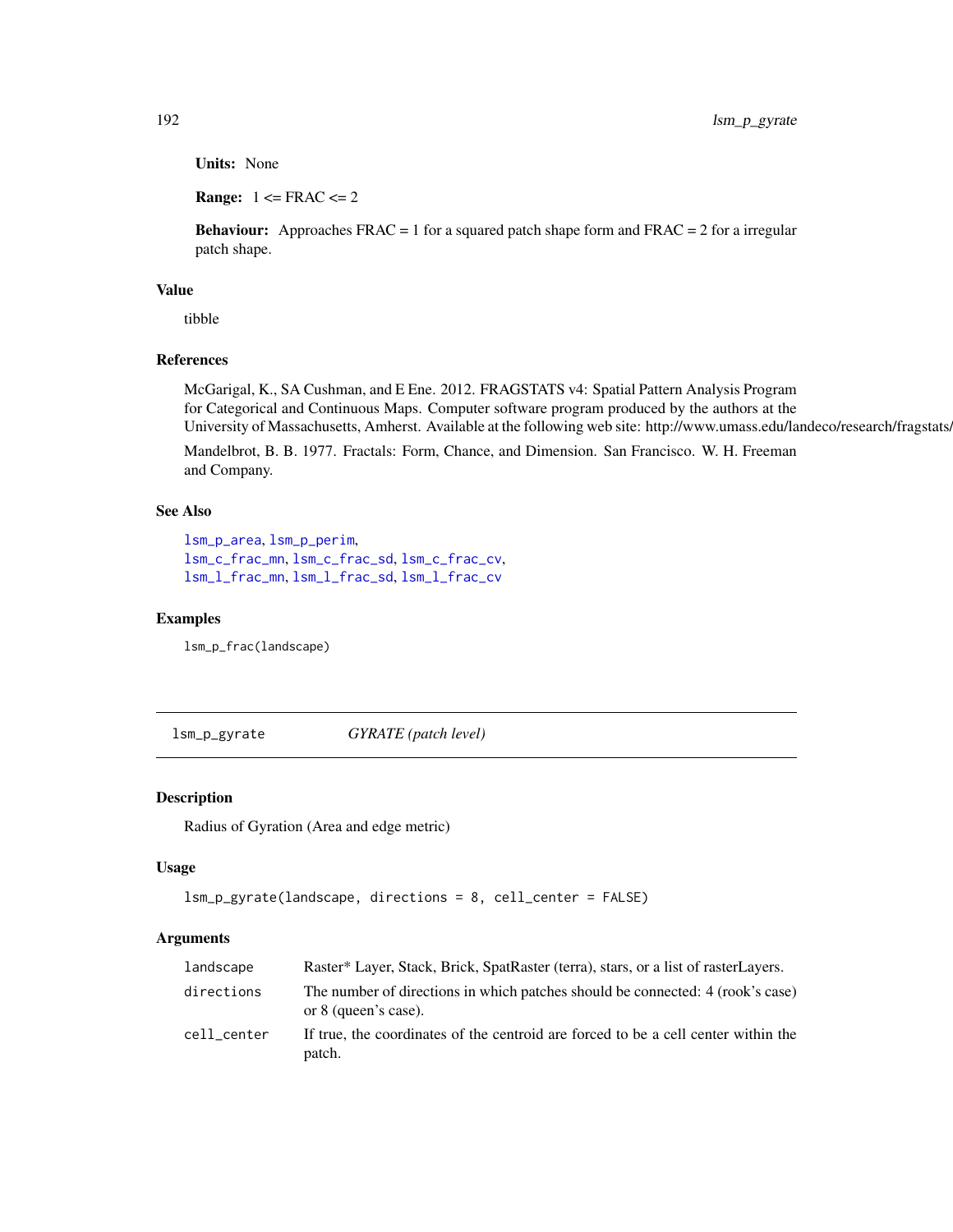lsm\_p\_gyrate 193

Details

$$
GYRATE = \sum_{r=1}^{z} \frac{h_{ijr}}{z}
$$

where  $h_{ijr}$  is the distance from each cell to the centroid of the patch and z is the number of cells.

GYRATE is an 'Area and edge metric'. The distance from each cell to the patch centroid is based on cell center to centroid distances. The metric characterises both the patch area and compactness.

If cell\_center = TRUE some patches might have several possible cell-center centroids. In this case, the gyrate index is based on the mean distance of all cells to all possible cell-center centroids.

Units: Meters

Range: GYRATE >= 0

**Behaviour:** Approaches  $GYRATE = 0$  if patch is a single cell. Increases, without limit, when only one patch is present.

## Value

tibble

#### References

McGarigal, K., SA Cushman, and E Ene. 2012. FRAGSTATS v4: Spatial Pattern Analysis Program for Categorical and Continuous Maps. Computer software program produced by the authors at the University of Massachusetts, Amherst. Available at the following web site: http://www.umass.edu/landeco/research/fragstats.

Keitt, T. H., Urban, D. L., & Milne, B. T. 1997. Detecting critical scales in fragmented landscapes. Conservation ecology, 1(1).

#### See Also

[lsm\\_c\\_gyrate\\_mn](#page-76-0), [lsm\\_c\\_gyrate\\_sd](#page-77-0), [lsm\\_c\\_gyrate\\_cv](#page-75-0), [lsm\\_l\\_gyrate\\_mn](#page-145-0), [lsm\\_l\\_gyrate\\_sd](#page-146-0), [lsm\\_l\\_gyrate\\_cv](#page-143-0)

## Examples

lsm\_p\_gyrate(landscape)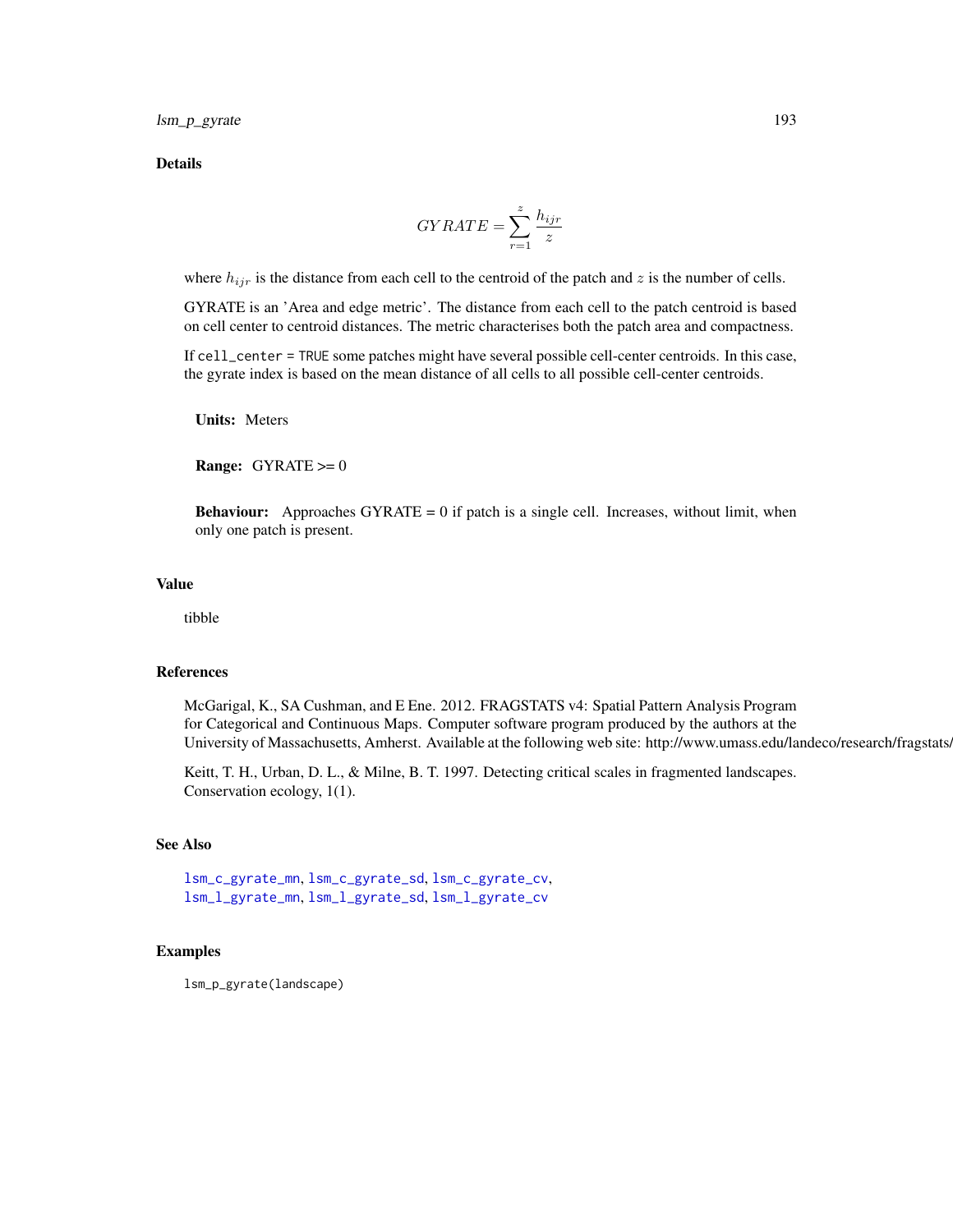# Description

Number of core areas (Core area metric)

# Usage

```
lsm_p_ncore(
  landscape,
  directions = 8,
  consider_boundary = FALSE,
  edge_depth = 1
\mathcal{L}
```
# Arguments

|       | landscape         | Raster* Layer, Stack, Brick, SpatRaster (terra), stars, or a list of rasterLayers.                                                                                                                                                                                                                                                                                                                                                                                                                                                           |
|-------|-------------------|----------------------------------------------------------------------------------------------------------------------------------------------------------------------------------------------------------------------------------------------------------------------------------------------------------------------------------------------------------------------------------------------------------------------------------------------------------------------------------------------------------------------------------------------|
|       | directions        | The number of directions in which patches should be connected: 4 (rook's case)<br>or 8 (queen's case).                                                                                                                                                                                                                                                                                                                                                                                                                                       |
|       | consider_boundary |                                                                                                                                                                                                                                                                                                                                                                                                                                                                                                                                              |
|       |                   | Logical if cells that only neighbour the landscape boundary should be consid-<br>ered as core                                                                                                                                                                                                                                                                                                                                                                                                                                                |
|       | edge_depth        | Distance (in cells) a cell has the be away from the patch edge to be considered<br>as core cell                                                                                                                                                                                                                                                                                                                                                                                                                                              |
|       |                   | #' @details                                                                                                                                                                                                                                                                                                                                                                                                                                                                                                                                  |
|       |                   | $NCORE = n_{ij}^{core}$                                                                                                                                                                                                                                                                                                                                                                                                                                                                                                                      |
|       |                   | where $n_{ij}^{core}$ is the number of disjunct core areas.                                                                                                                                                                                                                                                                                                                                                                                                                                                                                  |
|       |                   | NCORE is a 'Core area metric'. A cell is defined as core if the cell has no<br>neighbour with a different value than itself (rook's case). The metric counts the<br>disjunct core areas, whereby a core area is a 'patch within the patch' containing<br>only core cells. It describes patch area and shape simultaneously (more core<br>area when the patch is large, however, the shape must allow disjunct core areas).<br>Thereby, a compact shape (e.g. a square) will contain less disjunct core areas<br>than a more irregular patch. |
|       |                   | <b>Units:</b> None                                                                                                                                                                                                                                                                                                                                                                                                                                                                                                                           |
|       |                   | <b>Range:</b> NCORE $>= 0$                                                                                                                                                                                                                                                                                                                                                                                                                                                                                                                   |
|       |                   | <b>Behaviour:</b> NCORE = 0 when $CORE = 0$ , i.e. every cell in patch is edge.<br>Increases, without limit, as core area increases and patch shape allows disjunct<br>core areas (i.e. patch shape becomes rather complex).                                                                                                                                                                                                                                                                                                                 |
| Value |                   |                                                                                                                                                                                                                                                                                                                                                                                                                                                                                                                                              |

tibble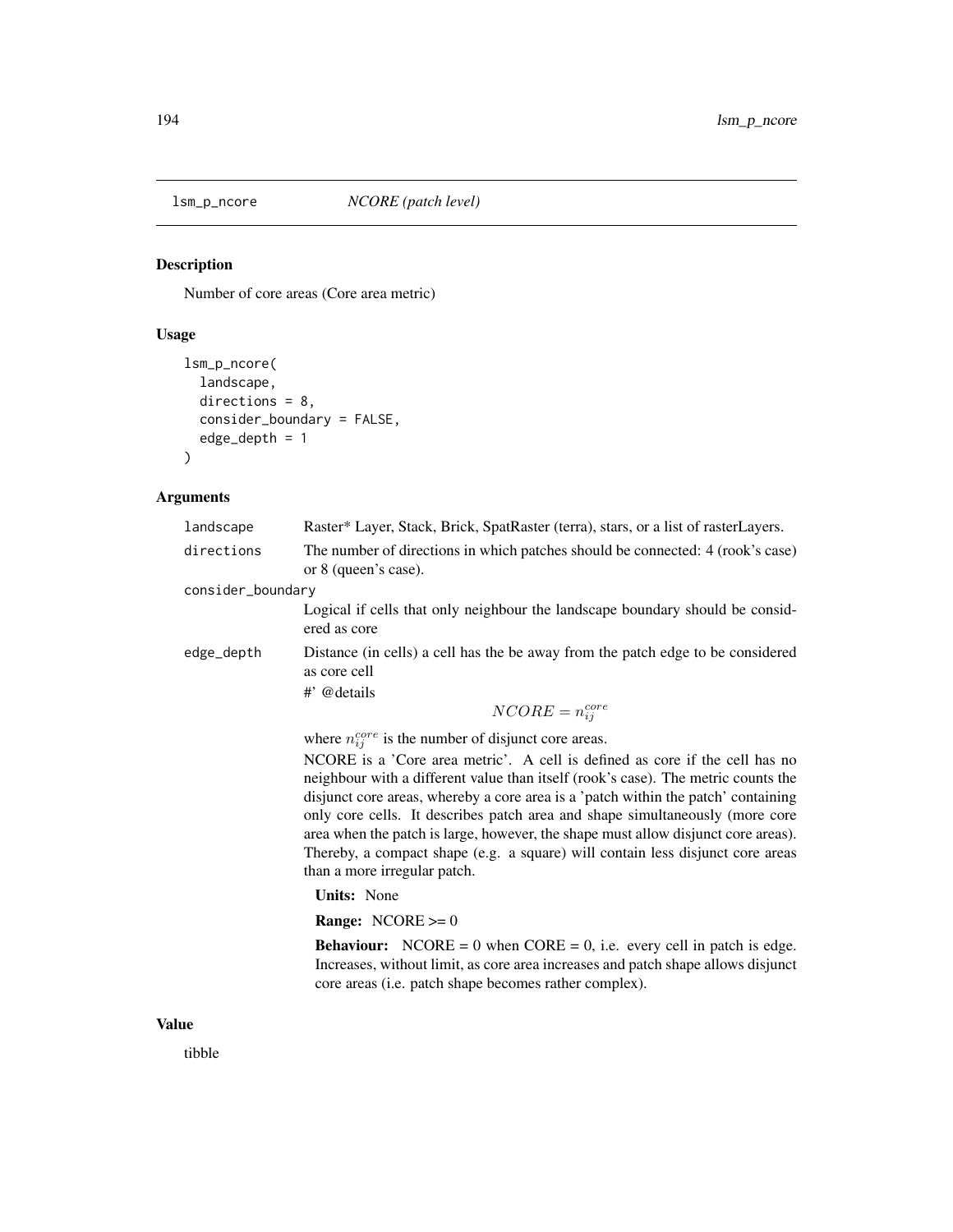## lsm\_p\_para 195

#### References

McGarigal, K., SA Cushman, and E Ene. 2012. FRAGSTATS v4: Spatial Pattern Analysis Program for Categorical and Continuous Maps. Computer software program produced by the authors at the University of Massachusetts, Amherst. Available at the following web site: http://www.umass.edu/landeco/research/fragstats.

#### See Also

[lsm\\_c\\_dcore\\_mn](#page-62-0), [lsm\\_c\\_dcore\\_sd](#page-63-0), [lsm\\_c\\_dcore\\_cv](#page-61-0), [lsm\\_c\\_ndca](#page-83-0), [lsm\\_l\\_dcore\\_mn](#page-129-0), [lsm\\_l\\_dcore\\_sd](#page-131-0), [lsm\\_l\\_dcore\\_cv](#page-128-0), [lsm\\_l\\_ndca](#page-156-0)

#### Examples

lsm\_p\_ncore(landscape)

lsm\_p\_para *PARA (patch level)*

## Description

Perimeter-Area ratio (Shape metric)

#### Usage

lsm\_p\_para(landscape, directions = 8)

#### Arguments

| landscape  | Raster* Layer, Stack, Brick, stack, or a list of raster Layers.                |
|------------|--------------------------------------------------------------------------------|
| directions | The number of directions in which patches should be connected: 4 (rook's case) |
|            | or 8 (queen's case).                                                           |

### Details

$$
PARA = \frac{p_{ij}}{a_{ij}}
$$

where  $p_{ij}$  is the perimeter in meters and  $a_{ij}$  is the area in square meters.

PARA is a 'Shape metric'. It describes the patch complexity in a straightforward way. However, because it is not standarised to a certain shape (e.g. a square), it is not scale independent, meaning that increasing the patch size while not changing the patch form will change the ratio.

Units: None

Range: PARA > 0

Behaviour: Increases, without limit, as the shape complexity increases.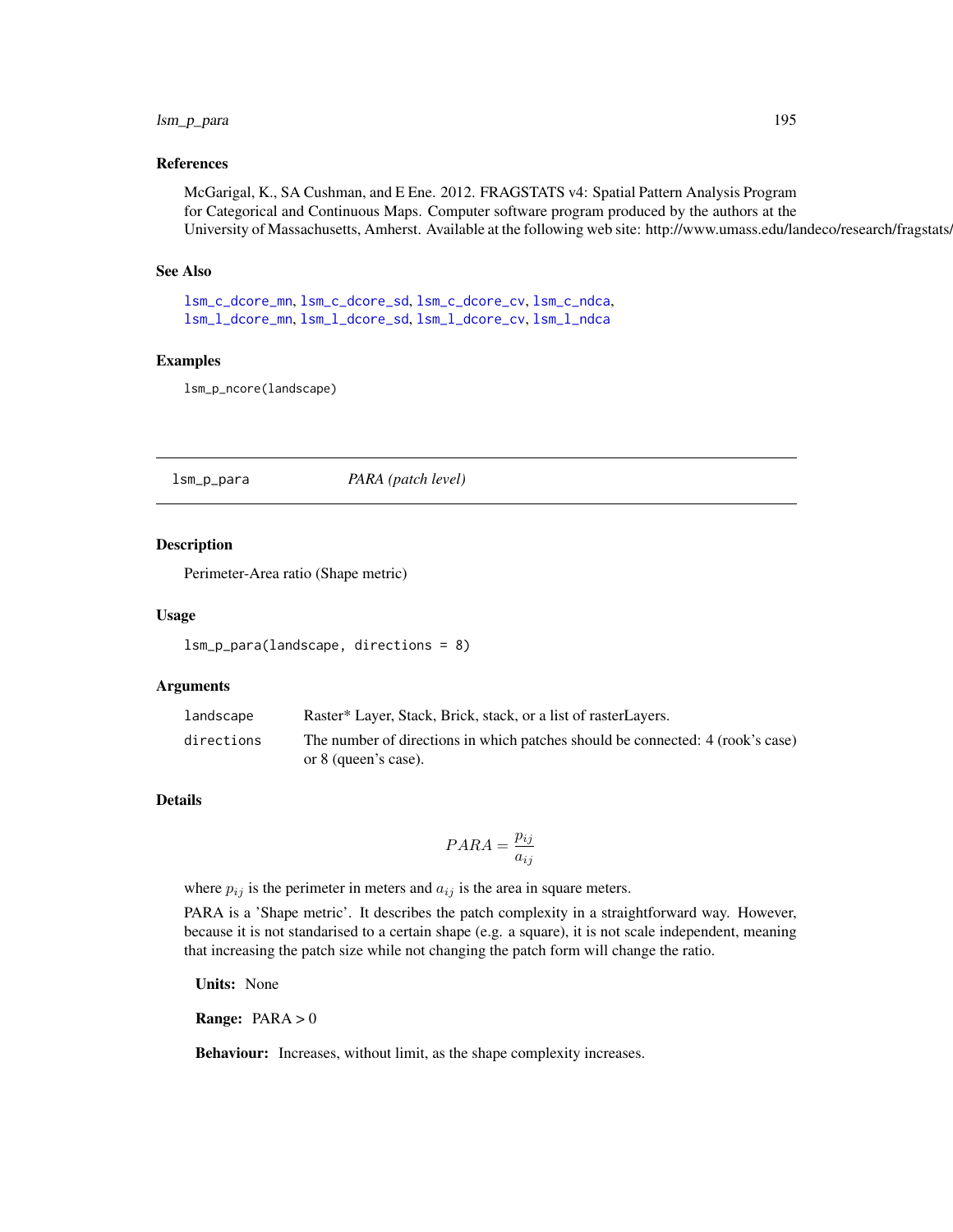## Value

tibble

#### References

McGarigal, K., SA Cushman, and E Ene. 2012. FRAGSTATS v4: Spatial Pattern Analysis Program for Categorical and Continuous Maps. Computer software program produced by the authors at the University of Massachusetts, Amherst. Available at the following web site: http://www.umass.edu/landeco/research/fragstats.

## See Also

```
lsm_p_area, lsm_p_perim,
lsm_c_para_mn, lsm_c_para_sd, lsm_c_para_cv,
lsm_l_para_mn, lsm_l_para_sd, lsm_l_para_cv
```
## Examples

lsm\_p\_para(landscape)

<span id="page-195-0"></span>lsm\_p\_perim *PERIM (patch level)*

#### Description

Perimeter (Area and edge metric))

## Usage

```
lsm_p_perim(landscape, directions = 8)
```
#### Arguments

| landscape  | Raster* Layer, Stack, Brick, SpatRaster (terra), stars, or a list of rasterLayers. |
|------------|------------------------------------------------------------------------------------|
| directions | The number of directions in which patches should be connected: 4 (rook's case)     |
|            | or 8 (queen's case).                                                               |

# Details

$$
PERIM = p_{ij}
$$

where  $p_{ij}$  is the perimeter in meters.

PERIM is an 'Area and edge metric'. It equals the perimeter of the patch including also the edge to the landscape boundary. The metric describes patch area (larger perimeter for larger patches), but also patch shape (large perimeter for irregular shapes).

Units: Meters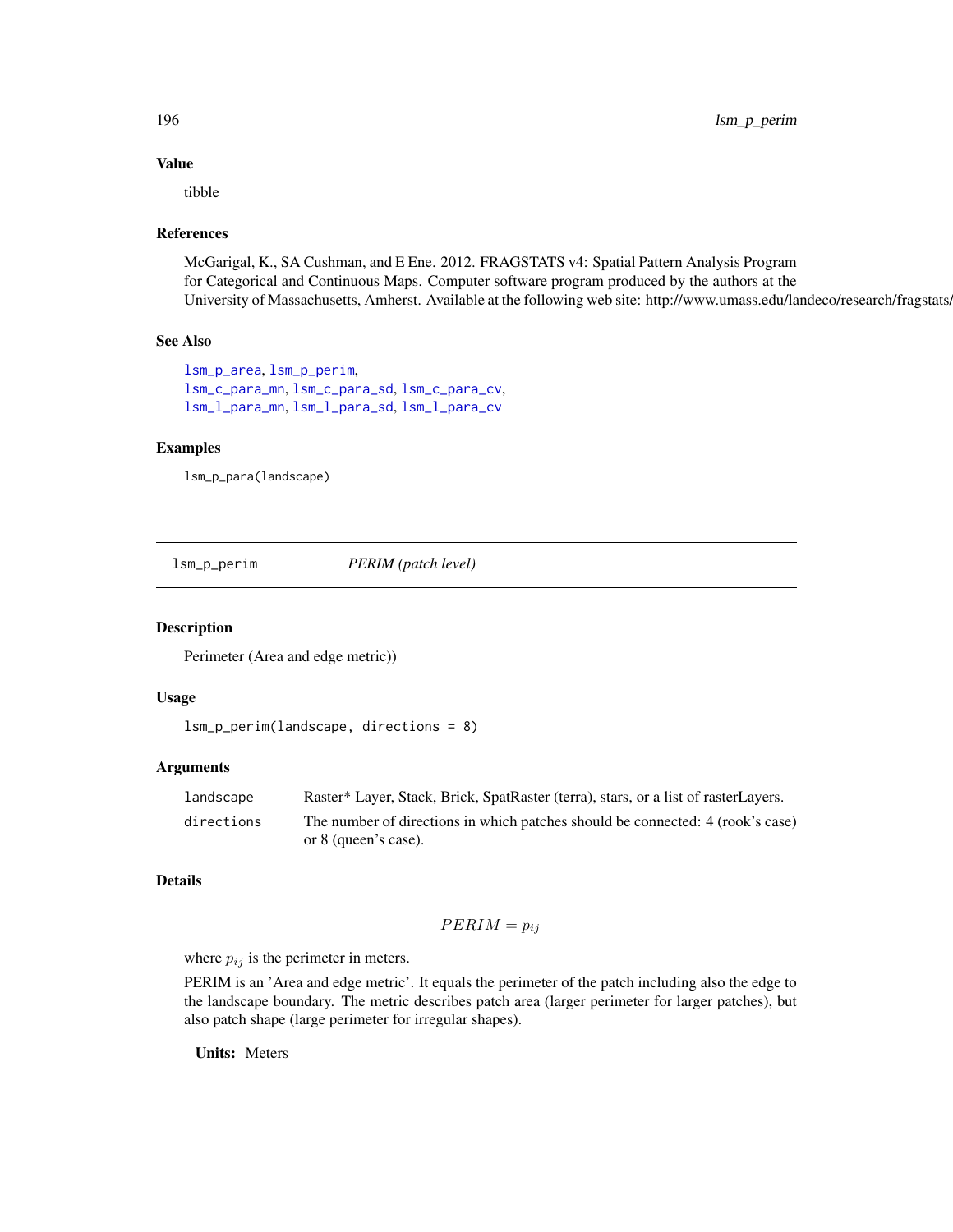**Range:**  $PERIM > 0$ 

Behaviour: Increases, without limit, as patch size and complexity increases.

## Value

tibble

# References

McGarigal, K., SA Cushman, and E Ene. 2012. FRAGSTATS v4: Spatial Pattern Analysis Program for Categorical and Continuous Maps. Computer software program produced by the authors at the University of Massachusetts, Amherst. Available at the following web site: http://www.umass.edu/landeco/research/fragstats/

#### Examples

lsm\_p\_perim(landscape)

lsm\_p\_shape *SHAPE (patch level)*

### Description

Shape index (Shape metric)

#### Usage

```
lsm_p_shape(landscape, directions = 8)
```
#### **Arguments**

| landscape  | Raster* Layer, Stack, Brick, SpatRaster (terra), stars, or a list of rasterLayers. |
|------------|------------------------------------------------------------------------------------|
| directions | The number of directions in which patches should be connected: 4 (rook's case)     |
|            | or 8 (queen's case).                                                               |

## Details

$$
SHAPE = \frac{p_{ij}}{\min p_{ij}}
$$

where  $p_{ij}$  is the perimeter in terms of cell surfaces and min  $p_{ij}$  is the minimum perimeter of the patch in terms of cell surfaces.

SHAPE is a 'Shape metric'. It describes the ratio between the actual perimeter of the patch and the hypothetical minimum perimeter of the patch. The minimum perimeter equals the perimeter if the patch would be maximally compact.

Units: None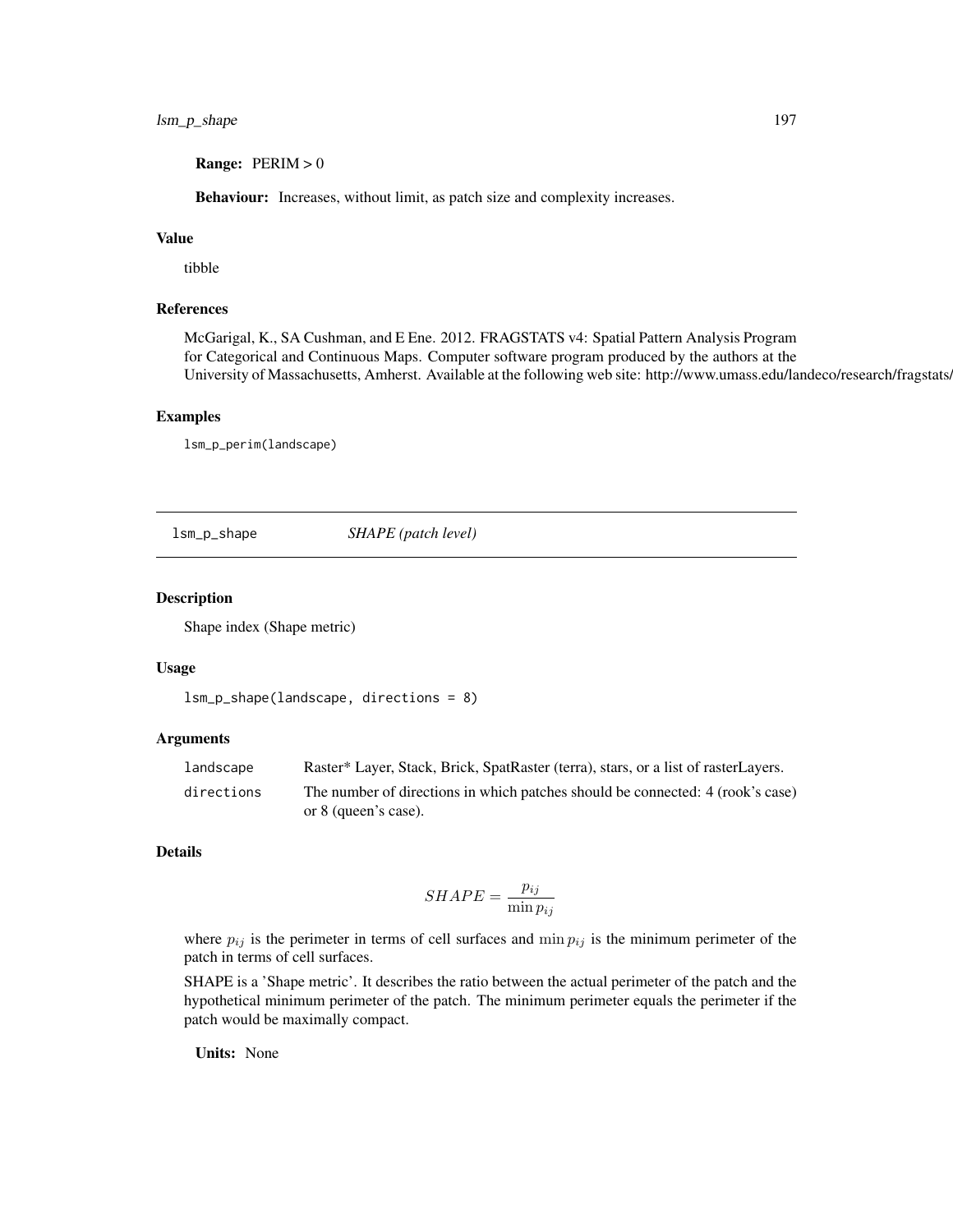Range: SHAPE >= 1

**Behaviour:** Equals  $SHAPE = 1$  for a squared patch and increases, without limit, as the patch shape becomes more complex.

## Value

tibble

## References

McGarigal, K., SA Cushman, and E Ene. 2012. FRAGSTATS v4: Spatial Pattern Analysis Program for Categorical and Continuous Maps. Computer software program produced by the authors at the University of Massachusetts, Amherst. Available at the following web site: http://www.umass.edu/landeco/research/fragstats.

Patton, D. R. 1975. A diversity index for quantifying habitat "edge". Wildl. Soc.Bull. 3:171-173.

## See Also

[lsm\\_p\\_perim](#page-195-0), [lsm\\_p\\_area](#page-183-0), [lsm\\_c\\_shape\\_mn](#page-96-0), [lsm\\_c\\_shape\\_sd](#page-98-0), [lsm\\_c\\_shape\\_cv](#page-95-0), [lsm\\_l\\_shape\\_mn](#page-171-0), [lsm\\_l\\_shape\\_sd](#page-172-0), [lsm\\_l\\_shape\\_cv](#page-170-0)

#### Examples

lsm\_p\_shape(landscape)

options\_landscapemetrics

*options\_landscapemetrics*

#### Description

Sets global options for landscapemetrics

#### Usage

```
options_landscapemetrics(to_disk = NULL)
```
#### Arguments

to\_disk Logical argument, if FALSE results of get\_patches are hold in memory. If true, get\_patches writes temporary files and hence, does not hold everything in memory. Can be set with a global option, e.g. options(to\_disk = TRUE). See Details.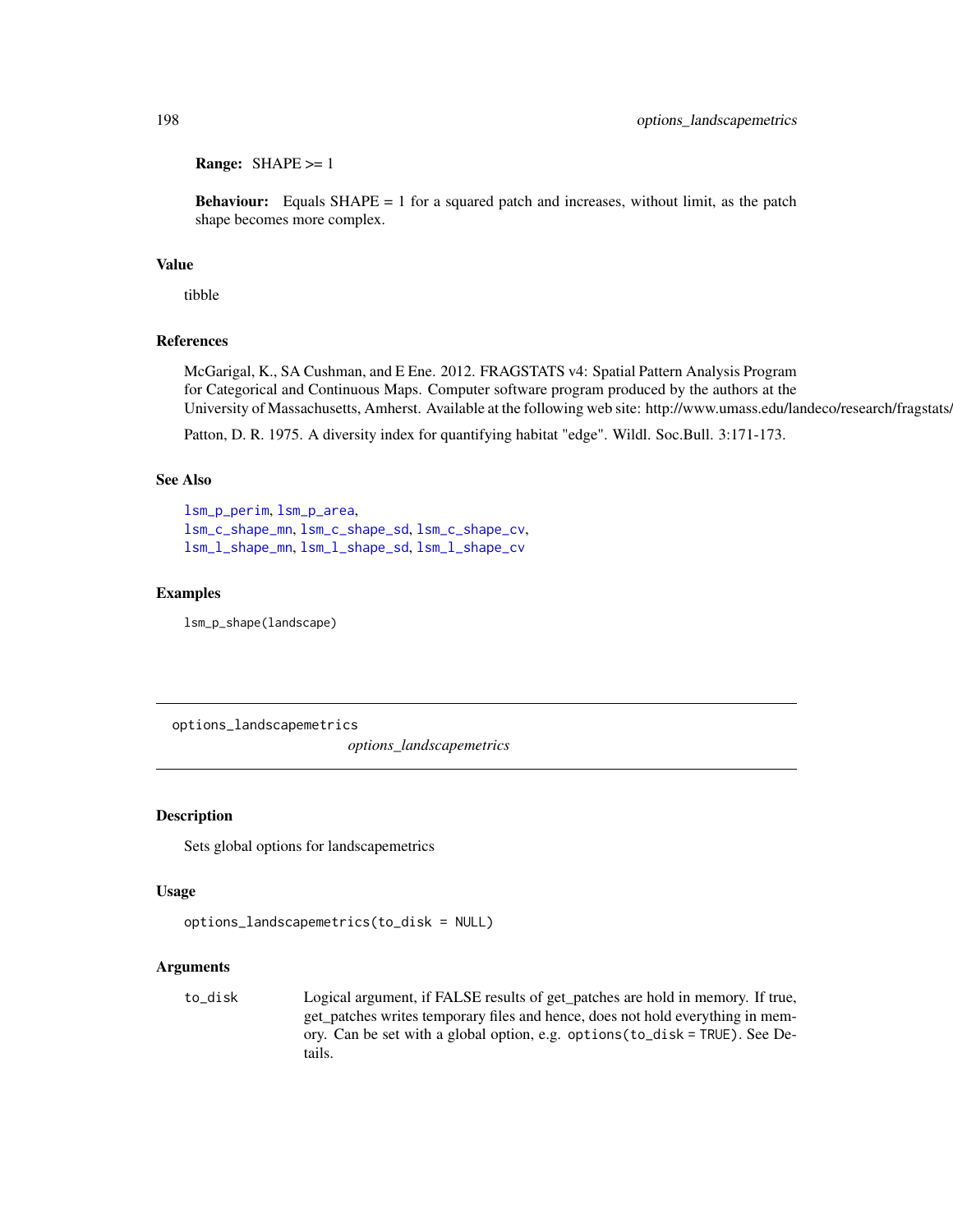## podlasie\_ccilc 199

## Details

Landscape metrics rely on the delineation of patches. Hence, get\_patches is heavily used in landscapemetrics. As raster can be quite big, the fact that get\_patches creates a copy of the raster for each class in a landscape becomes a burden for computer memory. Hence, the argument *to\_disk* allows to store the results of the connected labeling algorithm on disk. Furthermore, this option can be set globally, so that every function that internally uses get\_patches can make use of that.

#### Value

Global option to be used internally in the package

podlasie\_ccilc *Podlasie ESA CCI LC*

## Description

A real landscape of the Podlasie region in Poland from the ESA CCI Land Cover

## Usage

podlasie\_ccilc

## Format

A raster layer object.

#### Source

http://maps.elie.ucl.ac.be/CCI/viewer/

<span id="page-198-0"></span>sample\_lsm *sample\_lsm*

### Description

Sample metrics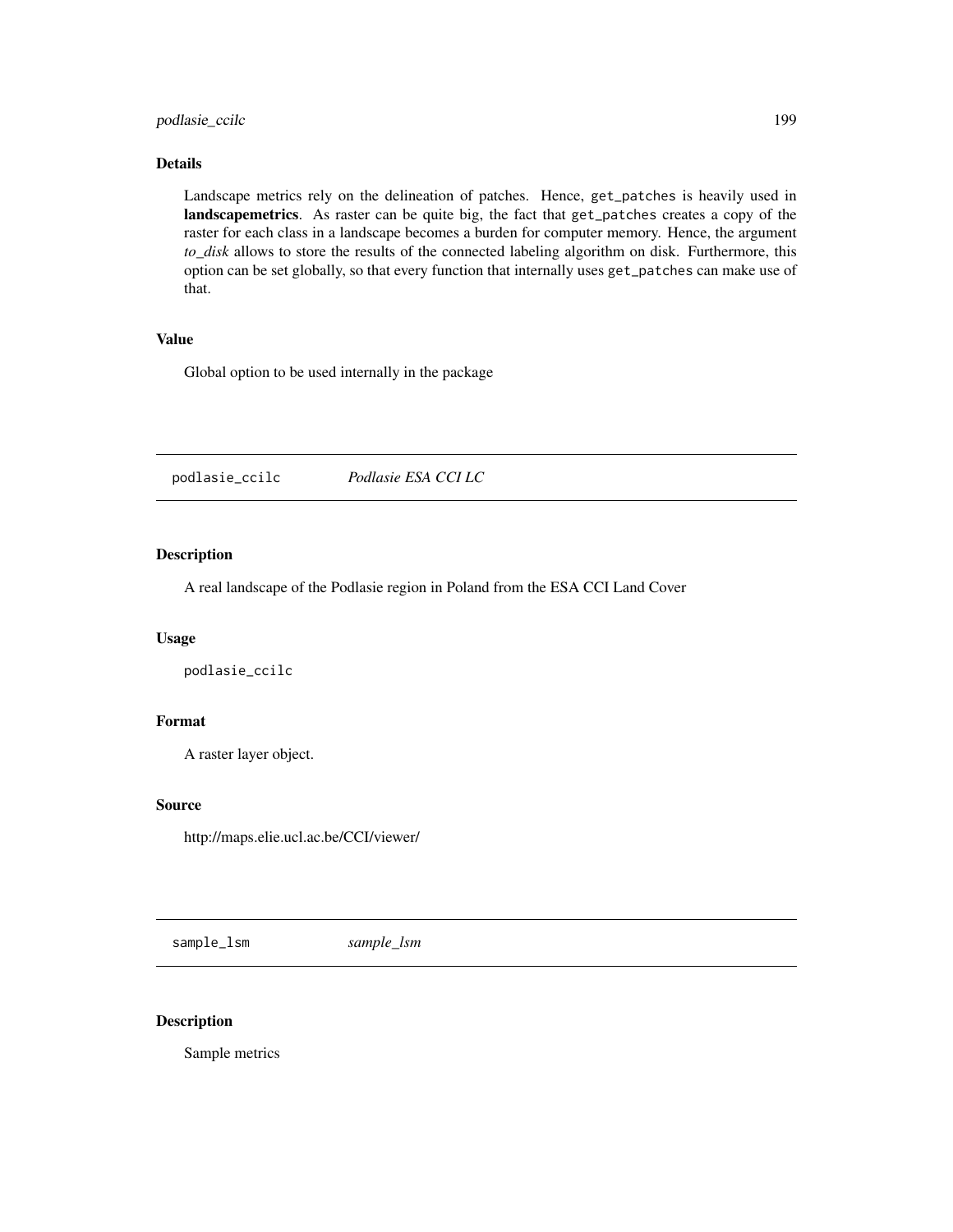200 sample\_lsm

```
sample_lsm(
 landscape,
 y,
 plot_id,
 shape,
 size,
 all_classes,
 return_raster,
 verbose,
 progress,
  ...
\mathcal{L}## S3 method for class 'RasterLayer'
sample_lsm(
 landscape,
 y,
 plot_id = NULL,
 shape = "square",
 size,
 all_classes = FALSE,
 return_raster = FALSE,
  verbose = TRUE,
 progress = FALSE,
  ...
\mathcal{L}## S3 method for class 'RasterStack'
sample_lsm(
 landscape,
 y,
 plot_id = NULL,
 shape = "square",
 size,
 all_classes = FALSE,
 return_raster = FALSE,
 verbose = TRUE,
 progress = FALSE,
  ...
\mathcal{L}## S3 method for class 'RasterBrick'
sample_lsm(
 landscape,
  y,
 plot_id = NULL,
  shape = "square",
```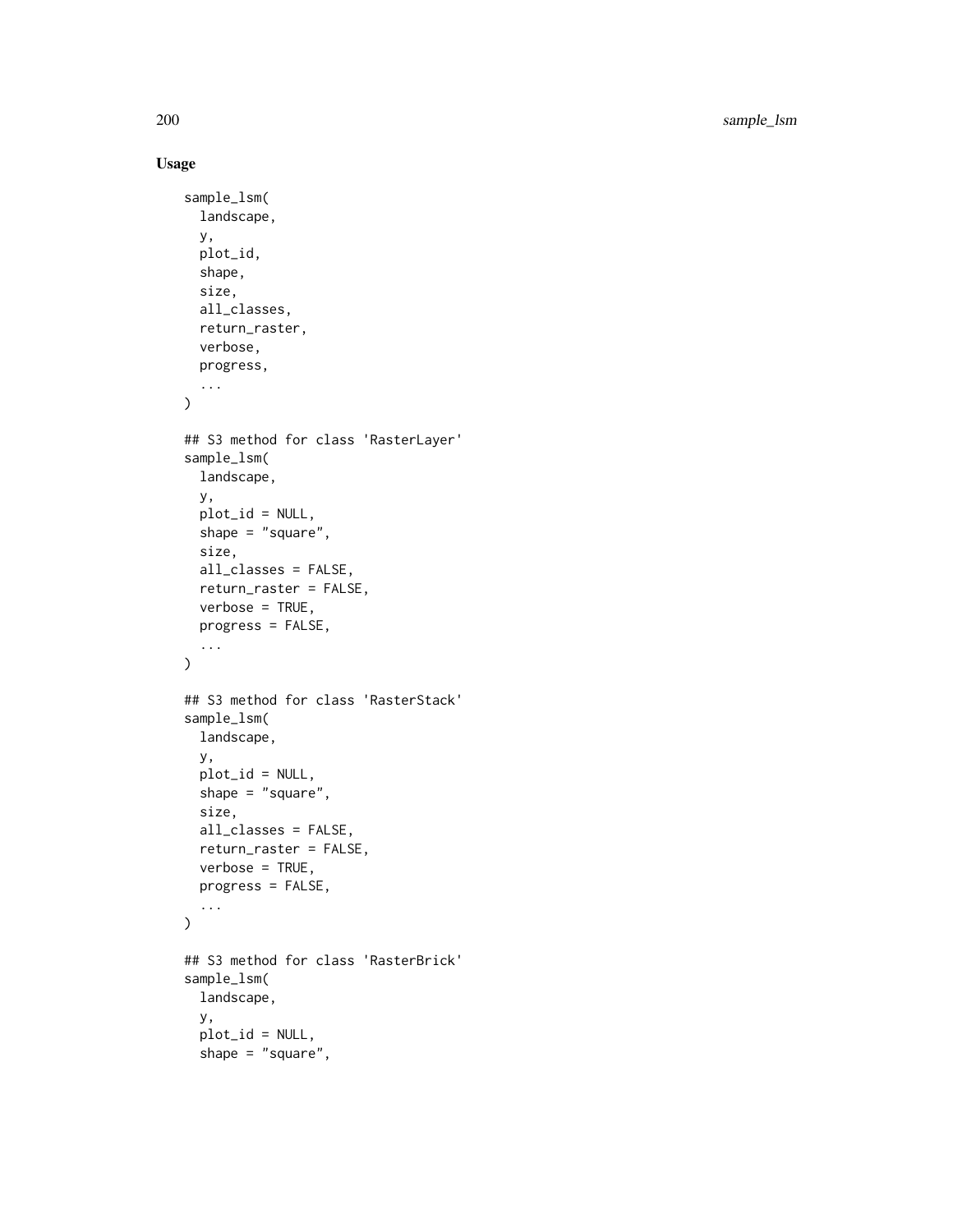```
size,
 all_classes = FALSE,
 return_raster = FALSE,
 verbose = TRUE,
 progress = FALSE,
  ...
\mathcal{L}## S3 method for class 'stars'
sample_lsm(
 landscape,
 y,
 plot_id = NULL,
 shape = "square",size,
 all_classes = FALSE,
 return_raster = FALSE,
 verbose = TRUE,
 progress = FALSE,
 ...
\mathcal{L}## S3 method for class 'list'
sample_lsm(
 landscape,
 y,
 plot_id = NULL,
 shape = "square",
 size,
 all_classes = FALSE,
 return_raster = FALSE,
 verbose = TRUE,
 progress = FALSE,
  ...
\mathcal{L}
```
# Arguments

| landscape   | Raster* Layer, Stack, Brick, SpatRaster (terra), stars, or a list of rasterLayers.                                                                                    |
|-------------|-----------------------------------------------------------------------------------------------------------------------------------------------------------------------|
| y           | 2-column matrix with coordinates, SpatialPoints, SpatialLines, SpatialPolygons,<br>sf points or sf polygons.                                                          |
| plot_id     | Vector with id of sample points. If not provided, sample points will be labelled<br>1n.                                                                               |
| shape       | String specifying plot shape. Either "circle" or "square"                                                                                                             |
| size        | Approximated size of sample plot. Equals the radius for circles or half of the<br>side-length for squares in mapunits. For lines size equals the width of the buffer. |
| all_classes | Logical if NA should be returned for classes not present in some sample plots.                                                                                        |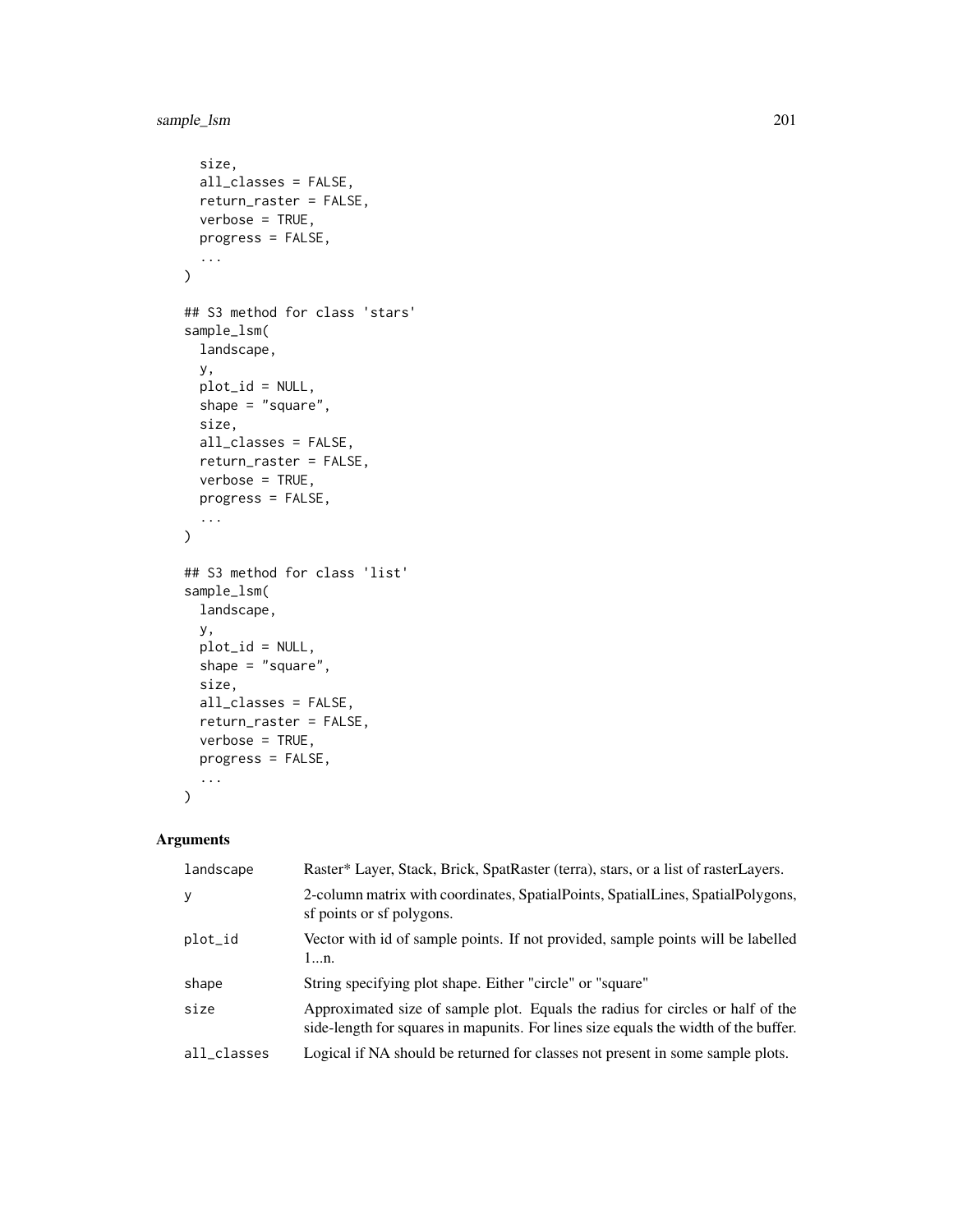202 sample\_lsm

|           | return_raster Logical if the clipped raster of the sample plot should be returned |
|-----------|-----------------------------------------------------------------------------------|
| verbose   | Print warning messages.                                                           |
| progress  | Print progress report.                                                            |
| $\ddotsc$ | Arguments passed on to calculate_lsm().                                           |

#### Details

This function samples the selected metrics in a buffer area (sample plot) around sample points, sample lines or within provided SpatialPolygons. The size of the actual sampled landscape can be different to the provided size due to two reasons. Firstly, because clipping raster cells using a circle or a sample plot not directly at a cell center lead to inaccuracies. Secondly, sample plots can exceed the landscape boundary. Therefore, we report the actual clipped sample plot area relative in relation to the theoretical, maximum sample plot area e.g. a sample plot only half within the landscape will have a percentage\_inside = 50. Please be aware that the output is sligthly different to all other lsm-function of landscapemetrics.

The metrics can be specified by the arguments what, level, metric, name and/or type (combinations of different arguments are possible (e.g. level = "class", type = "aggregation metric"). If an argument is not provided, automatically all possibilities are selected. Therefore, to get all available metrics, don't specify any of the above arguments.

#### Value

tibble

## See Also

[list\\_lsm](#page-32-0) [calculate\\_lsm](#page-6-0)

## Examples

```
# use a matrix
sample_points \leq matrix(c(10, 5, 25, 15, 5, 25), ncol = 2, byrow = TRUE)
sample_lsm(landscape, y = sample_points, size = 15, what = "lsm_l_np")
# use sp points
points_sp <- sp::SpatialPoints(sample_points)
sample_lsm(landscape, y = points_sp, size = 15, what = "lsm_l_np", return_raster = TRUE)
## Not run:
# use lines (works only if rgeos is installed)
x1 \leftarrow c(1, 5, 15, 10)y1 <- c(1, 5, 15, 25)
x2 \leq -c(10, 25)y2 \leq -c(5, 5)sample_lines <- sp::SpatialLines(list(sp::Lines(list(sp::Line(cbind(x1, y1)),
sp::Line(cbind(x2, y2))), ID = "a"))sample_lsm(landscape, y = sample_lines, size = 10, what = "lsm_l_np")
```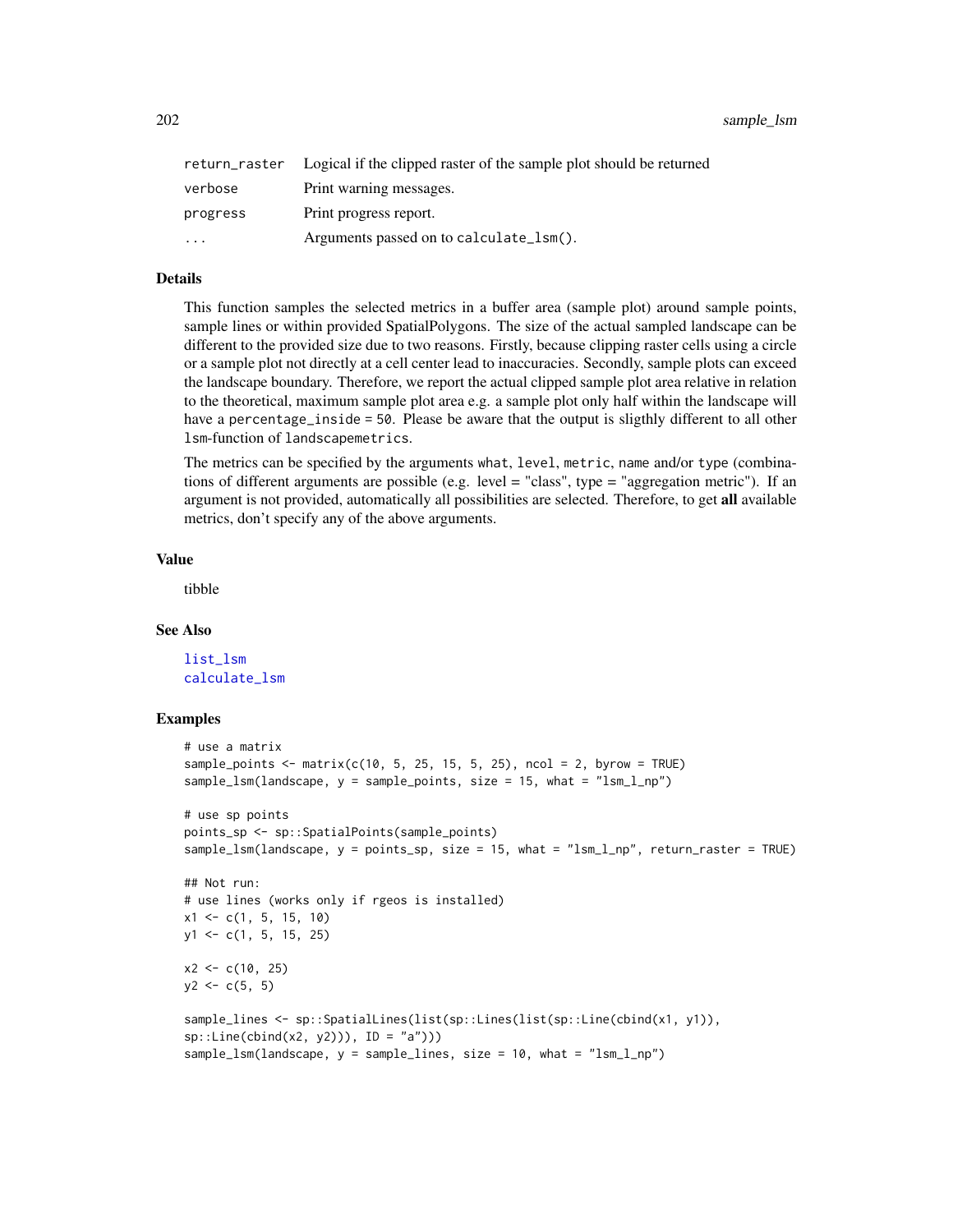```
# use polygons
poly_1 <- sp::Polygon(cbind(c(2.5, 2.5, 17.5, 17.5),
                           c(-2.5, 12.5, 12.5, -2.5)))
poly_2 <- sp::Polygon(cbind(c(7.5, 7.5, 23.5, 23.5),
                           c(-7.5, 23.5, 23.5, -7.5)))
poly_1 <- sp::Polygons(list(poly_1), "p1")
poly_2 <- sp::Polygons(list(poly_2), "p2")
sample_plots <- sp::SpatialPolygons(list(poly_1, poly_2))
sample_lsm(landscape, y = sample_plots, what = "lsm_l_np")
## End(Not run)
```
<span id="page-202-0"></span>scale\_sample *scale\_sample*

#### Description

Metrics on changing sample scale

```
scale_sample(landscape, y, shape, size, max_size, verbose, progress, ...)
## S3 method for class 'RasterLayer'
scale_sample(
  landscape,
 y,
 shape = "square",
 size,
 max_size,
 verbose = TRUE,
 progress = FALSE,
  ...
)
## S3 method for class 'RasterStack'
scale_sample(
 landscape,
 y,
  shape = "square",
 size,
 max_size,
 verbose = TRUE,
 progress = FALSE,
  ...
```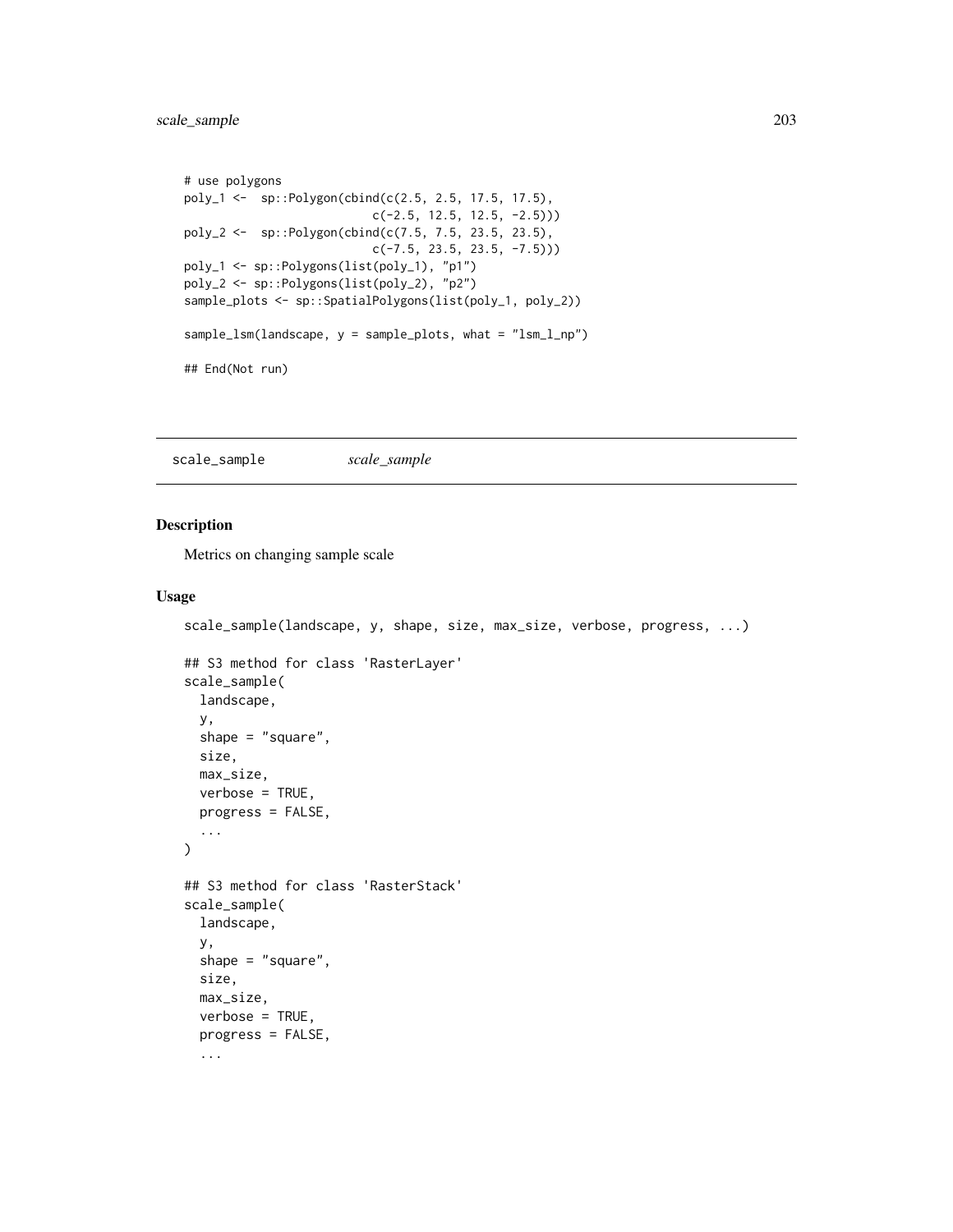```
\mathcal{L}## S3 method for class 'RasterBrick'
scale_sample(
  landscape,
  y,
  shape = "square",
  size,
  max_size,
  verbose = TRUE,
  progress = FALSE,
  ...
)
## S3 method for class 'stars'
scale_sample(
  landscape,
  y,
  shape = "square",size,
  max_size,
  verbose = TRUE,
  progress = FALSE,
  ...
\mathcal{L}## S3 method for class 'list'
scale_sample(
  landscape,
  y,
  shape = "square",
  size,
  max_size,
  verbose = TRUE,
  progress = FALSE,
  ...
\mathcal{L}
```
## Arguments

| landscape | Raster* Layer, Stack, Brick, SpatRaster (terra), stars, or a list of rasterLayers.                                                                                    |
|-----------|-----------------------------------------------------------------------------------------------------------------------------------------------------------------------|
| y         | 2-column matrix with coordinates or SpatialPoints.                                                                                                                    |
| shape     | String specifying plot shape. Either "circle" or "square"                                                                                                             |
| size      | Approximated size of sample plot. Equals the radius for circles or half of the<br>side-length for squares in mapunits. For lines size equals the width of the buffer. |
| max_size  | Maximum size to which sample plot size is summed up.                                                                                                                  |
| verbose   | Print warning messages.                                                                                                                                               |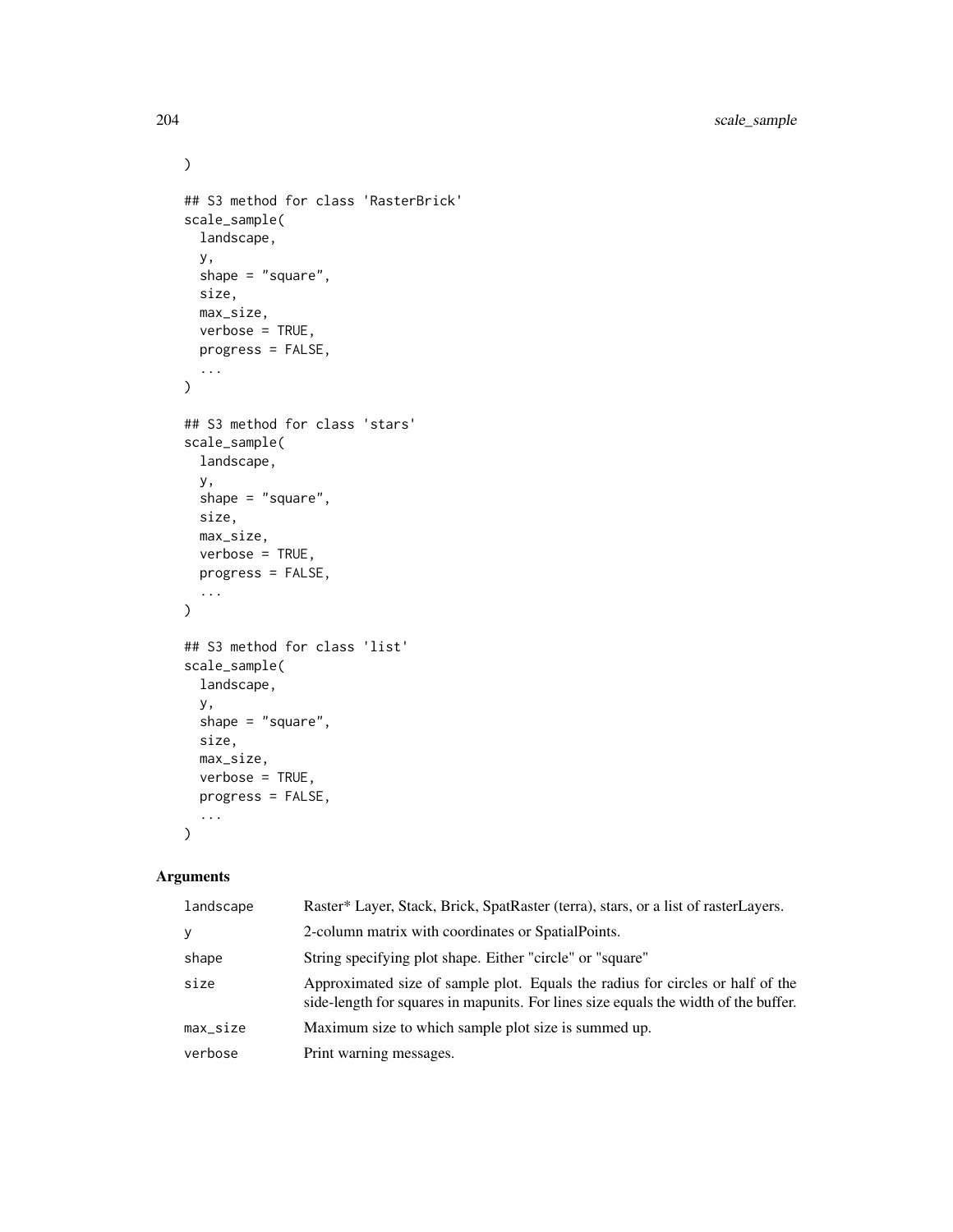## scale\_window 205

| progress | Print progress report.                  |
|----------|-----------------------------------------|
| $\cdots$ | Arguments passed on to calculate_lsm(). |

## Details

This function calculates the selected metrics in subsequential buffers around a/multiple point(s) of interest.

The size of the actual sampled landscape can be different to the provided size due to two reasons. Firstly, because clipping raster cells using a circle or a sample plot not directly at a cell center lead to inaccuracies. Secondly, sample plots can exceed the landscape boundary. Therefore, we report the actual clipped sample plot area relative in relation to the theoretical, maximum sample plot area e.g. a sample plot only half within the landscape will have a percentage\_inside = 50. Please be aware that the output is sligthly different to all other lsm-function of landscapemetrics.

The metrics can be specified by the arguments what, level, metric, name and/or type (combinations of different arguments are possible (e.g. level = "class", type = "aggregation metric"). If an argument is not provided, automatically all possibilities are selected. Therefore, to get all available metrics, don't specify any of the above arguments.

## Value

tibble

#### See Also

```
list_lsm
calculate_lsm
sample_lsm
construct_buffer
```
#### Examples

```
my_points = matrix(c(1265000, 1250000, 1255000, 1257000),
                  ncol = 2, byrow = TRUE)
scale_sample(landscape = augusta_nlcd, y = my_points,
size = 500, max_size = 5000, what = c("lsm_l_lent", "lsm_l_lmutinf"))
```
scale\_window *scale\_window*

## Description

Metrics on changing sample scale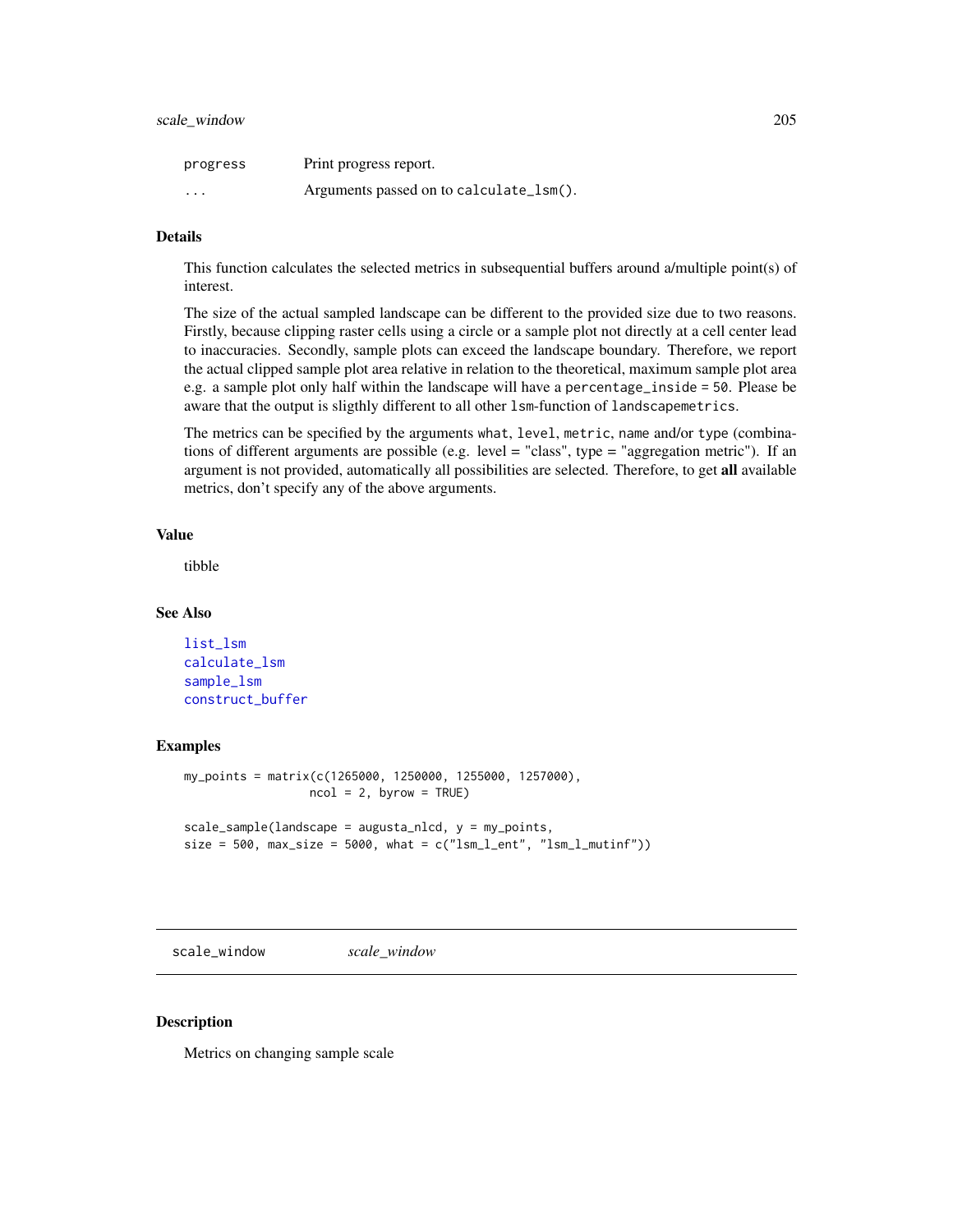206 scale\_window

```
scale_window(
  landscape,
 percentages_col,
 percentages_row,
 what,
 stat,
 verbose,
 progress,
  ...
)
## S3 method for class 'RasterLayer'
scale_window(
 landscape,
 percentages_col = c(2, 4, 8, 16, 32, 64, 100),
 percentages_row = NULL,
 what,
 stat,
  verbose = TRUE,
 progress = FALSE,
  ...
)
## S3 method for class 'RasterStack'
scale_window(
 landscape,
 percentages_col = c(2, 4, 8, 16, 32, 64, 100),
 percentages_row = NULL,
 what,
  stat,
  verbose = TRUE,
 progress = FALSE,
  ...
\mathcal{L}## S3 method for class 'RasterBrick'
scale_window(
  landscape,
 percentages_col = NULL,
 percentages_row = NULL,
 what,
  stat,
 verbose = TRUE,
 progress = FALSE,
  ...
)
```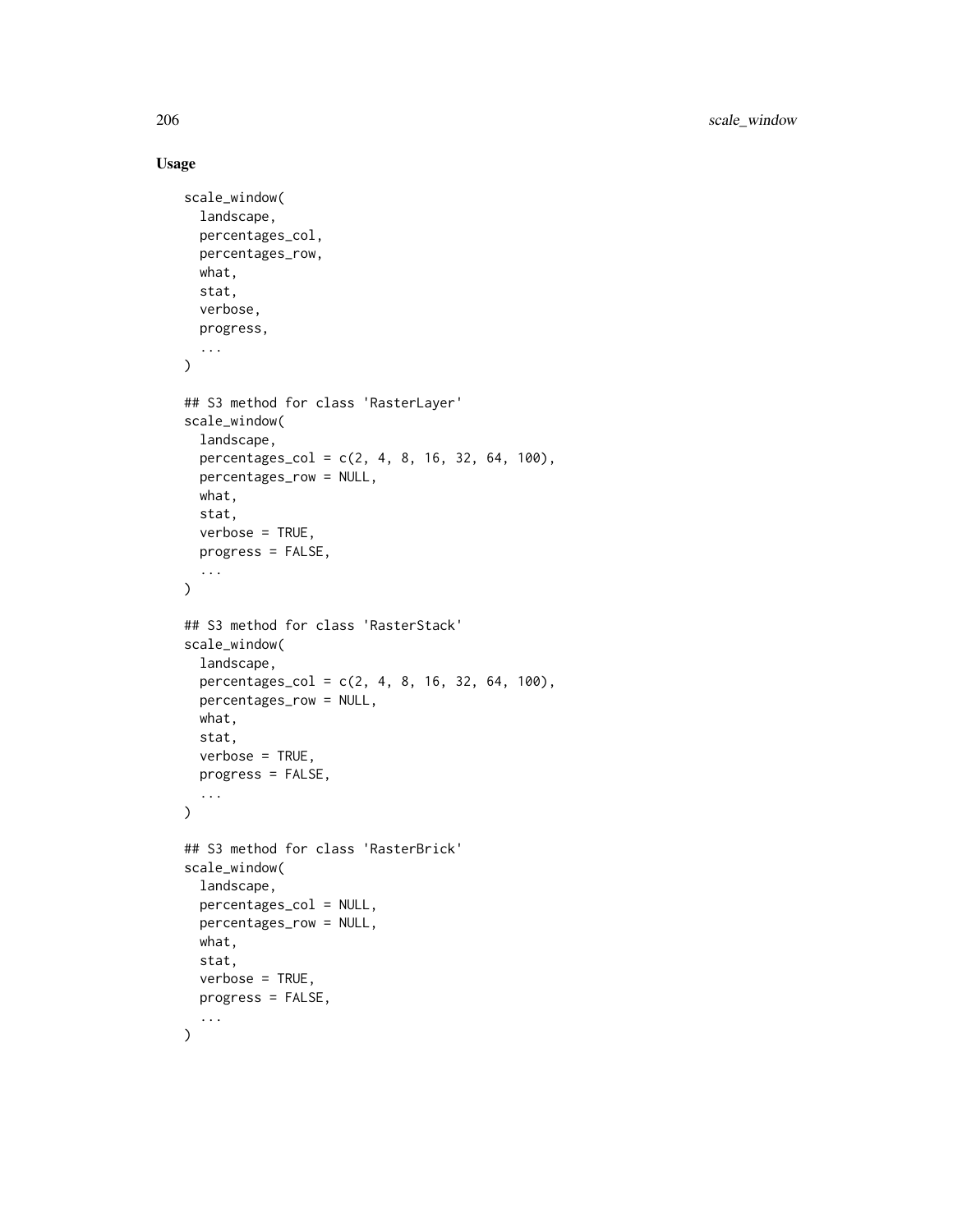```
## S3 method for class 'stars'
scale_window(
 landscape,
 percentages_col = NULL,
 percentages_row = NULL,
 what,
 stat,
 verbose = TRUE,
 progress = FALSE,
  ...
\lambda## S3 method for class 'list'
scale_window(
  landscape,
 percentages_col = NULL,
 percentages_row = NULL,
 what,
  stat,
  verbose = TRUE,
 progress = FALSE,
  ...
)
```
#### Arguments

| landscape       | Raster* Layer, Stack, Brick, SpatRaster (terra), stars, or a list of rasterLayers.                                                                                                     |
|-----------------|----------------------------------------------------------------------------------------------------------------------------------------------------------------------------------------|
| percentages_col |                                                                                                                                                                                        |
|                 | 2-column matrix with coordinates or SpatialPoints.                                                                                                                                     |
| percentages_row |                                                                                                                                                                                        |
|                 | String specifying plot shape. Either "circle" or "square"                                                                                                                              |
| what            | Selected level of metrics: either "patch", "class" or "landscape". It is also possi-<br>ble to specify functions as a vector of strings, e.g. what = $c("lsm_l_multinf", "lsm_l_ts").$ |
| stat            | The function to be applied. See Details                                                                                                                                                |
| verbose         | If TRUE, warnings are printed.                                                                                                                                                         |
| progress        | Print progress report.                                                                                                                                                                 |
| $\cdot$         | Arguments passed on to calculate_lsm().                                                                                                                                                |

# Details

This function calculates the selected metrics in moving windows over the provided landscape.

Please be aware that the output is sligthly different to all other lsm-function of landscapemetrics.

The metrics can be specified by the arguments what, level, metric, name and/or type (combinations of different arguments are possible (e.g. level = "class", type = "aggregation metric"). If an argument is not provided, automatically all possibilities are selected. Only metrics on landscape level are supported for this function.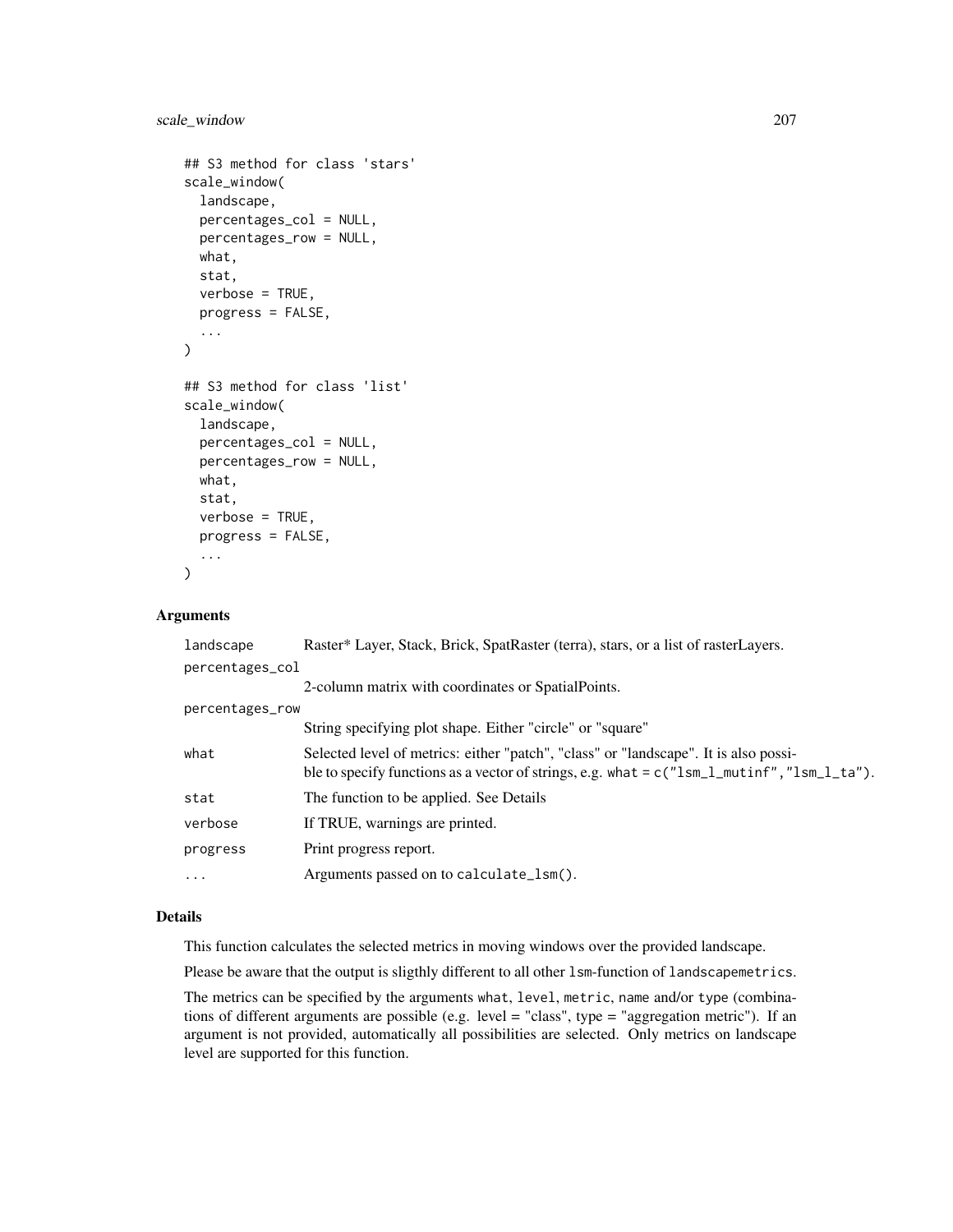## Value

tibble

## See Also

[list\\_lsm](#page-32-0) [window\\_lsm](#page-218-0) [scale\\_sample](#page-202-0)

# Examples

```
## Not run:
percentages_col <- c(2, 4, 8, 16, 32, 64, 100)
percentages_row <- c(2, 4, 8, 16, 32, 64, 100)
what = c("lsm_l_pr", "lsm_l_joinent")
stat <- "mean"
scale_window(landscape, percentages_col, percentages_row, what, stat)
## End(Not run)
```
show\_cores *Show core area*

# Description

Show core area

```
show_cores(
  landscape,
  directions,
 class,
 labels,
  nrow,
 ncol,
  consider_boundary,
  edge_depth
\mathcal{L}## S3 method for class 'RasterLayer'
show_cores(
  landscape,
  directions = 8,
```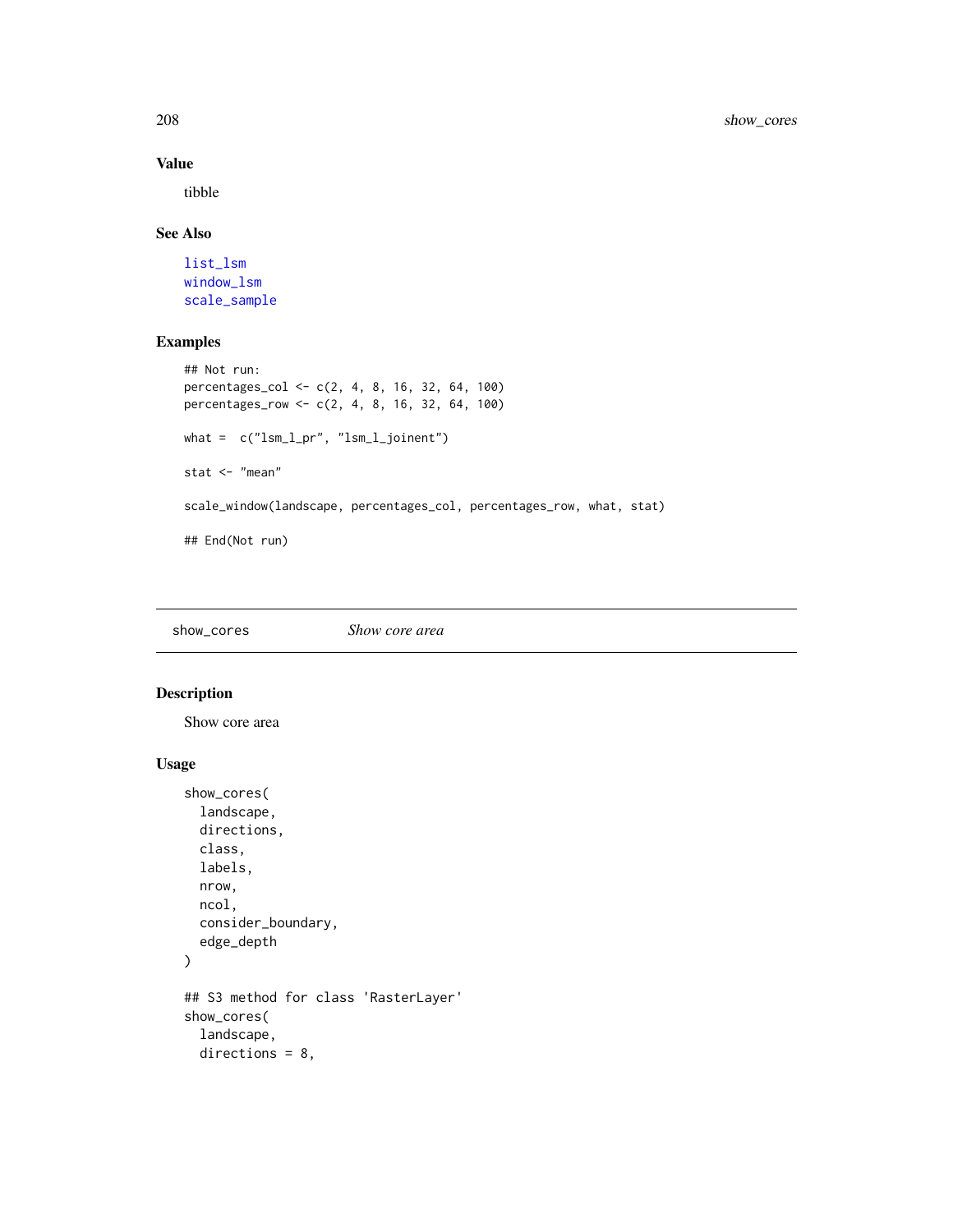```
class = "all",labels = FALSE,
 nrow = NULL,ncol = NULL,consider_boundary = FALSE,
  edge_depth = 1
\mathcal{L}## S3 method for class 'RasterStack'
show_cores(
  landscape,
 directions = 8,
 class = "all",
 labels = FALSE,
 nrow = NULL,ncol = NULL,consider_boundary = FALSE,
  edge_depth = 1
\lambda## S3 method for class 'RasterBrick'
show_cores(
 landscape,
 directions = 8,
 class = "all",labels = FALSE,
 nrow = NULL,ncol = NULL,
 consider_boundary = FALSE,
 edge_depth = 1
\mathcal{L}## S3 method for class 'stars'
show_cores(
 landscape,
 directions = 8,
 class = "all",labels = FALSE,
  nrow = NULL,ncol = NULL,consider_boundary = FALSE,
  edge_depth = 1
\mathcal{L}## S3 method for class 'list'
show_cores(
  landscape,
  directions = 8,
```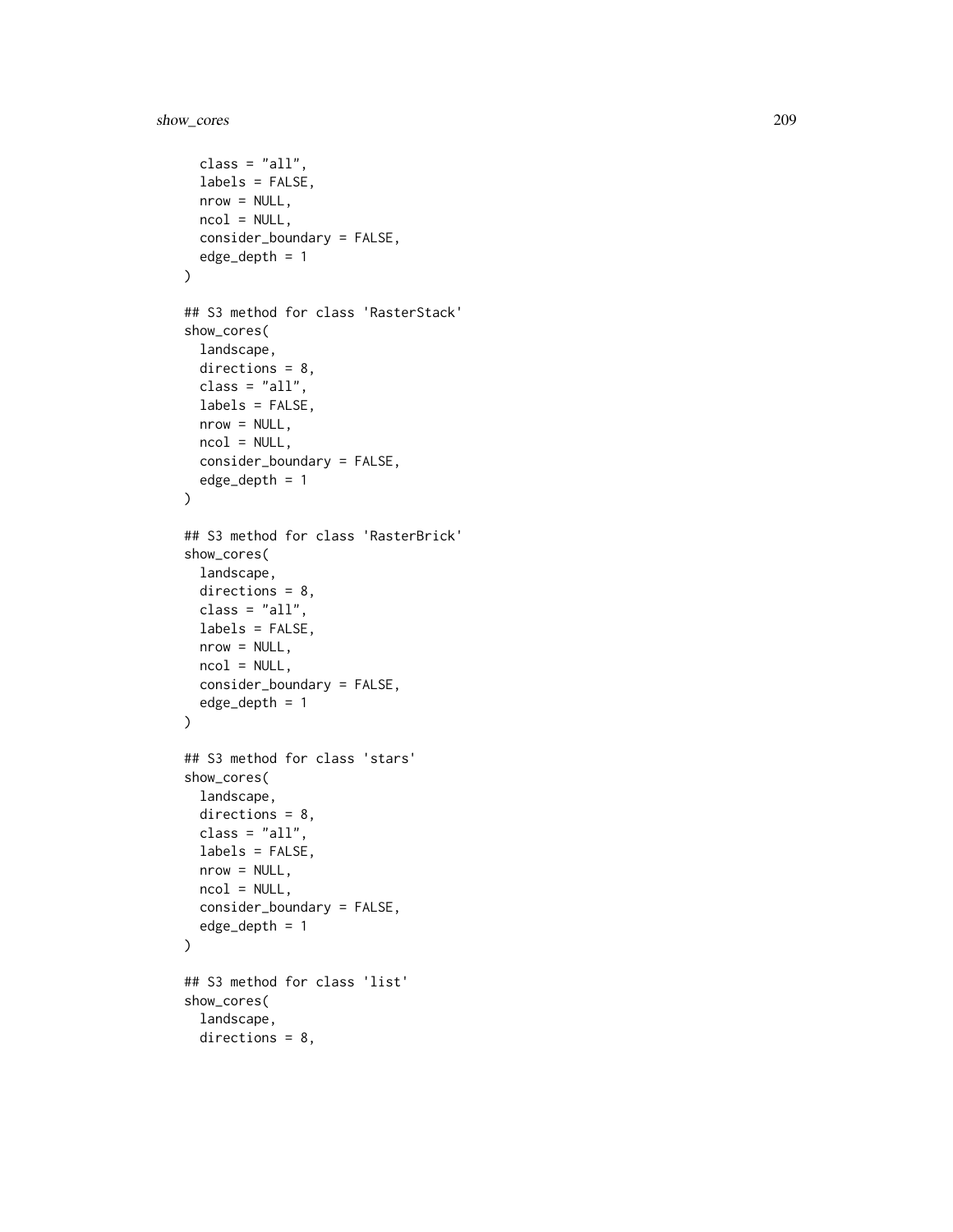```
class = "all",labels = FALSE,
 nrow = NULL,
 ncol = NULL,consider_boundary = FALSE,
 edge_depth = 1
)
```
### Arguments

| landscape         | Raster object                                                                                                                                                                  |
|-------------------|--------------------------------------------------------------------------------------------------------------------------------------------------------------------------------|
| directions        | The number of directions in which patches should be connected: 4 (rook's case)<br>or 8 (queen's case).                                                                         |
| class             | How to show the core area: "global" (single map), "all" (every class as facet),<br>or a vector with the specific classes one wants to show (every selected class as<br>facet). |
| labels            | Logical flag indicating whether to print or not to print core labels. boundary<br>should be considered as core                                                                 |
| nrow, ncol        | Number of rows and columns for the facet.                                                                                                                                      |
| consider_boundary |                                                                                                                                                                                |
|                   | Logical if cells that only neighbour the landscape boundary should be considered<br>ered as core.                                                                              |
| edge_depth        | Distance (in cells) a cell has the be away from the patch edge to be considered<br>as core cell                                                                                |
|                   |                                                                                                                                                                                |

## Details

The functions plots the core area of patches labeled with the corresponding patch id. The edges are the grey cells surrounding the patches and are always shown.

## Value

ggplot

## Examples

```
# show "global" core area
show_cores(landscape, class = "global", labels = FALSE)
# show the core area of every class as facet
show_cores(landscape, class = "all", labels = FALSE)
# show only the core area of class 1 and 3
show_cores(landscape, class = c(1, 3), labels = TRUE)
```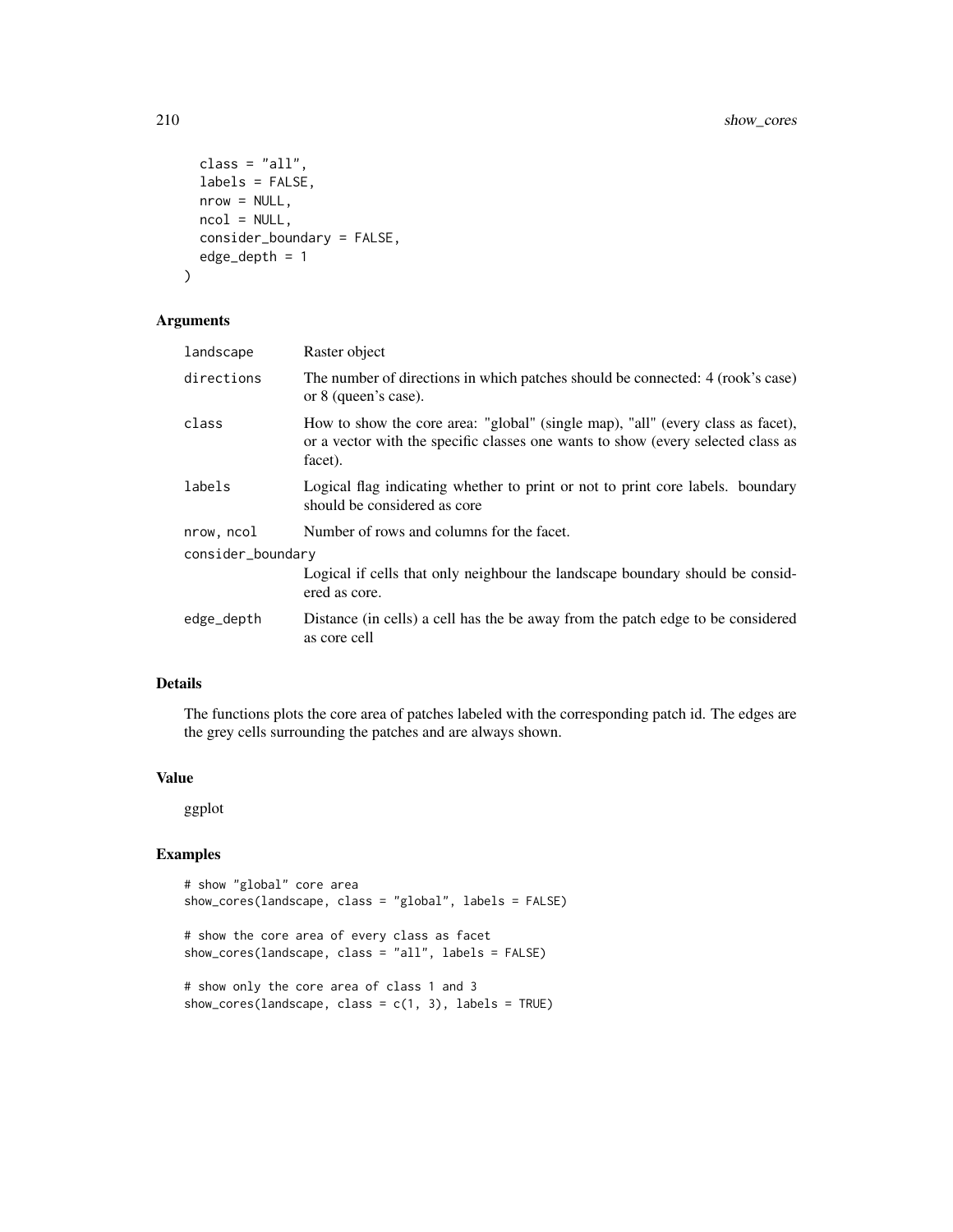show\_correlation *Show correlation*

## Description

Show correlation

# Usage

```
show_correlation(
  data,
 method = "pearson",
 diag = TRUE,labels = FALSE,
 vjust = 0,
  text\_size = 15)
```
# Arguments

| data      | Tibble with results of as returned by the landscapemetrics package.    |
|-----------|------------------------------------------------------------------------|
| method    | Type of correlation. See link{cor} for details.                        |
| diag      | If FALSE, values on the diagonal will be NA and not plotted.           |
| labels    | If TRUE, the correlation value will be added as text.                  |
| viust     | Will be passed on to ggplot2 as vertical justification of x-axis text. |
| text_size | Text size of the plot.                                                 |

# Details

The functions calculates the correlation between all metrics. In order to calculate correlations, for the landscape level more than one landscape needs to be present. All input must be structured as returned by the landscapemetrics package.

## Value

ggplot

# Examples

```
metrics <- calculate_lsm(landscape, what = c("patch", "class"))
show_correlation(data = metrics, method = "pearson")
## Not run:
metrics <- calculate_lsm(landscape, what = c("patch", "class"))#'
correlations <- calculate_correlation(metrics)
show_correlation(data = correlations, method = "pearson")
```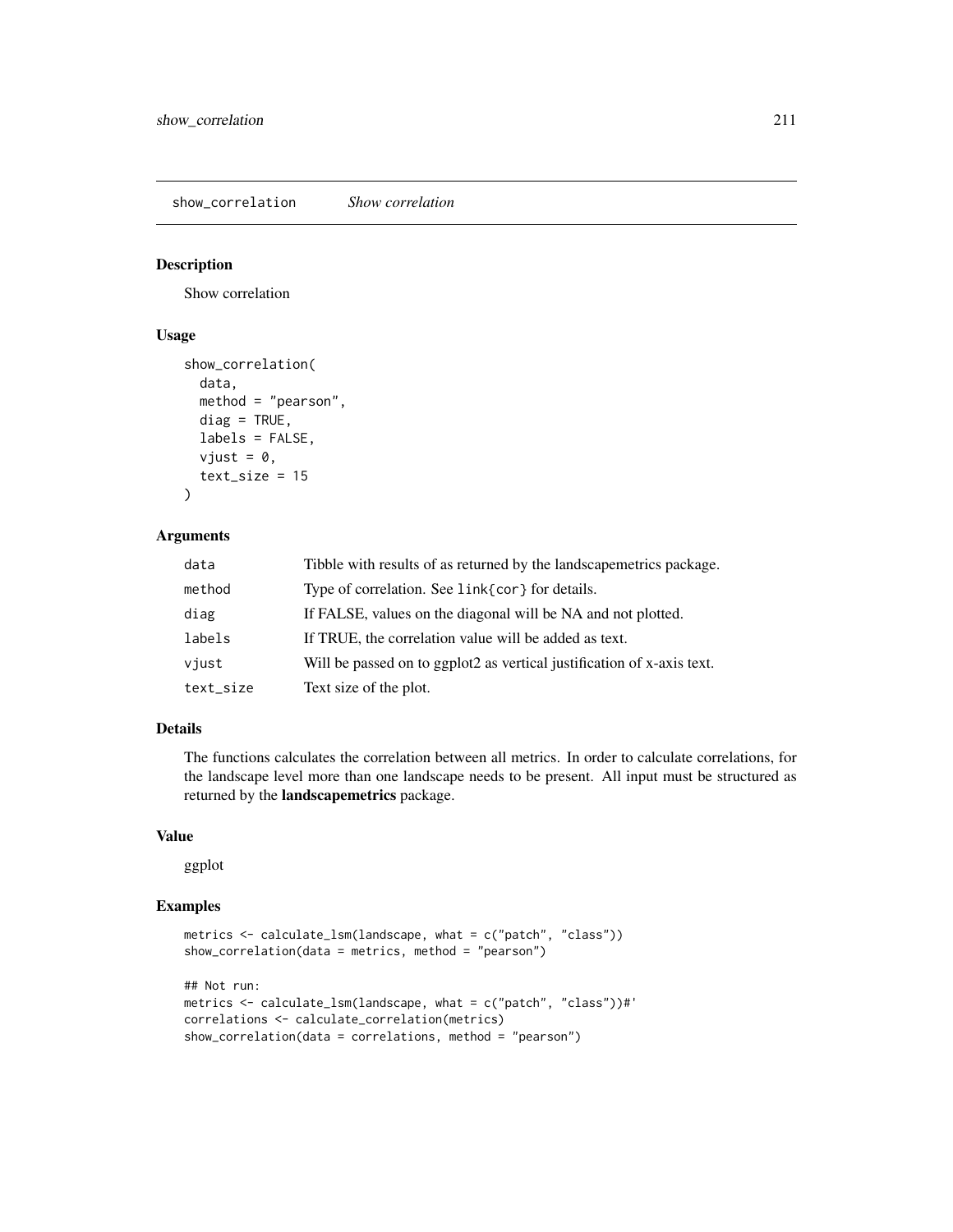212 show\_lsm

## End(Not run)

## show\_lsm *Show landscape metrics*

## Description

Show landscape metrics on patch level printed in their corresponding patch.

```
show_lsm(
  landscape,
 what,
 class,
 directions,
  consider_boundary,
  edge_depth,
  labels,
  label_lsm,
 nrow,
 ncol
)
## S3 method for class 'RasterLayer'
show_lsm(
 landscape,
 what,
 class = "global",
 directions = 8,consider_boundary = FALSE,
  edge_depth = 1,
 labels = FALSE,
  label_lsm = FALSE,
 nrow = NULL,ncol = NULL
)
## S3 method for class 'RasterStack'
show_lsm(
 landscape,
 what,
 class = "global",
 directions = 8,
 consider_boundary = FALSE,
```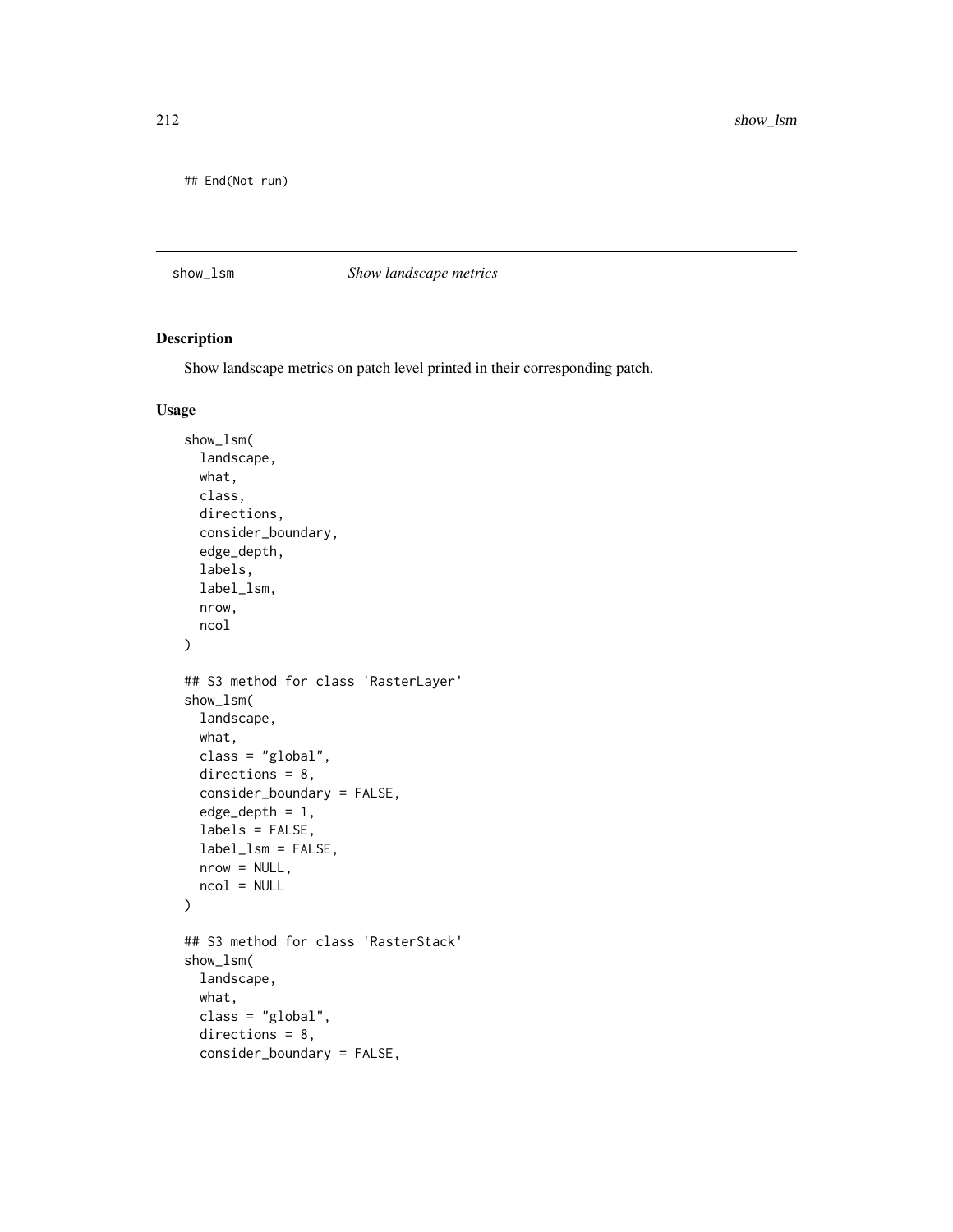#### show\_lsm 213

```
edge\_depth = 1,
  labels = FALSE,
 label_lsm = FALSE,
 nrow = NULL,
 ncol = NULL
)
## S3 method for class 'RasterBrick'
show_lsm(
 landscape,
 what,
 class = "global",
 directions = 8,
  consider_boundary = FALSE,
  edge_depth = 1,
  labels = FALSE,
  label_lsm = FALSE,
 nrow = NULL,ncol = NULL
\lambda## S3 method for class 'stars'
show_lsm(
 landscape,
 what,
 class = "global",
 directions = 8,
  consider_boundary = FALSE,
  edge\_depth = 1,
 labels = FALSE,
  label_lsm = FALSE,
 nrow = NULL,ncol = NULL
\mathcal{L}## S3 method for class 'list'
show_lsm(
 landscape,
 what,
 class = "global",
 directions = 8,
  consider_boundary = FALSE,
  edge\_depth = 1,
  labels = FALSE,
 label_lsm = FALSE,
 nrow = NULL,
 ncol = NULL
\mathcal{L}
```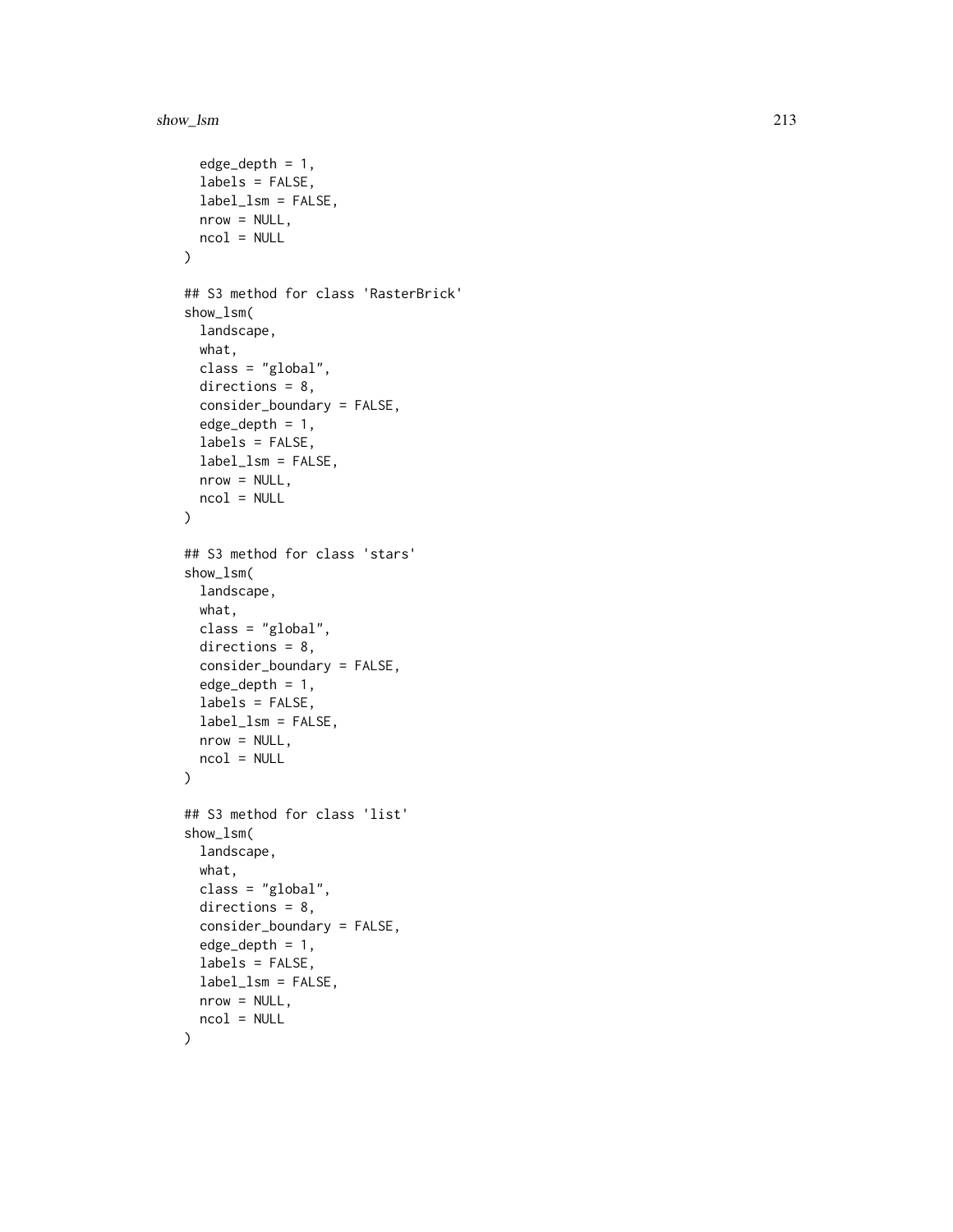# Arguments

| landscape         | *Raster object                                                                                                                                                                       |
|-------------------|--------------------------------------------------------------------------------------------------------------------------------------------------------------------------------------|
| what              | Patch level what to plot                                                                                                                                                             |
| class             | How to show the labeled patches: "global" (single map), "all" (every class as<br>facet), or a vector with the specific classes one wants to show (every selected<br>class as facet). |
| directions        | The number of directions in which patches should be connected: 4 (rook's case)<br>or 8 (queen's case).                                                                               |
| consider_boundary |                                                                                                                                                                                      |
|                   | Logical if cells that only neighbour the landscape boundary should be considered<br>ered as core                                                                                     |
| edge_depth        | Distance (in cells) a cell has the be away from the patch edge to be considered<br>as core cell                                                                                      |
| labels            | Logical flag indicating whether to print or not to print patch labels.                                                                                                               |
| label_lsm         | If true, the value of the landscape metric is used as label                                                                                                                          |
| nrow, ncol        | Number of rows and columns for the facet.                                                                                                                                            |

## Details

The function plots all patches with a fill corresponding to the value of the chosen landscape metric on patch level.

### Value

ggplot

# Examples

```
show_lsm(landscape, what = "lsm_p_area", directions = 4)
show_lsm(landscape, what = "lsm_p_shape", class = c(1, 2), label_lsm = TRUE)
show_lsm(landscape, what = "lsm_p_circle", class = 3, labels = TRUE)
```
show\_patches *Show patches*

# Description

Show patches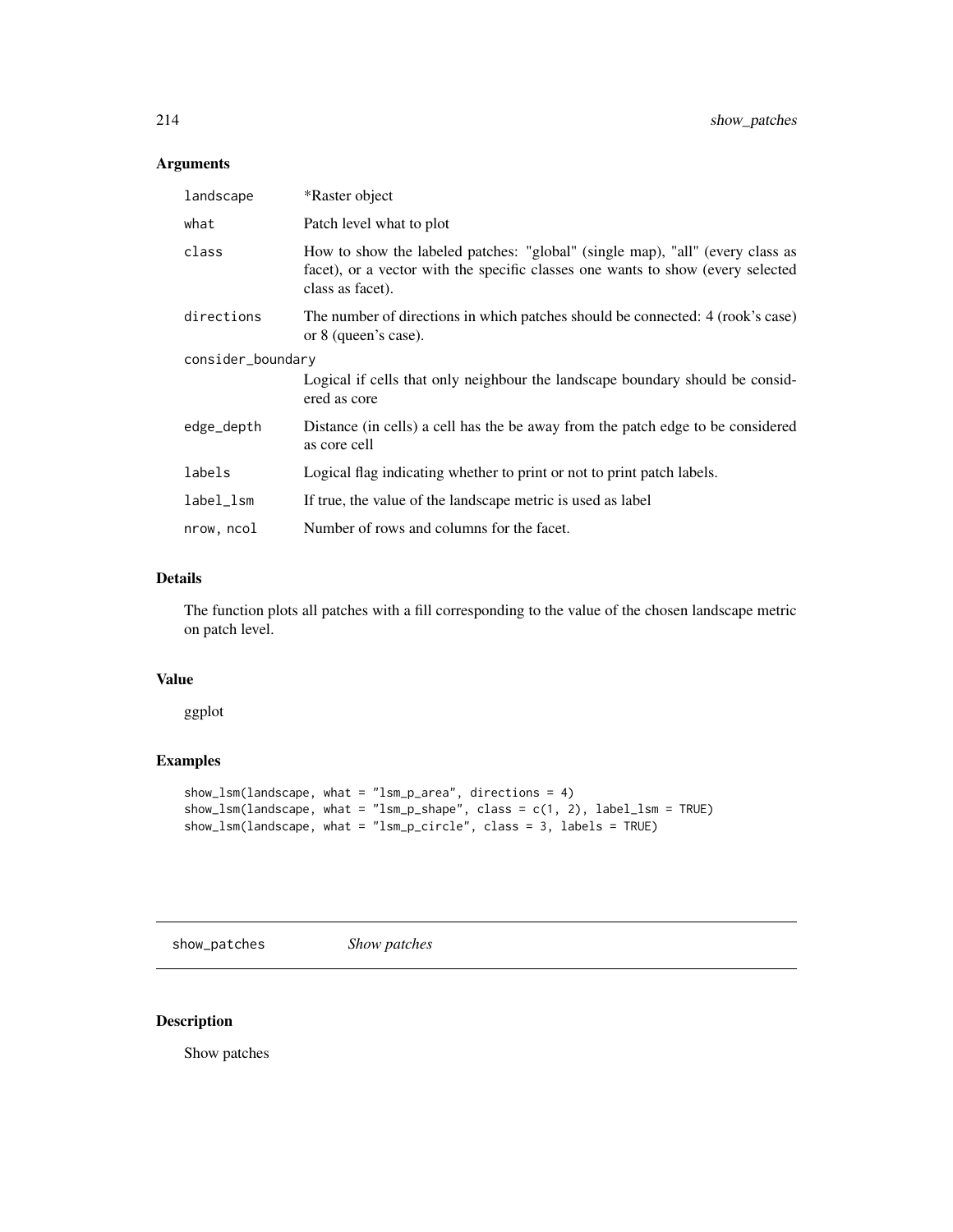## show\_patches 215

```
show_patches(landscape, class, directions, labels, nrow, ncol)
## S3 method for class 'RasterLayer'
show_patches(
  landscape,
  class = "global",
  directions = 8,
  labels = FALSE,
 nrow = NULL,
 ncol = NULL
\mathcal{L}## S3 method for class 'RasterStack'
show_patches(
  landscape,
  class = "global",
 directions = 8,
 labels = FALSE,
 nrow = NULL,
 ncol = NULL
)
## S3 method for class 'RasterBrick'
show_patches(
 landscape,
 class = "global",
  directions = 8,
 labels = FALSE,
 nrow = NULL,ncol = NULL
)
## S3 method for class 'stars'
show_patches(
  landscape,
  class = "global",
  directions = 8,
  labels = FALSE,
 nrow = NULL,
  ncol = NULL\mathcal{L}## S3 method for class 'list'
show_patches(
  landscape,
  class = "global",
  directions = 8,
```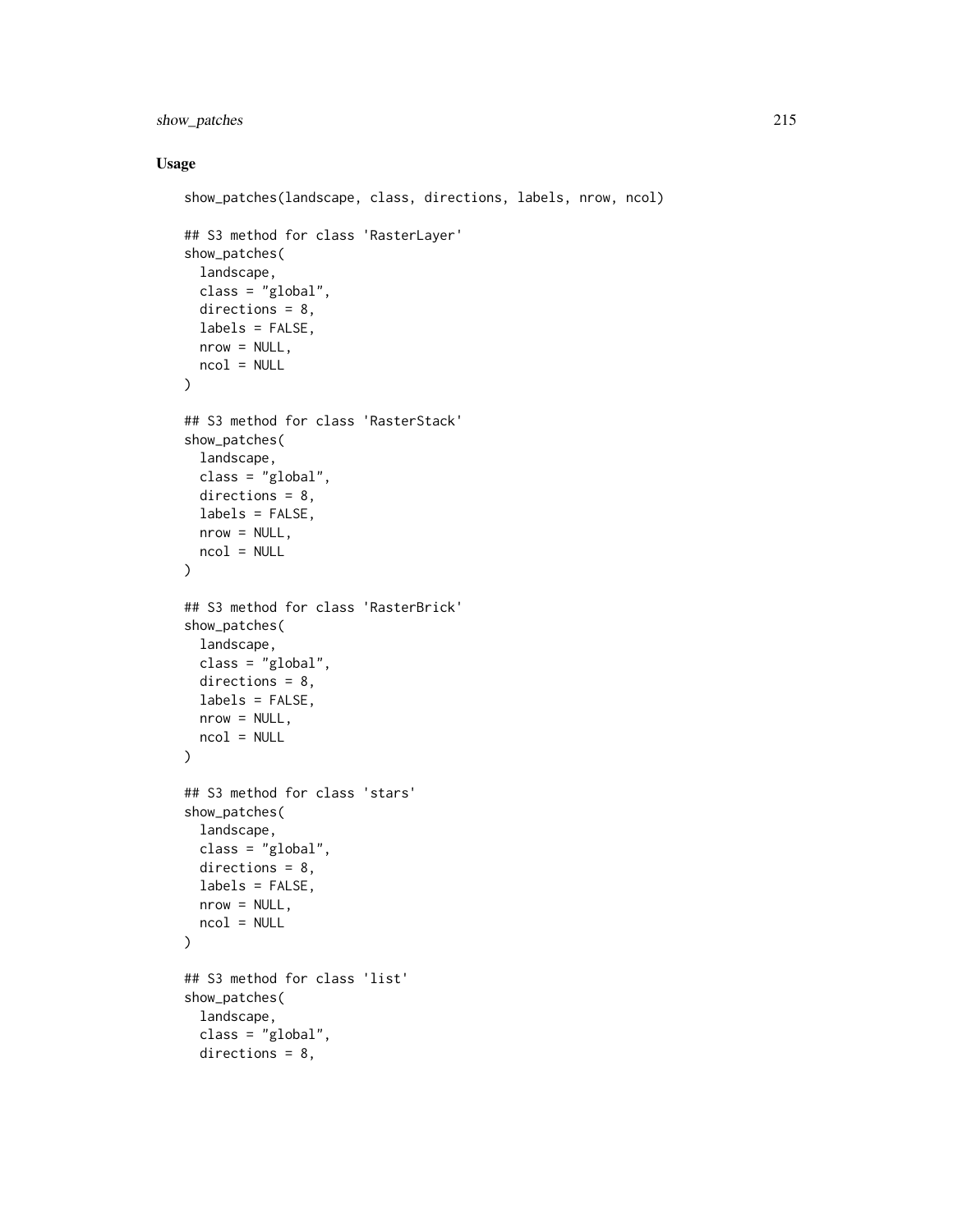```
labels = FALSE,
  nrow = NULL,ncol = NULL
\mathcal{L}
```
## Arguments

| *Raster object                                                                                                                                                                       |
|--------------------------------------------------------------------------------------------------------------------------------------------------------------------------------------|
| How to show the labeled patches: "global" (single map), "all" (every class as<br>facet), or a vector with the specific classes one wants to show (every selected<br>class as facet). |
| The number of directions in which patches should be connected: 4 (rook's case)<br>or 8 (queen's case).                                                                               |
| Logical flag indicating whether to print or not to print patch labels.                                                                                                               |
| Number of rows and columns for the facet.                                                                                                                                            |
|                                                                                                                                                                                      |

## Details

The functions plots the landscape with the patches labeled with the corresponding patch id.

# Value

ggplot

## Examples

show\_patches(landscape) show\_patches(landscape, class = c(1, 2)) show\_patches(landscape, class = 3, labels = FALSE)

spatialize\_lsm *spatialize\_lsm*

# Description

Spatialize landscape metric values

```
spatialize_lsm(
  landscape,
 level,
 metric,
 name,
  type,
  what,
```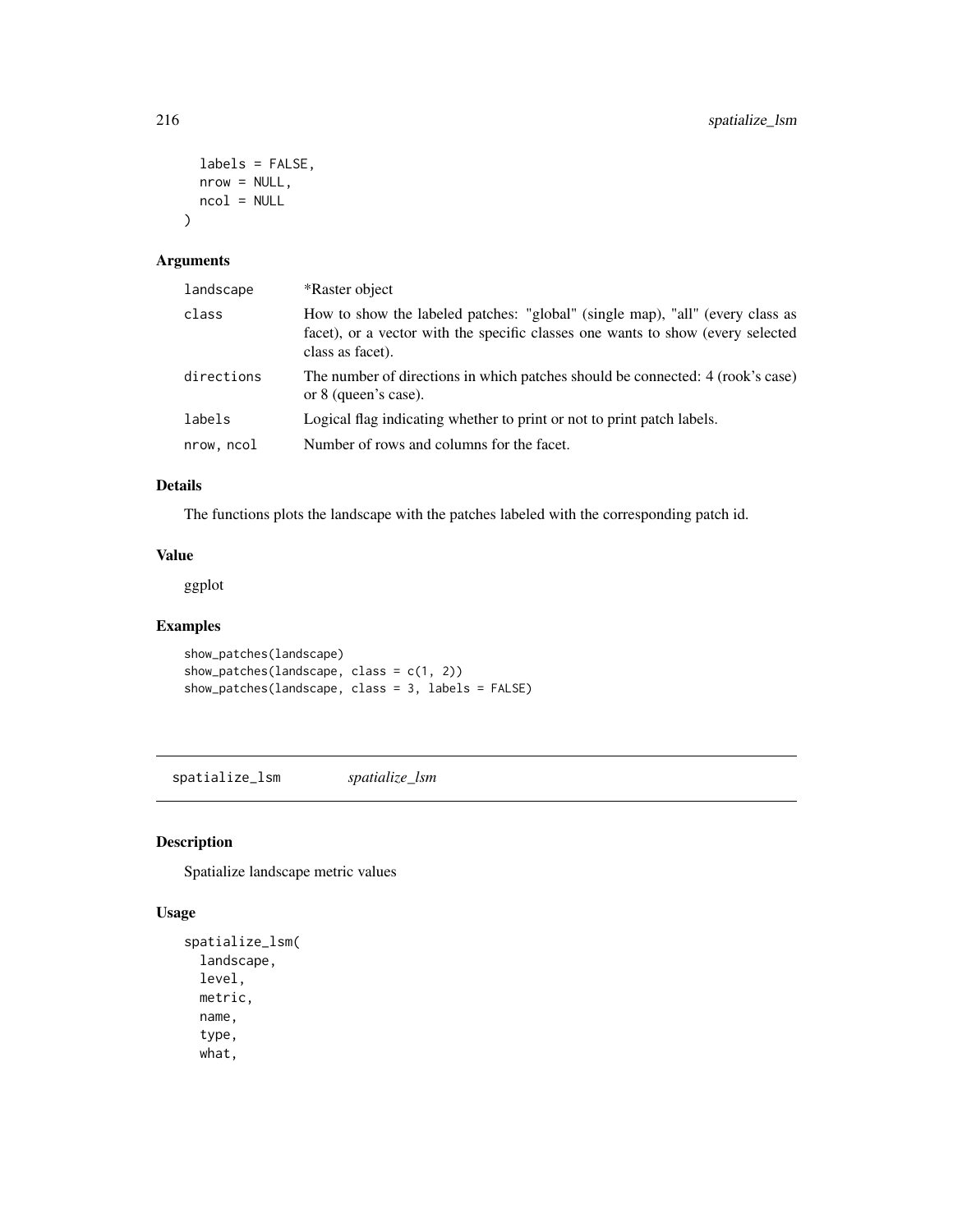```
directions,
 progress,
  to_disk,
  ...
\mathcal{L}## S3 method for class 'RasterLayer'
spatialize_lsm(
  landscape,
  level = "patch",metric = NULL,
 name = NULL,type = NULL,
 what = NULL,
 directions = 8,
 progress = FALSE,
  to_disk = getOption("to_disk", default = FALSE),
  ...
\lambda## S3 method for class 'RasterStack'
spatialize_lsm(
 landscape,
  level = "patch",metric = NULL,
 name = NULL,
  type = NULL,
 what = NULL,directions = 8,
 progress = FALSE,
  to_disk = getOption("to_disk", default = FALSE),
  ...
\lambda## S3 method for class 'RasterBrick'
spatialize_lsm(
 landscape,
 level = "patch",
 metric = NULL,
 name = NULL,type = NULL,
 what = NULL,directions = 8,
 progress = FALSE,
 to_disk = getOption("to_disk", default = FALSE),
  ...
)
```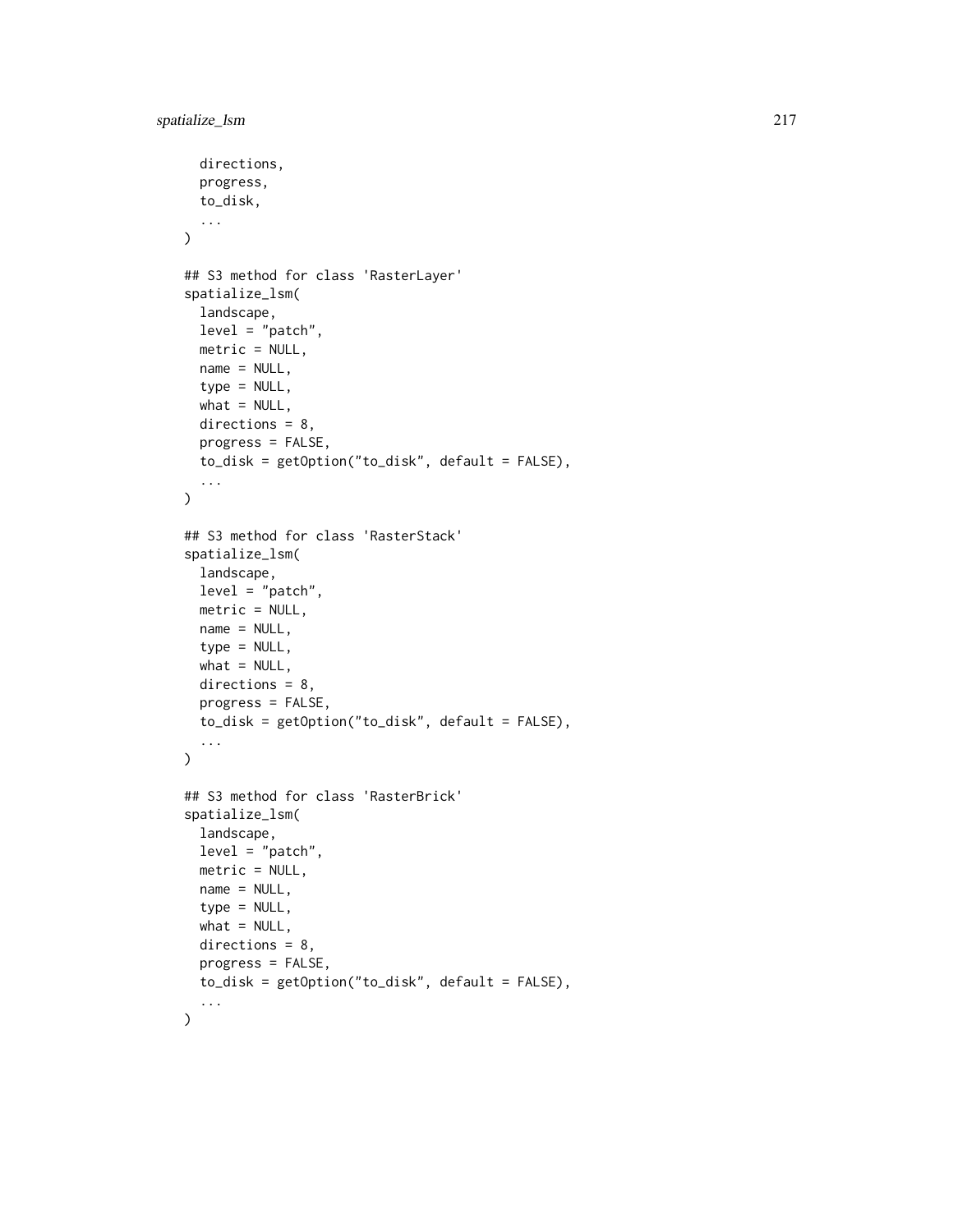```
## S3 method for class 'stars'
spatialize_lsm(
 landscape,
 level = "patch",
 metric = NULL,
 name = NULL,type = NULL,
 what = NULL,directions = 8,
 progress = FALSE,
  to_disk = getOption("to_disk", default = FALSE),
  ...
\mathcal{L}## S3 method for class 'list'
spatialize_lsm(
 landscape,
 level = "patch",
 metric = NULL,
 name = NULL,type = NULL,
 what = NULL,
 directions = 8,
 progress = FALSE,
 to_disk = getOption("to_disk", default = FALSE),
  ...
\mathcal{L}
```
## Arguments

| landscape  | Raster* Layer, Stack, Brick, SpatRaster (terra), stars, or a list of rasterLayers.                                                                                                |
|------------|-----------------------------------------------------------------------------------------------------------------------------------------------------------------------------------|
| level      | Level of metrics. Either 'patch', 'class' or 'landscape' (or vector with combina-<br>tion).                                                                                       |
| metric     | Abbreviation of metrics (e.g. 'area').                                                                                                                                            |
| name       | Full name of metrics (e.g. 'core area')                                                                                                                                           |
| type       | Type according to FRAGSTATS grouping (e.g. 'aggregation metrics').                                                                                                                |
| what       | Selected level of metrics: either "patch", "class" or "landscape". It is also possi-<br>ble to specify functions as a vector of strings, e.g. what = $c("lsm_cca", "lsm_l_t'a").$ |
| directions | The number of directions in which patches should be connected: 4 (rook's case)<br>or 8 (queen's case).                                                                            |
| progress   | Print progress report.                                                                                                                                                            |
| to_disk    | If TRUE raster will be saved to disk.                                                                                                                                             |
| $\cdots$   | Arguments passed on to calculate_lsm().                                                                                                                                           |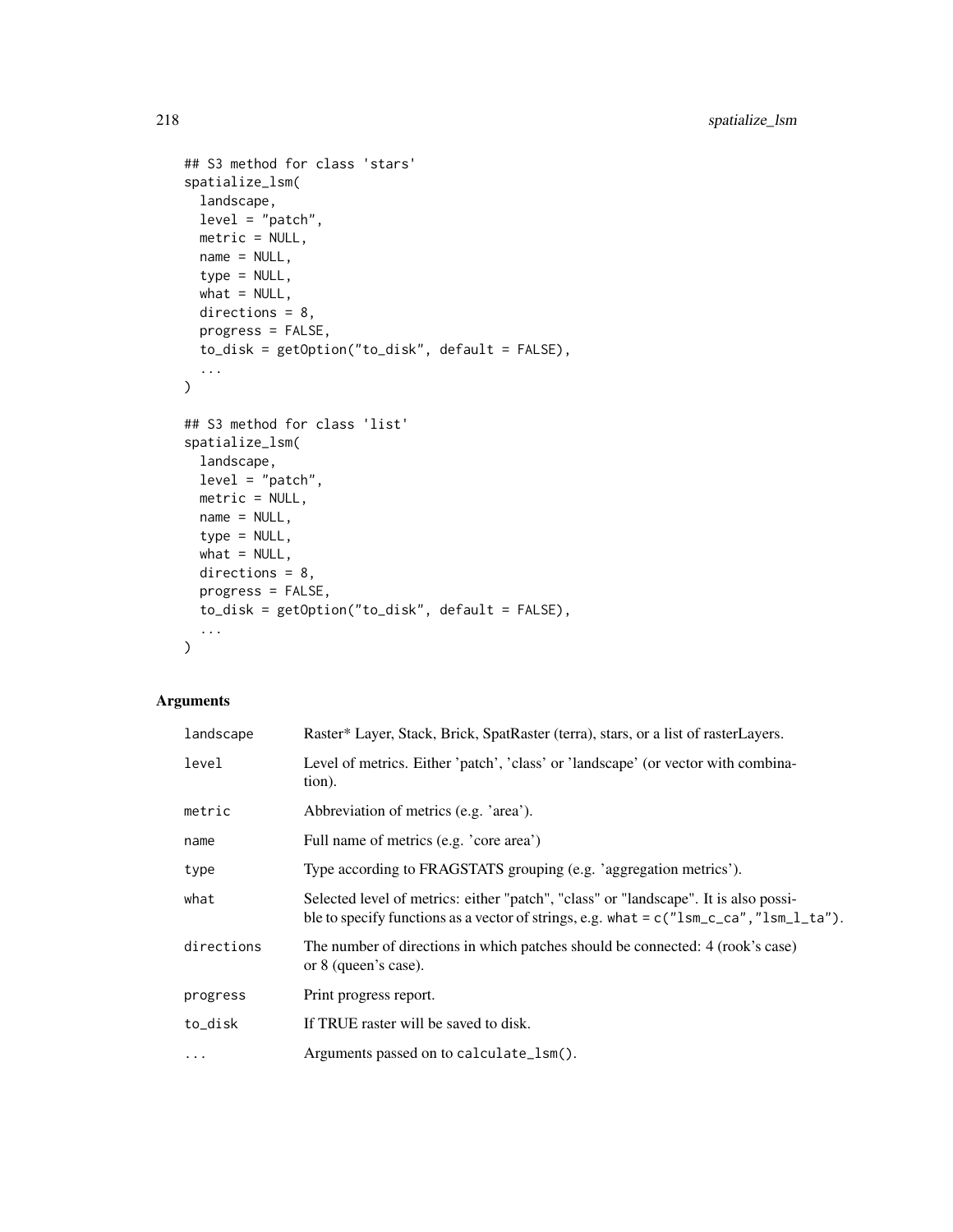## <span id="page-218-0"></span>window\_lsm 219

## Details

The functions returns a nested list with RasterLayers. The first level contains each input layer (only one element if RasterLayer was provided). The second level contains a RasterLayer for each selected metric (see list\_lsm for details) where each cell has the landscape metric value of the patch it belongs to. Only patch level metrics are allowed.

## Value

list

### See Also

[list\\_lsm](#page-32-0) [show\\_lsm](#page-211-0)

#### Examples

```
spatialize_lsm(landscape, what = "lsm_p_area")
```
window\_lsm *window\_lsm*

#### Description

Moving window

#### Usage

```
window_lsm(landscape, window, level, metric, name, type, what, progress, ...)
## S3 method for class 'RasterLayer'
window_lsm(
  landscape,
 window,
 level = "landscape",
 metric = NULL,
 name = NULL,
  type = NULL,
 what = NULL,progress = FALSE,
  ...
\mathcal{L}## S3 method for class 'RasterStack'
window_lsm(
  landscape,
```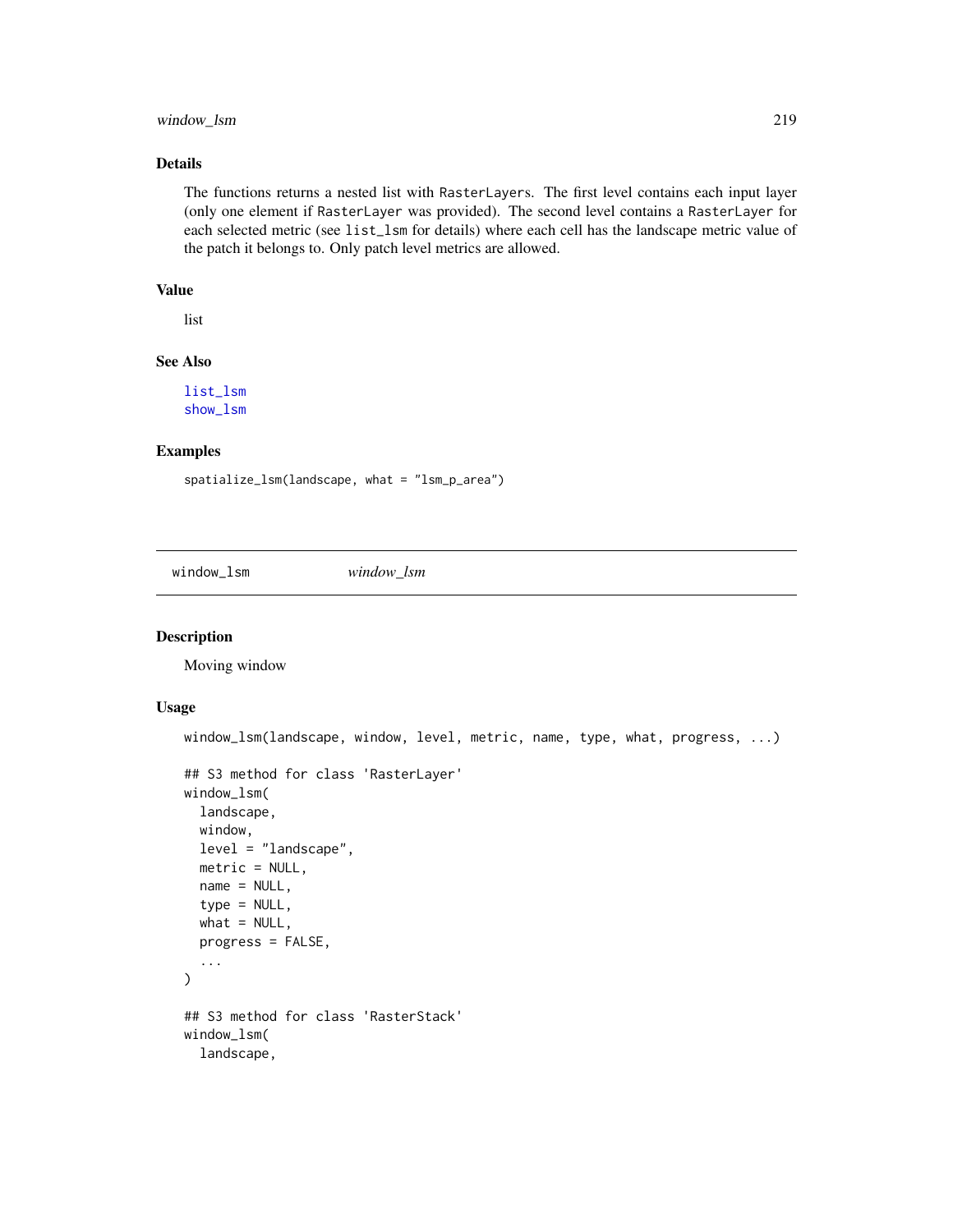```
window,
  level = "landscape",
  metric = NULL,name = NULL,type = NULL,
  what = NULL,progress = FALSE,
  ...
\mathcal{L}## S3 method for class 'RasterBrick'
window_lsm(
  landscape,
  window,
  level = "landscape",
  metric = NULL,
  name = NULL,type = NULL,
  what = NULL,progress = FALSE,
  ...
\mathcal{L}## S3 method for class 'stars'
window_lsm(
  landscape,
  window,
  level = "landscape",
  metric = NULL,
  name = NULL,type = NULL,
  what = NULL,progress = FALSE,
  ...
\mathcal{L}## S3 method for class 'list'
window_lsm(
  landscape,
  window,
  level = "landscape",
  metric = NULL,
  name = NULL,
  type = NULL,
  what = NULL,
  progress = FALSE,
  ...
\mathcal{L}
```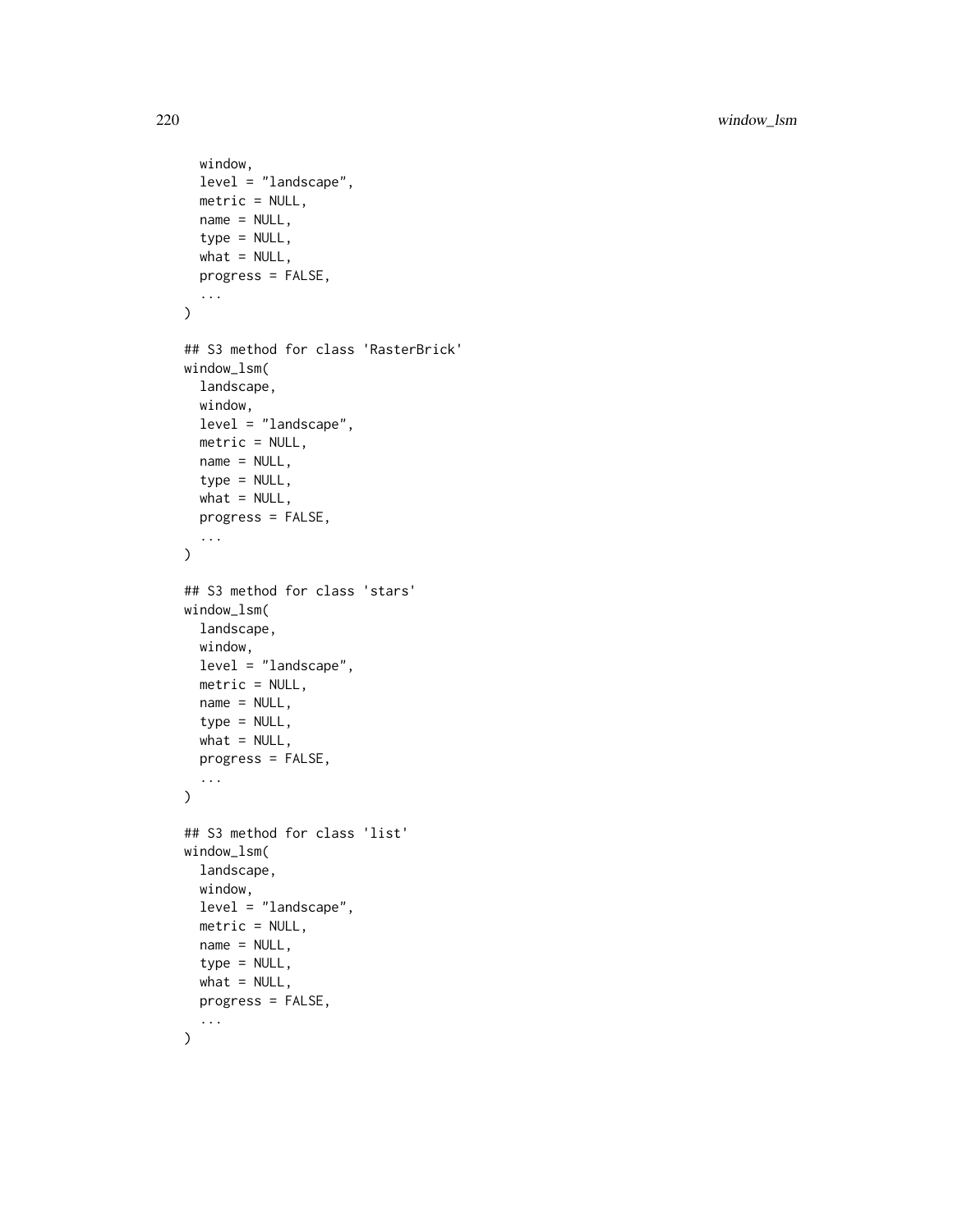#### <span id="page-220-0"></span>window\_lsm 221

#### Arguments

| landscape | Raster* Layer, Stack, Brick, SpatRaster (terra), stars, or a list of rasterLayers.                                                                                                |
|-----------|-----------------------------------------------------------------------------------------------------------------------------------------------------------------------------------|
| window    | Moving window matrix.                                                                                                                                                             |
| level     | Level of metrics. Either 'patch', 'class' or 'landscape' (or vector with combina-<br>tion).                                                                                       |
| metric    | Abbreviation of metrics (e.g. 'area').                                                                                                                                            |
| name      | Full name of metrics (e.g. 'core area')                                                                                                                                           |
| type      | Type according to FRAGSTATS grouping (e.g. 'aggregation metrics').                                                                                                                |
| what      | Selected level of metrics: either "patch", "class" or "landscape". It is also possi-<br>ble to specify functions as a vector of strings, e.g. what = $c("lsm_cca", "lsm_l_t'a").$ |
| progress  | Print progress report.                                                                                                                                                            |
| $\cdots$  | Arguments passed on to calculate_lsm().                                                                                                                                           |

#### Details

The function calculates for each focal cell the selected landscape metrics (currently only landscape level metrics are allowed) for a local neighbourhood. The neighbourhood can be specified using a matrix. For more details, see ?raster::focal(). The result will be a RasterLayer in which each focal cell includes the value of its neighbourhood and thereby allows to show gradients and variability in the landscape (Hagen-Zanker 2016). To be type stable, the acutally result is always a nested list (first level for RasterStack layers, second level for selected landscape metrics).

#### Value

list

## References

Fletcher, R., Fortin, M.-J. 2018. Spatial Ecology and Conservation Modeling: Applications with R. Springer International Publishing. 523 pages

Hagen-Zanker, A. (2016). A computational framework for generalized moving windows and its application to landscape pattern analysis. International journal of applied earth observation and geoinformation, 44, 205-216.

McGarigal, K., Cushman, S.A., and Ene E. 2012. FRAGSTATS v4: Spatial Pattern Analysis Program for Categorical and Continuous Maps. Computer software program produced by the authors at the University of Massachusetts, Amherst. Available at the following website: [http:](http://www.umass.edu/landeco/research/fragstats/fragstats.html) [//www.umass.edu/landeco/research/fragstats/fragstats.html](http://www.umass.edu/landeco/research/fragstats/fragstats.html)

#### See Also

[list\\_lsm](#page-32-0) [calculate\\_lsm](#page-6-0) [focal](#page-0-0)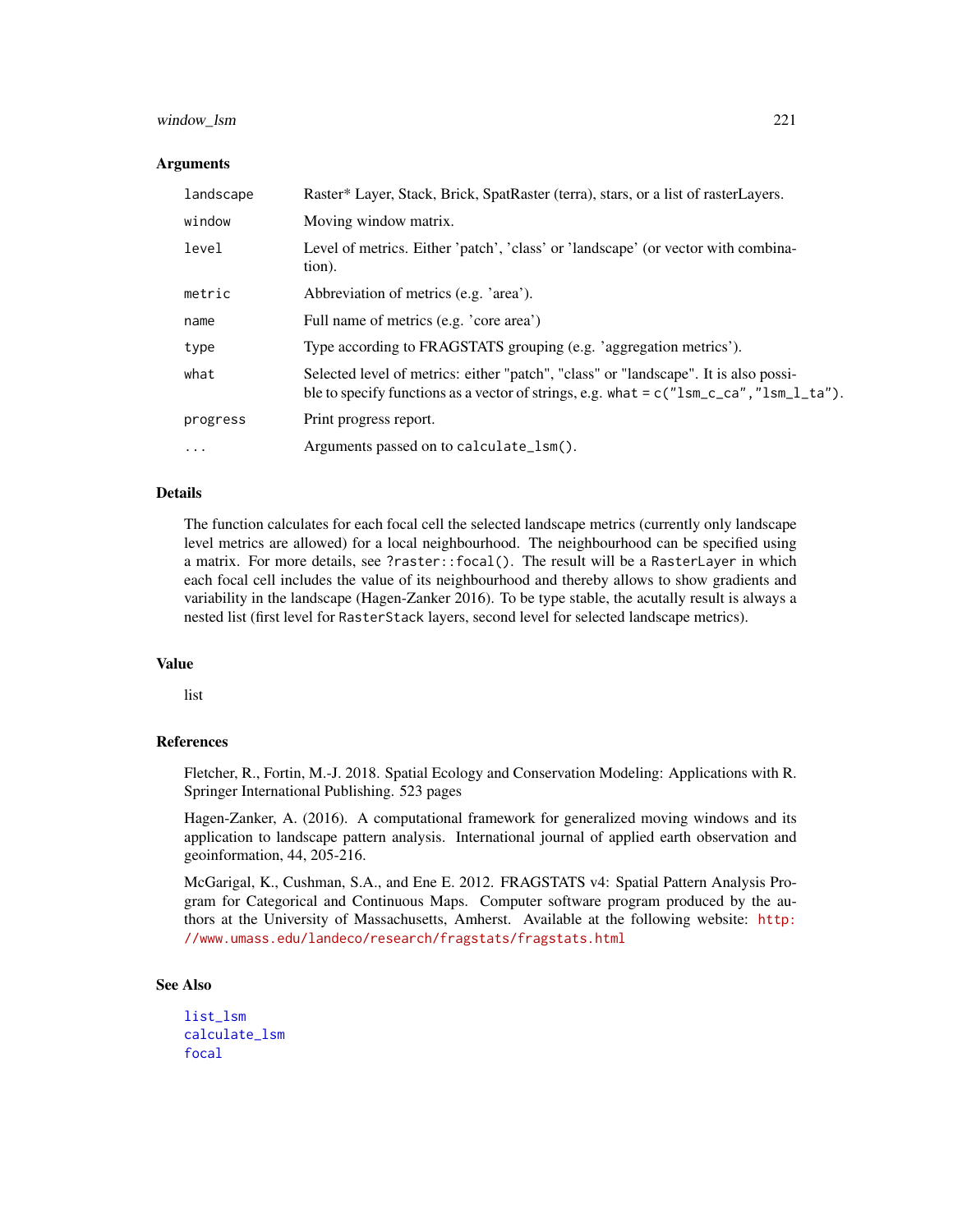# Examples

```
## Not run:
window \leq matrix(1, nrow = 5,ncol = 5)
window_lsm(landscape, window = window, what = c("lsm_l_pr", "lsm_l_joinent"))
window_lsm(landscape_stack, window = window, what = c("lsm_l_pr", "lsm_l_joinent"))
```
## End(Not run)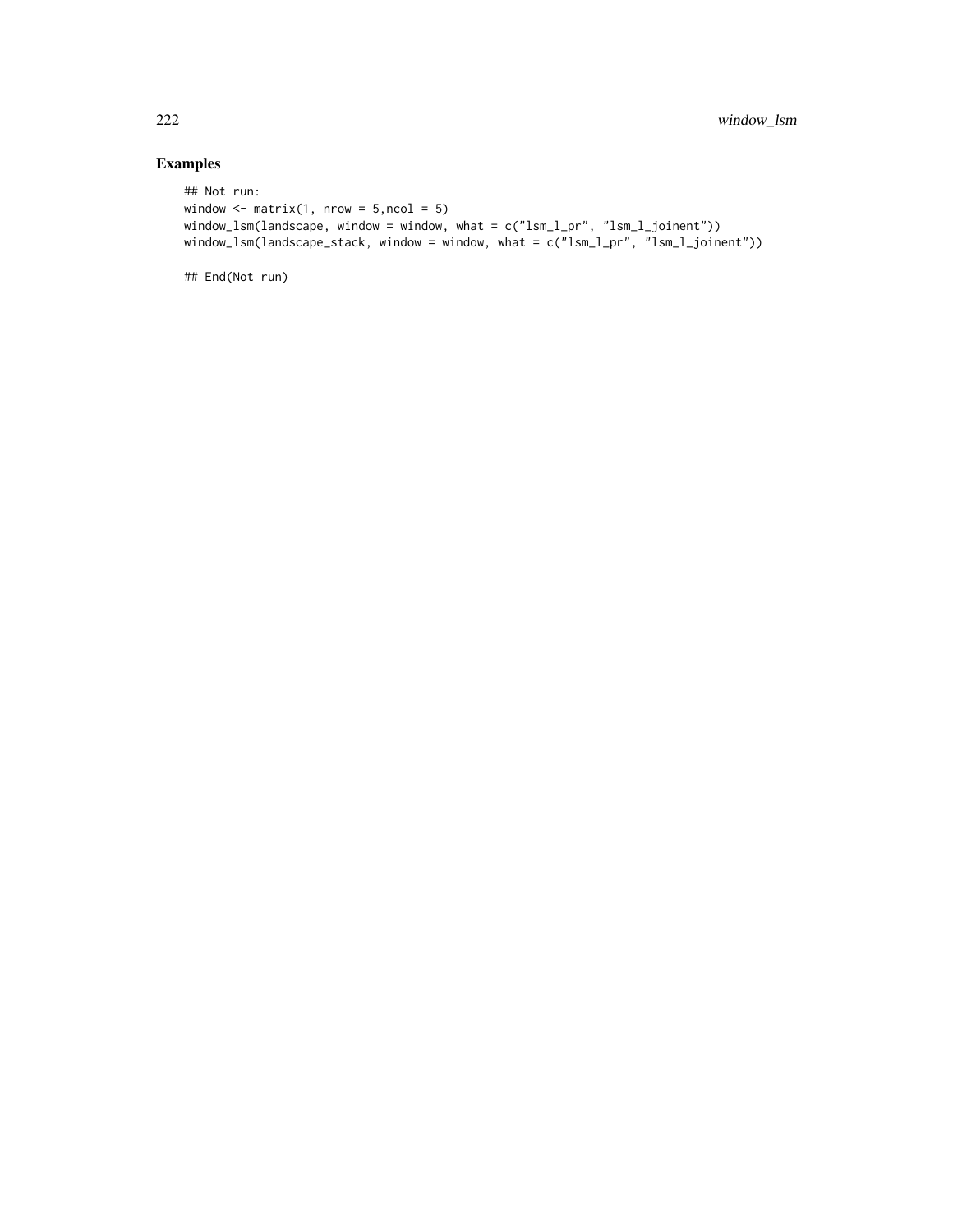# **Index**

∗ datasets augusta\_nlcd, [6](#page-5-0) fragstats\_class\_augusta\_nlcd, [16](#page-15-0) fragstats\_class\_landscape, [16](#page-15-0) fragstats\_class\_podlasie, [17](#page-16-0) fragstats\_landscape\_augusta\_nlcd, [17](#page-16-0) fragstats\_landscape\_landscape, [18](#page-17-0) fragstats\_landscape\_podlasie, [18](#page-17-0) fragstats\_patch\_augusta\_nlcd, [19](#page-18-0) fragstats\_patch\_landscape, [19](#page-18-0) fragstats\_patch\_podlasie, [20](#page-19-0) landscape, [31](#page-30-0) lsm\_abbreviations\_names, [34](#page-33-0) podlasie\_ccilc, [199](#page-198-0)

```
augusta_nlcd, 6
```
calculate\_correlation, [6](#page-5-0) calculate\_lsm, [7,](#page-6-1) *[15](#page-14-0)*, *[202](#page-201-0)*, *[205](#page-204-0)*, *[221](#page-220-0)* check\_landscape, [11](#page-10-0) construct\_buffer, *[205](#page-204-0)* cv, *[37](#page-36-0)*, *[41](#page-40-0)*, *[56](#page-55-0)*, *[63](#page-62-0)*, *[69](#page-68-0)*, *[73](#page-72-0)*, *[77](#page-76-0)*, *[79](#page-78-0)*, *[90](#page-89-0)*, *[97](#page-96-0)*, *[105](#page-104-0)*, *[109](#page-108-0)*, *[125](#page-124-0)*, *[130](#page-129-0)*, *[137](#page-136-0)*, *[142](#page-141-0)*, *[145](#page-144-0)*, *[148](#page-147-0)*, *[162](#page-161-0)*, *[172](#page-171-0)*

```
12
```

```
focal, 221
fragstats_class_augusta_nlcd, 16
fragstats_class_landscape, 16
fragstats_class_podlasie, 17
fragstats_landscape_augusta_nlcd, 17
fragstats_landscape_landscape, 18
fragstats_landscape_podlasie, 18
fragstats_patch_augusta_nlcd, 19
fragstats_patch_landscape, 19
fragstats_patch_podlasie, 20
```
get\_adjacencies, [20](#page-19-0) get\_boundaries, [22](#page-21-0)

get\_boundaries\_calc *(*get\_boundaries*)*, [22](#page-21-0) get\_centroids, [24](#page-23-0) get\_circumscribingcircle, [25](#page-24-0) get\_nearestneighbour, [27](#page-26-0) get\_patches, *[27](#page-26-0)*, [28](#page-27-0) get\_unique\_values, [30](#page-29-0) landscape, [31](#page-30-0) landscapemetrics, [32](#page-31-0) landscapemetrics-package *(*landscapemetrics*)*, [32](#page-31-0)

list\_lsm, *[11](#page-10-0)*, [33,](#page-32-1) *[202](#page-201-0)*, *[205](#page-204-0)*, *[208](#page-207-0)*, *[219](#page-218-0)*, *[221](#page-220-0)* lsm\_abbreviations\_names, [34](#page-33-0) lsm\_c\_ai, [35,](#page-34-0) *[104](#page-103-0)* lsm\_c\_area\_cv, [36,](#page-35-0) *[38,](#page-37-0) [39](#page-38-0)*, *[105](#page-104-0)*, *[107,](#page-106-0) [108](#page-107-0)*, *[185](#page-184-0)* lsm\_c\_area\_mn, *[37](#page-36-0)*, [37,](#page-36-0) *[39](#page-38-0)*, *[105](#page-104-0)*, *[107,](#page-106-0) [108](#page-107-0)*, *[185](#page-184-0)* lsm\_c\_area\_sd, *[37,](#page-36-0) [38](#page-37-0)*, [38,](#page-37-0) *[105](#page-104-0)*, *[107,](#page-106-0) [108](#page-107-0)*, *[185](#page-184-0)* lsm\_c\_ca, *[37](#page-36-0)*, [39,](#page-38-0) *[96](#page-95-0)*, *[181](#page-180-0)*, *[185](#page-184-0)* lsm\_c\_cai\_cv, [40,](#page-39-0) *[43,](#page-42-0) [44](#page-43-0)*, *[109](#page-108-0)*, *[111,](#page-110-0) [112](#page-111-0)*, *[186](#page-185-0)* lsm\_c\_cai\_mn, *[41](#page-40-0)*, [42,](#page-41-0) *[44](#page-43-0)*, *[109](#page-108-0)*, *[112](#page-111-0)*, *[186](#page-185-0)* lsm\_c\_cai\_sd, *[41](#page-40-0)*, *[43](#page-42-0)*, [43,](#page-42-0) *[109](#page-108-0)*, *[111,](#page-110-0) [112](#page-111-0)*, *[186](#page-185-0)* lsm\_c\_circle\_cv, [44,](#page-43-0) *[47,](#page-46-0) [48](#page-47-0)*, *[113](#page-112-0)*, *[115,](#page-114-0) [116](#page-115-0)*, *[187](#page-186-0)* lsm\_c\_circle\_mn, *[45](#page-44-0)*, [46,](#page-45-0) *[48](#page-47-0)*, *[113](#page-112-0)*, *[115,](#page-114-0) [116](#page-115-0)*, *[187](#page-186-0)* lsm\_c\_circle\_sd, *[45](#page-44-0)*, *[47](#page-46-0)*, [47,](#page-46-0) *[113](#page-112-0)*, *[115,](#page-114-0) [116](#page-115-0)*, *[187](#page-186-0)* lsm\_c\_clumpy, [48](#page-47-0) lsm\_c\_cohesion, [49](#page-48-0) lsm\_c\_contig\_cv, [51,](#page-50-0) *[52](#page-51-0)[–54](#page-53-0)*, *[120](#page-119-0)*, *[122,](#page-121-0) [123](#page-122-0)*, *[188](#page-187-0)* lsm\_c\_contig\_mn, *[52](#page-51-0)*, [52,](#page-51-0) *[54](#page-53-0)*, *[120](#page-119-0)*, *[122,](#page-121-0) [123](#page-122-0)*, *[188](#page-187-0)* lsm\_c\_contig\_sd, *[53](#page-52-0)*, [53,](#page-52-0) *[120](#page-119-0)*, *[122,](#page-121-0) [123](#page-122-0)*, *[188](#page-187-0)* lsm\_c\_core\_cv, [55,](#page-54-0) *[57](#page-56-0)*, *[59](#page-58-0)*, *[125](#page-124-0)[–127](#page-126-0)*, *[190](#page-189-0)* lsm\_c\_core\_mn, *[56](#page-55-0)*, [56,](#page-55-0) *[59](#page-58-0)*, *[125](#page-124-0)[–127](#page-126-0)*, *[190](#page-189-0)* lsm\_c\_core\_sd, *[56,](#page-55-0) [57](#page-56-0)*, [57,](#page-56-0) *[125](#page-124-0)[–127](#page-126-0)*, *[190](#page-189-0)* lsm\_c\_cpland, [59,](#page-58-0) *[186](#page-185-0)* lsm\_c\_dcad, [60,](#page-59-0) *[129](#page-128-0)*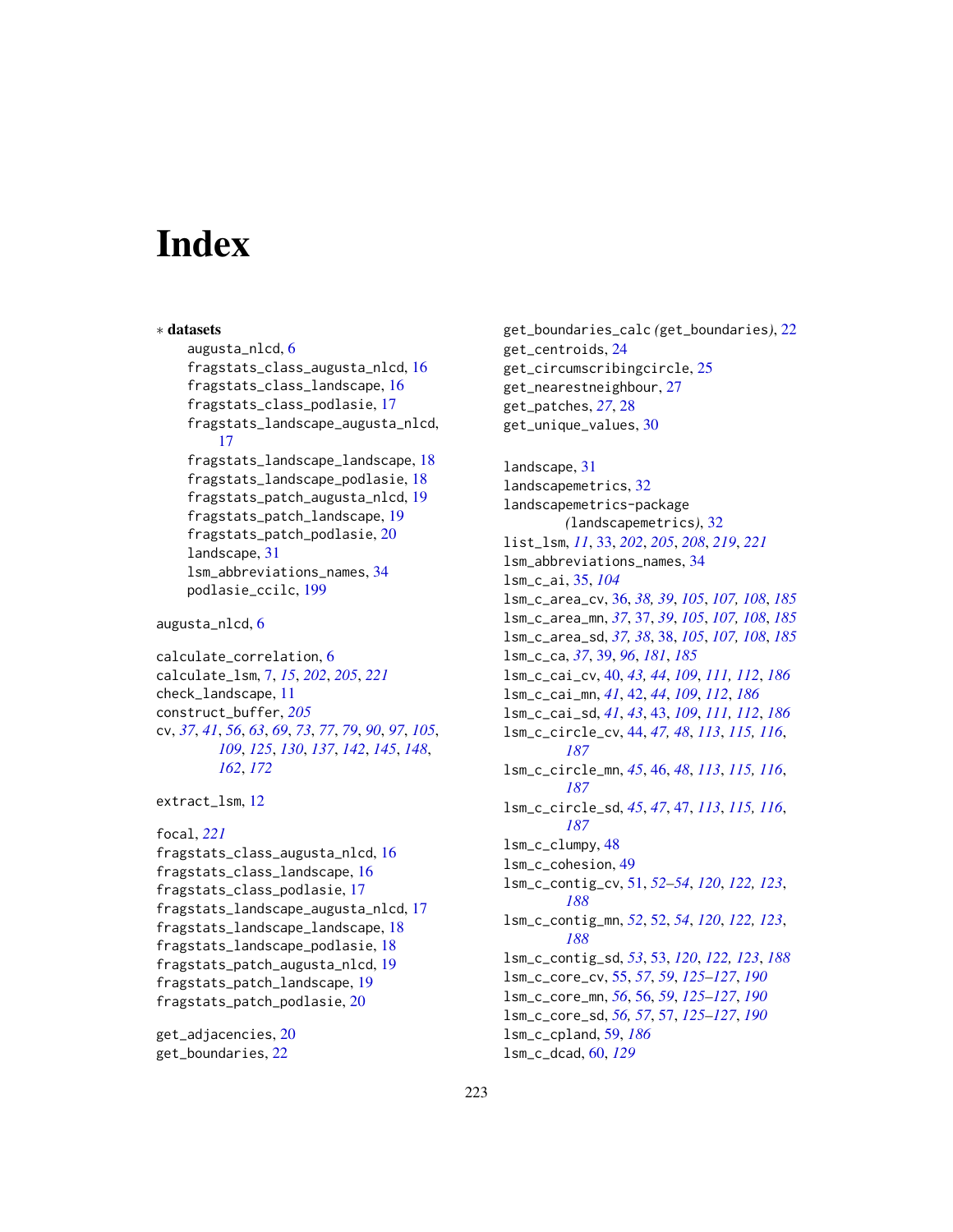lsm\_c\_dcore\_cv, [62,](#page-61-0) *[64](#page-63-0)*, *[66](#page-65-0)*, *[130](#page-129-0)*, *[132,](#page-131-0) [133](#page-132-0)*, *[195](#page-194-0)* lsm\_c\_dcore\_mn, *[63](#page-62-0)*, [63,](#page-62-0) *[66](#page-65-0)*, *[130](#page-129-0)*, *[132,](#page-131-0) [133](#page-132-0)*, *[195](#page-194-0)* lsm\_c\_dcore\_sd, *[63,](#page-62-0) [64](#page-63-0)*, [64,](#page-63-0) *[130](#page-129-0)*, *[132,](#page-131-0) [133](#page-132-0)*, *[195](#page-194-0)* lsm\_c\_division, [66,](#page-65-0) *[83](#page-82-0)*, *[134](#page-133-0)*, *[153](#page-152-0)* lsm\_c\_ed, [67,](#page-66-0) *[136](#page-135-0)* lsm\_c\_enn\_cv, [68,](#page-67-0) *[71,](#page-70-0) [72](#page-71-0)*, *[137,](#page-136-0) [138](#page-137-0)*, *[140](#page-139-0)*, *[191](#page-190-0)* lsm\_c\_enn\_mn, *[69](#page-68-0)*, [70,](#page-69-0) *[72](#page-71-0)*, *[137,](#page-136-0) [138](#page-137-0)*, *[140](#page-139-0)*, *[191](#page-190-0)* lsm\_c\_enn\_sd, *[69](#page-68-0)*, *[71](#page-70-0)*, [71,](#page-70-0) *[137,](#page-136-0) [138](#page-137-0)*, *[140](#page-139-0)*, *[191](#page-190-0)* lsm\_c\_frac\_cv, [72,](#page-71-0) *[74,](#page-73-0) [75](#page-74-0)*, *[142–](#page-141-0)[144](#page-143-0)*, *[192](#page-191-0)* lsm\_c\_frac\_mn, *[73](#page-72-0)*, [73,](#page-72-0) *[75](#page-74-0)*, *[142–](#page-141-0)[144](#page-143-0)*, *[192](#page-191-0)* lsm\_c\_frac\_sd, *[73,](#page-72-0) [74](#page-73-0)*, [74,](#page-73-0) *[142–](#page-141-0)[144](#page-143-0)*, *[192](#page-191-0)* lsm\_c\_gyrate\_cv, [76,](#page-75-0) *[78,](#page-77-0) [79](#page-78-0)*, *[145](#page-144-0)*, *[147,](#page-146-0) [148](#page-147-0)*, *[193](#page-192-0)* lsm\_c\_gyrate\_mn, *[77](#page-76-0)*, [77,](#page-76-0) *[79](#page-78-0)*, *[145](#page-144-0)*, *[147,](#page-146-0) [148](#page-147-0)*, *[193](#page-192-0)* lsm\_c\_gyrate\_sd, *[77,](#page-76-0) [78](#page-77-0)*, [78,](#page-77-0) *[145](#page-144-0)*, *[147,](#page-146-0) [148](#page-147-0)*, *[193](#page-192-0)* lsm\_c\_iji, [80,](#page-79-0) *[149](#page-148-0)* lsm\_c\_lpi, [81,](#page-80-0) *[151](#page-150-0)* lsm\_c\_lsi, [82,](#page-81-0) *[153](#page-152-0)* lsm\_c\_mesh, *[66](#page-65-0)*, [83,](#page-82-0) *[134](#page-133-0)*, *[154](#page-153-0)* lsm\_c\_ndca, *[61](#page-60-0)*, [84,](#page-83-0) *[129](#page-128-0)*, *[158](#page-157-0)*, *[195](#page-194-0)* lsm\_c\_nlsi, [86](#page-85-0) lsm\_c\_np, [87,](#page-86-0) *[93,](#page-92-0) [94](#page-93-0)*, *[160](#page-159-0)*, *[165](#page-164-0)* lsm\_c\_pafrac, [88,](#page-87-0) *[161](#page-160-0)* lsm\_c\_para\_cv, [89,](#page-88-0) *[91](#page-90-0)*, *[93](#page-92-0)*, *[162–](#page-161-0)[164](#page-163-0)*, *[196](#page-195-0)* lsm\_c\_para\_mn, *[90](#page-89-0)*, [90,](#page-89-0) *[93](#page-92-0)*, *[162–](#page-161-0)[164](#page-163-0)*, *[196](#page-195-0)* lsm\_c\_para\_sd, *[90,](#page-89-0) [91](#page-90-0)*, [92,](#page-91-0) *[162–](#page-161-0)[164](#page-163-0)*, *[196](#page-195-0)* lsm\_c\_pd, [93,](#page-92-0) *[165](#page-164-0)* lsm\_c\_pladj, [94](#page-93-0) lsm\_c\_pland, [95,](#page-94-0) *[175,](#page-174-0) [176](#page-175-0)*, *[178,](#page-177-0) [179](#page-178-0)* lsm\_c\_shape\_cv, [96,](#page-95-0) *[98](#page-97-0)*, *[100](#page-99-0)*, *[172–](#page-171-0)[174](#page-173-0)*, *[198](#page-197-0)* lsm\_c\_shape\_mn, *[97](#page-96-0)*, [97,](#page-96-0) *[100](#page-99-0)*, *[172–](#page-171-0)[174](#page-173-0)*, *[198](#page-197-0)* lsm\_c\_shape\_sd, *[97,](#page-96-0) [98](#page-97-0)*, [99,](#page-98-0) *[172–](#page-171-0)[174](#page-173-0)*, *[198](#page-197-0)* lsm\_c\_split, [100,](#page-99-0) *[180](#page-179-0)* lsm\_c\_tca, *[85](#page-84-0)*, [101,](#page-100-0) *[158](#page-157-0)*, *[182](#page-181-0)*, *[190](#page-189-0)* lsm\_c\_te, *[68](#page-67-0)*, [102](#page-101-0) lsm\_l\_ai, *[35](#page-34-0)*, [103](#page-102-0) lsm\_l\_area\_cv, *[37](#page-36-0)[–39](#page-38-0)*, [105,](#page-104-0) *[107,](#page-106-0) [108](#page-107-0)*, *[185](#page-184-0)* lsm\_l\_area\_mn, *[37](#page-36-0)[–39](#page-38-0)*, *[105](#page-104-0)*, [106,](#page-105-0) *[108](#page-107-0)*, *[185](#page-184-0)* lsm\_l\_area\_sd, *[37](#page-36-0)[–39](#page-38-0)*, *[105](#page-104-0)*, *[107](#page-106-0)*, [107,](#page-106-0) *[185](#page-184-0)* lsm\_l\_cai\_cv, *[41](#page-40-0)*, *[43,](#page-42-0) [44](#page-43-0)*, [108,](#page-107-0) *[111,](#page-110-0) [112](#page-111-0)*, *[186](#page-185-0)* lsm\_l\_cai\_mn, *[41](#page-40-0)*, *[43,](#page-42-0) [44](#page-43-0)*, *[109](#page-108-0)*, [109,](#page-108-0) *[112](#page-111-0)*, *[186](#page-185-0)* lsm\_l\_cai\_sd, *[41](#page-40-0)*, *[43,](#page-42-0) [44](#page-43-0)*, *[109](#page-108-0)*, *[111](#page-110-0)*, [111,](#page-110-0) *[186](#page-185-0)* lsm\_l\_circle\_cv, *[45](#page-44-0)*, *[47,](#page-46-0) [48](#page-47-0)*, [112,](#page-111-0) *[115,](#page-114-0) [116](#page-115-0)*,

*[187](#page-186-0)* lsm\_l\_circle\_mn, *[45](#page-44-0)*, *[47,](#page-46-0) [48](#page-47-0)*, *[113](#page-112-0)*, [114,](#page-113-0) *[116](#page-115-0)*, *[187](#page-186-0)* lsm\_l\_circle\_sd, *[45](#page-44-0)*, *[47,](#page-46-0) [48](#page-47-0)*, *[113](#page-112-0)*, *[115](#page-114-0)*, [115,](#page-114-0) *[187](#page-186-0)* lsm\_l\_cohesion, *[50](#page-49-0)*, [116,](#page-115-0) *[117](#page-116-0)* lsm\_l\_condent, [117,](#page-116-0) *[140](#page-139-0)*, *[150](#page-149-0)*, *[157](#page-156-0)*, *[169](#page-168-0)* lsm\_l\_contag, [118](#page-117-0) lsm\_l\_contig\_cv, *[52](#page-51-0)[–54](#page-53-0)*, [119,](#page-118-0) *[122,](#page-121-0) [123](#page-122-0)*, *[188](#page-187-0)* lsm\_l\_contig\_mn, *[52](#page-51-0)[–54](#page-53-0)*, *[120](#page-119-0)*, [121,](#page-120-0) *[123](#page-122-0)*, *[188](#page-187-0)* lsm\_l\_contig\_sd, *[52](#page-51-0)[–54](#page-53-0)*, *[120](#page-119-0)*, *[122](#page-121-0)*, [122,](#page-121-0) *[188](#page-187-0)* lsm\_l\_core\_cv, *[56,](#page-55-0) [57](#page-56-0)*, *[59](#page-58-0)*, [123,](#page-122-0) *[126,](#page-125-0) [127](#page-126-0)*, *[190](#page-189-0)* lsm\_l\_core\_mn, *[56,](#page-55-0) [57](#page-56-0)*, *[59](#page-58-0)*, *[125](#page-124-0)*, [125,](#page-124-0) *[127](#page-126-0)*, *[190](#page-189-0)* lsm\_l\_core\_sd, *[56,](#page-55-0) [57](#page-56-0)*, *[59](#page-58-0)*, *[125,](#page-124-0) [126](#page-125-0)*, [126,](#page-125-0) *[190](#page-189-0)* lsm\_l\_dcad, *[61](#page-60-0)*, [128](#page-127-0) lsm\_l\_dcore\_cv, *[63,](#page-62-0) [64](#page-63-0)*, *[66](#page-65-0)*, [129,](#page-128-0) *[132,](#page-131-0) [133](#page-132-0)*, *[195](#page-194-0)* lsm\_l\_dcore\_mn, *[63,](#page-62-0) [64](#page-63-0)*, *[66](#page-65-0)*, *[130](#page-129-0)*, [130,](#page-129-0) *[133](#page-132-0)*, *[195](#page-194-0)* lsm\_l\_dcore\_sd, *[63,](#page-62-0) [64](#page-63-0)*, *[66](#page-65-0)*, *[130](#page-129-0)*, *[132](#page-131-0)*, [132,](#page-131-0) *[195](#page-194-0)* lsm\_l\_division, *[67](#page-66-0)*, [133](#page-132-0) lsm\_l\_ed, *[68](#page-67-0)*, [135](#page-134-0) lsm\_l\_enn\_cv, *[69](#page-68-0)*, *[71,](#page-70-0) [72](#page-71-0)*, [136,](#page-135-0) *[138](#page-137-0)*, *[140](#page-139-0)*, *[191](#page-190-0)* lsm\_l\_enn\_mn, *[69](#page-68-0)*, *[71,](#page-70-0) [72](#page-71-0)*, *[137](#page-136-0)*, [137,](#page-136-0) *[140](#page-139-0)*, *[191](#page-190-0)* lsm\_l\_enn\_sd, *[69](#page-68-0)*, *[71,](#page-70-0) [72](#page-71-0)*, *[137,](#page-136-0) [138](#page-137-0)*, [139,](#page-138-0) *[191](#page-190-0)* lsm\_l\_ent, *[118](#page-117-0)*, [140,](#page-139-0) *[150](#page-149-0)*, *[157](#page-156-0)*, *[169](#page-168-0)* lsm\_l\_frac\_cv, *[73](#page-72-0)[–75](#page-74-0)*, [141,](#page-140-0) *[143,](#page-142-0) [144](#page-143-0)*, *[192](#page-191-0)* lsm\_l\_frac\_mn, *[73](#page-72-0)[–75](#page-74-0)*, *[142](#page-141-0)*, [142,](#page-141-0) *[144](#page-143-0)*, *[192](#page-191-0)* lsm\_l\_frac\_sd, *[73](#page-72-0)[–75](#page-74-0)*, *[142,](#page-141-0) [143](#page-142-0)*, [143,](#page-142-0) *[192](#page-191-0)* lsm\_l\_gyrate\_cv, *[77](#page-76-0)[–79](#page-78-0)*, [144,](#page-143-0) *[147,](#page-146-0) [148](#page-147-0)*, *[193](#page-192-0)* lsm\_l\_gyrate\_mn, *[77](#page-76-0)[–79](#page-78-0)*, *[145](#page-144-0)*, [146,](#page-145-0) *[148](#page-147-0)*, *[193](#page-192-0)* lsm\_l\_gyrate\_sd, *[77](#page-76-0)[–79](#page-78-0)*, *[145](#page-144-0)*, *[147](#page-146-0)*, [147,](#page-146-0) *[193](#page-192-0)* lsm\_l\_iji, *[81](#page-80-0)*, [148](#page-147-0) lsm\_l\_joinent, *[118](#page-117-0)*, *[140](#page-139-0)*, [150,](#page-149-0) *[157](#page-156-0)*, *[169](#page-168-0)* lsm\_l\_lpi, *[82](#page-81-0)*, [151](#page-150-0) lsm\_l\_lsi, *[83](#page-82-0)*, [152](#page-151-0) lsm\_l\_mesh, *[84](#page-83-0)*, [153](#page-152-0) lsm\_l\_msidi, [154](#page-153-0) lsm\_l\_msiei, [155](#page-154-0) lsm\_l\_mutinf, *[118](#page-117-0)*, *[140](#page-139-0)*, *[150](#page-149-0)*, [156,](#page-155-0) *[169](#page-168-0)* lsm\_l\_ndca, *[85](#page-84-0)*, [157,](#page-156-0) *[195](#page-194-0)* lsm\_l\_np, *[88](#page-87-0)*, [159,](#page-158-0) *[165](#page-164-0)* lsm\_l\_pafrac, *[89](#page-88-0)*, [160](#page-159-0) lsm\_l\_para\_cv, *[90,](#page-89-0) [91](#page-90-0)*, *[93](#page-92-0)*, [161,](#page-160-0) *[163,](#page-162-0) [164](#page-163-0)*, *[196](#page-195-0)* lsm\_l\_para\_mn, *[90,](#page-89-0) [91](#page-90-0)*, *[93](#page-92-0)*, *[162](#page-161-0)*, [162,](#page-161-0) *[164](#page-163-0)*, *[196](#page-195-0)* lsm\_l\_para\_sd, *[90,](#page-89-0) [91](#page-90-0)*, *[93](#page-92-0)*, *[162,](#page-161-0) [163](#page-162-0)*, [163,](#page-162-0) *[196](#page-195-0)* lsm\_l\_pd, *[94](#page-93-0)*, [165](#page-164-0)